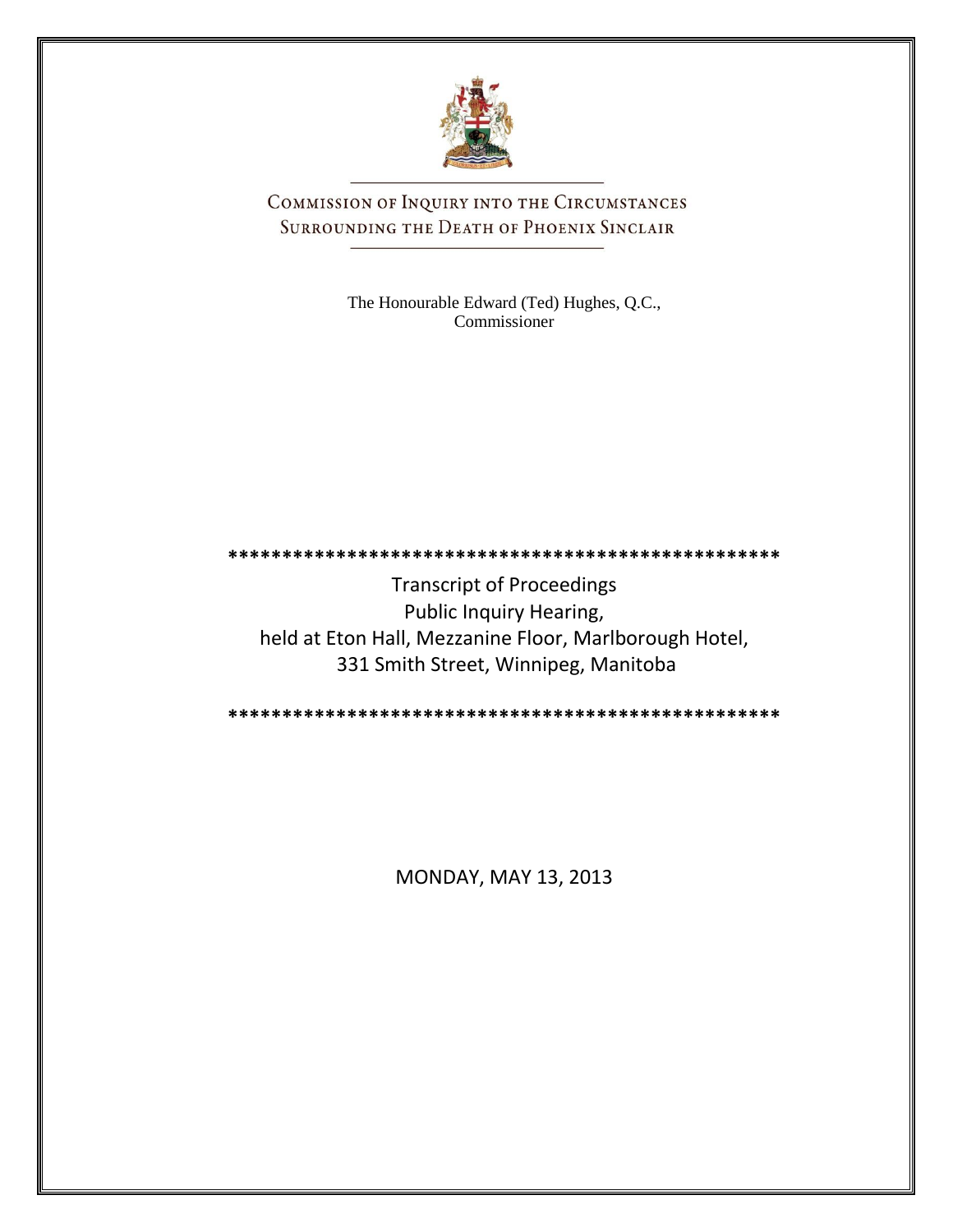# **APPEARANCES**

MS. S. WALSH, Commission Counsel MR. D. OLSON, Senior Associate Counsel MR. R. MASCARENHAS, Associate Commission Counsel

MR. G. MCKINNON and MR. S. PAUL, for Department of Family Services and Labour

MR. T. RAY, for Manitoba Government and General Employees Union

MS. L. HARRIS, for General Child and Family Services Authority

MR. S. SCARCELLO, First Nations of Northern Manitoba Child and Family Services Authority, First Nations of Southern Manitoba Child and Family Services Authority, and Child and Family All Nation Coordinated Response Network

MR. H. KHAN, for Intertribal Child and Family Services

MR. J. GINDIN and MR. D. IRELAND, for Mr. Nelson Draper Steve Sinclair and Ms. Kimberly-Ann Edwards

MR. J. FUNKE, for Assembly of Manitoba Chiefs and Southern Chiefs Organization Inc.

MS. B. BOWLEY, for Witness, Ms. Diva Faria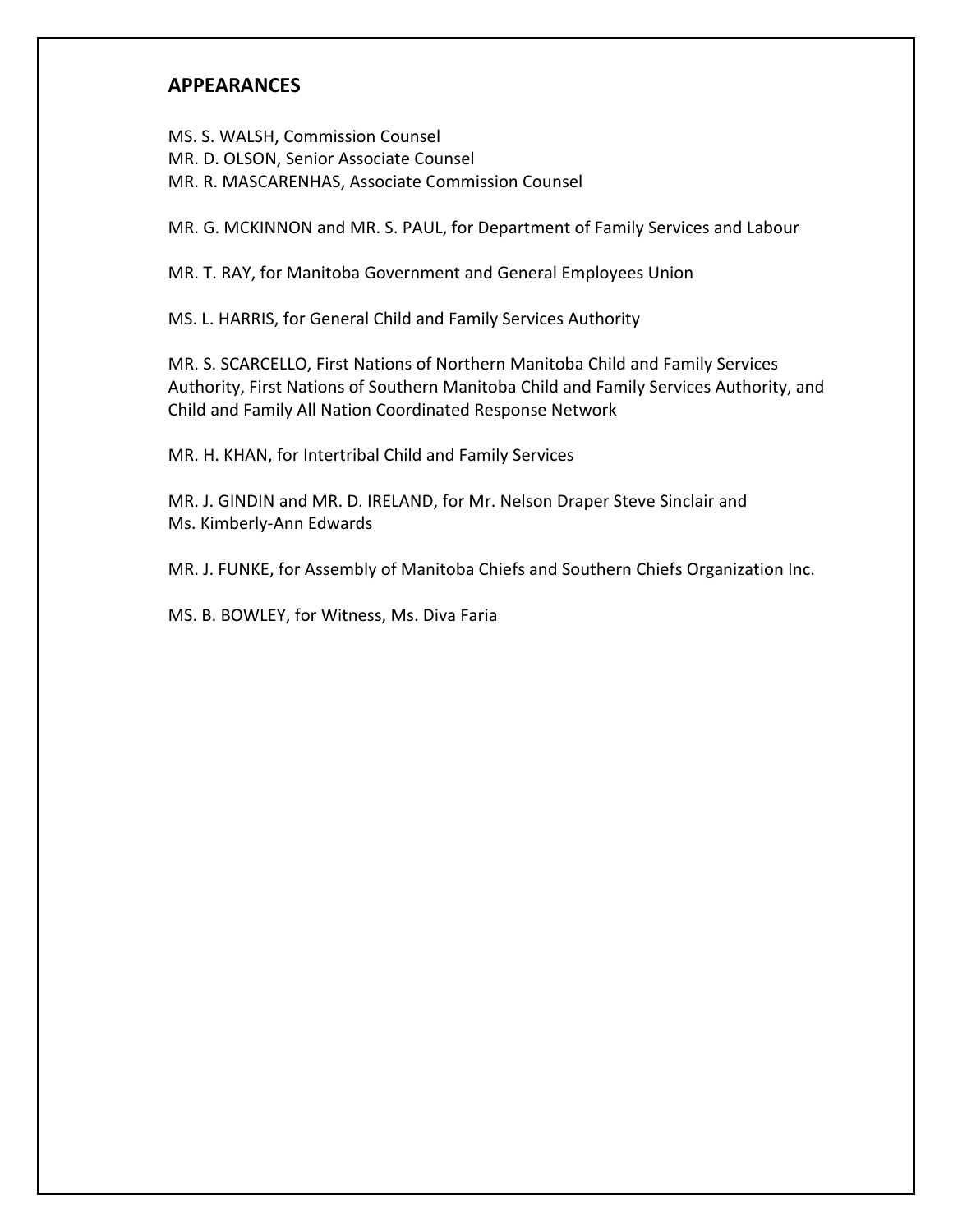# **INDEX**

# **Page**

# **WITNESS**:

### CAROLYN JANE LOEPPKY

| Direct Examination | (McKinnon) | 3   |
|--------------------|------------|-----|
| Cross-Examination  | (Walsh)    | 54  |
| Cross-Examination  | (Funke)    | 186 |
| Cross-Examination  | (Ray)      | 213 |
| Cross-Examination  | (Harris)   | 220 |
| Re-Examination     | (McKinnon) | 224 |
| Cross-Examination  | (Walsh)    | 234 |

# **EXHIBITS**:

| 71 | Funding to CFS Authorities/Agencies                                      | 25 |
|----|--------------------------------------------------------------------------|----|
| 72 | Comparison of Increases of Children in<br>Care and Children Safe at Home | 28 |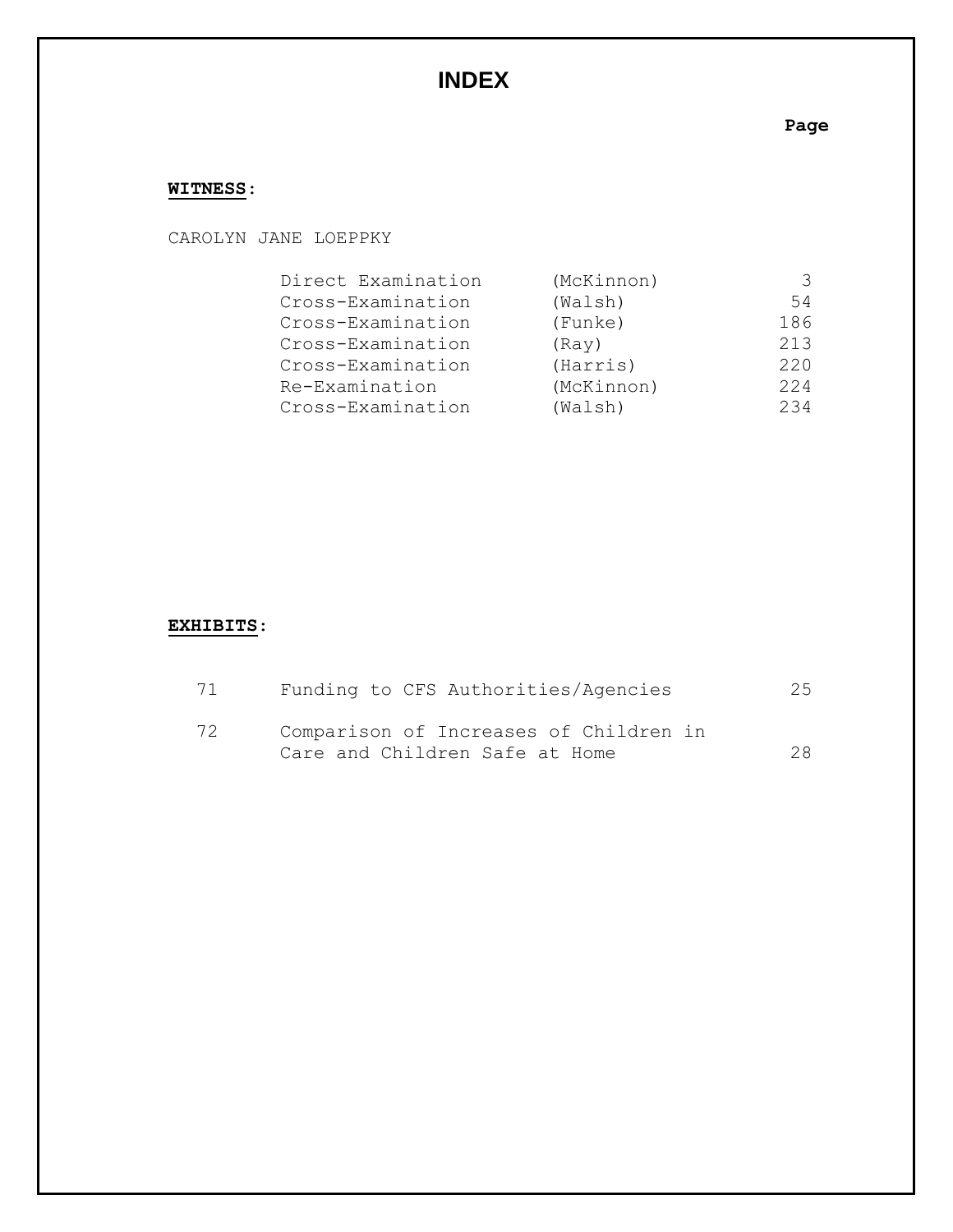PROCEEDINGS May 13, 2013

MAY 13, 2013

PROCEEDINGS CONTINUED FROM MAY 9, 2013

 THE CLERK: All right. We're now on the -- THE COMMISSIONER: Yes.

 THE CLERK: -- record. This court's now open. 7 THE COMMISSIONER: All right.

MR. FUNKE: Good morning, Mr. Commissioner.

9 THE COMMISSIONER: Mr. Funke.

 MR. FUNKE: As you will recall, we ended the day, on Thursday, after I rose and objected to the evidence that was being adduced from the witness, with respect to historical figures, that pertained to funding previously provided by the province, for CFS services in the province. I've had an opportunity to speak to my learned friend and to Commission counsel about the matter and consider it over the weekend and I'm prepared to withdraw my objection at this point, on the understanding that should the witness go further into the historical information, either in direct, or in cross-examination, that I may seek to have a witness recalled, that is Ms. Cheryl Freeman, based on the province's objection to my examining her on historical funding data. I'm not indicating that it's my intention to do so at this time. I'll wait and make that determination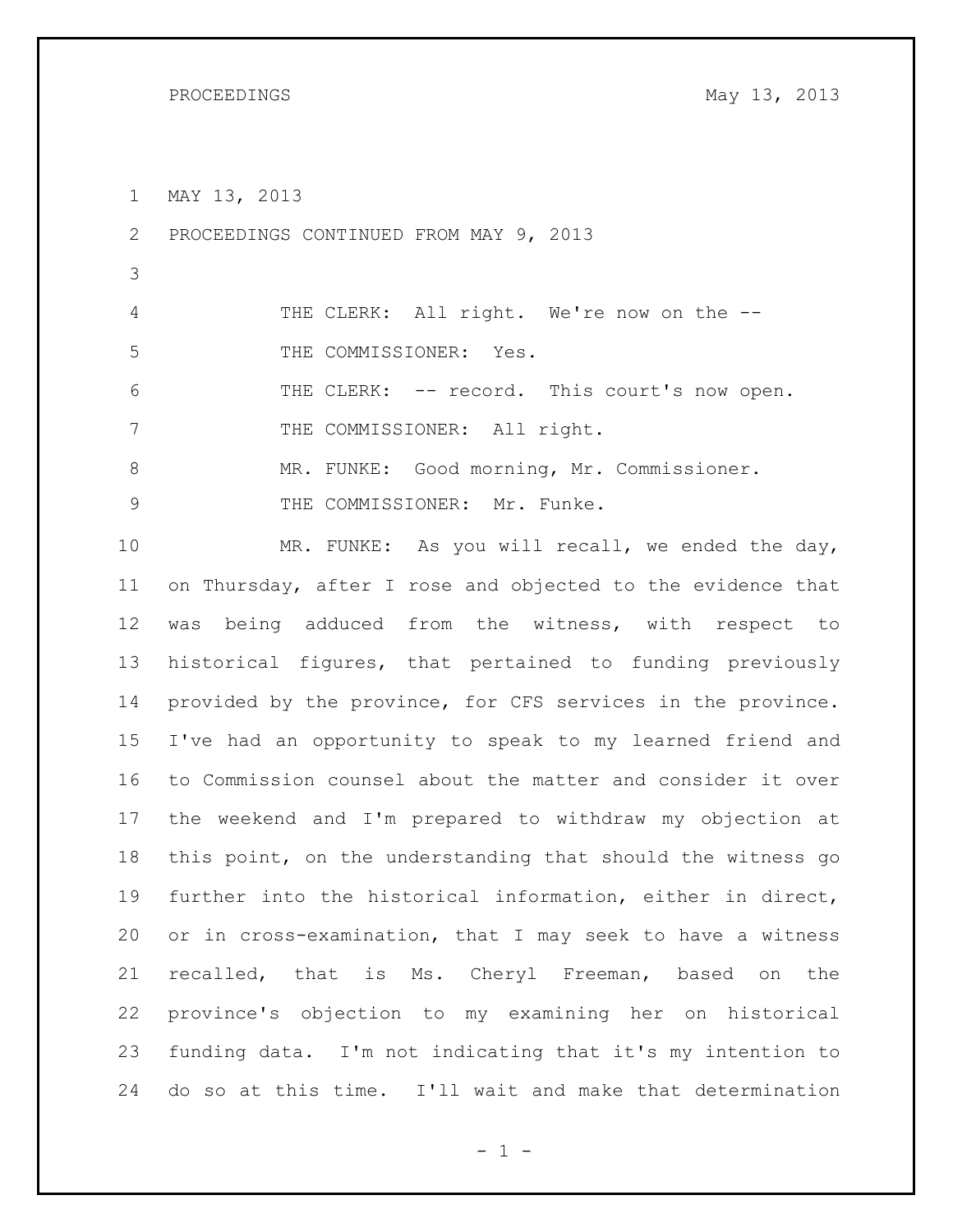PROCEEDINGS May 13, 2013

 after we have the evidence of the witness. But I'm going to withdraw my objection, on that understanding, that I may seek permission from the Commission to recall that witness.

 THE COMMISSIONER: Well, you, you can certainly seek permission, whether it'll be granted will depend on what's said at that time.

 MR. FUNKE: Absolutely. And I'm not asking you, Mr. Commissioner, to, to forecast your ruling in that regarding, I'm just --

10 THE COMMISSIONER: No.

 MR. FUNKE: -- indicating that that's the basis upon which I'm taking that decision.

13 THE COMMISSIONER: Right.

 MR. FUNKE: One other matter of housekeeping, 15 before we proceed, is that when Ms. Cheryl Freeman testified, the digital disclosure that was provided to the Commission included tab 101 of our materials. But for some reason, the hard copy format did not include it. So I've provide Commission counsel with a copy of that information and we'd seek the permission of you, Mr. Commissioner, at this time, to file that material, so that it can supplement the exhibit that was previously provided to the Commission under Exhibit number 60.

 THE COMMISSIONER: All right. See that gets in the right place.

 $- 2 -$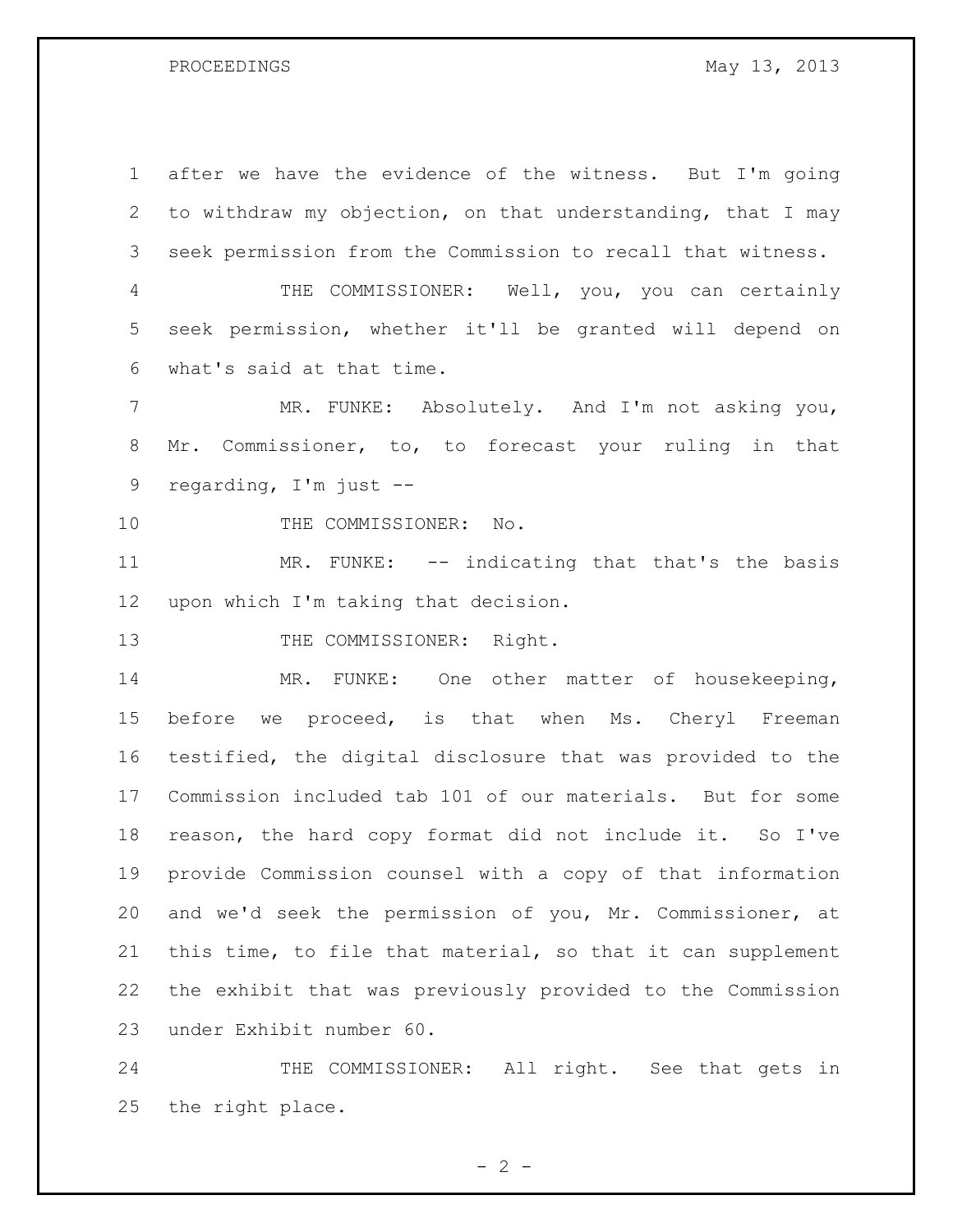| $\mathbf 1$     | MR. FUNKE: Thank you, Mr. Commissioner.                     |
|-----------------|-------------------------------------------------------------|
| $\mathbf{2}$    | THE CLERK: (Inaudible).                                     |
| 3               | THE COMMISSIONER: Yeah, that's fine.                        |
| 4               | All right. Mr. McKinnon?                                    |
| 5               | MR. MCKINNON: Thank you, Mr. Commissioner. I'm              |
| 6               | continuing with the direct examination of Carolyn Loeppky.  |
| $7\phantom{.0}$ |                                                             |
| 8               | CAROLYN JANE LOEPPKY, previously                            |
| 9               | affirmed, testified as follows                              |
| 10              |                                                             |
| 11              | DIRECT EXAMINATION CONTINUED BY MR. MCKINNON:               |
| 12              | Ms. Loeppky, could you describe to the<br>Q                 |
| 13              | Commissioner how funding, from Indian and Northern Affairs  |
| 14              | Canada, how that funding to First Nations children with     |
| 15              | treaty status who were ordinarily resident on reserve, how  |
| 16              | that worked prior to the introduction of the new funding    |
| 17              | model? And we don't need the full history, but just, in     |
| 18              | terms of the -- and I'm not even really, really asking for  |
| 19              | the numbers, just the funding arrangement.                  |
| 20              | The funding arrangement was with each of the<br>A           |
| 21              | First Nations agencies and dollars that were calculated     |
| 22              | through the funding arrangement or formula that the Federal |
| 23              | Government had would flow directly to First Nations         |
| 24              | agencies.                                                   |
| 25              | Okay. And, and we're talking, at that point,<br>Q           |

- 3 -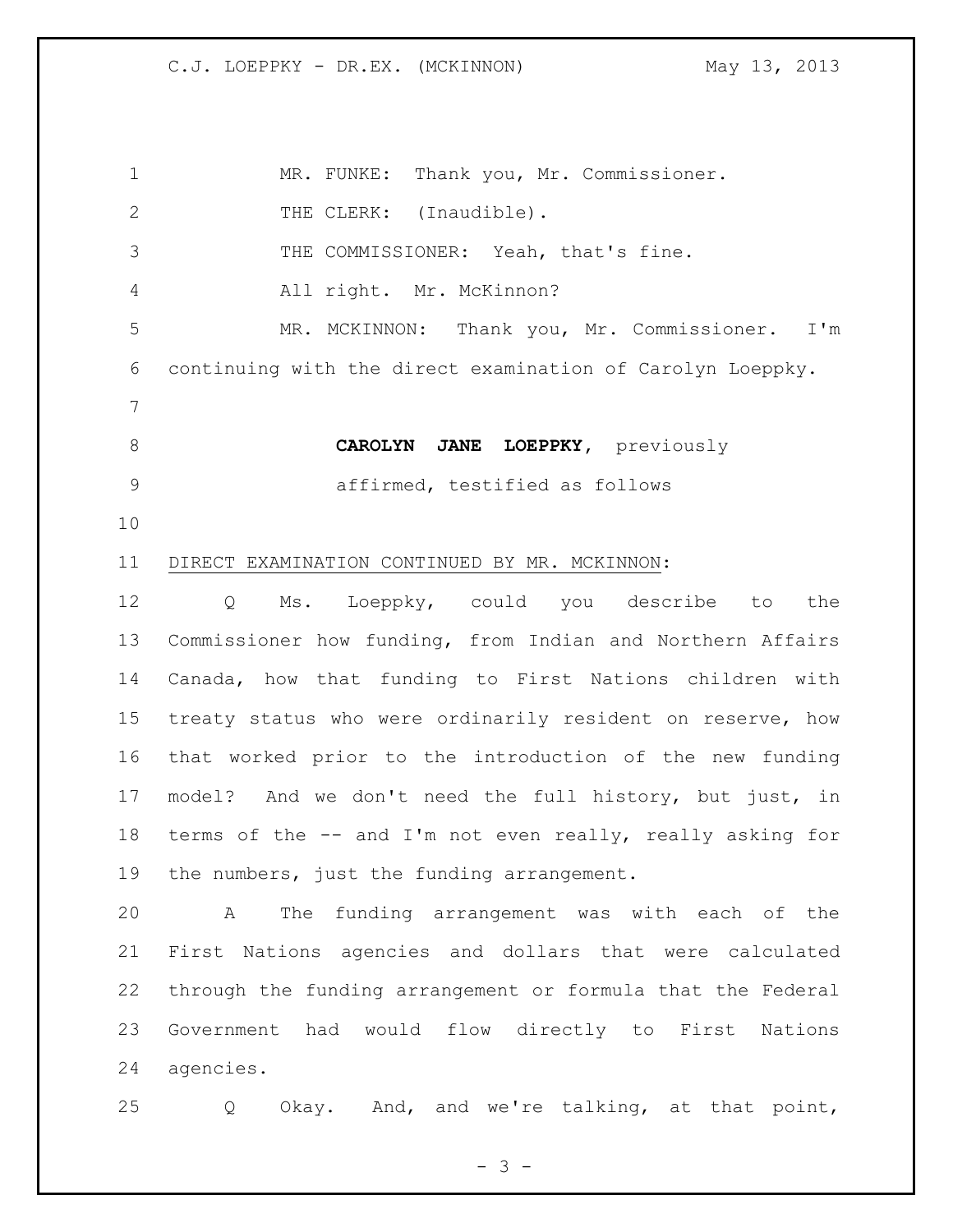we're talking about before the introduction of the Authorities Act and the concept of concurrent jurisdiction; is that correct?

A Yes, that is correct.

 Q After the introduction of the Authorities Act and the creation of concurrent jurisdiction, where aboriginal agencies had jurisdiction on reserve and off reserve, again, without getting into the numbers, what was the funding arrangements between Canada and the First Nations agencies and Manitoba and the aboriginal agencies?

 A The funding that was developed as the revenue for First, First Nations agencies, through the new funding model, continued to flow from the Federal Government, through to the agencies.

 Q Okay. So that there was continuing funding by Canada to the First Nation agencies and they would fund only for the, what I'm going to call, Federal children, which would be children living on reserve with aboriginal status?

A Yes.

21 Q And what funding then came -- again, without giving us numbers, what funding came from the province and how did that funding work with respect to aboriginal agencies, once there was the establishment of concurrent jurisdiction?

 $- 4 -$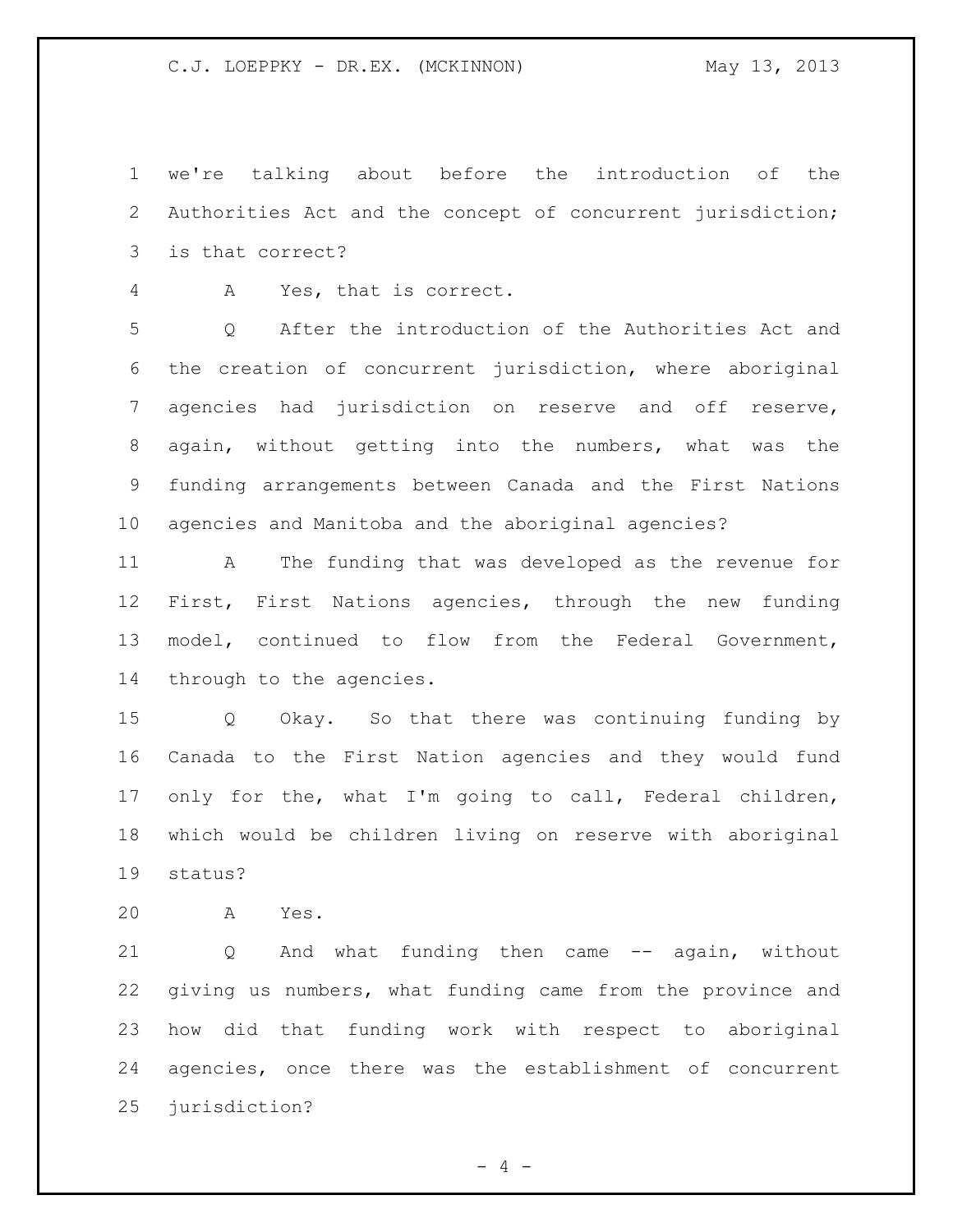A Based on the calculations of the new funding model, the province would --

 Q If I could talk before the new funding model, because the new funding model was about --

A Sorry.

 Q -- 2010. So there's an interim period where there's concurrent jurisdiction, before the creation of the new funding model. What was the process by which the Province Government funded aboriginal agencies?

 A For the agencies, the funding that was allocated, and this would have been primarily derived from the resource transfer tables, in any additions to that, due to, for example, increases in the costs for salaries would flow to the authorities and the authorities had the responsibility to distribute it to the agencies.

 Q And when you talk about the resource transfer tables and I know that's a very complicated issue, but in very simple language, could you explain to the Commissioner what that was and how that affected funding from the Province to aboriginal agencies for what we'll call provincial children?

 A The resources that would have been attached to those cases or files that were transferred would have also transferred to the First Nations agencies and to the Métis agency.

 $-5 -$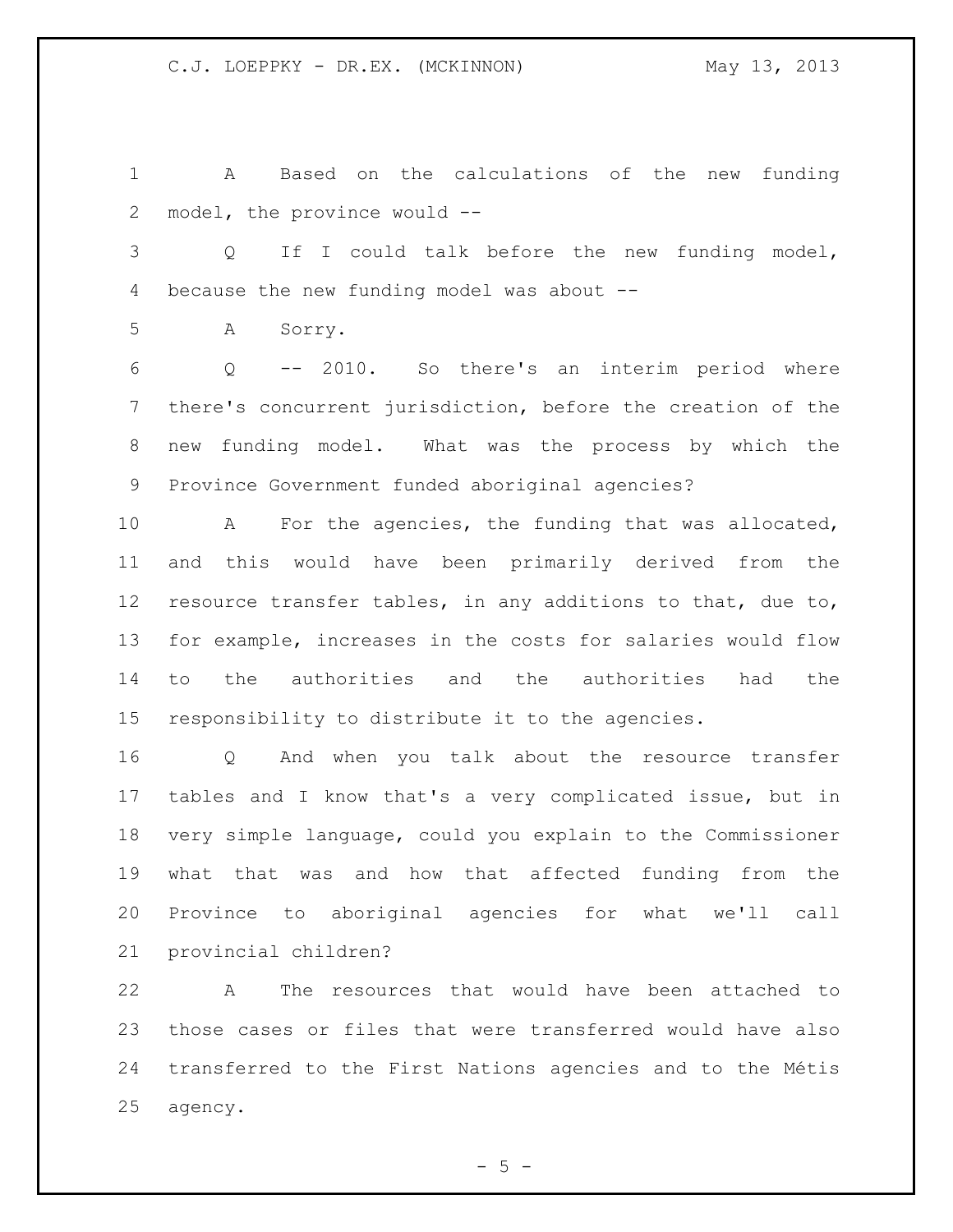Q So that when devolution came into fruition, came to reality, as the cases were transferred to the aboriginal agencies, proportionate amounts of funding and other resources were transferred to the aboriginal -- A That's correct. Q -- agencies from Manitoba? A Yes. Q Okay. And that was the situation until the creation of the new funding model? A Yes. Q And let's talk about the creation of the new funding model. Firstly, if you could identify it, it's at Commissioner disclosure 1103. And it's, Mr. Commissioner, it is also at tab 6 of the binder which is now Exhibit 64. 16 THE COMMISSIONER: Yes, I have it. BY MR. MCKINNON: Q Now, Ms. Loeppky, this is a very lengthy document. It's a hundred and seven pages. So obviously we can't go through every detail of the funding model. But if you could just, at a very simplistic level, tell, tell the Commissioner how this funding model pertains to both aboriginal and non-aboriginal agencies, as well as authorities?

 $- 6 -$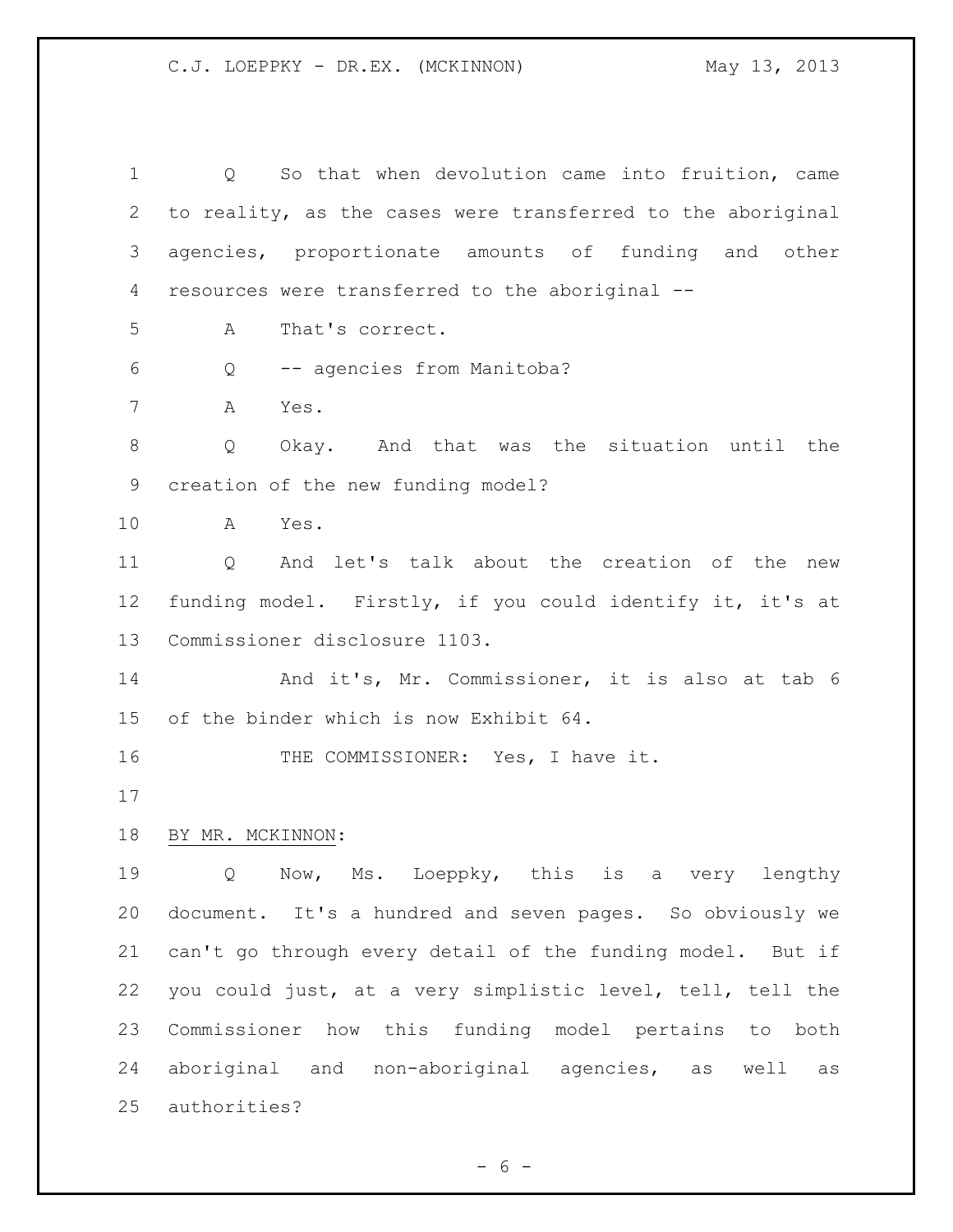A The, the funding model describes how revenue is calculated, both by the Federal Government and the Provincial Government -- THE COMMISSIONER: What do you, what do you mean by revenue? THE WITNESS: It would be the money that would be allocated to the agencies, for the work that they have to do. So it would be for their staffing dollars and their operational dollars. 10 THE COMMISSIONER: Okay. BY MR. MCKINNON: Q So this is the, the fund of money that would be available, for example, to hire protection workers, to hire prevention workers, to hire a CEO, to, to operate the agency? 17 A That's correct. Q And sometimes, is that referred to as core funding? A There's core funding, yes. Q And the core funding would be -- THE COMMISSIONER: Core funding and what else? THE WITNESS: Core funding and then agency service funding. 

- 7 -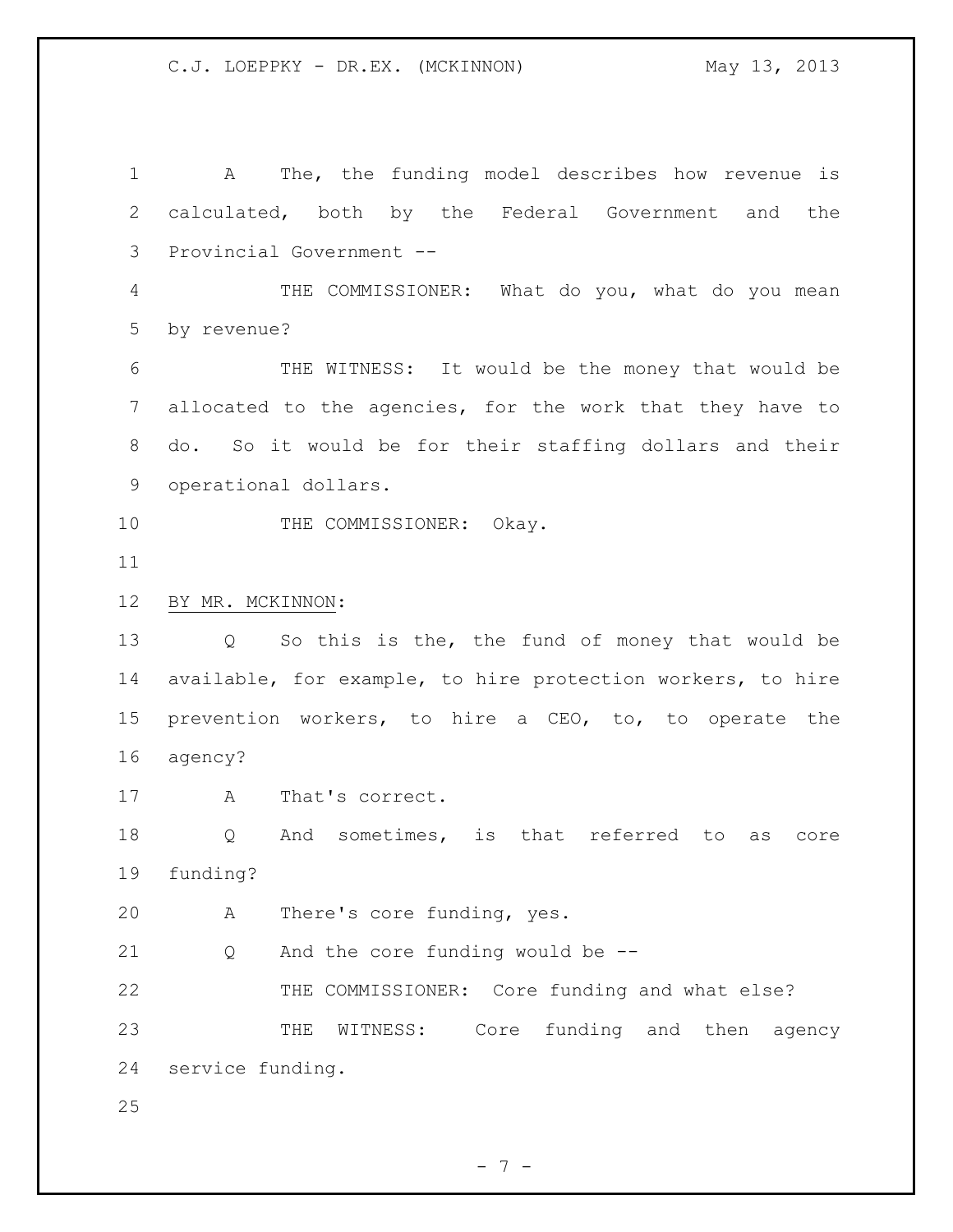BY MR. MCKINNON:

 Q Just, if we can make sure everybody's got the same vocabulary, core funding would cover what kinds of functions?

 A The core executive funding is the way it's referred to in the funding model, would be for those positions that are essential to the operations of an agency. For example, the executive director, the chief financial officer, some of the payroll staff, the human resources staff, as well as some of the positions that we agreed were important, like a child abuse coordinator and a quality assurance specialist.

 Q Okay. And then the other funding that would go to the actual hiring of social workers, what did you call that?

16 A That would be agency service.

 Q And could you please describe to the Commissioner the discussions, or the consultations, or the negotiations, or whatever word you want to use, that took place, leading up to the signing of this new funding model, including approximately when they happened and, and who was involved? A The work for the development of the funding model

started during the period --

 MR. FUNKE: Mr. Commissioner, it's Funke, once again, for the monitor. Again, I just rise to object. We

- 8 -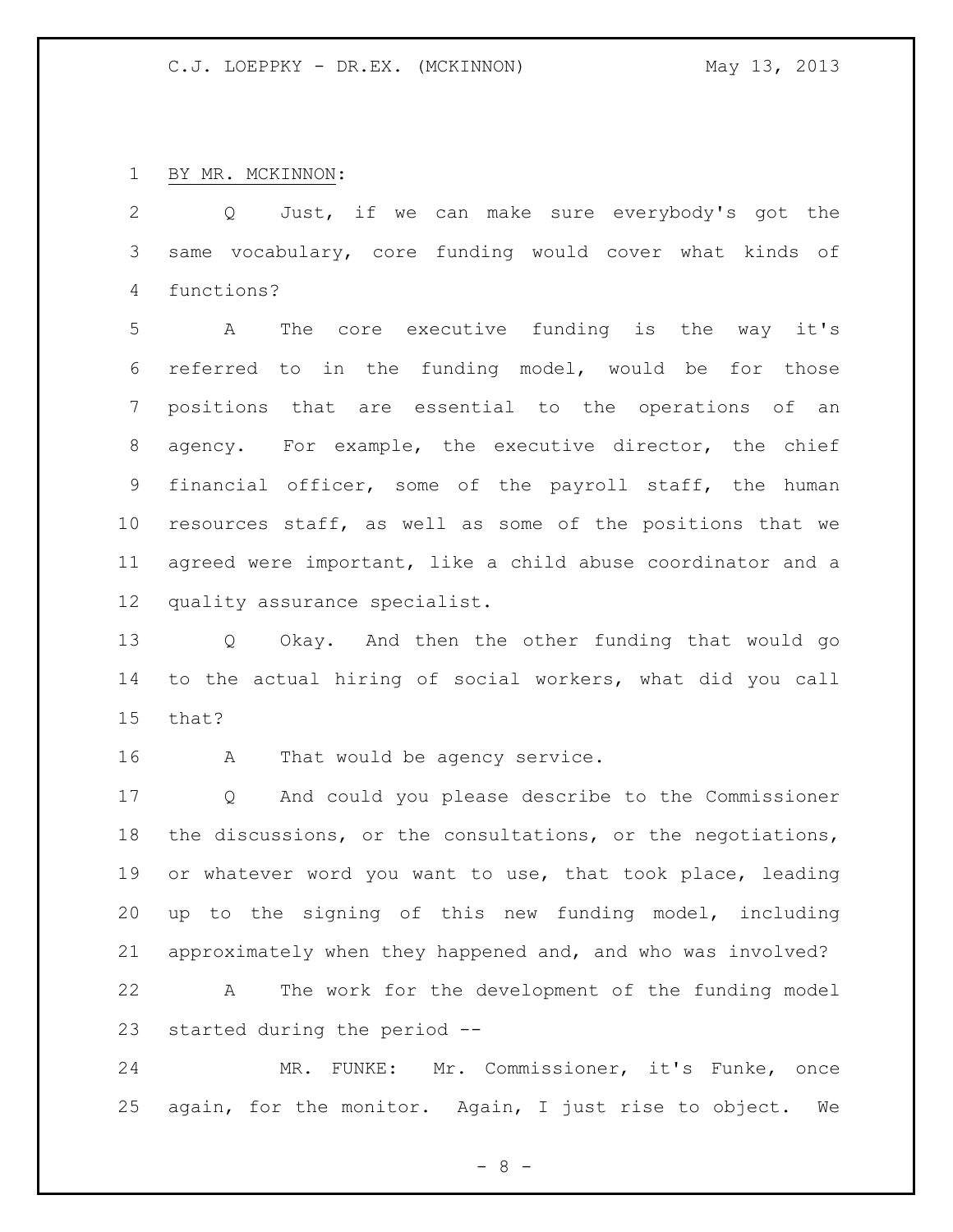attempted to adduce similar evidence through Cheryl Freeman, who -- THE COMMISSIONER: I'll let you call your witness back. So let's get on with this and get this done. BY MR. MCKINNON: 7 Q Can you answer the question? I -- getting into the, the, the, the consultation process, the negotiation process and approximately when? A The -- we started work on the funding model between the years 2006 to 2009. We worked with the authority CEOs, in developing an understanding of what they thought would be important to have at an agency, in order to do their work. We then also had a second process, with the Federal Government, which included representatives from MKIO (sic), from AMC, as well as agencies and the authorities for First Nations.

18 Q An the first agency you said there, was representatives of, was it MKO?

A Yes.

 Q Okay. And that, just in, in case the Commissioner doesn't understand the acronyms, I, I, don't want the full name, but describe who that is?

 A This would be the First Nations' advocacy or political group for the northern First Nations.

 $-9 -$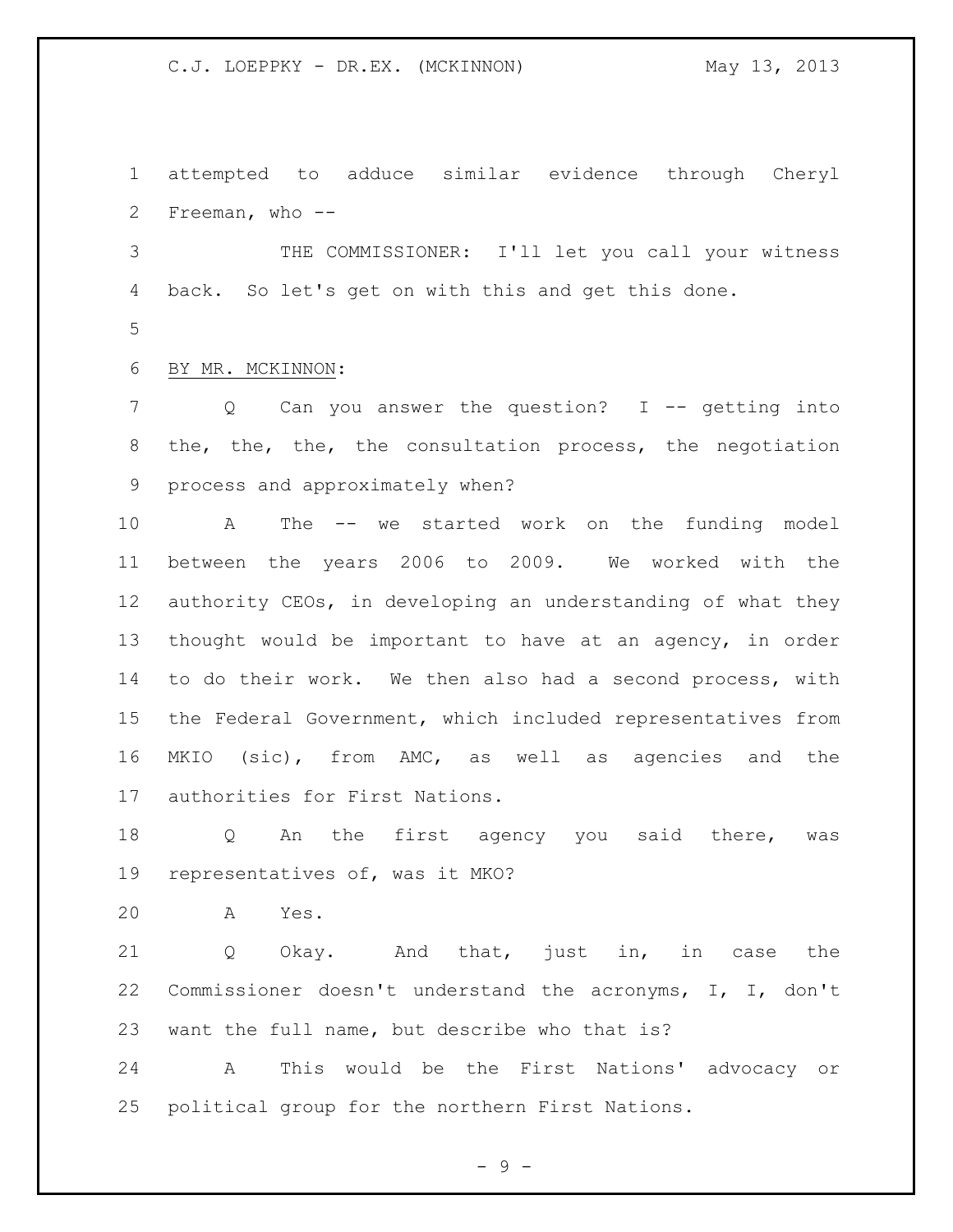Q Okay. And the other group that you mentioned? A The Assembly of Manitoba Chiefs, and they were representing the southern First Nations, in the development of the funding model.

 Once we had those two processes underway, there were also many discussions with the Federal Government, and the Provincial Government, around the development of a memorandum of understanding between the funders and that was the development of a five year agreement, in order to implement the funding model.

 Q Okay. And the current funding model, I understand, is a five year agreement?

A That's correct.

 Q And where are we in the five years? How far into it are we?

 A We would be beginning to do the renegotiation in 2014, in order to reestablish it for '15/16.

 Q Okay. And, and in term of this five year 19 agreement, how many of the five years have, have -- are in the past and how many are in the future?

A The funding model started in October of 2010.

 Q Okay. And at clause H, and I'm on page 11 of your summary of evidence, there's a reference to three principles of the new funding model; could you just review those for the Commissioner?

 $- 10 -$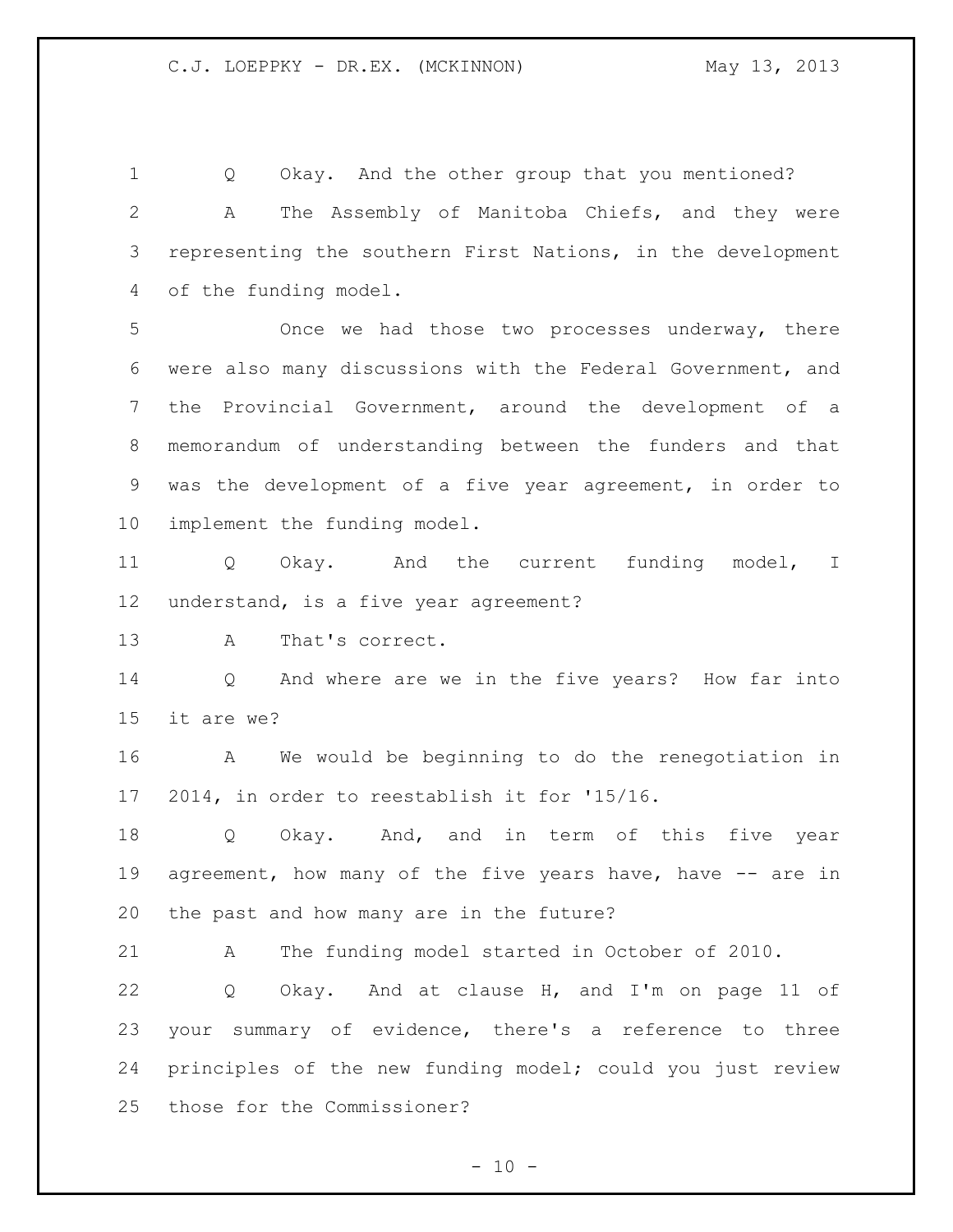1 THE COMMISSIONER: In what exhibit is that -- MR. MCKINNON: This is Exhibit 63. 3 THE COMMISSIONER: At, at, at what page? MR. MCKINNON: Page 11, at the bottom of the page. BY MR. MCKINNON: Q And you're -- there, Ms. Loeppky, you're referencing the principles around which this new funding model was framed. And if you could just take, take us through those three principles? A The first item that was identified as being important was that the funding that would be allocated would be: "... equitable ... regardless of 17 [the] geographic location [whether 18 there was a] (on reserve or off **reserve**) [funding, as well as whether it would be] ... federal 21 or provincial [funding];" Q The -- A The -- Q -- go ahead, second principle?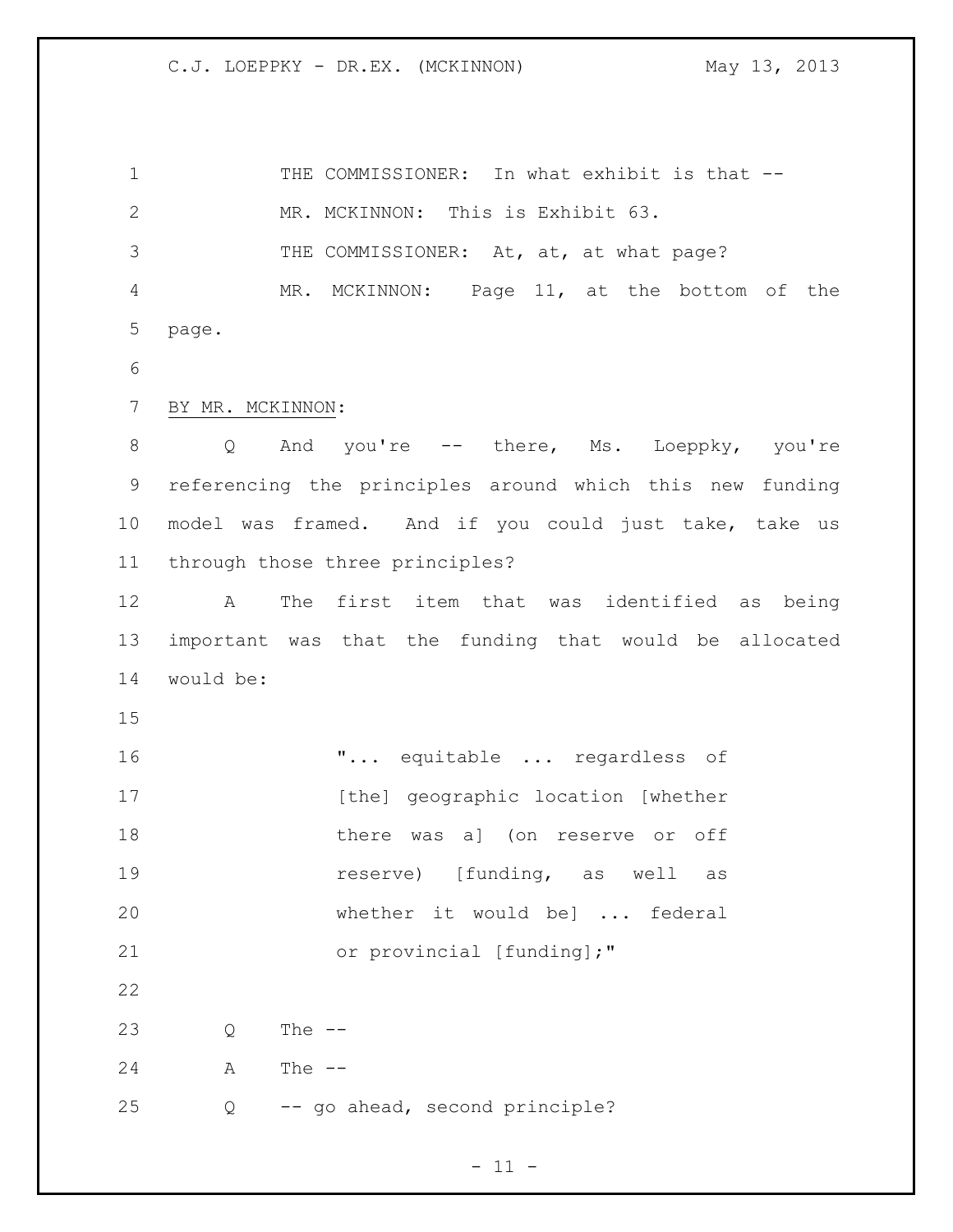1 A -- the second principle was to identify: "... adequate funding for Authorities to meet their mandate ..." Q And if I can just stop you there for a minute, what was the conclusion, in terms of funding for the authorities? Who, who's responsible for that? A The department or the Province funds the authorities completely. So all of the resources to do their work comes from the Provincial Government. Q Okay. And the third principle is? A The third one is to develop the, the new stream of service, which was being referred to as family enhancement. Q Okay. And that's sometimes prevention is the same -- A Correct. Q -- term? A Um-hum. Q Okay. Now, we've heard evidence, at the inquiry, about the 60-40 split. Can you just again, at a very high level, explain to the Commissioner what that is, what it pertains to and how it was derived?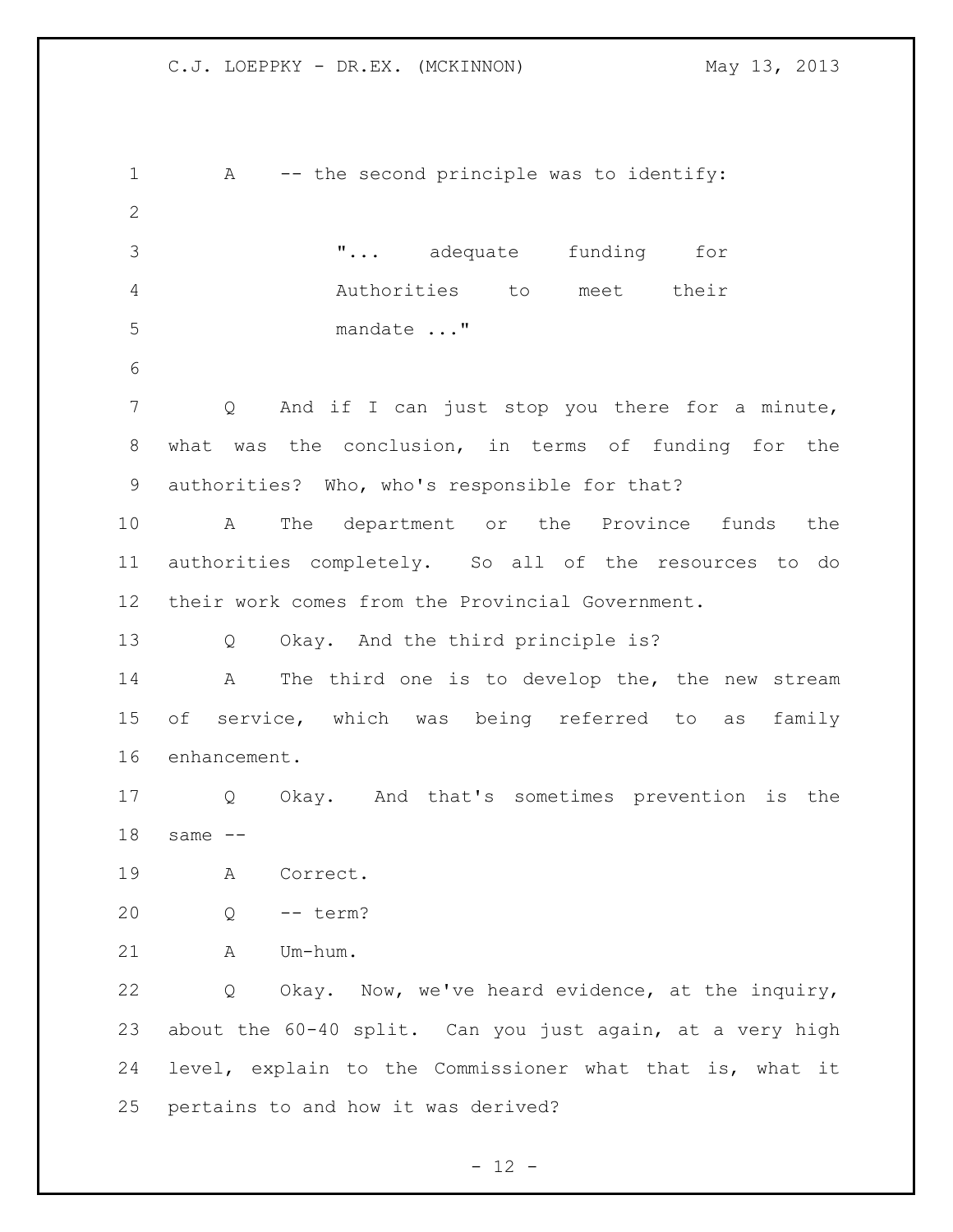A For the core executive positions, there was an agreement, between the Federal and the Provincial Government, that we would share the costs of those positions. We looked historically, to determine what the general split had been for Federal children and Provincial children in care and it came to a 60-40 split generally. So, for the period of the first five-year agreement, it was determined that we would use that type of a calculation to determine the money allocation that would go, that would flow from each of the governments for the core executive.

Q And, and who's the 60 and who's the 40?

 A The 60 is the Province and the 40 is the Federal Government.

 Q So, in terms of the core of the funding for agencies, at, at the risk of oversimplification, let me put this it way and, and ask you if I've got it right, rather than quibble, from agency to agency, over what percentage is, is Federal and what percentage is Provincial, Manitoba and Canada said, if we look at the whole province, it's 60-40, so we'll fund all the agencies that are providing service on and off reserve on a 60-40 split?

A That's correct.

 Q And just so the Commissioner's clear, for agencies in the Métis Authority, who funds those?

A The Métis and the General Authority are funded

 $- 13 -$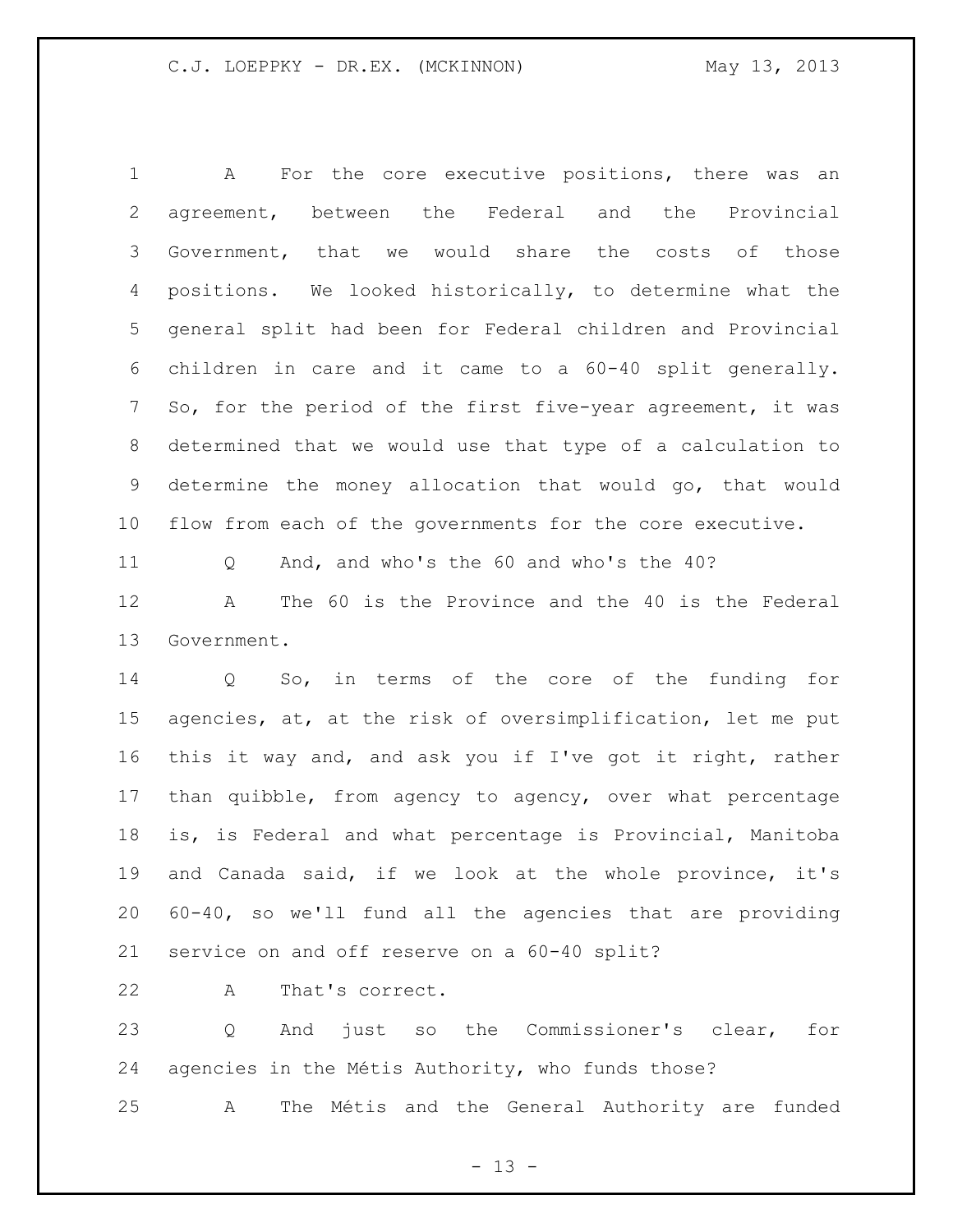100 percent by the Provincial Government.

 Q Okay. So this evidence we're, in terms of the 60-40 split, would pertain only to the Northern Authority and the Southern Authority?

A Correct.

 Q And in terms of the authorities, you've given some evidence earlier about the increased positions that were provided to the Authorities through Changes for Children; where are the authorities at now, in terms of their size and ability to fulfill their mandate, in your view?

 A The Province funds approximately 98 positions that are distributed between the four authorities and each of the authorities has the essential positions of CEO, chief financial officer, quality assurance positions and then some specialty positions that have been added throughout the last number of years.

18 Q And if we compare that to where they were, in 2006, can you give us some sense of the improvement since the -- because I know there was a number of recommendations in the reports about funding the, the authorities to meet their mandate. Can you give us some sense of the change? A There were approximately 28 positions between the four authorities, in 2006.

Q Okay.

 $- 14 -$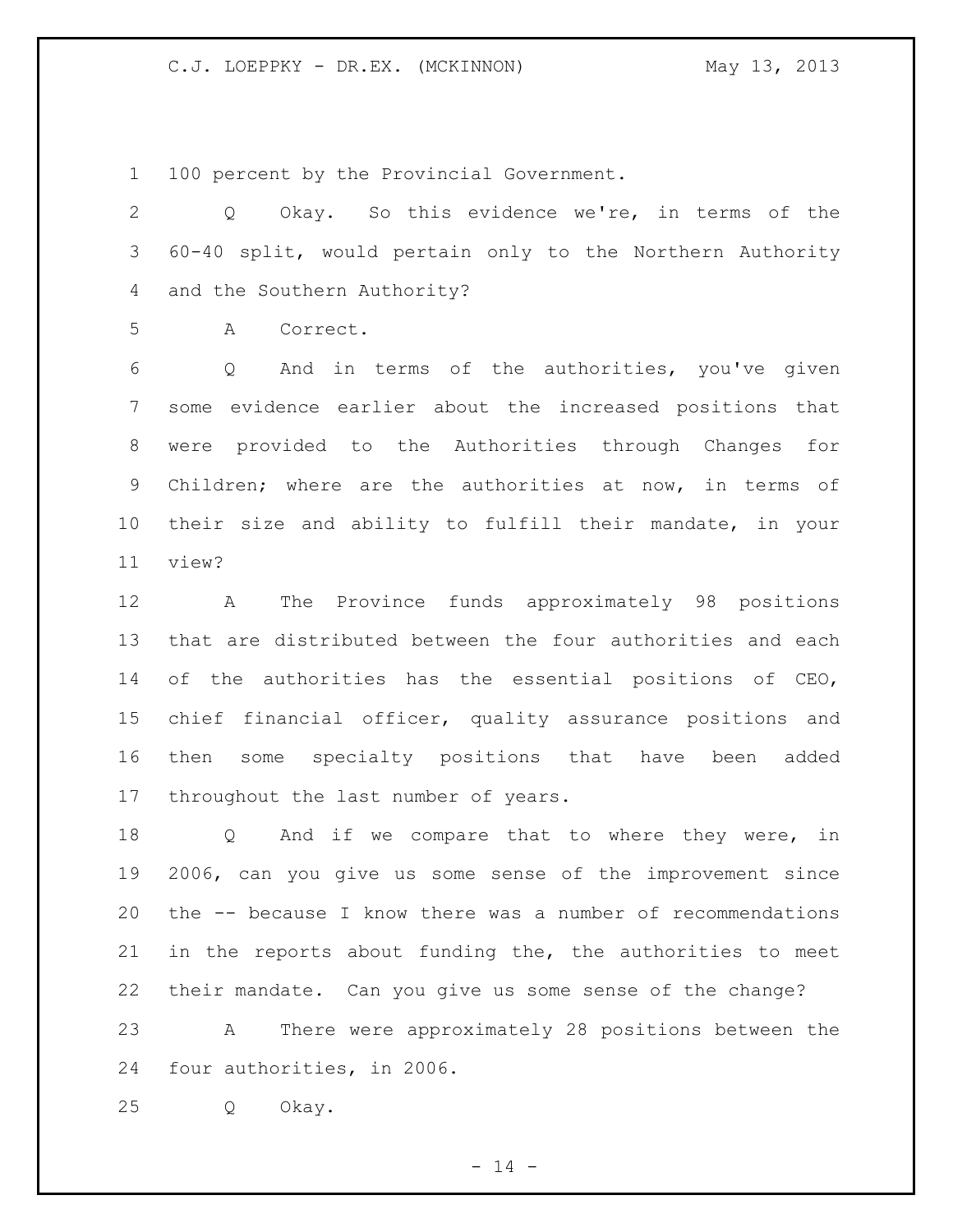A So the increase has been from 28 to about 98 funded positions.

 Q Now, we've -- when we're talking about the 60-40 split in funding for aboriginal agencies, we're talking about core. I'm now going to ask you speak a little bit about the agency services, which is social work services. Can you explain how the funding model determines the resources that are allocated to that?

 A So generally speaking, the Federal Government uses an approach that is based on a number of assumptions, based on overall population of children zero to 18, living on reserve and they identify a certain percentage of those children that they believe will have contact with child welfare and then calculate a, an amount of money based on that. So it's an assumption model.

 Q So the Federal portion of the funding model, when it comes to agency services, is based upon population?

A Yes.

19 Q Okay. And the Provincial?

 A Is based on actual counts of children and it would be from the year before.

 Q Okay. And you heard -- you were here when Ms. Elsie Flette gave evidence about the difference between the way the Province funds and the Federal Government funds and I don't want you to repeat that evidence, but you were

 $- 15 -$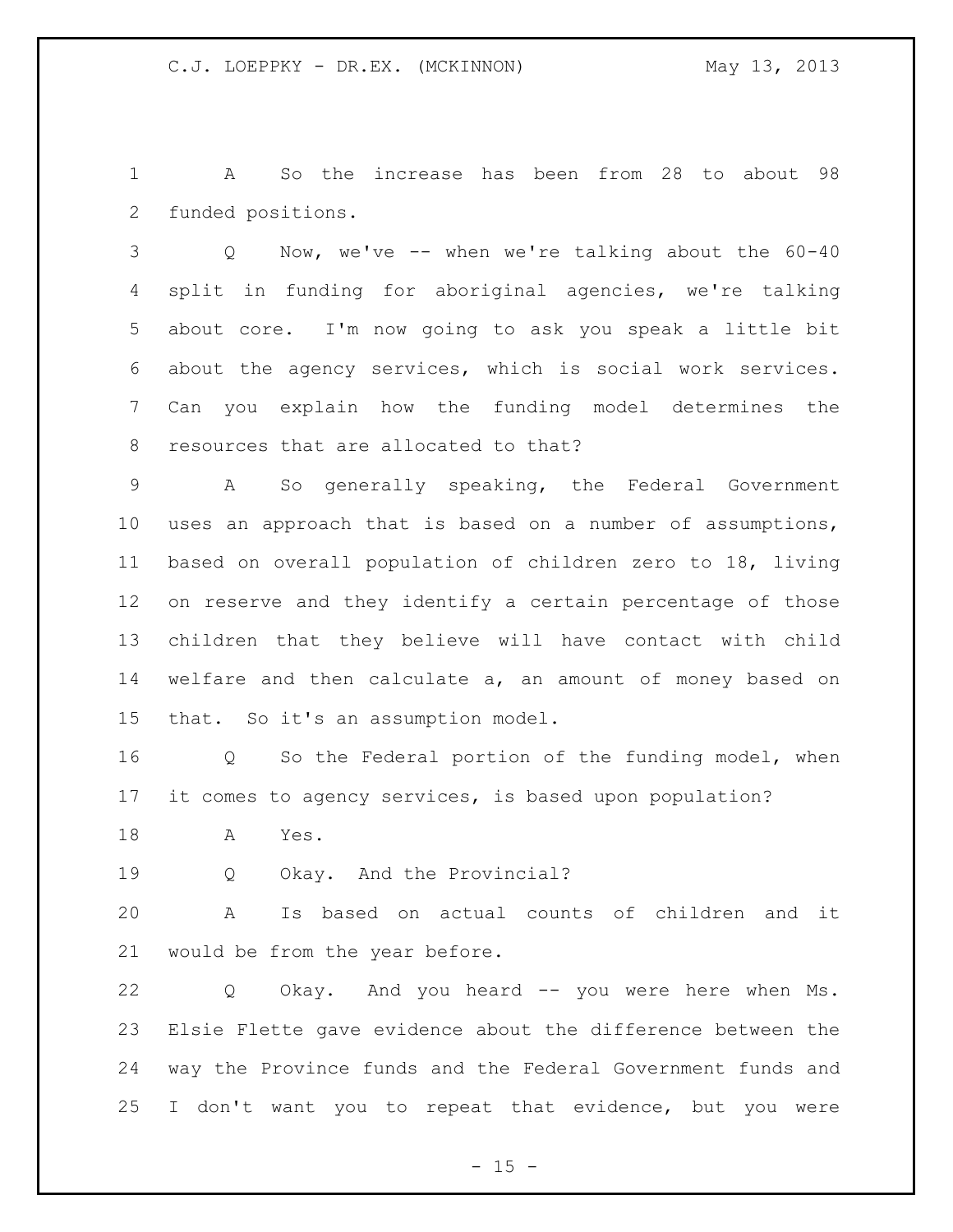here, do you have anything to add to that? Or did she adequately describe it? A I, I believe that she adequately described the differences. Q Now, referring to commission disclosure 1103, which is the funding model at tab 6 of Exhibit 64, there's a table at page 23516. Table 4, Mr. Commissioner, it's page 9 of the actual report. This is the funding for authorities? A Yes, it is. Q And this is the approximate 98 positions that you were just speaking about? A Yes. Q And in terms of the -- you, you gave illustrations of some of the positions that were recovered; referring to table 4, are there any other positions, core positions in the agency, or in the authority funding model that you want to bring to the attention of the Commissioner? A I think the only other one would be the differential response specialist, because this was a position important to the development of prevention or family enhancement programming. Q And when we talk -- and, and there's been some

 $- 16 -$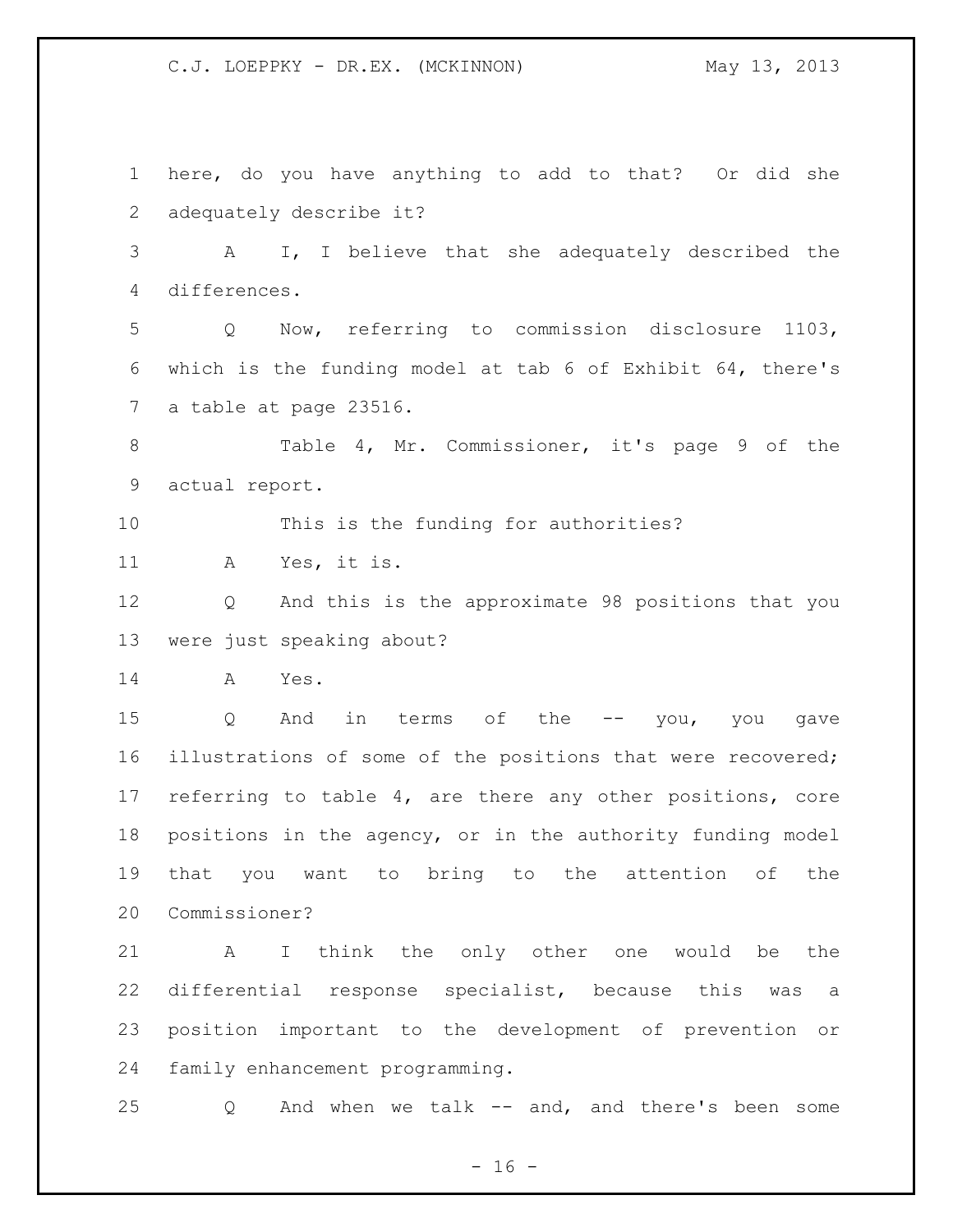confusion, I think, in the evidence, but when we talk about differential response and family enhancement, some people are using those terms interchangeably. Differential response means that it's, it's essentially a streaming approach?

A Yes.

 Q And one of the responses is prevention, which is called family enhancement?

A Yes.

 Q And the other response would be the traditional protection services?

A Correct.

 Q So when we're funding for differential response, what, what is the purpose of that funding?

 A The prevention or family enhancement funding that both the Federal Government and the Provincial Government identified as a priority are to support families in keeping their children at home and to try to reduce the recurrence of contact with child welfare.

 Q Okay. And I'm going to come to some statistics on that near the end of your evidence.

 If I can take you to the tables 8, 9 and 10, that's at pages 13 and 14 of the report, this is -- am I correct in saying this is core funding?

A This would be core funding for an agency, yes.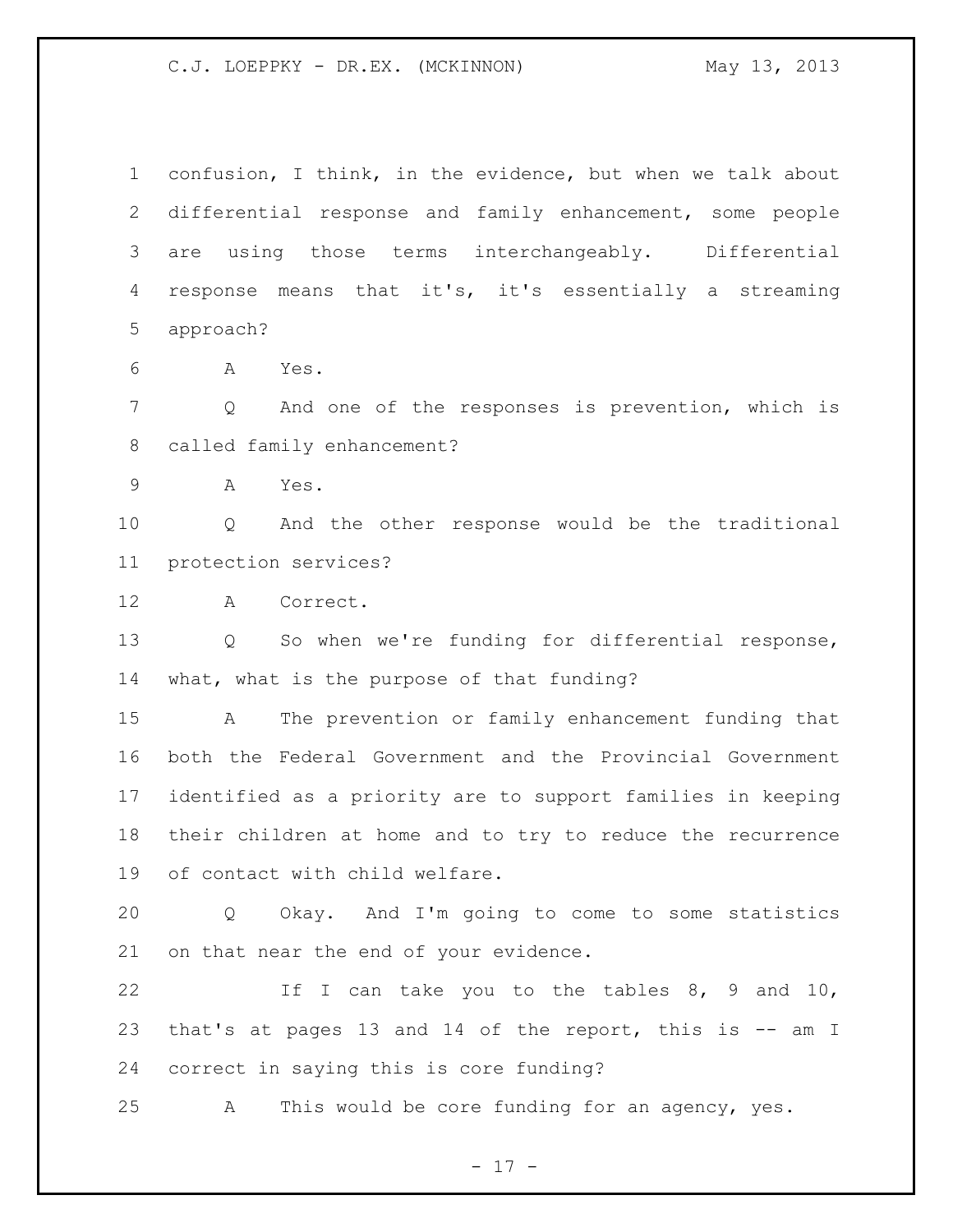Q And the difference between 8, 9 and 10 is what? A Each of the agencies was categorized as a small, medium or large agency and the funding for each of them, in terms of types of positions, is the same; however, in terms of the quantity of positions, changes if you are a medium or large agency.

7 Q And if I can get you to look at the next -- it's pages 15, 16 and 17, Mr. Commissioner, if you could look at those tables, that's, again core funding.

What kind of funding is outlined there?

 A This would be some of the funding for the operations of an agency. For example, resources for the board to meet, for the agency to conduct their financial audits, for them to have their insurance and some corporate legal expenses paid for.

 Q Okay. Now, there -- this -- according to my notes, one of these tables covers some funding for training? Table 13 is some funding for training; correct? A That's correct.

 Q And again, just so the Commissioner is clear, in addition to funding agencies for training, what other -- and, and we'll be dealing with it some length later, but just at a very high level, what other training is available, in addition to agency training?

A For -- the Province provides funding for what is

- 18 -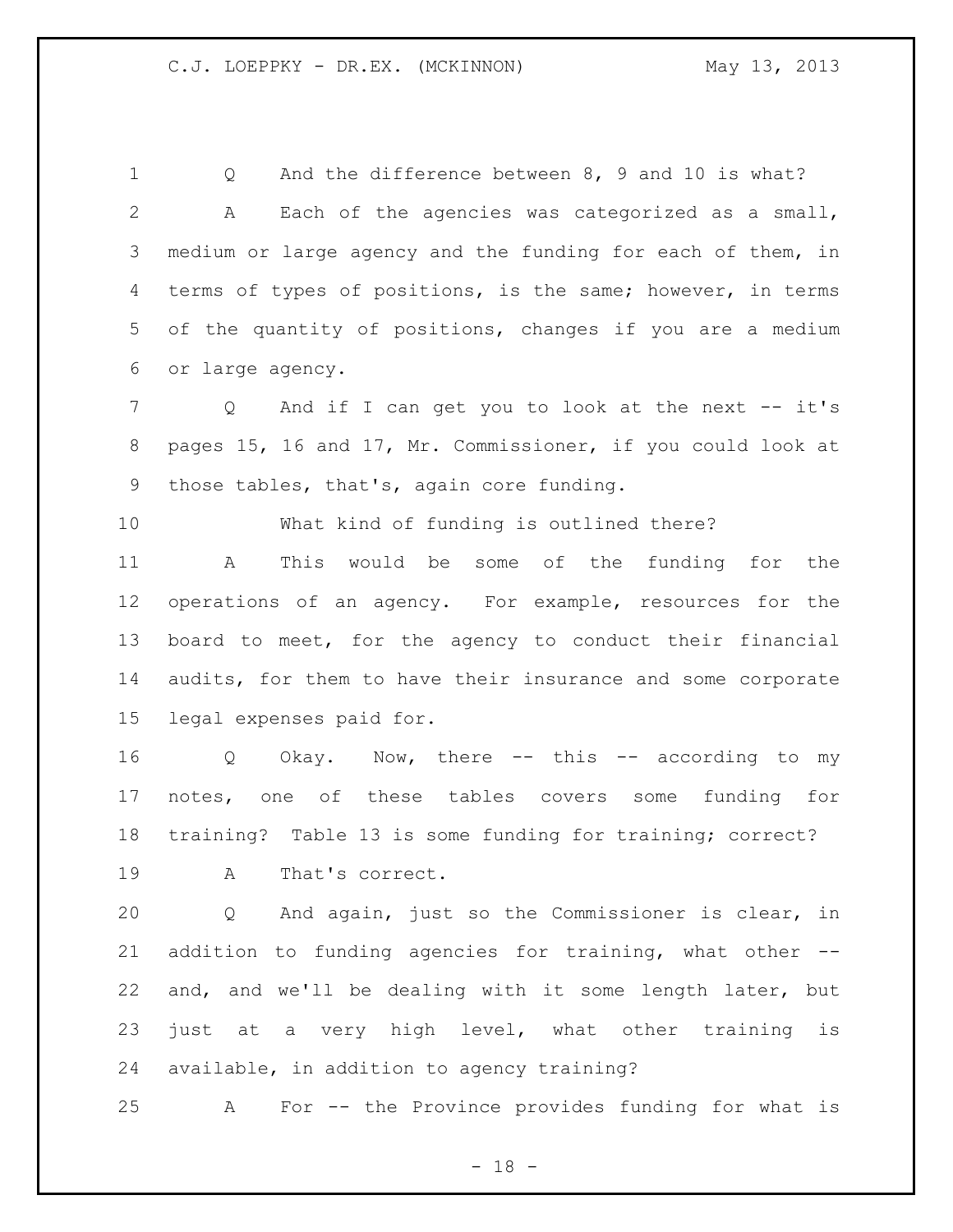referred to as a joint training unit. This allows for each of the authorities to have a training coordinator, as well as some resources for the carrying out the training events. In addition to that, the Province provides training for core competency based training that has been referred to by other witnesses, as well as CFSIS training and training for the intake module.

 Q Okay. And so, in a, in a nutshell, there's, there's training now being funded by the province, under the funding model, to agencies?

A Yes.

 Q There's training being funded to authorities and there's training being provided by the Province?

A Yes.

 Q Okay. And we'll hear a lot more about that, Mr. Commissioner, from further witnesses.

 Now, could you tell us about the funding model and the concept of a business plan? What, what does the funding model do about a business plan?

 A In the discussions that we had with the authorities, agencies and the two levels of government, one of the processes that we agreed to was that each agency would develop a formal business plan for five years and it would project the activity that they would be engaged in, with respect to the development of their service model, or

- 19 -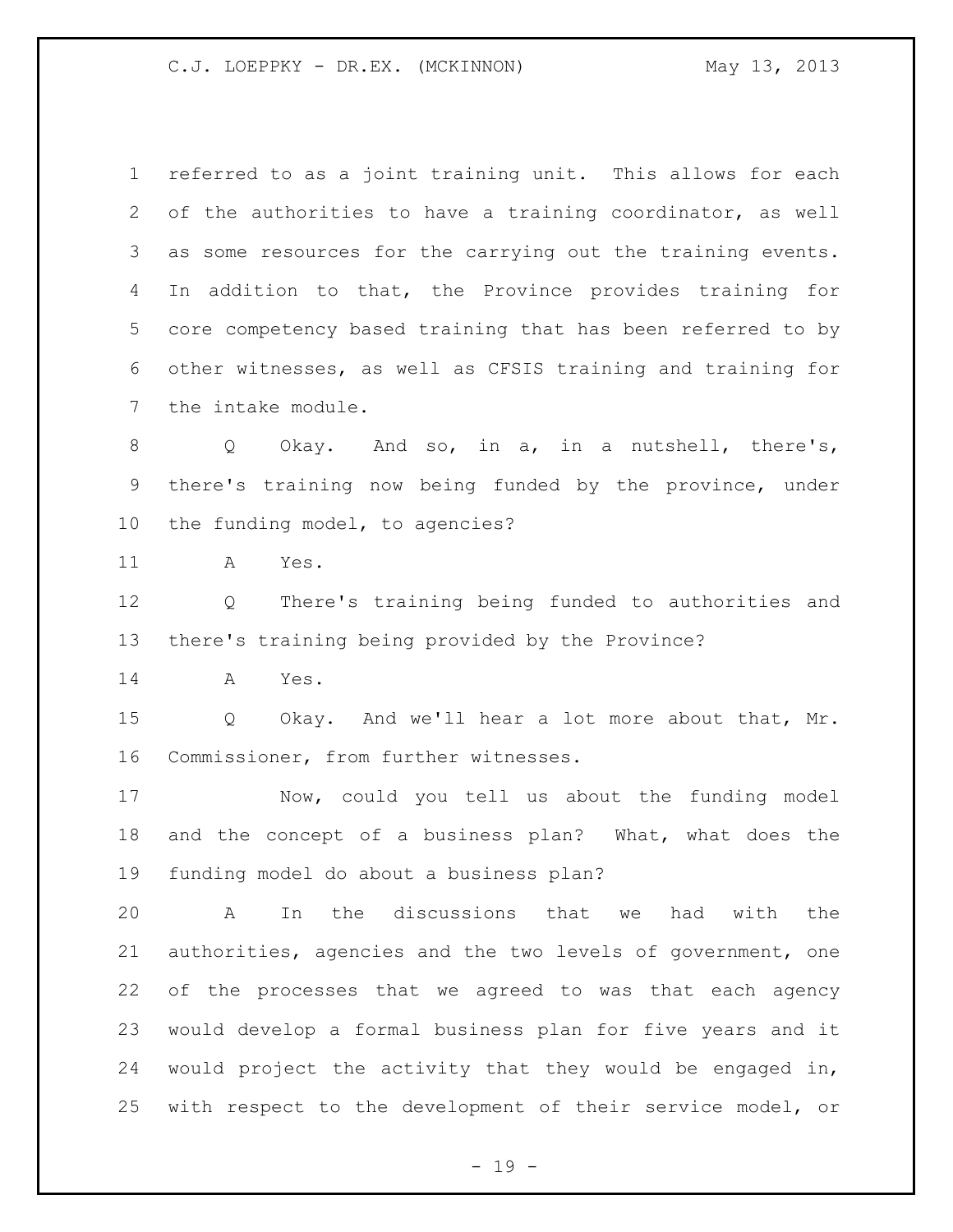any other priorities that they would have. It would also begin to identify how each of the agencies would be looking at how well that they were doing with the objectives or goals that they had set.

 Q Okay. And you heard Ms. Flette speak about her view as to whether it was beneficial or not to have these five year business plans. What's your view, as deputy minister? Assistant deputy minister, sorry.

 A I believe that in any large organization there is a, a, a requirement to do good planning, to be reflective when you're moving forward as the leadership or executive 12 of an agency, to be able to take stock with respect to what you said you were going to be doing and then what you were able to accomplish. So I believe that it is a, a strong framework to an agency and allows the senior staff and all of the staff of the agency to work towards some common outcomes and goals.

 Q Okay. And I'm going to ask you to explain to the Commissioner how the new funding model deals with issues of accountability and you, you might want to refer to page 13 of your summary of evidence, which is Exhibit 63, paragraph (p), right in the middle of that page, you list three points there, if it helps refresh your memory.

 Just to comment to the Commissioner on the issue of accountability.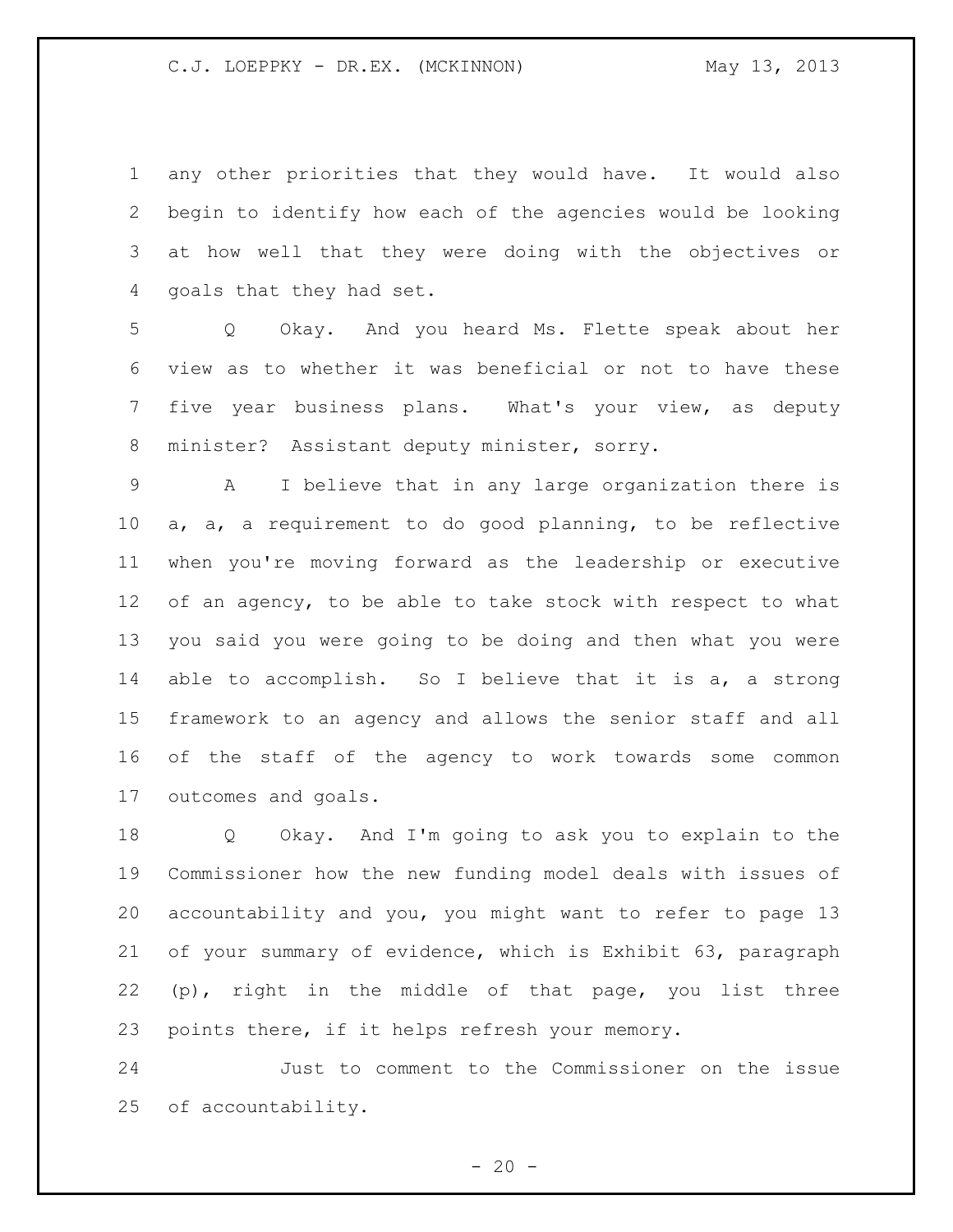A First, in terms of looking at accountability, each of the authorities does have, as part of its mandate, the responsibility for the oversight of -- UNIDENTIFIED PERSON: (Inaudible). THE WITNESS: I think he's looking at page 13. 6 THE COMMISSIONER: Exhibit 63, page what? 7 MR. MCKINNON: Thirteen. 8 THE WITNESS: Sorry. It provides each of the authorities for the responsibility for the oversight of the agencies and for ensuring that the mandate that they've given to the agency is being carried out. BY MR. MCKINNON: Q And that would be conducting reviews of their agencies? A That would be conducting reviews of their agencies, engaging in activities that would identify compliance for a variety of different items that they may have identified and also to conduct financial reviews of the agencies. 21 Q Okay. The second point you make? A Is that the Province has contribution agreements with each of the Authorities. And the contribution agreement spells out the requirements for financial reporting and for any other reporting that the Province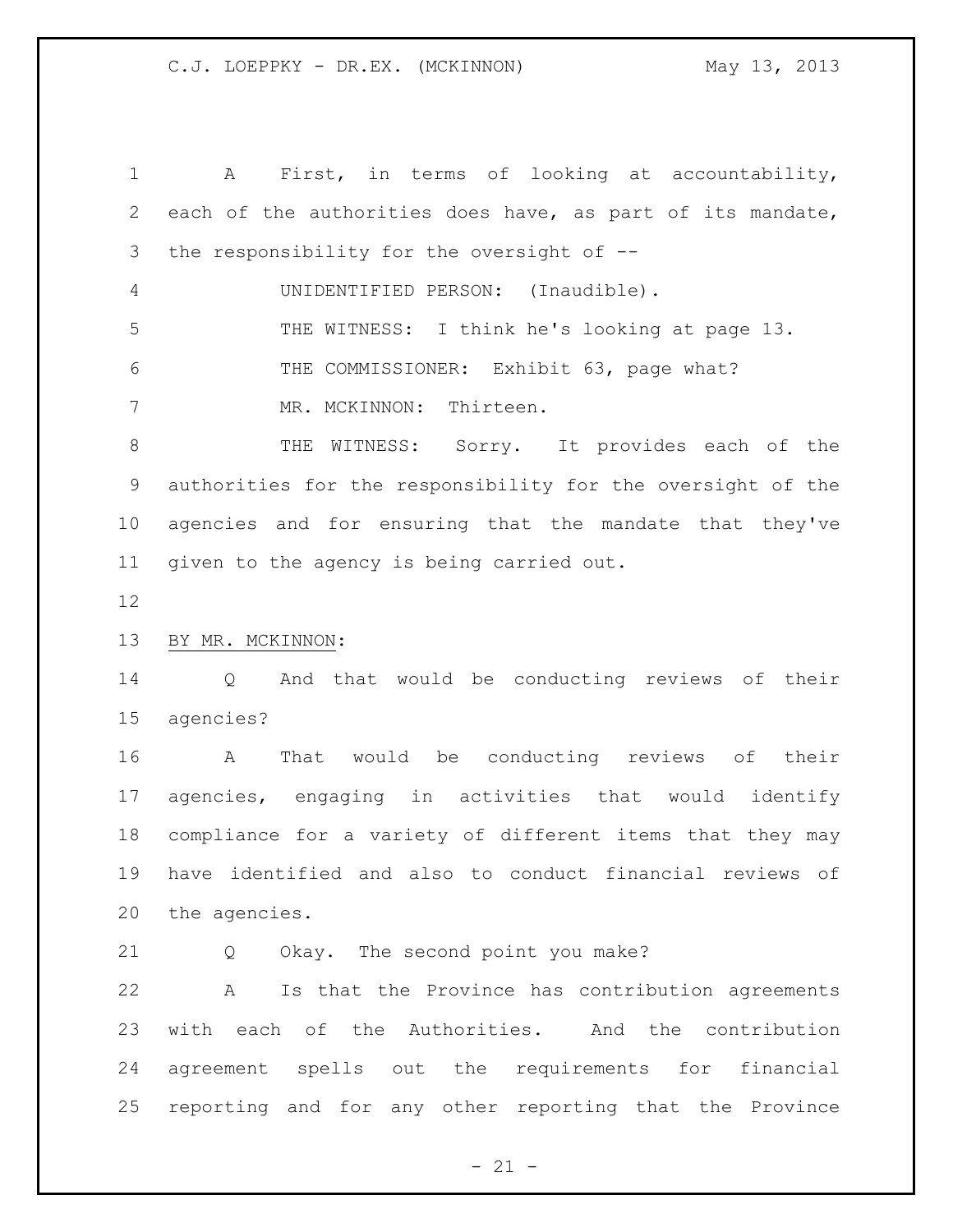deems to be important, based on sound financial accounting principles.

 Q And we've heard some discussion about the existence of agreements between the department and the authorities. What's the current status of that?

 A Those agreements all have an extension clause that is built into the agreement. We are currently in the process of renegotiating the contribution agreement. It's a standard contribution agreement, for all of the four authorities. And the agreement would now take into account the new funding model as part of the conditions in the agreement.

 Q Okay. And when you say it takes into account the new funding model, what are you referring to, in particular?

 A It would outline the funding resources that have been allocated as a result of the funding model.

 Q And so the contribution agreement essentially states the expectations of the Province from the, the, the, the, that they expect of the authorities?

A Yes.

 Q And I'm just going to take you off this for one minute. What about the authorities and their agreements with agencies? What do you expect to see in that respect? A The expectation that we have is that for each of

 $- 22 -$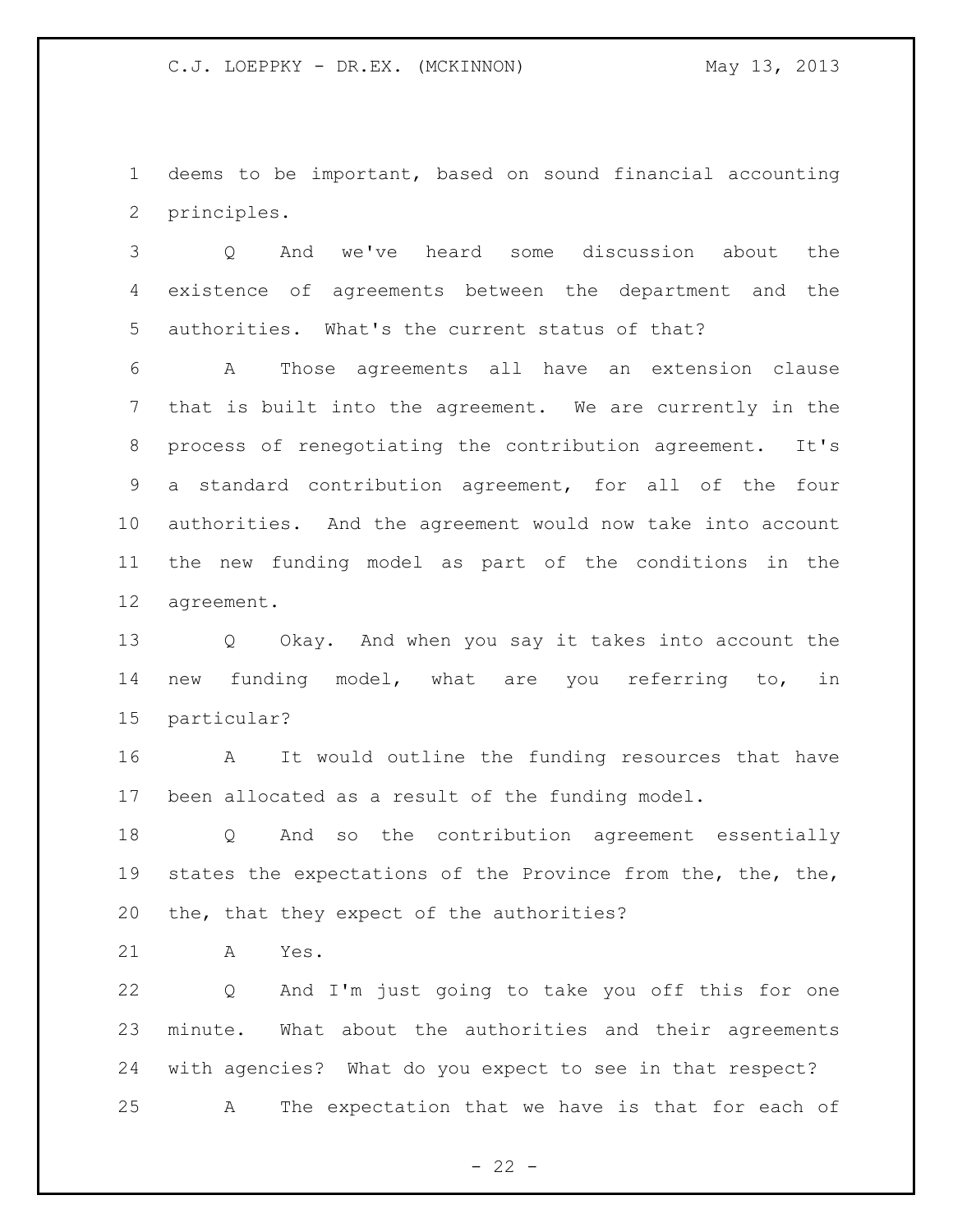the agencies that an authority has, a service purchase agreement is developed between the authority and the agency, again, with an understanding of what the funding is that they are getting and what the expectations of service are, as a result of that.

 Q So there's agreements between the Province and the authorities and then the authorities have agreements with the agencies?

9 A That's the expectation.

 Q Then I'll take you back to the third accountability requirement on page 13.

12 A And this one has to do with the responsibilities of the department with the authorities and the oversight that the department has with respect to the work done by the authority. So we have some responsibilities to do quality assurance reviews of the authorities.

 Q Okay. And have any of those been done? Or are they in process?

 A They are in process. For two of the authorities, we are close to finalizing financial reviews that have been done by our internal audit financial group.

 Q Okay. And can you talk then about the funding model and the requirements that it imposes on agencies with respect to the use of CFSIS?

A One of the features of the new model that we have

 $- 23 -$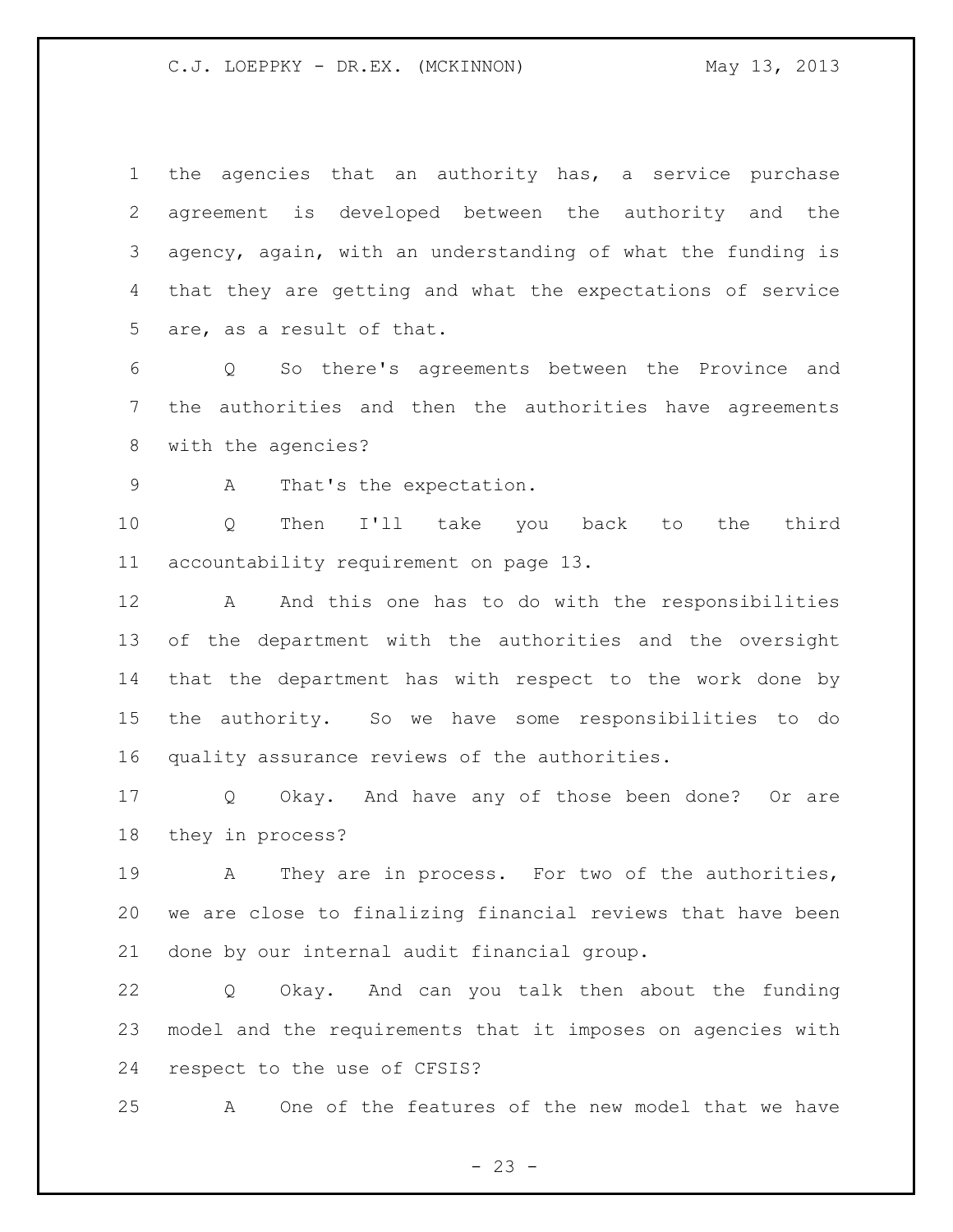incorporated was that in order to calculate the active cases, CFSIS would be used to determine an active case. And there's a definition that has been used in order to show that a case is being worked with and that it's actually a case that isn't pending closure, or doesn't have its -- or is waiting for administrative work to be done.

7 So in terms of looking at the, the funding model, the requirement for agencies to use CFSIS is heightened, in order to do the calculations for the funding model.

 Q And do you think this is a good thing or a bad thing?

 A Well, I personally think it's a good thing. I think the use of a business information system is very important for the safety of children and to ensure that the system has the right kinds of information that can be used to do good case planning for a child or for a family.

 Q Now, the next document I'd like you identify and mark as an exhibit, Mr. Commissioner, is a document entitled: Funding to Child and Family Services Authorities/Agencies. It's the fourth document on the, the department's documents that would have been provided to Commission staff a couple of weeks ago.

 THE COMMISSIONER: So that'll be Exhibit 60 what? 24 THE CLERK: (Inaudible).

25 THE COMMISSIONER: Fifty -- 66?

 $- 24 -$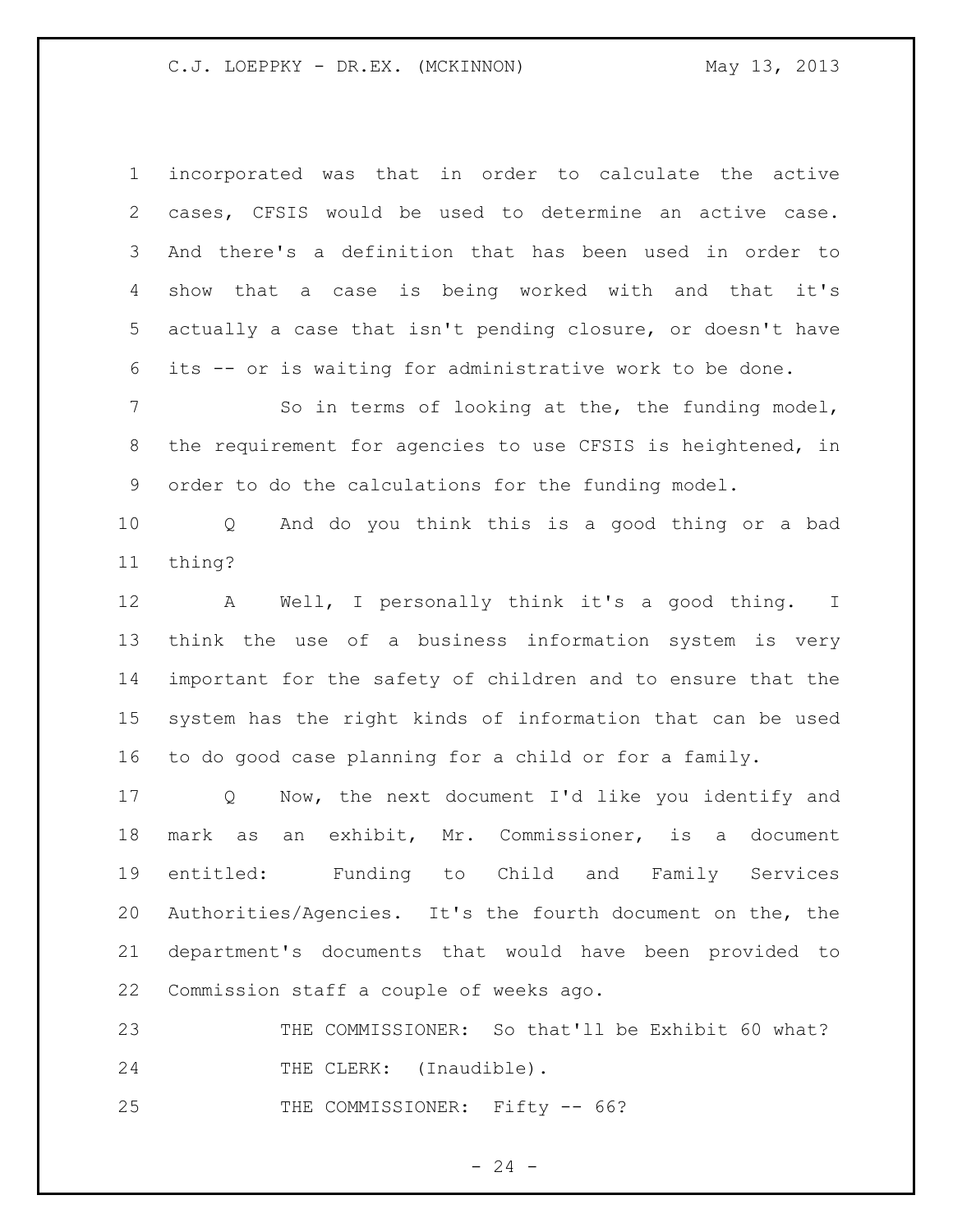1 THE CLERK: We're at 71. 2 THE COMMISSIONER: We're at 71 now, are we? THE CLERK: Seventy-one. **EXHIBIT 71: FUNDING TO CFS AUTHORITIES/AGENCIES** 8 THE COMMISSIONER: Oh yes, I see -- yeah, we marked Exhibit 70 just before we broke the other afternoon. 10 THE CLERK: That's correct. 11 THE COMMISSIONER: Yeah, yeah. Thank you. BY MR. MCKINNON: Q Now, this document that we've just marked as Exhibit 71, do you have a copy in front of you? A I do, thank you. Q And could you tell us what this document is? A This is an outline that provides information about the funding that was allocated to the, each of the authorities in 2010 and '11, prior to the new funding model. And then it demonstrates, in '13/14, what each of the authorities received for funding. Then, in the bottom part of the page, there is an articulation for each of the agencies as to where they were prior to the start of the funding model and post-funding model.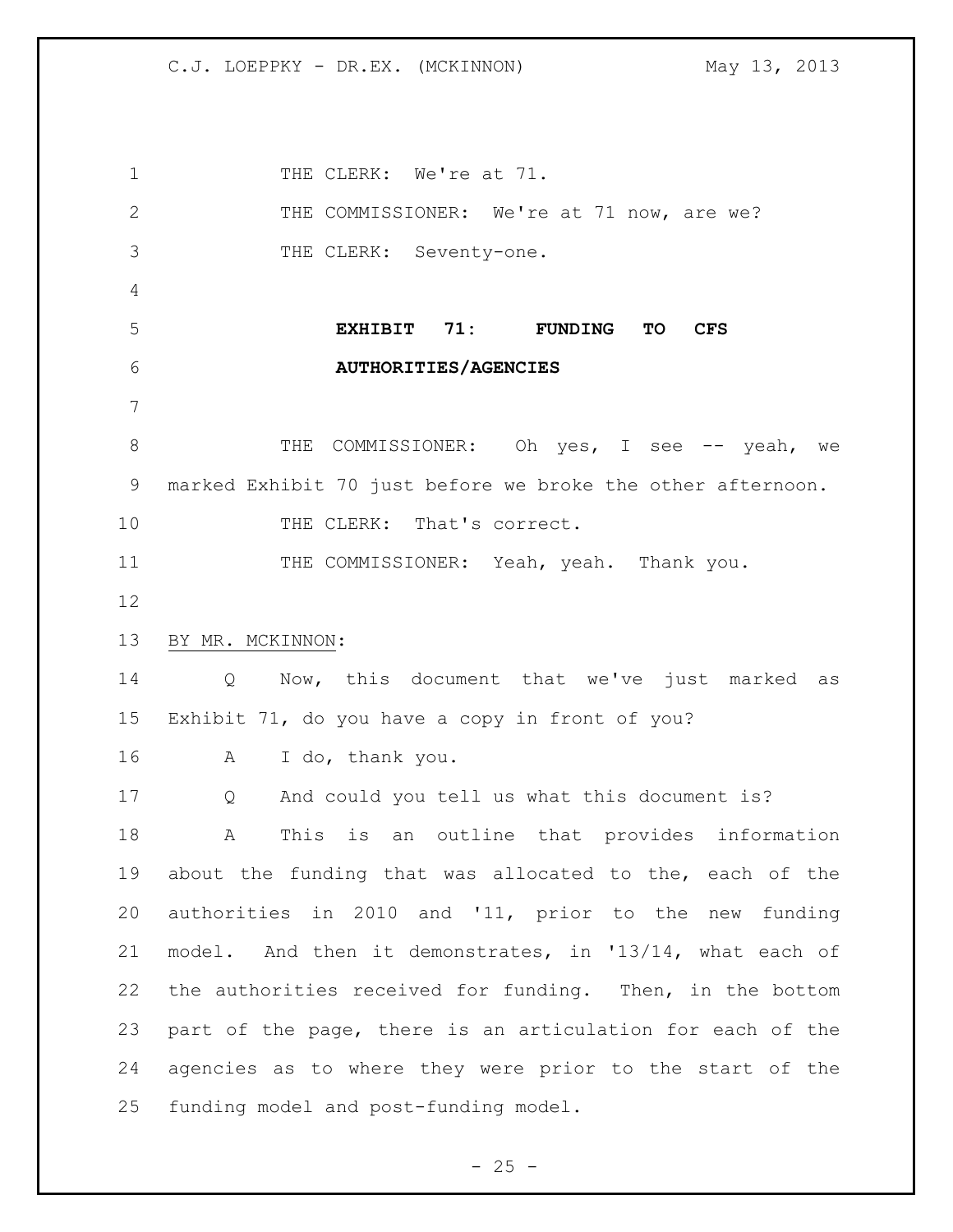Q Now, for the record, this document only deals with provincial funding? A That's correct. 4 MR. MCKINNON: Oh, can you find it in the --5 THE CLERK: I, I can't. MR. MCKINNON: It will be with the other four, three or four documents that you brought up on Friday. 8 THE CLERK: I got it. 9 MR. MCKINNON: That's it. BY MR. MCKINNON: Q Sorry, you were talking, the, the box at the top is the overall funding to the authorities and the box below that is what? A It describes what each of the agencies would have been receiving as part of the provincial funding that was generated from the new funding model. Q Okay. And I want to be as accurate as I can about this. The -- if we go from 2010 to 2014, some of that would be a change related to the funding model itself and some of it may be a change related to the number of children. In other words, if the number of children was increasing, the funding would increase as well; correct? A That's correct. Q So keeping that caveat in mind, just in -- can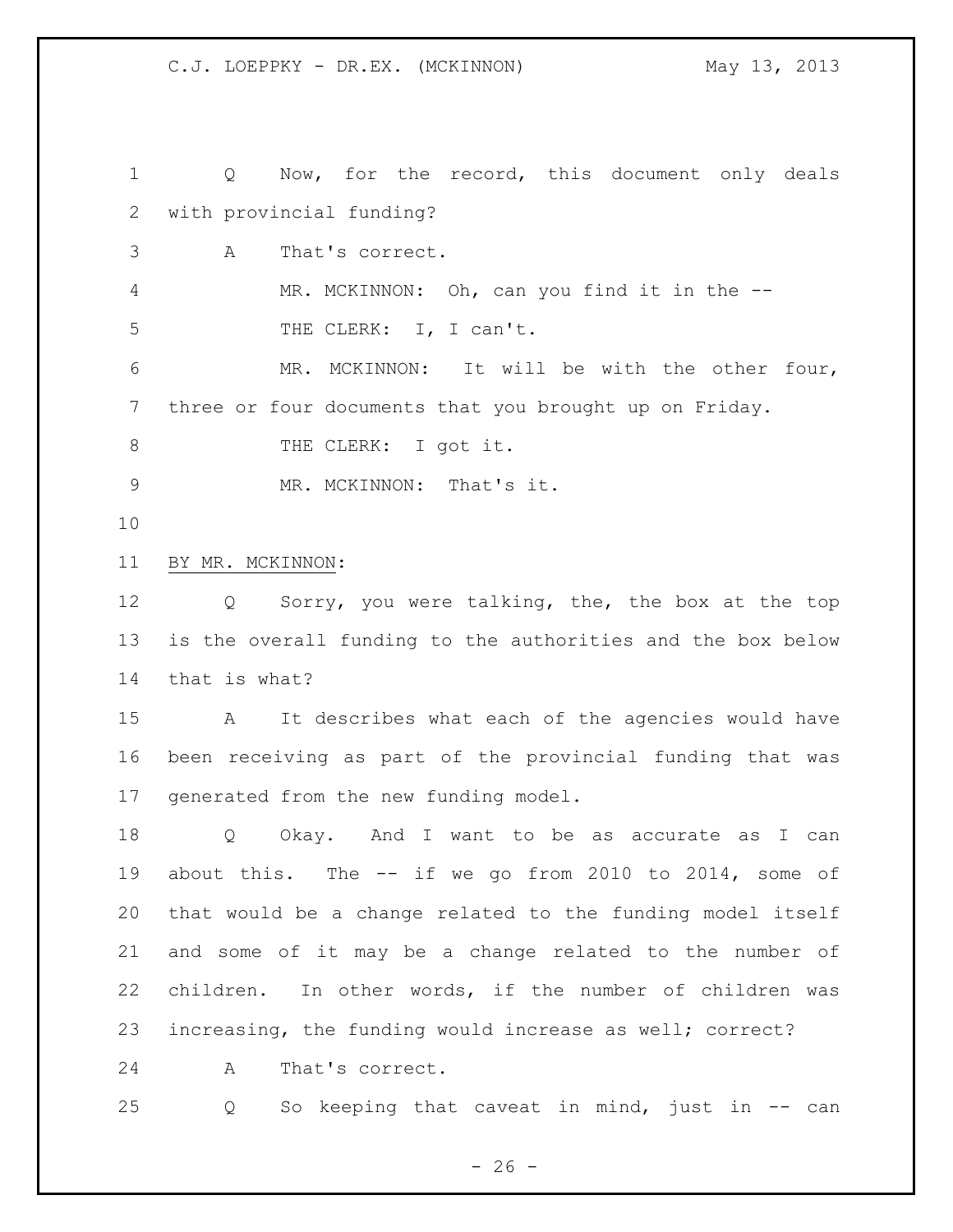you give us some sense as to what additional funding came from the provincial side of this funding model before and after the introduction of the new model? The, the, the, the global increase?

 A Well, the, the global increase for the province and its distribution of resources to the agencies and the authorities, as you can see, from 2010/11, prior to the implementation of the new funding model, was approximately 45.2 percent overall. So if you go down to the individual agencies, you will see that all of the agencies and the four authorities, the funding is identified and each of the agencies' increase of funding pre-funding model to post- funding model is shown in the furthest right hand column. So, for example, for provincial funding, for Awasis Agency, started at approximately 2.7 million in '10/11, which was prior to the funding model and post-funding model, it would receive, from the Province, approximately 3.5 for the '13/14 fiscal year, which is an increase of about 27.1 percent.

Q Okay. Now, which one was that again?

21 A That was Awasis, as an example.

 Q Okay. And if we take the Northern Authority as a whole, for example, the first box, the, on the -- or the first cell on the second chart, what was the overall increase to the Northern Authority?

 $- 27 -$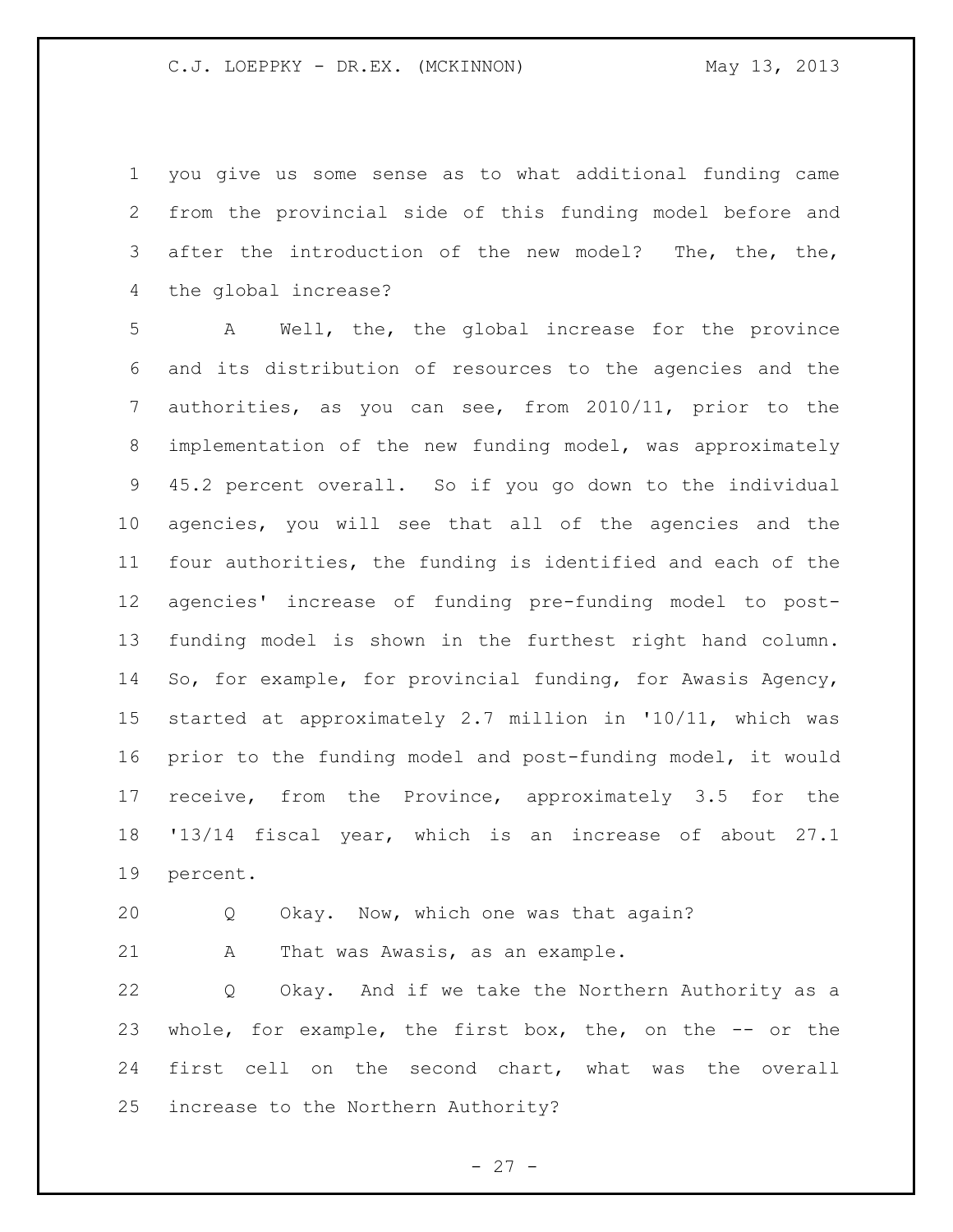A The overall increase was from 13.8 million to 26.1 million, an increase of about 89.3 percent.

 Q Okay. I'm going to take you to another topic now and I want to talk to you about statistics and keeping children safe at home. We've already heard evidence at this inquiry about the increase in the number of children in care in Manitoba and I've asked you to prepare another chart that also talks about the increase of children being kept safe at home. And you've prepared a document for me?

A Yes, I did.

 MR. MCKINNON: And that is the next document, wherever you found that chart, Madam Clerk, it should be the next one.

14 THE CLERK: Is that it?

 MR. MCKINNON: It's not structured decision making, no. It's a comparison of increases of children in care and children safe at home. It's the, looks like it's the third one there. That's it.

19 THE COMMISSIONER: Exhibit 72.

20 THE CLERK: Exhibit 72.

 **EXHIBIT 72: COMPARISON OF INCREASES OF CHILDREN IN CARE AND CHILDREN SAFE AT HOME**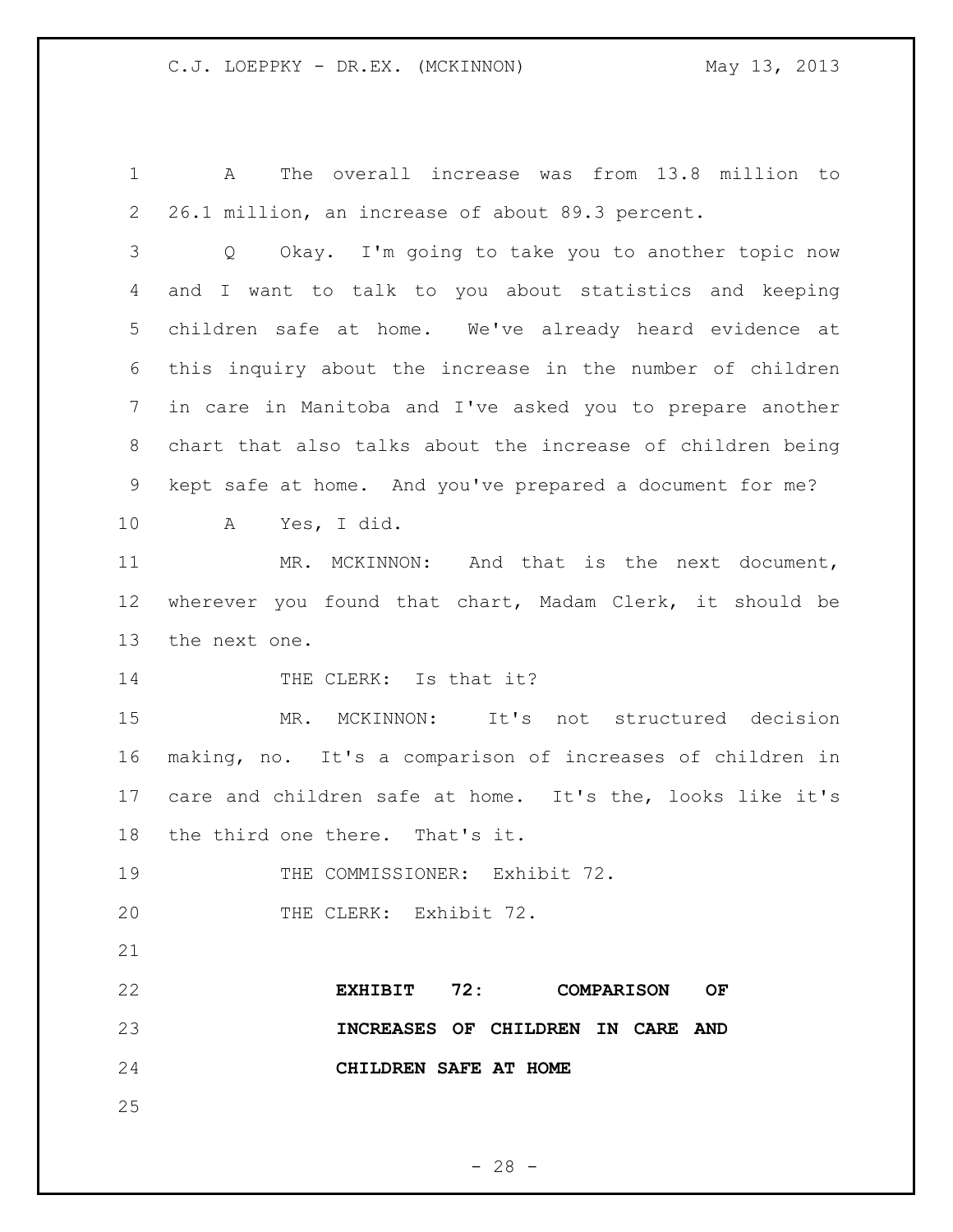BY MR. MCKINNON:

| $\overline{2}$ | And this exhibit, this statistical summary, if<br>Q              |
|----------------|------------------------------------------------------------------|
| 3              | you look at the bottom left hand corner, March 31st, 2012,       |
| 4              | I understand that's the last year for which the statistics       |
| 5              | are currently available?                                         |
| 6              | Correct.<br>A                                                    |
| $\overline{7}$ | And even though it is past March of 2013, I<br>$Q \qquad \qquad$ |
| 8              | understand it takes some time to finalize all these              |
| 9              | statistics?                                                      |
| 10             | A It does.                                                       |
| 11             | Q So this is the most recent statistics and you --               |
| 12             | the CIC is children in care?                                     |
| 13             | A<br>Yes.                                                        |
| 14             | So, and this number, 9,730, is the number of<br>Q                |
| 15             | children in care, in Manitoba, at that date?                     |
| 16             | А<br>Yes.                                                        |
| 17             | And it's a fixed point in time?<br>Q                             |
| 18             | Correct.<br>А                                                    |
|                |                                                                  |
| 19             | And just the next two charts, or the next two<br>Q               |
| 20             | boxes on this chart, could you tell the Commissioner what        |
| 21             | they are?                                                        |
| 22             | They middle column, referred to as family cases,<br>A            |
| 23             | includes a count, again, on that date, of families that are      |
| 24             | being served by agencies and they would include a voluntary      |
| 25             | family services, protection, family protection cases and         |

- 29 -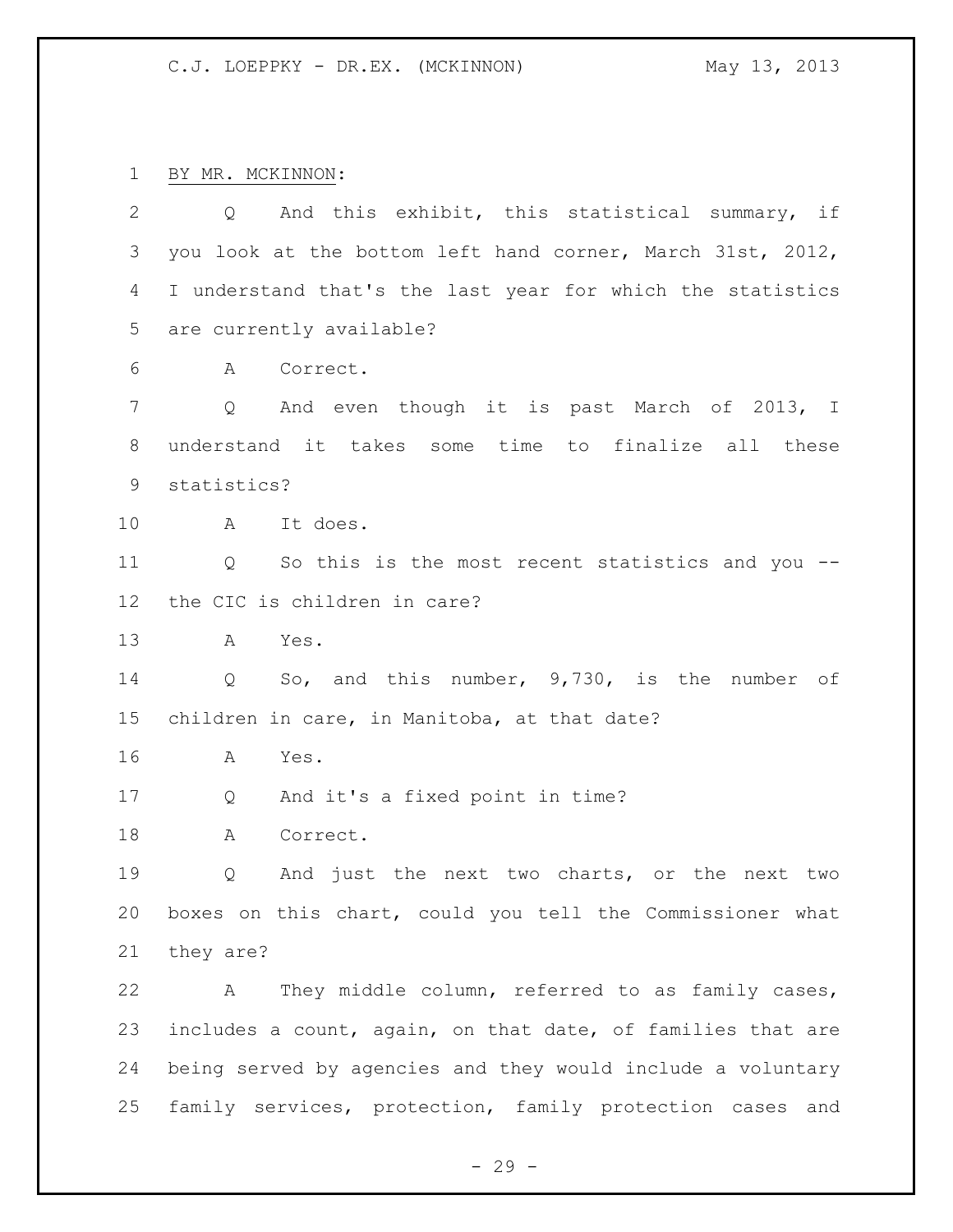family enhancement cases.

| 2               | And if, if we can compare the two numbers at the<br>Q              |
|-----------------|--------------------------------------------------------------------|
| 3               | bottom, what -- can you compare the increases of children          |
| 4               | in care with the increase of the number of cases and what          |
| 5               | that means to you?                                                 |
| 6               | A Well, in family cases, what we're observing here,                |
| $7\phantom{.}$  | is, over the last six years, an increase in the number of          |
| 8               | families that child and family service agencies are                |
| 9               | supporting, where the children are not taken into care.            |
| 10 <sub>1</sub> | Q And in terms of the -- let me lead a little bit                  |
| 11              | here, this would suggest to me that the number of cases            |
| 12 <sup>°</sup> | that you're dealing with is growing faster then the number         |
| 13              | of children being taken into care?                                 |
| 14              | A<br>Yes.                                                          |
| 15              | And the, the, the final box, or, or column in<br>$Q \qquad \qquad$ |
| 16              | this chart is children safe at home; can you tell the              |
| 17              | Commissioner what that is?                                         |
| 18              | In each of the family cases, there may be a<br>$\mathbf{A}$        |
| 19              | number of children who are being kept at home, with a plan,        |
| 20              | or with a support system in place that the agency has              |
| 21              | developed, so that they do not have to be taken into care.         |
| 22              | So the numbers of children that those families would have          |
| 23              | are shown on the right hand side. So in 2012, as an                |
| 24              | example, our CFSIS information would indicate that we had          |
|                 | 25 (inaudible) cases and out of those family cases, there          |

- 30 -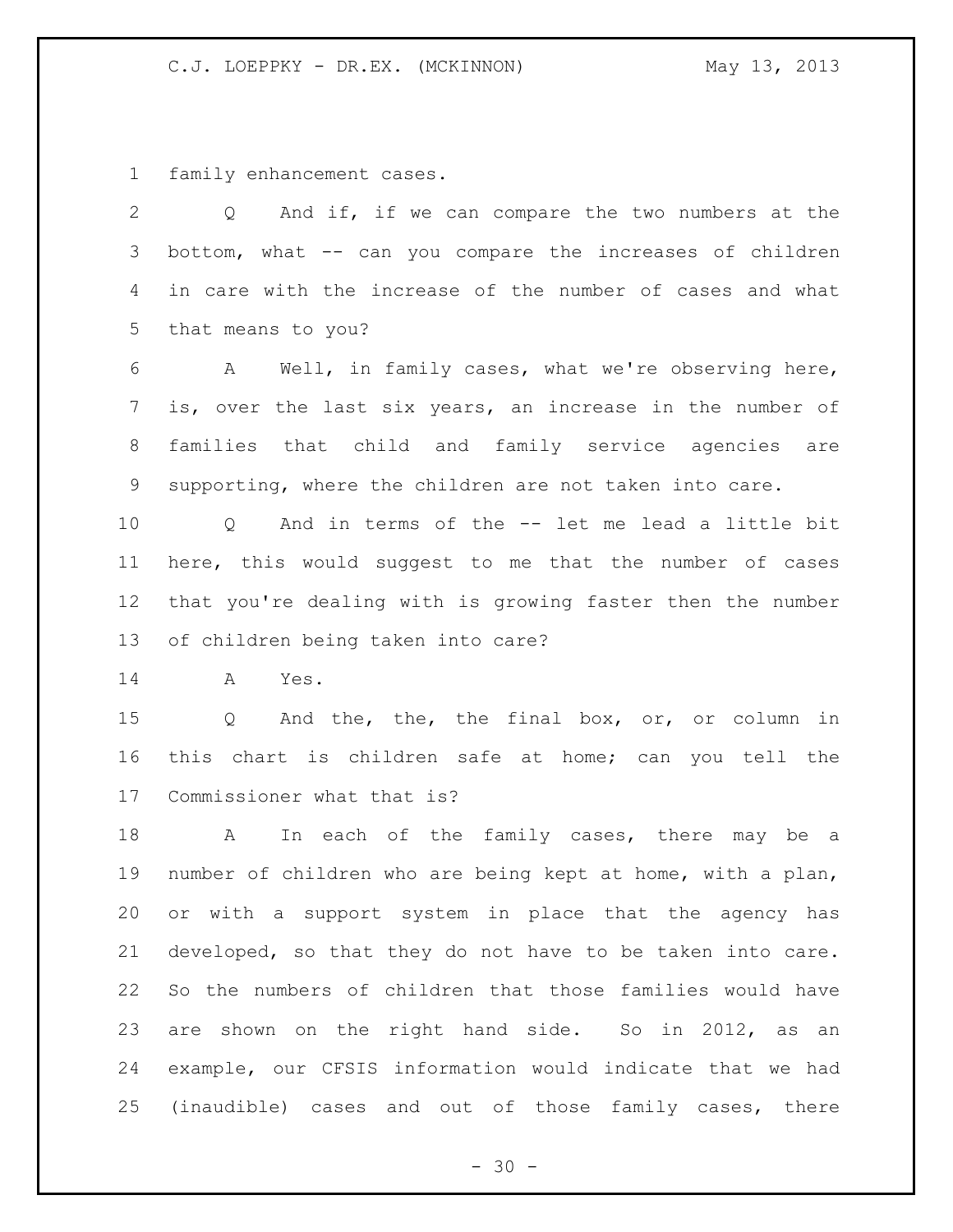would have been 11,522 children at home, as members of those families.

 Q Okay. And, and I want to get you to speak to the issue of, of trends. If we look at 2007, there were more children in care than there were children being kept at home --

A Yes.

 Q -- and receiving services; how has that trend changed?

 A Well, I think what we can see is that the increase, in terms of the number of children being kept at home safe is now exceeding the number of children that we have in care. So while, as you indicated, in 2007, there were more children in care than there were children being kept home safe, we now have a substantially larger number of children at home, being supported by agencies in their own home.

 Q I'm going to move you to the issue of standards and get you to give a brief overview of your position, department's position, relative to the whole issue of standards. And we've heard a fair bit about provincial standards at this inquiry and we will be calling other people to talk about what's, what the standards were in, in place, prior to 2005, but can you start by explaining to the Commissioner what happened with the standards in

 $- 31 -$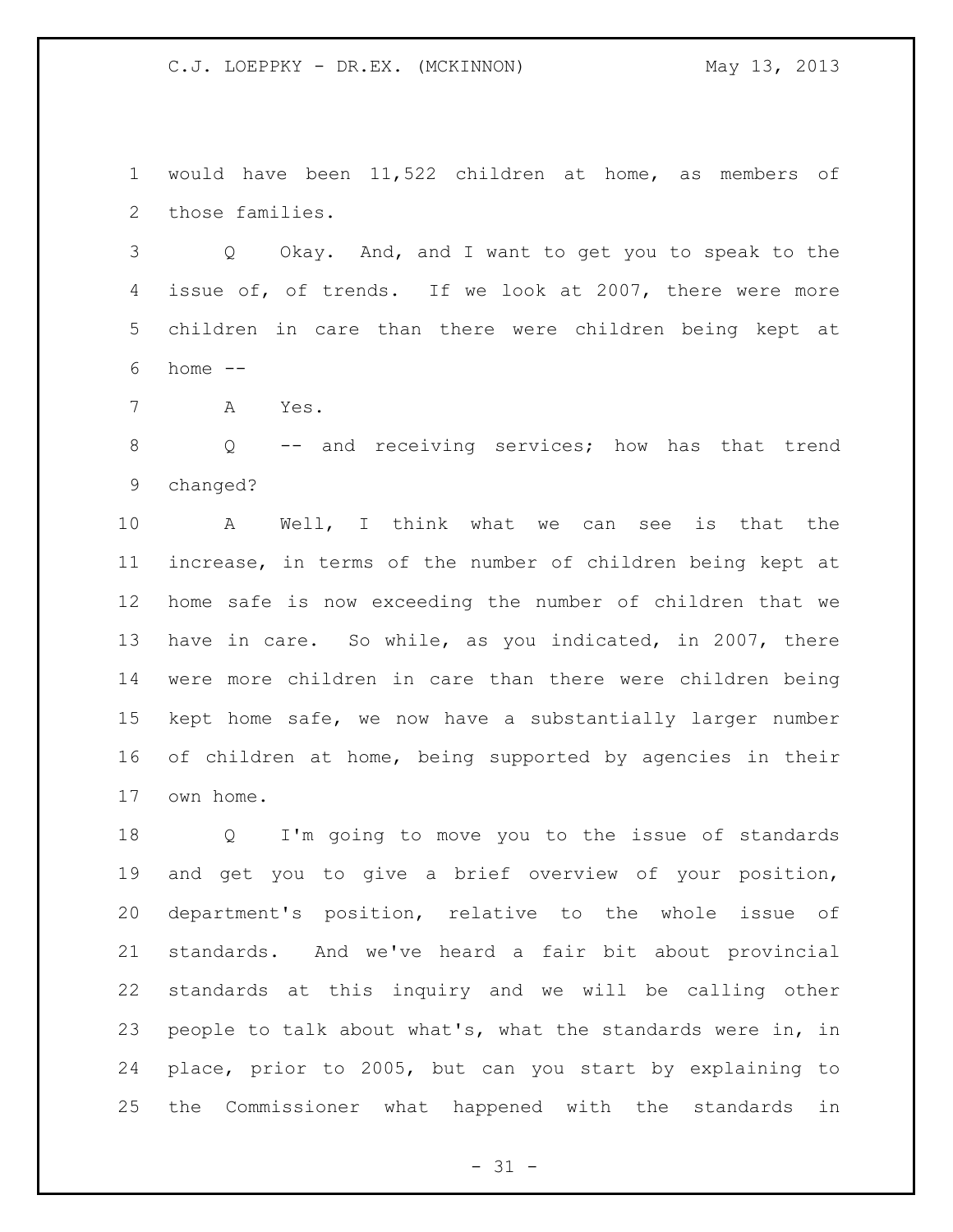January of 2005?

 A In January 2005, the provincial foundational standards for case management were released to all of the agencies and the authorities. They were also provided to the groups through hard copy and they were put online. So they are now accessible on the internet for workers and for the general public.

 Q So the standards became not only available online to workers through their own internal intranet, but available to the public as well, through the internet?

A Yes.

 Q There's also been some discussion at this inquiry about authority standards. Just, if you could, briefly 14 tell the Commissioner what those are and what role, if any, the Province has in developing authority standards?

16 A In the, the Authorities Act, each of the authorities was enabled to develop their own standards for the operations of their agencies. These standards that they develop are not to contradict the provincial foundational standards. So they can implement a variety of standards that they would see as important, valuable to the delivery of service that they have within their agencies.

 Q And what relationship do those standards have to provincial standards? Can they alter a provincial standard?

 $- 32 -$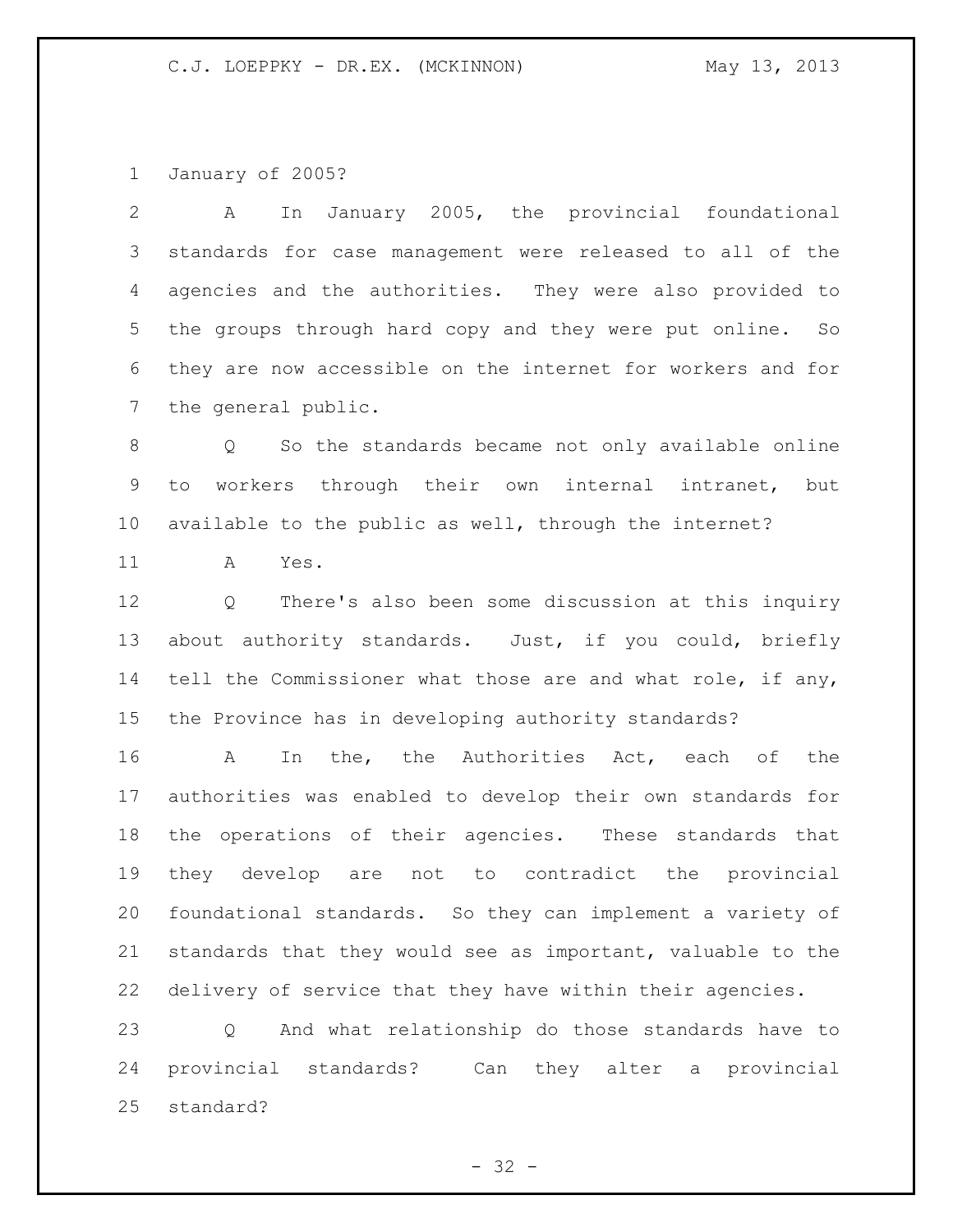A They can alter a provincial standard, as long as it doesn't contradict the standard. So they could definitely enhance the standard, or add features to a standard that would be important, again, to their unique circumstances in their agencies. Q And I meant to ask you, a moment ago, just to identify, for the record, the Child and Family Services standards manual, which is Exhibit 66, and I believe you have a binder in front of you of those standards? THE COMMISSIONER: Are these the January '05 standards? 12 MR. MCKINNON: These were -- and, and I -- let me ask the witness to explain that. BY MR. MCKINNON: Q These -- A The -- Q -- I understand these standards are from March or April of 2012? A This is a, a hard copy printout -- 21 THE COMMISSIONER: Where -- have I got Exhibit 66 here? MR. MCKINNON: It's a fairly thick binder, Mr. Commissioner, it was filed -- 25 THE COMMISSIONER: That's 64. Yes, here it is.

 $- 33 -$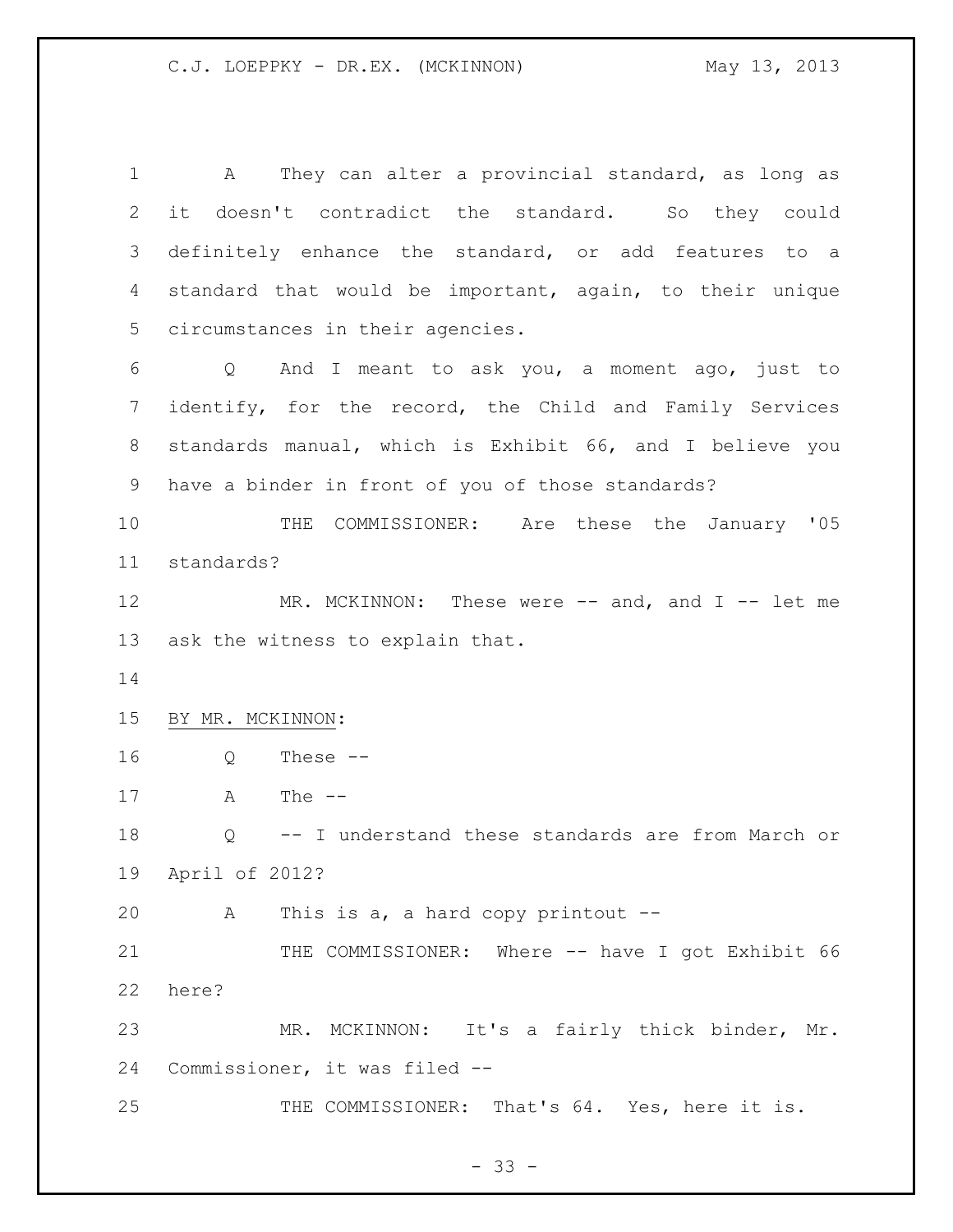1 MR. MCKINNON: Mr. --2 THE COMMISSIONER: Now --3 MR. MCKINNON: -- Mr. Commissioner, I'm not going 4 to ask the witness to go through any of the standards at 5 all, just, but to give you a sense as to the process. 6 THE COMMISSIONER: What date, what is the date of 7 these? 8 THE WITNESS: April 16th, 2012. 9 THE COMMISSIONER: And do they -- what, what 10 effect do they have on the January '05 standards? 11 THE WITNESS: Some of them are similar to the '05 12 because -- 13 THE COMMISSIONER: Did they replace the '05? 14 MR. MCKINNON: Can I try and lead the witness 15 through that and see if I can shorten this -- 16 THE COMMISSIONER: Yes. 17 MR. MCKINNON: -- Mr. Commissioner? 18 THE COMMISSIONER: Yes. 19 20 BY MR. MCKINNON: 21 Q My understanding is that in January of '05, 22 standards were put online? 23 A Yes. 24 Q And these standards have been continuously 25 updated from January of '05 until the present?

- 34 -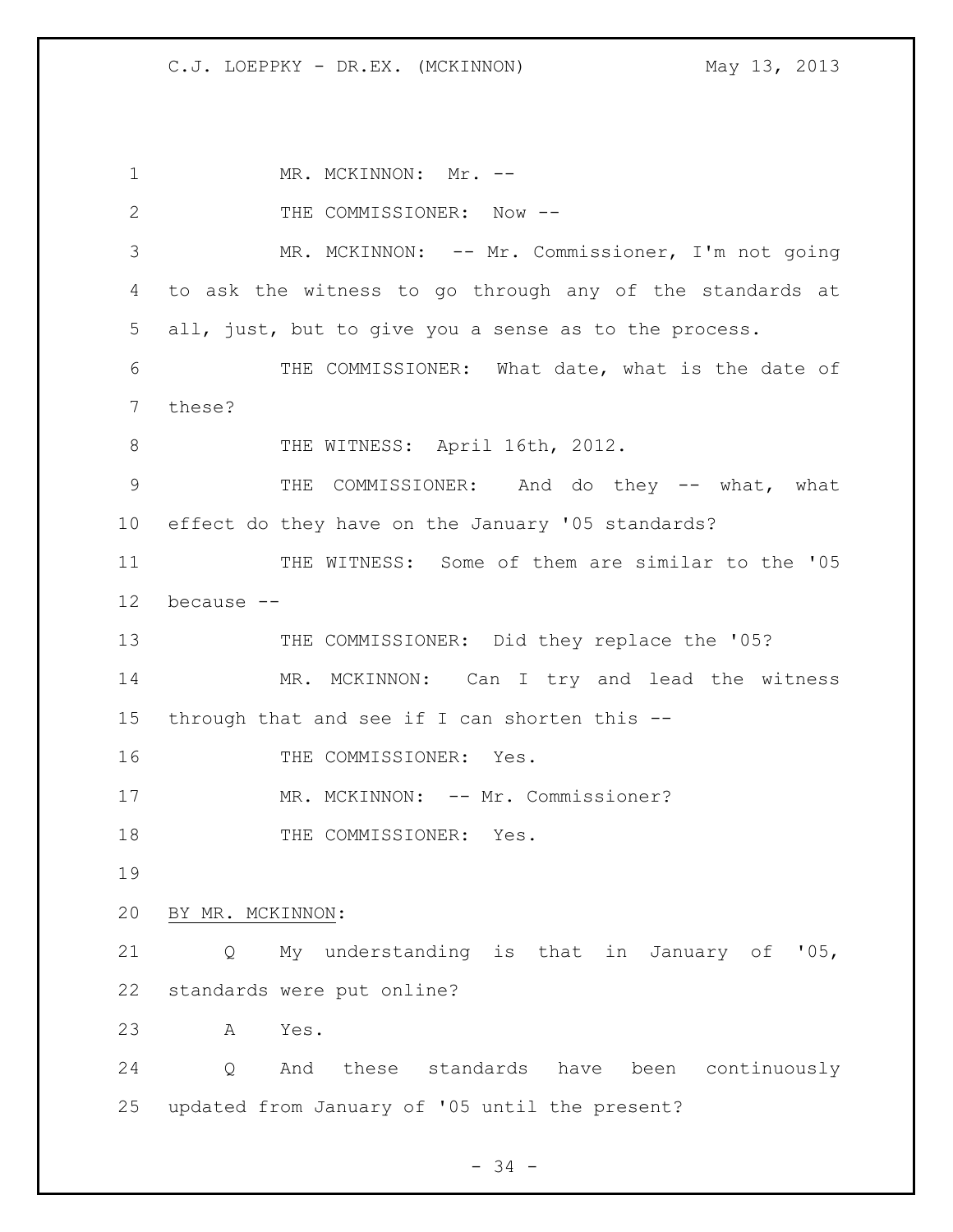A Correct.

| $\mathbf{2}$ | Q<br>And they are done --                                  |
|--------------|------------------------------------------------------------|
| 3            | THE COMMISSIONER: You're talking now about the             |
| 4            | provincial standards?                                      |
| 5            | MR. MCKINNON: The provincial standards.                    |
| 6            | THE COMMISSIONER: Not the authority standards?             |
| 7            | MR. MCKINNON: Exactly.                                     |
| $8\,$        | THE COMMISSIONER: Well, I, I don't know why you            |
| 9            | left the provincial standards and went into the authority. |
| 10           | MCKINNON: Just to distinguish the two.<br>MR.              |
| 11           | We're, we're now back to the provincial.                   |
| 12           | THE COMMISSIONER: You're, you're now back to the           |
| 13           | provincial?                                                |
| 14           | MR. MCKINNON: Sorry, Mr. Commissioner, yes,                |
| 15           | we're back to provincial standards.                        |
| 16           |                                                            |
| 17           | BY MR. MCKINNON:                                           |
| 18           | And they are continually being revised and<br>$Q \qquad$   |
| 19           |                                                            |
|              | updated and posted online when that occurs?                |
| 20           | A Yes, you'll see in the document, revision dates.         |
| 21           | So it provides you with information as to when a standard  |
| 22           | was revised or updated.                                    |
| 23           | THE COMMISSIONER: Well then, does this document,           |
| 24           | in Exhibit 66, represent the, a codified copy of all       |

- 35 -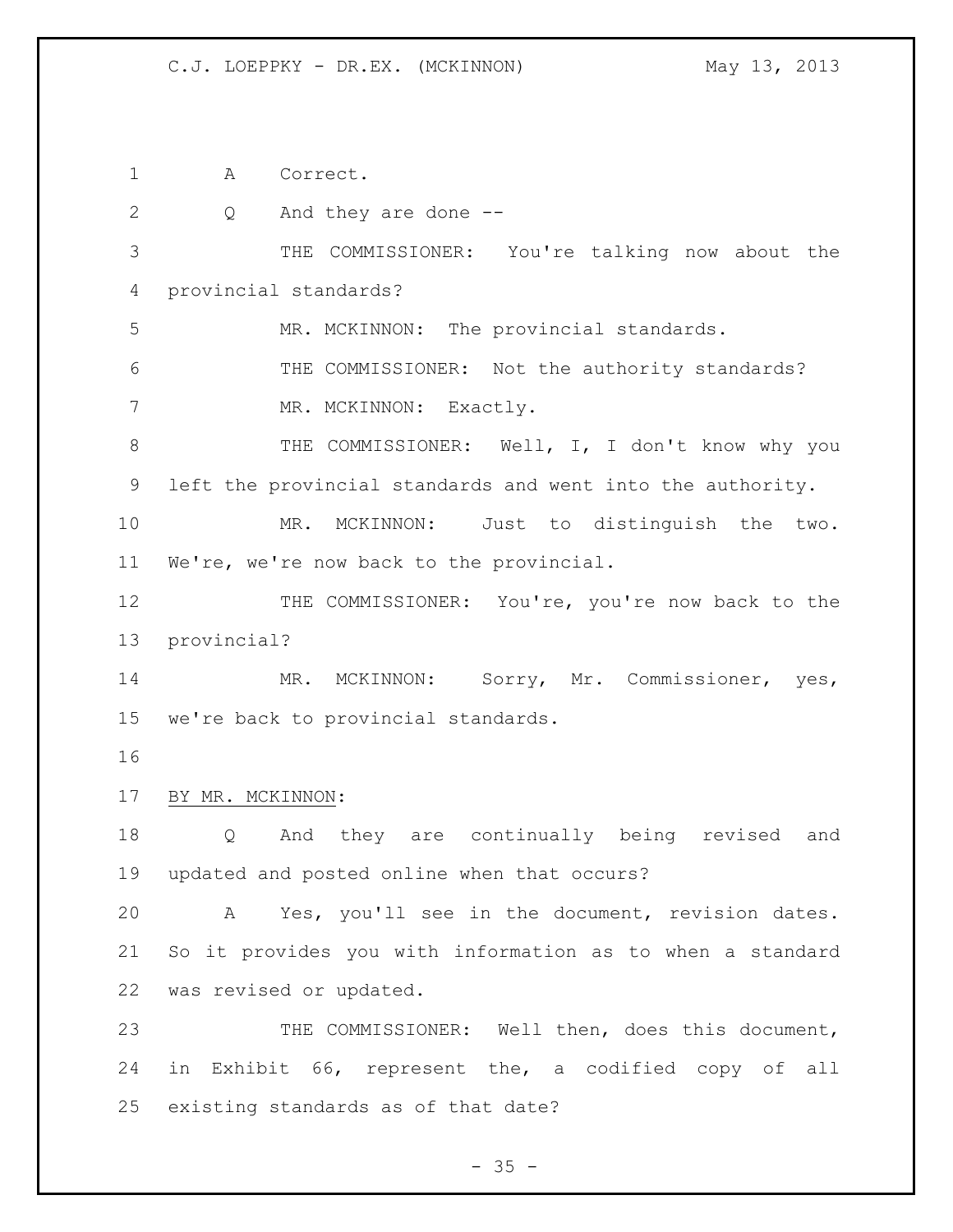1 THE WITNESS: As of that date.

 THE COMMISSIONER: And have they been changed since?

 THE WITNESS: There have been a number of changes and additions through the last number, or through the last year again, yes.

 MR. MCKINNON: And the changes and addition, and additions that have been made to the standards in the last year, we made a decision, Mr. Commissioner, not to file another copy of this because it's so voluminous.

## BY MR. MCKINNON:

 Q Can you tell the Commissioner, in your view, any of the changes or additions made since April 16th, 2012, are they relevant to the, to this inquiry?

 A The standards that were developed over the last year and added to the foundational standards had to do with fetal alcohol spectrum disorder. So there were a number of standards that were developed with respect to requirements in working with families or children with fetal alcohol syndrome.

 Q And the Commissioner was trying to get to the bottom of whether these are the same as in '05 and the simple answer to that is no, because they're continuously being updated?

 $-36 -$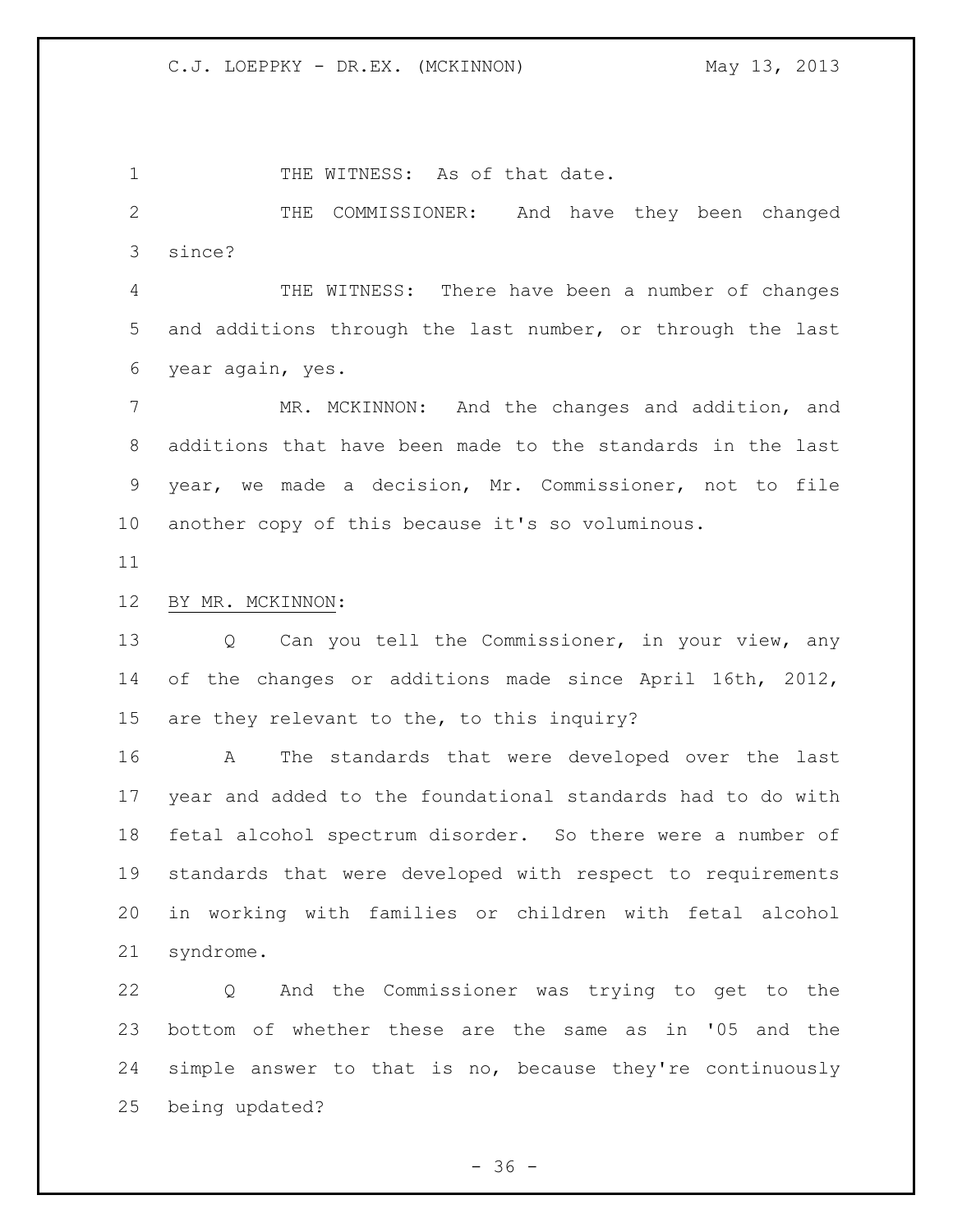A That's correct. Q And I want to then talk to you about the process by which the standards are updated and there's a document, Commission disclosure 1047. That's at tab 4 of Exhibit 64, Mr. Commissioner. THE COMMISSIONER: Tab what? 7 MR. MCKINNON: Four. 8 THE COMMISSIONER: All right. BY MR. MCKINNON: Q Do you have that document in front of you, witness? A Yes, I do, thank you. Q This is called the provincial -- I'm going to shorten it -- standards development protocol; could you tell the Commissioner what this is? A This is an agreement that the department has with the four authorities on the steps that we undertake when we're developing provincial foundational standards. It demonstrates that we work collaboratively with the authorities and the authorities work with their agencies as we develop the, the standards. Q Okay. Now, this, I understand it, is a protocol whereby representatives of the authorities and representatives of the province meet to discuss changes to

 $- 37 -$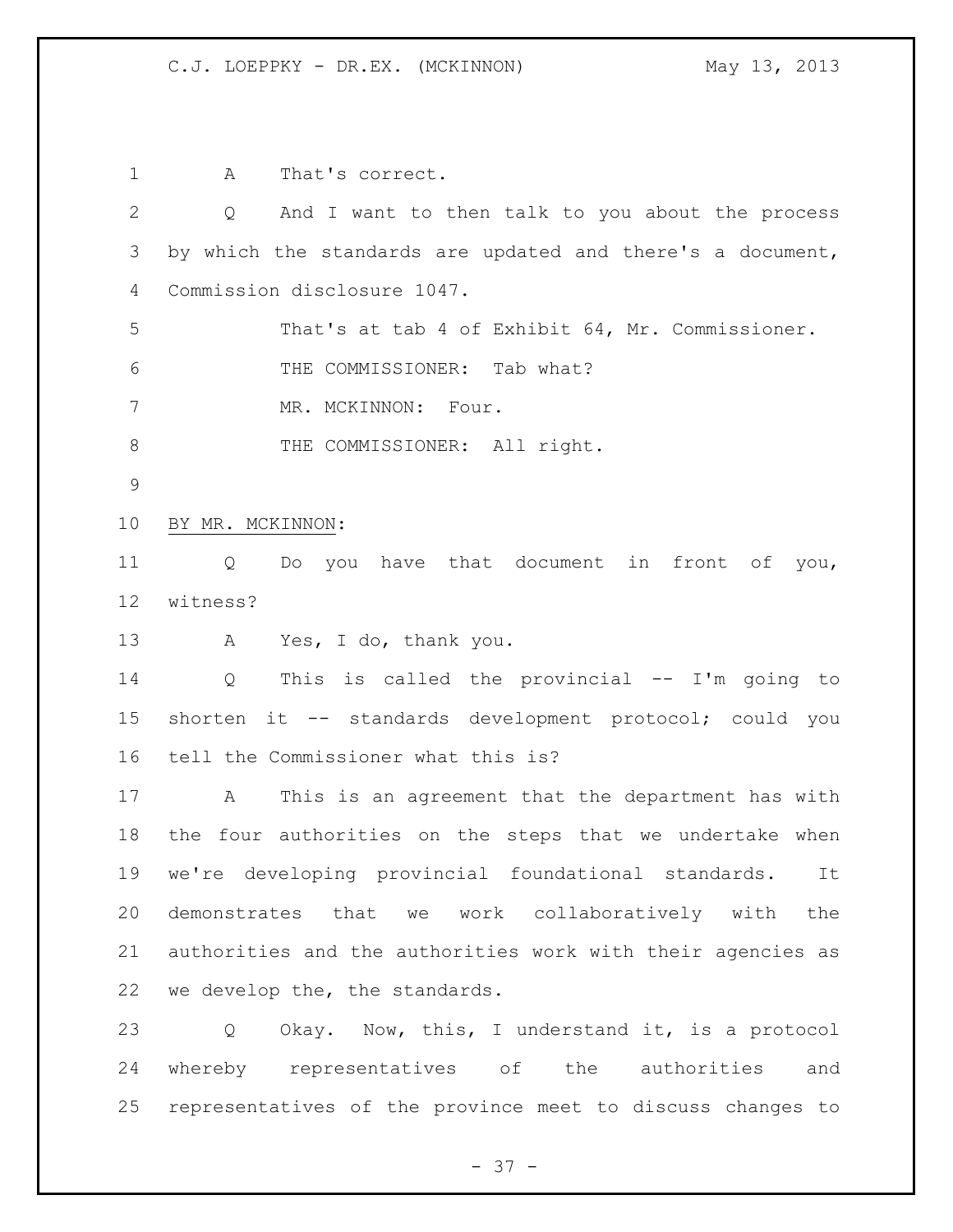standards?

A Yes.

 Q Are you, from time to time, a member of that committee?

A The, there's --

Q Or have you been?

 A -- there's a working group that we have identified where each of us have staff that are working and the documents, or the proposals come to standing committee and I have been a member from time to time in standing committee, yes.

 Q Okay. And that group then looks at changes to standards?

A Yes.

Q And has an approval process?

 A It does. It also has a, a process to identify those standards that are a priority, to be reviewed, or renewed and/or newly developed.

Q And what about a consultation process?

 A Each of the authorities has that responsibility to engage their agencies in a consultation, a review of the standards, to indicate what any concerns and/or strengths of the proposed standards are.

 Q And can you talk to me, or explain to the Commissioner, about how this standards development

- 38 -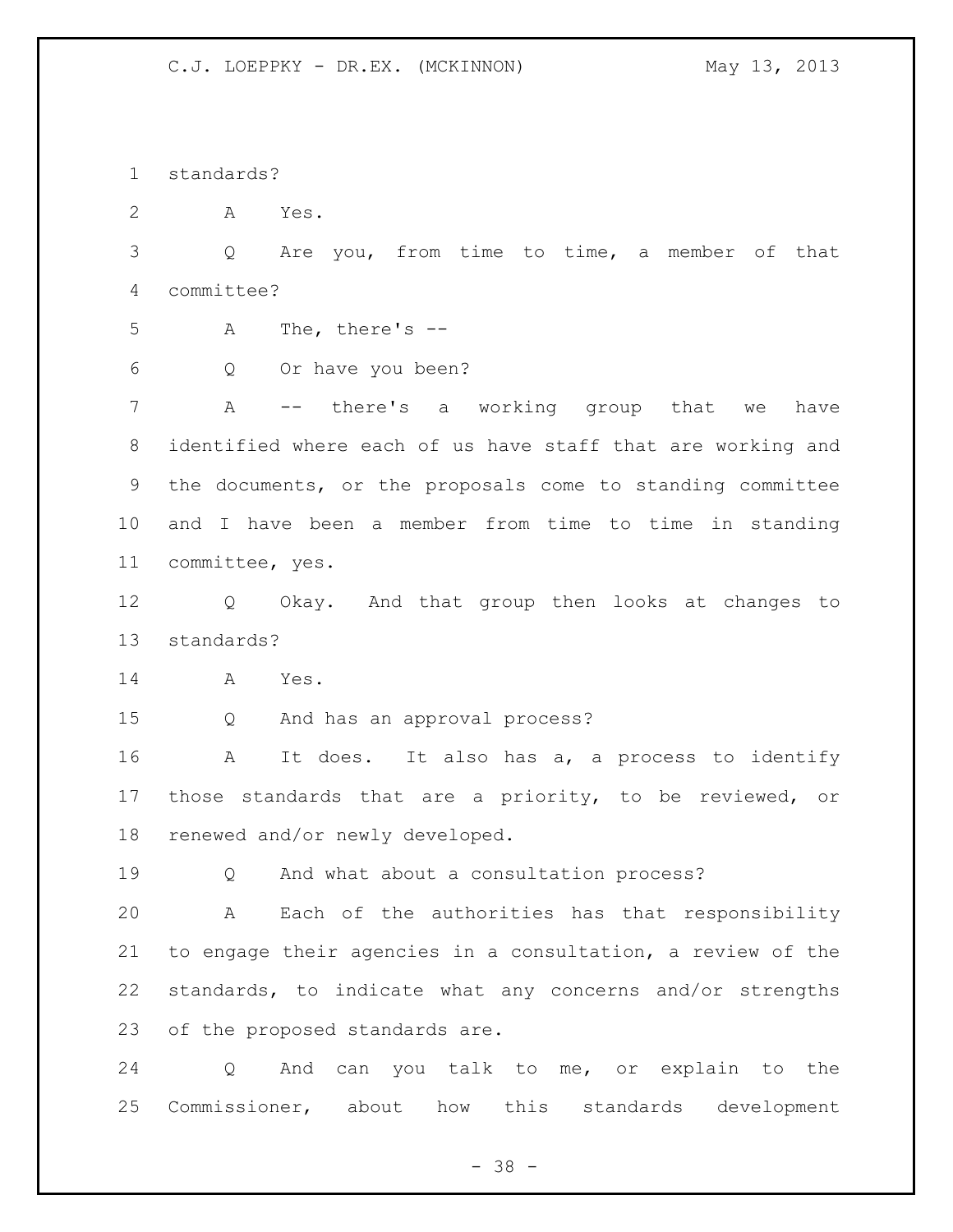protocol, in your view, relates to, or doesn't relate to the devolution?

 A Well, in the roles and responsibilities and the powers, the power for the development of provincial standards continued to remain with the director of Child and Family Services. In looking at our model, under the Aboriginal Justice Inquiry - Child Welfare Initiative, we work, as much as possible, in a collaborative and consensus manner. And this particular protocol demonstrates that, that model of collaboration and consensus.

 Q Okay. And collaboration is great, but at the end 12 of the day, if there's no consensus, what does this protocol say?

 A The protocol outlines steps when agreement cannot be achieved and there is first a review, and a time period that's allocated to standing committee, to try to resolve those differences. And if that cannot be done, the director of Child and Family Services maintains the authority to proceed with the implementation and approval of, of a provincial foundational standard.

 Q So the ultimate authority, if there can be no agreement, would be the -- who did you say?

A The director of Child and Family Services.

Q And right now, that's you?

A Correct.

- 39 -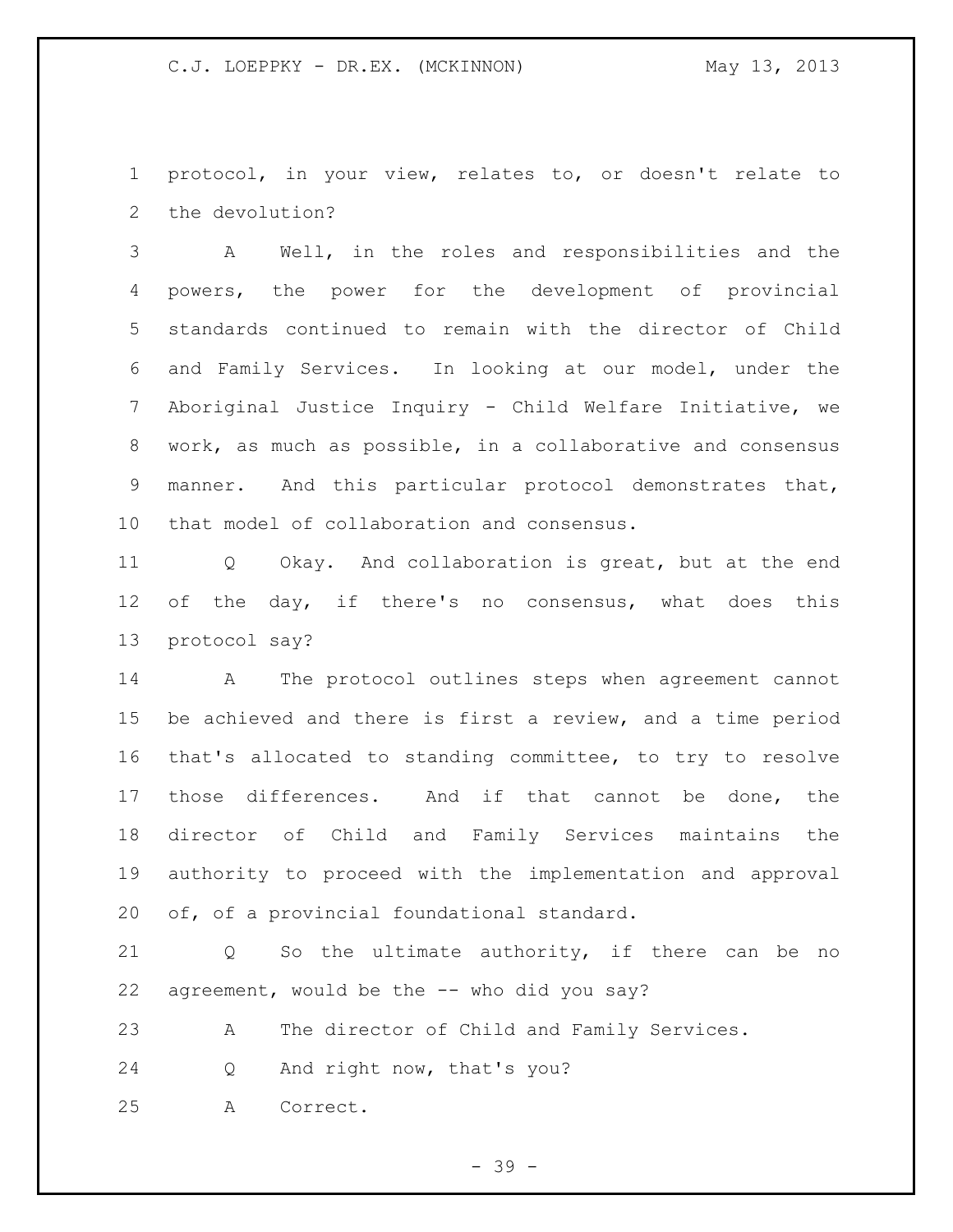Q And this protocol has been in place, I believe -- I, I forget the date. A November 6th, '07. Q So close to -- well, over five years? A Yes. Q Have you -- to your knowledge, can you recall a situation where the executive director of child protection, or Child and Family Services had to exercise that authority? A No. Q Okay. Now going to ask you to comment a little bit about CFSIS. 13 And just to remind you, Mr. Commissioner, we've heard a lot about CFSIS in these proceedings, but there are actually two information systems. And people often refer to them collectively as CFSIS, but there are two systems and they are CFSIS and the intake module; correct? A Correct. Q Now, we've heard reference to CFSIS being an old platform and, and you would agree with that? A Yes, I -- 23 THE COMMISSIONER: Well --24 THE WITNESS: -- would. 25 THE COMMISSIONER: -- an old what?

 $- 40 -$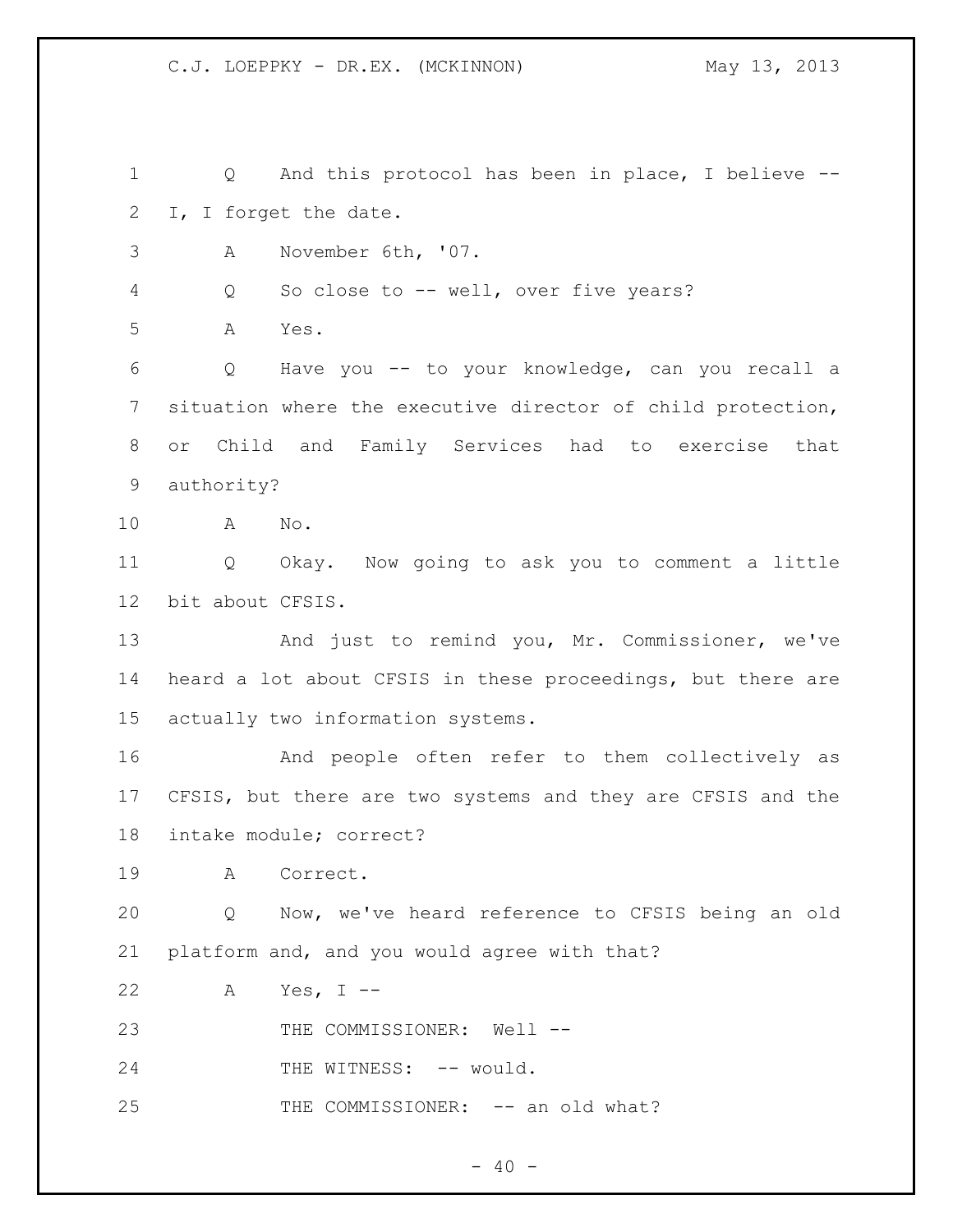1 MR. MCKINNON: Platform. 2 THE COMMISSIONER: Platform? MR. MCKINNON: Platform, that means that the -- THE COMMISSIONER: Oh. MR. MCKINNON: -- I'm getting beyond my depth here. I'm looking around for some help. The, the -- THE WITNESS: The technology that's used for the business information system is not as modern as the ones that currently exist. BY MR. MCKINNON: Q And not withstanding that it is an old technology, there have been improvements made to the CFSIS system and they're at pages 15 and 16 of your summary of evidence? A Yes. Q And if we look, for example, I'm just going to -- I'm backing up here, Mr. Commissioner, the correct name is the CFSA, which is the Child and Family Services Application and then CFSIS is one component of that? A Yes. Q Okay. And in terms of the improvements that have been made, if you could -- I'm, I'm, I'm sure you don't want to go through every one of those, but the ones that you think are most relevant to the work of this inquiry,

 $- 41 -$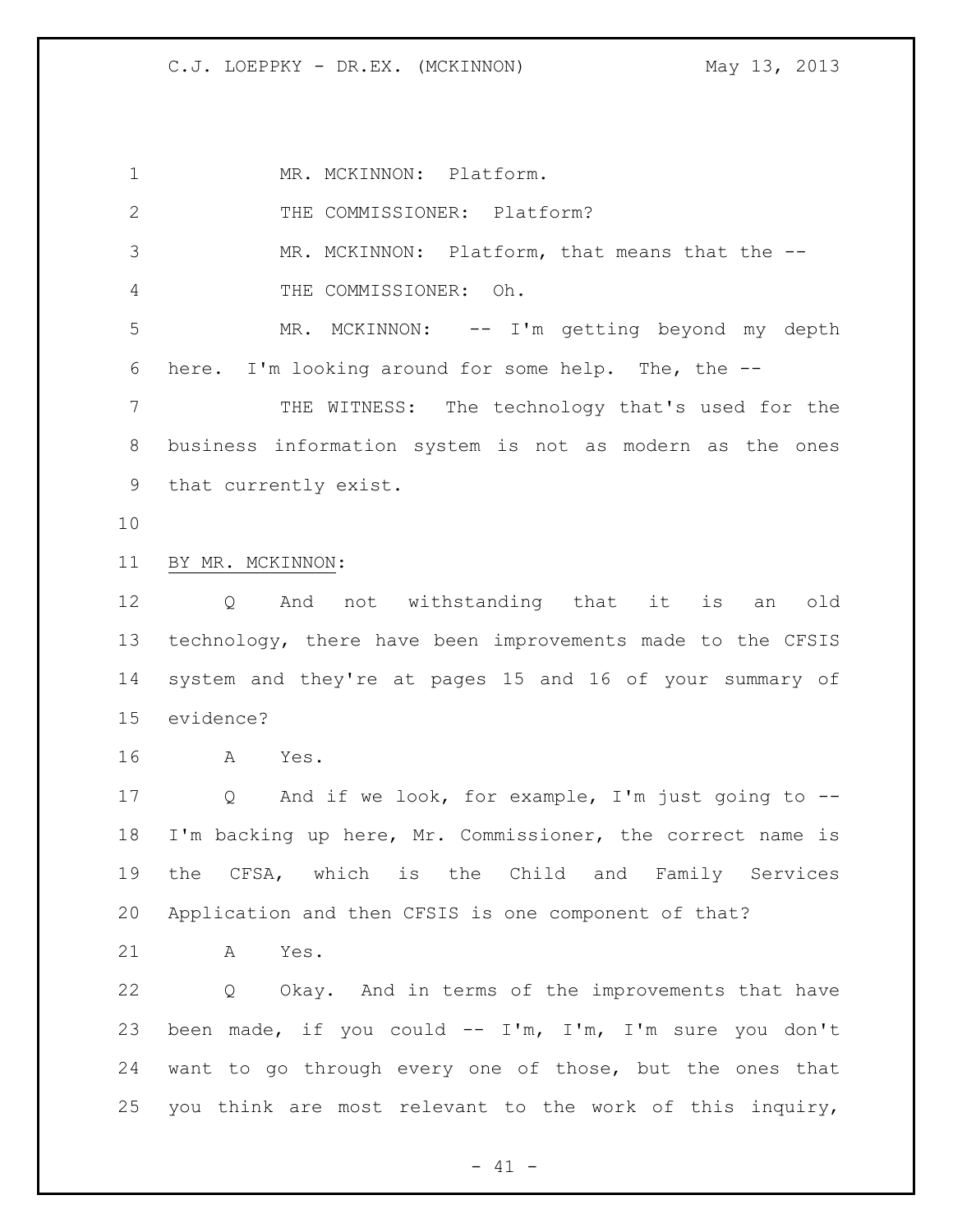would you mind just outlining those to the Commissioner? THE COMMISSIONER: Now, what exhibit are we in? MR. MCKINNON: We are in her, her, or her summary of evidence, which is Exhibit 63 and we're at page 15 and we're talking about the changes or enhancements to CFSIS since 2006. THE COMMISSIONER: What size of a document is it? MR. MCKINNON: It is the, I think it's the bound plastic covers with the spiral ... 10 THE COMMISSIONER: Yes, I have it. Page what? 11 MR. MCKINNON: Page 15. 12 THE COMMISSIONER: Yes. BY MR. MCKINNON: Q So are you in a position to just talk about some of the improvements that have been made to this information system in the last six or seven years? A Yes, one of the changes that was part of the recommendations, from some of the external reviews, was to try to create a system that was easier to use for workers. And so one of the things that we did was did some work, and it was a technological kind of a function that was created, so that workers could move more easily from the intake module to the CFSIS module itself.

Q And I -- the way I understand that is that prior

 $- 42 -$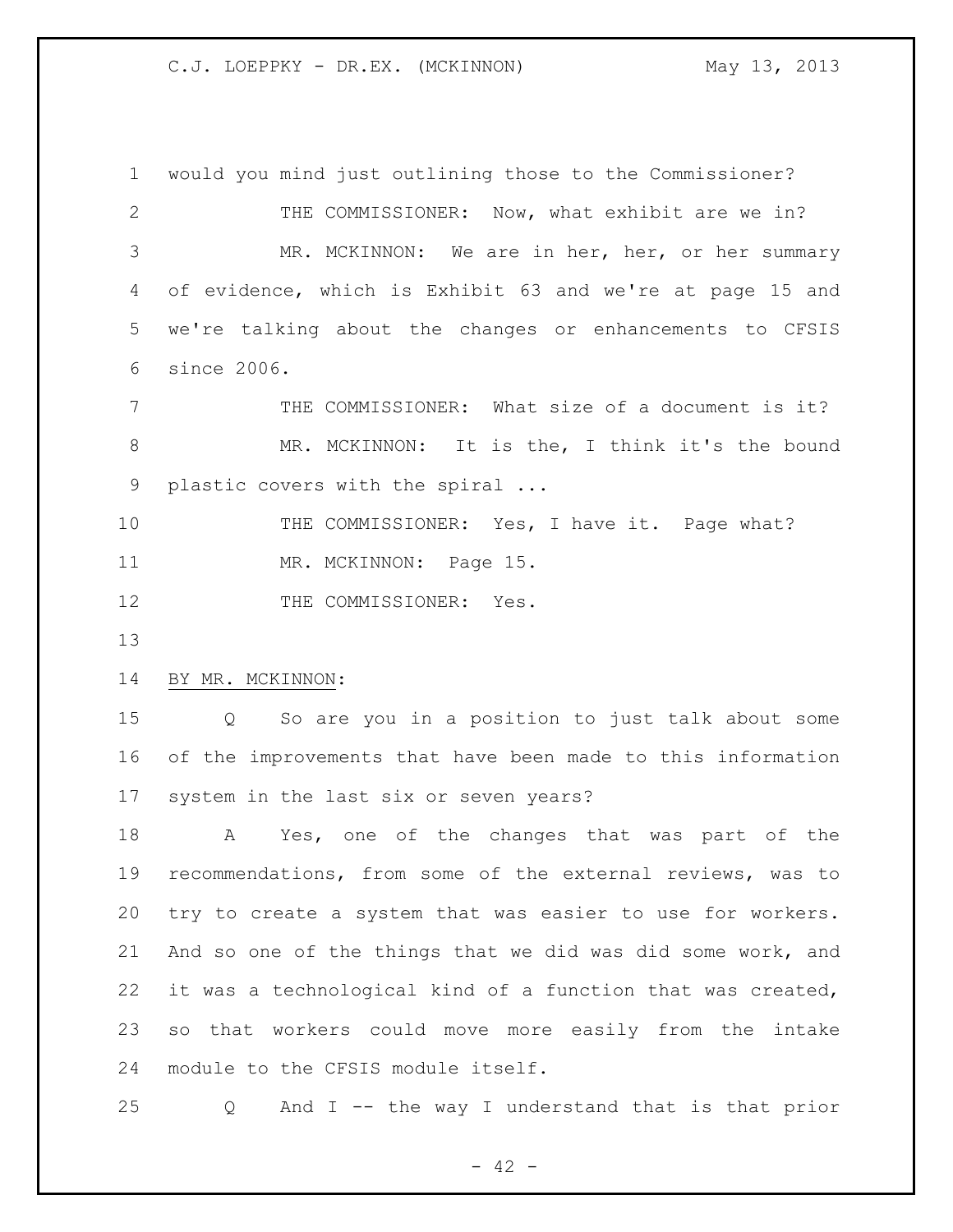to 2006, those two modules didn't talk to each other very well, or at all?

 A That's the layperson language that would be used, yes.

Q And now they can talk to each other?

A Yes.

Q Okay.

8 A Another feature of our system was that we were able to develop the capacity for it to upload digital photos of children and this created an ease of recognition for children who were in care and we established a, a project, with the Winnipeg Police Service, a youth identification project, whereby we can easily move photographs from the police to us, or from us to the police, if a child is missing and it has resulted in quick, finding children more quickly if they do go missing.

 The other one that we have done in the intake module in 2005, of course, was to embed the safety assessment right in the application itself and more recently, we embedded the SDM probability of future harm. So this means that people can go right to CFSIS, pull up the assessment forms and input their documentation right onto the system itself.

 Q And that prevents workers from having to prepare a document and then upload it onto CFSIS, it's

 $- 43 -$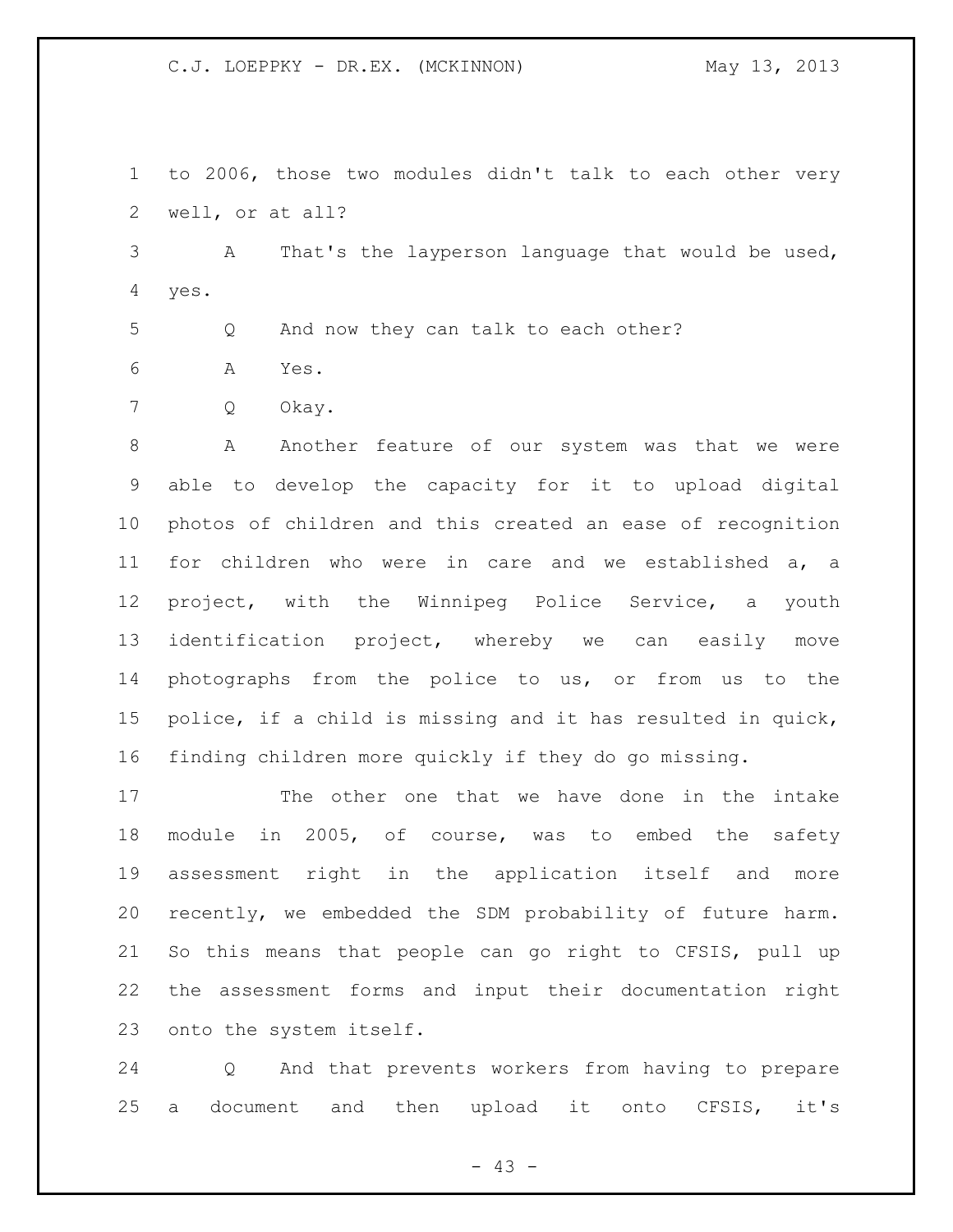automatically uploaded?

A That's right.

 Q And can you just talk briefly about the face-to-face visit screen, what that is?

 A For children in care, there is a, a face-to-face screen, whereby a worker can quickly identify when they saw the child. So it gives another tool, besides the case plan, that would be in the CFSIS documentation, for a worker to know that they have to see a child, for a supervisor to check to see if they, their workers are fulfilling their responsibilities in this area and also for the executive director of an agency to look at their overall responses and/or compliance with this as a standard.

 Q Are there any other of the improvements that you think the Commissioner might find relevant to Phoenix Sinclair inquiry?

A I, I don't believe so.

 Q Okay. Now, we've heard some mention of this, at this inquiry, of a project called Information Matters; could you tell the Commissioner what that is?

 A In the external reviews that were tabled in 2006, there were a number of findings and recommendations about the information system that we had and the recommendations were to modernize and to develop, basically, a new system.

 $-44 -$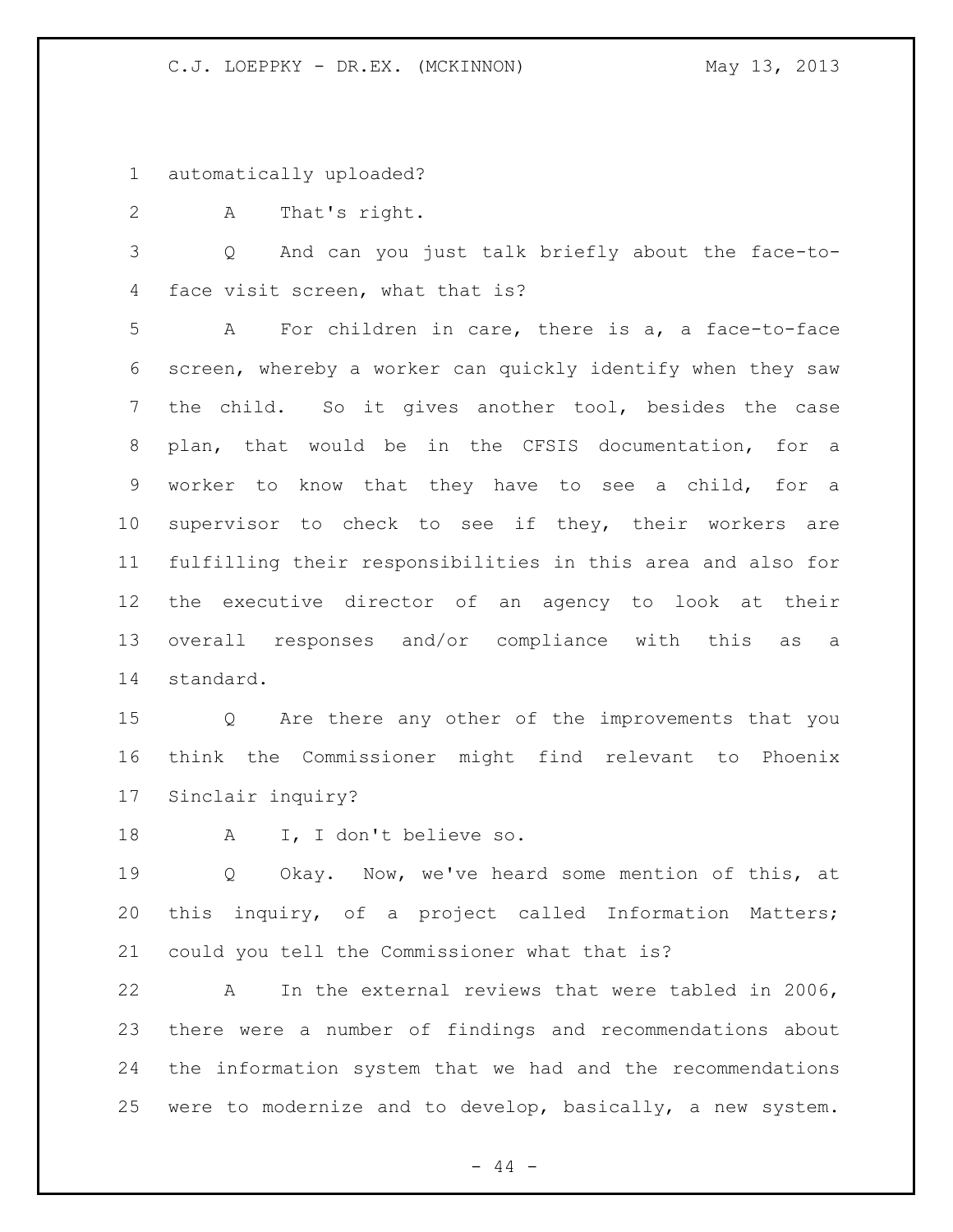The department, along with authorities and agency staff, did a, quite a comprehensive review of what the needs of the agencies were when it came to using an information system. So over a period of a number of years, the project identified some of the key features of a new information system that would be most valuable to front line workers. This work was undertaken until approximately 2009 and at that point in time, we took a bit of a pause and are now, again, beginning to look at the scoping component of the project. And this is an information system technology language that basically, the way I understand it, is that the scoping project would identify the type of technology that is required in order to furfill (phonetic) (sic) some 14 of the demands of a more modern case management system.

 Q Now, when the auditor general was testifying, I suggested to her that this kind of information system would cost in the tens of millions and she said I was probably low; what's the range of the cost of this kind of a, a, a technological change?

 A Well, technology projects are very costly and we have seen, across the country, ranges anywhere from probably about 30 million, upwards of over a hundred million dollars that have been attached to these types of projects. So the projections that are made often have to do with the way in which the project is developed, how it

 $- 45 -$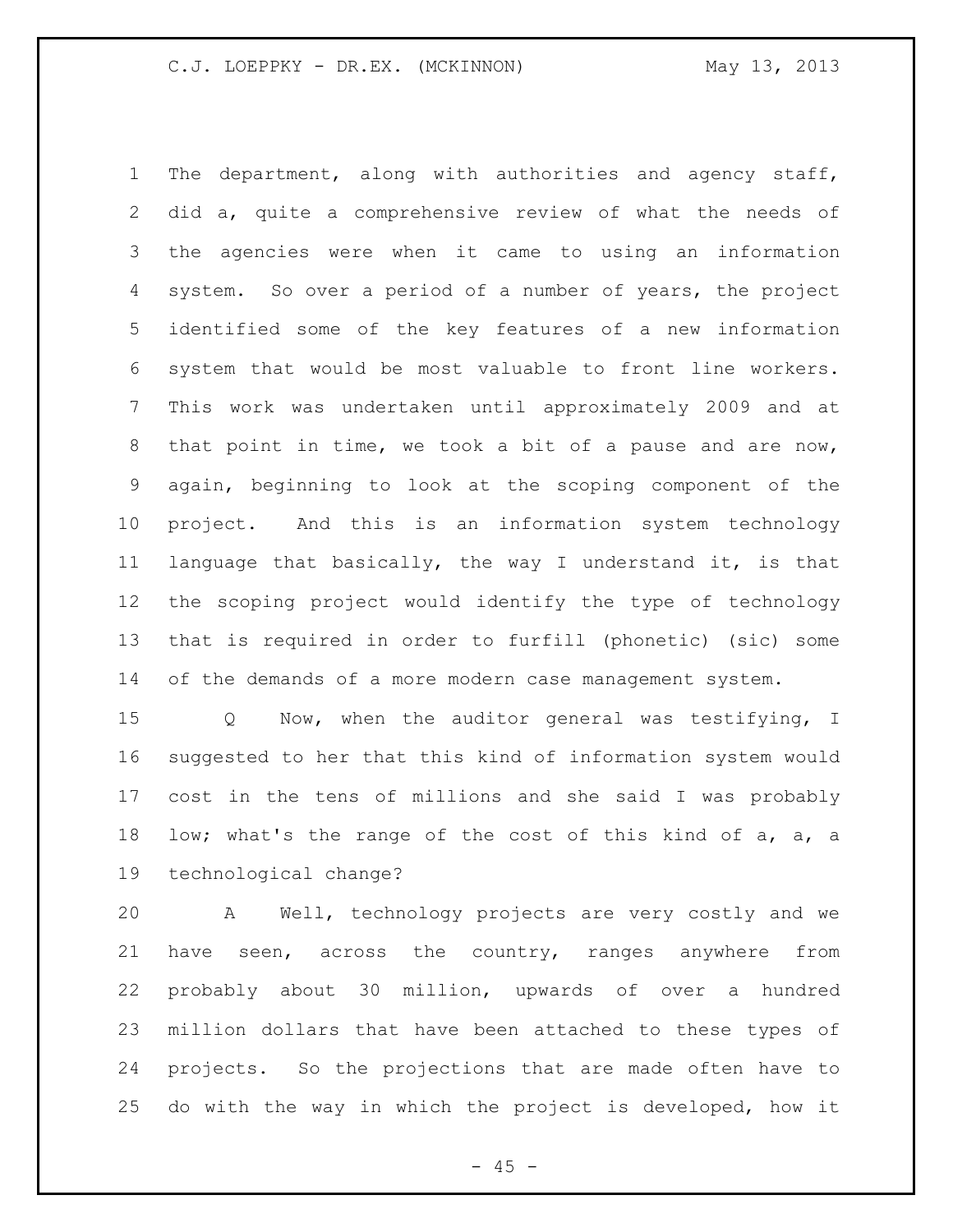is implemented and the scope of the project, in terms of where you start and where you end up, through the discussions of the development of the project.

 Q Do you have anything more you want to say about the current status of that project?

 A Well, at this time, I have staff that are continuing to work on what we're referring to as the, the scoping component of the project. However, in terms of looking at a complete development, we would first have to have the scoping component complete.

 Q And I'm going to move just to one other area, related to information systems. We've heard evidence, at this inquiry, from time to time, about problems with connectivity of some remote agencies; can you tell the Commissioner what initiatives, if any, are underway, to assist with that problem?

 A I can talk about two that I'm aware of. One is that the Province of Manitoba has a, a broadband initiative. And with this initiative, communities that do not have access fiber optic cable are, over a period of time, being hooked up with this fiber optic cable, which allows for high speed internet to be moved to communities that currently do not have it.

 Secondly, the Southern Authority worked with the Federal Government and the Southern Authority received a

 $- 46 -$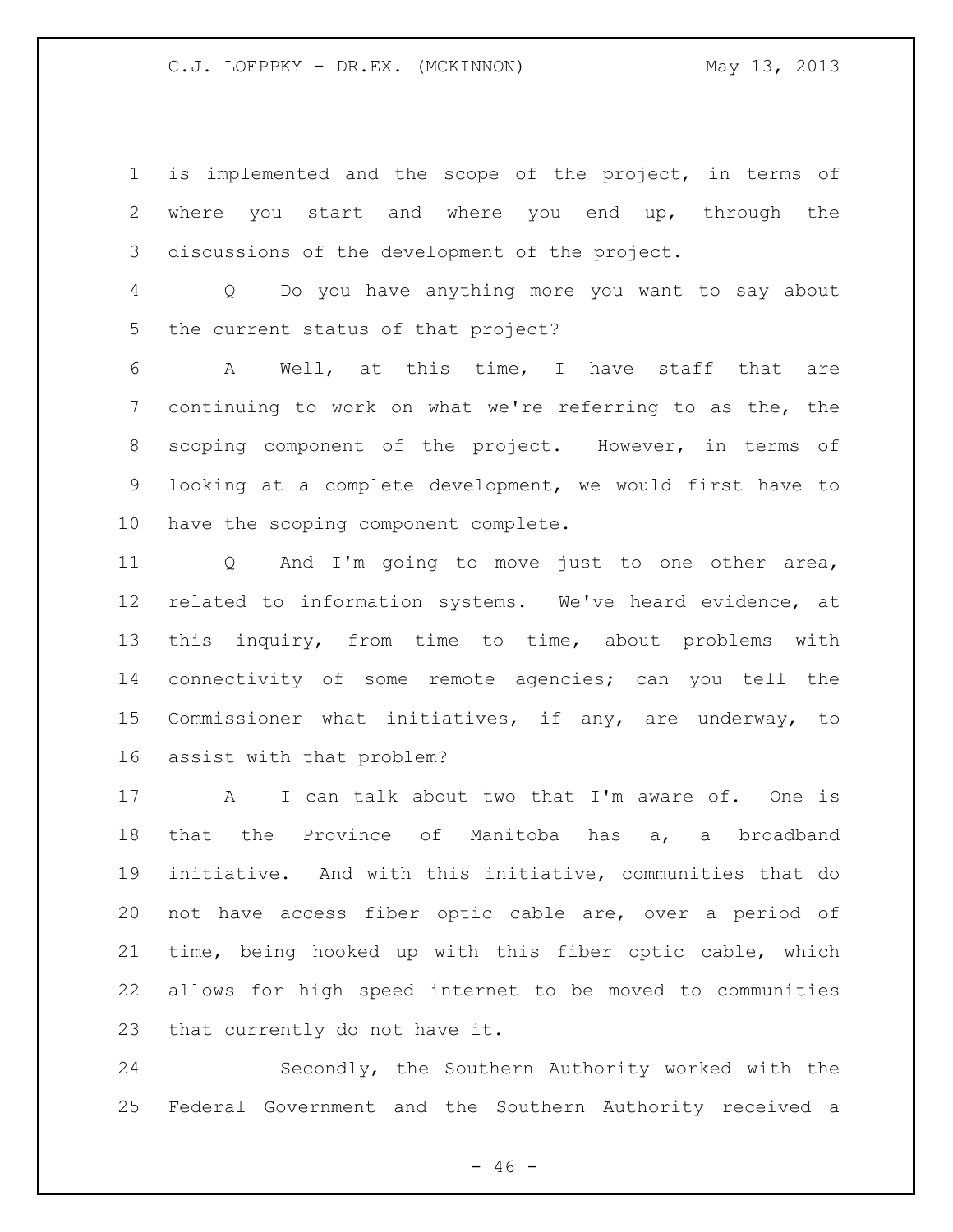significant grant to look at the building of a connectivity project, so that all of their agencies would be able to access the CFSIS system more readily.

 Q And is that -- are there any other projects you're aware of, either Federal or Provincial, to assist either with connectivity or with getting data uploaded on the system?

 A If we're talking about getting data uploaded into the system, last year, the Province of Manitoba also provided some additional resources to both the Southern Authority and the Northern Authority, in the form of human resources, to do data inputting. So CFSIS and data entry coordinators is what we funded for each of the agencies, the nine agencies of the Southern Authority and the six agencies of the Northern Authority.

Q And that was specifically to do what?

 A That was specifically to assist the agencies in uploading their file documentation to CFSIS.

 Q I'm going to change topics again and ask you about the department's strategic plan. Firstly, do you have a strategic plan and can you briefly describe to the Commissioner what that, what the process is?

 A The, the department engages in the development of a strategic plan annually, that's used as part of its estimates and budgeting process. And my division also

- 47 -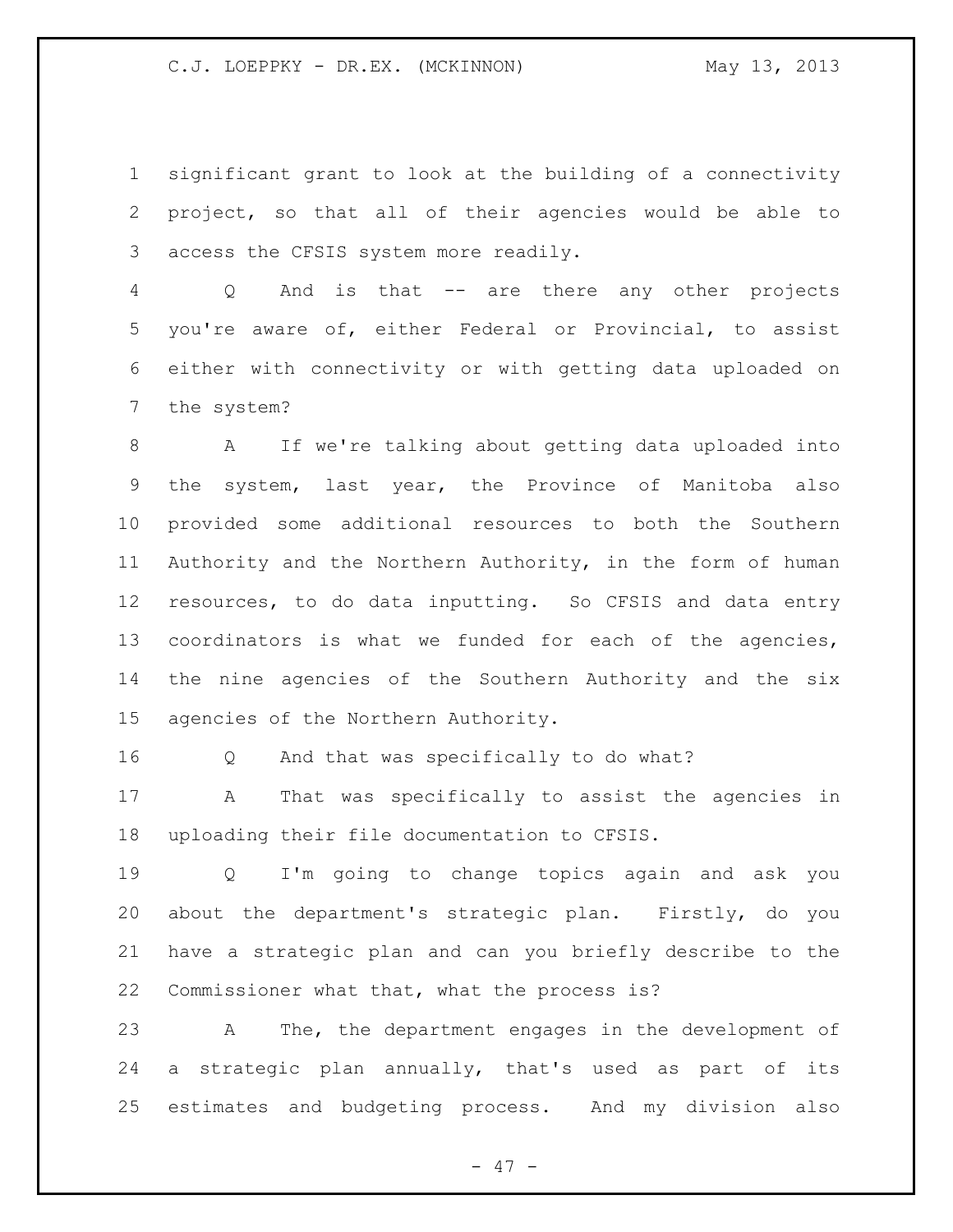constructs a, a strategic plan that would be much more specific to the operations and priorities that our division is engaged in. So the two documents have a relationship with respect to the activities that can be engaged in, because if there is funding for many of the activities, of course, they can be undertaken.

 Q Okay. And if I -- I'm directing you now to page 17 of Exhibit 63, at paragraph (c) on that page. There are examples of the kinds of factors that both the department and the authorities are looking at, in terms of outcomes. If you could briefly speak to the Commissioner about the -- what kind -- how do you know whether you're doing your job? How -- that's the question.

 A Well, certainly, in the business plan that we have, we identify performance indicators that would demonstrate whether we have completed the work that we said we were going to do. But on a larger scale, Manitoba has been a member of the national outcomes project that is headed up by Nico Trocmé, who will be heard from in the part 3 of this inquiry. And we have identified, as a, a system, a number of common outcomes that we think are important and each of the authorities also has, of course, the opportunity and the obligation to look at outcomes that they would want to see from their particular areas. So ours would be a bit more macro, in terms of what we would

 $- 48 -$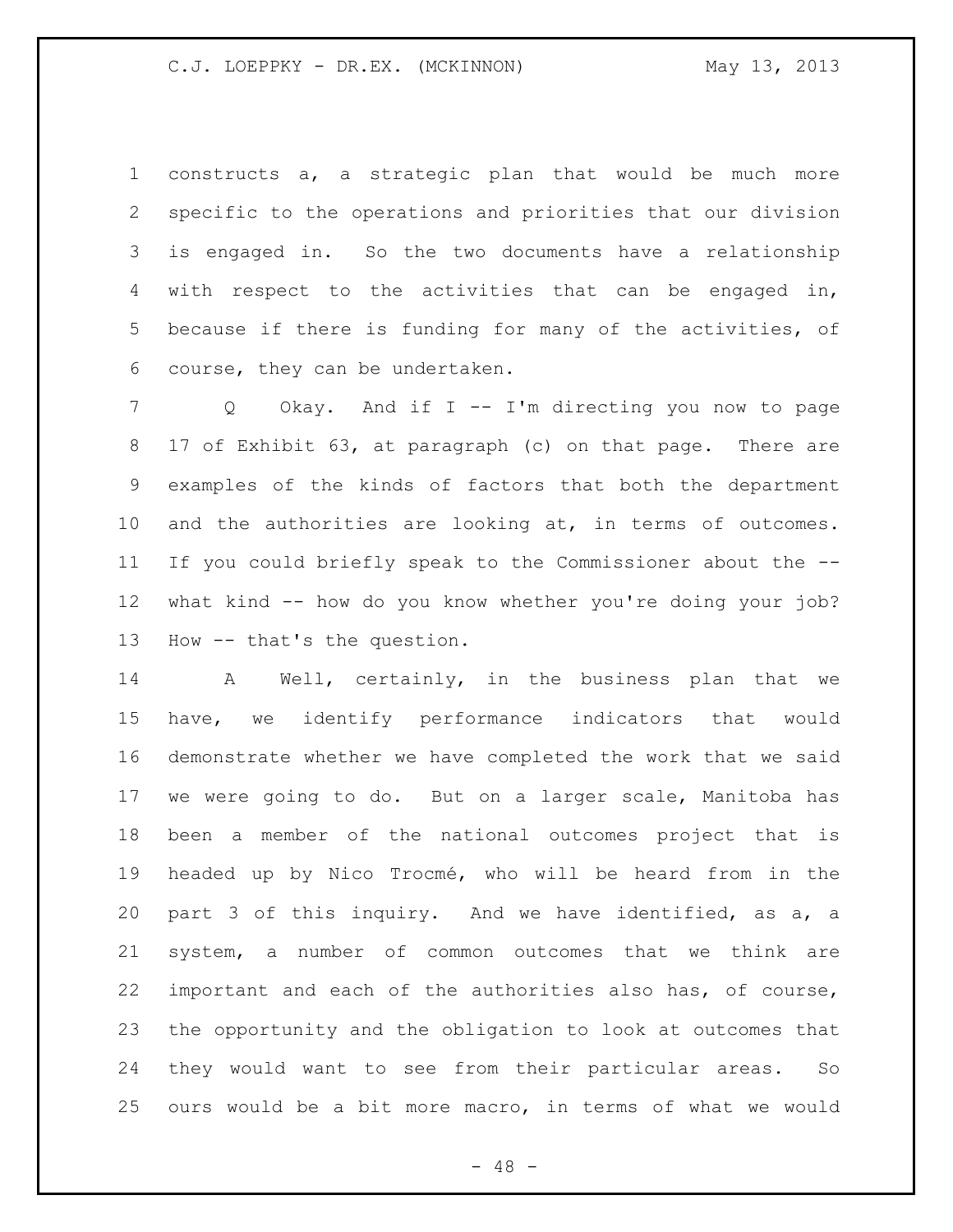be looking at, so we're identifying, for example, placements that are permanent, because permanence, for children, of course, is important for their overall development and wellbeing. And we're looking at whether children are doing better staying with their families. And the other area that is of significant interest for us is how children are doing at school and with their learning. Q Okay. I'm going to move you to another area now and that is the 295 recommendations. And I'm not going to -- you'll be pleased, Mr. Commissioner, I'm not going to ask the witness to comment on any of the 295 recommendations that came out of the six reviews, but I will ask her, just at a very high level, to explain to the Commissioner who you -- who has been -- to whom have, has the department and the agencies and the authorities, been reporting on the progress made on the implementation of

those recommendations?

 THE COMMISSIONER: What's that question again? 

BY MR. MCKINNON:

21 Q To whom are your reporting?

22 THE COMMISSIONER: Reporting?

BY MR. MCKINNON:

Q Yes, on the progress made on those

- 49 -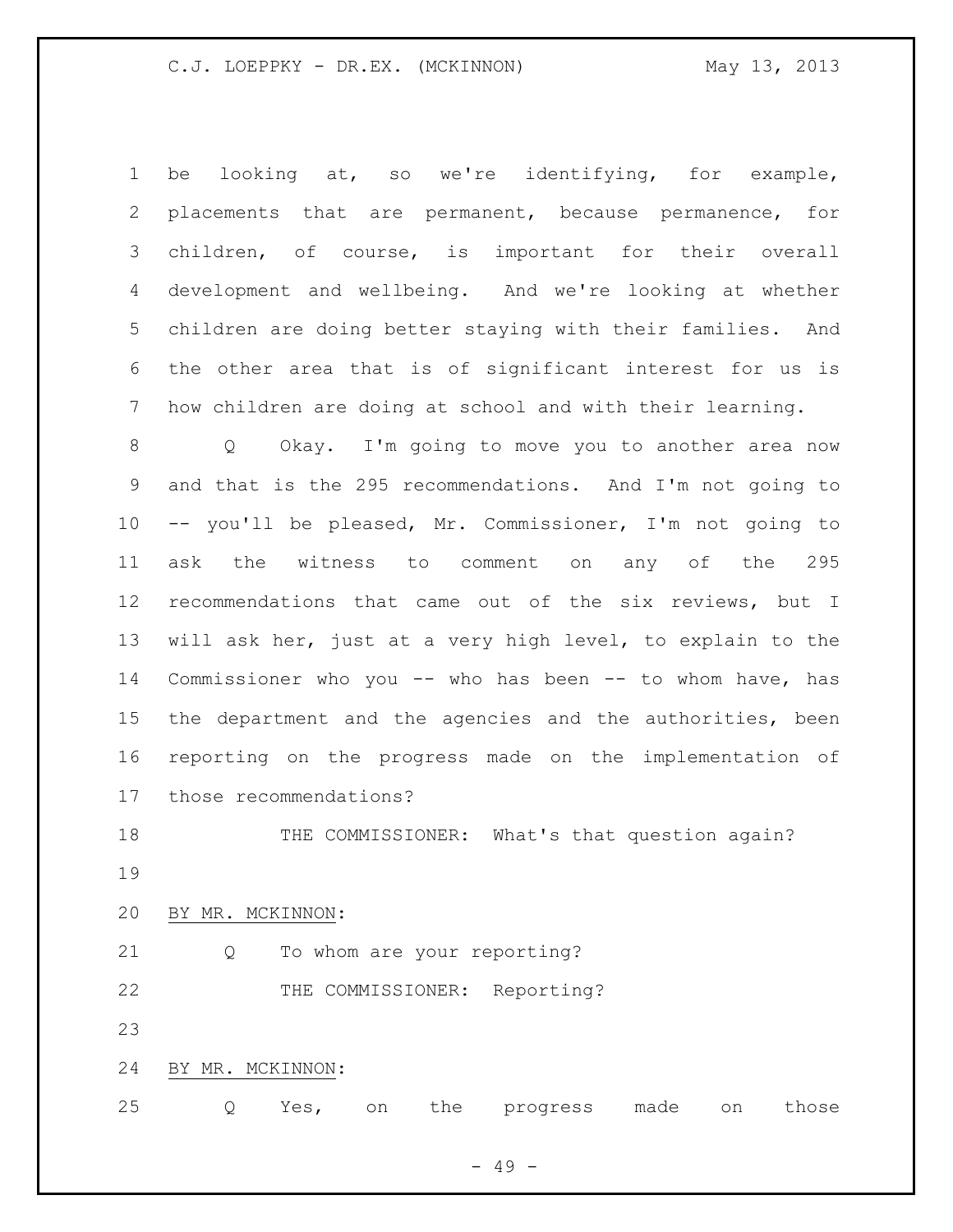recommendations?

| $\overline{2}$ | The department reports to the ombudsman.<br>And<br>A        |
|----------------|-------------------------------------------------------------|
| 3              | when Changes for Children was released and<br>the           |
| 4              | responsibility for reporting was identified, government     |
| 5              | indicated that the ombudsman would be reporting publicly on |
| 6              | the progress of the implementation of the recommendations   |
| 7              | from Changes for Children a couple of times. So that        |
| $8\,$          | included, I believe, two reports that the ombudsman had     |
| 9              | done publicly.                                              |
| 10             | Q Okay. And just again, if we get into this, we'll          |
| 11             | be here for another week and a half, so I'm not going to    |
| 12             | get into it, but can you identify -- Exhibit 65, Mr.        |
| 13             | Commissioner.                                               |
| 14             | You should have a copy, Ms. Loeppky, in front of            |
| 15             | you as well.                                                |
| 16             | It's a, a very thick binder, Mr. Commissioner.              |
| 17             | It will probably be the thickest of the ones I filed.       |
| 18             | THE COMMISSIONER: Yes, I have it.                           |
| 19             |                                                             |
| 20             | BY MR. MCKINNON:                                            |
| 21             | Ms. Loeppky, there are three documents in that<br>Q         |
| 22             | binder, all of them over a hundred pages long; what are     |
| 23             | those documents? Could you just tell the Commissioner?      |
| 24             | These are the reports that the department would<br>Α        |
| 25             | have developed, using information that would have been      |

- 50 -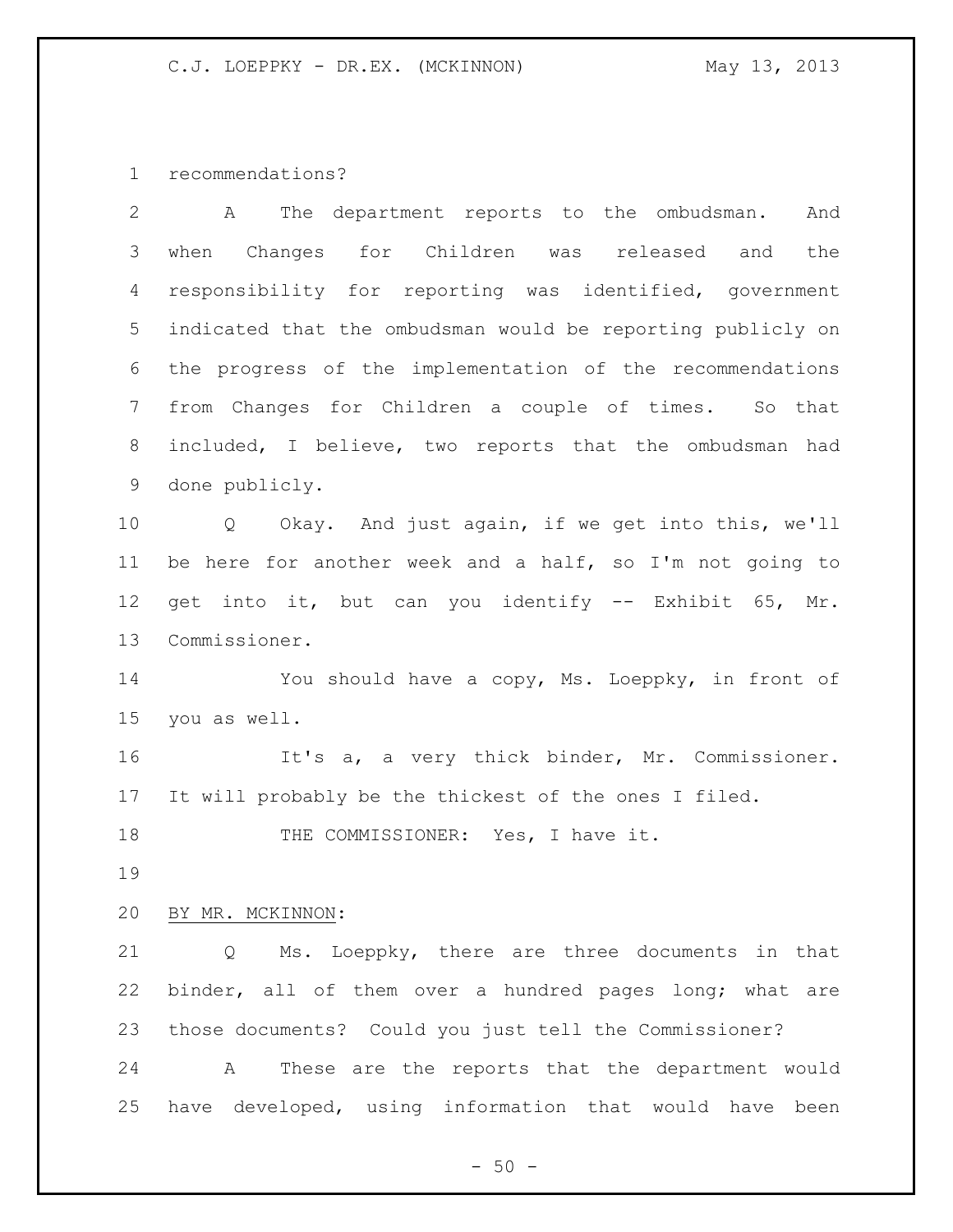secured from standing committee, from the authorities, from other government departments who also took on some responsibility for the implementation of the recommendations. And the information was put into a, a common database that we have, where all of our recommendations are listed. And these reports then demonstrated what had been accomplished, or finished. Or in some cases, if there was only significant progress, or work started, it would also show that that was the status of where we were with that recommendation.

11 Q So these -- and, and, and my understanding, as well, these reports cover more than the 295 recommendations contained in the six reports? There's also status reports on child death reviews and inquests and that sort of thing? A Yes, we have the obligation to report to the ombudsman on inquests and on special investigation reports, which are the reports for child deaths.

 Q And again, and just in terms of the process, how do you track them all? What's, what's your procedure for tracking the progress on recommendations and, and who does it?

 A We have a, a, an Access database, which is an electronic database, that we input information that we receive about the status of particular recommendation. We also maintain a hard copy file folder system where we would

 $- 51 -$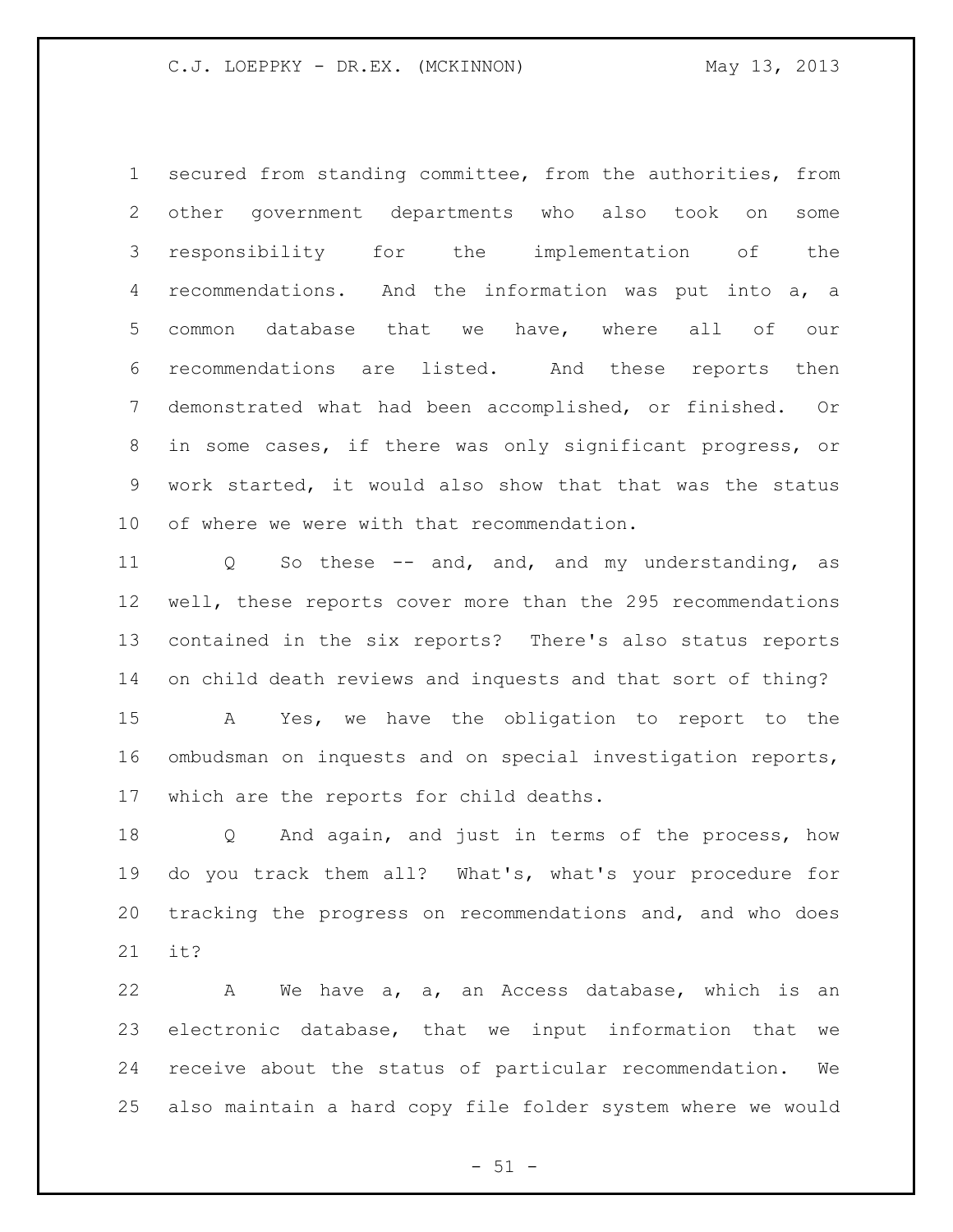have any of the documents that we would use as our evidence to demonstrate that -- Q Okay -- A -- a particular recommendation had been done. Q -- okay, I don't think we need a lot of detail. Just that there is a process established and someone working for you, on your staff, has primary responsibility to, to track that? A That's correct. Q And the reports that are in Exhibit -- I've already forgotten the number -- UNIDENTIFIED PERSON: Sixty-five. BY MR. MCKINNON: Q -- 65, are taken from that database? A That's correct. Q Can you tell the Commissioner where we are -- and I'm now moving back just to the 295 that arose out of the six reviews following the death of Phoenix Sinclair, can you give him a general understanding of where we are? A In terms of looking at recommendations that the department would identify as complete, we would have likely all but about 40 to 45 recommendations where we believe that work is still underway and needing to be more complete before we identify those as complete and finished.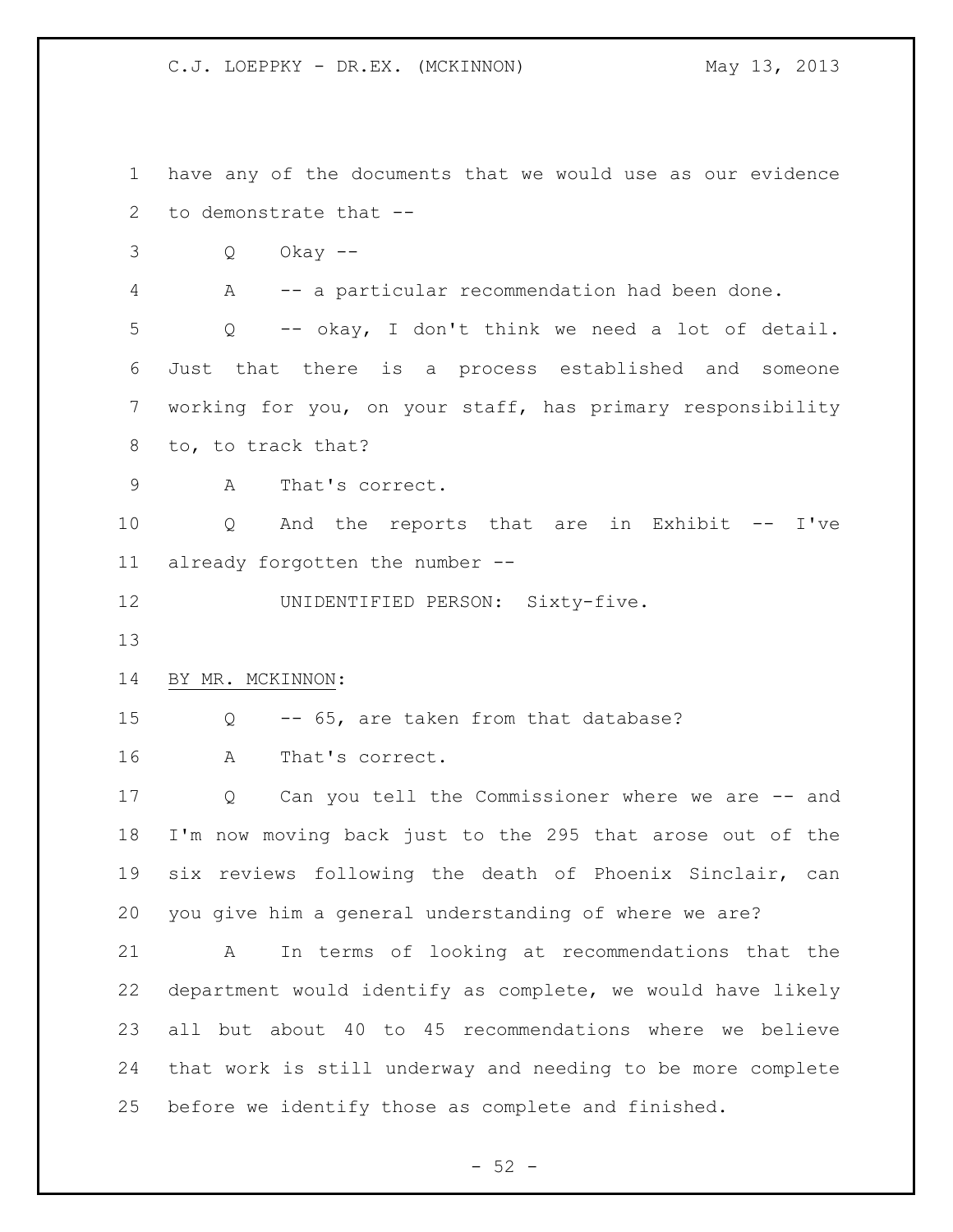Q Okay. And, and the question then is, there's 40 to 45 that are not completely finished -- A Yes. 4 Q -- why not? What, what, what -- can you characterize which ones are not fully completed? A Well, the ones that are not fully complete have to do with some development of standards in the area of youth transitioning out of care, or the age of majority. Q Okay. A We also have some that are not complete with respect to the information system -- Q Right. A -- that had been identified. And we also have a number where we are working with other sectors, the education sector and the mental health sector, where we're developing either some protocols and/or large scale initiatives that require significant amount of time and new resources in order for them to be finalized. MR. MCKINNON: Okay. Thank you, Ms. Loeppky. Mr. Commissioner, that essentially concludes my direct and it would be probably a good time for our morning break. THE COMMISSIONER: Yes, I think that's what we were working towards. So we'll, after our 15 minute break, we'll take cross-examination.

 $-53 -$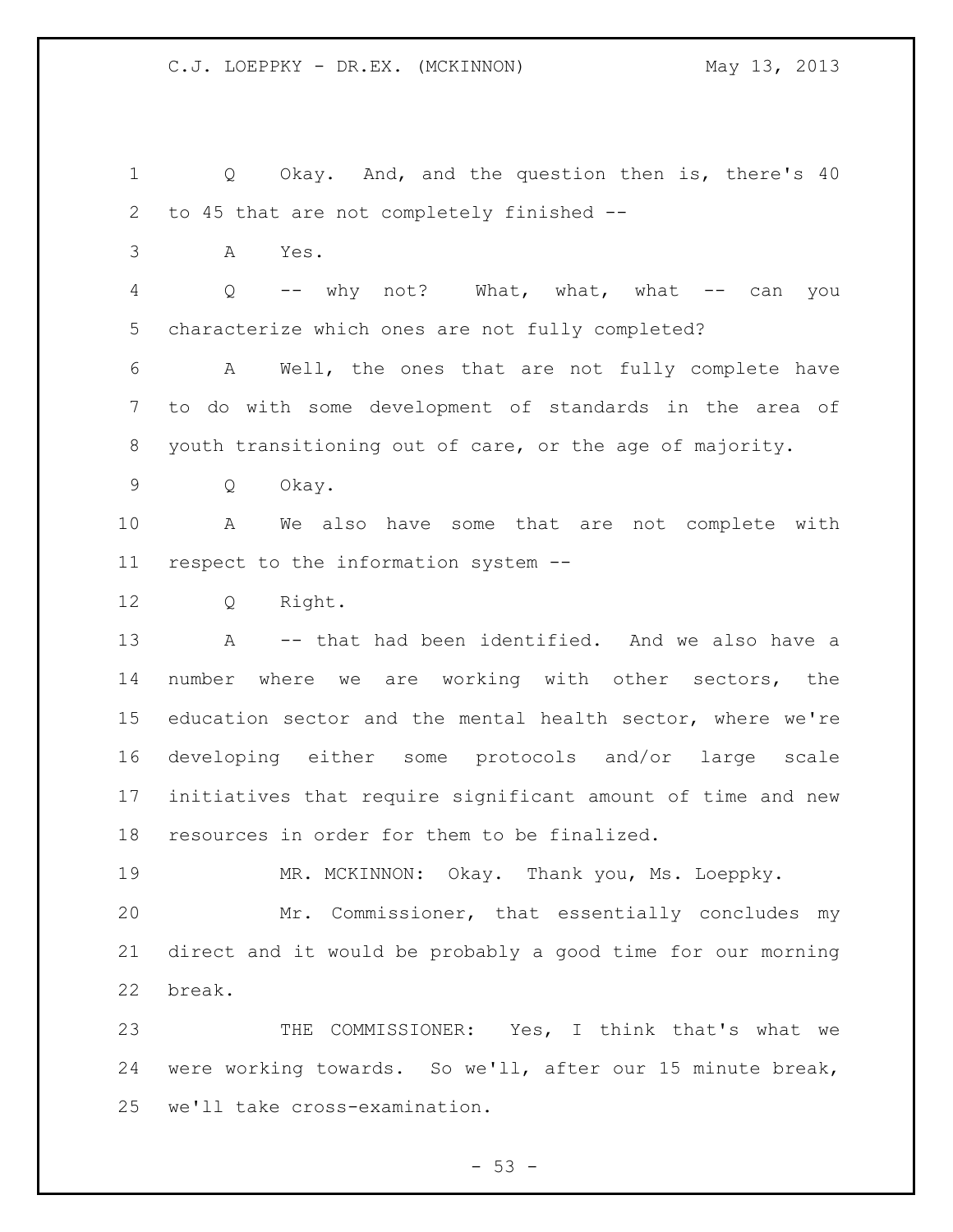| $\mathbf 1$ | Now, I've indicated to Mr. Funke this morning                         |
|-------------|-----------------------------------------------------------------------|
| 2           | that I'll allow him to recall his witness and that will               |
| 3           | take extra time, so we are scheduled to sit on Tuesday                |
| 4           | evening, but I have to tell you that in order to complete             |
| 5           | phase 2 by five o'clock on Thursday, if we require it,                |
| 6           | we'll also sit on Wednesday night to make that possible.              |
| 7           | With that, we'll take a 15 minute adjournment.                        |
| 8           |                                                                       |
| 9           | (BRIEF RECESS)                                                        |
| 10          |                                                                       |
| 11          | THE COMMISSIONER: All right. Ms. Walsh?                               |
| 12          | MS. WALSH: Thank you, Mr. Commissioner.                               |
| 13          | Morning, Ms. Loeppky.                                                 |
|             |                                                                       |
| 14          | THE WITNESS: Good morning.                                            |
| 15          |                                                                       |
| 16          | CROSS-EXAMINATION BY MS. WALSH:                                       |
| 17          | You began your testimony last week and I want to<br>$Q \qquad \qquad$ |
| 18          | go back to the very beginning. You talked about your                  |
| 19          | extensive background in education and would it be fair to             |
| 20          | say that, that that extensive background in education is an           |
| 21          | asset to your work in child welfare?                                  |
| 22          | I believe it is.<br>Α                                                 |
| 23          | And you understand the importance of education,<br>Q                  |
| 24          | including early childhood education, to achieving positive            |
| 25          | outcomes for children and youth?                                      |

- 54 -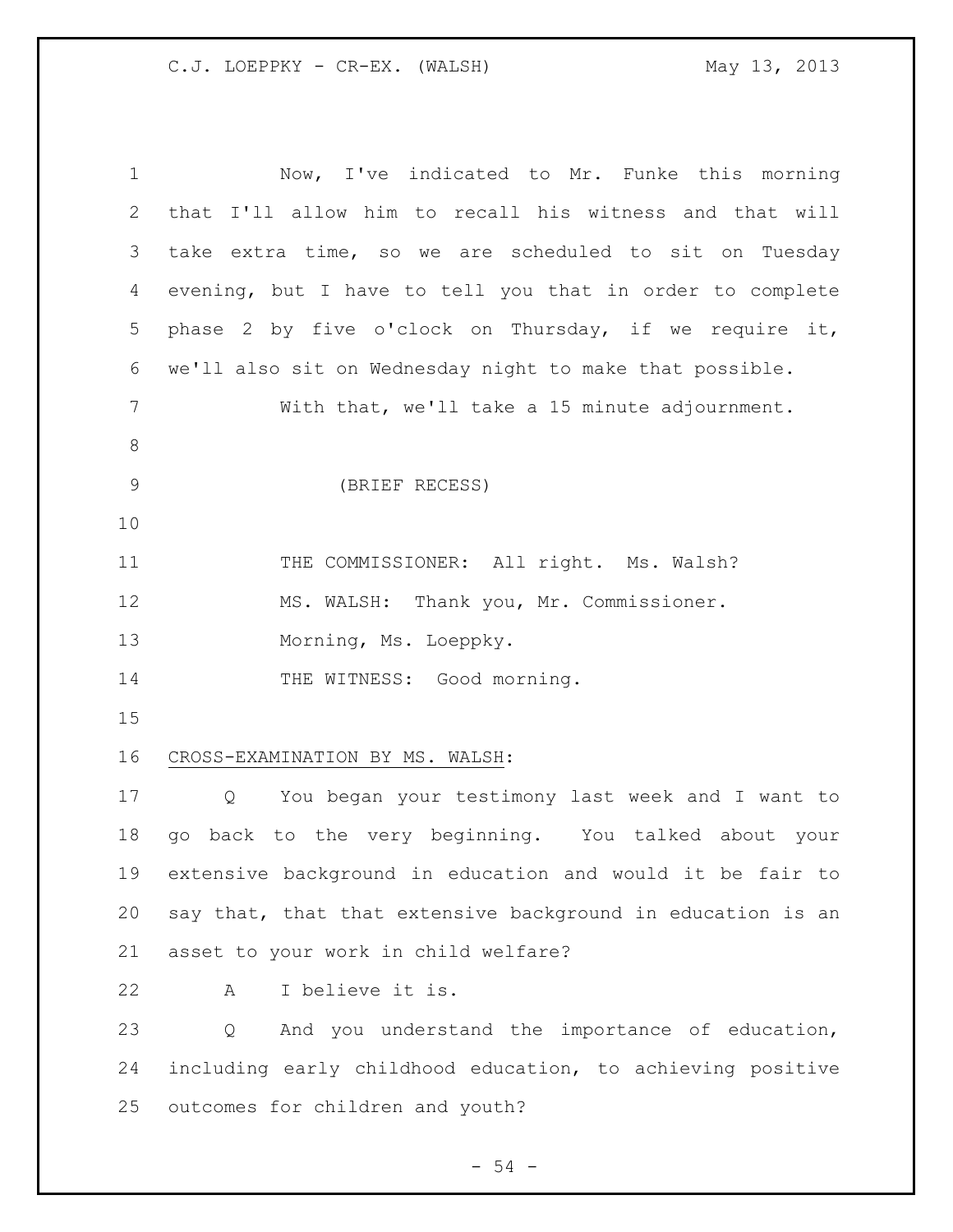A Yes.

 Q I think you also spoke about how the school itself can be used like a community centre, from which a variety of programs for children and families can be offered?

A Correct.

 Q And would you also agree that to achieve positive outcomes for children, education, childcare, family support programs and services should be integrated?

A Yes.

 Q Let's talk a little bit about the structure of the department since devolution and the, not just the department, but the whole system of child welfare. Describe briefly the relationship between the authorities and the director of child welfare and the authorities and the Province please?

 A The legislation in the Authorities Act, when it was developed, identified the specific roles, responsibilities, duties and powers of the authorities and of the director of child welfare. The -- many of the responsibilities that are in legislation are shared, or joint responsibilities. Each of the four CEOs has the responsibility, as well as the director of Child and Family Services.

There are some responsibilities, powers and

 $- 55 -$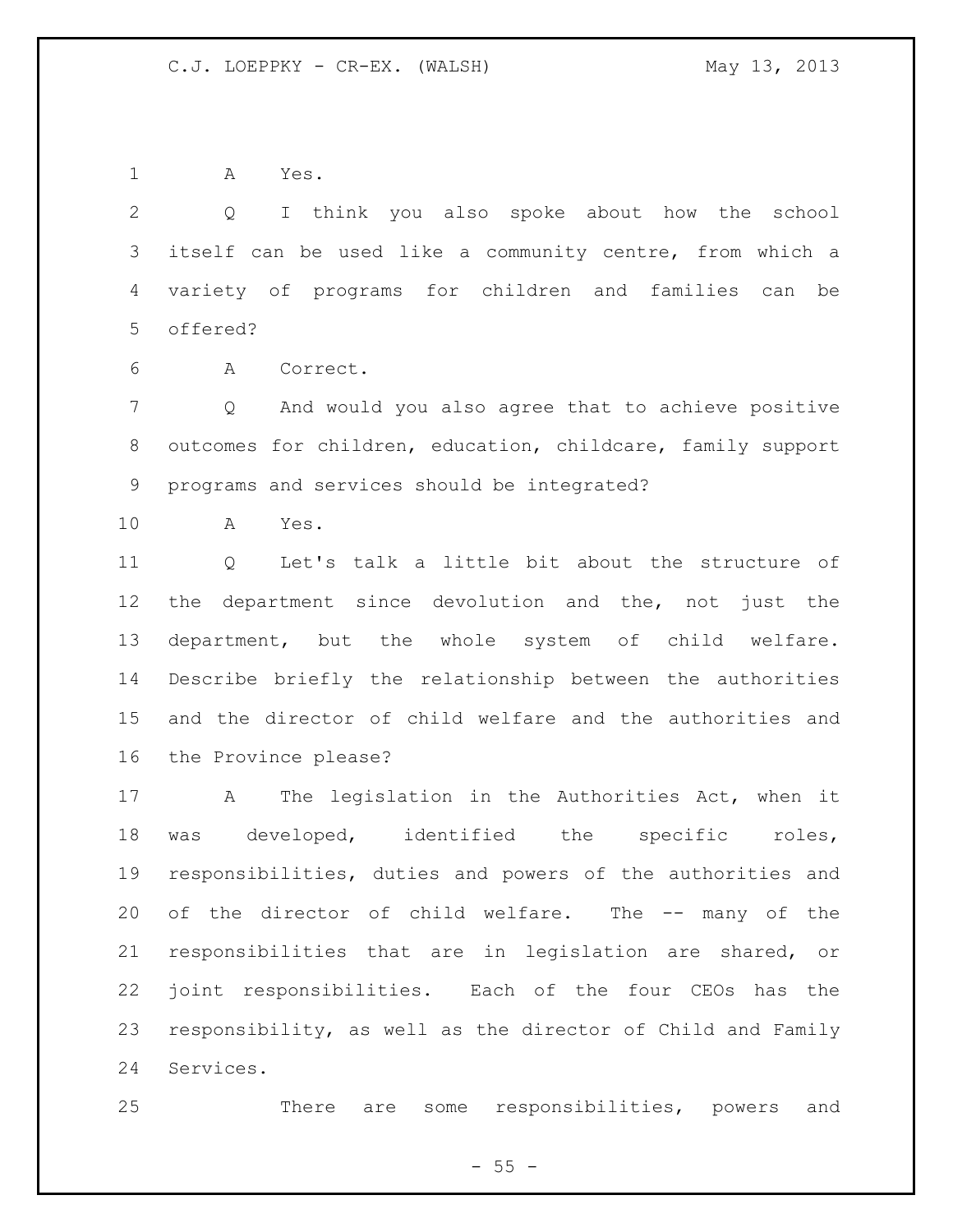duties, that are unique to a CEO and there are others that are unique to the director of Child and Family Services. THE COMMISSIONER: And are those all spelled out in the Authorities Act? 5 THE WITNESS: Yes, they are. BY MS. WALSH: 8 Q Ultimately, the authorities are not -- are, are the authorities responsible to the director? A They are not. The authorities have their responsibilities outlined in the legislation. They have an accountability to the minister of Child and Family Services, through the Act and they would be responsible to 14 the boards that they have appointed, by each of their appointing bodies, which is also outlined in the Authorities Act. Q So, and on the very first day of hearings, of the hearings, we looked at two exhibits, Exhibits 9 and 11, which showed the difference in reporting structures. The authorities no longer report to the director of child protection; correct? A The authorities do not have a reporting

relationship, that's correct.

 Q But they do have an accountability relationship to the Province?

 $-56 -$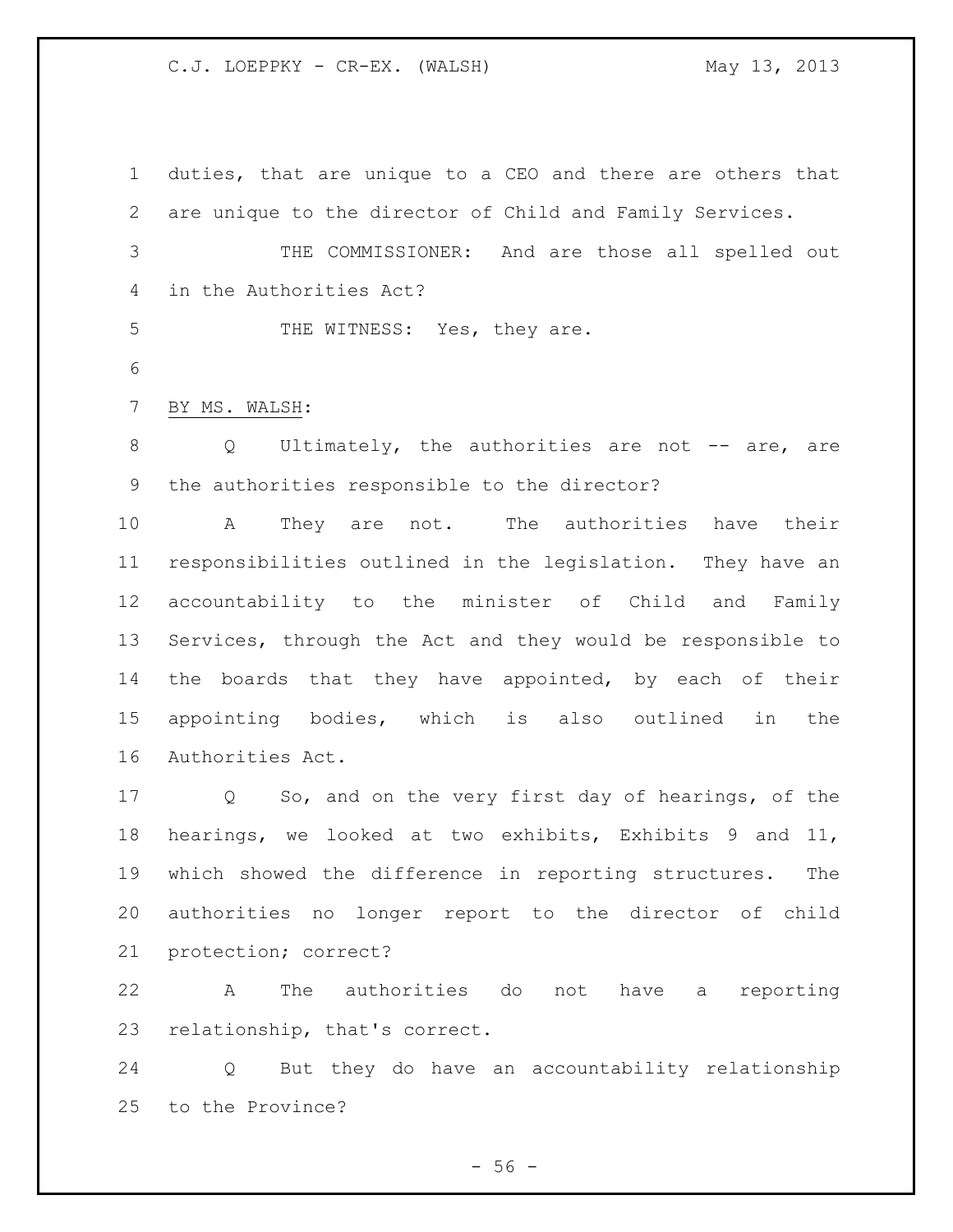A That's correct.

 Q Okay. And the funding from the Province, the provincial funding, that all comes through the department initially before it goes to authorities?

A Yes.

 Q Does anyone in the system have oversight of the entire system, including ensuring that services are provided consistently throughout the Province?

 A The responsibility with respect to consistency would be a, a function and a duty of the standing committee, which has the responsibility for cooperation and collaboration and dealing with items that would affect the entire system, when it comes to service delivery.

 Q So that's the mechanism that the department relies on to ensure consistency of service delivery across the province?

A We do.

 Q The members of the standing committee are legislated? The --

| 20 |  | They are $--$ |  |  |
|----|--|---------------|--|--|
|----|--|---------------|--|--|

Q -- composition?

A -- yes.

Q The CEO of each of the four authorities?

A Yes.

Q Plus the director of the Child Protection Branch?

 $- 57 -$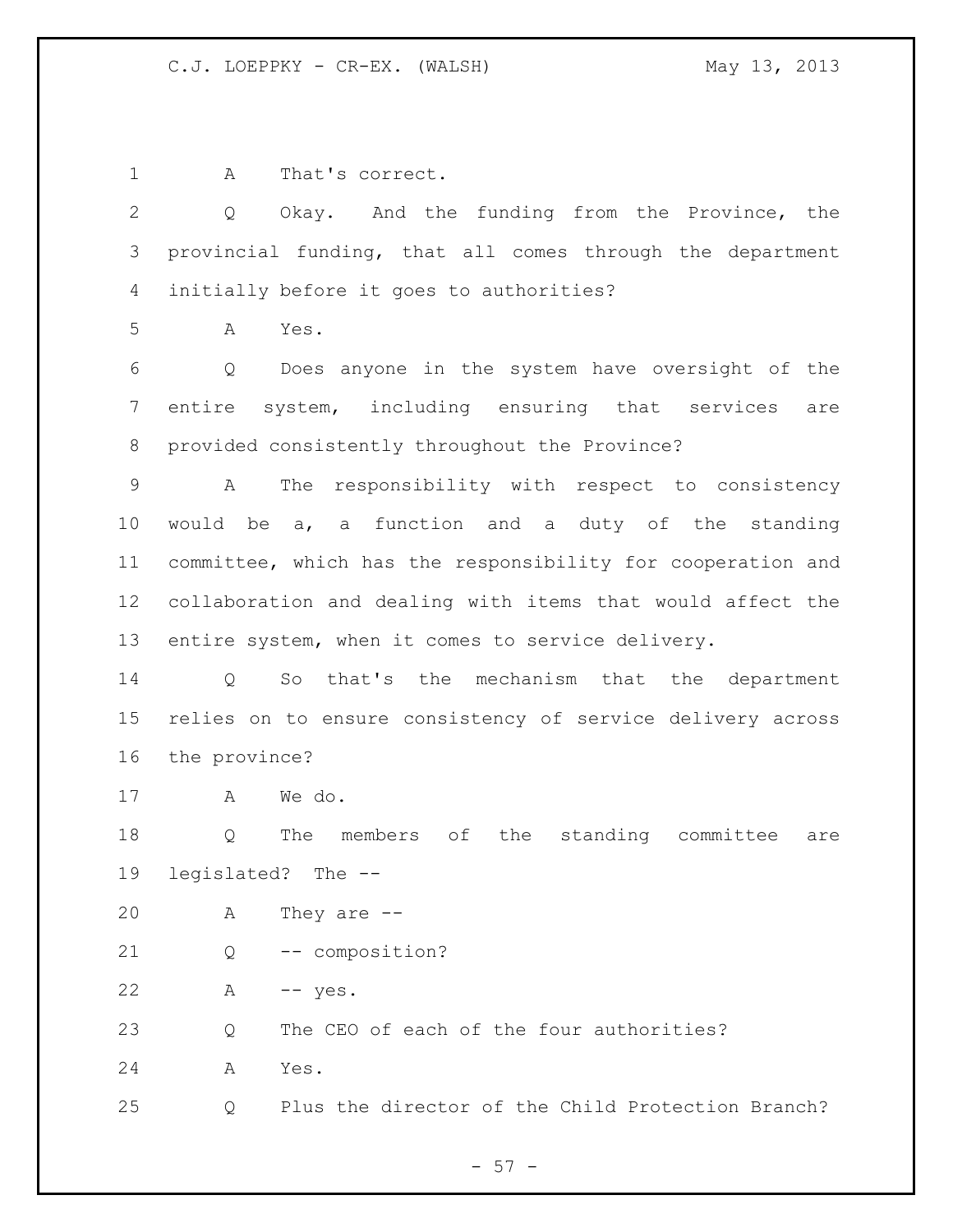A It's the director of Child and Family Services, so it would be the statutory director, as outlined in the legislation.

 Q When I say consistency across the Province, to ensure that services are delivered consistently, does that apply to on reserve services as well?

 A What it would be is the, the foundational standards would be the primary tool that we would be looking at to articulate what the minimum requirements are for the delivery of service. Provincial foundational standards apply on and off reserve.

 Q Is there something else that, that you're not referring to that is necessary to ensure that services are delivered consistently on reserve and off reserve?

 A Well, there would also be the, the funding model and the resources that are provided on and off, off reserve, because funding often equates to what you are offering, in terms of consistency.

 Q And are you saying that with the new funding model, there is greater consistency than before?

 A There's more equitable funding between all of the agencies across the Province, yes.

 THE COMMISSIONER: Let me just ask you this, in answer to the question of who held overall responsibility, you proceeded to advise how consistency was arrived at, but

 $- 58 -$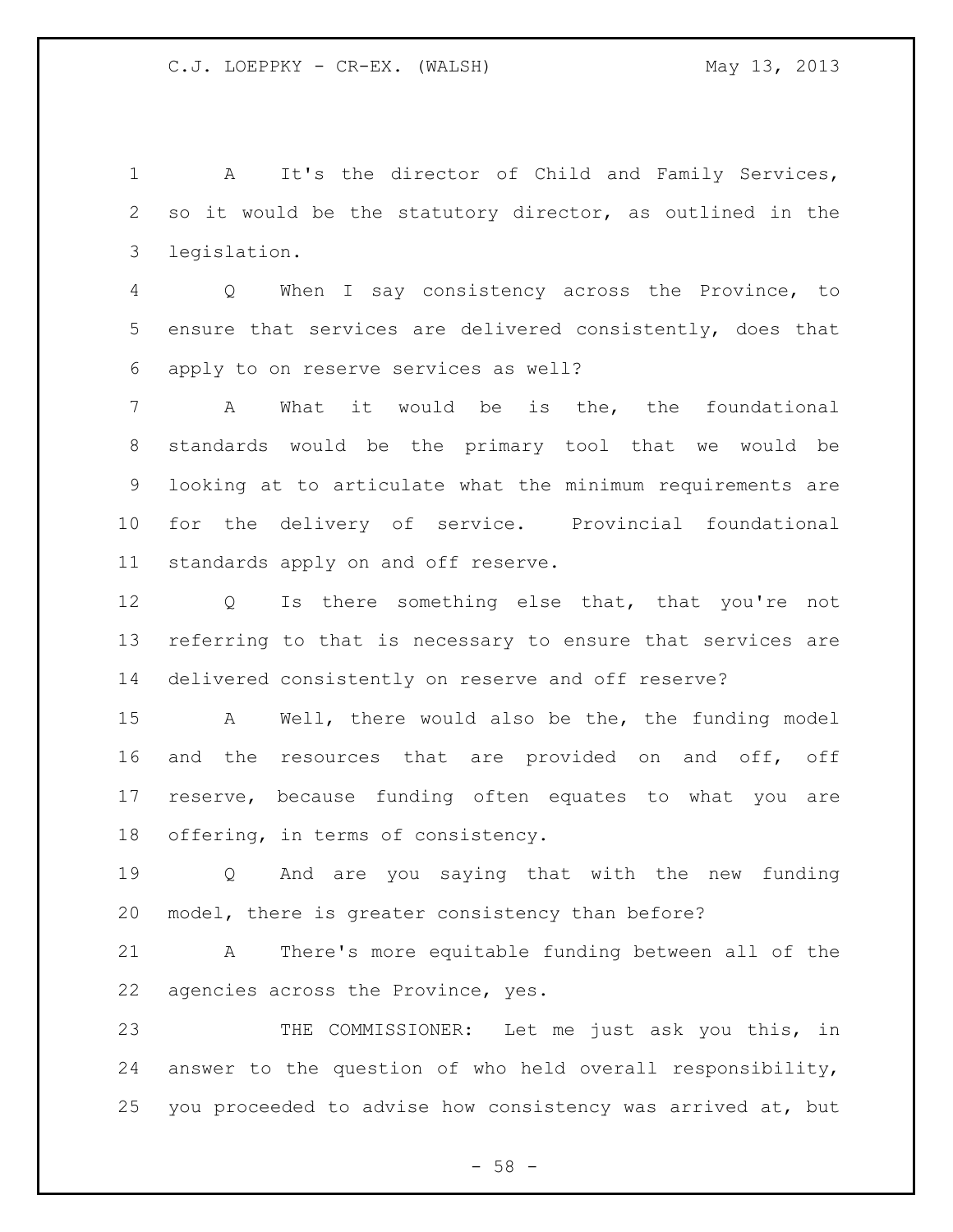insofar as overall responsibility is concerned, where does the deputy minister fit into that?

 THE WITNESS: The, the minister holds the responsibility for the implementation of the, the Acts that she as responsibility for. And the deputy minister would be the direct report to the minister. And in the legislation, the minister can delegate certain responsibilities to the, to the deputy, and/or to the director of Child and Family Services.

 THE COMMISSIONER: And has he done that? Or she done that?

12 THE WITNESS: With respect to authority, the minister has maintained some of that authority, when it comes to providing direction to the authorities, should that be required. And that has, on occasion, been done. And the deputy has taken responsibility for certain tasks that the minister has delegated to him and that would be around identifying certain priorities of action for the system as a whole.

 THE COMMISSIONER: Does the standing committee report to anybody?

22 THE WITNESS: No.

23 THE COMMISSIONER: And what, what relationship has the deputy minister got to the standing committee? 25 THE WITNESS: The, the, the deputy minister

- 59 -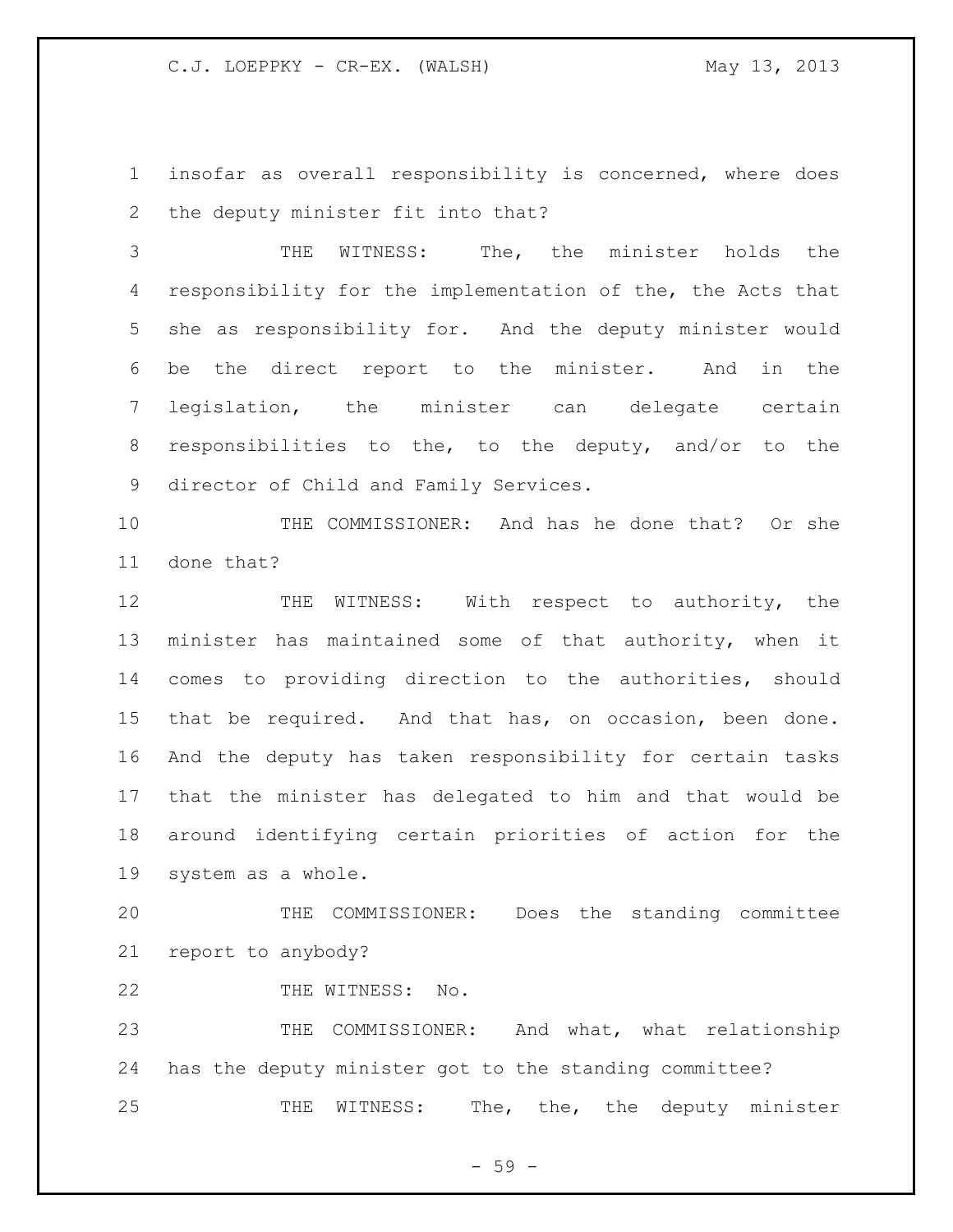really does not have a reporting or an accountability relationship to standing committee. Standing committee, in legislation, is identified as a body that is created to do cooperation and coordination, in order to achieve some of the common or joint issues that need to be dealt with, within the system. So it really is a group of senior executives who need to work together in a consensus basis, in order to achieve an outcome.

 THE COMMISSIONER: Are you satisfied that, overall, oversight and responsibility for the child welfare system is properly organized, as you've outlined it today?

12 THE WITNESS: I believe that the, the mechagnisms (phonetic) (sic) that exist in the Authorities Act and in the Child and Family Services Act, which outline duties and responsibilities, powers and duties, provide the right amount of authority for the, for the government, and also for each of the authorities and the, the bodies that appoint them.

19 THE COMMISSIONER: So the answer to my question is yes?

21 THE WITNESS: Yes.

22 THE COMMISSIONER: Thank you.

BY MS. WALSH:

Q So, just following up on those questions,

 $- 60 -$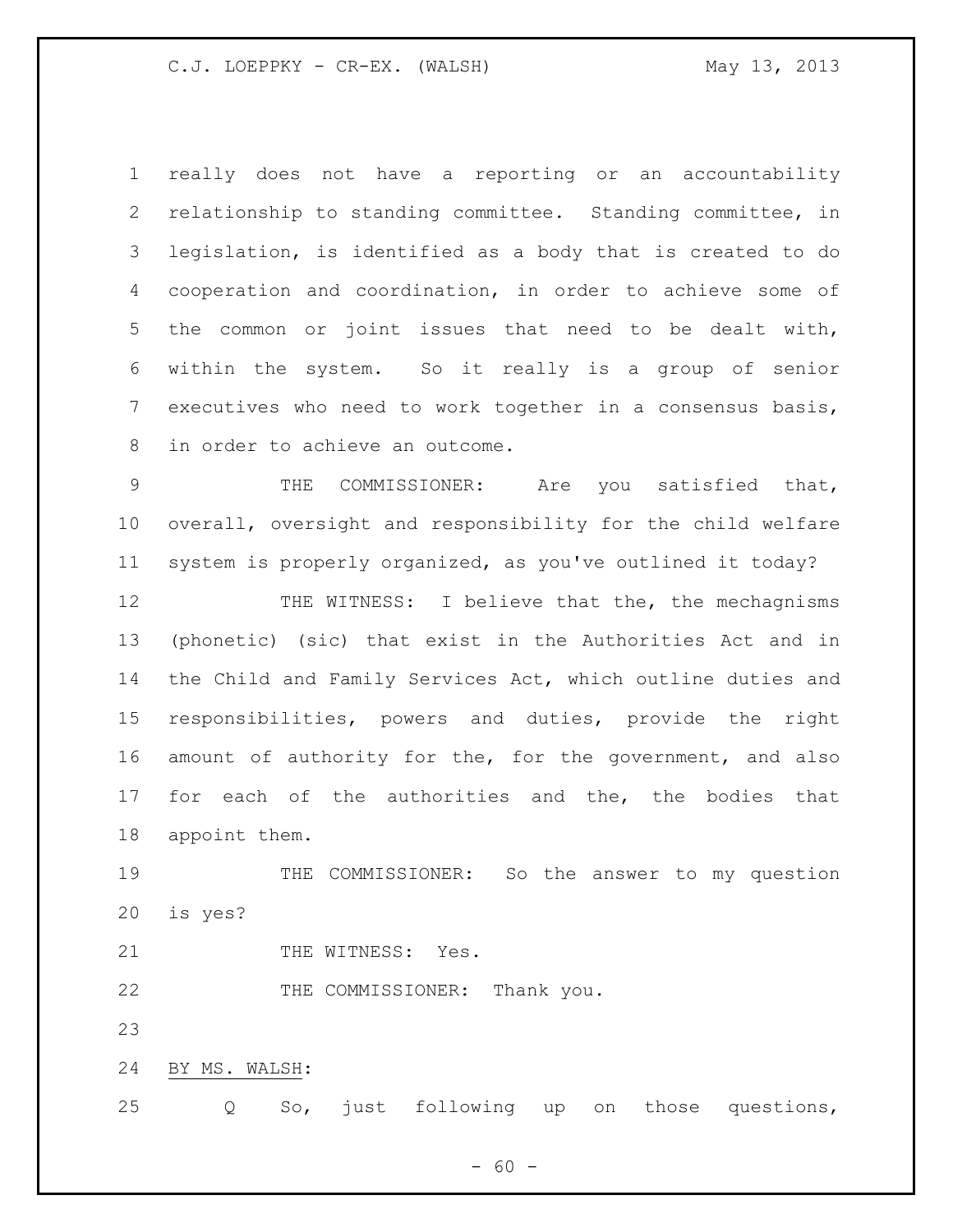notwithstanding devolution, the minister has ultimate responsibility for the delivery of child welfare services across the province of Manitoba? A Correct. Q And the mechanism for ensuring consistency in delivering those services is the standing committee? A That's correct. Q But I just heard you say that the standing committee doesn't report to anyone, so how -- A That's correct. Q -- how does -- what's the relationship between the work of the standing committee and the minister? A Well, the, the minister has the power and the duty to provide directives to the system if they are required. So should there be a requirement that is not developed jointly, or by consensus at standing committee, the minister does have the power to provide a directive to the system, in order to accomplish that. Q But how, how would the minister even be aware of that if, if the standing committee's not reporting to her? A Well, the, through the director of Child and Family Services, the responsibility of the director and the responsibilities of each of the authorities is also to report issues or provide advice to the minister. So there are mechagnisms in place whereby, if there are concerns or

 $- 61 -$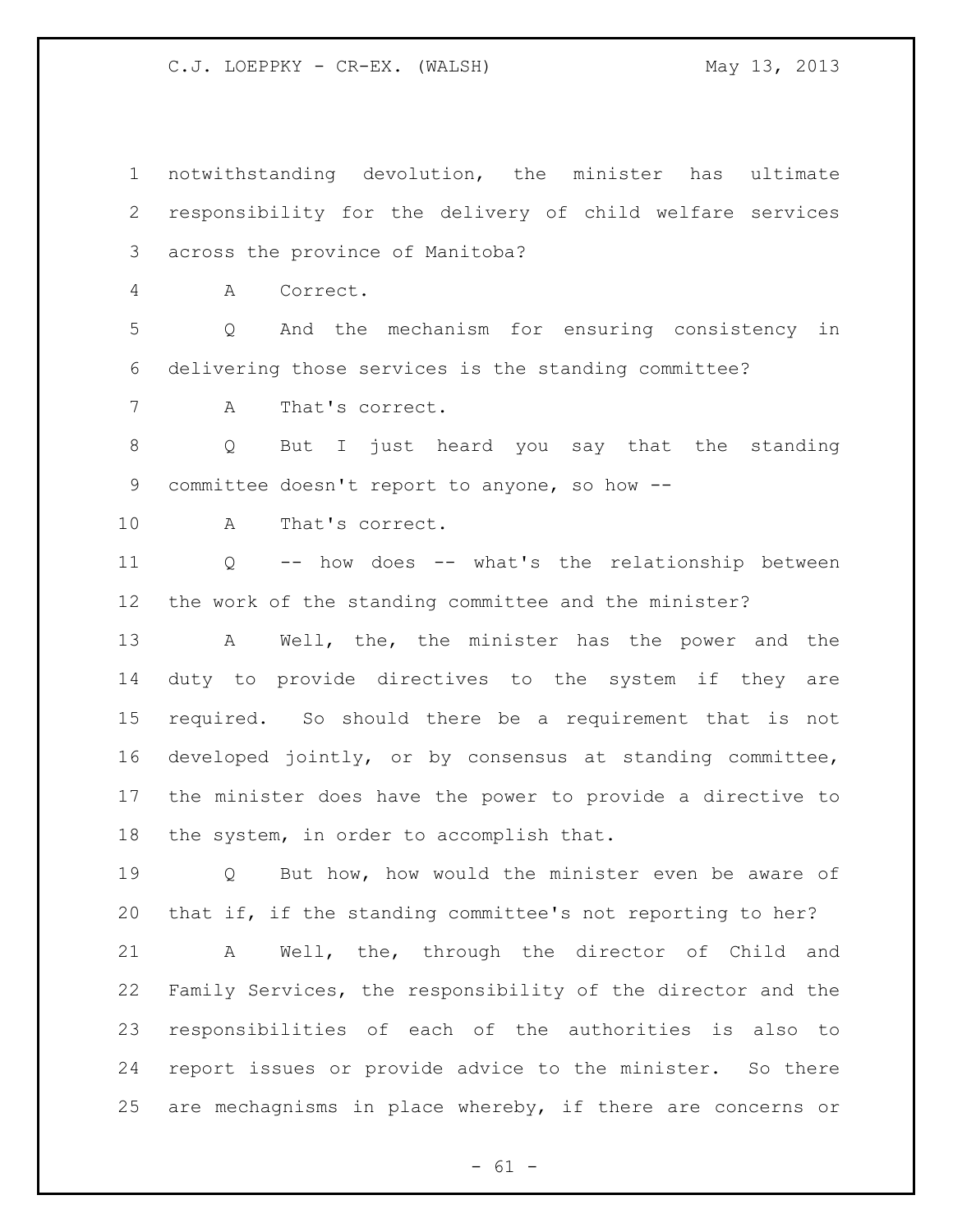issues that need to be identified, they can be carried through to either the department and/or to the deputy or the minister.

 Q Are those responsibilities set out in the legislation? The duty to report concerns to the minister?

 A Yes, I believe it is outlined in one of the powers and the duties of both the authorities and of the director of Child and Family Services.

Q Okay.

 A Under a title called: Providing advice to the minister.

 Q Thank you. All right. Let's talk funding. We're going to talk funding and workload, funding and differential response. Funding comes up in a variety of ways, of course, that's a reality. The new funding model is based on caseload numbers, not workload; correct?

A The Province's component is based on caseload.

Q Numbers of cases --

A Yes.

Q -- results in numbers of workers?

A Correct.

 Q Okay. Was there an evidence based method for establishing the ratios that appear in those caseload provisions in the new funding model?

A I would say that there was not an evidence base

 $- 62 -$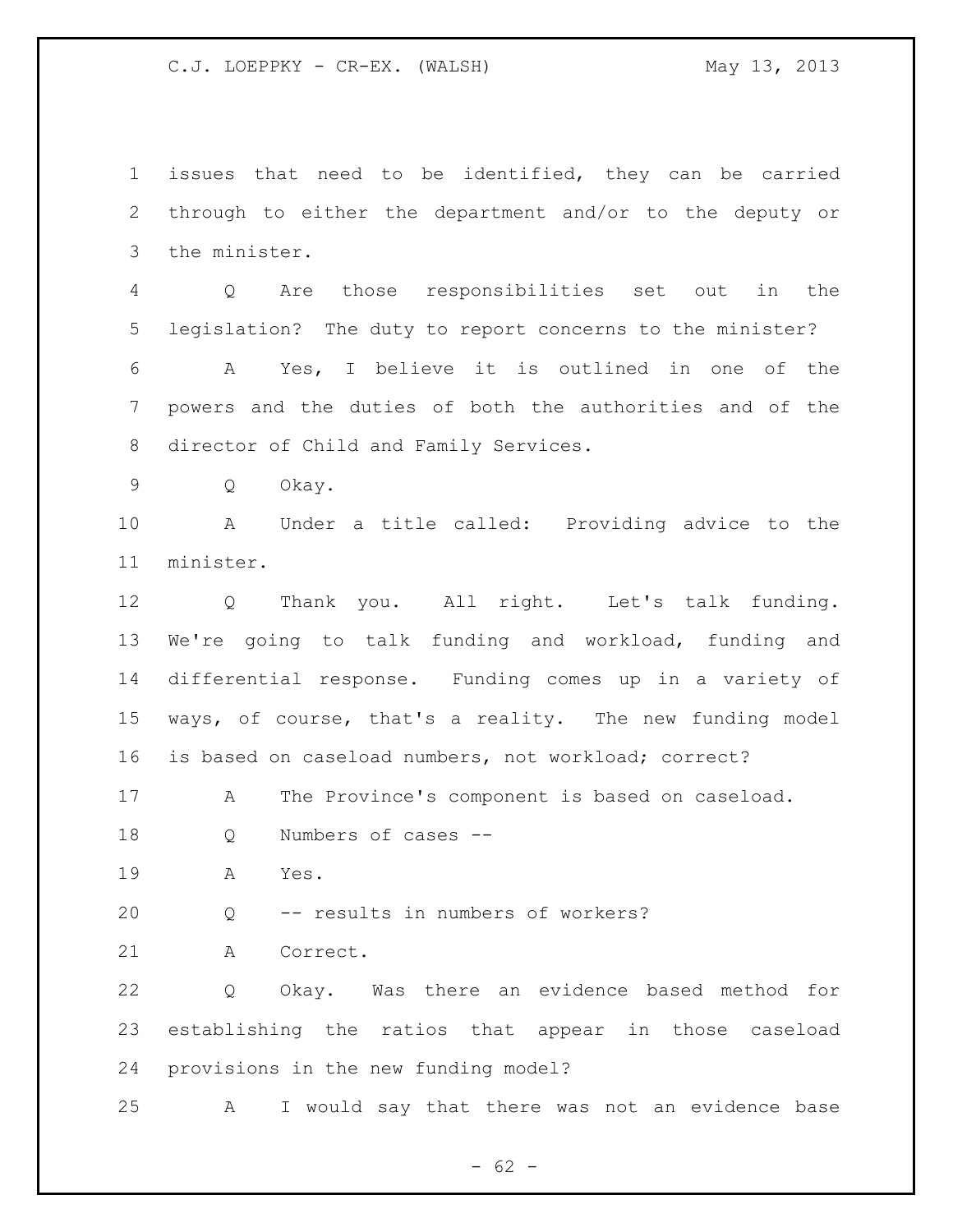that was used. What was used was an analysis of where the current state was and a consideration of the allocations that both of the governments felt that they were able to contribute to the new funding model, which then resulted in the ratios that were being used. There was some discussion about the ratios with respect to prevention and the goals that were set for trying to ensure that the workers would be working with families for prevention would have more time to do that, so that the length of stay of that family in a child welfare system wasn't as long. There was also -- Q Sorry, just to interrupt you -- A Sorry. 14 Q -- is that why the ratios are lower? A Yes. Q Okay. A Yes. Q So for prevention workers, it's 20 to one, as opposed to 25 to one for -- A That's correct. Q -- protection? A Yes. Q Okay. I interrupted you, I'm sorry. A Yes, and I've lost my train of thought, so I'll --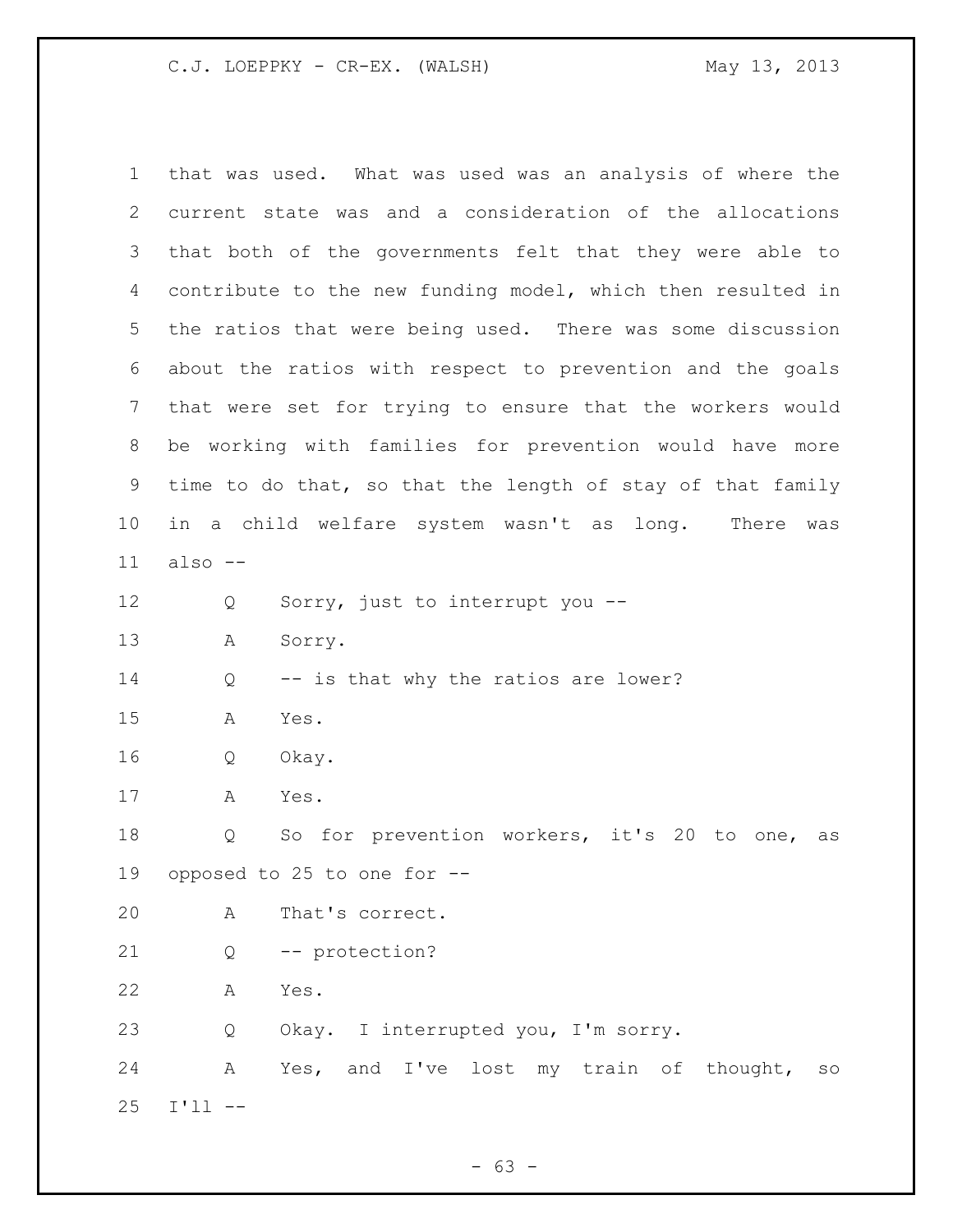Q I'm sure you'll get it back.

```
2 A -- if it comes back to me, I'll, I'll --
```
- Q Okay.
- A -- mention it.

 Q You said there was no evidence based method for calculating, but there was an analysis of where the current state was; what does that mean?

 A Well, in, in looking at the funding that was available, the review recommendations that provided some guidance, in terms of what they felt an initial allocation should be to the sector, that was the five million dollars that they said should be immediately infused into the sector for workload, we did that. And then essentially, it was looking at the ratios that were average ratios and there was a, a, a, a running sort of log that would be kept, in terms of, are we running at one to 33, as the average, are we running one to 32? Is it one to 28? So we were probably at about one to 28 when the funding model was put into place and that was as a general, across the system, number and we were able to, with the funding that we were allocated, reduce it to one to 25 and one to 20, with the understanding that one of the principles that we were working on was that, over the longer term, we were moving towards a system that would have less children in care and that would had anticipated that we would be able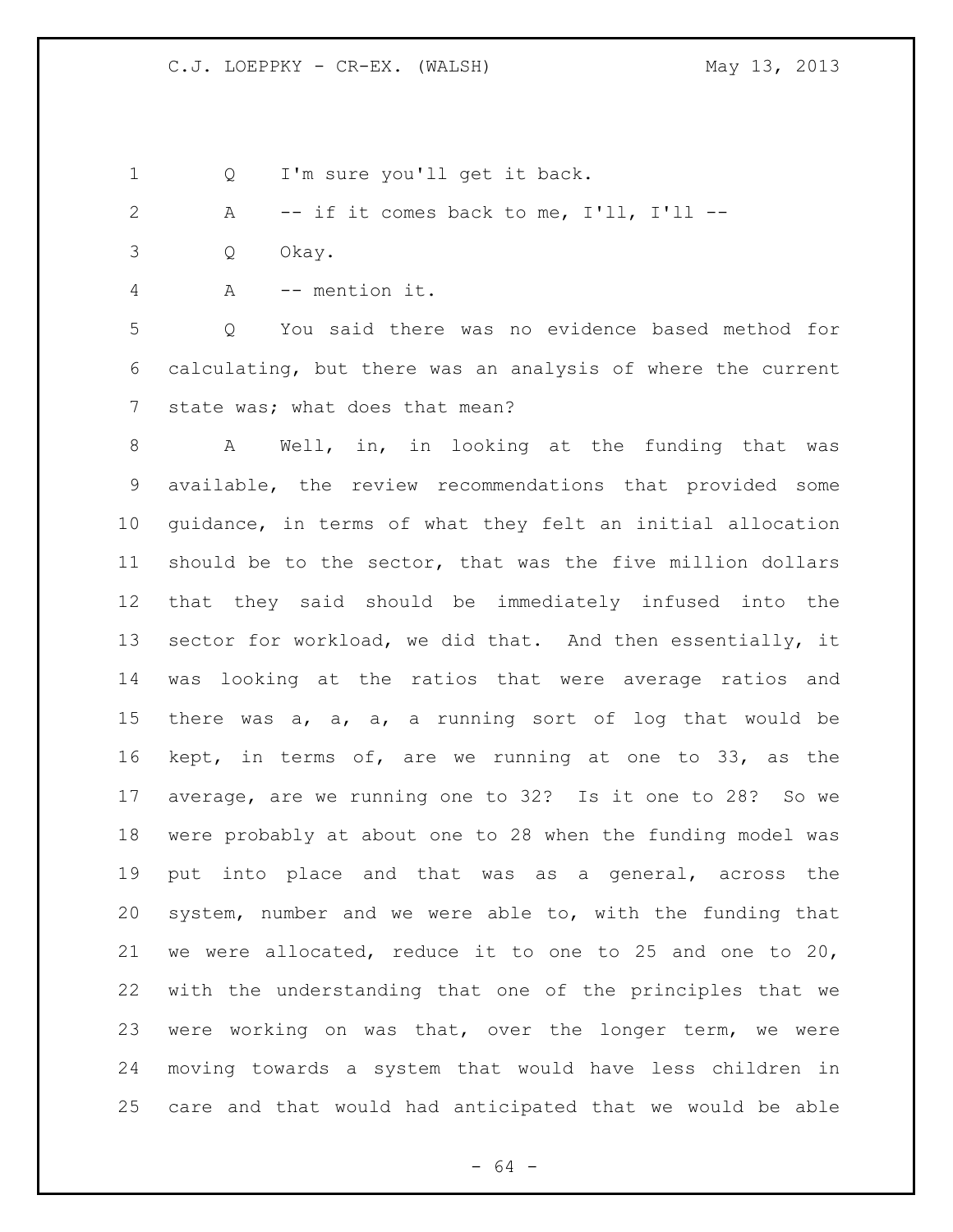to divert resources from children in care and child maintenance, because child maintenance is the large expenditure, to more prevention programs. So we saw it as a first step in the process of implementing a model that was, for the first time, more transparent and applicable across the entire sector.

Q So it's a first step?

8 A That's correct.

 Q The ratio that was established, does it take workload into consideration?

11 A I would say that it does not. It's a, it's a ratio that's provided. It also does not identify any direction to agencies as to how they organize their agency, so that if they choose to have specialty or auxiliary units to support the work of workers that we consider case management, those decisions are left to the agency, to organize the envelope of resources in the best way that meets their needs.

 Q So when, when the monies are provided to the agency, based on 20 -- based on the ratios that are in the model, the agency is, nonetheless, free to spend the money how it wants?

 A With the exception of some of the executive -- Q The core --

A -- core positions, yes.

 $- 65 -$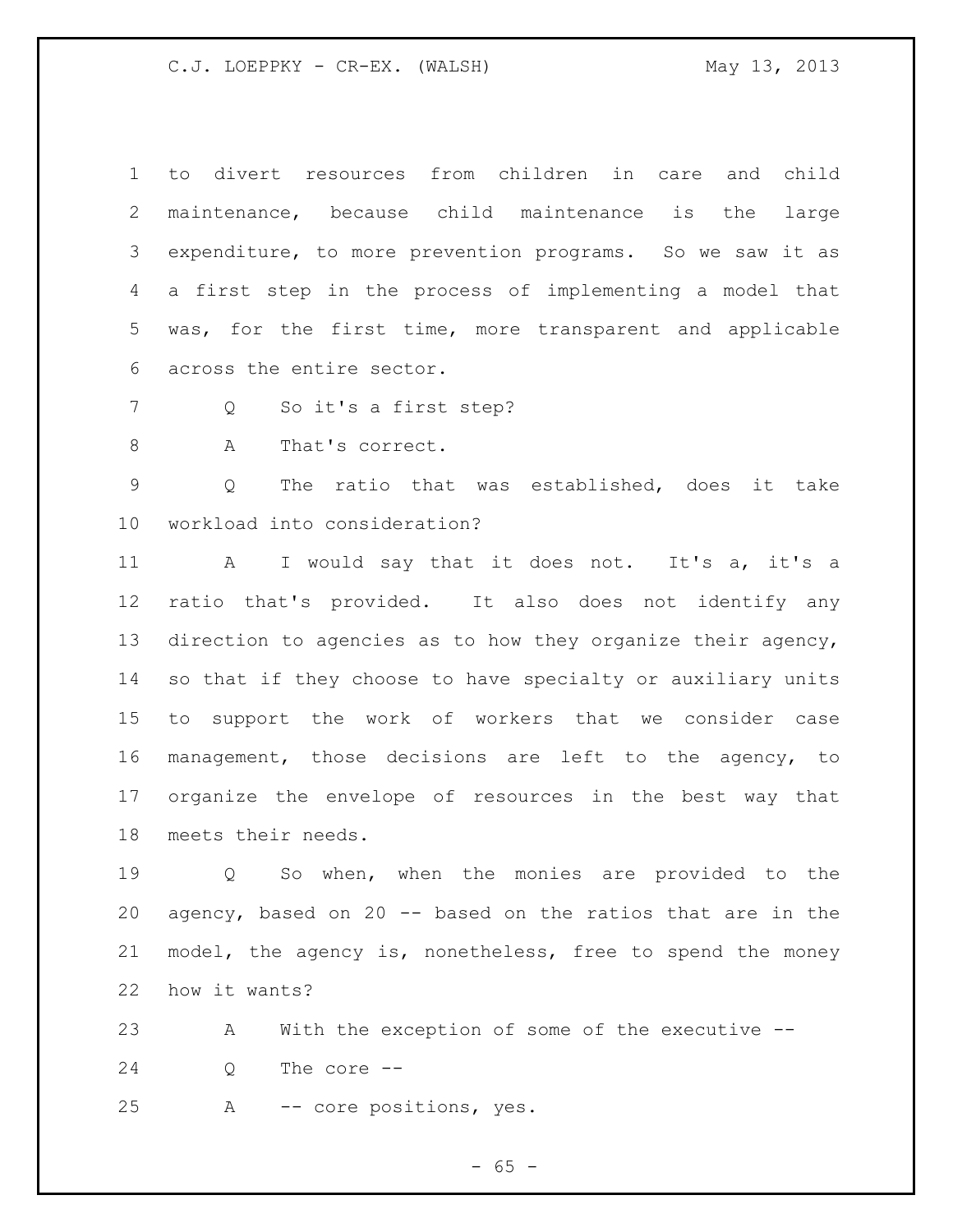Q -- right, the core positions. The --

A Um-hum.

Q -- HR, the CEO?

A That's right.

 Q But with respect to delivery of services and those two ratios, an --

A There is --

Q -- agency can do what it wants?

 A -- there is flexibility for them to organize their resources in a manner in which it meets their service delivery model.

12 Q So if, in fact, they do more prevention work than protection work, they can use the monies that were established on the basis of the protection ratio for prevention work?

 A No, that's one area where they cannot take -- they have to maintain their protection --

Q Okay.

 A -- supports, so that children who are taken into care get the kind of support that they need.

 Q Okay. So what about the converse? Can they divert monies that were established, based on the family enhancement ratio, to protection work, if they need to?

 A No, no, what they can do is they can decide whether they're going to have, for example, case aides,

 $- 66 -$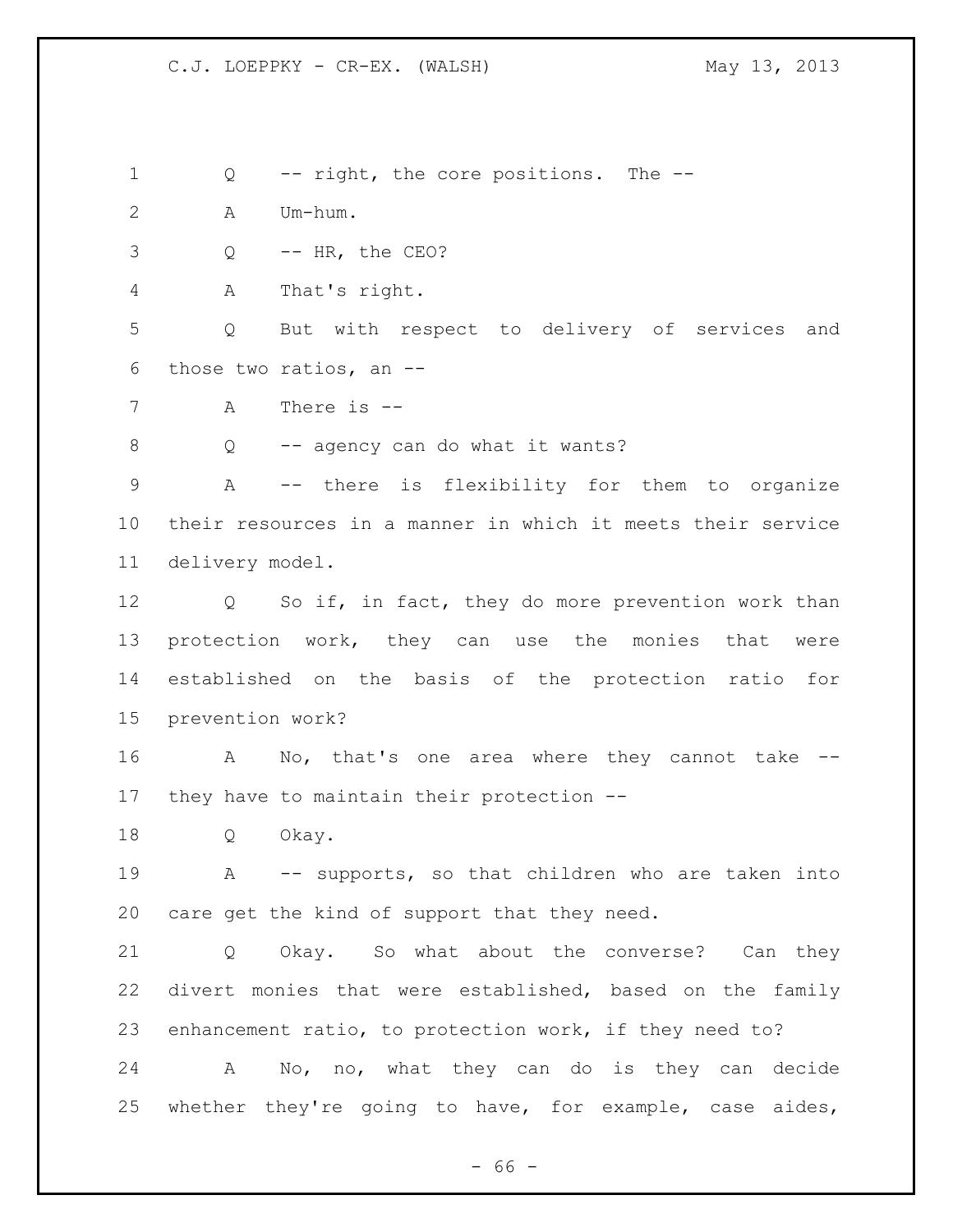social workers, para-professionals, within the envelope of the two. So protection work and prevention work are the two streams that have some -- they, they're not allowed to have that flexibility between the two.

Q So where's the flexibility?

A Within the categories.

 Q I see. Has there been, in establishing the ration and the funding model, has there been any analysis of what the optimum caseload is to allow for compliance with standards?

11 A We have not done that kind of an analysis as yet. We're quite new in implementing the, the new funding model. So it would be an activity that would likely be undertaken once the funding model was more established and we would hear from authorities and from agencies, whether there were some shortcomings, which we already have. There were items, when we first implemented the funding model, that we knew we would not be able to implement all of them in the first five year agreement and these have been, as has been indicated earlier in the inquiry, items that are on our agenda for review as we move into the next negotiation for the funding model. So the, the process that we engaged in, there was recognition that we would not be able to fund the entire model, as it was originally described. There were priorities within each of the governments that allowed a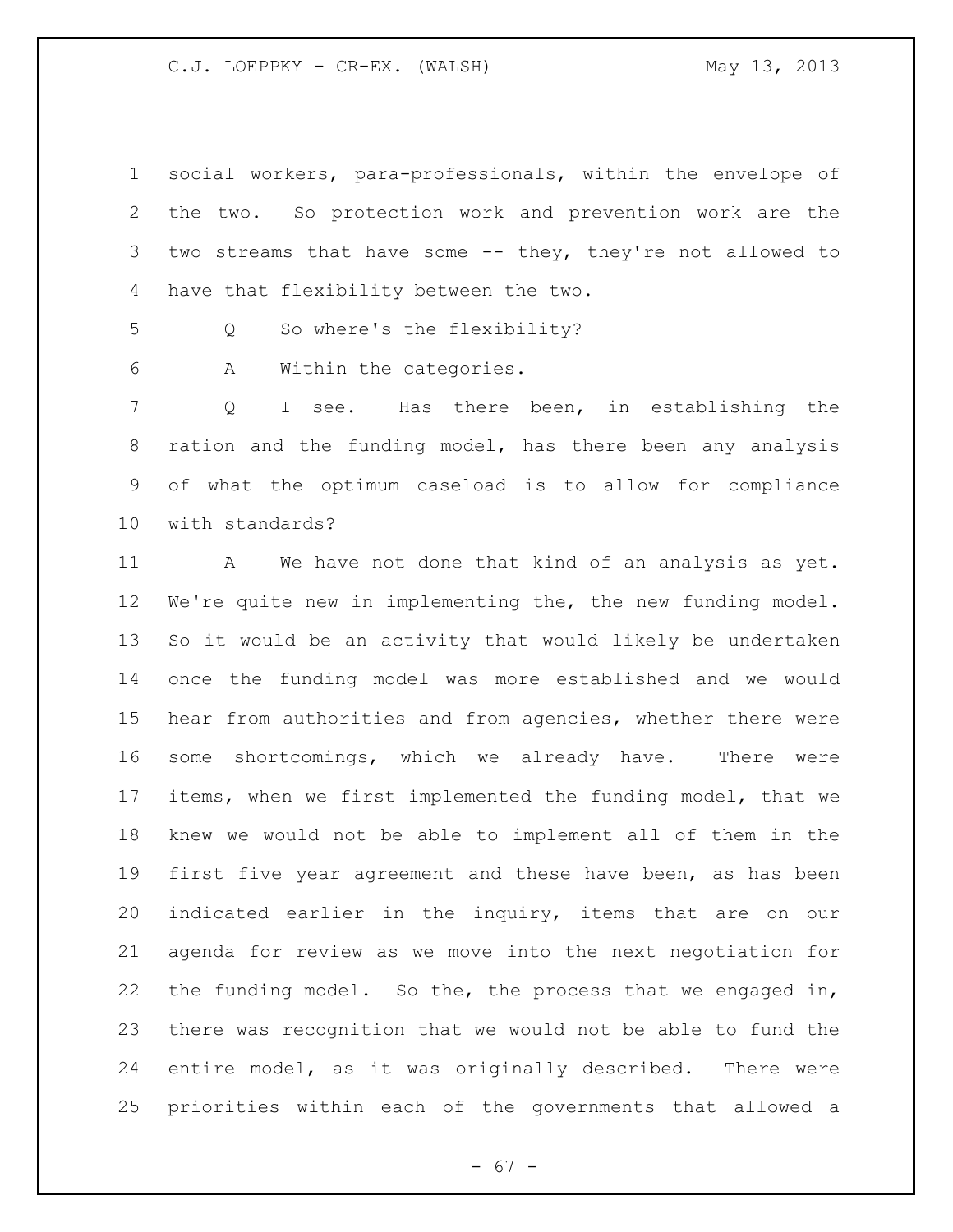| $\mathbf 1$ | certain allocation to be identified and the items that we             |
|-------------|-----------------------------------------------------------------------|
| 2           | were not able to fund, which would have been considered the           |
| 3           | ideal model for the agencies, remain as outstanding items             |
| 4           | for future consideration.                                             |
| 5           | So the, the model, or the funding agreement will<br>$Q \qquad \qquad$ |
| 6           | have to be renegotiated for 2015?                                     |
| 7           | Correct.<br>A                                                         |
| $\,8\,$     | So have, has the department started,<br>for<br>Q                      |
| 9           | instance, to do the analysis of the optimal case load for             |
| 10          | compliance with standards?                                            |
| 11          | As yet, we have not.<br>А                                             |
| 12          | Do you have any plans to start that?<br>Q                             |
| 13          | Well, in terms of the, the process itself, that<br>A                  |
| 14          | would be something that we would engage the authorities               |
| 15          | $with$ $-$                                                            |
| 16          | Um-hum.<br>Q                                                          |
| 17          | -- and at this point in time, we do not have an<br>A                  |
| 18          | active work plan around that.                                         |
| 19          | MS. WALSH: Okay. If we could pull up Exhibit                          |
| 20          | 68, page 21321 please. I think you can just pull up that              |
| 21          | page, yeah.                                                           |
| 22          | THE COMMISSIONER: What exhibit is this?                               |
| 23          | MS. WALSH: I --                                                       |
| 24          | THE COMMISSIONER: Seventy-one.                                        |
| 25          | MS. WALSH: Sixty-eight.                                               |

- 68 -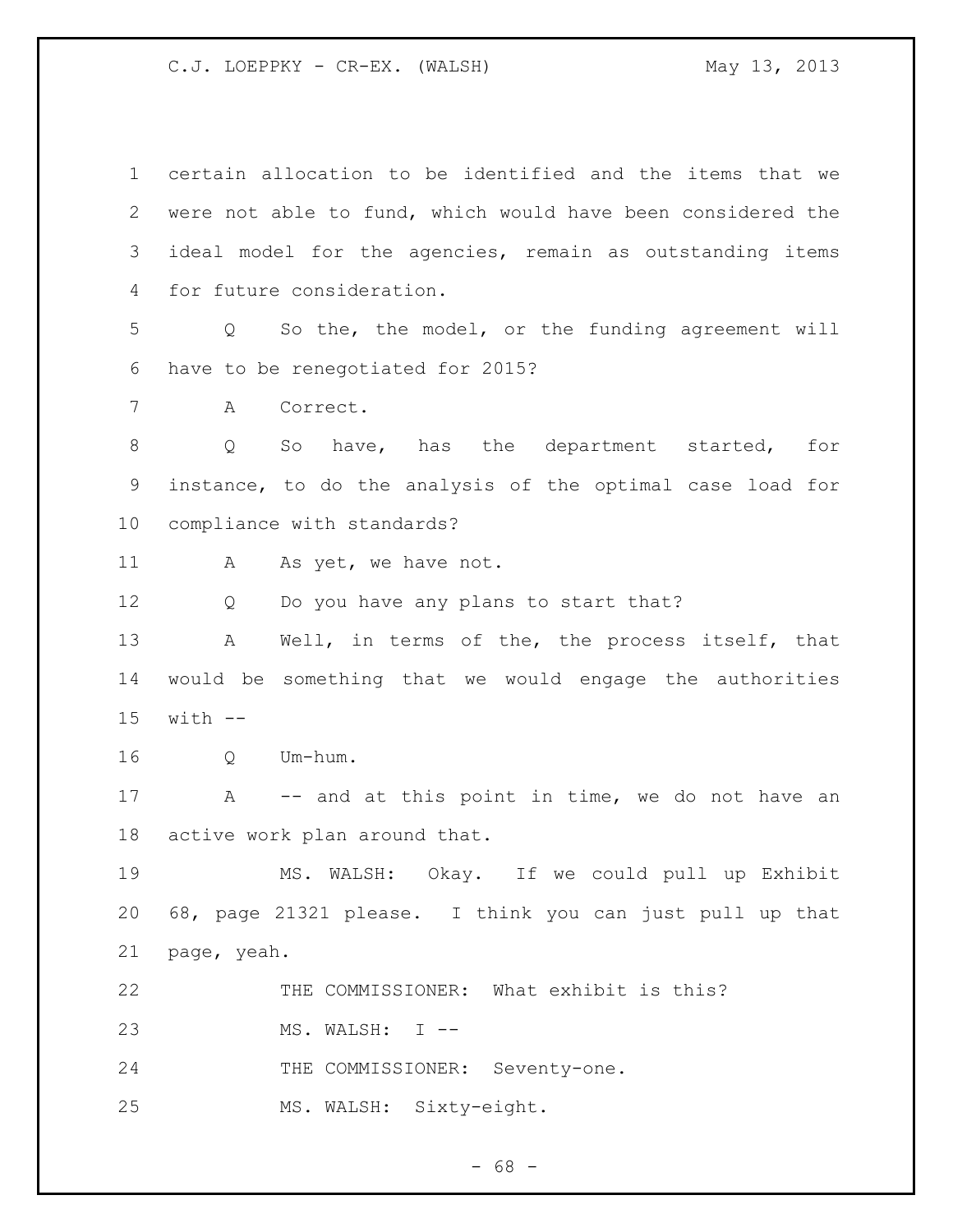1 THE COMMISSIONER: Sixty-eight. MS. WALSH: But I don't know that you need to -- THE COMMISSIONER: Okay. MS. WALSH: -- pull it out. It's, it's a chart on your screen, Mr. Commissioner. THE COMMISSIONER: Yes, that's fine. BY MS. WALSH: Q You went through some lengths in identifying the amount of additional positions that have been added from 2006/2007, to the present and, and, and that's identified on, on this chart. We've heard a lot of evidence, you've been here every day, I think -- A Um-hum. Q -- that workload is still a concern, notwithstanding an infusion of staff; why do you think that is? Do you know? A Well, I, I don't have any specific evidence or hard data that would provide me with an overall explanation, because generally, the comments have been fairly general, in terms of continuing concerns about workload. I think this is a sector though that we know has very challenging work and it is a, a, a sector too that has a great deal of responsibility every day, when they work with vulnerable and at risk children and families. So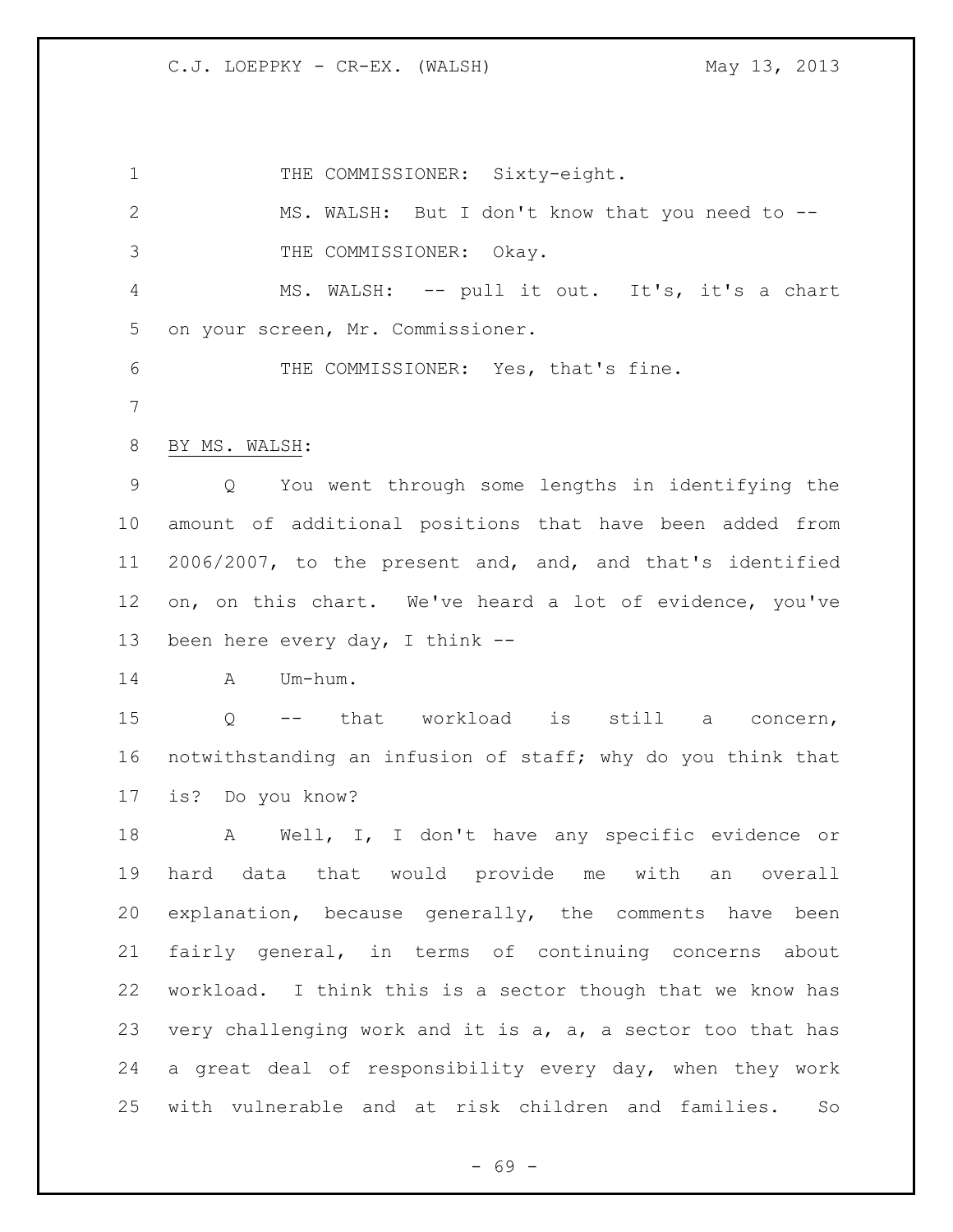certainly the comments around workload have to be taken very seriously.

 The resources that have been added since 2006 have been very significant and as is evident in the annual budget of the department, continue to have resources added to the sector. Likely not as much as individuals might want or need, but I think, as we move forward with the funding model, positions get established and the new service delivery models that are being developed, that we've heard about and that we'll be hearing more about, I think, can identify where the pressures will still be. When it comes to looking at the standards, our process 13 allows us to come together, identify the areas where changes could be made, to be more efficient or effective.

 An example of that is, one of our standards currently requires that workers have four visits with a family in order to develop the family assessment. That my no longer be a, a requirement, in terms of four visits. We might look at a different way to do that, because the SDM tool might give us much better information in fewer visits. So those are the kinds of activities that we move forward, that we'd have to consider.

 Q So there's no question, from your evidence last week and today, that the department has certainly done something and something significant, in terms of funding,

 $- 70 -$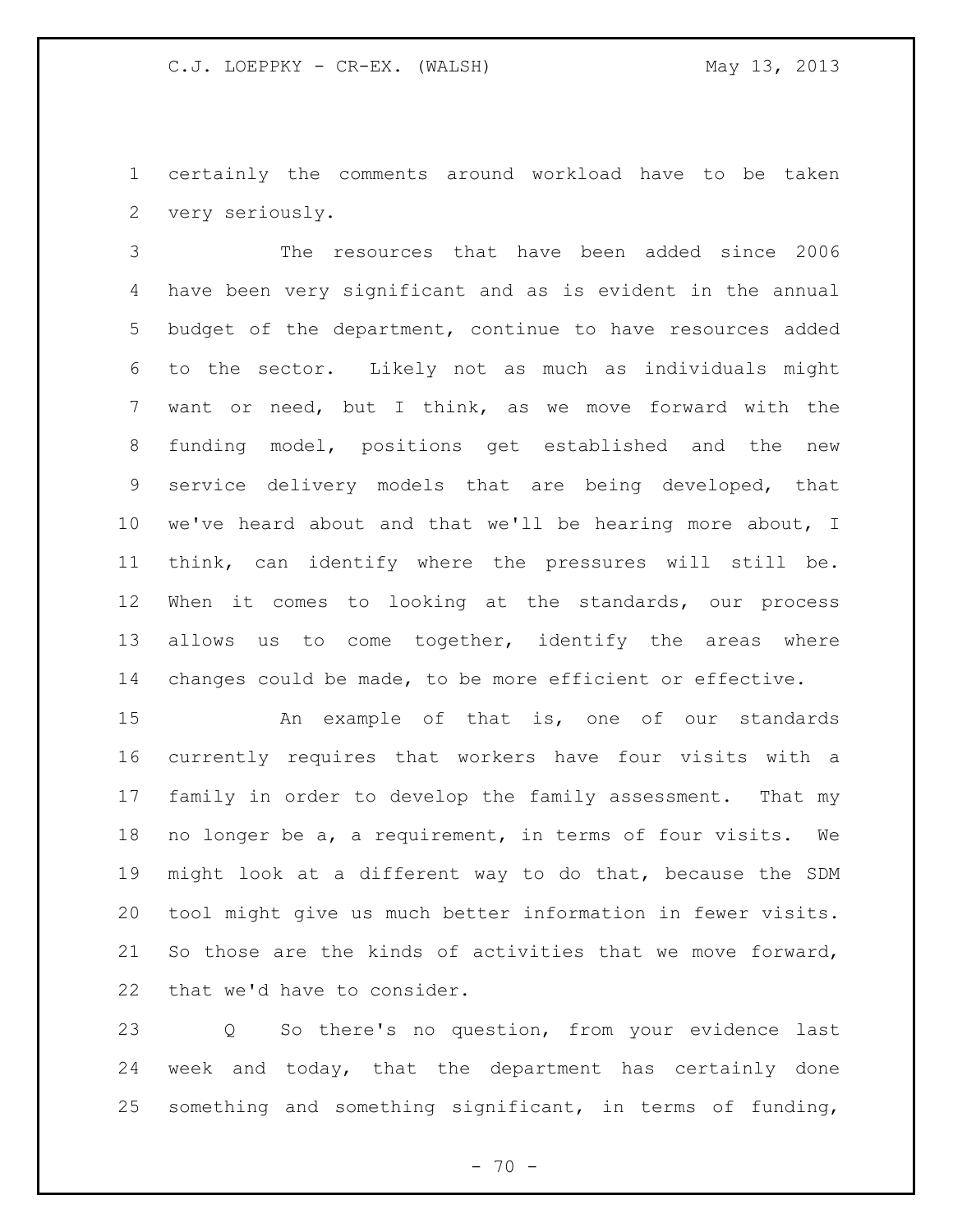in terms of just putting money into the system. But the question, of course, is, is it enough?

A Um-hum.

 Q And how do you measure that? We heard a lot of evidence that the underlying conditions that are bringing families into need of the system are increasing. Very early on, in September, we heard evidence of workers saying yes, I know there's more staff, but it's not making a difference because the conditions of poverty, the conditions in which people live are worsening. So it doesn't matter, the fact of putting money in doesn't matter if it's not enough. So that's, is that something that the department is alert to?

14 A Yes, we are.

Q Okay.

 A We do an annual budget. We identify, through that annual budget process, pressures that we have heard from the authority CEOs and also areas where there are some new requirements that might be required. And that could be within the Child and Family Services sector, or it could also be with the collaterals that we fund who provide some additional resources from a community-based --

Q And we'll --

24 A -- way.

Q -- talk about that, sure.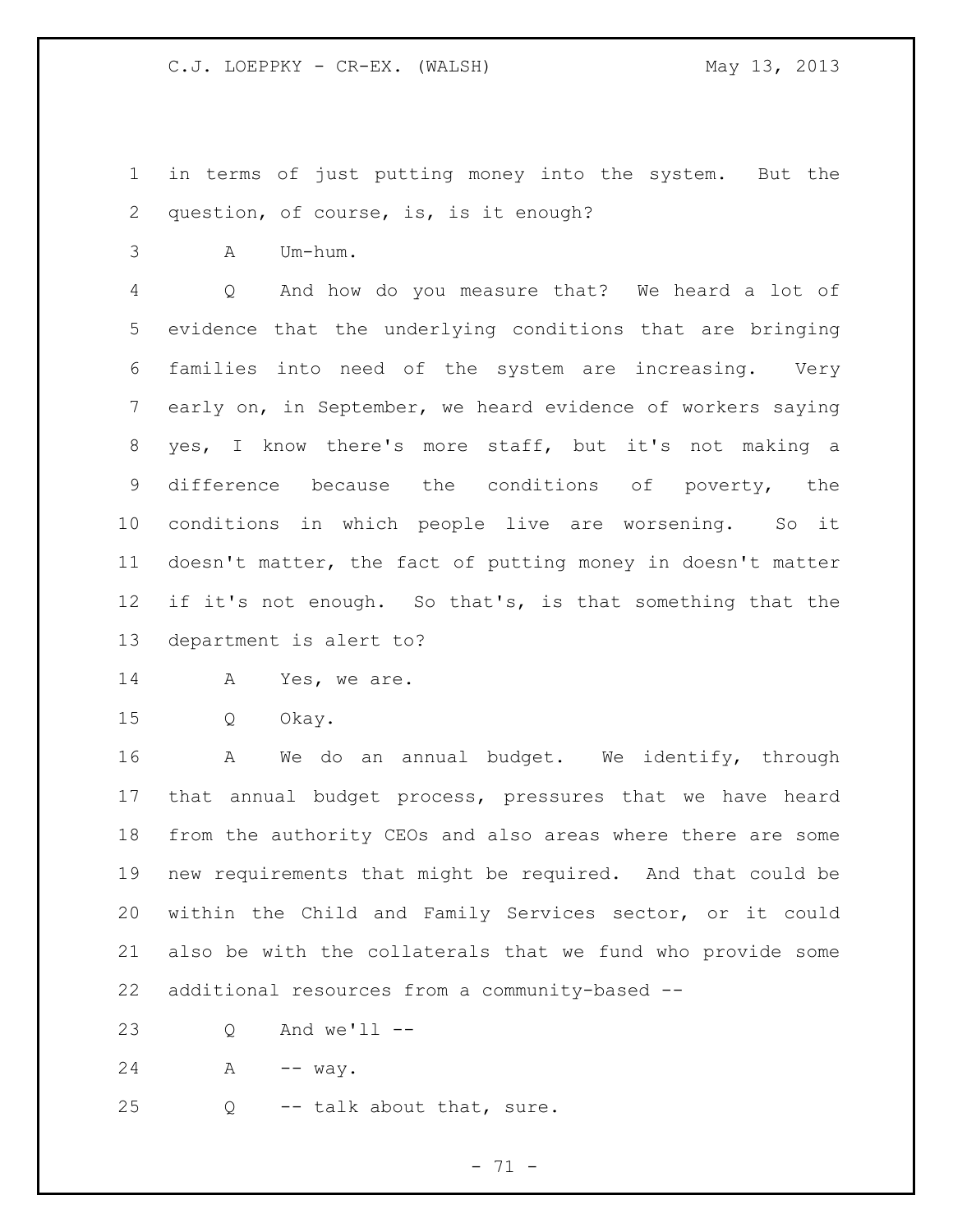1 A And through that approach, year over year, we have been able to secure additional resources for the child and family service sector and again, it may not be sufficient for the ones that are saying they still feel that there are pressures that they cannot address. Q Okay. And that may always be something that, that we hear and we're going to talk about that. Not only are the underlying conditions that bring families into contact increasing in their severity, we've heard that from, from Billie Schibler, from workers. We see that the numbers of children in care are, continue to increase? A Yes. Q And you told us that that funding of the maintenance of children in care is expensive? A Yes. Q Is it fair to say that protection work, generally, is more expensive than prevention work? A I believe that we have more resources that go to protection work than we do to prevention work and it is

more expensive because of the care of the child.

 Q Okay. And we'll talk some more about that. You talked last week, we looked at Exhibit 68, we looked at Exhibit 69. You said that over 400 new positions have been put into the system and yet, as I said, as we've shown, the numbers of children in care continue to grow. What, if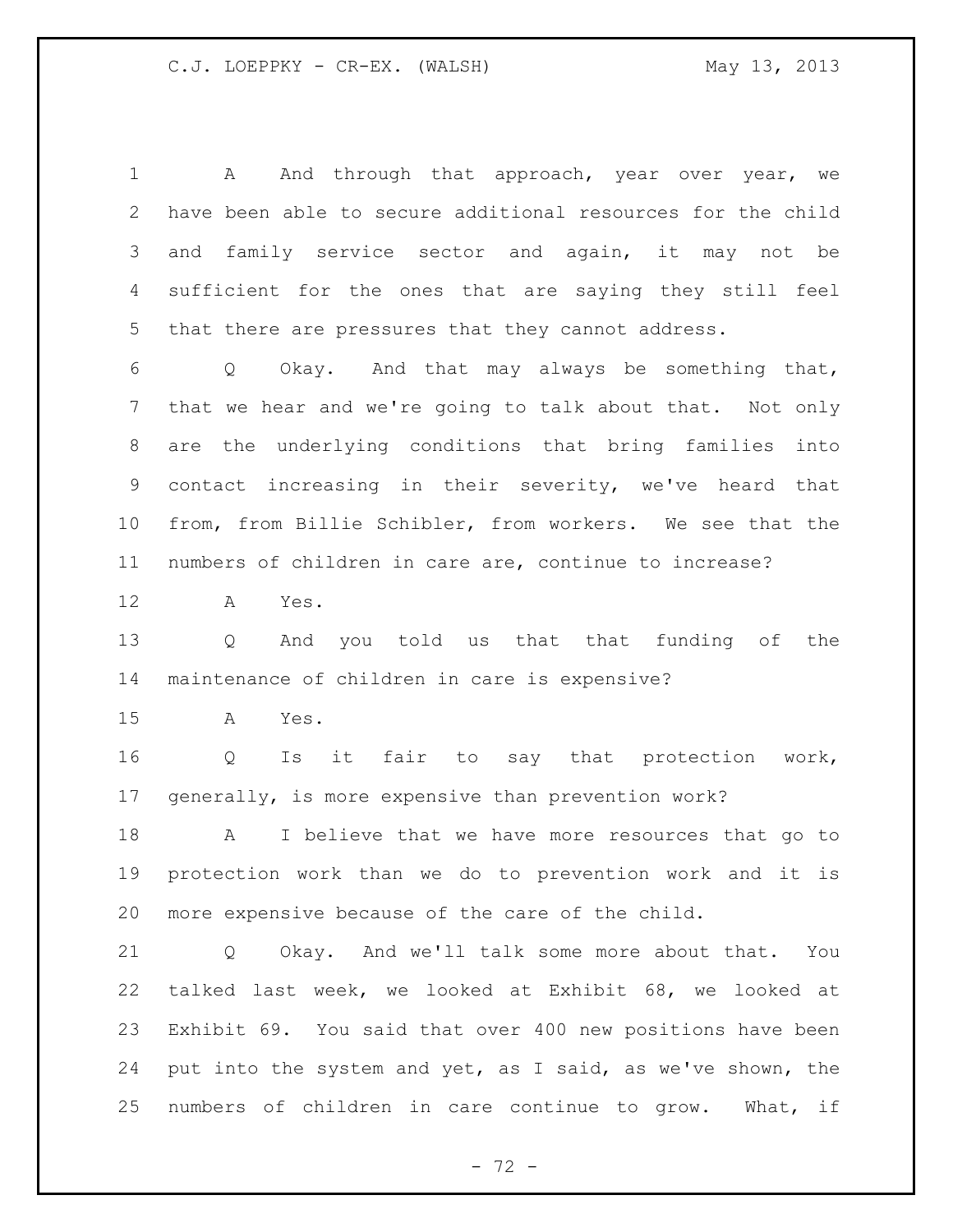any, conclusions do you draw from, from that relationship, that notwithstanding infusion of staff, the numbers of children in care continue to grow?

 A I believe that when social workers go out and do assessments, their first concern is to look at the safety of the child and so the decision making that they will be doing in that course of assessment has demonstrated that we do have more children that come in contact with our system. So that means that the, the risk, or pardon me, the safety of children has definitely been a concern to social workers, resulting in more children coming into care.

 We also, in the child care numbers, however, include our extensions of care, our support to 18 to 21 year olds. So, for some of our authorities, we have seen a trend where their child in care numbers have remained generally stable over the last couple of years, but the number of youth who are being brought into, are being provided with services has increased. So their numbers have increased as a result of that.

 There are, however, some agencies, in two of the other authorities, where the numbers of children in care have increased, more than the other two authorities.

 Q Generally, the department is reporting that the numbers of children in care, even taking into account that you are, in 2011 and 2012, you added those children aging

- 73 -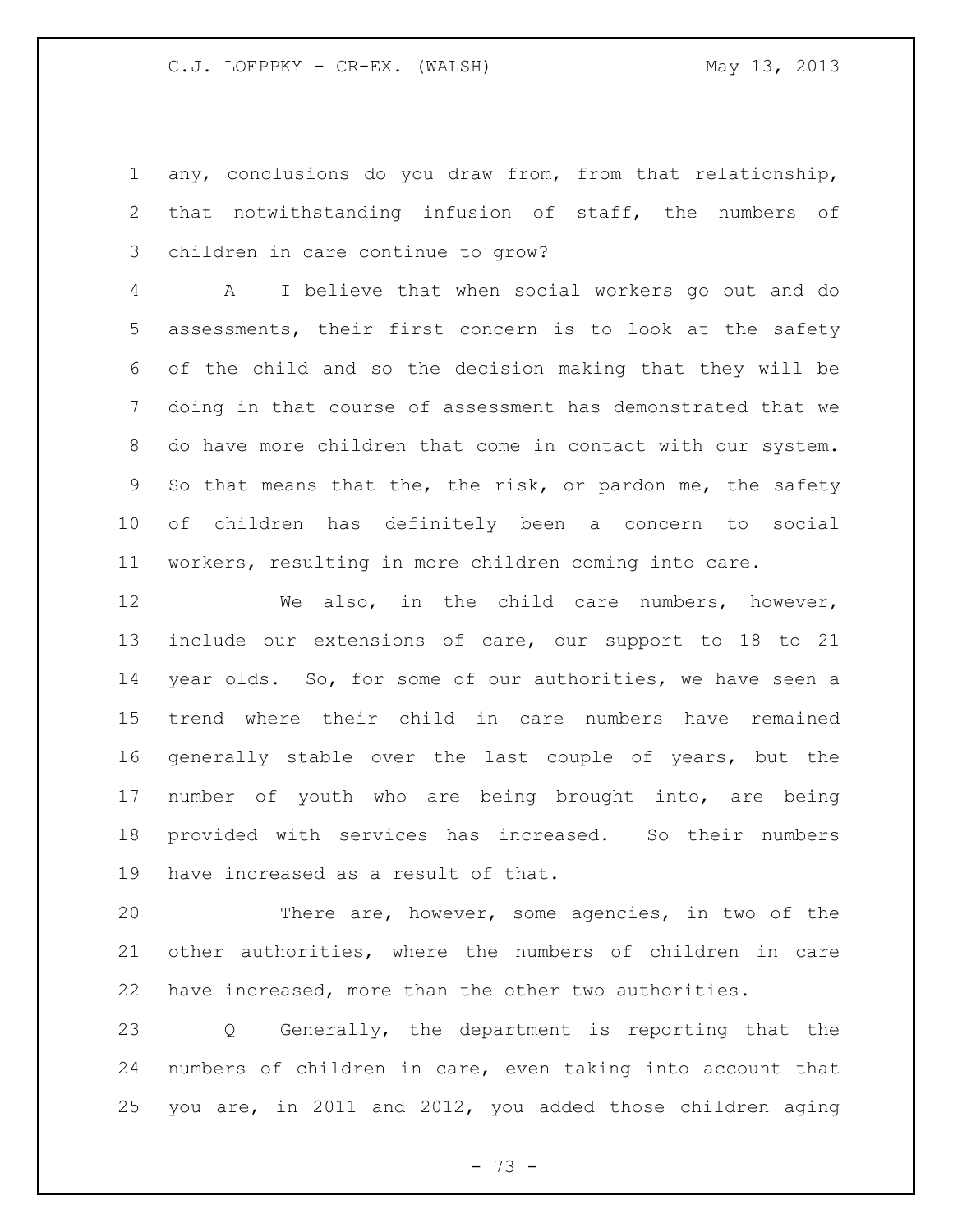out, those numbers are increasing?

A Yes, they are.

 Q That, you're saying, is in part potentially because of greater risk assessment in case management?

 A Well, I believe that the training that has occurred around safety assessments and risk assessments definitely have improved the assessment capabilities of staff and it may be one of the factors that have identified more children who require assistance and support.

 I also though see that the number of children who are at home and being held in their homes and being cared for by their parents has increased. So overall, I think our child welfare sector is seeing more contact with more people.

 Q Okay. Even if you take into account that there are more children in care because of better risk assessment, perhaps, that still means there's a, a large need for services?

A There is a large need for services.

 Q And getting back to my original question about any conclusions you might draw between the infusion of 400 staff into the system, but a still increasing number of children coming into the system, is one conclusion that workload relief is not the only solution to lowering the numbers of children in care?

- 74 -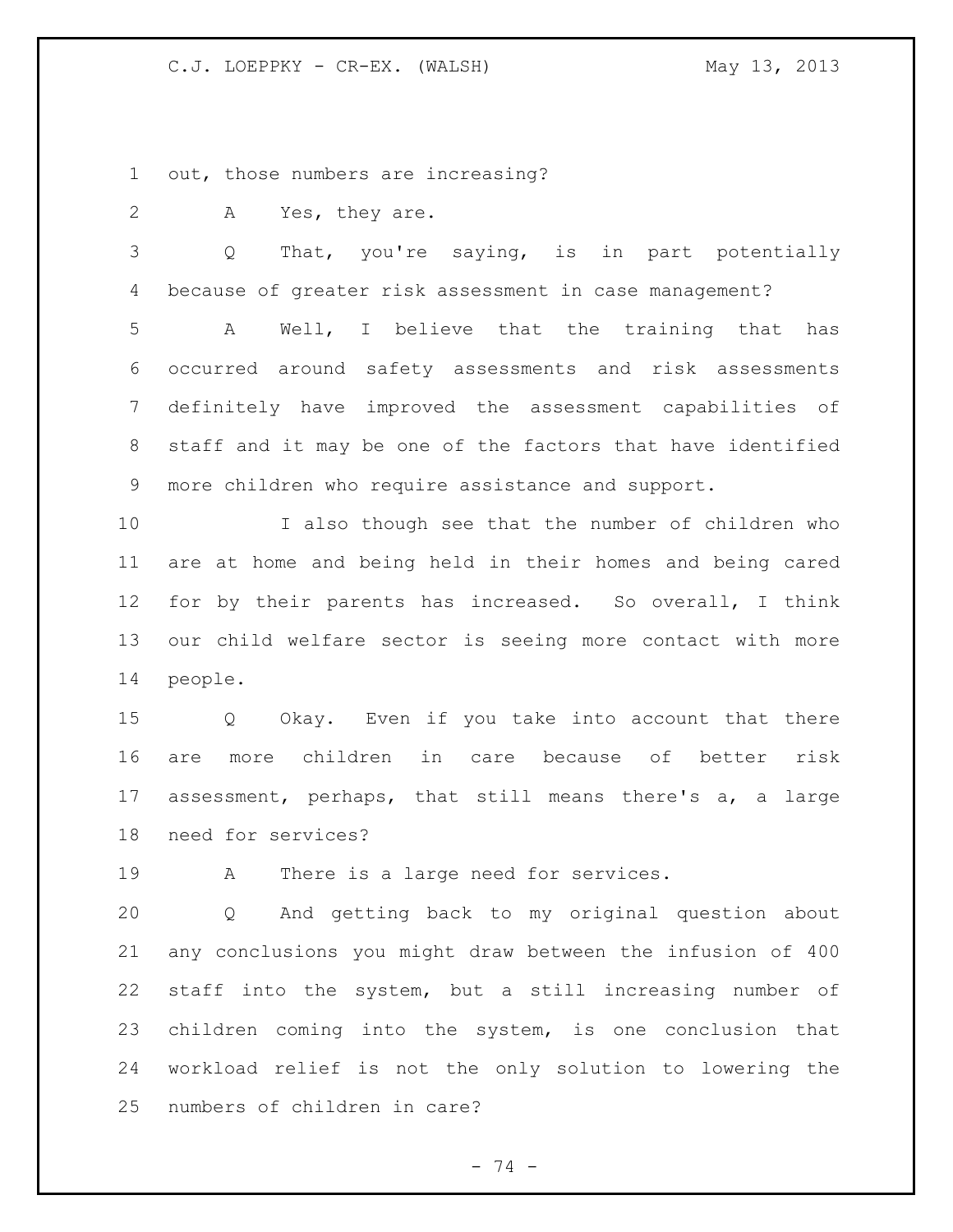A Well, I believe that when we implemented Changes for Children, that was definitely one of the, the thoughts. 3 There were a couple of major initiatives that, working hand in hand, would assist our sector. One of them was workload relief, another one was training, to better train the staff to do the work that's expected of them and the third one is to try to increase the number of opportunities for prevention. Q That's, that's really a key theme in many of the reports that are listed in our order in council, particularly the report, Strengthen the Commitment? A Yes. Q And is a key them in Changes for Children in the response to the 295 recommendations? A It was a very large theme in Changes for Children. Q And we're going to talk some more about that. Sticking just strictly with, with funding, the ratios -- if I don't ask this, someone will, the ratios that are used for cases to worker are higher than the ratios that are shown by the Child Welfare League of America; why aren't you using those ratios? A The, the ratios from the Child Welfare League of America are somewhat difficult to compare to our sector. It's very difficult to understand the assumptions that they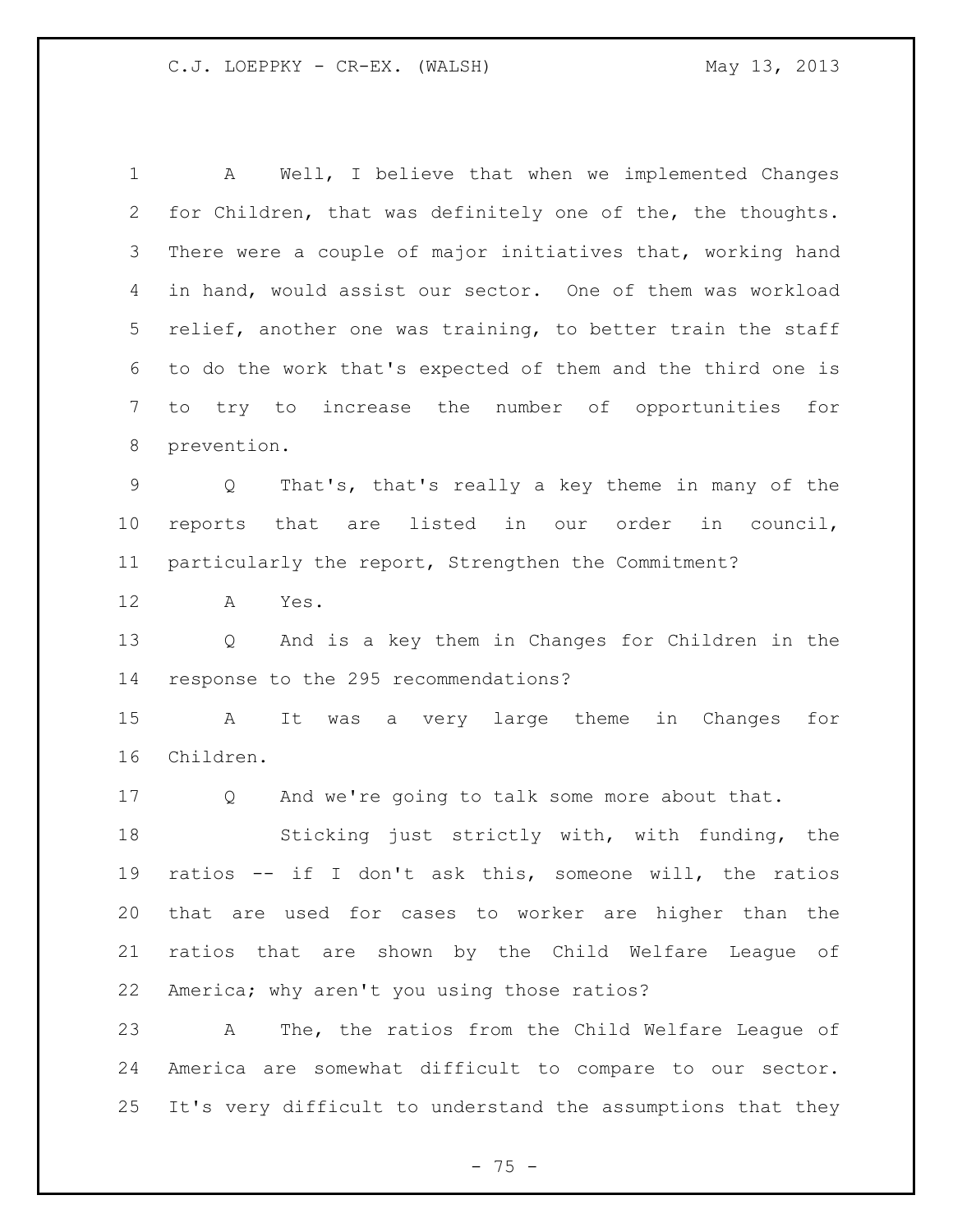have built into their ratios. And in some cases, they use families and in other cases, they use children. So what we find is, in Manitoba, we have a child in care as a case and their family as a case. And if there are other children in that family, they too may be counted as cases. So it's somewhat of a difficult comparison to make and we found this too with the work of the directors of child welfare across Canada, that it's a very difficult comparable to say, we should just be following the Child Welfare League of America, because of the difference of definition, the difference of service delivery model and also the way in which they count cases.

 Q I think you answered this, but the cost of supporting a child in care, is that higher than supporting the child in their own household?

A Yes.

 Q And we heard Elsie Flette testify about an example, for instance, of what it would cost to provide respite or daycare for a single mother with a number of children before she gets to the point where she needs protection services and that that would be much lower than what it costs if those prevention services aren't provided, the child is taken into care and then put into daycare or respite.

A Um-hum.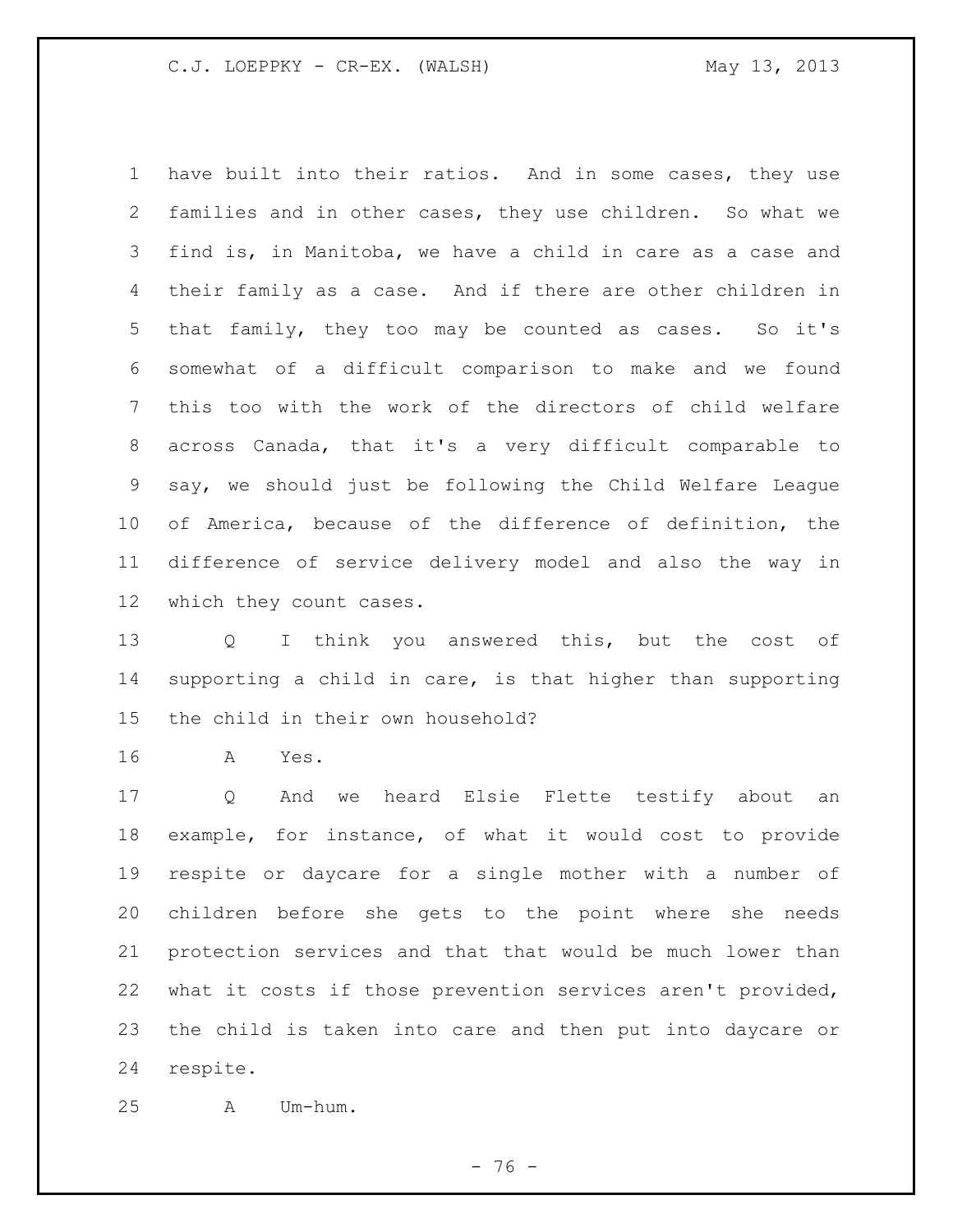Q And so that's an example of where prevention work would be certainly more cost effective than protection work?

 A Prevention work and the utilization of some of the other community supports and services --

Q Which are critical.

 A -- which would be very critical in building a, a comprehensive support plan for a family.

 Q And so is it agreed, or understood, that the more money you put into prevention, the more money the system will save overall?

 A From the research studies that are conducted around this topic, there is a, a general finding that prevention programs do lead to long term savings, when it comes to those higher need kinds of programs, so early childhood programs and prevention programs being examples.

 Q And perhaps more importantly then, the, in the cost-benefit analysis of prevention, if you look at it, in terms of the effect of, on families, rather than a pure economic analysis, the more you keep families together, the more positive outcomes you will have for individuals; is that a fair statement?

 A I think it's a fair statement, understanding that if a child, however, is -- a child's safety is at risk, there would be a, a responsibility and a mandate for us to

- 77 -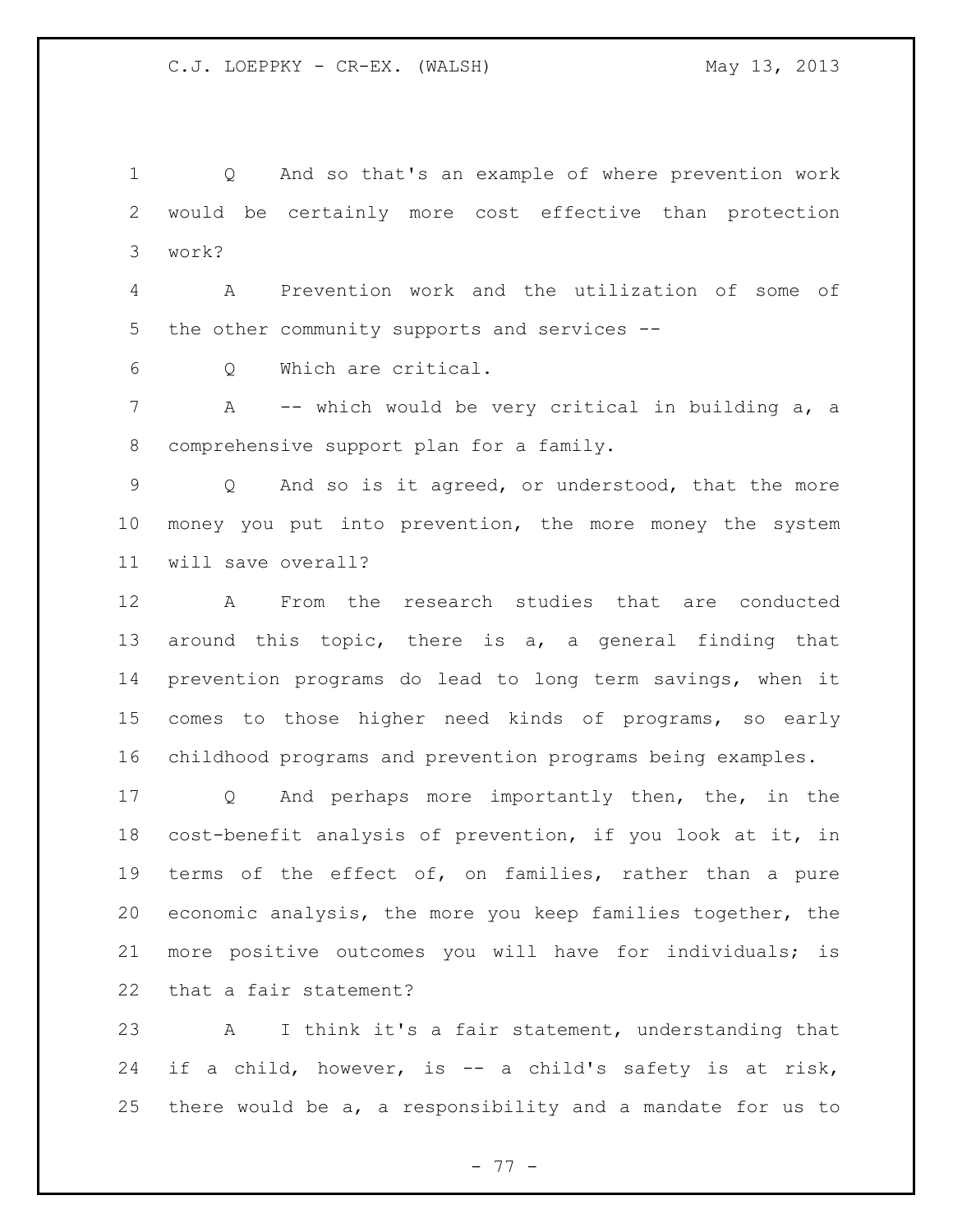ensure that that child was safe and that might include out of home care.

 Q Absolutely. But in terms of looking at the cost- benefit analysis of prevention work, you've just explained that the, the research shows that ultimately it saves the system money and, and I'm saying it doesn't just save the system money, it saves families their --

8 A Yes.

Q -- their basic integrity?

A That's correct.

 MS. WALSH: Now, if we can turn to page 307 of Strengthen the Commitment.

13 And Mr. Commissioner, that's page 122 of your copy.

Page 307 in our disclosure.

 THE COMMISSIONER: Is, is that, is, is that the Section 10 report you're going to?

MS. WALSH: No, it's Strengthen the Commitment.

19 THE COMMISSIONER: Oh, oh, oh, yes, I have it, yes, yes.

MS. WALSH: Page 307, Madam Clerk.

 Do you have that, Mr. Commissioner? It's, it's Strengthen the Commitment.

24 THE COMMISSIONER: Yes.

MS. WALSH: And in the hard copy, it's page 122.

- 78 -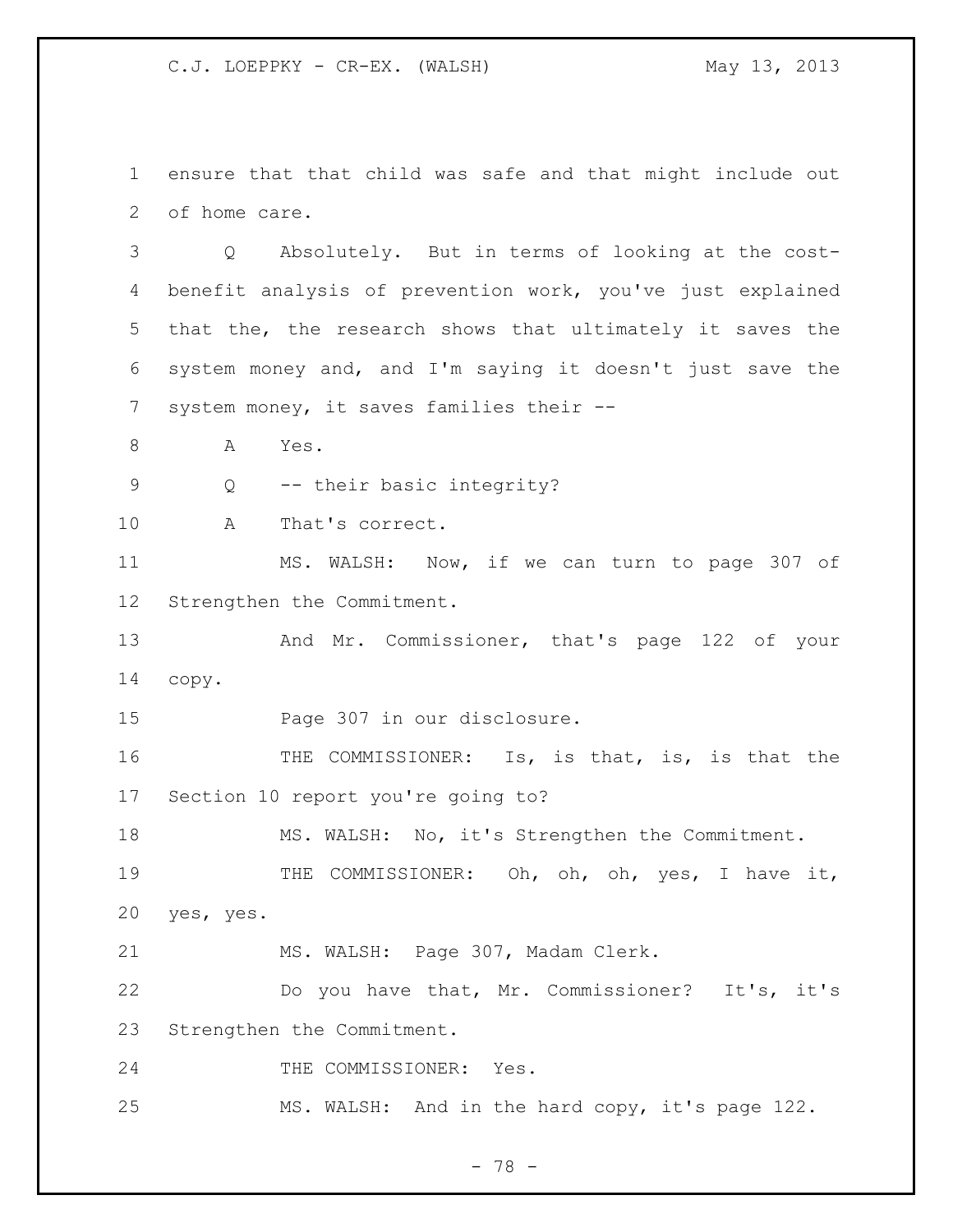1 THE COMMISSIONER: Page 122. MS. WALSH: Um-hum. THE COMMISSIONER: No, I don't seem to have that report here (inaudible) -- MS. WALSH: Strengthen the Commitment. THE COMMISSIONER: I know, but I don't know where it is. Wait a minute, this might be it. Well, I don't see it here, but I, I know what it is, so go, so go ahead. MS. WALSH: All right. Thank you. BY MS. WALSH: Q There are three recommendations at the top of the page: 15 "We recommend that the necessary resources immediately be dedicated 17 to developing, and implementing, a 18 fully researched, needs-based funding model and that the funding needed as a result be provided for 21 the child welfare system. We recommend that in the course of developing a needs based funding model that there be a study conducted focused on the costs of

- 79 -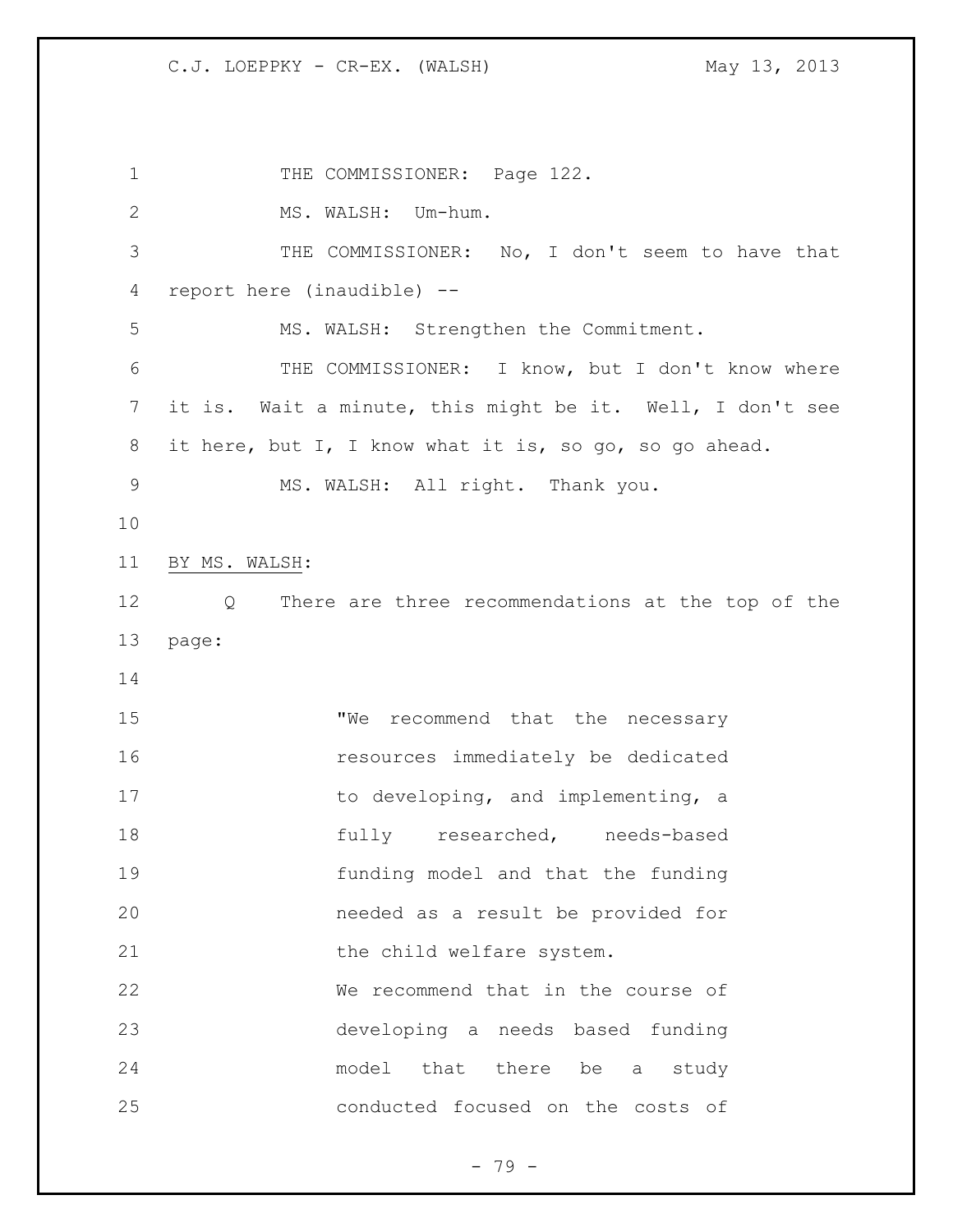providing services in remote communities and that the results of this study be used to develop a model that is appropriate for each community, taking into consideration mode of travel, costs of goods and distance from 8 the service centre. We recommend that the funding model be changed from one that is based on the number of children in care to one that provides funding 13 based upon the needs of the system 14 to deliver ... services, including the flexible services that will be offered through the differential **response** that will prevent

18 children from coming into care."

 So have these recommendations been implemented and, and if so, how?

 A Well, in terms of the development of the funding model, all of the recommendations that were identified in the reports were taken together as a, a grouping and when the funding model was developed, the discussions that went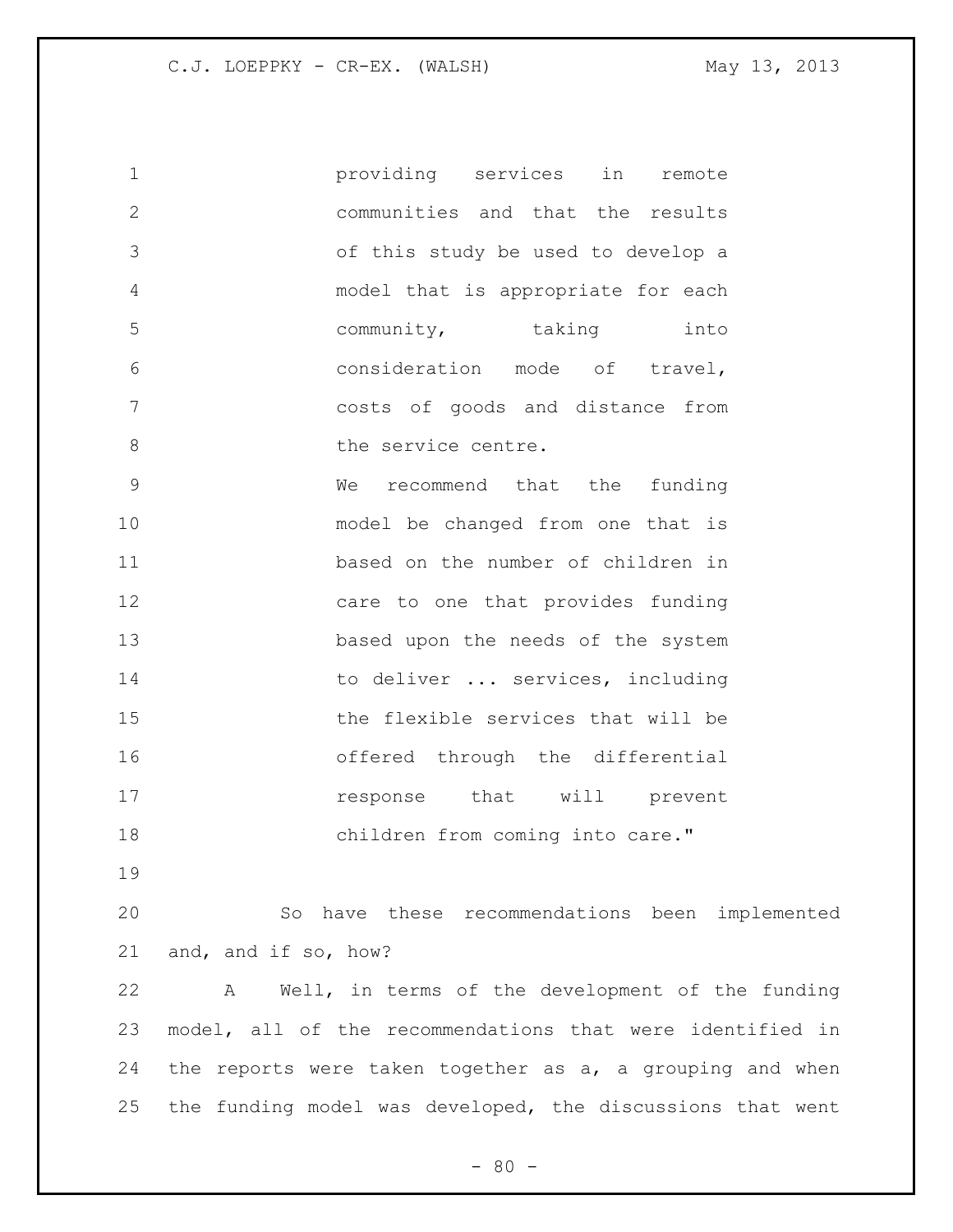on related back to the recommendations and in some cases, they would have been seen to be fully reflected in the funding model and in other cases, not necessarily fully reflected in the funding model that was developed.

 So in, in terms of looking at the, the funding model itself, certainly when we looked at it, we'd look at the funding studies that had gone on with Wen:de, with the national study that had been done around directive 20-1 and we worked with the authorities to develop a prototype model that would identify what an agency would need in order to do its, its work. As I said earlier, not all of those items that were in the prototype, in the ideal model, were funded in the first go round, in the first five year funding agreement that we have. So in terms of looking at the, the overall three recommendations, I would say that a significant portion of these recommendations are reflected in the, the funding model.

 Q What about the recommendation that the model be changed from one that's based on number of children in care to needs-based?

21 A At  $-$ 

Q That, that hasn't happened; right?

A -- no, it has not.

Q So why not?

A Well, I think, in identifying a model that would

- 81 -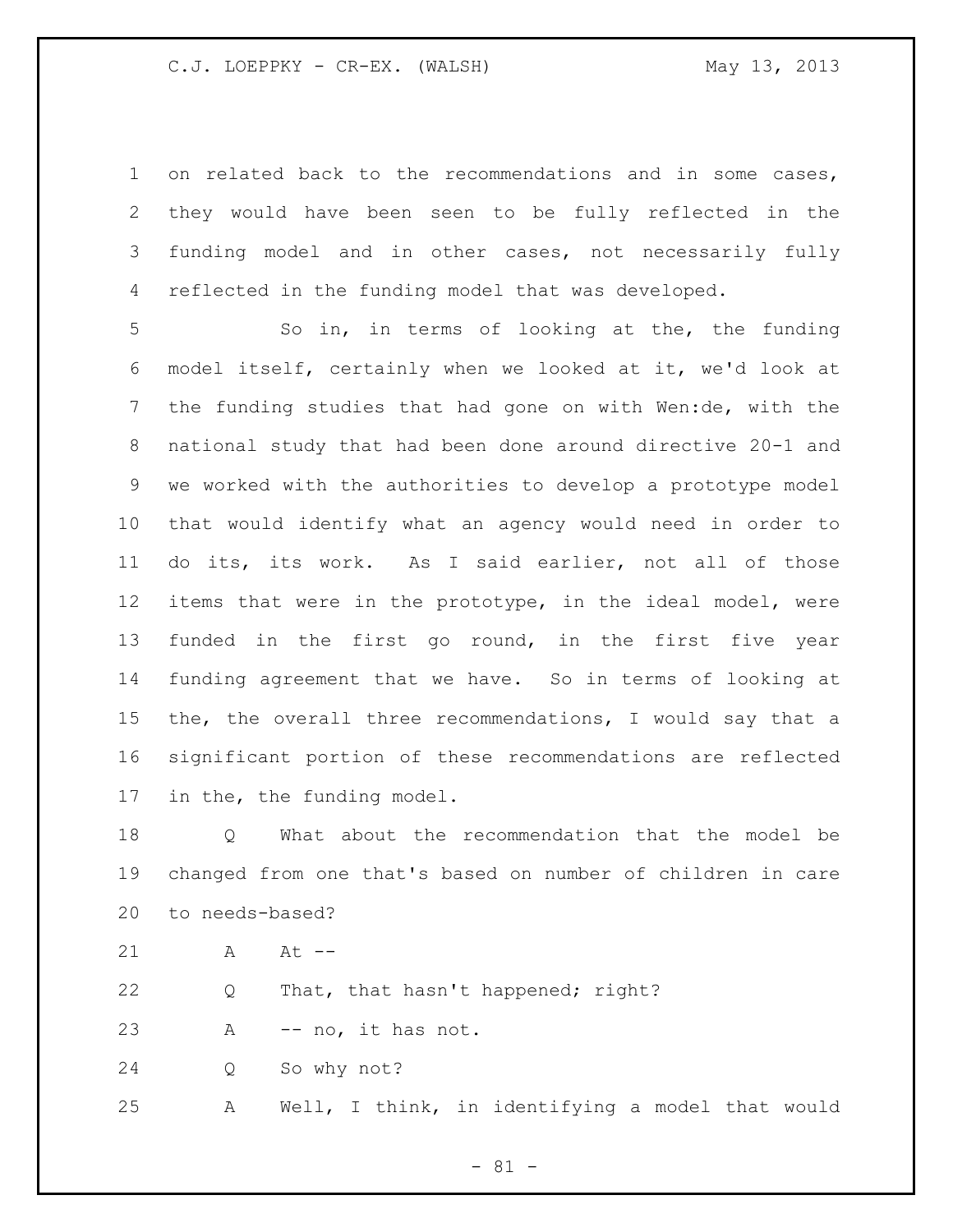be a, a needs-based model, the complexities around that would require a, a, a great deal of, of work and the, the manner in which we developed our model, we actually have probably what would be considered a blended model right now, where we have needs of a, of a family and of a child coming into care being addressed through out child maintenance model. So there are needs there, whether they're therapeutic needs, whether they are recreational needs, or additional supports that the foster family needs, in order to support the child, those would be considered, in some cases, needs.

Q But --

13 A And in terms of looking at the agency itself, what does it need to do its job? We identify those and you're -- basically constructed those as staffing and operations.

 Q -- the underlying model, though, is based on numbers, not on needs of children or needs of --

A I, I think --

Q -- the system?

 A -- that's a very hard concept because I think a, a needs-based model is very hard to describe in, in a, in a, in a, in the way in which you would actually be implementing the, the services of an agency.

Q All right. If the funding is tied to caseload,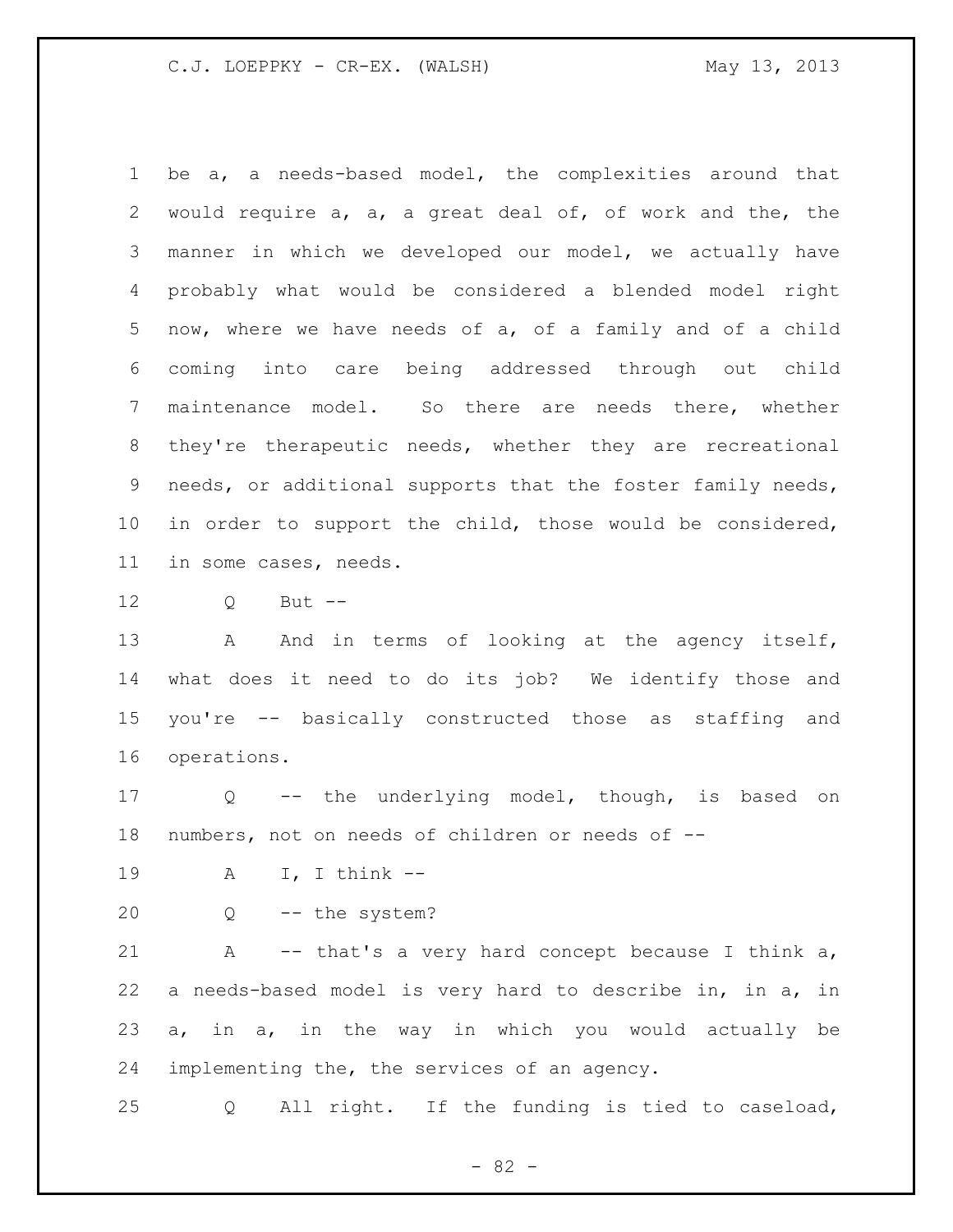does that have any kind of a negative impact, potentially, on the incentive to work on preventing and reducing numbers?

 A Well, I would say that one of our goals in our sector is to keep children at home and keep them safe at home and if they can't be safe at home, to provide some alternative care for them. I, I personally don't see the incentive, as you describe it, being something that agencies would engage in.

 Q And of course, the incentive would not be because they don't want to keep children in their homes, but in terms of where you get -- or the basis upon which you receive money, that, that's what I'm suggesting.

 A Well, in the model, resources are provided for children who are safe in their family homes and the same allocation, one to 25, is provided for that. The incentive is to move families to prevention and to keep families from coming into our system.

19 0 And we'll talk about, about the sufficiency of, of the monies that provided to the family enhancement programs shortly --

A Um-hum.

 Q -- I'm getting there and I think we're, you're, you're following along.

While we're dealing with recommendations in

- 83 -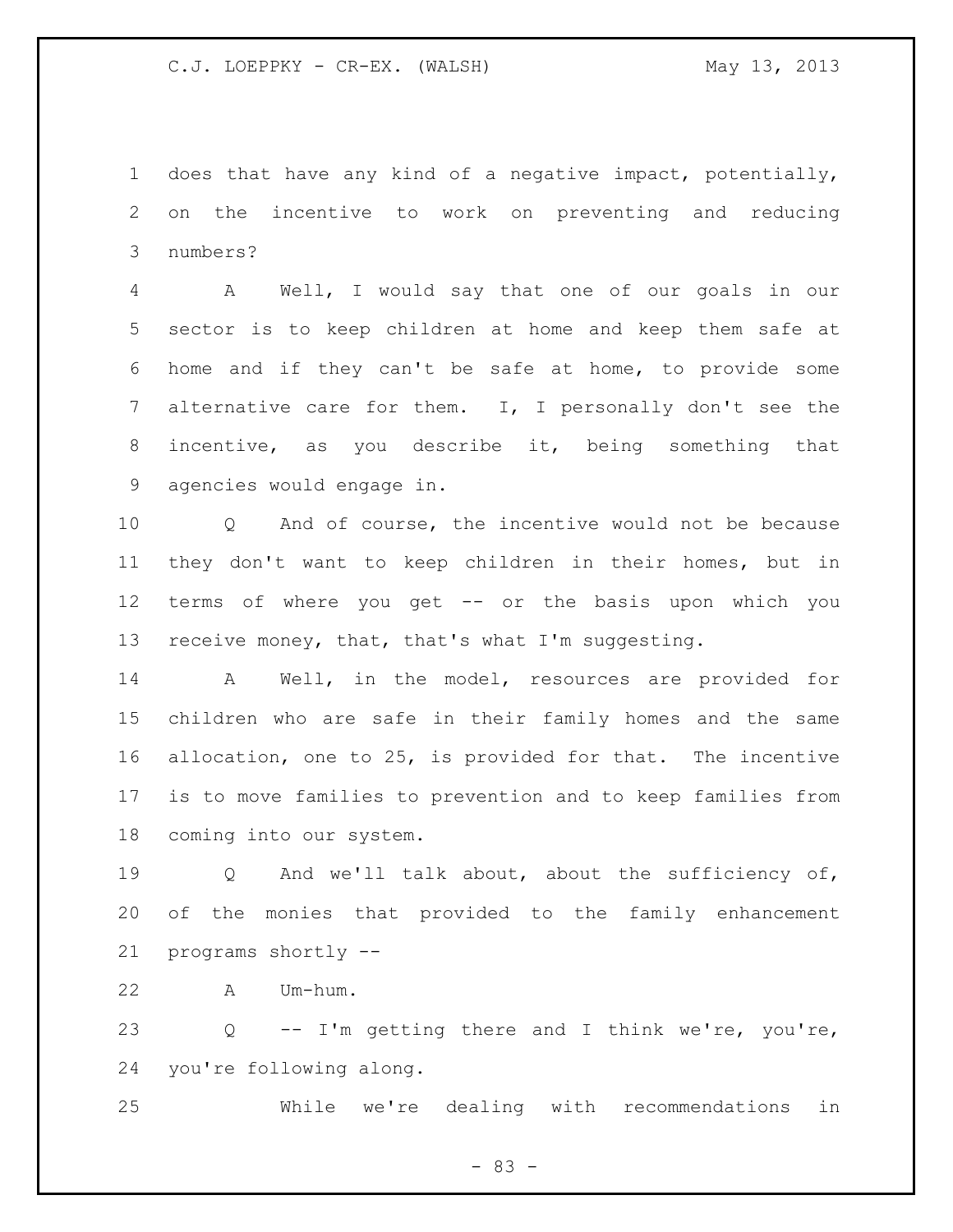Strengthen the Commitment, if we turn to page 202 of the document. Which, Mr. Commissioner, is page 17. Under the heading -- page 202, scroll down please. There we go. Compliance with legislation. It says: "The CFS Authorities Act must be complied with by government in order to allow an ability to compare the Authorities and their level of funding and support from **government.** The General Authority structure should be amended to 15 conform with the legislation. Although responsible for all non- Aboriginal child and family **Services** according to the ... **19** Authorities Act, the General Authority does not have any real operating authority or responsibility for Winnipeg CFS or Rural and Northern CFS. Having these agencies remain [with] the central department is not only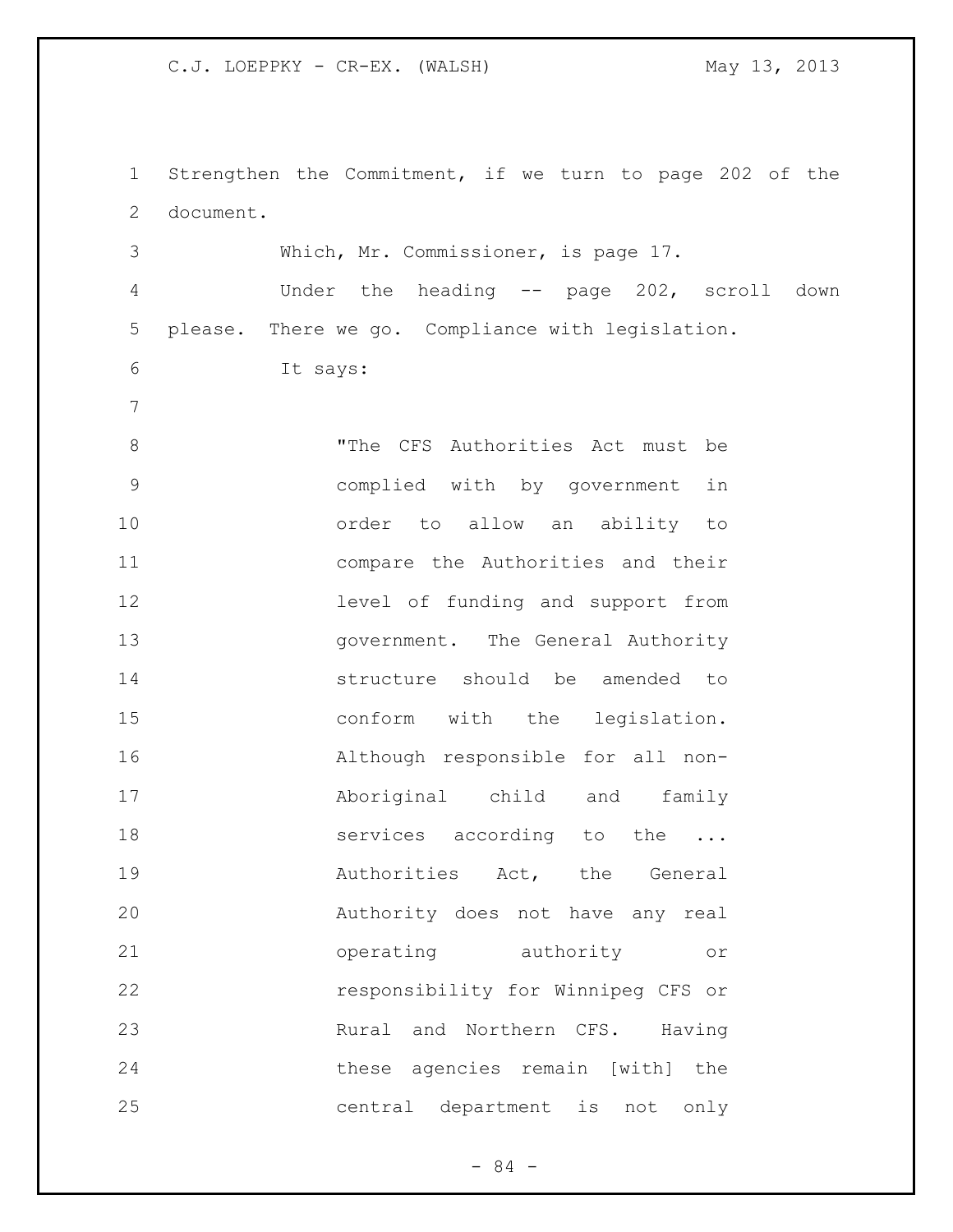contrary to the ... Authorities 2 act, it makes comparison and analysis among Authorities and agencies difficult. It also contributes to a sense of unfairness in the child welfare community because of a perception 8 bhat the government child and family service agencies have the significant resources of government available to them [to] cover over expenditure of budgets." And still on a similar theme, page 309, of the same document, Strengthen the Commitment report, under the heading: Transparency of Funding: "Many of the resources in the general authority are within the Community Service Delivery Division of the department. There is a perception that the government agencies under the

General Authority have significant

 $- 85 -$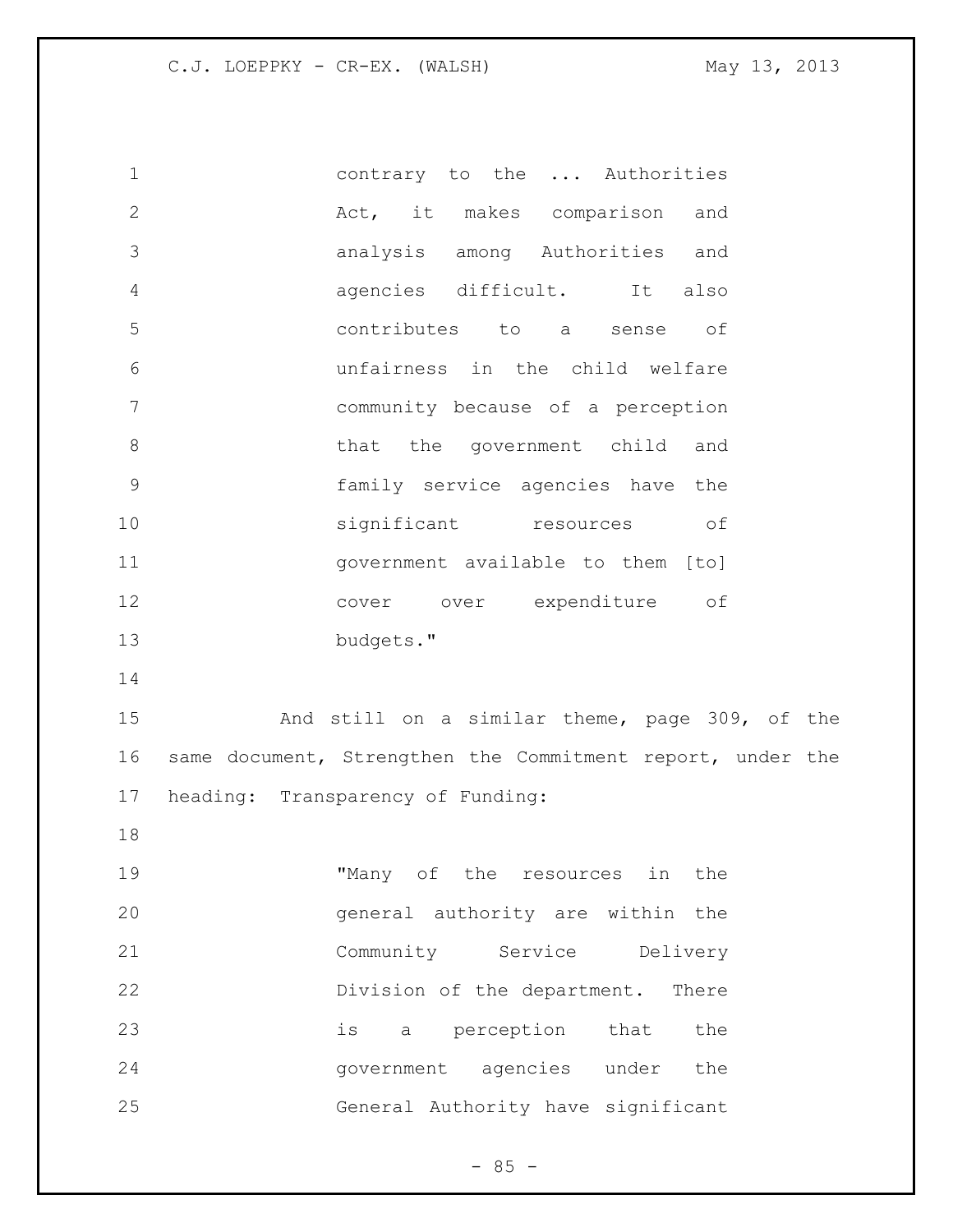funds at their disposal and that because of this, the resource distribution to the Authorities is inequitable and that the government agencies are in an advantageous position in relation to the services available to those 8 children and families. The general authority and some of its agencies have access to certain government resources such 12 as the payroll system, financial administration and human resource management that others do not have 15 access to and must purchase. These dissimilarities are not 17 accounted for in any funding 18 model. Also, regional Directors have been able to allocate resources to child and family services from other areas of the regional operation." And ultimately, the recommendation was: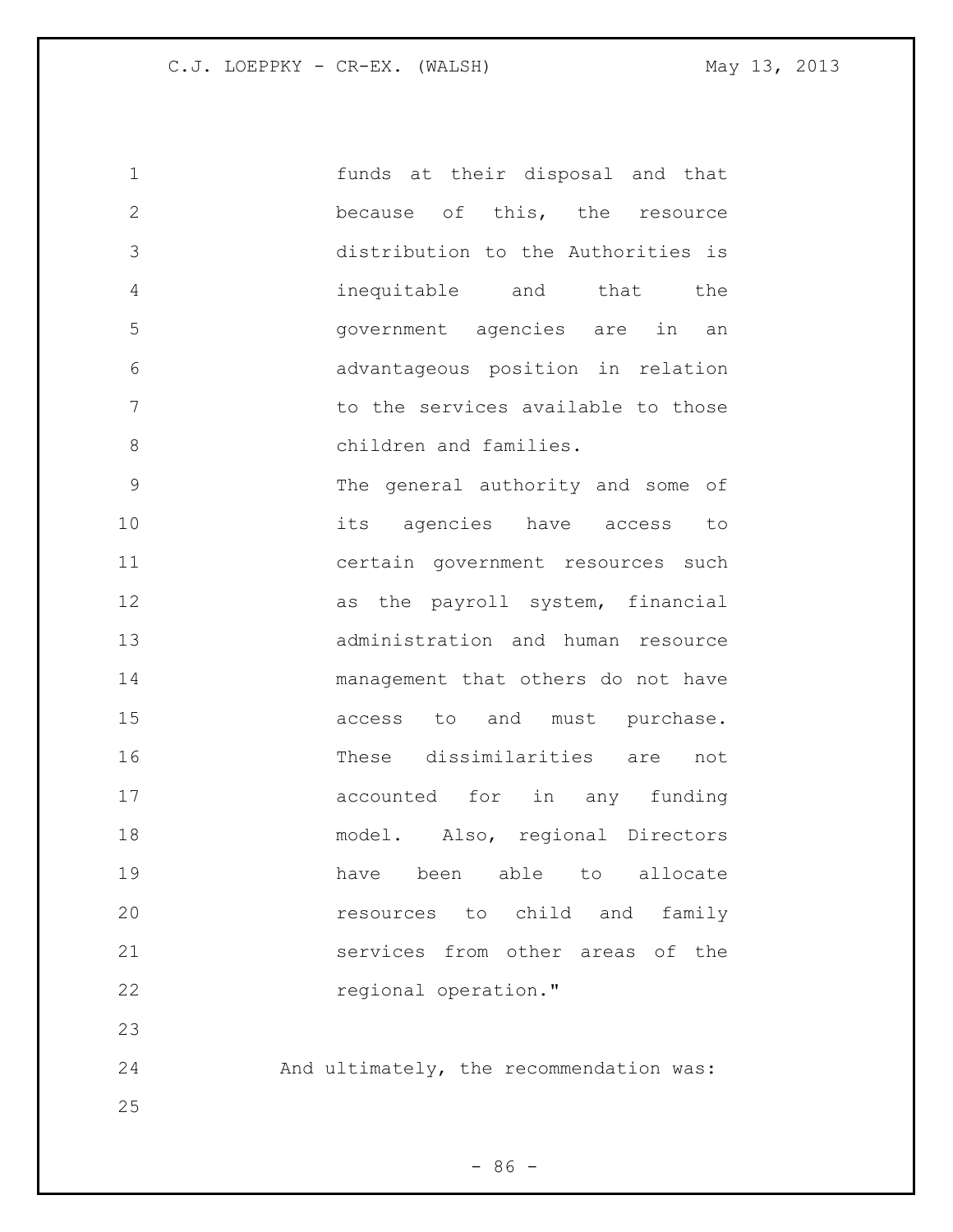**1 ...** that the government services available to the General Authority and its ... agencies be fully costed to ensure that funding is equitable. We also recommend that ... government agencies be costed 7 and included in the allocation 8 of resources to the General Authority to ensure transparency of funding ..."

 We also, just before I get to a question, we heard evidence from, I think it was Shavonne Hastings, who commented on concerns about not having the same resources to do certain operational functions through their agency that a government agency, like Winnipeg CFS, would have.

 So has this been taken into account by the department in its funding? Is anything going to be done about the recommendations that we see in Strengthen the Commitment?

 A These recommendations were made in 2006. So these were prior to the implementation of the funding model.

 In the funding model, Winnipeg Child and Family Services and the regional offices are treated in the same

- 87 -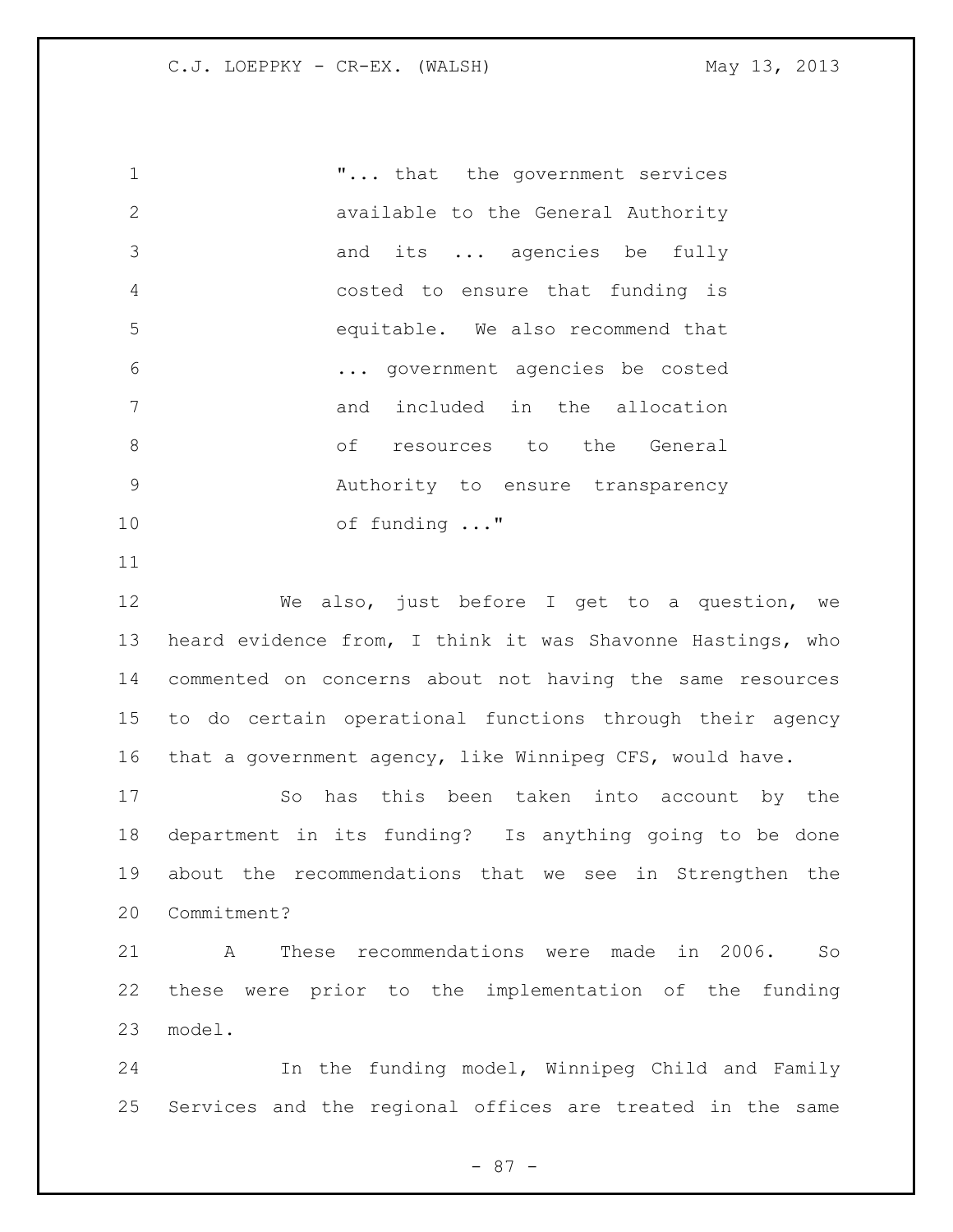way as any other agency. So their funding is derived from the same model. The -- Winnipeg Child and Family Services and the regions, they are embedded in other divisions and with respect though to the overall funding that they have, it would be considered to be equitable to every other agency that there is in the province.

 Q Does an agency like Winnipeg, because it's a branch of the Government, have access to some of the services that the community service delivery division has, which would allow them to obtain services at a lower cost?

 A I believe that with the new funding model, that they would be seen to be equitable to the other agencies across the province. At this point in time, I'm not aware of additional resources that they may have access to that would be embedded within the, the government division that they are.

 Q So are you saying that there's no financial advantage to Winnipeg CFS by virtue of its being a branch of the Government?

 A I believe that there may be some advantage with some of the partnerships that have been developed --

Q Um-hum.

 A -- and some of the support services and co- location, however, some of those same partnerships would be available to, to any other agency in, in the Province.

- 88 -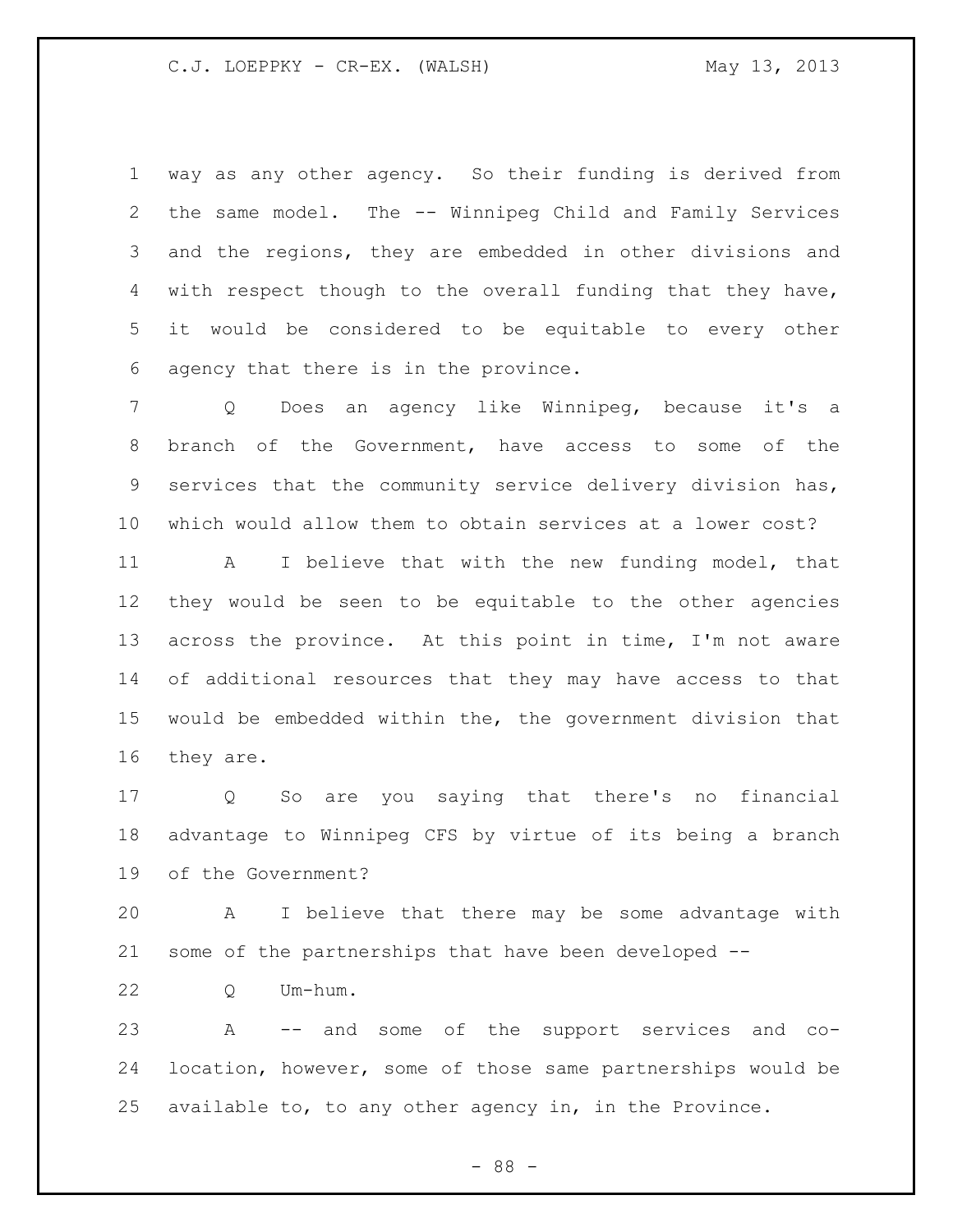Q I don't know that you answered my question. Does Winnipeg CFS have advantages that other agencies don't because it's a branch of government?

 A Not because it's a branch of government, I wouldn't say.

 Q Well, does it have advantages that agencies don't for any other reason?

 A I would say with some of the historical relationships that they may have developed, because they came into government in 2003, they may have partnerships that exist that are not available, or haven't been as well developed with other agencies.

Q Can you give me an example?

14 A I would say the, the access centres that were health and social services co-locate. There was an early decision to locate some of the family service units with the access centres and so those partnerships that they've developed would probably allow for some programming options for clients of Winnipeg Child and Family Services.

 Q But in terms of getting access to lower costing of contracts, that sort of thing, with the new funding model, Winnipeg CFS doesn't have access to something --

A I'm --

Q -- like that?

A -- I'm not aware of that. I mean, they would

- 89 -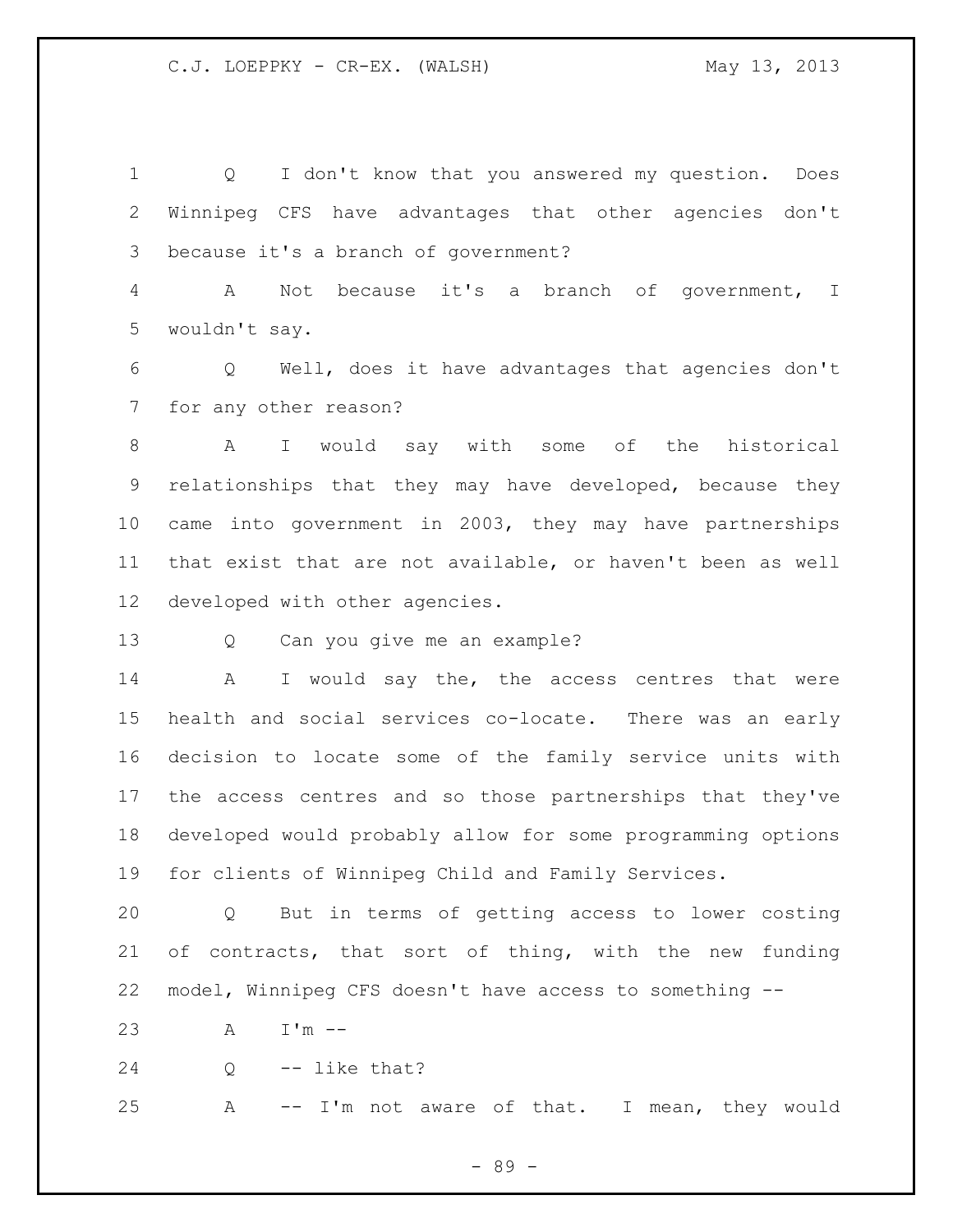have to follow, you know, if it's a, a contract, it would have to be done through some RFP process very similar to what the expectations would be for other agencies when you're soliciting contracts and that type of thing.

 Q Okay. There were a number of issues raised that I'm sure you, you heard, in the, in the evidence that was adduced through the Assembly of Manitoba Chiefs. There were concerns about deficits that rural and reserve agencies face, in comparison to urban agencies, because they have to provide services at multiple sites and over large geographic areas. How, if at all, has the new funding model addressed that concern?

 A That particular item was identified as part of the first negotiation with the MOU. It was not addressed, so it remains on the table as part of the discussions for 16 the next phase, or the next, next agreement.

 Q Okay. And I'm just going by, by my notes, but there was a concern raised that the new model doesn't take into account increased operational costs that many First Nations agencies face and they are required to use core funding to make up their operational shortfall, which ultimately reduces the number of front line workers that they are using; is this -- is the same answer applicable?

 A Well, in -- with respect to that item, at this point, I would say that we do not have sufficient

 $-90 -$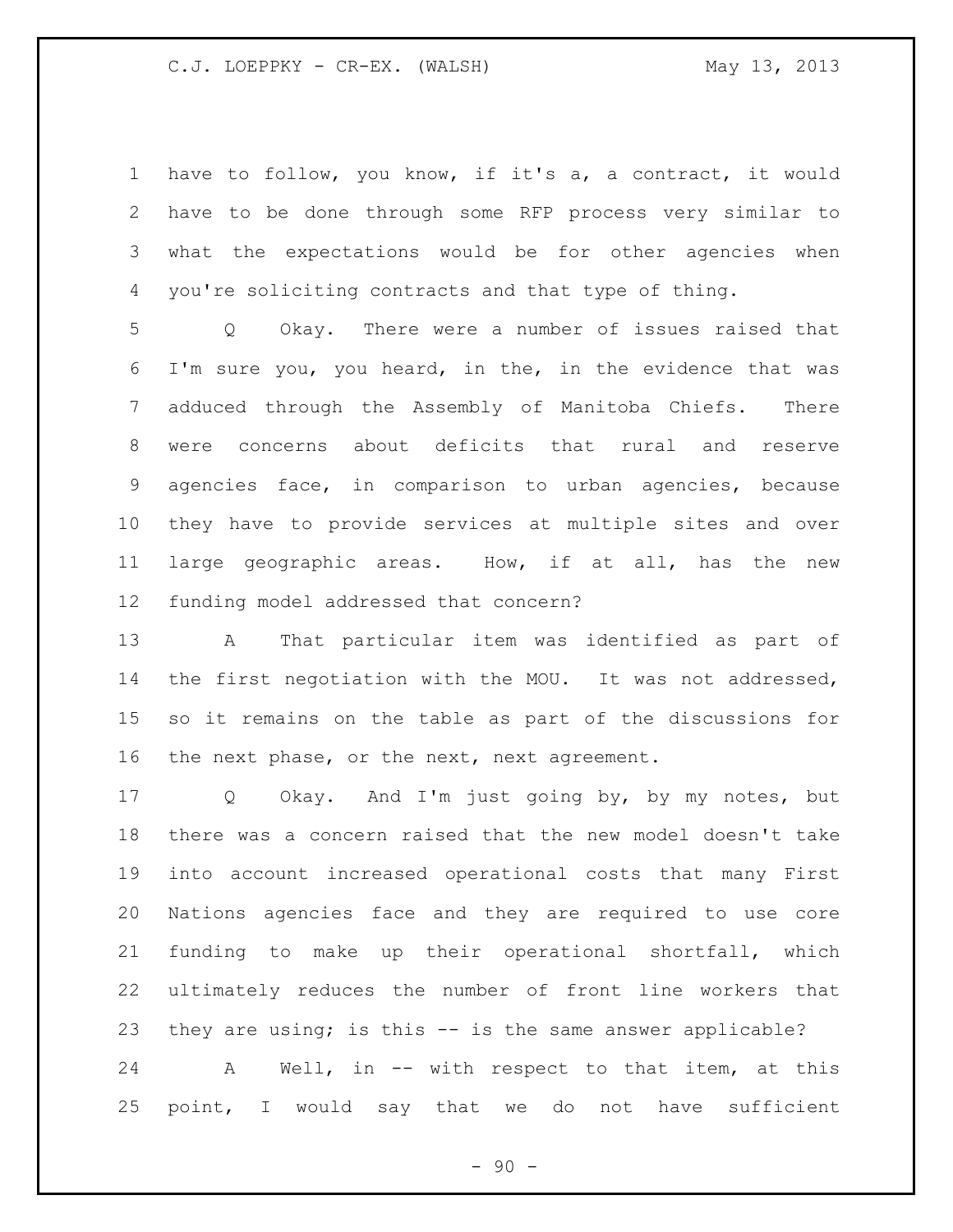information to come to a conclusion around that particular item. We would have to do a much more thorough examination of the, the, the, sort of the area that was identified as a concern, to determine the, the scope, or the depth of the concern.

 Q Okay. Is that something you're open to discussing?

8 A When we worked with the, the groups, in terms of the development of the first five year agreement, we acknowledged that there were areas that needed to be revisited and that we would be doing that as we moved towards the renewal of the five year agreement.

 Q Okay. Ms. Freeman testified that she had heard that the funding provided to family enhancement did not provide the ability to perform sufficiently intensive work to keep families from coming into care. We also heard evidence from Sandie Stoker that the new SDM tool makes providing families with differential response more time consuming and that additional resources may be needed. Is the department going to be looking at the adequacy of family enhancement funding?

 A Particularly in terms of the, the adequacy for family enhancement, as we know, this was the first roll out of the funding. Once we identify the number of cases in family enhancement, we'll be in a better position to look

 $-91 -$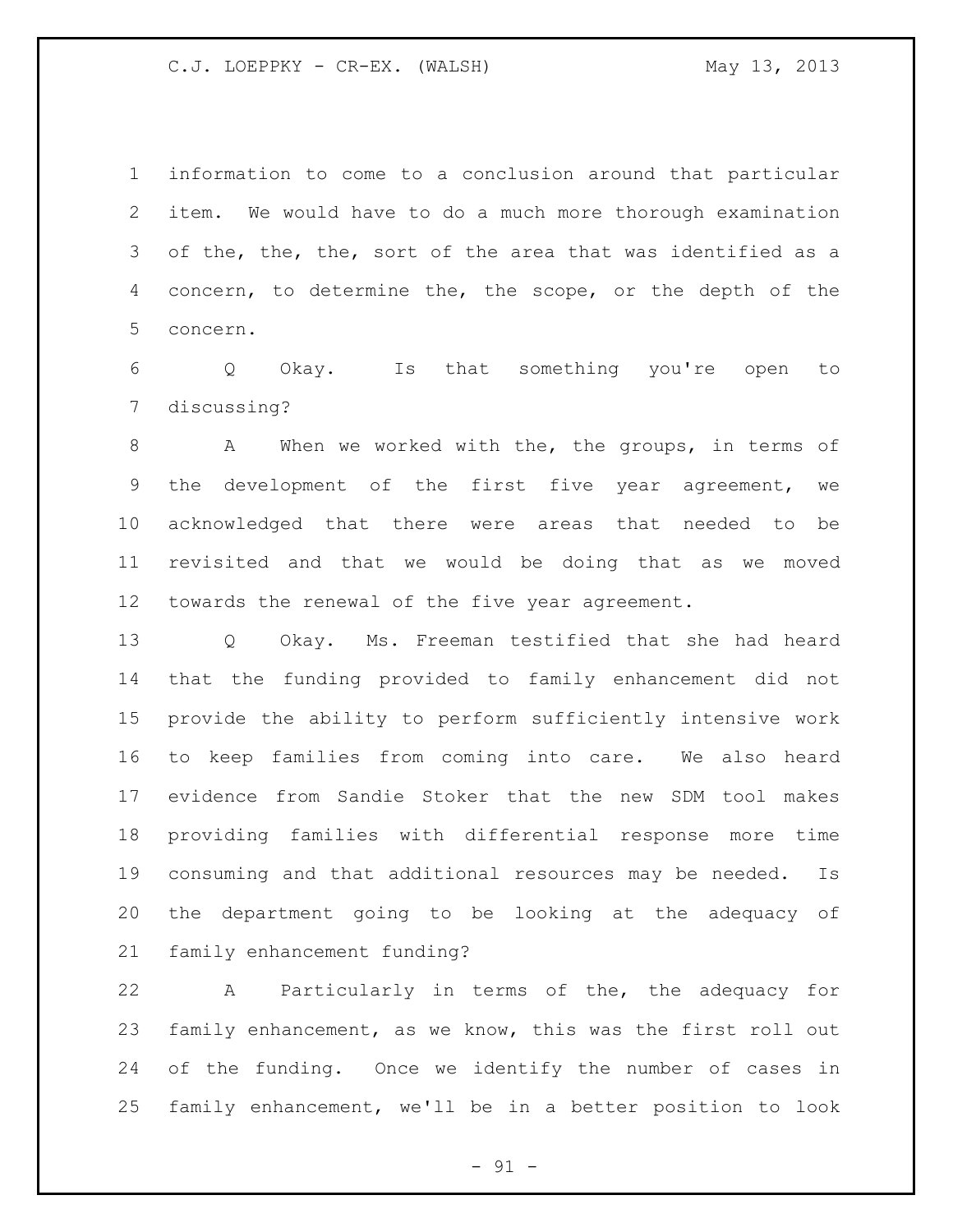at the adequacy of the model, as well as the, the adequacy of what was being referred to as the family support dollars, or the, the \$1300 dollars for families. We would also want to be looking at the other support services that agencies engage, because we do fund a significant number of community-based agencies who can also provide an array of services to families from a prevention- based focus. And so the opportunity there to access supports and services outside of our system also exist. Q And that's something that we're going to review. Mr. Commissioner, I don't know what your preference is for taking the lunch break? 13 THE COMMISSIONER: You're, you're not, you're not going to be finished in the next 10 or 15 minutes, are you? MS. WALSH: I will not. 16 THE COMMISSIONER: Pardon? MS. WALSH: I will not be finished in the next 10 or 15 minutes. 19 THE COMMISSIONER: Well -- MS. WALSH: I probably need maybe an hour -- 21 THE COMMISSIONER: -- well, then --22 MS. WALSH: -- in total. 23 THE COMMISSIONER: -- shall we break until 1:45? MS. WALSH: That would be good. 25 THE COMMISSIONER: All right. We'll --

 $-92 -$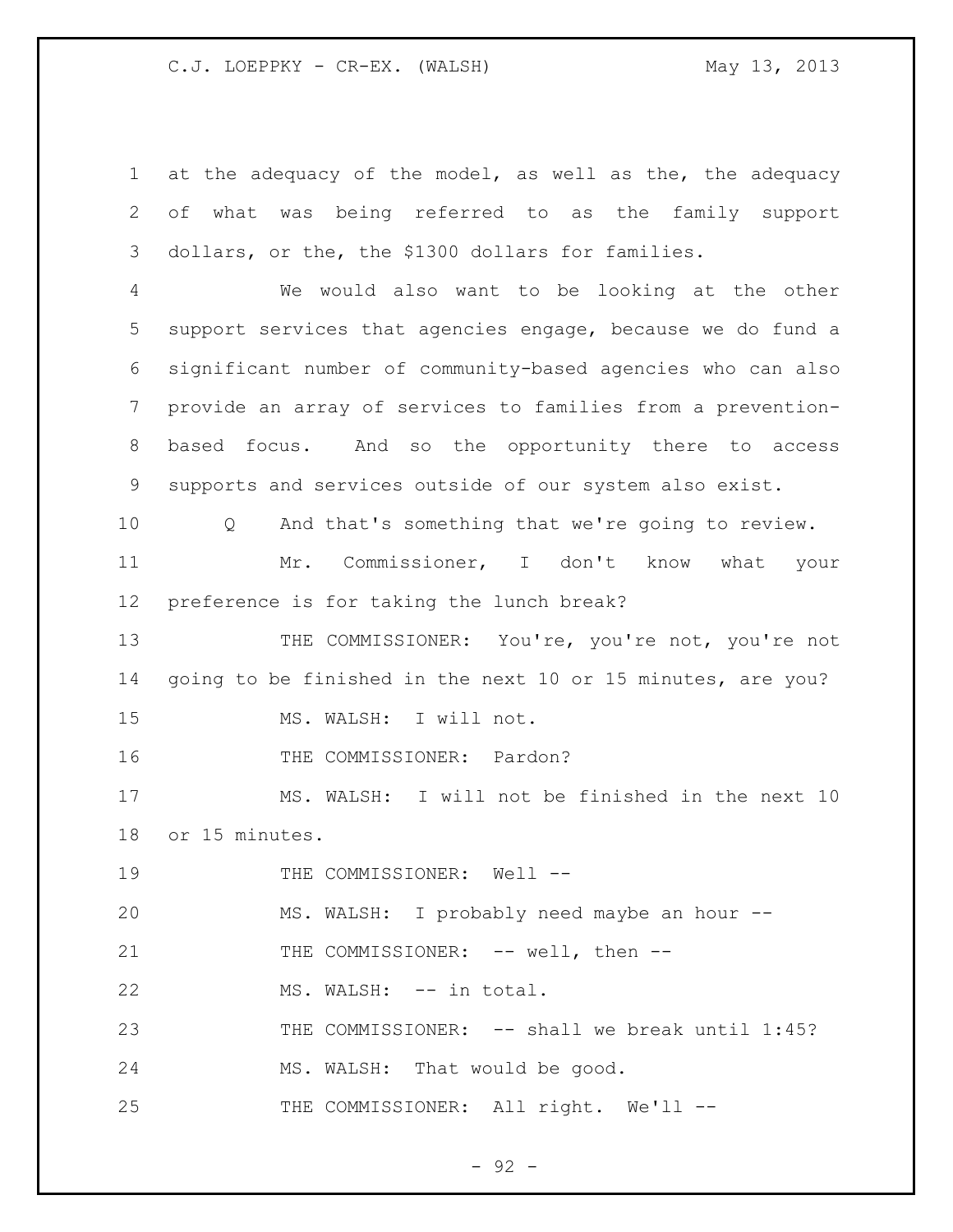MS. WALSH: Thank you. THE COMMISSIONER: -- we'll rise now until 1:45. I'm going to stay here and arrange this desk, it's getting out of hand. But -- MS. WALSH: Okay. Thank you. THE COMMISSIONER: -- we're, we stand adjourned as of now. (LUNCHEON RECESS) 11 THE COMMISSIONER: All right. Ms. Walsh? MS. WALSH: Thank you, Mr. Commissioner. BY MS. WALSH: Q So Ms. Loeppky, I want to focus now on prevention and the measures taken towards family enhancement. I know we've been talking about that all along. Can you not hear me? 19 THE CLERK: (Inaudible). MS. WALSH: How's that? Yes? Okay. Thank you. BY MS. WALSH: Q Family enhancement and funding go hand in hand, so funding issues will come up, but, but let's focus on, on

- 93 -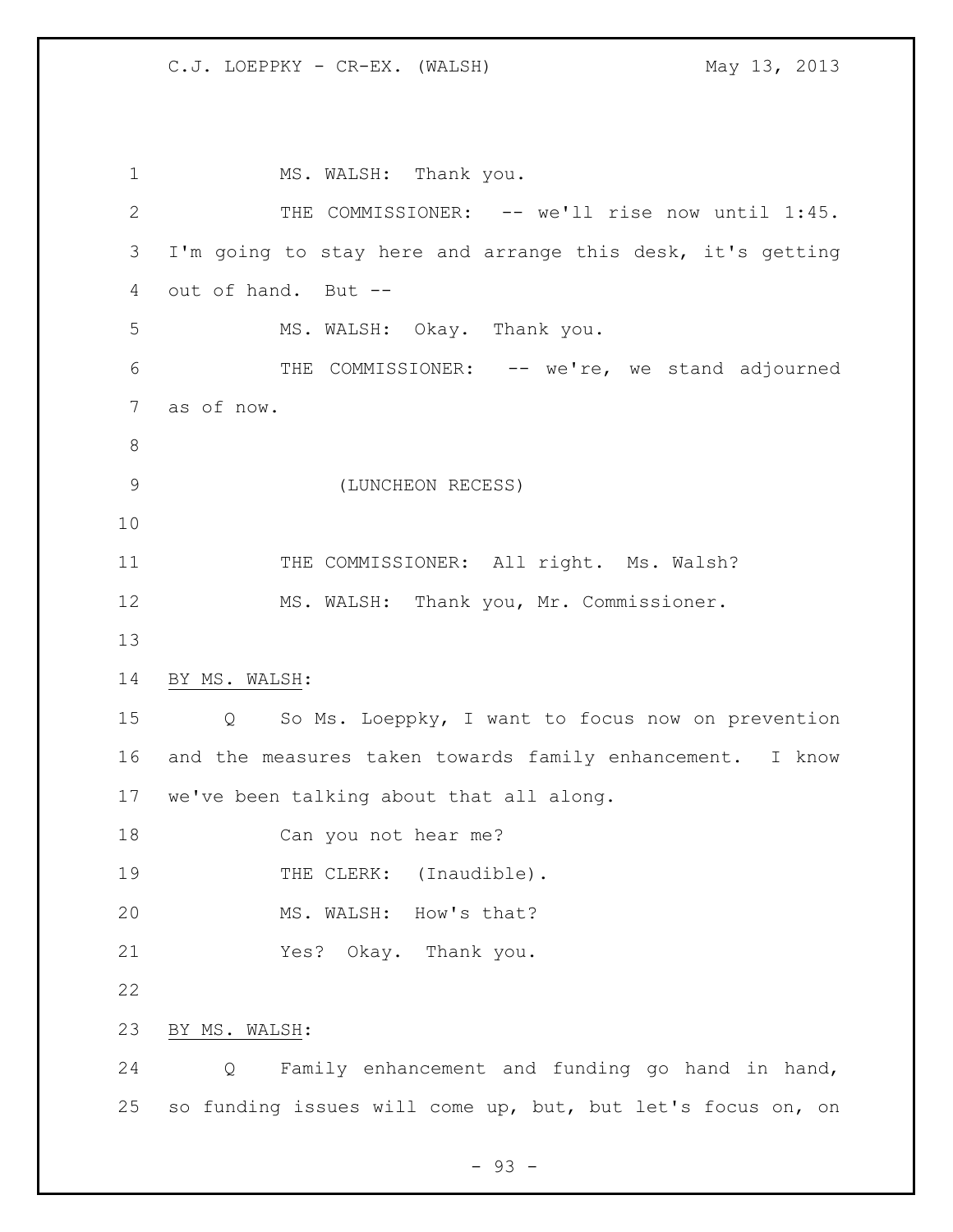the prevention measures. Let's start with the Changes for Children, page 21101, please. Mr. Commissioner, if you -- I don't know if you have this document in hard copy. This is Changes for Children, CD1027. THE COMMISSIONER: Yeah, I don't have them with me. 9 UNIDENTIFIED PERSON: It's at tab --10 THE COMMISSIONER: It's all right -- UNIDENTIFIED PERSON: -- tab 11 (inaudible) -- 12 THE COMMISSIONER: -- you go ahead. MS. WALSH: It's tab 11 of which, which one? 14 UNIDENTIFIED PERSON: The -- 64. Tab 11 of binder 64. THE COMMISSIONER: Well, I know where that is. 17 MS. WALSH: Thank you. 18 THE COMMISSIONER: Yes, go ahead. MS. WALSH: You've got that? Okay. THE COMMISSIONER: Yeah. 21 MS. WALSH: Thank you. BY MS. WALSH: Q So this document was from 2006, setting out the, the department's responses to the 295 recommendations that

- 94 -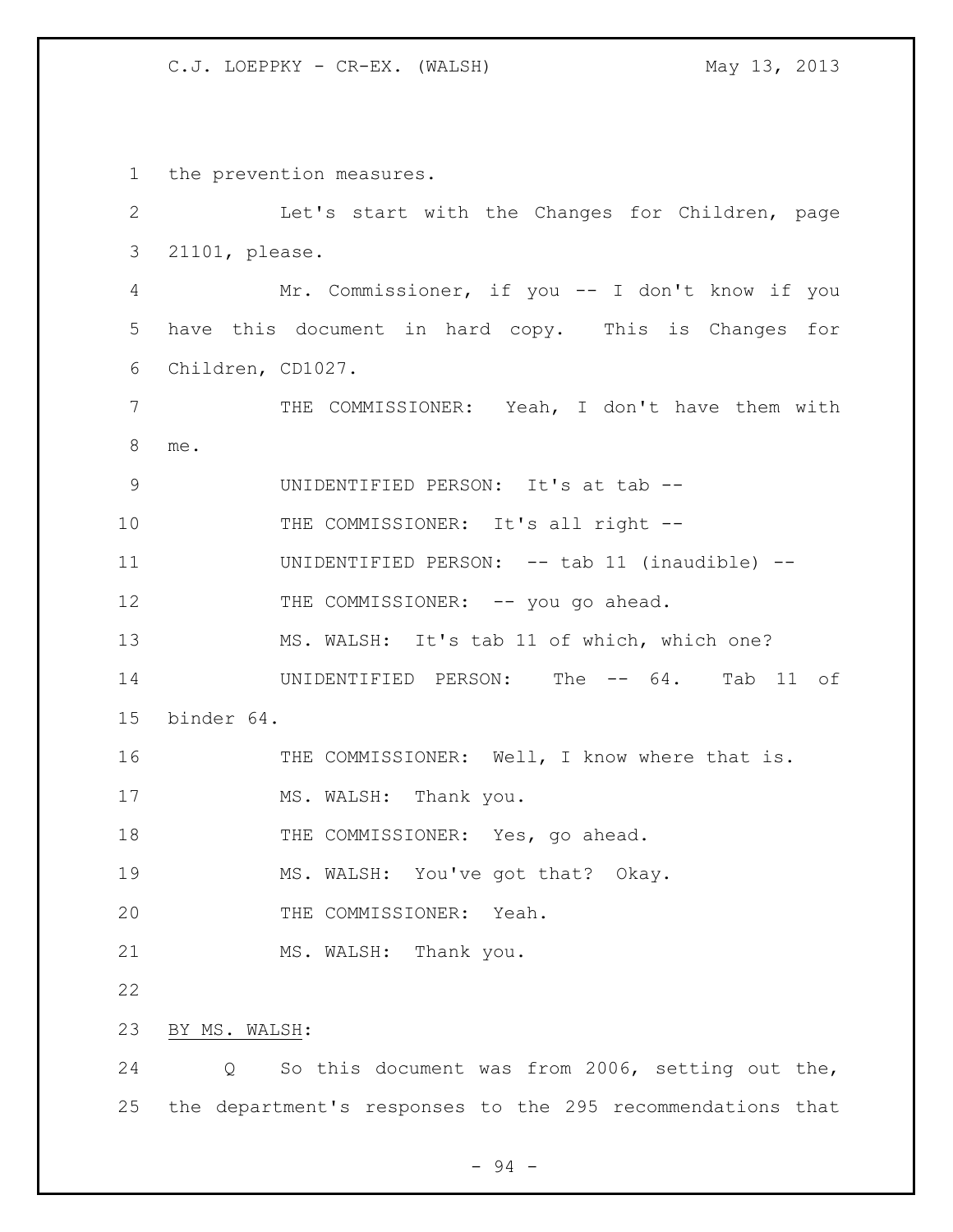were made in the six reports that are listed in the order in council, which set up this inquiry; is that right? A That's correct. Q All right. "Theme 2: A Priority Emphasis on Early Intervention for Families" I, I just want to take a minute to focus on what this was intended to be. The quote is from the report Strengthen the Commitment, which we've been referring to a fair bit and we'll continue to refer to. That was the -- it's called here the case management review, sometimes called the external review -- A Um-hum. Q -- and that quote says: "Families need the opportunity and assistance to provide appropriate parenting. Intervention measures 21 are required that will allow support to be provided to **[families]** to reinforce the benefits of keeping children in 25 their family and communities ...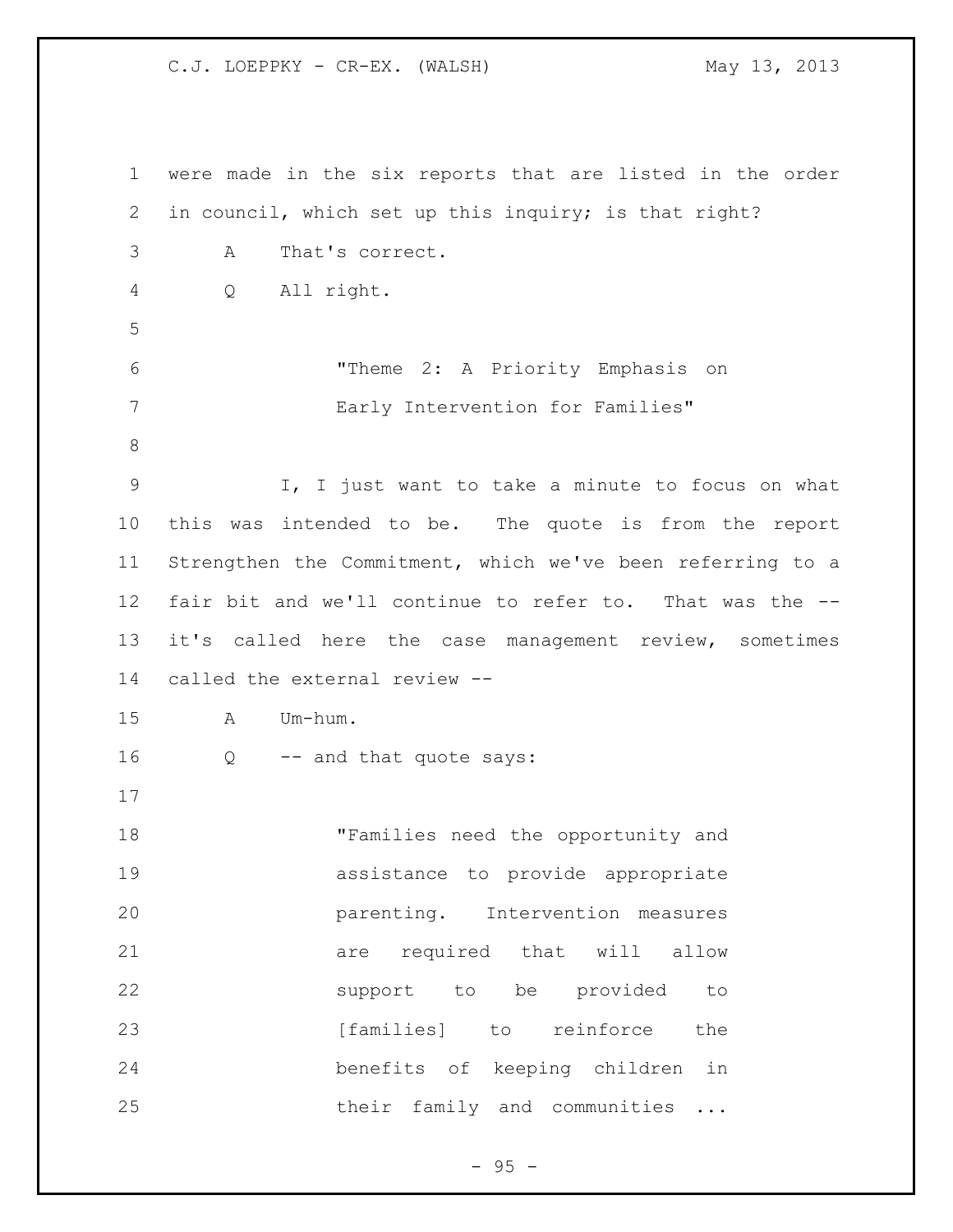Programs need to be developed using community development models to reinforce a child's sense of belonging in a community and the need for families to look after one another." And then if we scroll down, the recommendation is: 11 The Government agrees and will immediately begin the work necessary to implement the 14 recommendations for a 'differential response' early intervention initiative." 18 And then it goes on to say: 20 "When fully operational, this initiative will create a new capacity to provide support services where, following a comprehensive assessment, it has been determined that a child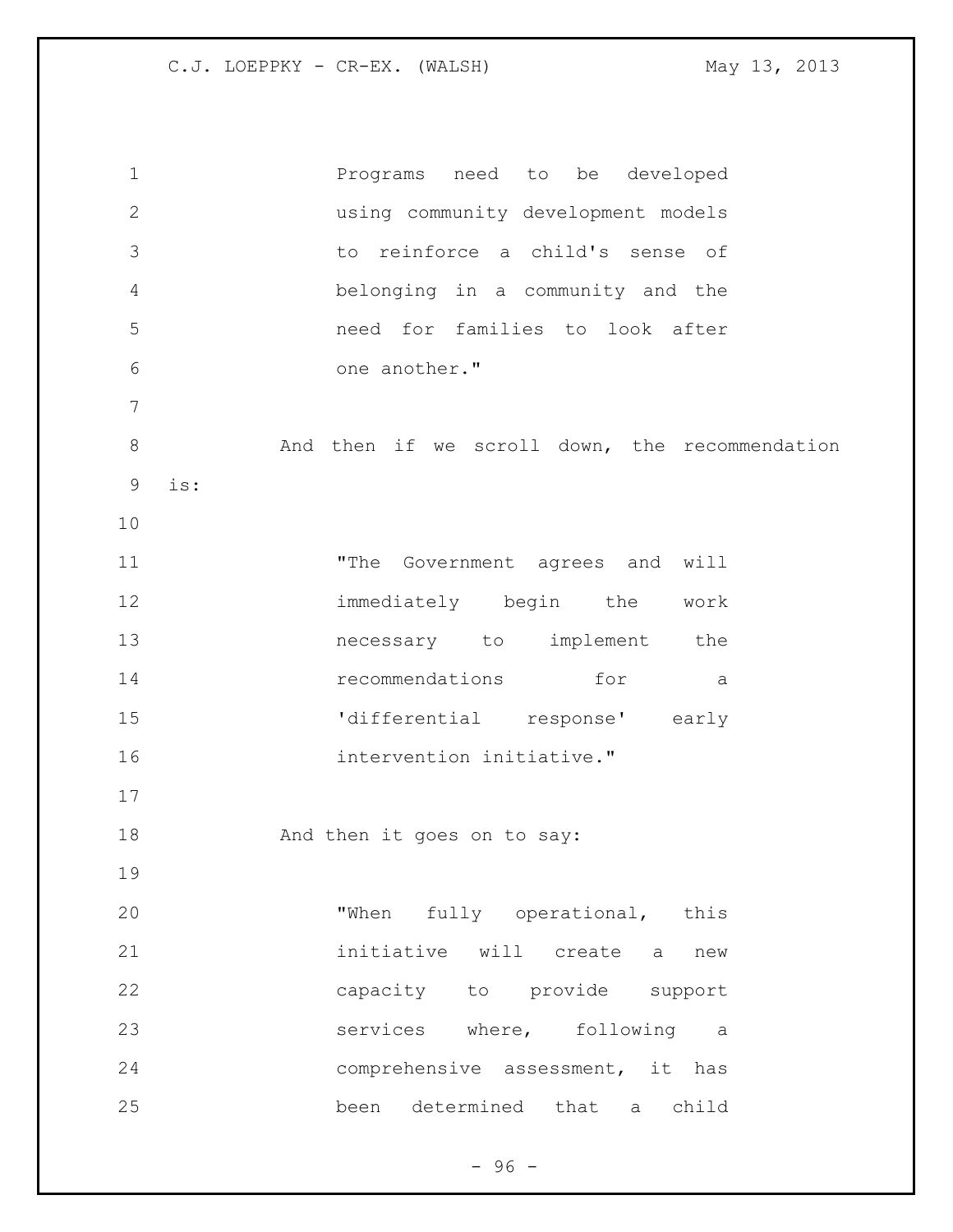protection investigation is not warranted but that a family is struggling with challenges. If left unaddressed, the challenges would likely result in children being at risk in the future. The 'differential response' is a **b** preventative and supportive approach that will be provided early so that more intrusive and adversarial child protection **responses may not be required.** In **practical terms, this can include** 14 funding for intensive casework; **15** respite service for parents; 16 income supplements; housing 17 assistance; in-home family **Support;** and active support to attend community-based programs." If we could just go to the next page please. "Much of this approach will involve more formal linkage with community-based service providers.

- 97 -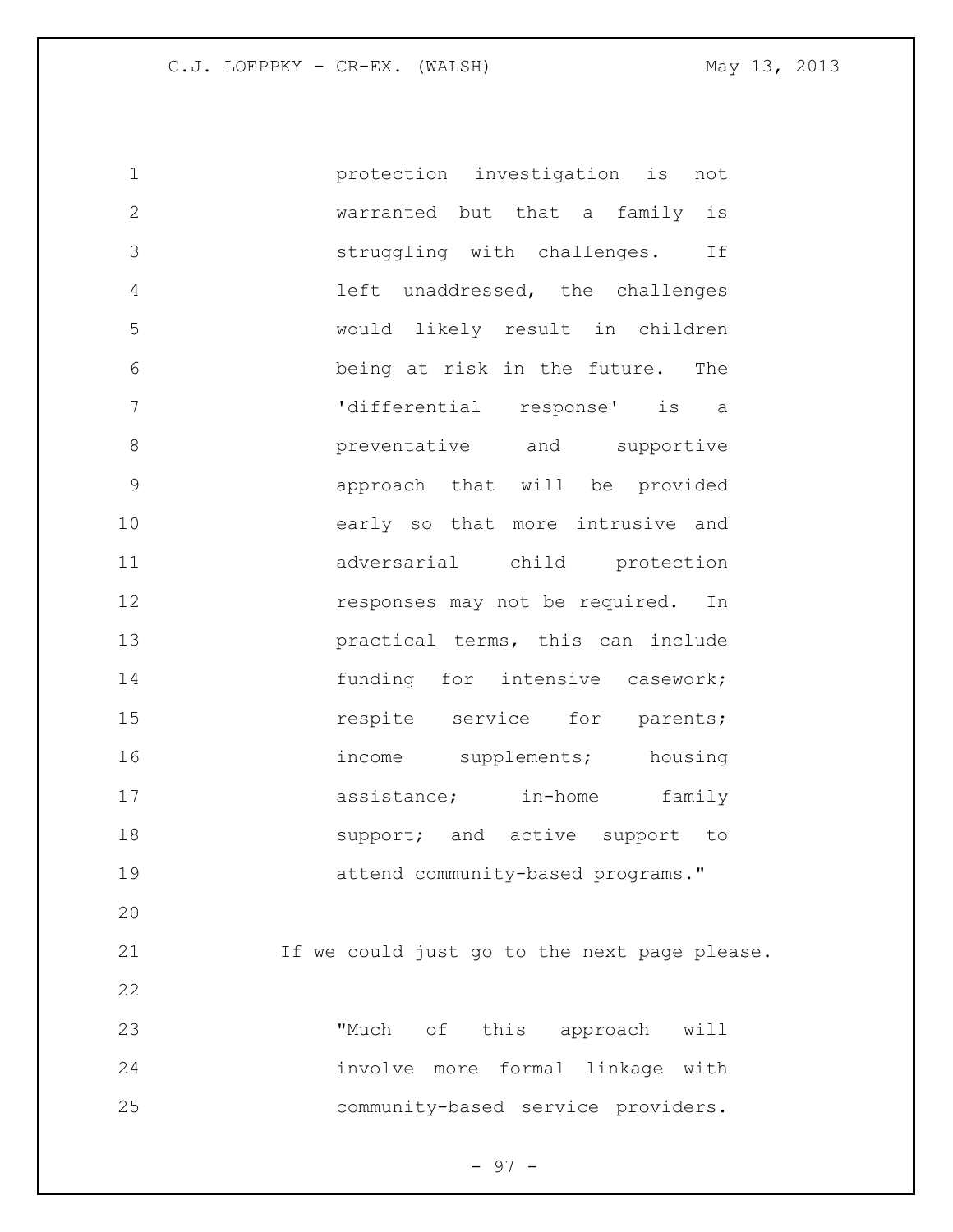1 1 In all situations, the safety of children will remain a paramount consideration." Would you agree that with the comments that we've, we've heard throughout this inquiry, that poverty, homelessness, substance abuse, are among the predominant factors that lead families into relying on the child welfare system? A Yes, I believe that's what the research would also indicate. Q And if we just go back to the page before please and scroll down to the bottom of it, thank you. In discussing the prevention response to a delivery of services, the reference to: 17 Th practical terms, this can 18 include funding for intensive casework; respite service for **parents;** income supplements; housing assistance; in-home family support; and active support to attend community-based programs." Now, do you agree that all of those things were

- 98 -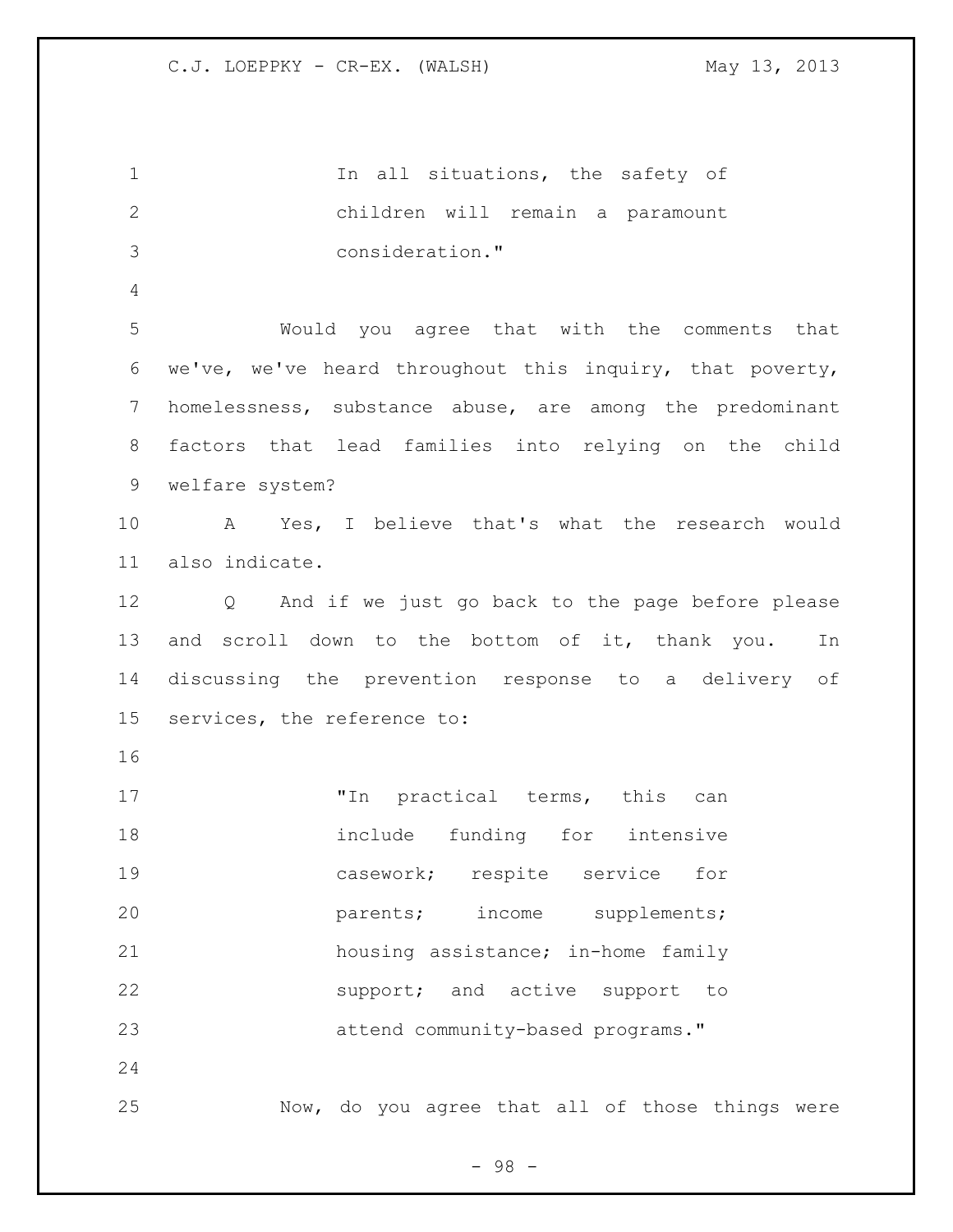critical to be funded?

 A I believe that those were examples that were provided. Some of them would be funded through Child and Family Services. Other items in that list are often funded by other government departments or services. Q Okay. And my question was simply, regardless of where the funding comes from, do you agree that housing supports, income assistance, that sort of thing is important, critical, to be funded adequately to support families. A I believe that families require that kind of support in order to be able to parent with their children, 13 if they are at -- vulnerable or at risk, yes. Q And to prevent them from becoming vulnerable? A Correct. Q So then my next question is, has the department itself provided the funding for these types of program and if not, has it worked with other government departments to provide things like housing supports, employment supports? A There would be a couple of items in that listing that would not be the primary responsibility of, of my division. Certainly when we were Family Services and Housing, there was the opportunity to work very collaboratively, as there still is now, to work with Housing, to identify opportunity for supportive housing for

- 99 -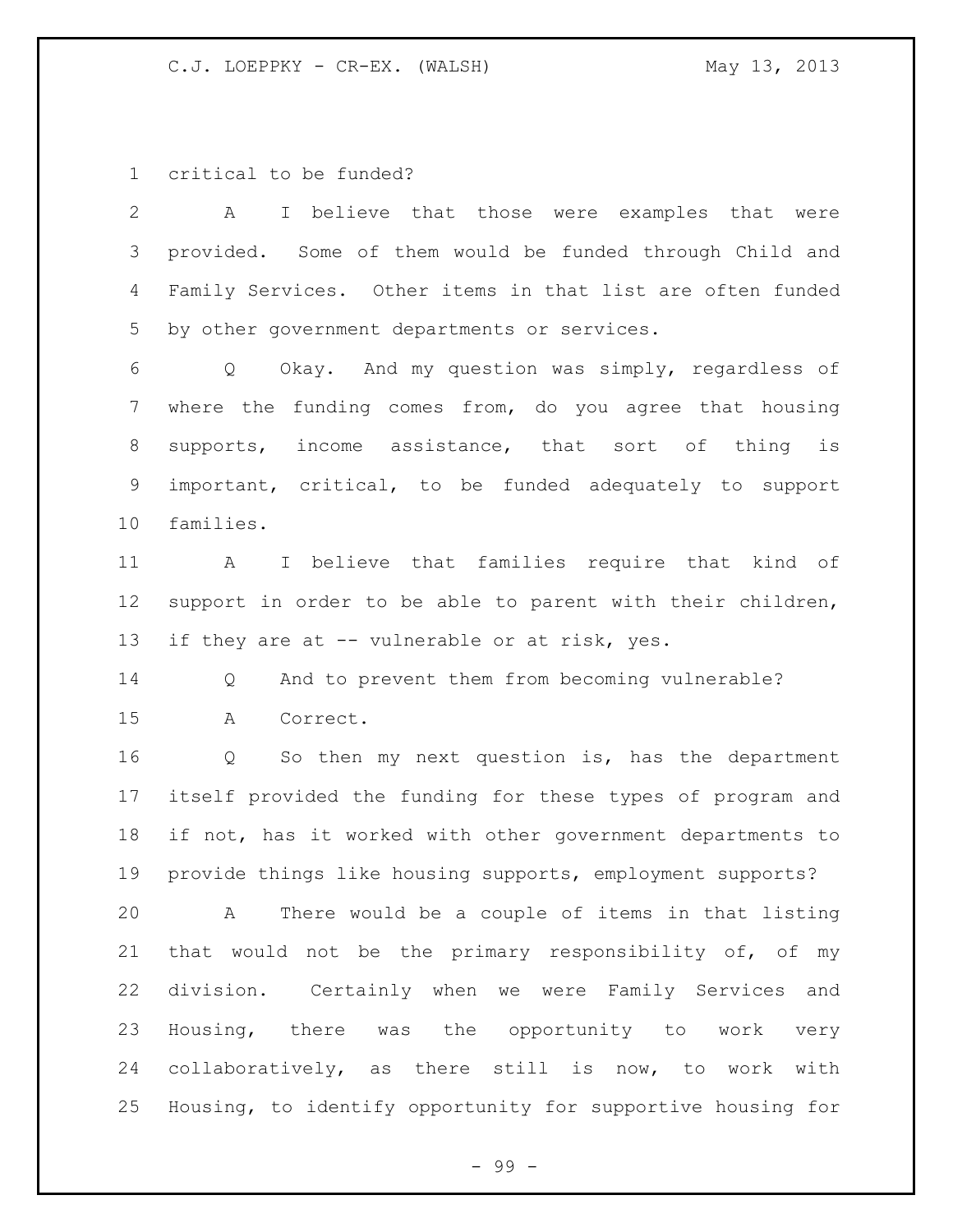families who would be in need. And also with respect to income supplements would be working along with Employment and Income Assistance. So those would be two areas that I would say where we do not have a direct relationship with needs that are expressed by families, but we certainly have the opportunity to work collaboratively with those particular areas.

Q And what --

A Those --

 Q -- are you doing -- is your department doing anything concrete with Housing and Income Assistance, for instance, by way of prevention services to families?

 A We are. We are looking at a pilot project right now where we have contracted with Ka Ni Kanichihk in order to look at the provision of services, it could be, include pre-employment programming, life skills programming, housing and also assistance, in terms of completing school, for youth leaving care.

 In other situations, it may be on a case-by-case basis that we would have working relationships in order to identify solutions or problem solve around issues.

 Q So this Changes for Children document was published in October of 2006?

A Yes.

Q So that was seven years ago. Have the various

 $- 100 -$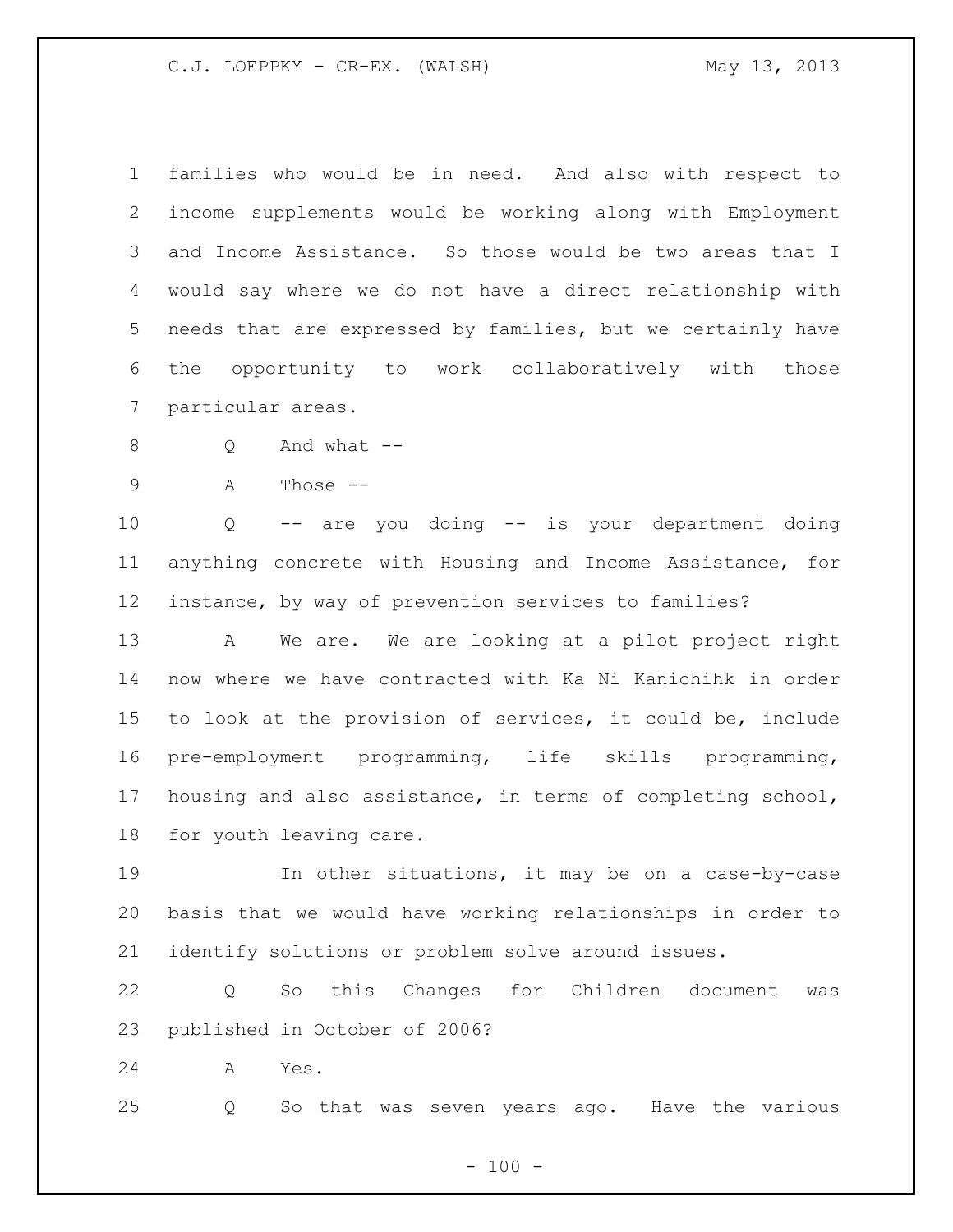departments responsible for housing, education, income assistance, have they sat down with this Changes for Children document in mind and said, okay, what's our plan going to be?

 A Well, in terms of looking at housing, as an example, when the Home Works Initiative was launched by government, which was really looking at both housing and a poverty reduction approach, the Changes for Children initiative was certainly something that that group would have been aware of, because there were elements of it that we included in Home Works, for example, or in the poverty reduction strategy that had an application to us. So I --

Q So --

14 A -- I'm not too sure if they took the Changes for Children document or whether they were briefed orally on it.

Q So is your answer to my question, no?

 A My answer is that it was likely used as a backdrop to develop the framework, but I'm not too sure how it was actually used.

 Q Okay. But in terms of this report being an opportunity for a variety of government departments to sit down together and say, how are we all going to work together to support families and increase prevention efforts across the government, that has not happened?

 $- 101 -$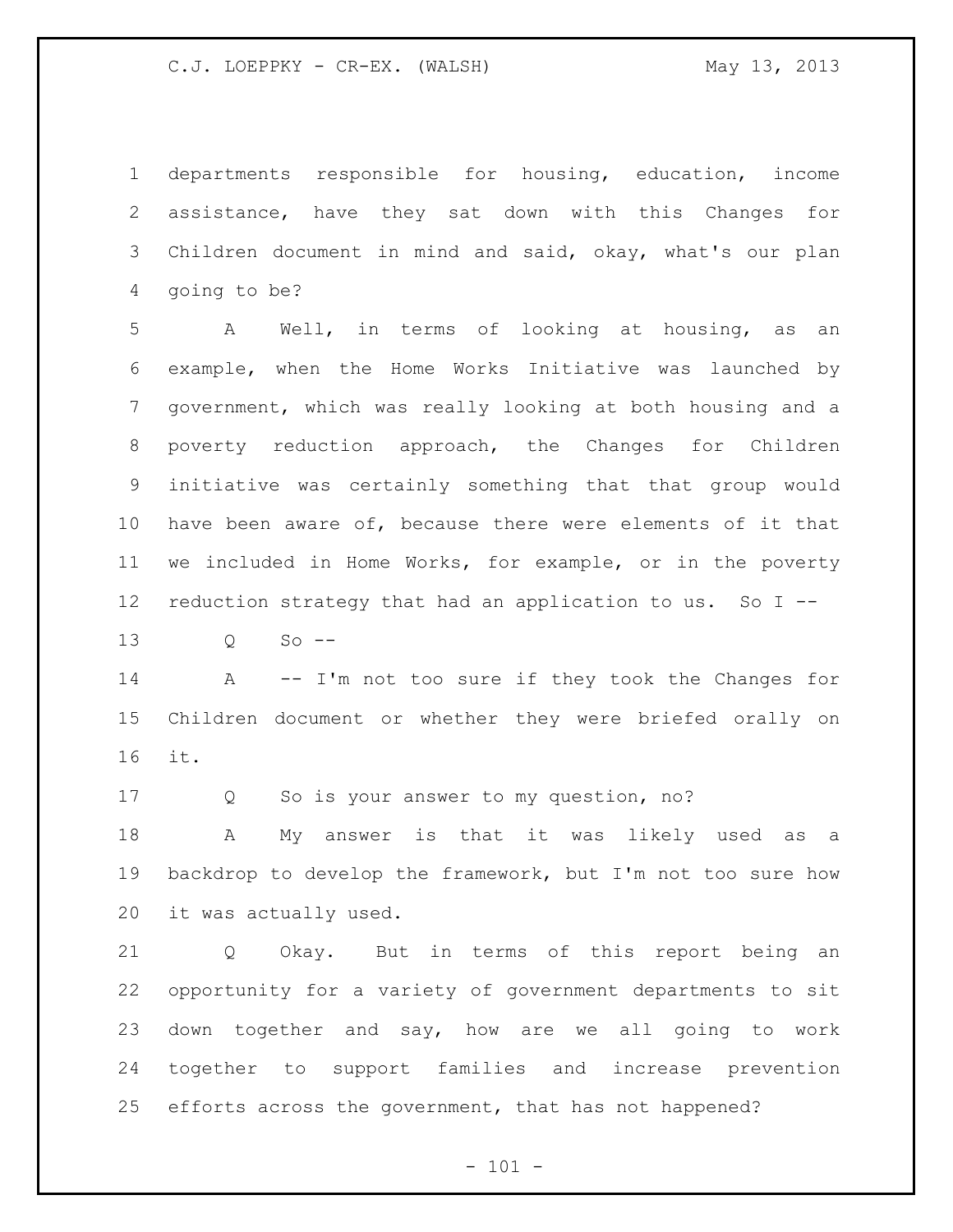A We established an ADMs' committee with significant government departments that would have a relationship to Changes for Children. This included Justice, Education, the homeless initiative/housing, as well as Health and Healthy Living and the Healthy Child office.

Q Um-hum.

 A So early on, when Changes for Children was published, the ADM, Peter Dubienski and myself, met with government departments where there were recommendations that would affect them and we went through the document and through the recommendations, so that they were aware of what would be coming down the pipe for them. And once that was done, there were a number of initiatives that were worked on together, in inter-departmental committees. Those being the fetal alcohol spectrum disorder strategy and the suicide prevention strategy. And then in addition to that, there were a number of recommendations that were provided to this inter-departmental committee of senior officials, ADMs, to develop responses to those. And those included, in particular, ones around areas where we had to work with the health sector significantly and that was primarily around suicide prevention and some work around the education sector, developing some revised or renewed protocols to deal with children entering school when they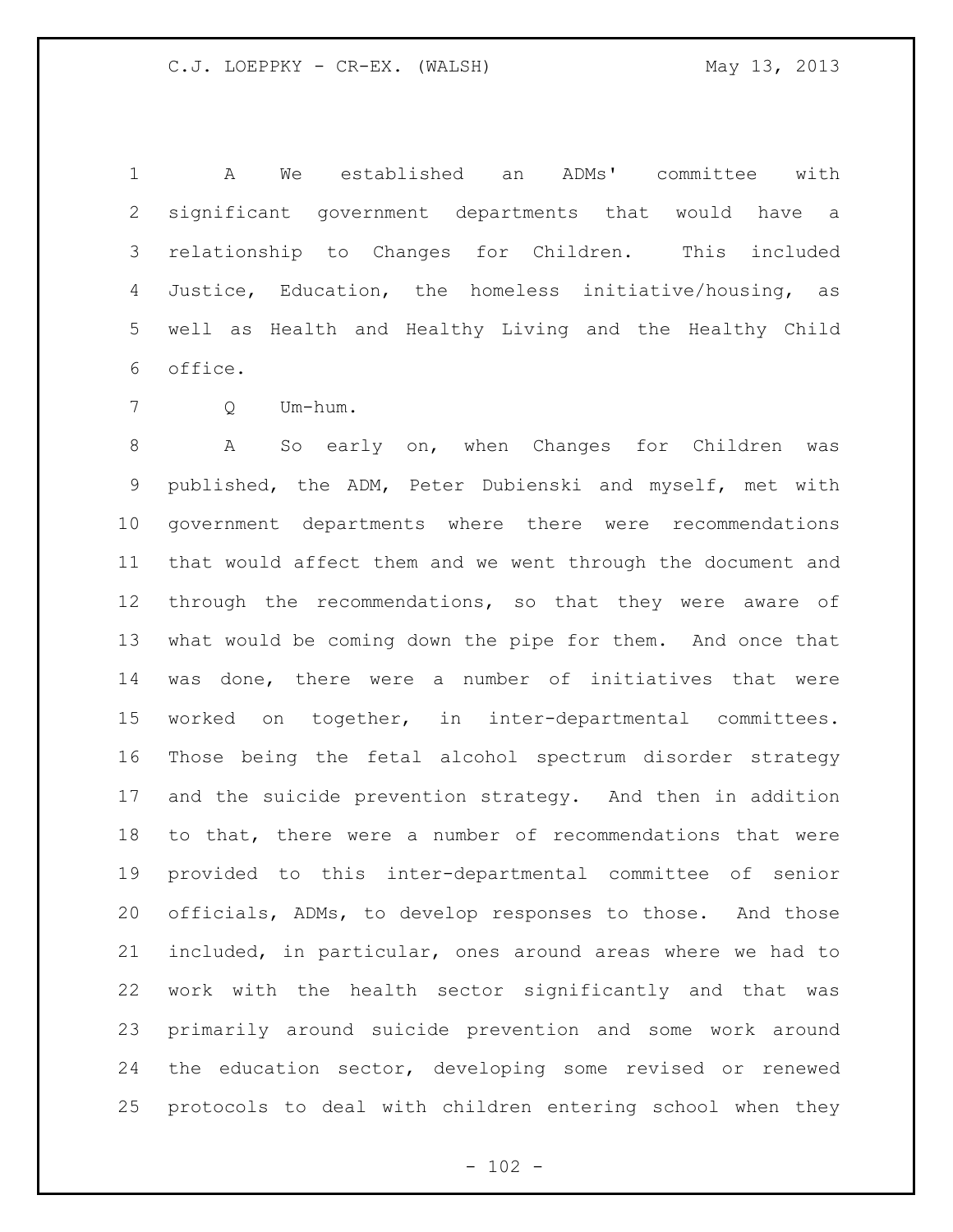were in care.

 So there, there is a structure and a process that was established as the result of this and there was a, a fairly comprehensive communication strategy right at the very beginning, to identify those recommendations that were applicable to other government departments and/or their services.

 Q And concrete programs that you can point to are the suicide prevention programs and an FASD program?

A That's right.

 Q Thank you. In terms of the reference to identifying an approach that will involve a formal linkage with community-based service providers, that's on the next 14 page, at the top of the next page, has that happened?

 A In terms of looking at the formal linkage, I would say that we do not have a, a departmental formal linkage. What we do have is, with each of our community- based providers that we fund, we have a service purchase 19 agreement with them and in the service purchase agreement, there is the identification of the services, supports and expectations that we would have with these particular groups. Many of them would be providing services for families, for children and for youth and they would be both formal programs and also informal programs that they would organize around some needs that individuals might have.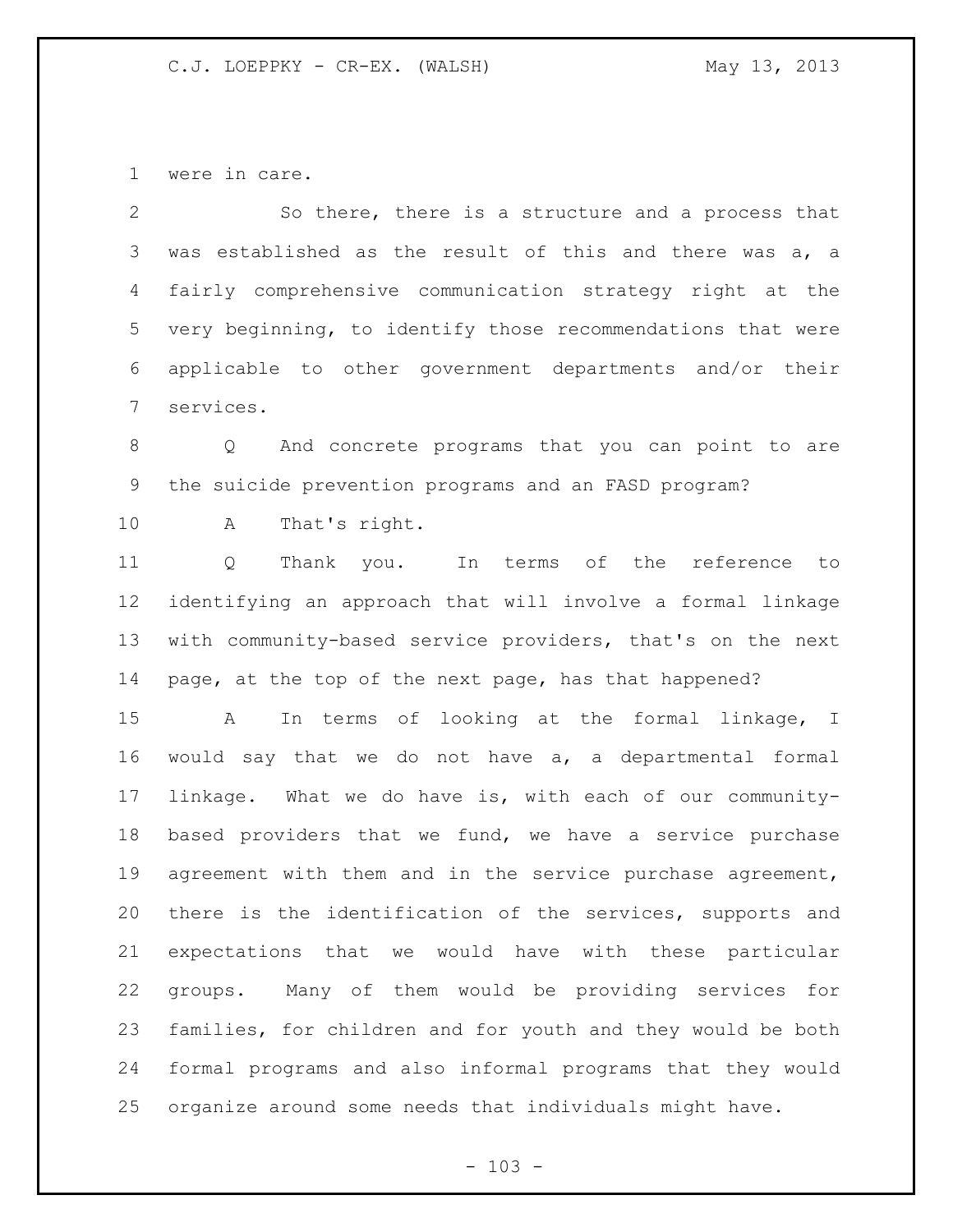Q Let's look at the Manitoba Differential Response/Family Enhancement Approach Evaluation Framework document that was produced in 2009 at page 22073, for example. And this is CD1067. Just scroll down to see a little bit more of the page please, thank you. 7 So this document, under the heading: Objectives, identifies the first bullet: 10 "Improving the capacity of the Child and Family Service system, 12 inclusive of community partners, to provide prevention and support services to families struggling with challenges if left unaddressed will likely result in 17 the future need for protective 18 services for their children" And then the second bullet from the bottom: "Enhancing capacity for agencies and community service providers to respond to families diverted as **part** of [differential]

 $- 104 -$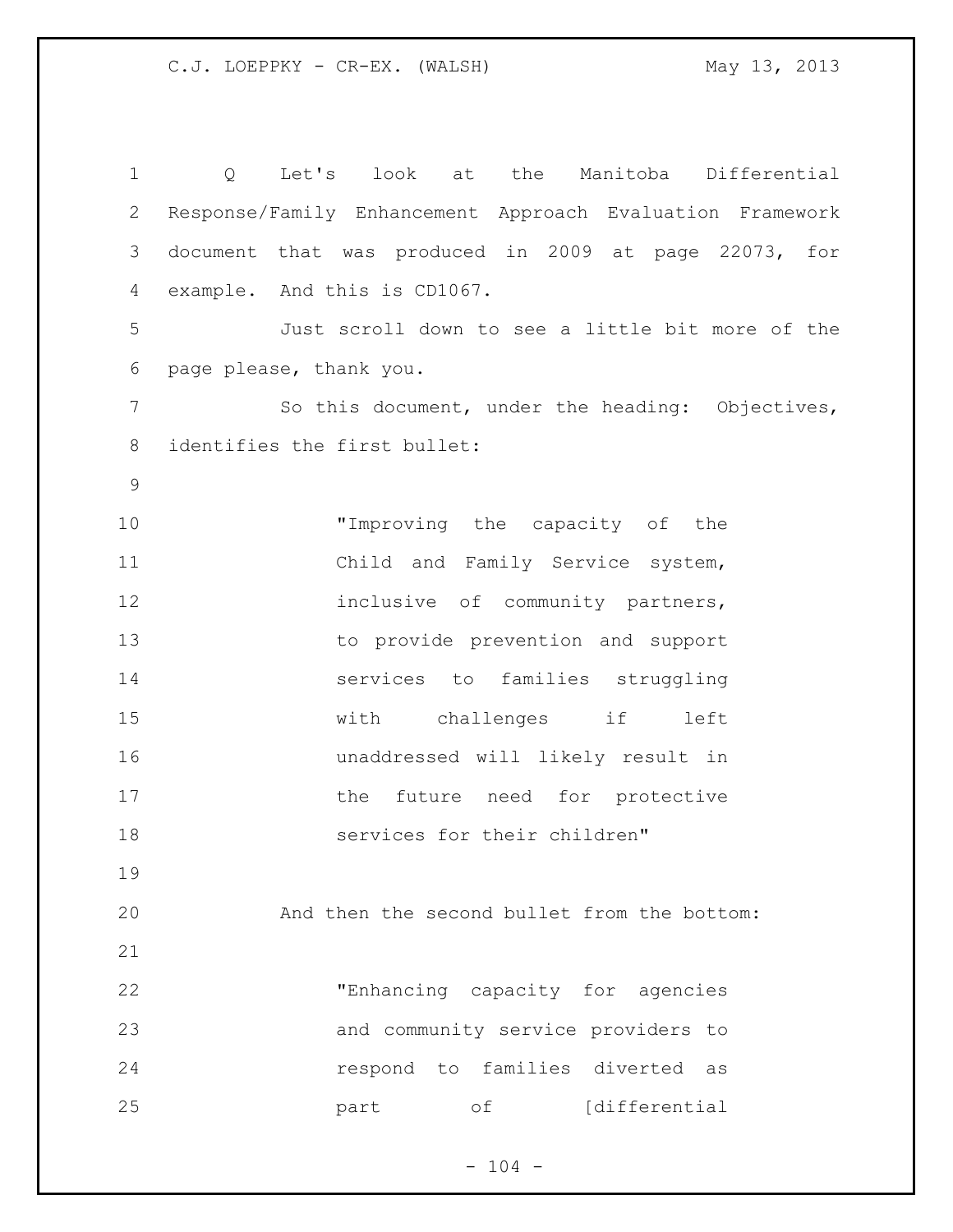1 response/family enhancement]"

 Would you agree that in order for the differential response delivery model to be successful, there have to be strong community-based agencies and programs?

 A I would say yes and I would also add that there have to be strong relationships with agencies and the authorities to develop the approaches and the types of programs that would be most beneficial.

 Q So what has the department done to improve the capacity of community partners, of agencies and community service providers?

 A Well, there are a number of program areas where we were able to identify project-based funding that now became ongoing on base funding for organizations that were providing programming. And that provided a level of stability to the organization. They didn't have to rely on project funding to the same degree. We've looked at a number of program enhancements to the agencies, the, the mandated agencies that provide services and some of them would be considered to be therapeutic initiatives and I'm thinking of, for example, a program that we supported with Ma Mawi and Ka Ni Kanichihk, whereby young women, in particular, who are vulnerable and at risk, are being

 $- 105 -$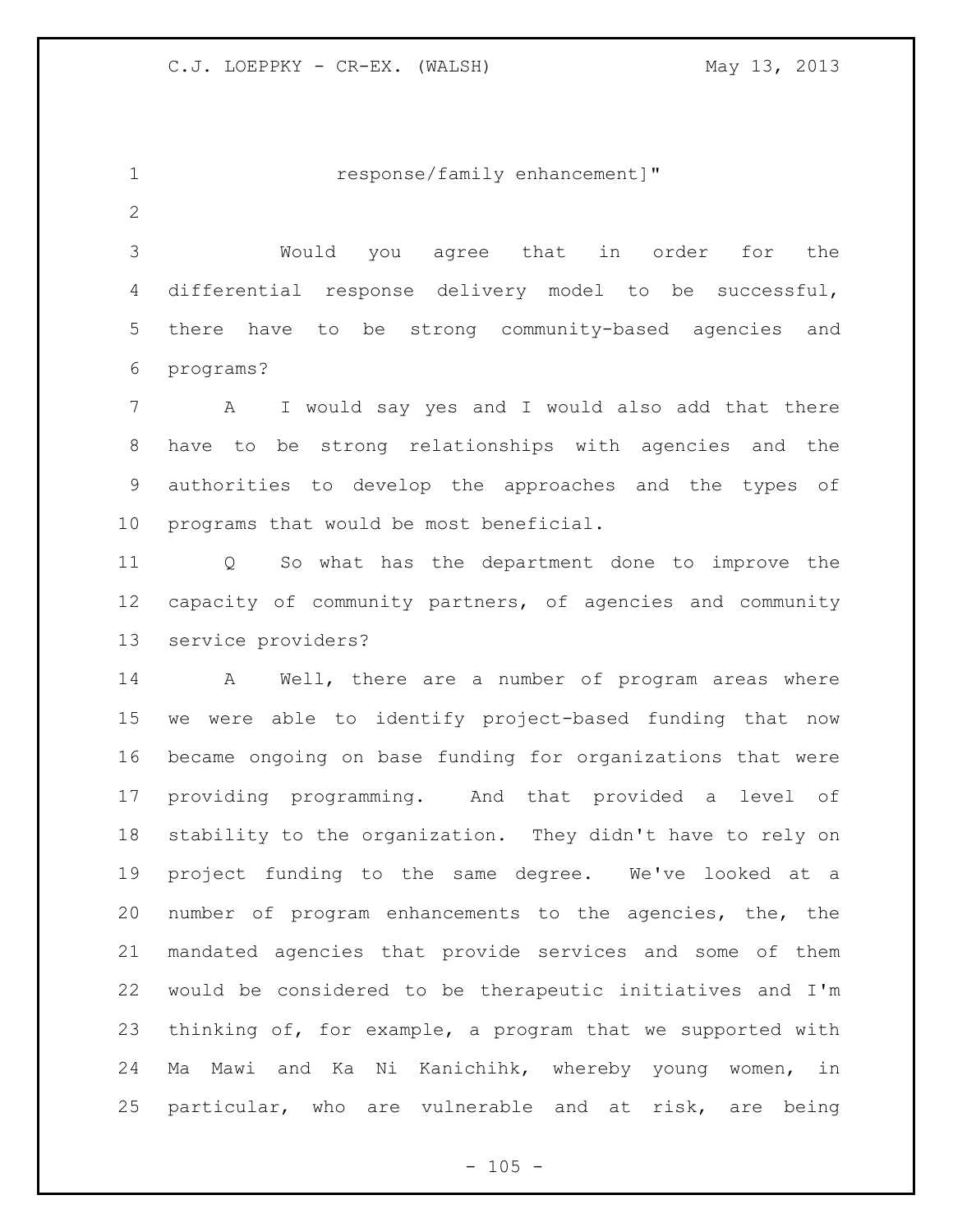supported again in a, more of a therapeutic and supportive environment.

 Q As part of implementing the differential response family enhancement delivery, did the department consult with community agencies?

 A At the very beginning, again, when Changes for Children was released, we did have some meetings with a group of service providers that provide primarily services in the downtown area. We went through the document. There were discussions about the potential role that they would be able to assume and also that there was a key provision that was needed, which was building the relationships, so that there could be cooperative or supportive programming between authorities and agencies.

 Q And how did the department determine which agencies to consult with, for instance?

 A That was actually an overture that we had from the community-based agencies and they identified a, a number of individuals that would be representative of some community-based agencies.

 Q Does the department have a, a specific policy, or plan, with a set budget, for funding these community-based agencies and ensuring their capacity?

 A Well, what we do have is a historical, again, funding, that have, has gone to a number of community-based

 $- 106 -$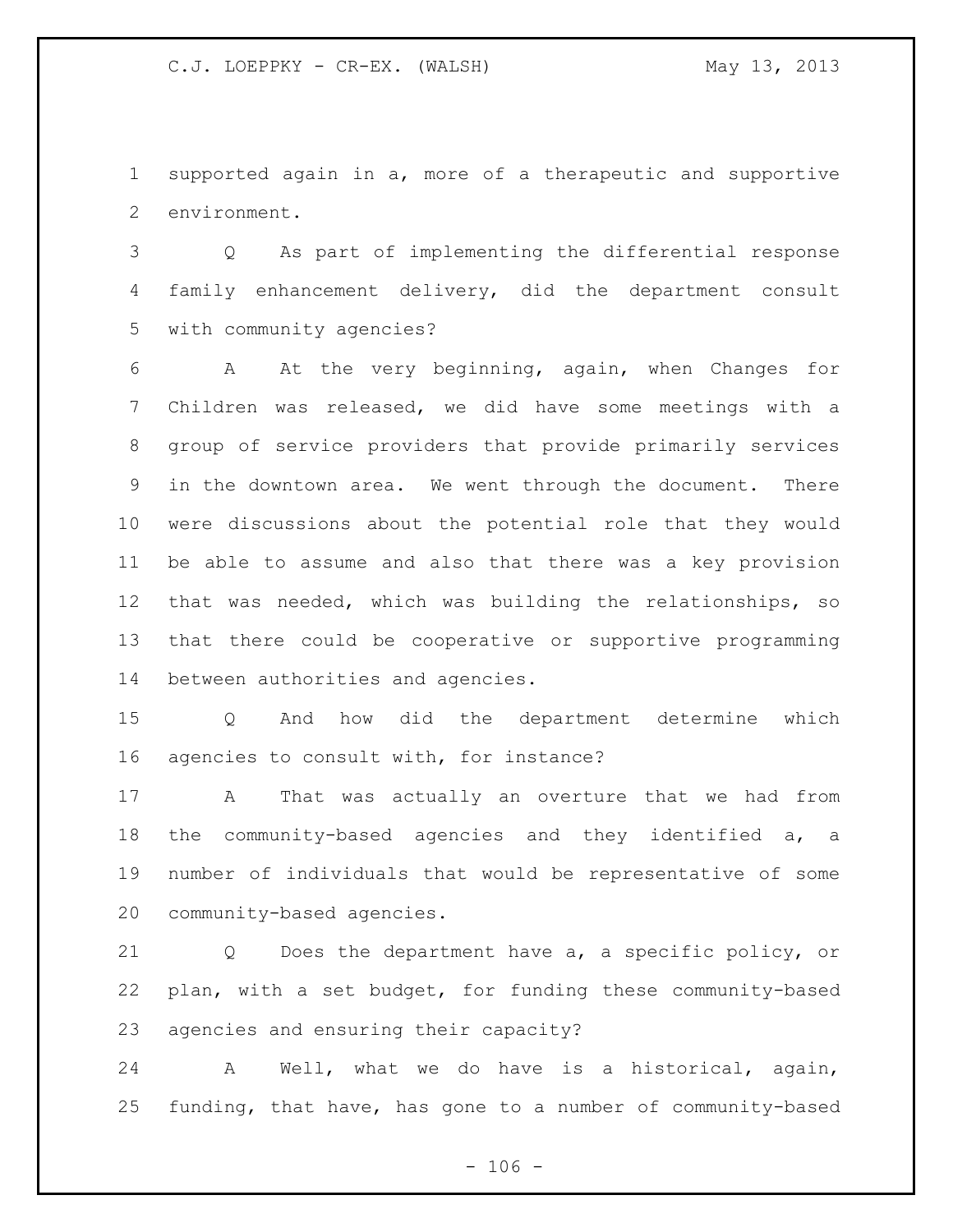agencies. These would be the ones that were funded out of the appropriation that I have responsibility for. There 3 are additional resources that are provided, even to some of these same organizations that are funded through my appropriation, by other government departments.

 So within the provision of, of the government, there were opportunities for funding through such programs as the community schools initiative, which was funded out of the Department of Education. There was funding through Neighbourhoods Alive, some through justice programming and each one of these would establish a service purchase 12 agreement. So that's really the, the, the, the tool that we use.

 Q Has there been a change in the amount of funding that is going to these community agencies, as the result of the DR model?

 A I'm not too sure if I can say that it's as a result of the DR model, or it's a result of identified initiatives that the groups have come forward with, as a response to identify needs in the communities. So I'm not too sure if I could say it's the result of one or the other, or a combination of them.

 Q Is the department confident that community agencies have increased their capacity sufficient to respond to a DR model of service delivery?

 $- 107 -$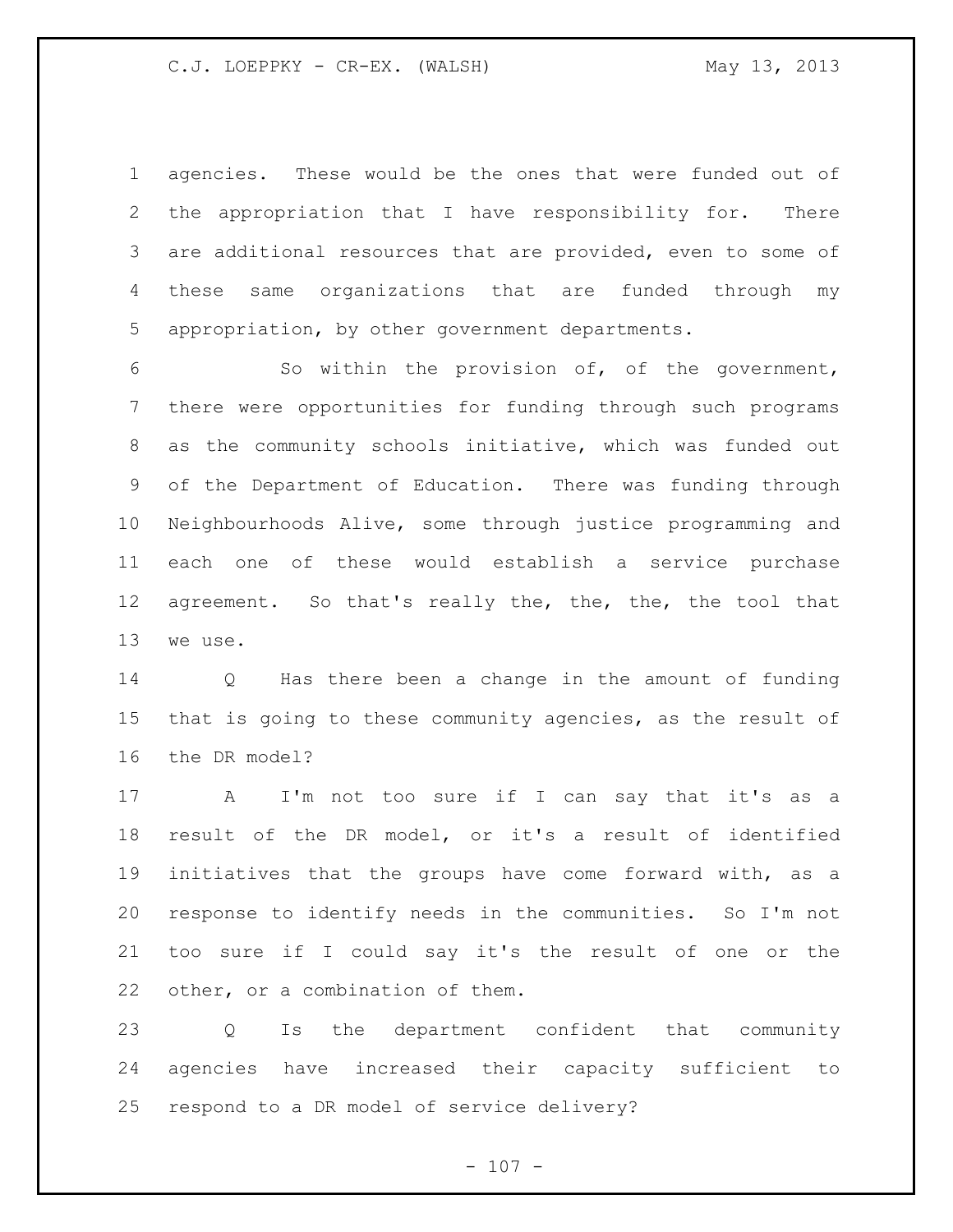A I would say that they have received funding, that they have a funding base that allows them to provide a significant amount of programming, programming, but I also 4 believe that we have heard from the groups that they could, indeed, also benefit from additional resources.

 Q Do you plan to hold anymore consultations with community agencies to look at what's needed to support DR?

 A We generally meet with the agencies as we're reviewing their service purchase agreements and during that discussion, each agency has the opportunity to identify where there are pressures, from a financial point of view, or, or from a service provision point of view are and on an annual basis, as we develop our budget, we identify some of those as a request for funding and based on the priorities that we have within government as a whole, there are years that we have been successful through that process, to get additional resources and at other times, those requests have had to be deferred.

Q So funding doesn't always flow as requested --

A No.

 Q -- which is probably true for just about every request to government for funding.

A Correct.

 Q We are going to hear, in phase 3, from a number of agencies that you have identified, you, the department,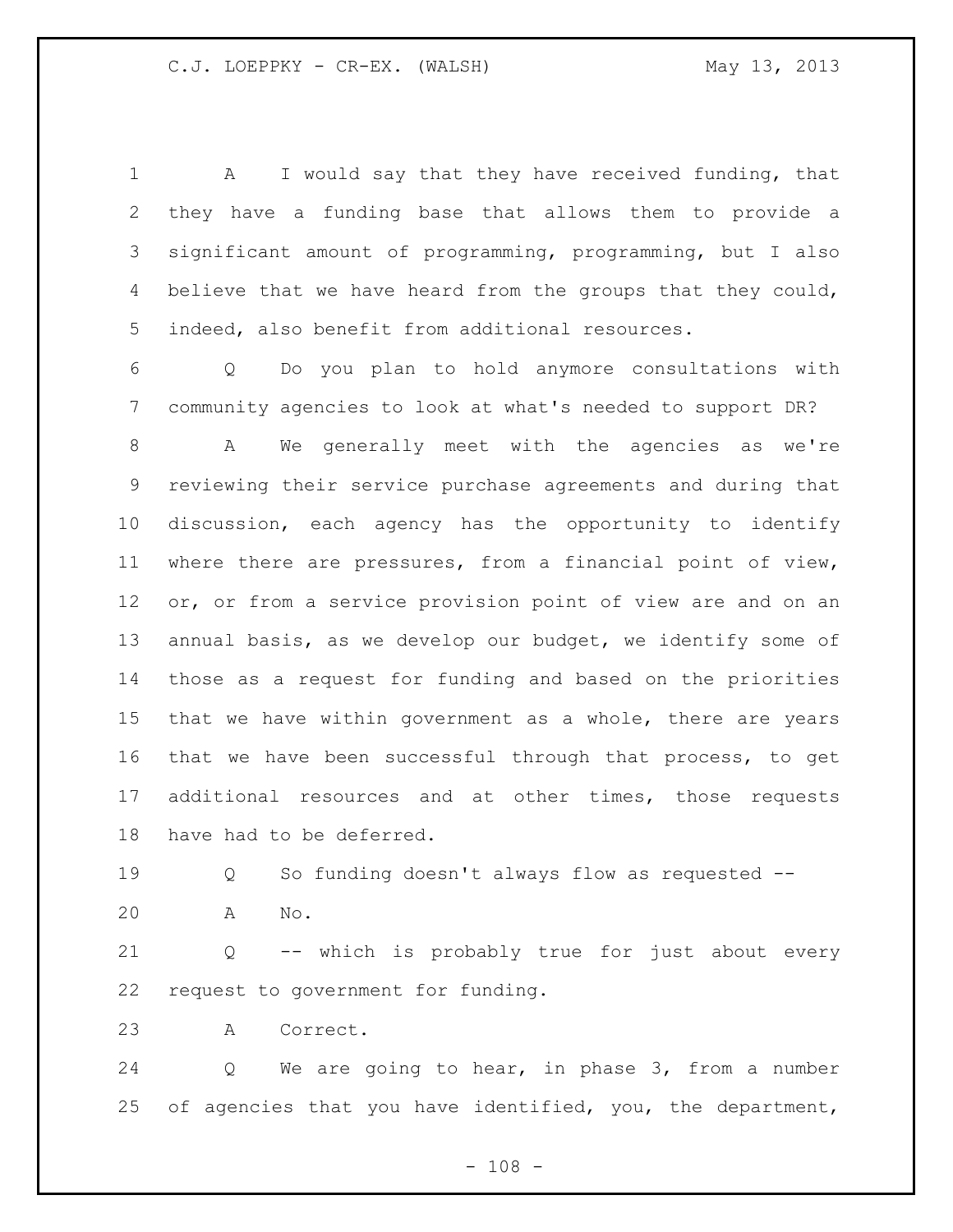has identified as being funded and so we'll be able to explore that issue from, from their perspective.

 How often are these service purchase agreements renewed?

 A Some of them are three-year agreements and there are some, I believe, that are now five-year agreements.

 Q And you identified that some of the community agencies would be funded not from your department, but from other government departments?

A That's correct.

 Q And again, is there any identifiable, articulated document, policy, piece of legislation, that says these departments are going to be responsible for coordinating a response to fund community agencies, to ensure that those agencies have the capacity necessary for differential response?

A I would say, at this point, no.

 Q You think that's something that would be worthwhile?

A Yes, I do.

21 O What would it look like?

 A I think one of the things that, in government, has occurred is that through the development of an annual budget cycle, there is the opportunity to have multiple government departments come together to develop basically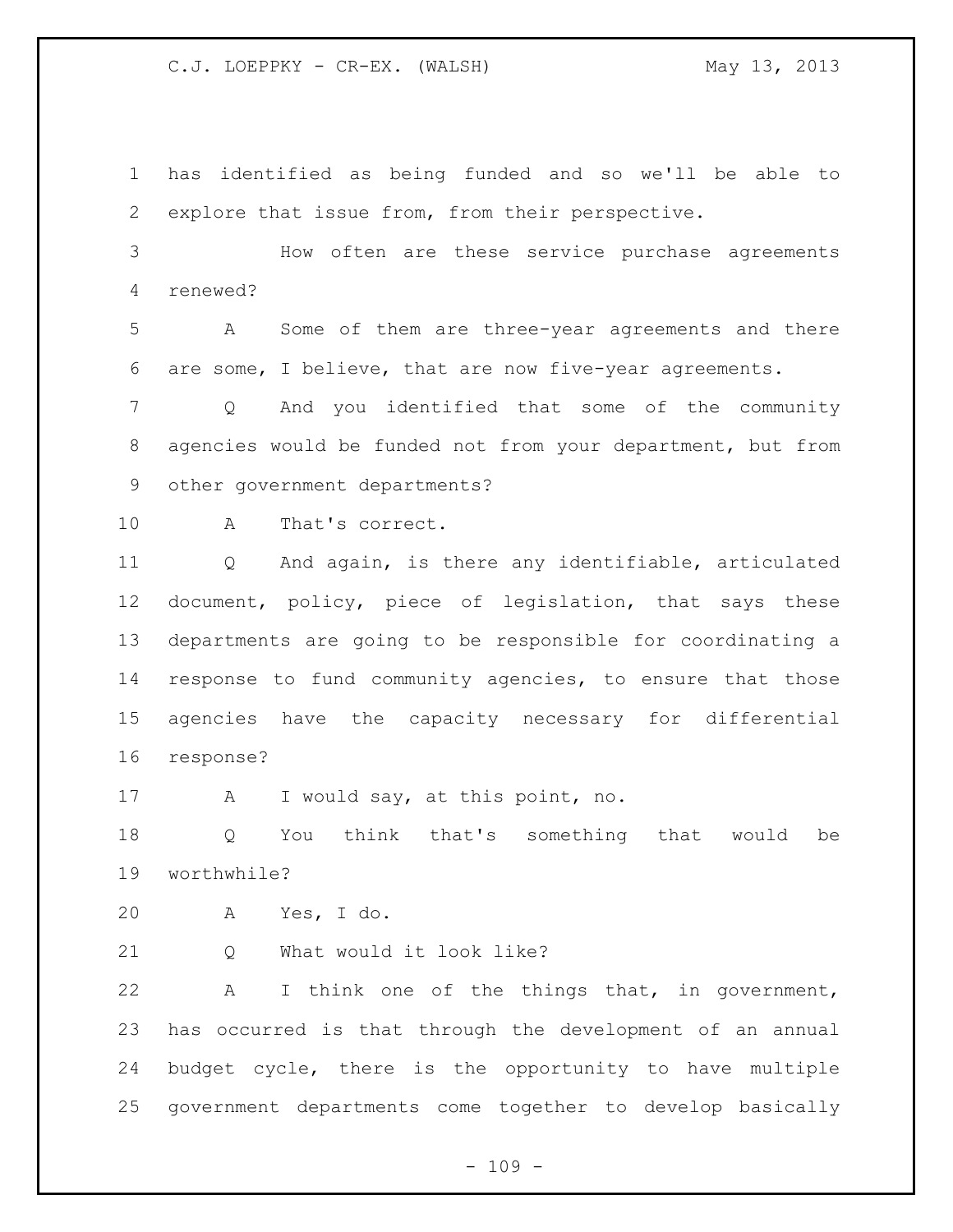what they would see as approaches or changes in the delivery of the administrative components of their responsibilities. And this could occur in, in a similar kind of fashion whereby, with an analysis of all of the funding that is provided, because, as we have heard, there are many community-based agencies, many community-based services and they cover a wide range of types and types of services.

 And I recall, in 2006, as an example, there was a study done of a small area in one of our most highest need communities in the inner city and it was referred to as the 21 area block study. It identified all the services and the resources and the supports that were available for that particular community and it identified the need to look at better access and coordination mechagnisms for those services to be maximized to their fullest.

Q Okay.

 A So I believe that there could be multiple levels 19 of that kind of coordination, one at the government level, which was some of the organizations that received funding from multiple departments. We do one SPA, as compared to five SPAs, so there's already --

Q Right.

 A -- a, a coordination from an administrative point of view. But it could also be at the local level and there

 $- 110 -$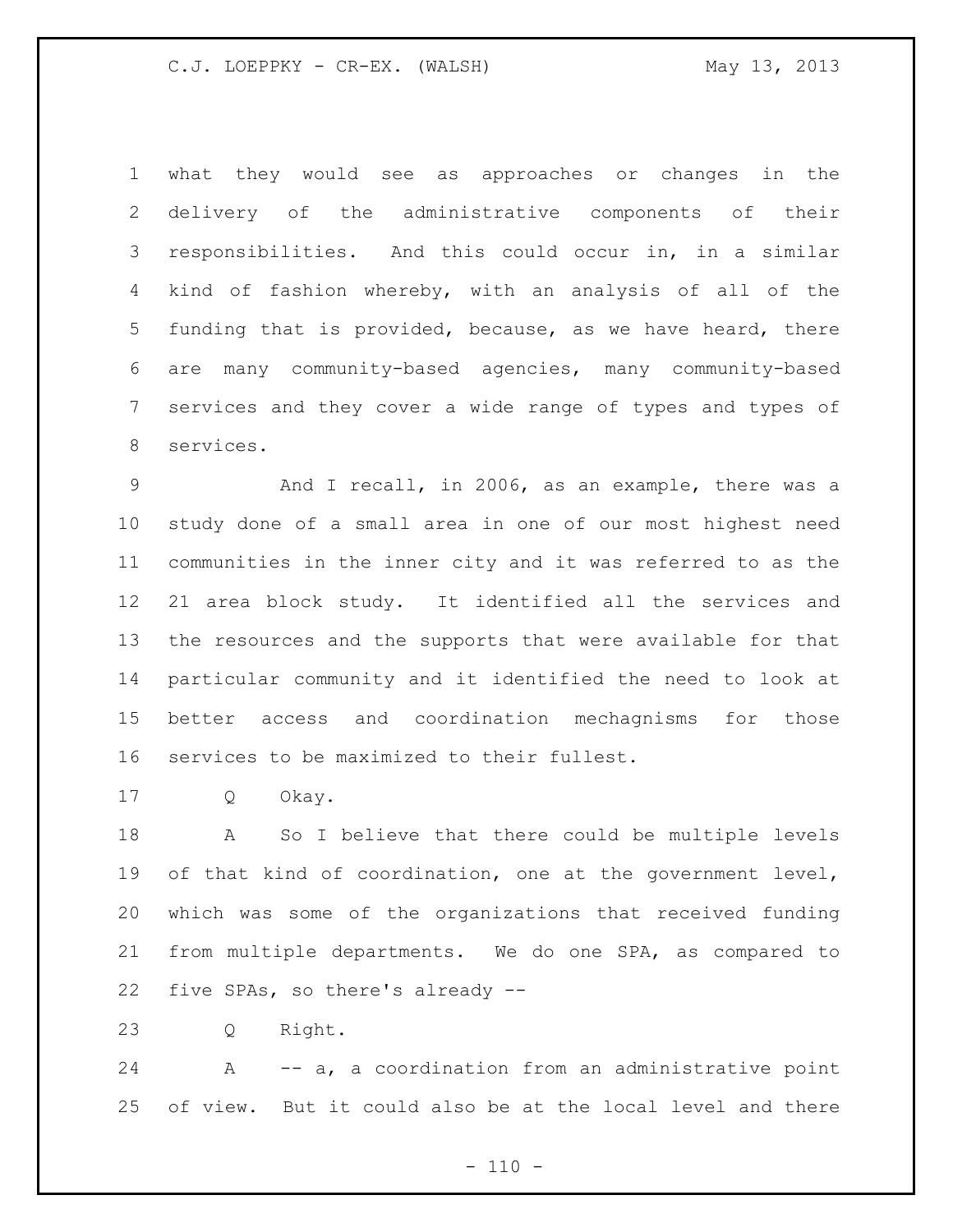we have seen some positive initiatives where communities, along with the other service sectors, have come together to begin to look at planning and the delivery of services for community areas. Some of those have lasted for a long period of time. Others were pilots where things were learned. Some had better results than others and some had unanticipated results. So there, there is an opportunity, I think, to do it at multiple levels, but I think the best opportunity that happens is when service providers get together in the community, at the local level and see what the needs are and what they have, as resources, and how those then can be utilized.

 Q Okay. Then there has to be someone in government to hear them?

A Correct.

 Q Thank you. Still looking at what's been said about what's needed for differential response, if we pull up page 38950, this is from CD1850, and this was the Evaluation of the General Child and Family Service Authority's Differential Response/Family Enhancement Pilot Project. It was conducted by Dr. Brad McKenzie. And if we turn specifically to page 39090, and this is also from 2009, I think. If we go down to the bottom, to recommendation -- these were recommendations pertaining to the Manitoba Child and Family Services system. If we go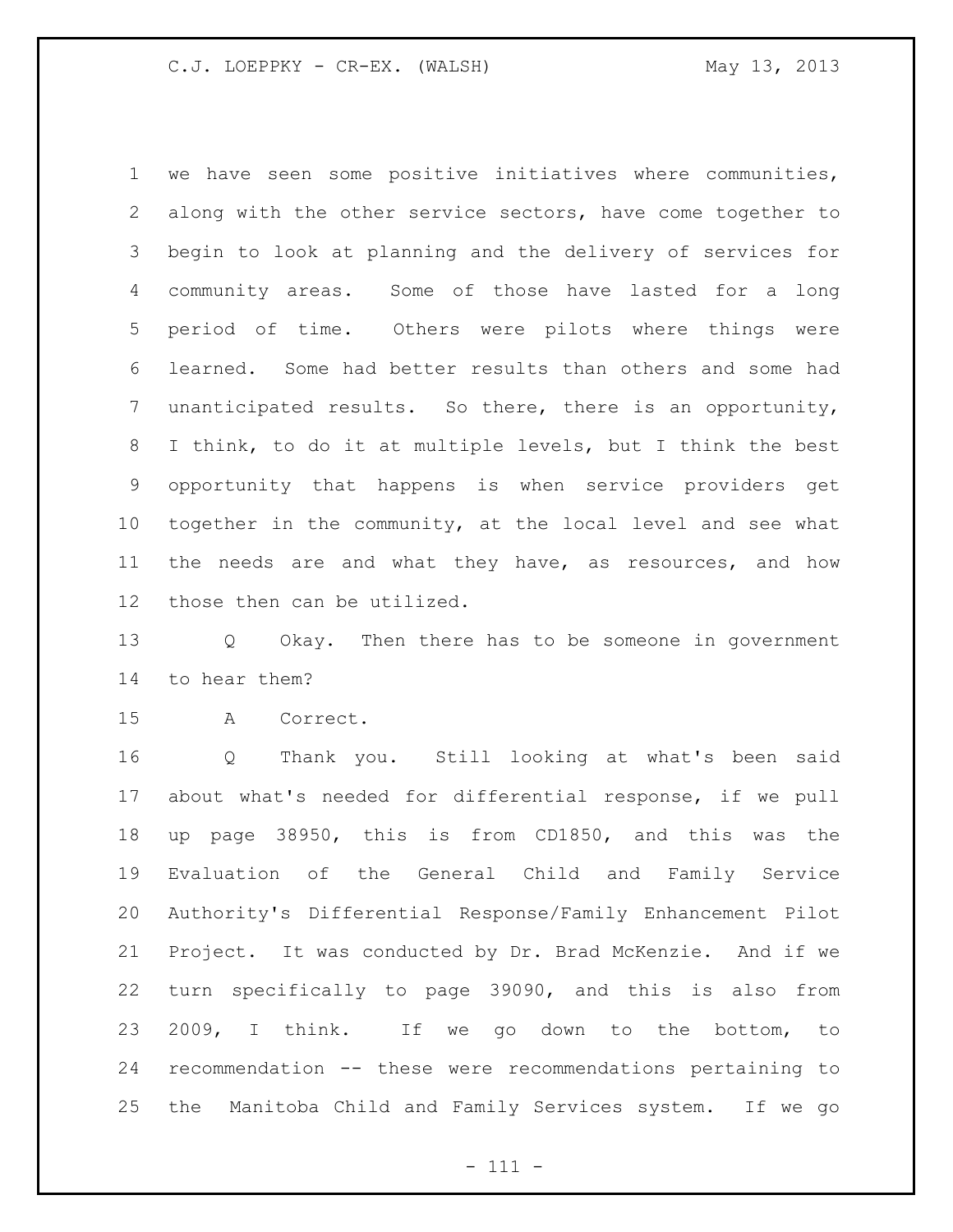to number 17:

| $\mathbf{2}$  |                                    |
|---------------|------------------------------------|
| 3             | "That a comprehensive prevention   |
| 4             | and early intervention strategy    |
| 5             | for child and family services be   |
| 6             | designed, funded and implemented   |
| 7             | by the Department of Family        |
| 8             | Services and Consumer Affairs, in  |
| $\mathcal{G}$ | conjunction with the four          |
| 10            | Authorities, and that such a       |
| 11            | strategy identify steps that can   |
| 12            | be taken to realize a continuum of |
| 13            | prevention and early intervention  |
| 14            | services. These should include:    |
| 15            | •the expansion of resource         |
| 16            | centres;                           |
| 17            | .family based services utilizing a |
| 18            | 'family enhancement' or 'family    |
| 19            | assessment' approach               |
| 20            | .family reunification services;    |
| 21            | services to youth transitioning    |
| 22            | from care; and                     |
| 23            | .increased partnerships with other |
| 24            | government services and<br>other   |
| 25            | community based organizations that |

- 112 -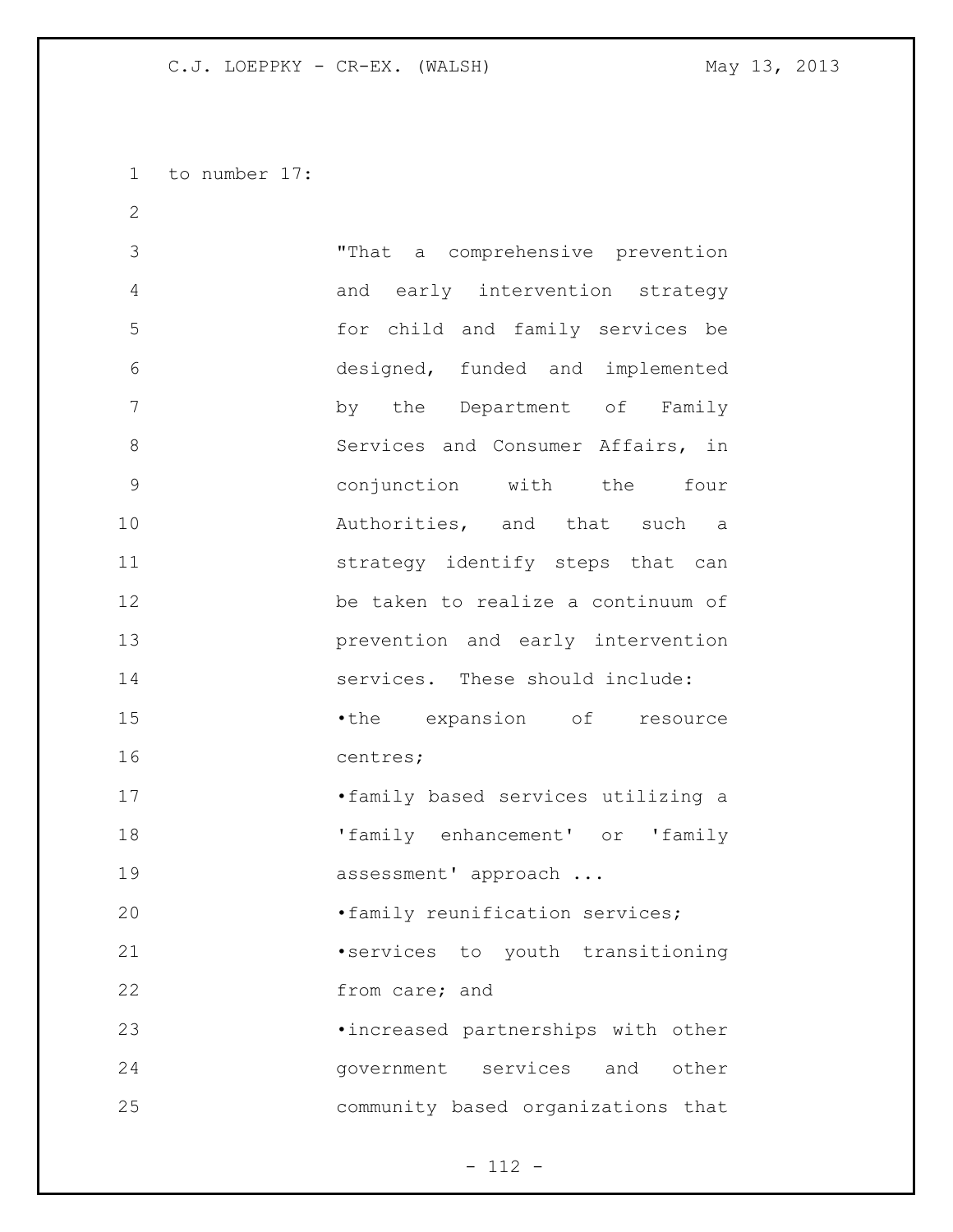operate outside the formal child welfare system but have essential roles to play in promoting the well-being of children and families in Manitoba." So this is after Changes for Children, when the 8 DR/FE programs are being analyzed. Again, the recommendation is consistent that: **...** partnerships with other 12 government services and ... 13 community based organizations ... 14 outside the ... child welfare system [be established and enhanced]" 18 A That's correct. Q And if we go to the last page of that document, page 39092, again, the last paragraph, Dr. McKenzie notes: "The final recommendation **recognizes** that DR is not, by itself, an adequate response to 25 the need for early intervention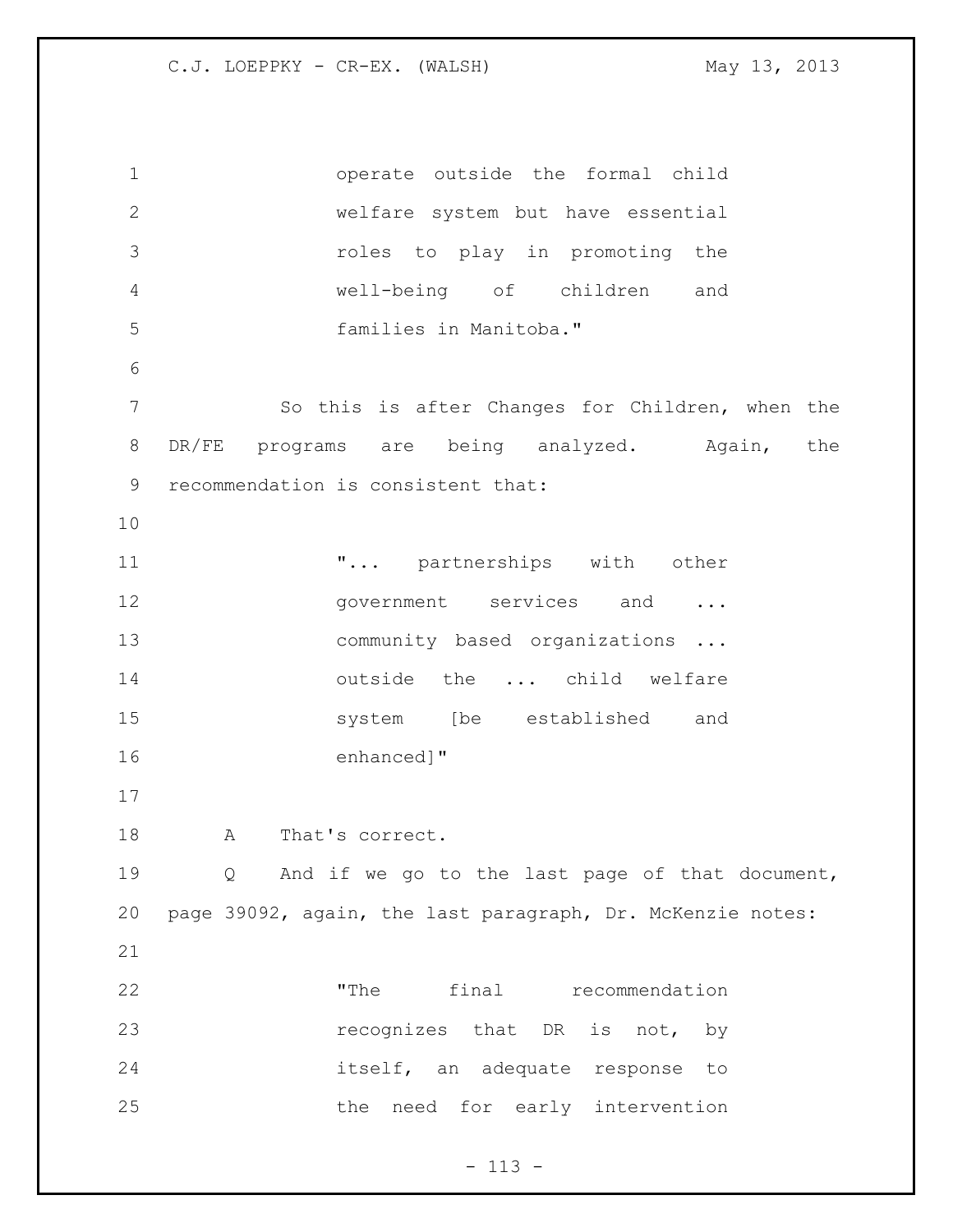| $\mathbf 1$  | and prevention services | for                                |
|--------------|-------------------------|------------------------------------|
| $\mathbf{2}$ |                         | families where child welfare       |
| 3            |                         | concerns exist. Although it is     |
| 4            |                         | recognized that a number of such   |
| 5            |                         | services do exist these need to be |
| 6            |                         | expanded and more effectively      |
| 7            |                         | coordinated to meet the needs of   |
| 8            |                         | Manitoba families. Manitoba has    |
| 9            |                         | the highest rate of children in    |
| 10           |                         | care among the ten Canadian        |
| 11           |                         | provinces, a rate that also        |
| 12           |                         | exceeds most jurisdictions in      |
| 13           |                         | other countries, and the outcomes  |
| 14           |                         | for children in care, although     |
| 15           |                         | improving, remain marginal at      |
| 16           |                         | best. Although these marginal      |
| 17           |                         | outcomes can not necessarily be    |
| 18           |                         | attributed to the  system, it      |
| 19           |                         | is quite obvious that increased    |
| 20           | investment is required  | in                                 |
| 21           |                         | promoting the well-being of        |
| 22           |                         | families and children before       |
| 23           | placement becomes       | necessary.                         |
| 24           | Interventions from      | these                              |
| 25           | investments provide     | future                             |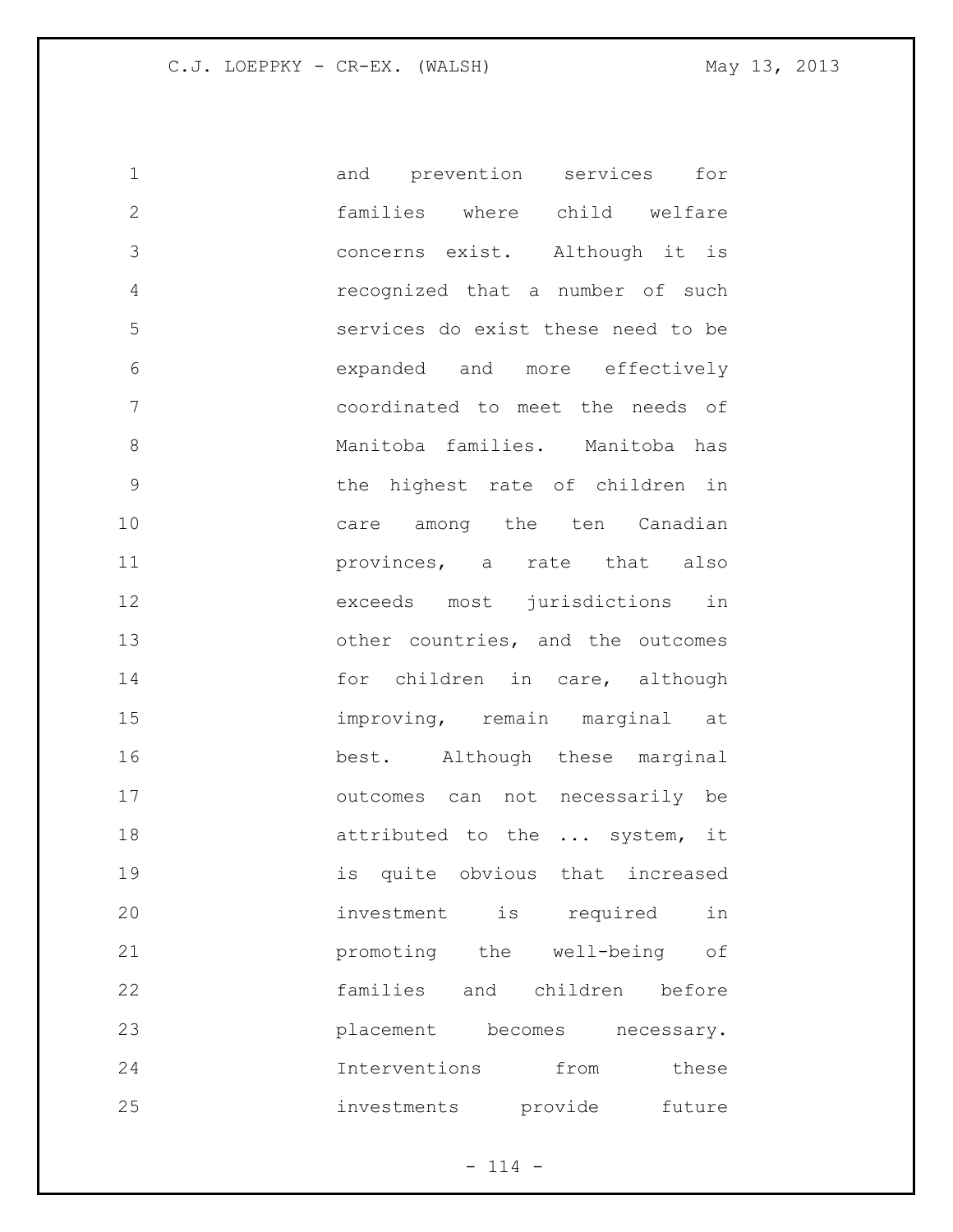benefits that far exceed the 2 initial costs." And so this is something that was made known to the, not only the General Authority, but to the government as well? A That's correct. Q And is there anything that you haven't told us about efforts that the Government has taken to ensure that, that these community-based services are expanded and more effectively coordinated? A I believe that I've mentioned a number of things that would be the departmental approach with respect to the service purchase agreements and also encouragement, at the local level, for groups to gather together to develop approaches for unique communities and neighbourhoods. Q So that's not coming from the department, that's something coming from the community? A That's right. Q And of course, prevention has a beneficial impact on families. It has a beneficial impact on workload; is that right? A I would say it does, yes. Q And on, as we've discussed, a, a cost-benefit analysis in funding?

 $- 115 -$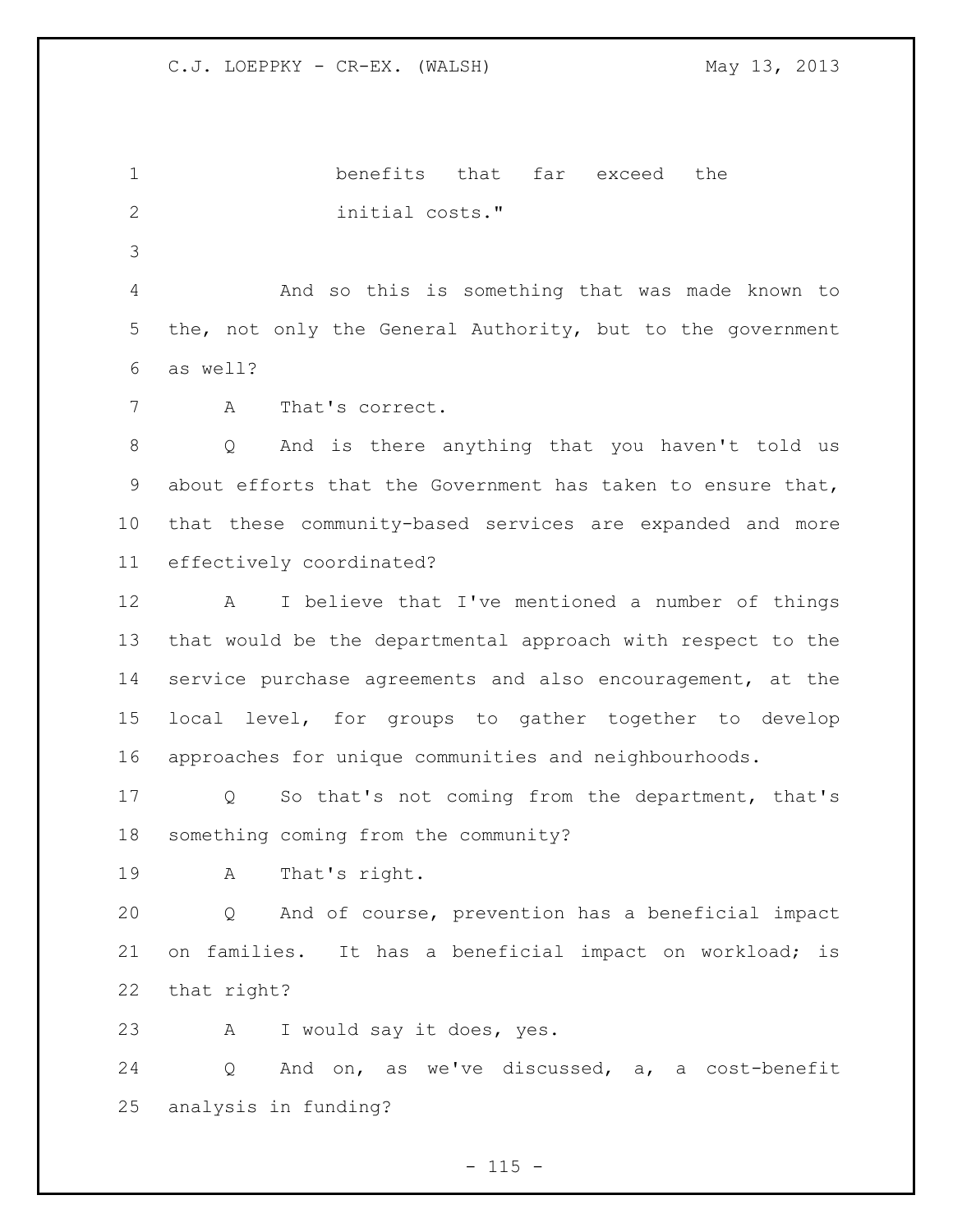A Yes. MS. WALSH: So, still talking about funding and prevention, let's pull up Strengthen the Commitment again, page 281. It's page 96 of your copy, Mr. Commissioner. 5 THE COMMISSIONER: Thank you. MS. WALSH: If we can scroll down to the heading: Services for Families please, to Families. BY MS. WALSH: Q And so again, Strengthen the Commitment, as a report, was quite an extensive report, but it, itself, focused quite extensively on the issue of prevention, based on the review that it did, in speaking with workers within the system and users of the system. It said that every -- this -- at this page, says: "Every focus group conducted by 18 the review team identified the disparity that exists between the ability to respond to child **protection** concerns and the capacity to address families' **requests** for voluntary services. **120 I** [The designated intake agencies] advised that when families access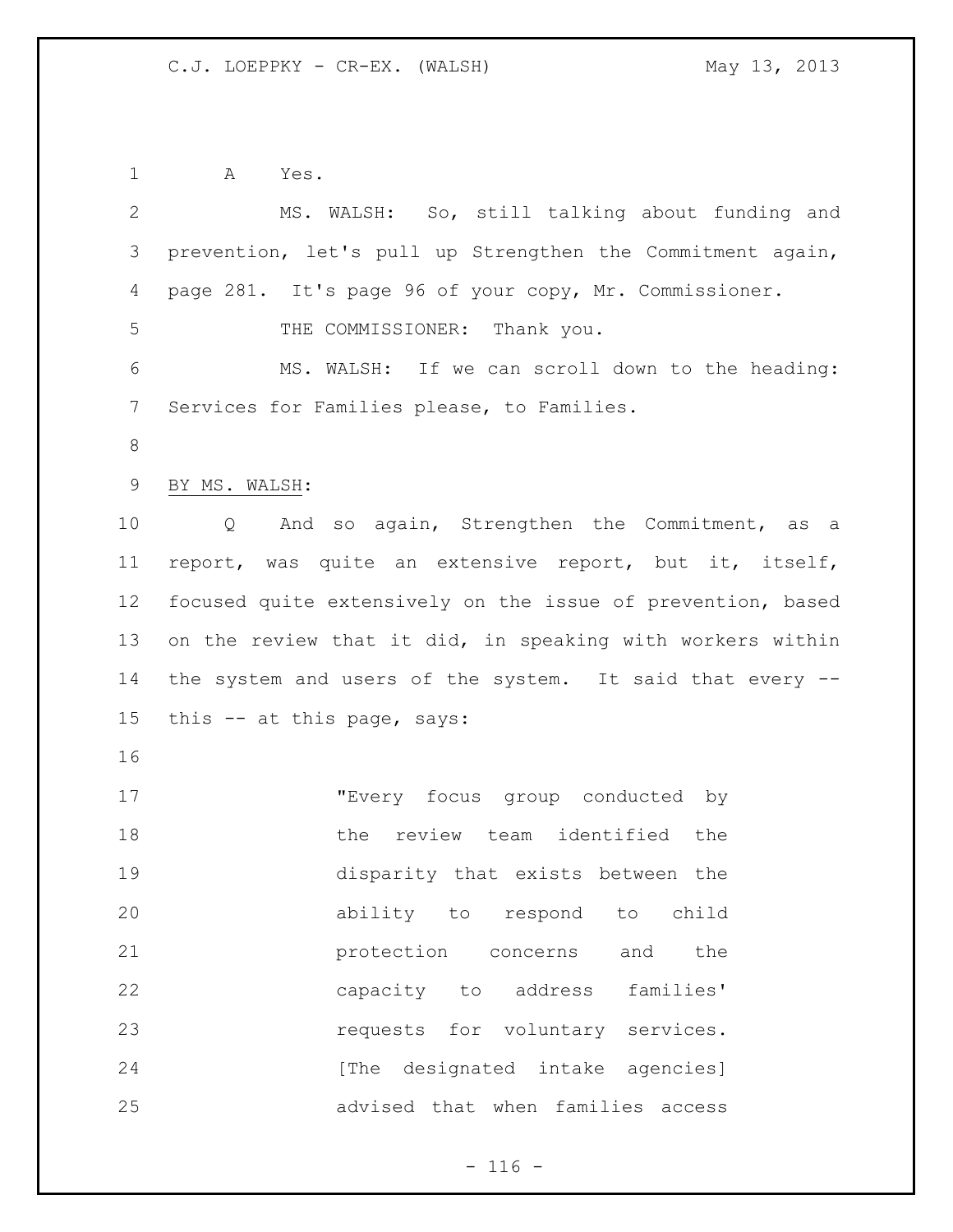1 the child welfare system seeking supportive services such as respite, and in-home support they are referred to social service organizations within the community. However, it was reported that some families do not meet the referral criteria for **blue these programs,** yet the agency does not have the capacity to assist in providing the support services families require. Workers across the province claimed that families on existing service caseloads, where children 16 are at home or are in temporary 17 care, have difficulty accessing 18 services in the community. Some agencies have made administrative decisions to fund a 21 support/prevention unit. The purpose of these positions is to provide support to the family by way of teaching parenting skills, delivering life skill programming,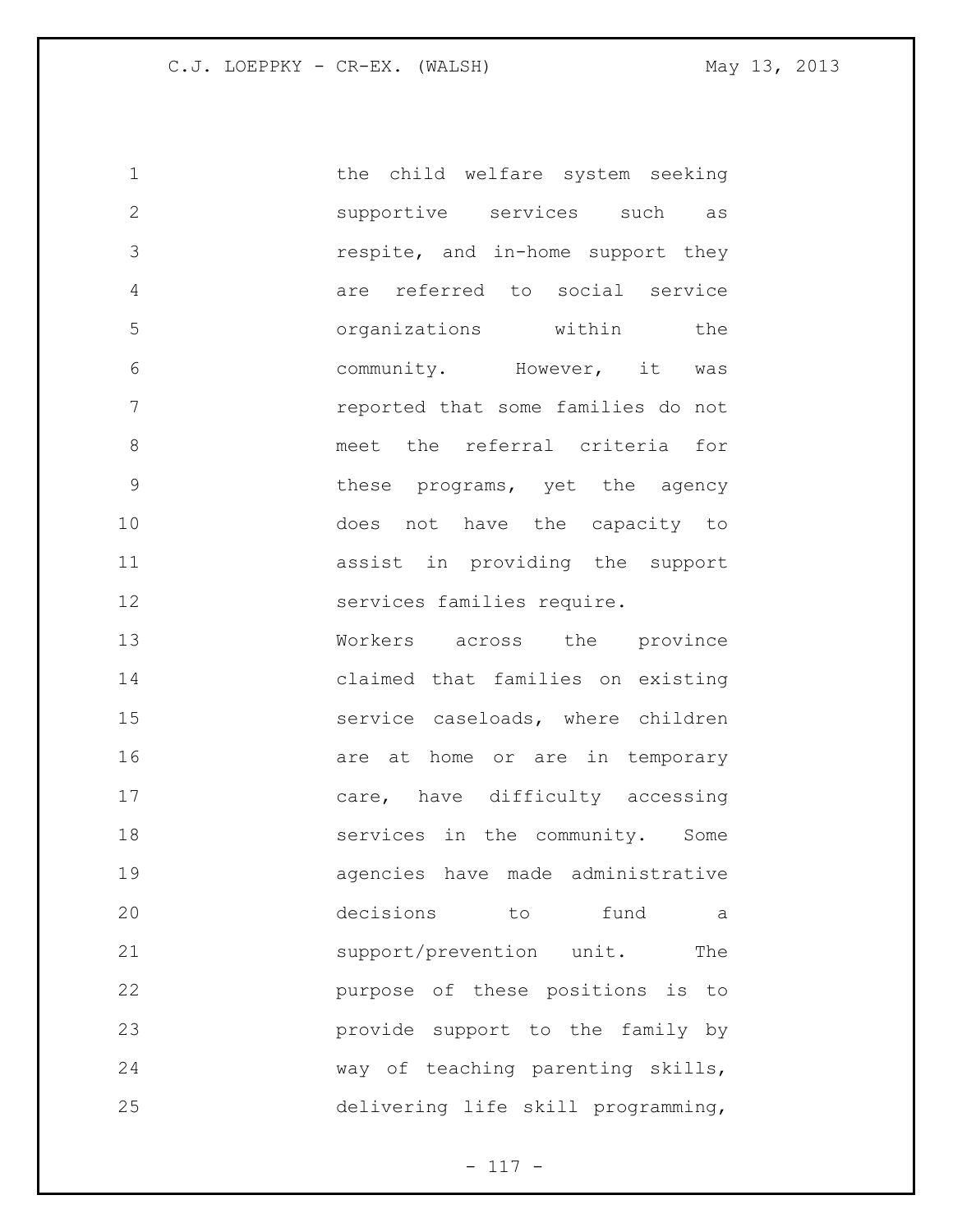informal counseling and mediation ... However, we have learned that due to staff shortages, increased case complexity, and the impact 5 that paperwork, reporting and geography have on workload, these positions have either been 8 discontinued or reassigned ... Child protection workers in the field have expressed concern that 11 the ability to access preventative **programming** and supportive services is fundamental to the reunification of children and the **preservation of the family unit."**  17 17 If we can turn the page please? "The risk of not providing the supportive services to assist families of children in care results in children remaining in 23 care for longer periods of time." And then it goes on to identify that:

- 118 -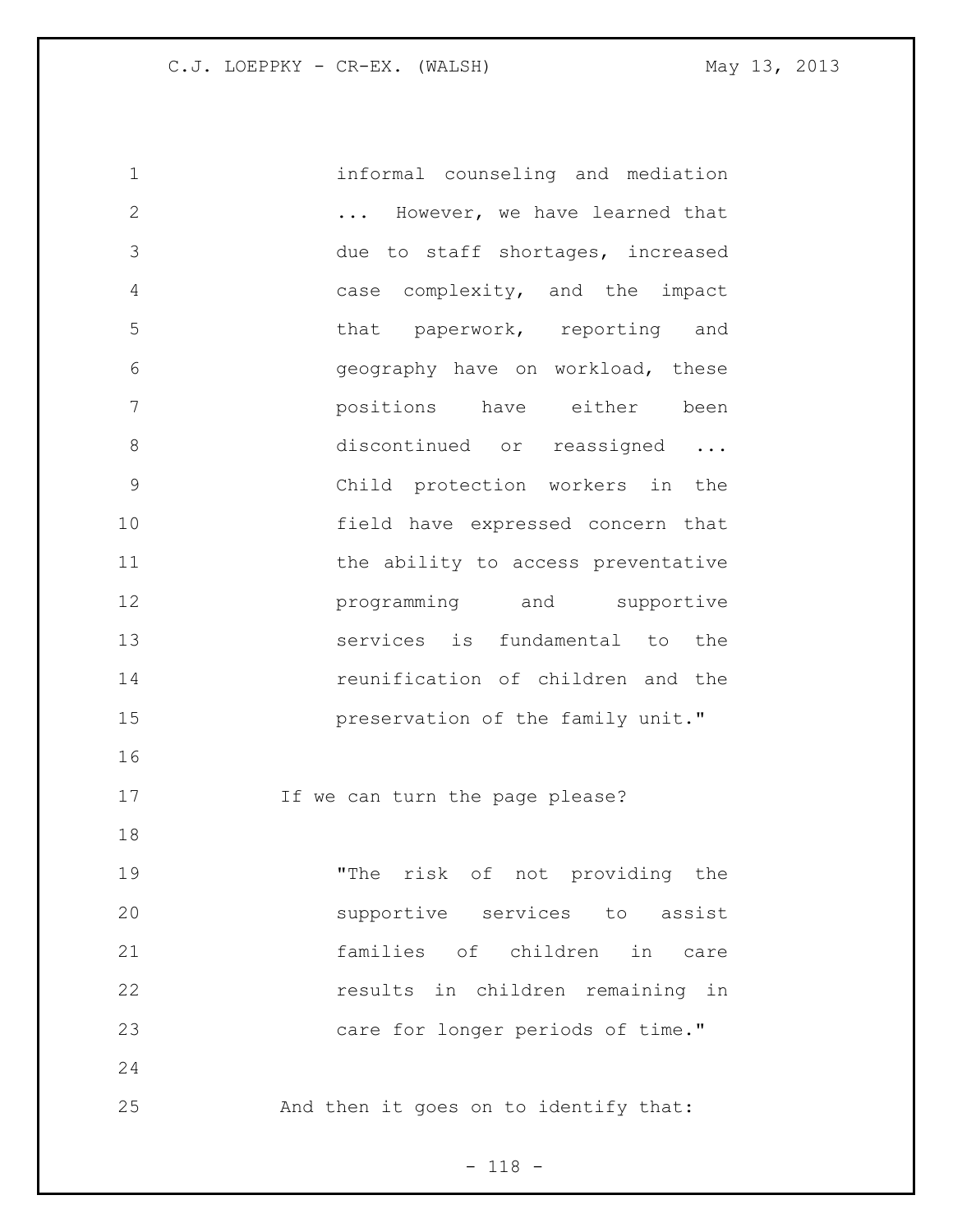"In order to access supportive and preventative services [some, in some instances, children are being placed into voluntary placement agreement, in order] to secure 7 funding [through that stream]." And if we go down to the recommendations, just scroll down: **We recommend that alternatives to**  the interventions currently used in the child welfare system be researched, evaluated and planned ... We recommend that adequate funding be made available for family support programs to be accessed by families regardless of whether or 21 hot the child is in the care of an agency." And: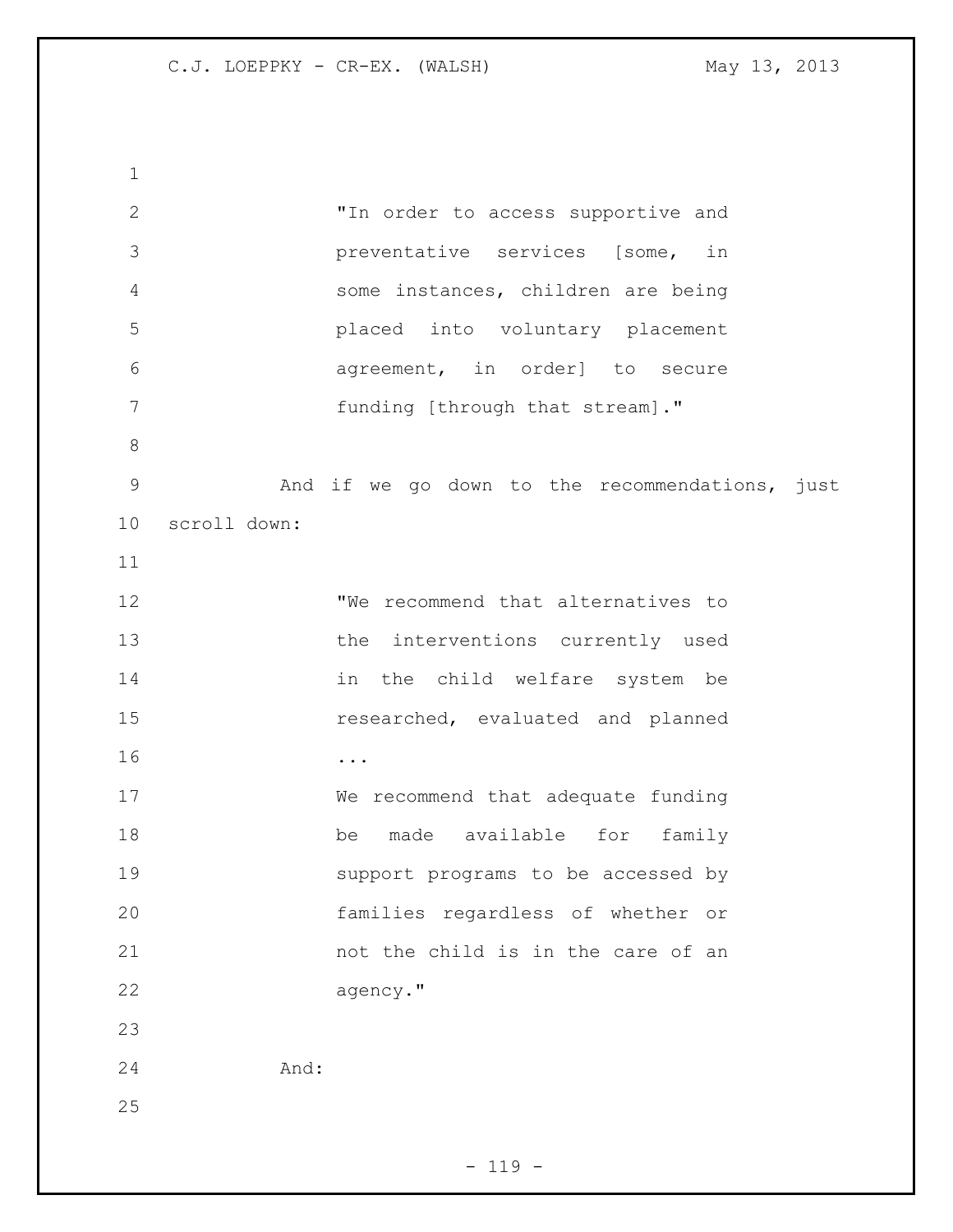| $\mathbf 1$  | "We recommend  the Authorities                                      |
|--------------|---------------------------------------------------------------------|
| $\mathbf{2}$ | monitor<br>the agencies use<br>оf                                   |
| 3            | [voluntary placement agreements]                                    |
| 4            | and ensure that they are entered                                    |
| 5            | into [in] under the appropriate                                     |
| 6            | circumstances."                                                     |
| 7            |                                                                     |
| $\,8\,$      | I.e. not to enable supportive funding.                              |
| $\mathsf 9$  | Um-hum.<br>A                                                        |
| 10           | Which is consistent with the kinds of things that<br>Q              |
| 11           | we heard Elsie Flette raise --                                      |
| 12           | A Um-hum.                                                           |
| 13           | -- concerns about. Now, I recognize that when<br>$Q \qquad \qquad$  |
| 14           | this report was written, it pre-dated the new funding               |
| 15           | model --                                                            |
| 16           | That's correct.<br>$\mathbf{A}$                                     |
| 17           | -- but can you tell us, how have these matters<br>$Q \qquad \qquad$ |
| 18           | and these recommendations been addressed by the department?         |
| 19           | In, in terms of looking at the work that has been<br>A              |
| 20           | done to design and implement the family enhancement                 |
| 21           | program, the funding support that is allocated goes to a            |
| 22           | Child and Family Service agency, so that they can                   |
| 23           | appropriately work with the family, assess the family's             |
| 24           | needs and identify where the family has identified the most         |
| 25           | significant issues that they want to address.                       |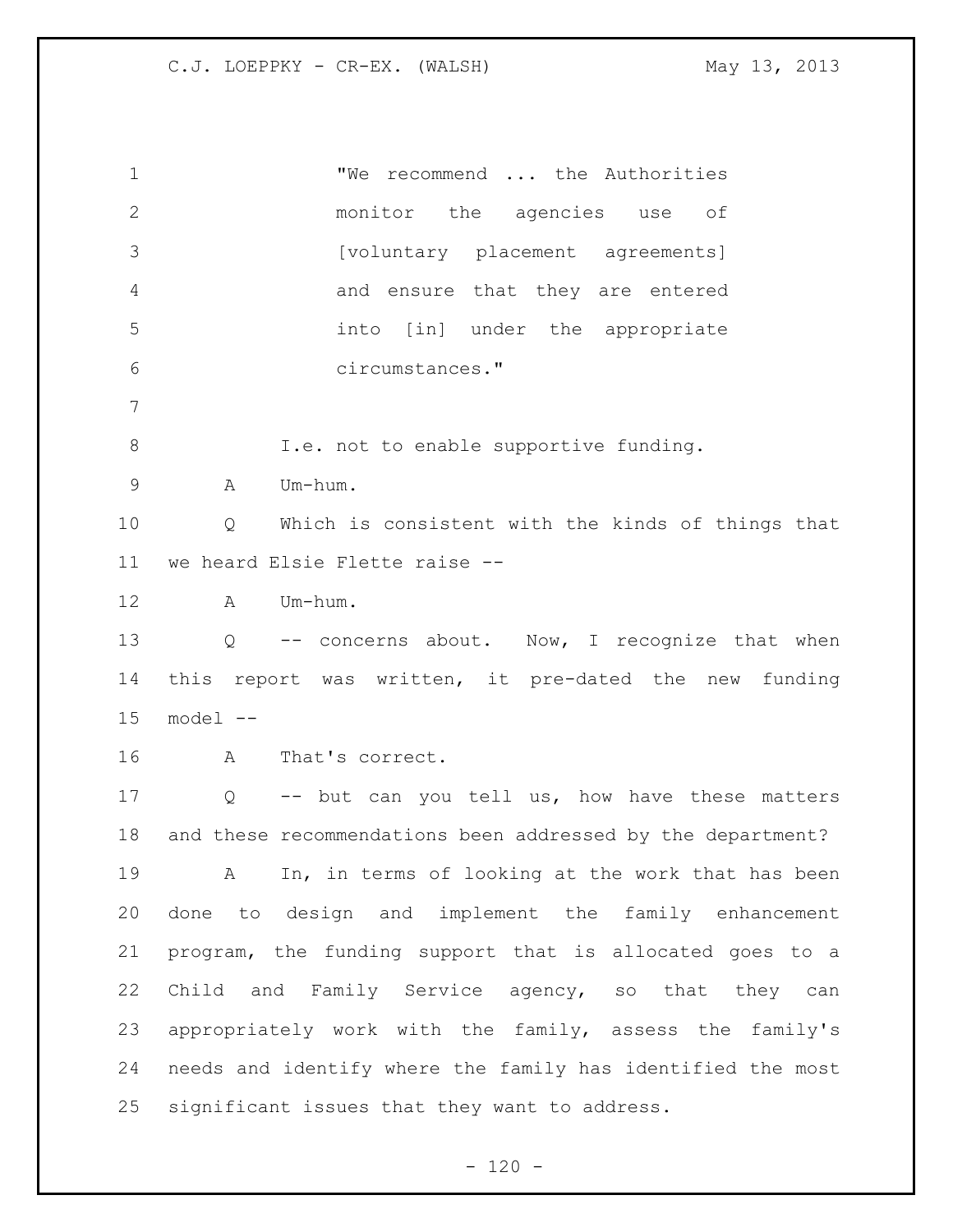So the other piece that came into here was the family support dollars, which is a fund of dollars that an agency receives. And we heard, from a number of other witnesses that, a amount that is used currently, \$1,300, is felt to be inadequate for those services. As, as we know, the funding model was, is new. We're in our first five- year series of it and that's certainly something that, as we go along, we would want to have agencies and authorities identify specifically what the concerns are, what they use the dollars for, where they see the gaps and then we would be able to make a much more information-based decision around the value of that particular resource to support families.

14 So I would say that the, the framework is included in the, the funding model. The, the criticisms that we've heard are about the adequacy of the dollars.

 Q And there's no question that the government, the department and the government, are committed to the concept, the importance of funding prevention initiatives?

 A That's correct. I think if we look at not only the components that are funded through our department, but the components of prevention programming and early intervention that are funded through Healthy Child Manitoba, through the Early Learning and Childcare Branch, which is for, for daycare and early learning and also

- 121 -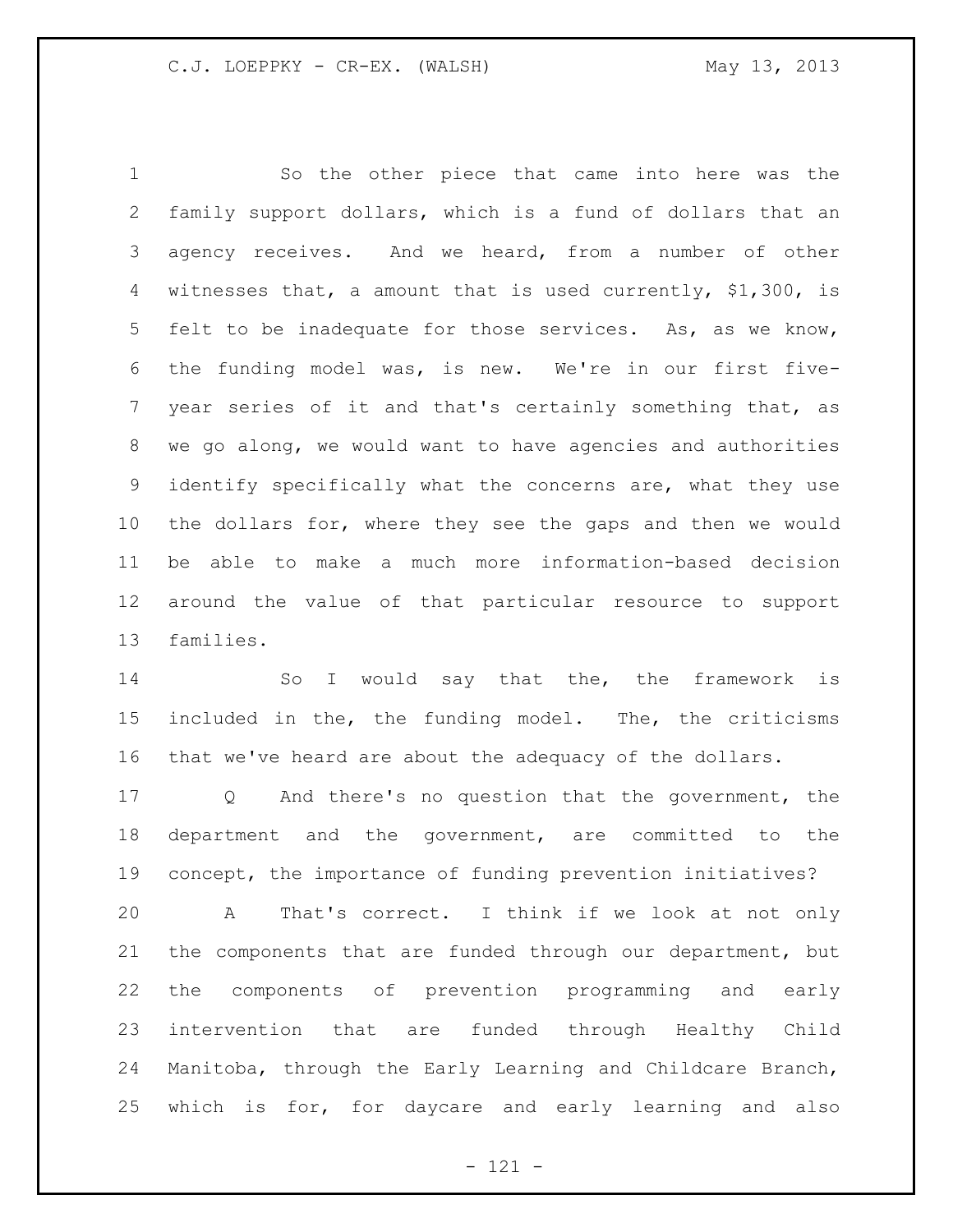provides support for families who may need social supports for, for childcare, as well as some of the other departments that fund neighbourhood initiatives to support community-based work. I'm thinking of Neighbourhoods Alive there. MS. WALSH: Let's go to page 219 of Strengthen the Commitment. 8 That's page 34, Mr. Commissioner. 9 THE COMMISSIONER: Thank you. BY MS. WALSH: Q Again, this was a place in the report which addressed concerns for the adequacy of prevention funding, specifically, the authors identified that: 16 The mong the recommendations made by staff interviewed at Aboriginal agencies, resources for prevention and family preservation services 20 topped the list. Several Aboriginal agencies attempt to offer prevention services for their children and families. Examples of those efforts involve 25 the hiring of 'prevention workers'

- 122 -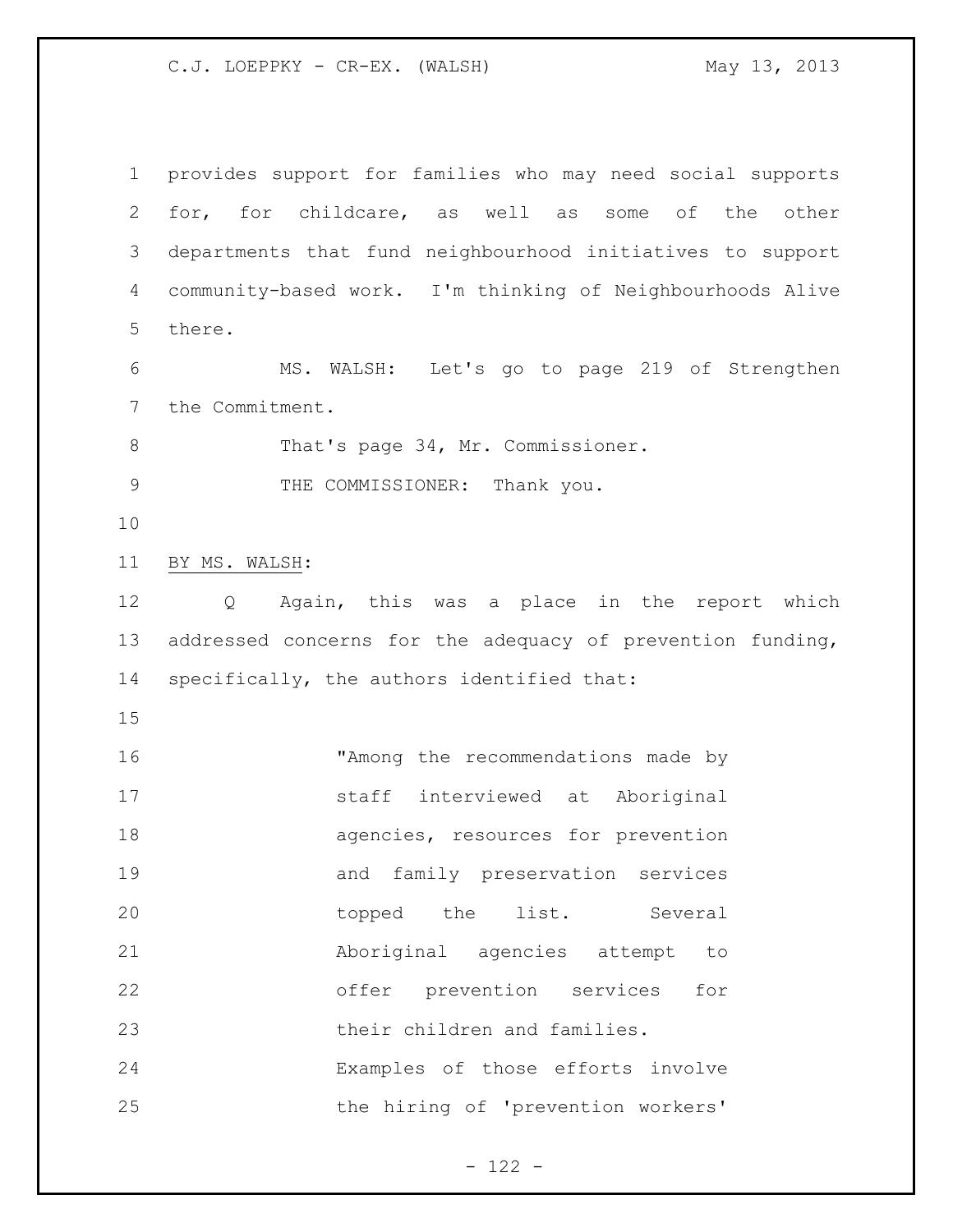| $\mathbf 1$    | whose efforts are aimed at                 |
|----------------|--------------------------------------------|
| $\mathbf{2}$   | developing trust relationships             |
| 3              | Others include engaging in                 |
| 4              | community efforts                          |
| 5              | There are serious challenges "             |
| 6              |                                            |
| $\overline{7}$ | And I'm, I'm not reading it word for word. |
| 8              |                                            |
| $\mathcal{G}$  | " however with succeeding in               |
| 10             | these efforts without adequate             |
| 11             | dedicated resources. Agencies              |
| 12             | who have hired 'prevention                 |
| 13             | workers' "                                 |
| 14             |                                            |
| 15             | In quotation marks.                        |
| 16             |                                            |
| 17             | " find that the diversion of               |
| 18             | resources to this function results         |
| 19             | shortfall in other areas and<br>in         |
| 20             | adds to the workloads of front             |
| 21             | workers with<br>line<br>other              |
| 22             | responsibilities. Prevention               |
| 23             | workers will often find themselves         |
| 24             | fulfilling roles of protection             |
| 25             | workers and at times having to do          |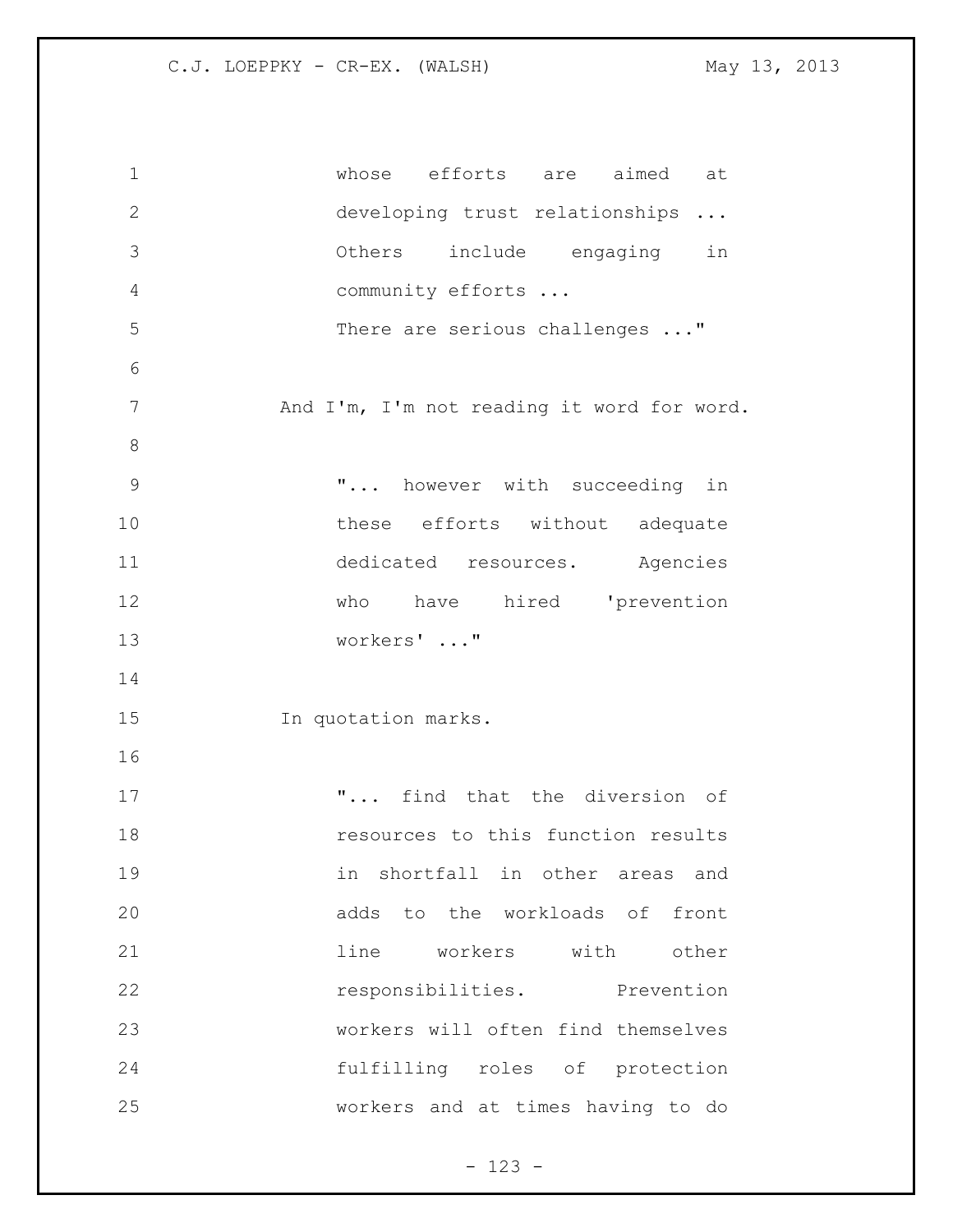apprehensions. This is contrary 2 to the prevention function and defeats the work being done with families in building trusting helping relationships necessary for prevention and early intervention." If we can just scroll down a little bit please. "Some agencies have taken children **into** care so [that] they can **provide** support even when there **are no protection concerns.** This is sometimes achieved by the use of a Voluntary Placement Agreement ... [as we discussed, or as was discussed in the report]." Now, is it your evidence that now, with the new funding model, money for prevention cannot be sacrificed or diverted to the protection stream? A Yes. Q And how is that achieved, or prevented? A Well, in terms of the, the funding model is built

 $- 124 -$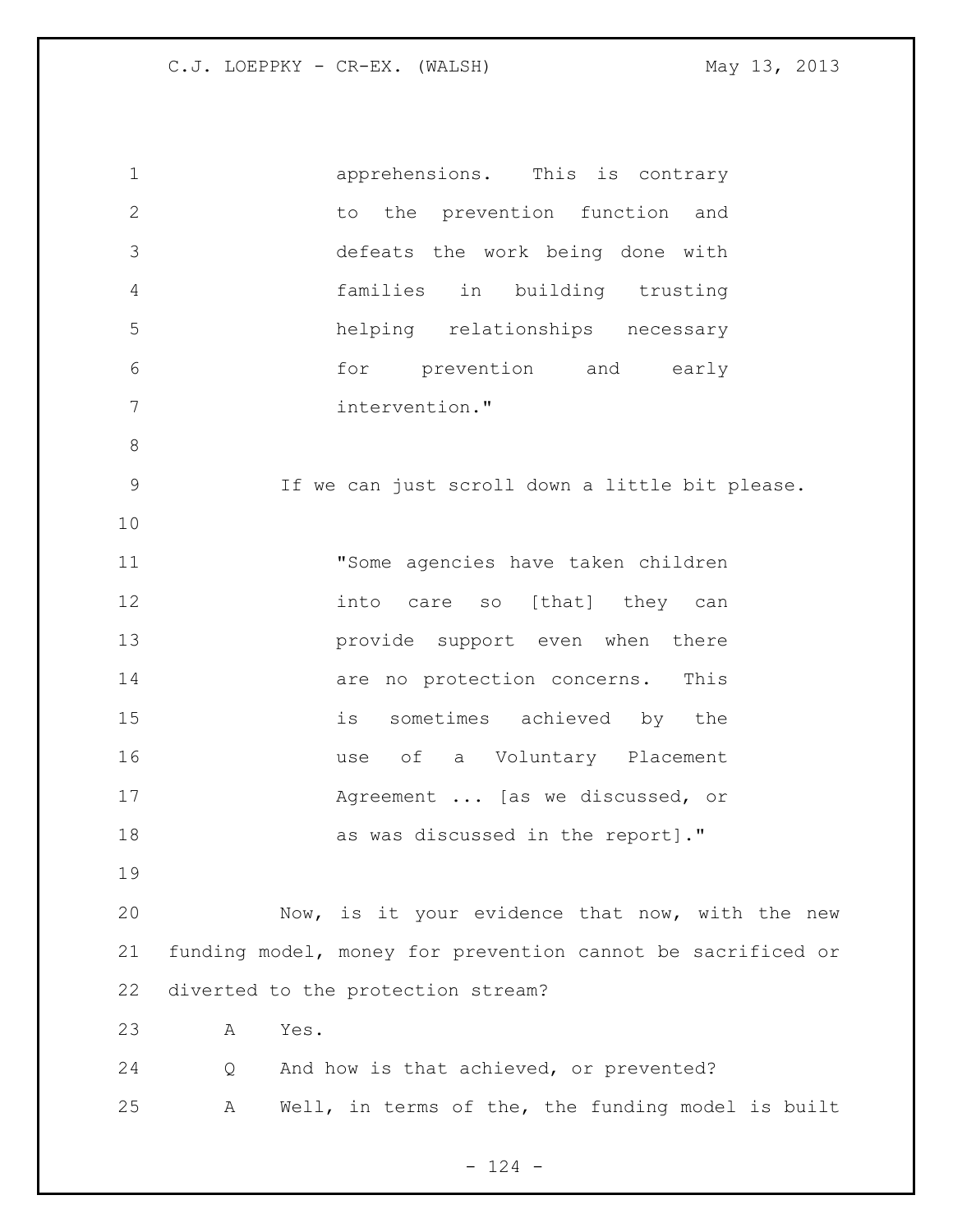again there on the number of cases. So for the provincial 2 side, there are a certain number of -- you, you have the ratio for the number of workers to the number of children. In the allocation then of the resources, when you would go to the updates on the business plans, we would be able to determine whether resources were being applied in the way in which they were, the revenue was generated.

 Now, in terms of looking at this particular series of recommendations, a Federal -- or aboriginal agencies working on reserve at this time were not able to use family protection resources, similar to what -- or as non-aboriginal agencies were and they also did not have prevention funding. So for on reserves cases there was a sense that children had to be taken into care in order for them or their families to receive some type of service.

 So the new funding model, with its categories of service, should prevent this.

 Q But it may be that it's not until you -- parties renegotiate, or take a, a review of the funding model that it's determined whether, in fact, there are enough resources to fund the prevention aspect of an agency's work?

 A That's right. The evaluation of the, the funding model, which is, there's a commitment to do that, would help us to give us the information and the data to make

 $- 125 -$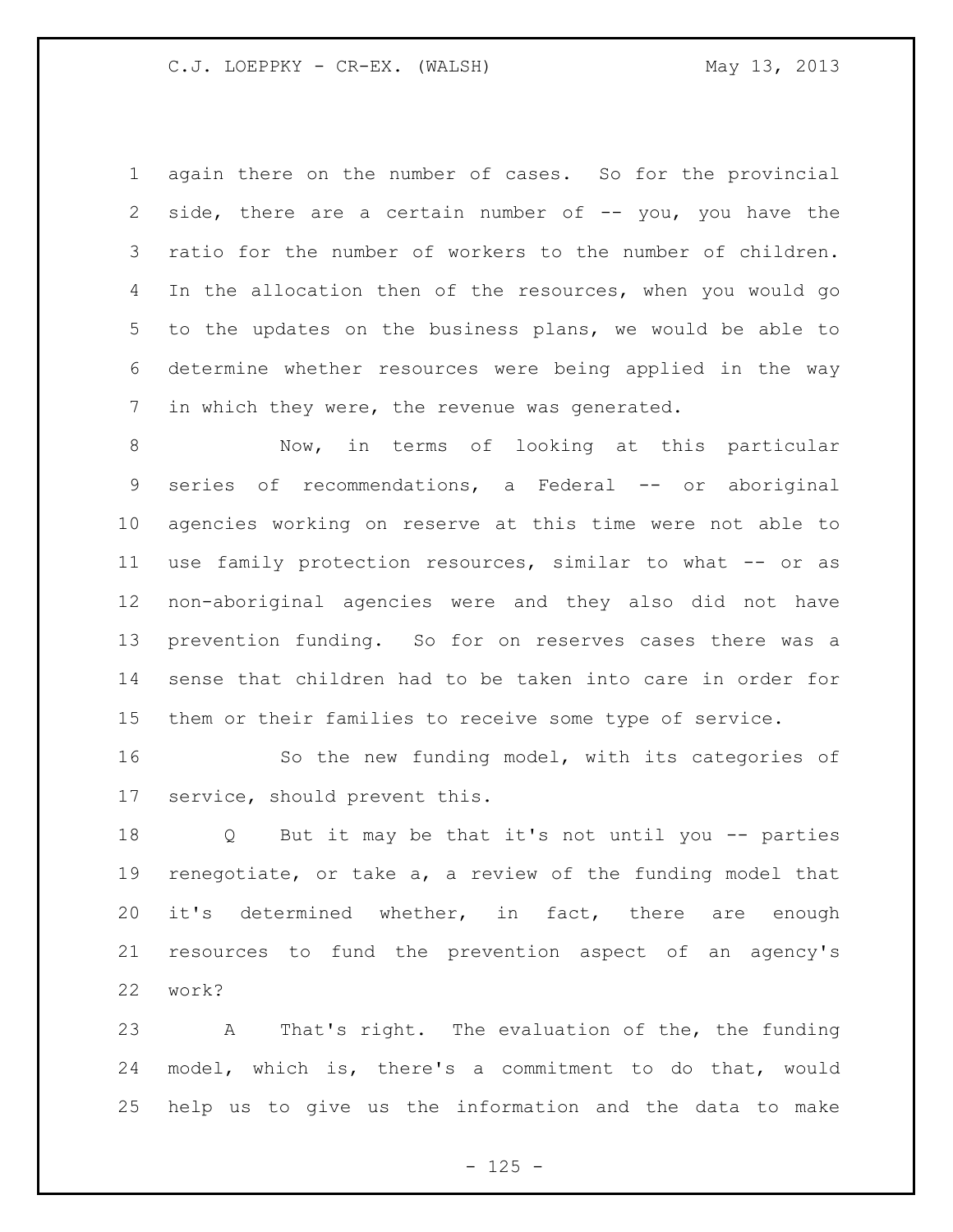those determinations.

| $\overline{2}$  | I think we heard Elsie Flette say that if there's<br>$Q \qquad \qquad$ |
|-----------------|------------------------------------------------------------------------|
| 3               | a deficit in the operational line, that they may have to               |
| 4               | put family enhancement money into protection; do you                   |
| 5 <sup>5</sup>  | remember hearing her saying that? Or words to those                    |
| 6               | effect, to that effect?                                                |
| 7               | I'm afraid I don't, but it, it could have been<br>$\mathbf{A}$         |
| 8               | that she would have said that.                                         |
| 9               | And so if that's happening, that would be<br>$Q \qquad \qquad$         |
| 10 <sub>o</sub> | something that would become the subject of review for 2015?            |
| 11              | Yes.<br>A                                                              |
| 12              | Okay. Does any prevention money come from the<br>$Q \qquad \qquad$     |
| 13              | Federal Government, or does it all come from the Province?             |
| 14              | The prevention funding comes from<br>both the<br>A                     |
| 15              | Province and from the Federal Government.                              |
| 16              | In that 60-40 ratio?<br>Q                                              |
| 17              | No, that would be in the assumption model for the<br>A                 |
| 18              | percentage of families that they believe would become in               |
| 19              | contact. I believe it's 20 percent, is what they use, from             |
| 20              | the population base.                                                   |
| 21              | In terms then of identifying whether sufficient<br>Q                   |
| 22              | resources have been put into family enhancement, which                 |
| 23              | we've seen repeatedly said is so important and with which              |
| 24              | you certainly agree, is a statement that it's important,               |

Ms. Stoker testified that, I think it was 22 percent of her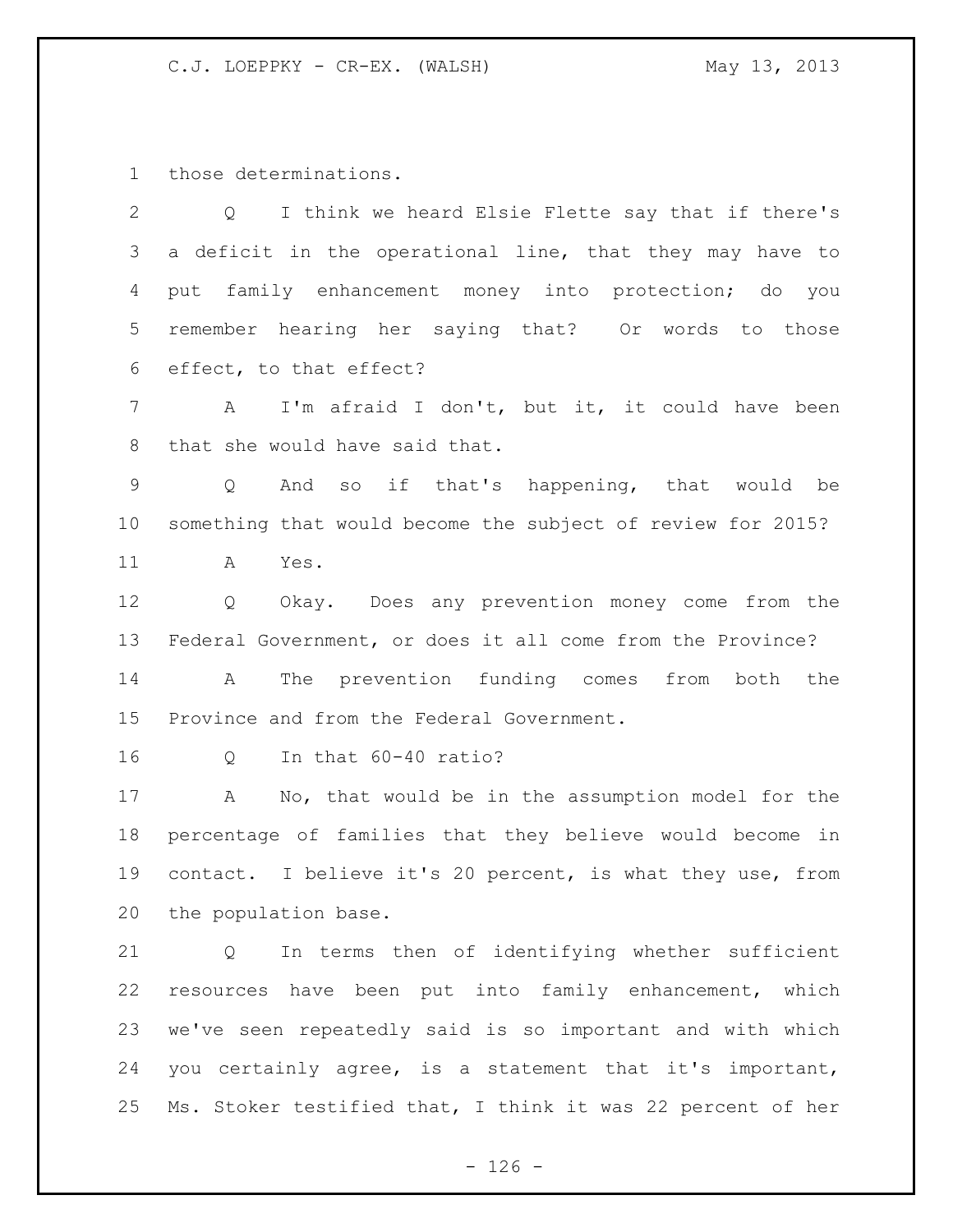budget is directed at family enhancement or prevention. So that's less than a quarter of ANCR's budget; does that reflect an emphasis on family enhancement?

 A Well, I believe that it certainly, when you consider the stage that we're at, with the introduction of the new funding model, demonstrates that there is a dedicated allocation. Would we want to see the shift of resources from apprehension and protection with children in care to prevention? The answer to that is yes. We know that that's not going to occur quickly, because the prevention programs need to get established and ensure that the families then are receiving the kinds of services where they will not have further contact with us, in a, in a protection manner.

 So, from previous jurisdictions, we know that this takes a period of time.

 Q In order for the prevention programs to get established though, they would have to be adequately resourced?

A They would certainly --

Q Would you agree?

 A -- I would agree that the prevention programs need to be resourced and I think when we introduced prevention, we knew that we were providing resources that were actually above the caseloads that were being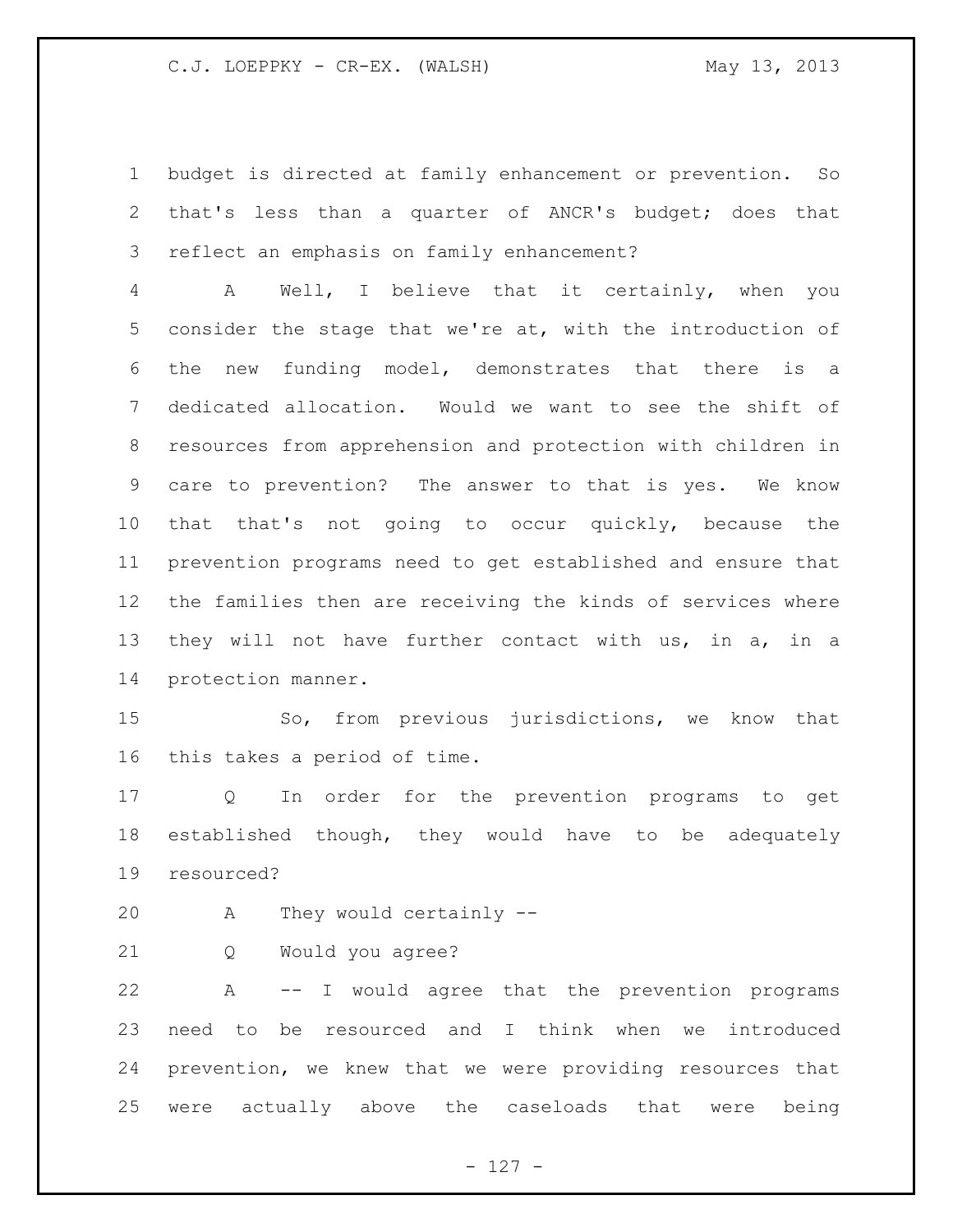identified, because there have to be a, a starting point. And once we see agencies identifying more families that are within the family enhancement program for the provincial side, those are also generated by a case sensitive funding approach. So there will be some incremental funding in that way.

 Q Um-hum. But in order for prevention to succeed, prevention programs to succeed, would you agree, they have to be adequately funded?

 A Yes, I think programs need to be adequately funded in order to have a, an impact. I also think that good evaluations of programs have to be done and that the importance then of using that information, to shape programs, for the future, is needed.

 Q Okay. And we'll come to evaluations in a minute. Thank you.

 When you provided Exhibit 68, page 21321, which showed a number of additional positions that many agencies received, despite 25 pilot projects, many agencies have no workers assigned for prevention. So how does, how does an agency offer family enhancement if it's not getting additional staff to do that?

 A Well, in the first two phases of family enhancement, resources, financial resources were provided to the authorities, who, in turn, worked with their

- 128 -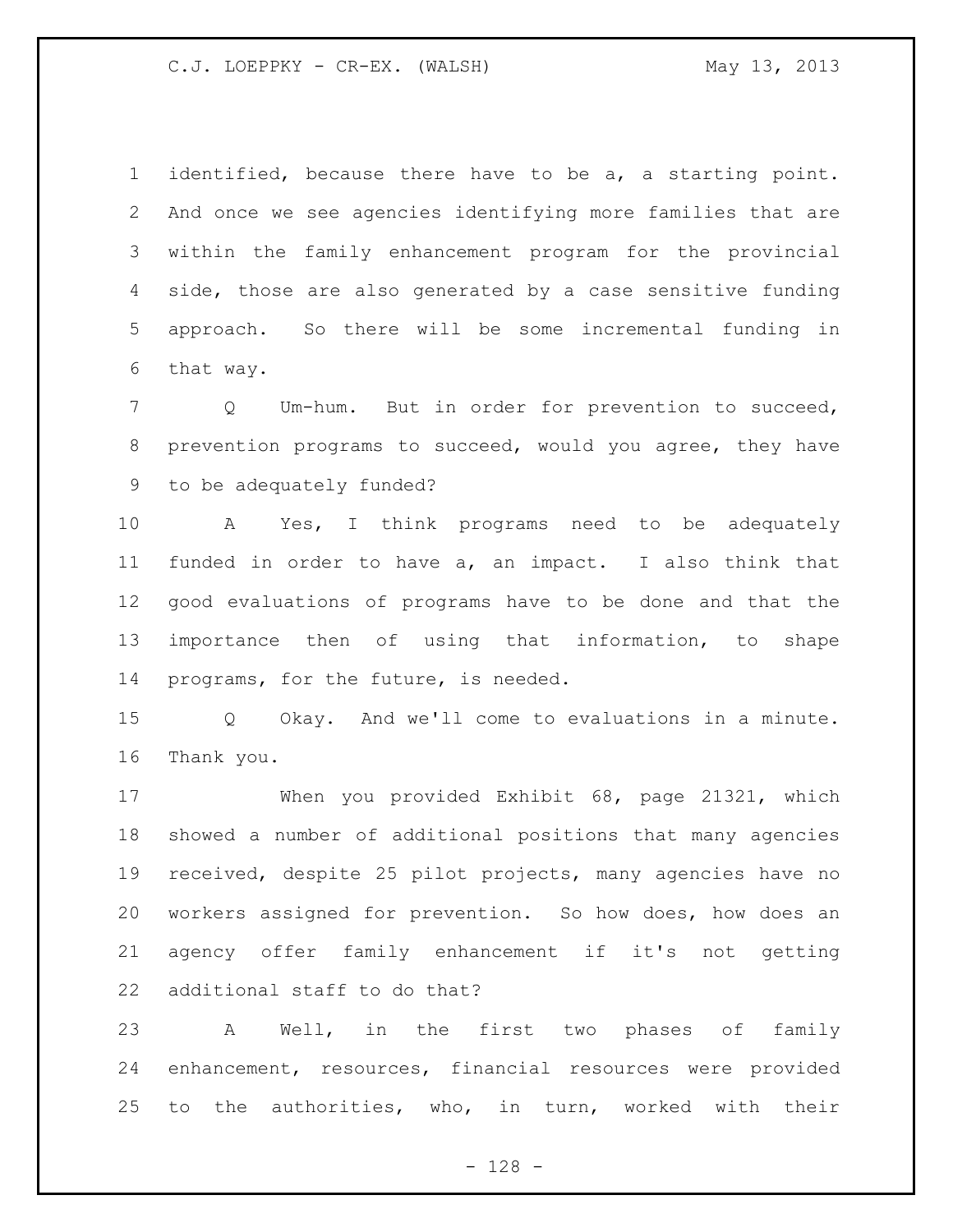agencies to do two things. The first grouping was to identify differential or family enhancement coordinators at the agencies and at the authorities. And they took on the role of doing research, doing education and training with the agencies and started to look at the service delivery models that would be of most value to their agencies.

 In the -- once the -- and there was dollars that were attached to the pilot project, so --

 Q So, in some cases, agencies had to choose some 10 other service, other than a family enhancement service for, to be staffed?

 A Well, in -- with the differential response family enhancement dollars that were identified, there were sums of money that were provided to the authorities to implement those 25 pilot projects. So, in some cases, if there were the requirement for a staff, or a researcher to work with them, if they were testing out a program, like a family resource centre, and they wanted to make a financial contribution to that particular entity, that's the kind of work that went on during the pilot phase. And then the information from the pilots was used to begin to develop their service delivery models that they would have within their authorities and agencies.

 Then when the funding model got fully rolled out, in '10, that was when the beginning of the staffing for the

- 129 -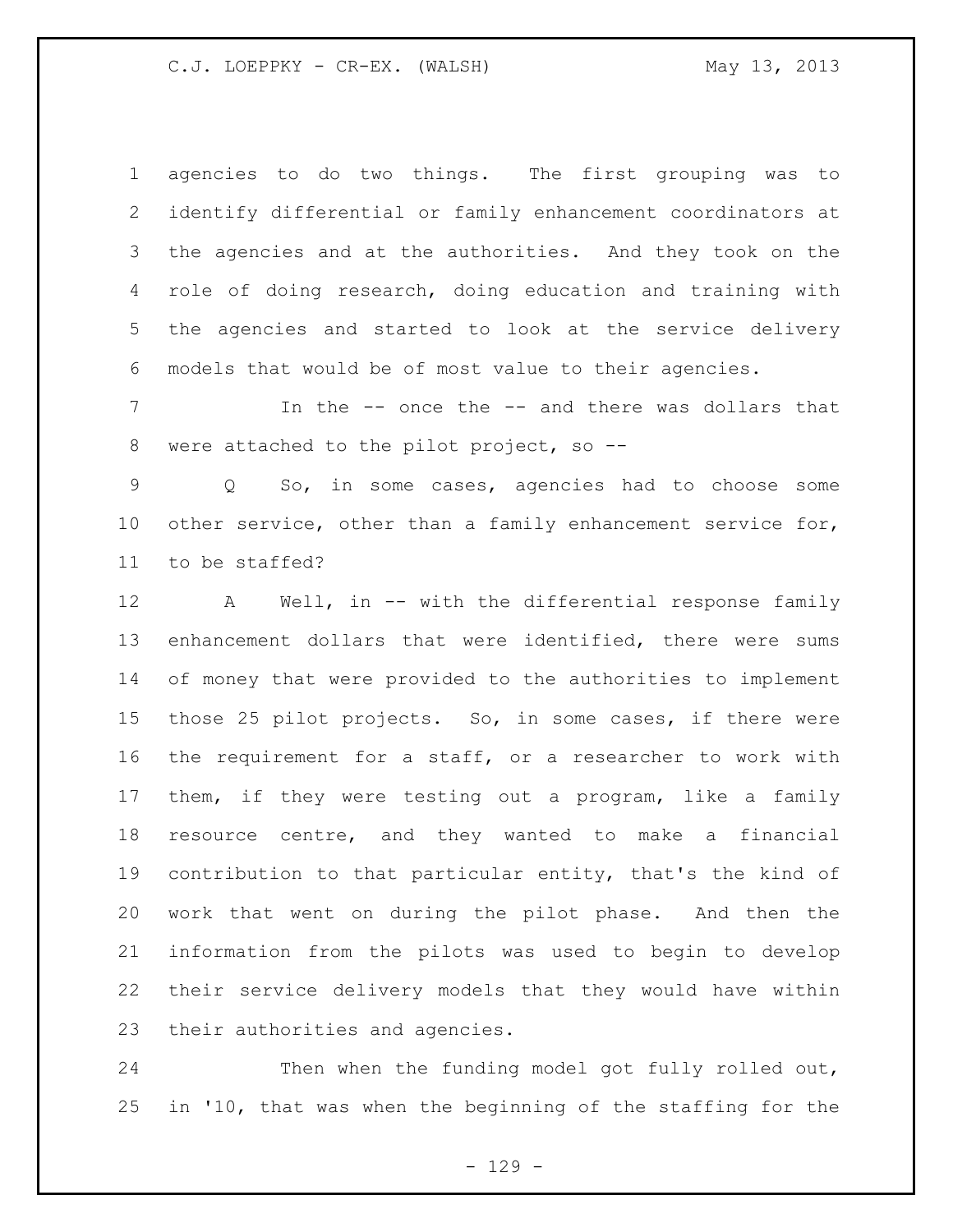agencies really took effect.

Q So this --

 A So there was a couple of phases prior to the rollout of the new funding model.

 Q Okay. So this chart, which has been identified as, as showing additional positions since Changes to, For Children, from '06/07 to the present, doesn't really reflect family enhancement positions?

A That's right. This was --

Q Okay.

 A -- the present here is a -- because this was a document that was done awhile back, this was prior to the implementation of the new funding model.

 Q What's the date, when it says to the present, what's the date?

 A I think in my evidence, on my first day, it would have taken us to '09/10. So just prior to the implementation of the new funding model.

 Q All right. If we go to page 23516 and we looked at this -- can we scroll down please, to see the table. Positions for the authorities.

 Now, I see a differential response specialist, but your counsel was careful to point out that differential response and family enhancement are not interchangeable terms; is that right? Do you agree with that?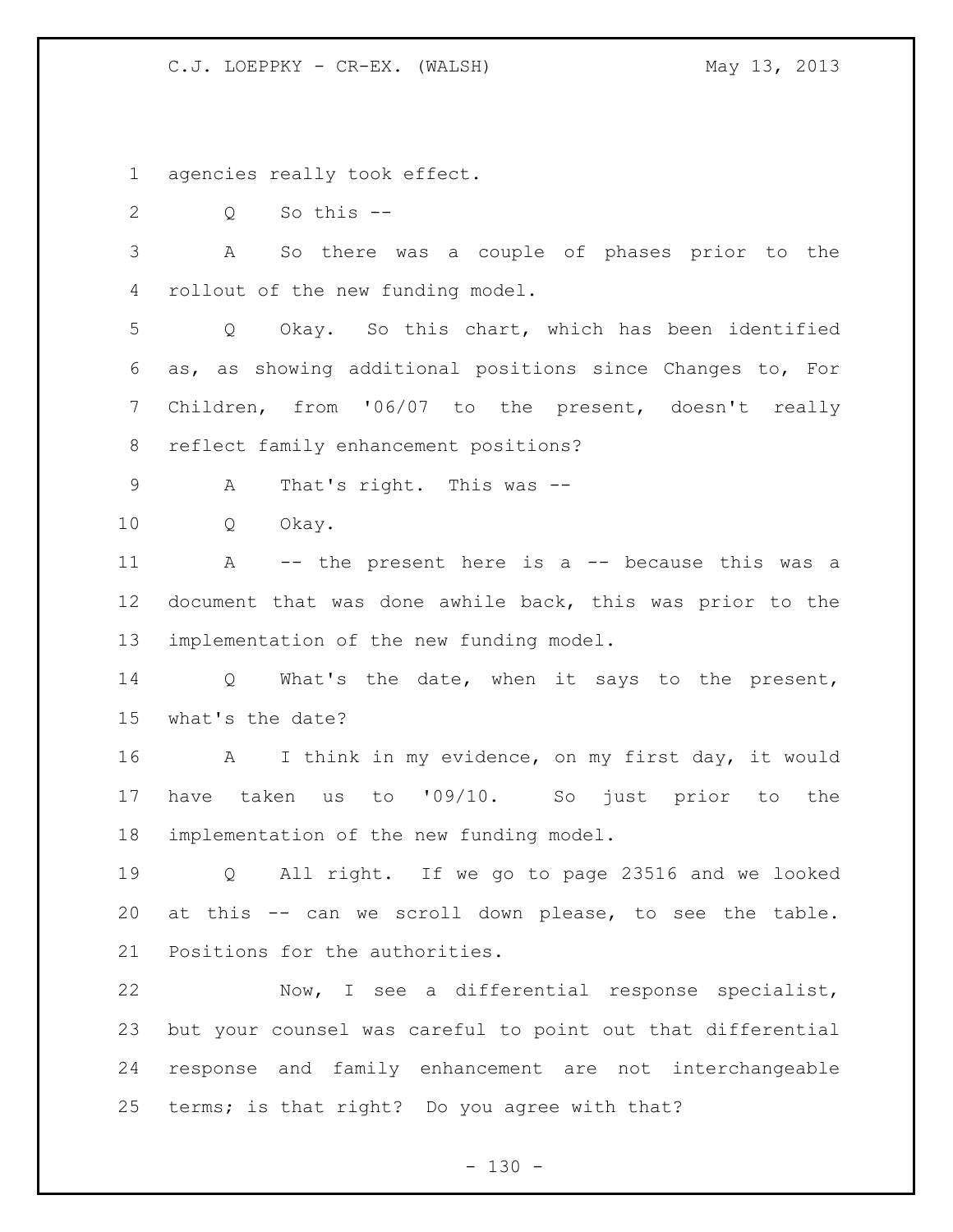1 A Well, I think we see this as --

Q So wait, just --

A Sorry.

 Q -- sorry, let me ask the question. First of all, do you agree that differential response and family enhancement are different terms?

 A Yes, they are, but they have often been used interchangeably, unfortunately.

 Q All right. So my question was, I do not see a family enhancement specialist listed as an authority core funded position?

12 A And in this particular chart, that's where that interchangeability was actually used. This would have been the attempt to look at providing the family enhancement or prevention focused services.

 Q Okay. Thank you. Now, you talked about measurement. Is the Government planning to assess whether the steps it has taken so far, towards prevention and family enhancement are sufficient?

 A There is a commitment to do an evaluation of the family enhancement program. Resources for that have been identified. The Federal Government has also identified their interest to look at an evaluation process and our intent would be to do that in a joint manner.

Q What period of time will be looked at?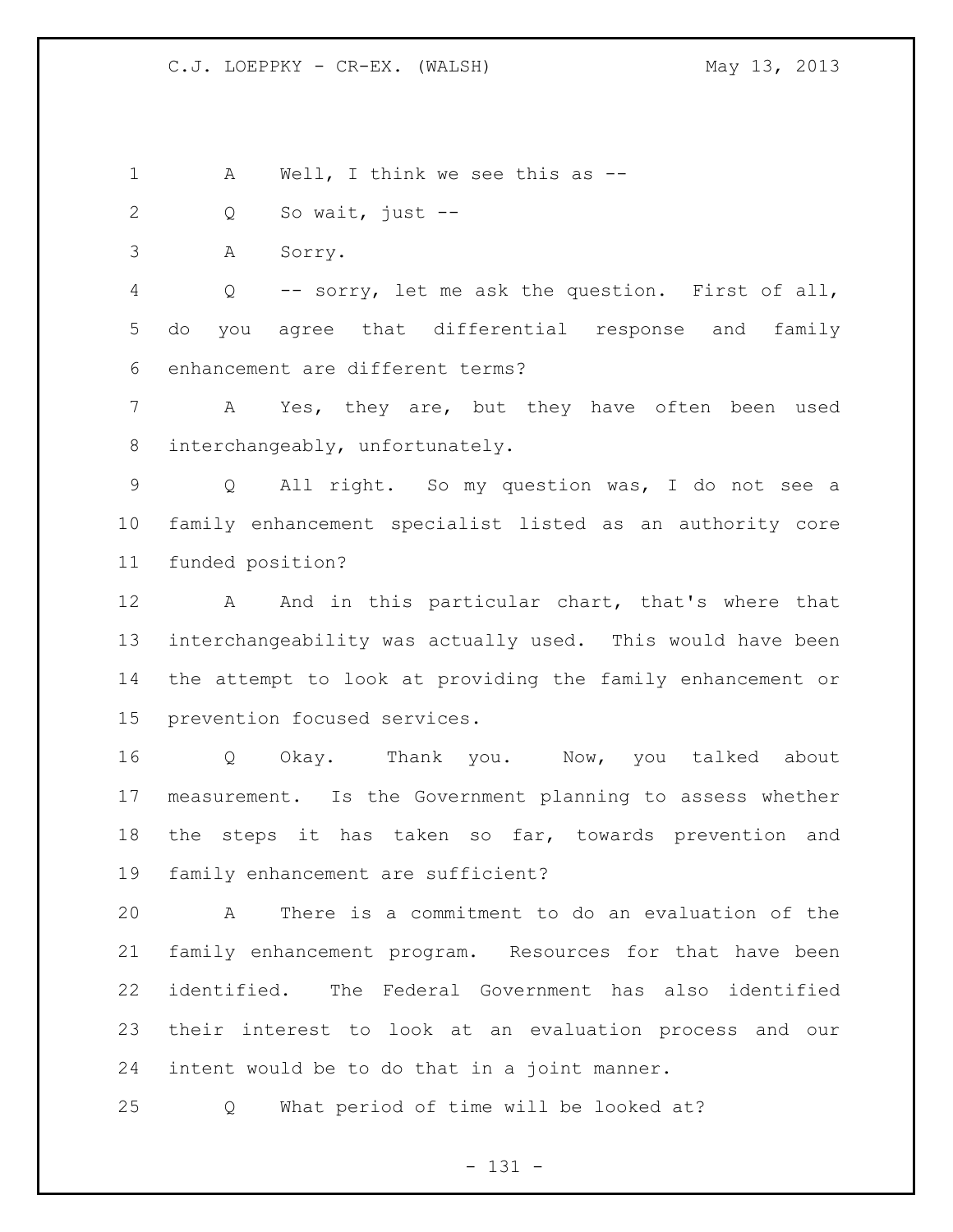A It would be the start of the funding model. So it would be starting from October '10 and information would be collected over, from, starting from that point in time. And we would then, I believe, look to start the evaluation in some of our preliminary conversations that we've had, this isn't final as yet, in the, probably, '13/14 fiscal year.

8 Q And what is it that will be measured?

 A There are a number of items that we identified in our original valuation framework that we, as the province, would be taking to the table. And the Federal model, called the enhanced framework for prevention, and I'm not too sure of the acronym there, also identifies a number of goals and outcomes that have been identified.

- Q Can you --
- A So --
- Q Sorry, go ahead.

18 A -- so we would be looking at developing, likely, a, a format where we would be collecting some baseline information and then using that baseline information on an ongoing, in an ongoing way, to monitor the implementation over a longer period of time.

 Q So the exact measurement strategy has not been identified yet?

A Well, we do have the evaluation framework that we

- 132 -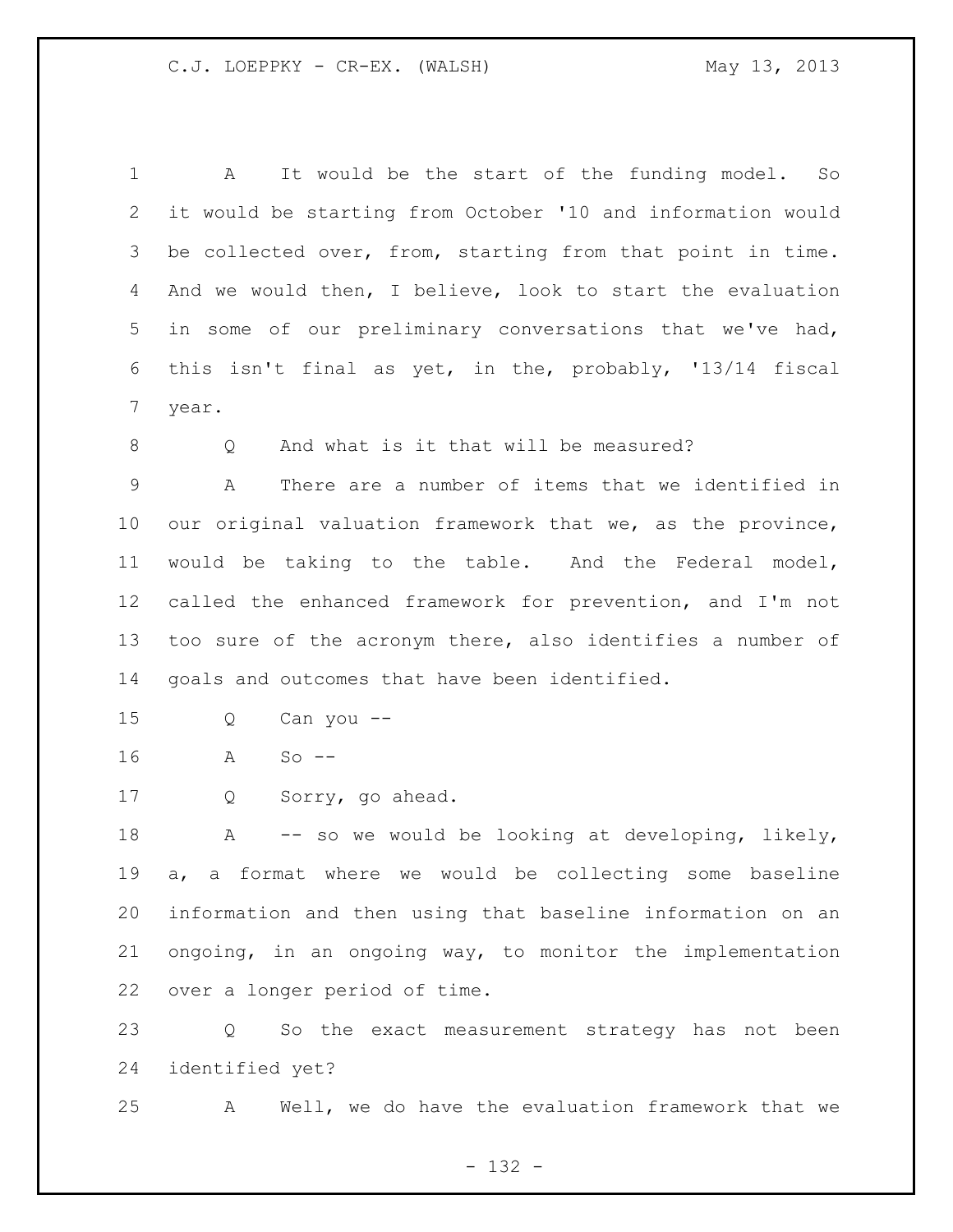started with and this was very early on in the development of the prevention programming. It would be considered right now a discussion document and then we would be formalizing that once we start our work with the, the Federal Government, to begin to look at finalizing the approach that we would take in Manitoba.

 Q So do I understand you to be saying that both the provincial and the Federal governments will be looking at assessing the success of the differential response service delivery model?

A Yes.

12 O And will that be in 2015?

 A I believe we'll be starting in the year '13/14. The timelines for completion, I don't have.

 Q And will that, the results of that measurement be reported publicly?

 A I don't have a sense of that as yet, but we've been very public with a lot of our evaluations and our information that we do have.

 Q Is it fair to assume that at some point, if the model is successful, we should expect to see the numbers of families who receive support and prevention services increase --

A Yes.

Q -- and the numbers of children in care decrease?

- 133 -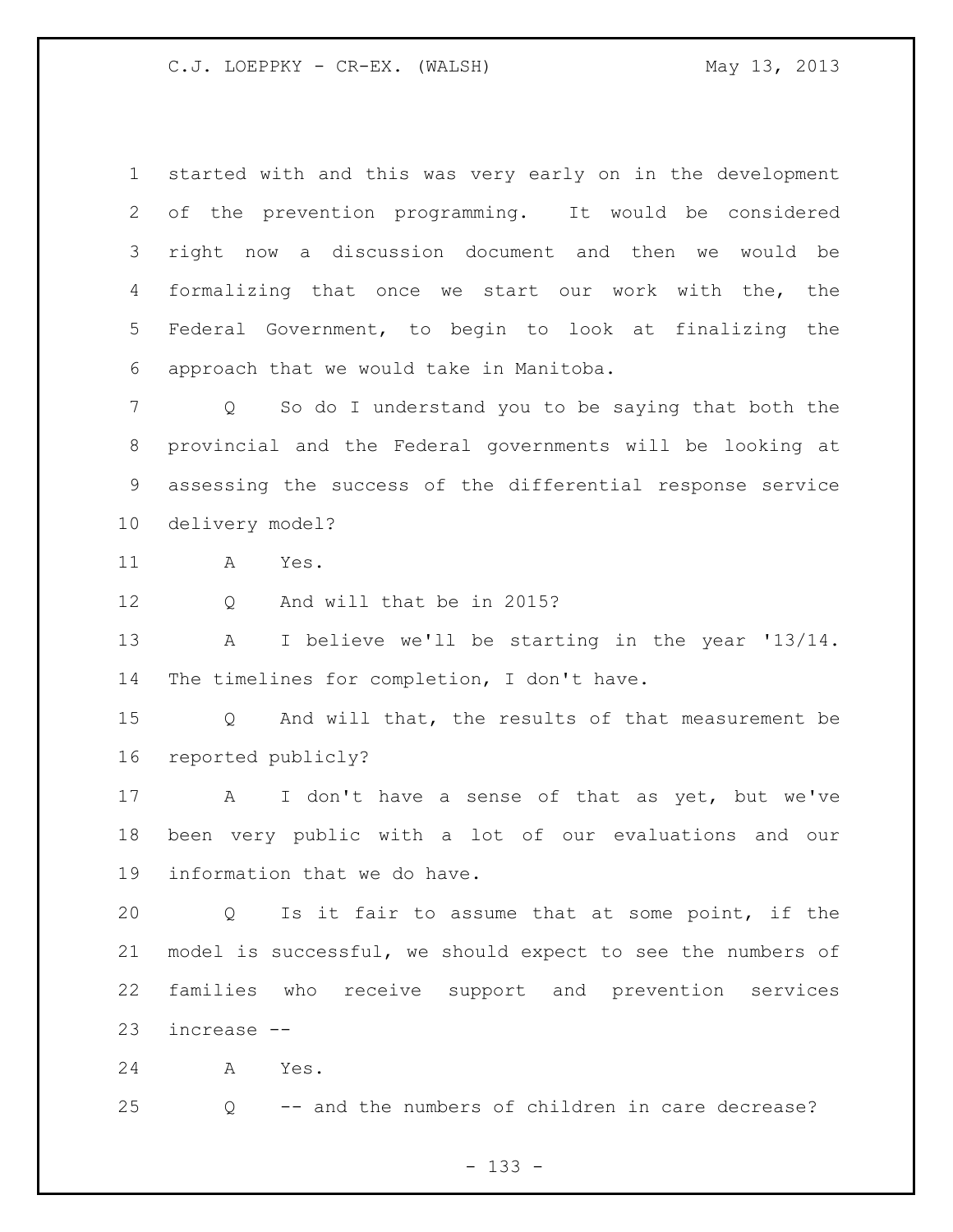A Yes.

| $\mathbf{2}$    | Q And then, eventually, should we expect to see the               |
|-----------------|-------------------------------------------------------------------|
| 3               | numbers of children and families who receive services of          |
| 4               | any sort from the child welfare system decrease?                  |
| 5               | Well, I think that's a very hard yes or no<br>A                   |
| 6               | answer, because there's so many circumstances beyond the          |
| 7               | child welfare system that impact a, a family and their            |
| 8               | capacity to, to parent.                                           |
| 9               | But in order to be successful, differential<br>$Q \qquad$         |
| 10 <sub>o</sub> | response has to involve more than just the child welfare          |
| 11              | system?                                                           |
| 12              | A Absolutely.                                                     |
| 13              | So if all of the systems that government can<br>$Q \qquad \qquad$ |
| 14              | oversee and influence are working together and the                |
| 15 <sub>1</sub> | agencies, including enhancing the capacity of agencies            |
| 16              | beyond the child welfare system, at some point, would you         |
| 17              | agree, we should see the number of families who need the          |
| 18              | child welfare system at all decrease?                             |
| 19              | A<br>Yes.                                                         |
| 20              | And that would certainly be the goal of<br>Q                      |
| 21              | differential response/family enhancement?                         |
| 22              | It is.<br>A                                                       |
| 23              | Let's talk about the strategic plan. How does<br>Q                |
| 24              | the department measure whether the child welfare system is        |
| 25              | effective currently?                                              |

- 134 -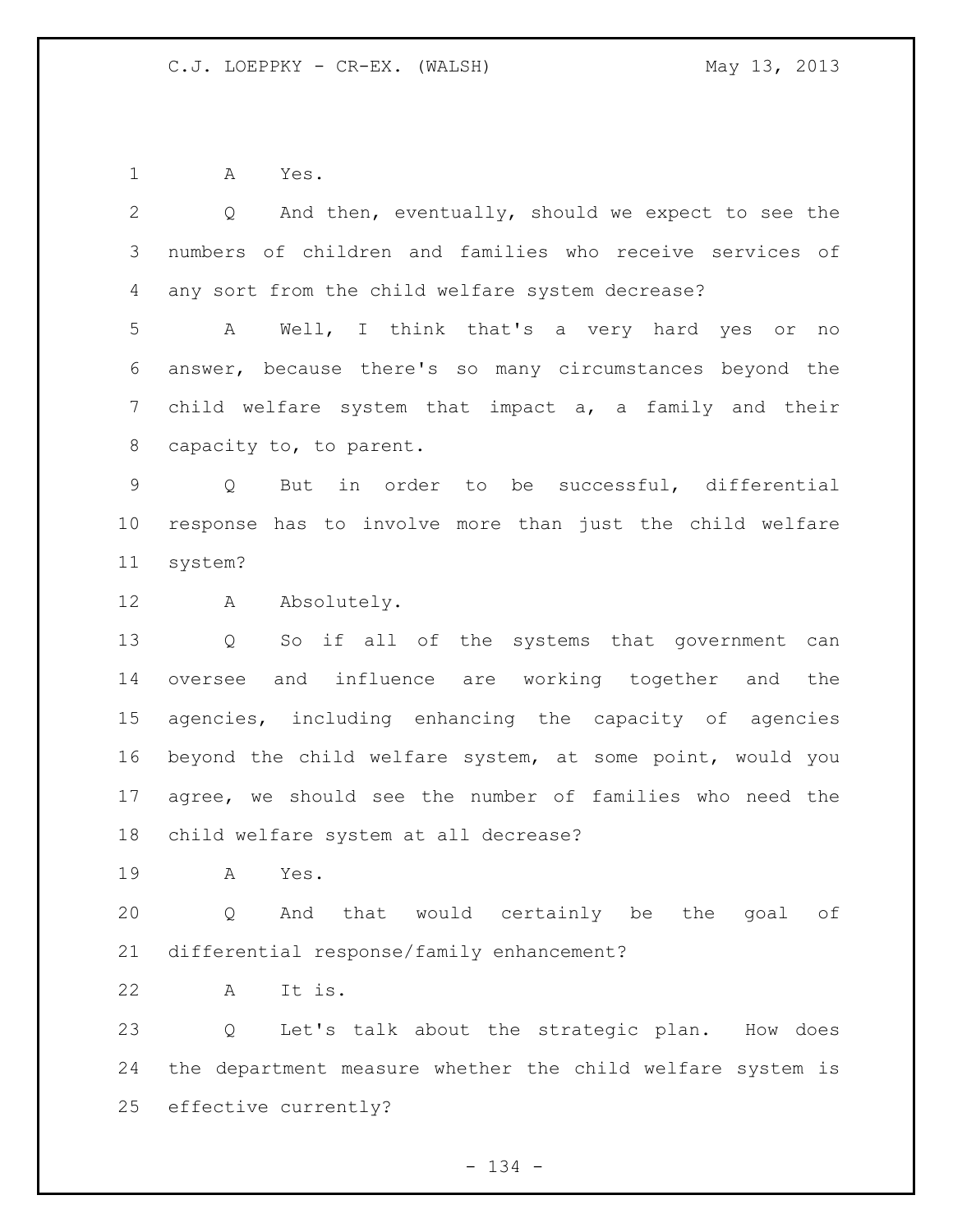A Currently, we would say that our approach has been to identify inputs, what we put into the system and we also have a lot of information about the use of our system. As we move forward, we're looking to implement a number of the outcomes from the national outcomes measurements project that we're a part of, as one of the jurisdictions across Canada. Our first outcome that we have been working to collect data on, that we feel we now have reliable data, is around the recurrence of service. So that is something that we will be reporting in our next annual report. So we've already established how the data is collected, how it's reliable and we will be prepared, in our next annual report, to make information available about that.

 Q Is the department going to measure outcomes such as educational success?

 A With educational success, our, our starting point right now is a partnership that we've developed with the Manitoba Centre for Health Policy and we are embarking on a research study right now, along with the authorities and Healthy Child Manitoba, to look at the factors that contribute to the success of children in care in schools. So that will be a, a first start.

Q So this is new?

A This is new, yes.

Q Okay.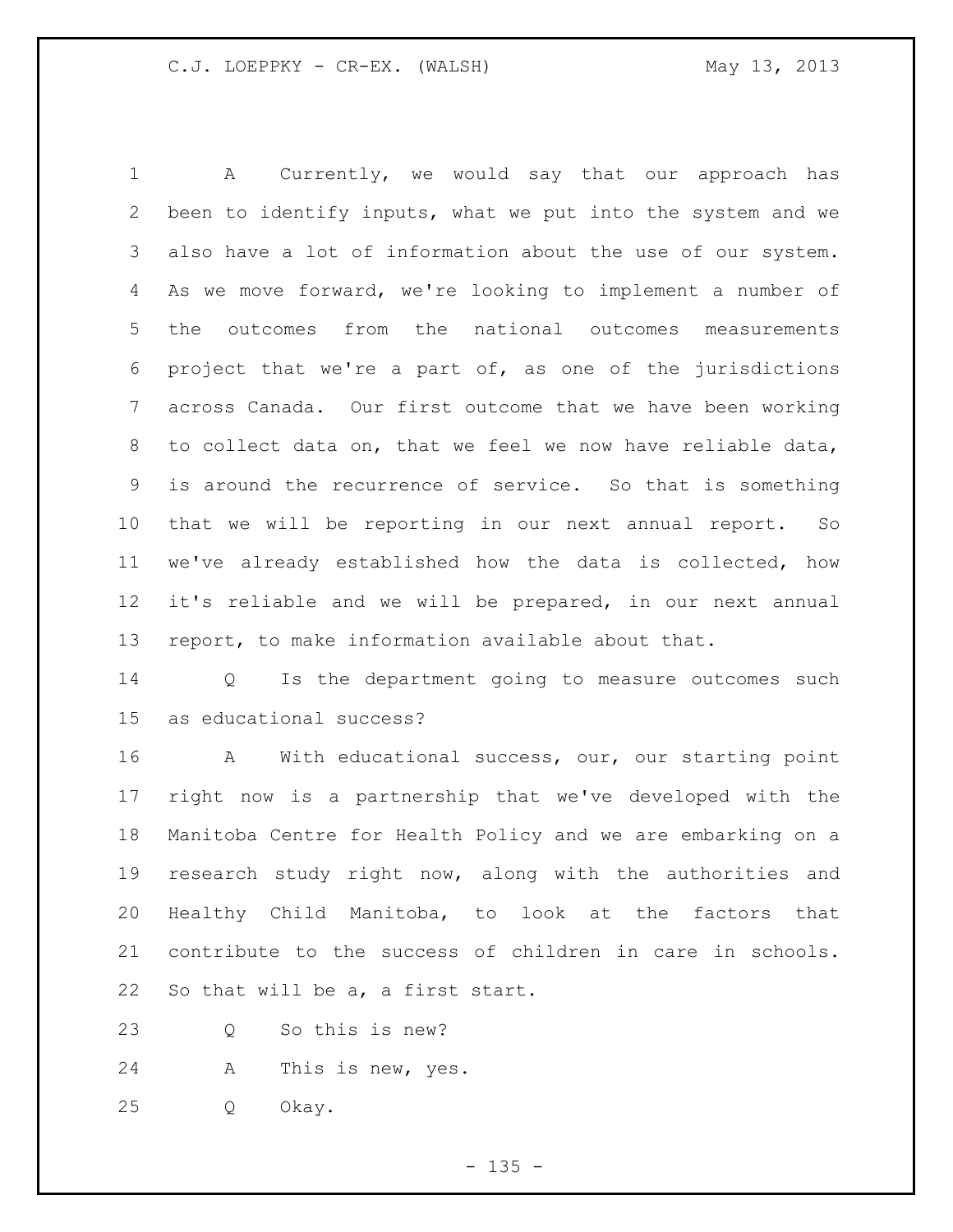1 A And we want it to be based in some research, so that as we move forward, we will have a better model to rely on, in terms of not only measuring, but the kinds of interventions that both schools and agencies can move forward on for, for kids in care. Q So you said that you're going to be working on developing or working with the, the national outcomes matrix? A Yes. Q Up until that point, how has the department measured whether the child welfare system is effective? A Prior to the, our participation in, in the national outcome measures project? Q Which is something that is just taking place, beginning to take place now -- A Um-hum. Q -- is that right? A Yes. Q Yes. So prior to that, how has the department, if at all, measured the success of the child welfare system? A Well, the, the focus on outcomes is fairly new and it would be new for Manitoba, as well as many of the other jurisdictions across Canada. Q So what has the department looked at?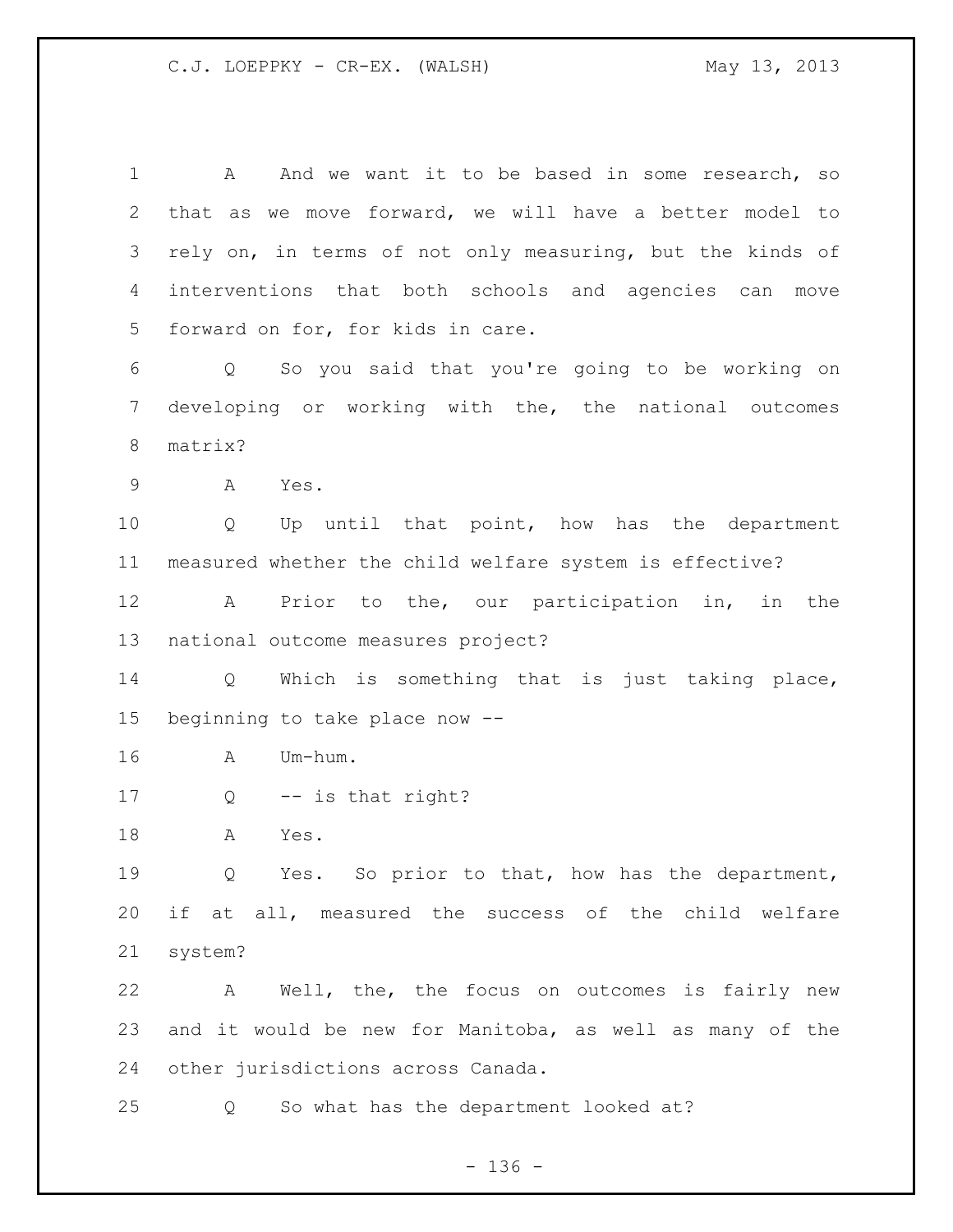A The department looks at certainly the number of children in care --

Q Right.

 A -- the number of children who are safe in care. So we look at our statistics around injuries, accidental deaths and deaths from natural causes and, and the likes, so basically safe in care. We also look at the compliance with what we would consider to be the most significant factors, in terms of safety and this is something that we started over the last while to look at. For example, sharing with agencies and authorities, information about face-to-face contact, because that, we believe, is one of the most important contact issues, in terms of safety of children. So there is regular contact between us with that. And then we also know that some of the authorities have set up some of their own outcome measures that we are monitoring through the business plan process, because they've identified them in there. And as we move forward, we'd also want to see what the authorities and the agencies say that they've accomplished through the business plan process, because there are goals and objectives in those particular business plans.

 Q So, at this point, what is the goal of the child welfare system?

A The goal of the child welfare system is to keep

- 137 -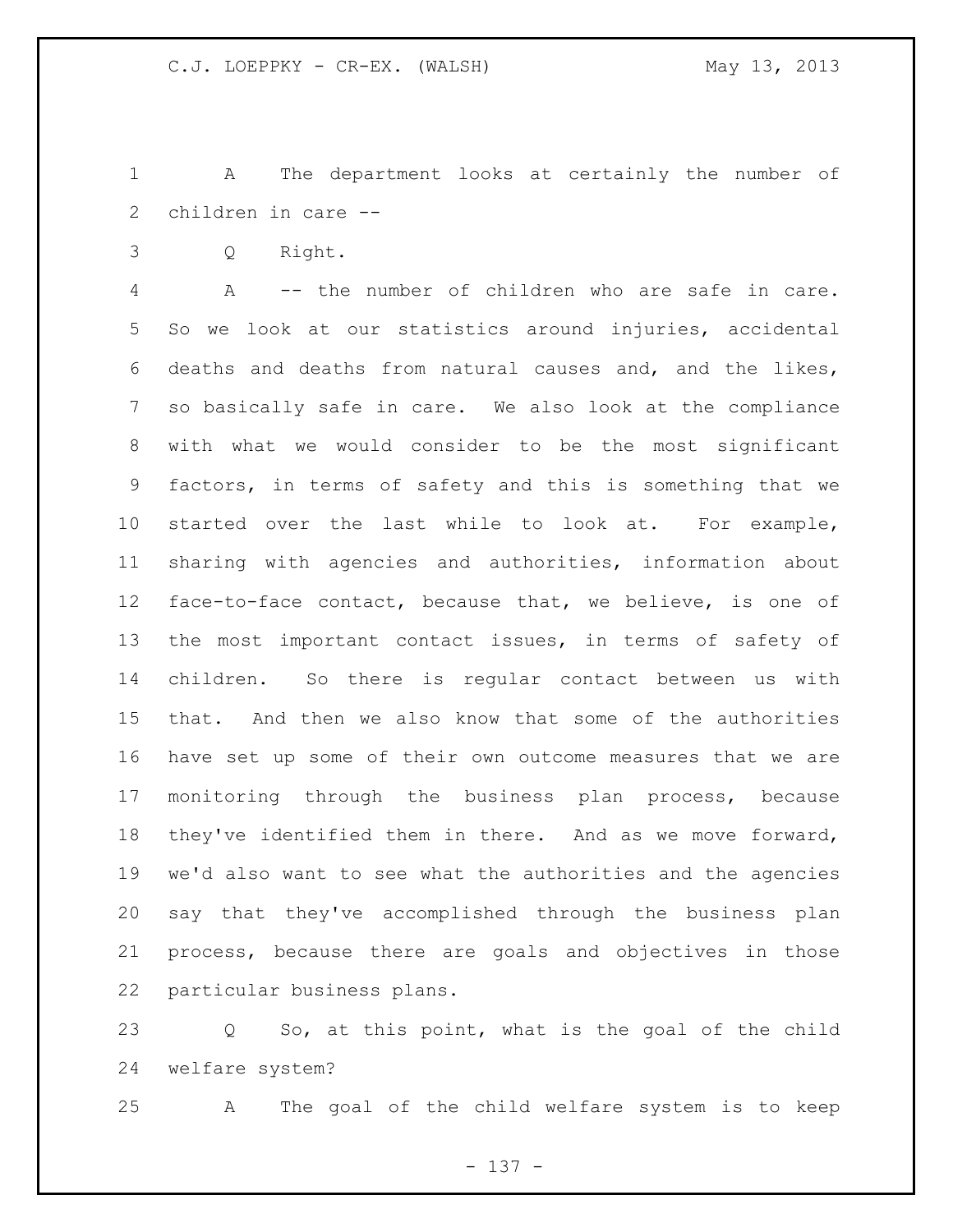children safe and to develop supportive programming so that families gain better skills and strength to parent on their own.

 Q And up until now, the primary way in which the department has measured the achievement of that goal is to look at the statistics of the numbers of children in care?

 A That's correct, yeah and the number of families receiving service, voluntary services, the number of expectant parents. So there, there's a fairly large amount of information and data that can give information about trends, whether things are increases or decreasing and the like. But we have not been focused on an outcomes framework.

14 Q And that is now going to start?

A Yes.

 Q Okay. The auditor general's follow up report from 2012, which was Exhibit 43, identified that the department was still working on its goal setting, by virtue 19 of its strategic plan; is that something that's going to be finalized shortly?

 A Yes, actually, the divisional plan has been complete and now we will be using that divisional plan to incorporate it into our departmental plan, which is an exercise that we start now, once the, the budget has been finalized for the fiscal year.

- 138 -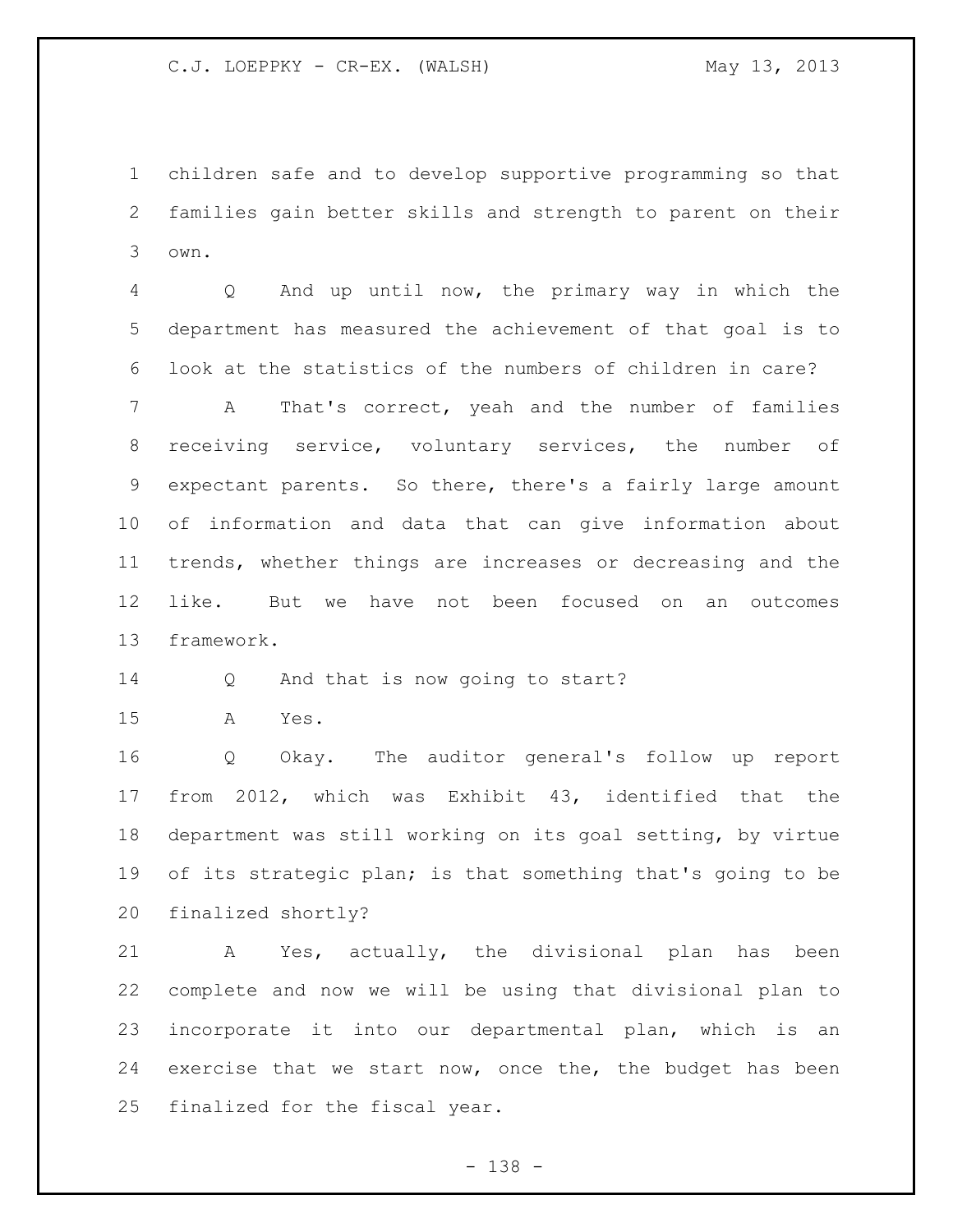MS. WALSH: And Exhibit 72, I think this was, this is Exhibit 72. If we can pull that up please? UNIDENTIFIED PERSON: It's the third one down. MS. WALSH: Yes, that's it, thank you. BY MS. WALSH: Q So you, through your counsel, you did show that the numbers of children safe at home are increasing. What we see from this exhibit is, however, that the numbers of children in contact with the system, overall, continue to increase from the beginning of this chart, 2007, to 2012? A That's correct. Q And for the 2012 data, 9,730 children are in care, eleven five two two children are safe at home. Do you add those two columns to tell you how many children are receiving services in a given year? A That, that kind of calculation would give you an overall number as to the number of children that have contact with the system for different purposes. Q Although, the number of children in care is only measured as at a given time? A Same with the other ones. Q Right. So -- A Um-hum. Q -- it doesn't tell you how -- if, during that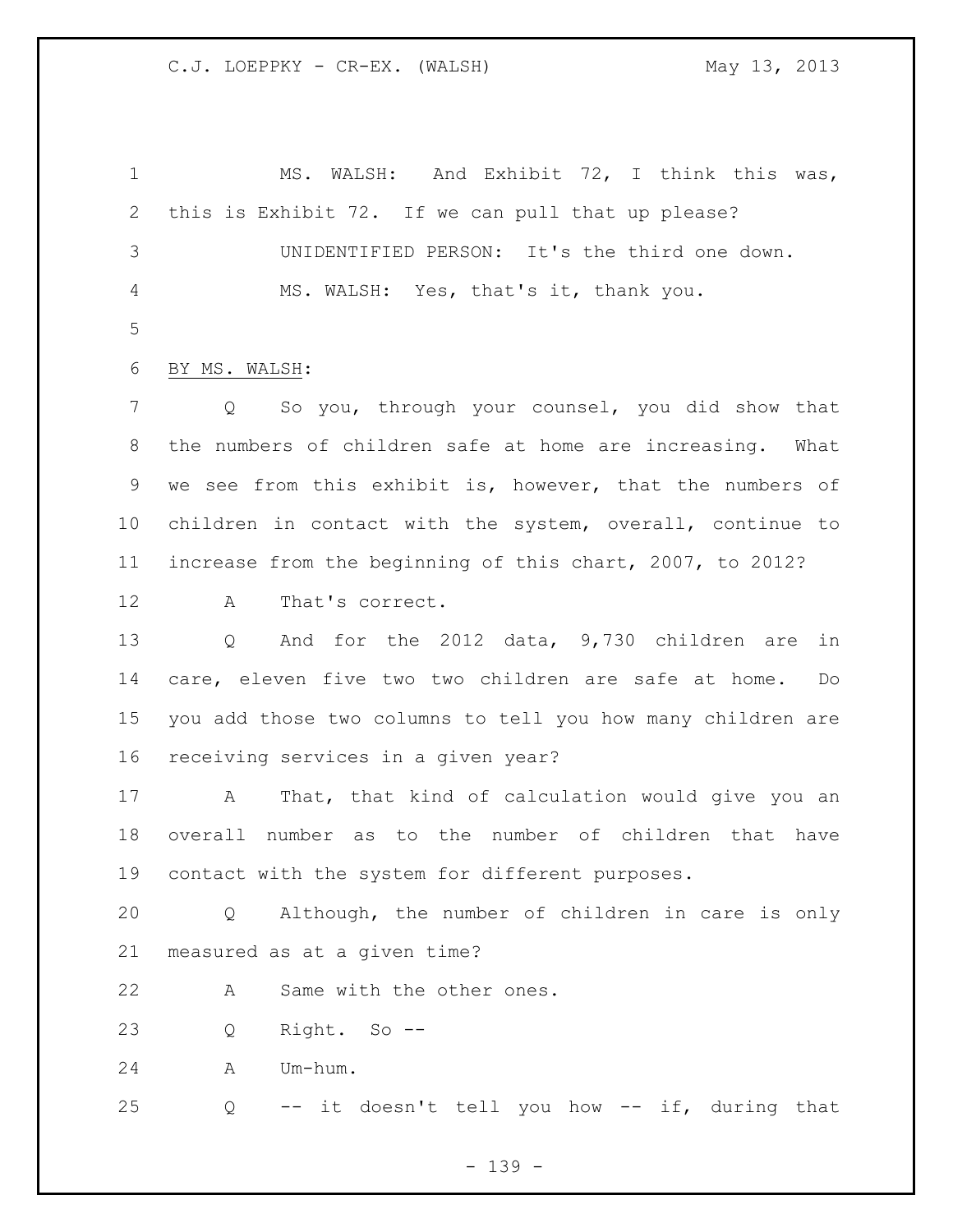period of time, a child has come -- more children have come into care, it doesn't tell you how many admissions to care --

- A That's correct.
- Q -- there were?
- A That's correct.
- Q Okay.

8 A This is a point in time.

 Q All right. And in that five year span that we see on this exhibit, 8,000 more children are receiving services over the course of the last five years; and is that a, a figure that concerns you?

13 A I would say that the, the number of children being served by the child welfare system is both a concern, but also an indicator that the system is providing supportive services. So it's both a, a positive and, and a negative. So we know that with the contact that Child and Family Service systems have had with families, for example, where we don't have to take children into care because of safety reasons, has increased over time and that, to us, would mean that families are getting better support and feeling more confident in moving forward with parenting. But the number of children who have had to come into care, because of safety issues, or safety reasons, continues to increase and, and that is of concern.

 $- 140 -$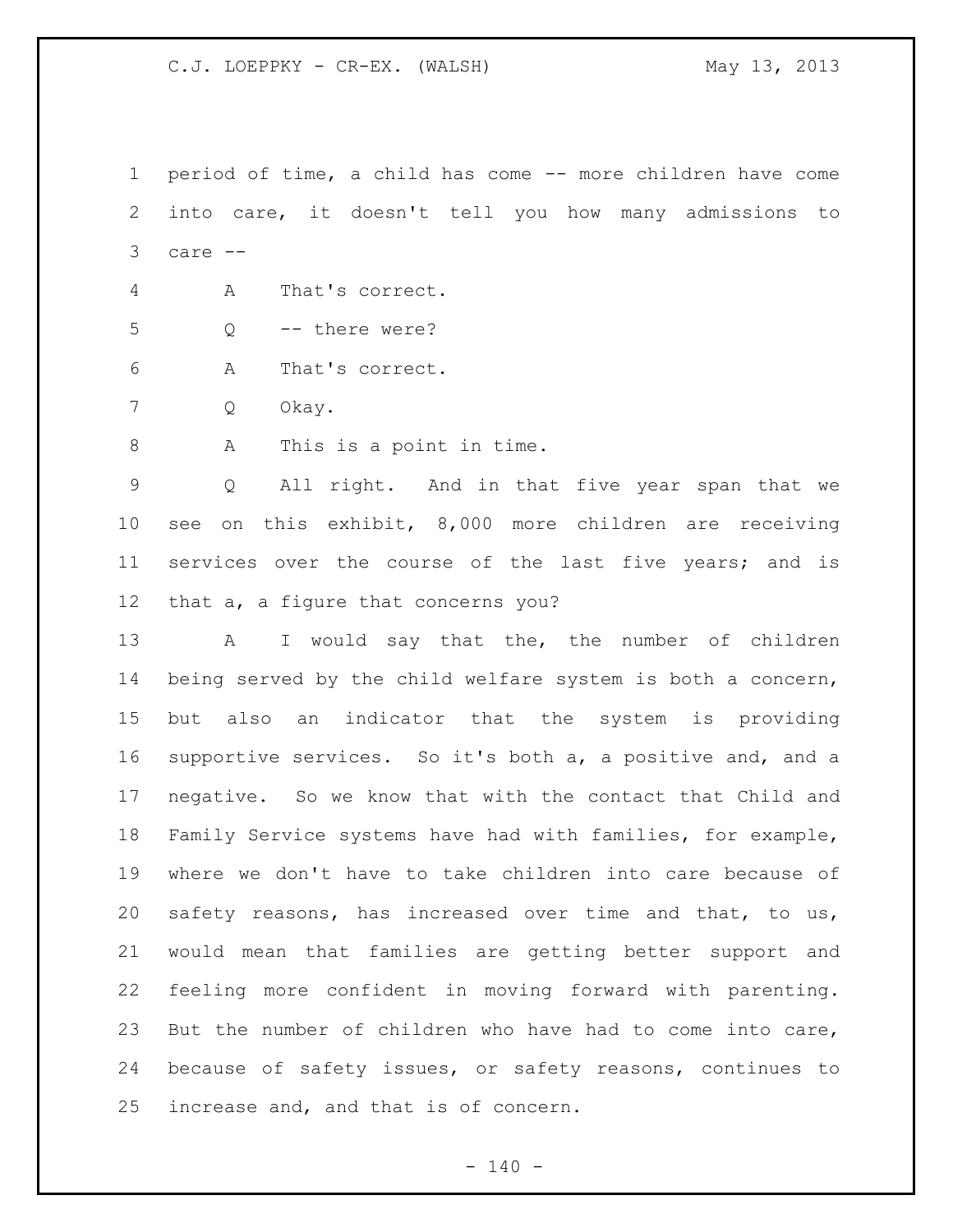Q The measurement of how well the system is doing, would you agree, is compromised if you're relying on a statistical analysis and the information cannot be properly tracked?

A Correct.

 Q And we have heard, of course, a number of concerns about entry of information into CFSIS and would you agree that, to the extent that there are any difficulties in entering into, information into CFSIS, or in the nature of the information that CFSIS is able to track, that is going to hinder the department in its evaluation of how well the system is doing?

A Yes.

 Q We see, from this document, Exhibit 72, this shows you generally, but not specifically, with every child accounted, the number of children to whom the system responds as a whole?

A Yes.

 Q Okay. Does the system track whether the same child comes into care on more than one occasion?

 A Yes, that would be the look at recurrence and that is the outcome that we will be measuring this coming year in our annual report.

 Q Okay. It has not done that until now? A That, that's right.

- 141 -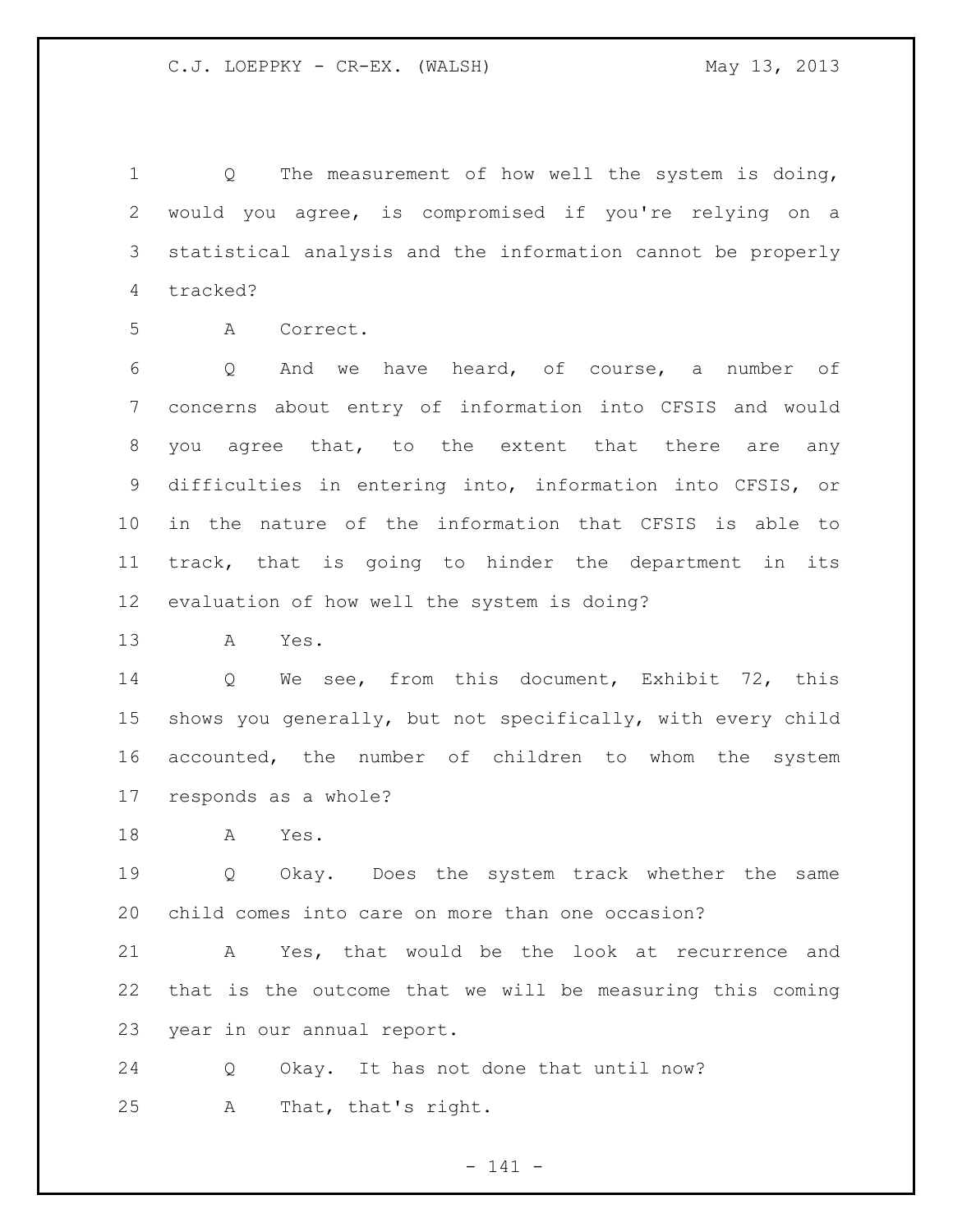Q Okay. But that's something new that we should look for in the annual report?

A Correct.

 Q Okay. Does it track how long a child stays in care, or whether there's an average length of that?

 A There is the capacity, with CFSIS, to run reports 7 that tell you that, yes.

8 Q Is that being tracked?

 A We do it periodically to determine some of the length of stay of children. We know that, for example, there are a large number of children who do not stay in child care placements very long and it's generally because there's an immediate safety concern and once that safety concern has been dealt with, the child goes back home. So we do see that.

 What our new outcome will tell us is whether the child comes back again after that. So that would be the recurrence of service.

Q Okay.

 A But the, the department does, on occasion, run that kind of information, in order to develop a, a picture of what is happening in the system.

 Q Does the department look at the age of the children to --

A Yes.

- 142 -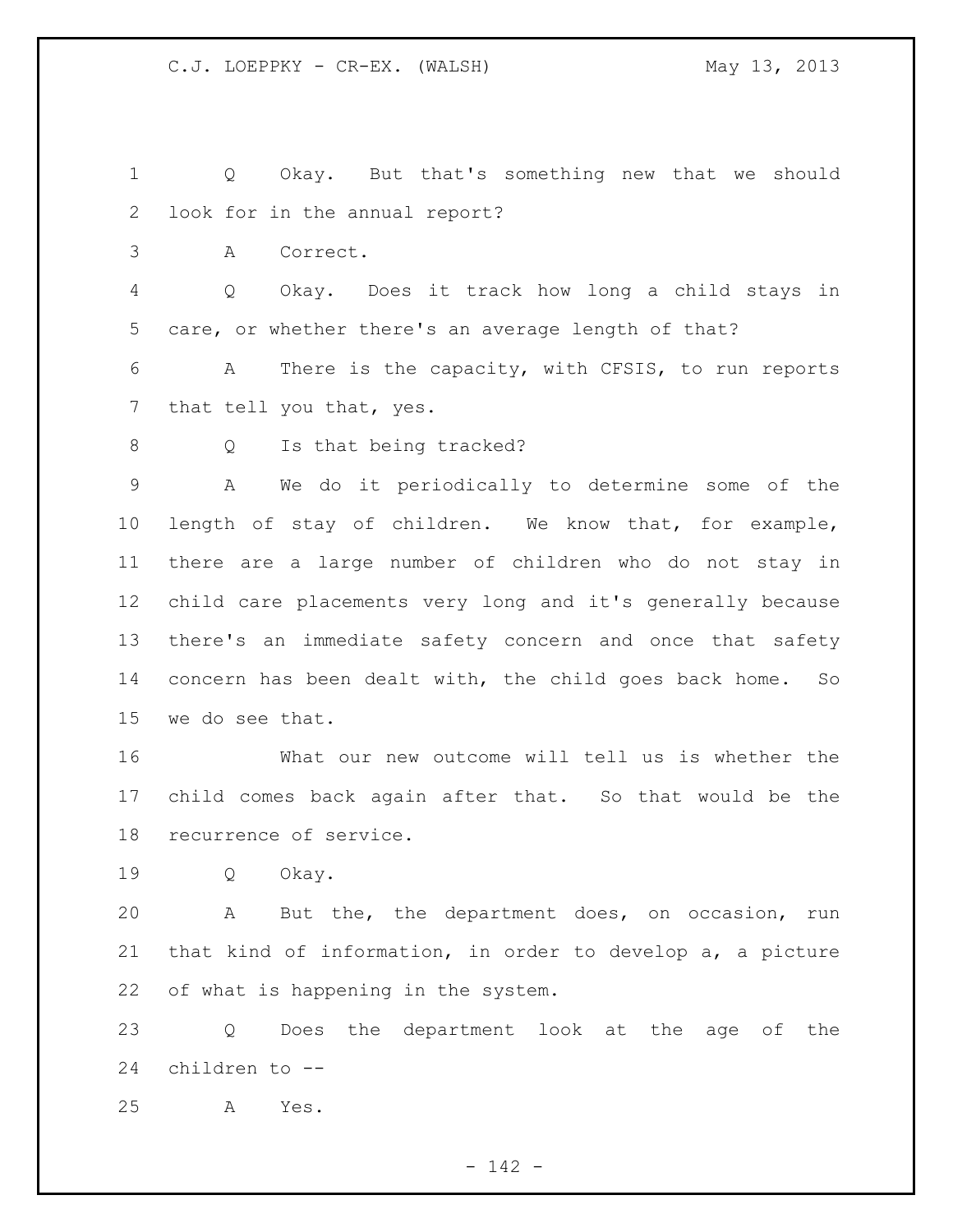Q -- who are coming into care, or needing services? A Yes.

Q And is that being analyzed in any way?

 A Well, we do look at the age groupings and we also look at that because of the kinds of services and resources that we need to develop for placements of children.

 Q And do you know, are there any trends? Are we seeing more children under the age of five, over the age of five?

 A We would generally see, I think, the bulk of children between the middle years, in terms of, I believe it would be about nine to 13, and then again some teenagers would be the higher bulk of children, but I, I don't have those statistics with me, so I'm somewhat hesitant to make a general statement.

 Q Okay. Does the department track statistics about maltreatment of children, in terms of neglect versus abuse?

A Yes.

Q Okay. And is that reported?

A Yes, I believe it is in our annual report.

 Q You said that this document, Exhibit 72, shows that there are more children at home safe?

A Yes.

Q Do you know why?

A Well, I, I think if you look at the progression

- 143 -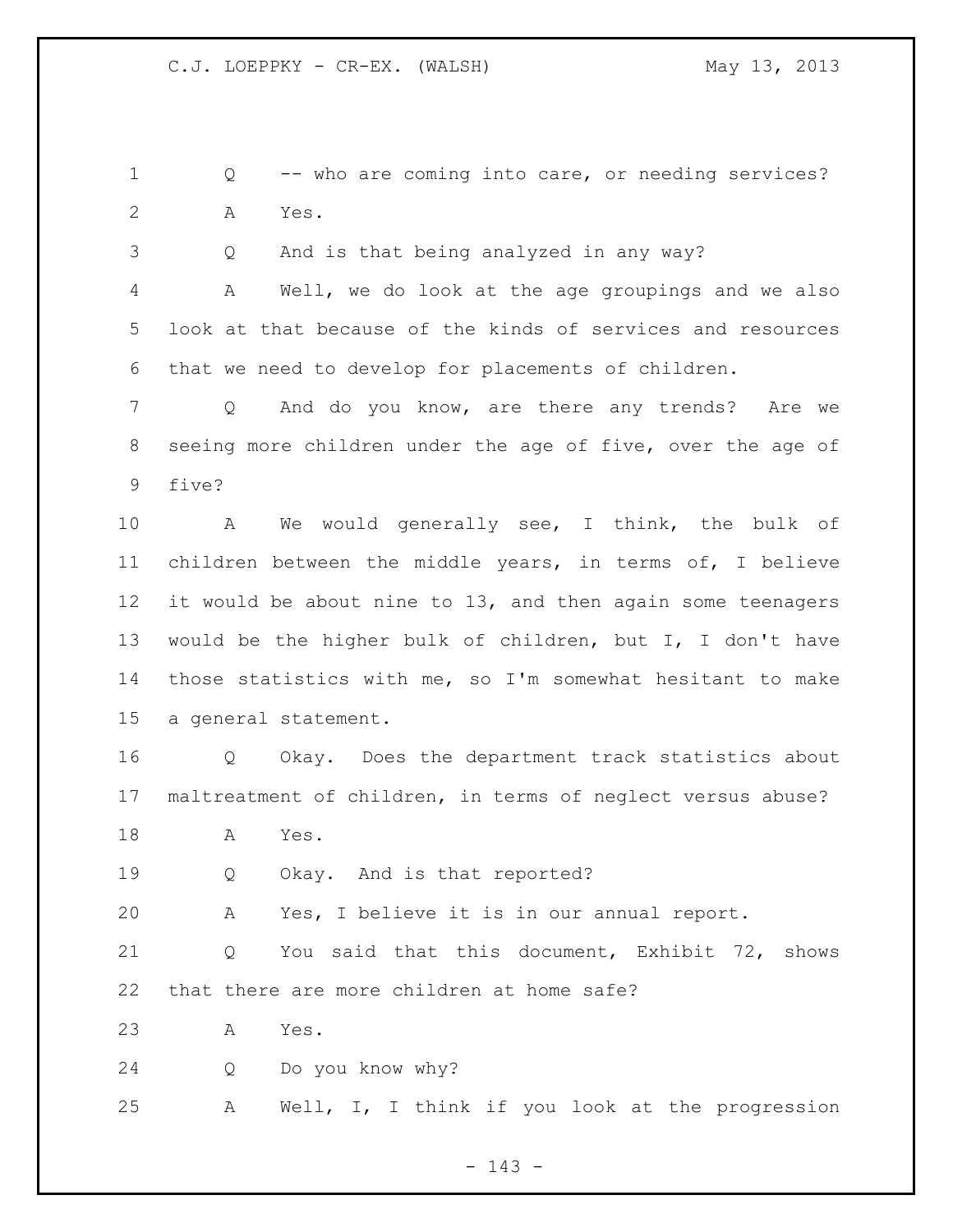from 2007 to 2012, with a larger sort of jump in 2010, that's certainly when we would have seen more agencies starting to implement some of the approaches with family enhancement. But I believe that would also be an indication that the Federal Government's funding could now be used for family support, through family protection, as compared to just taking children into care. So I think that might be an explanation for that particular jump.

 So this is information that we currently have on CFSIS and I would suggest that that probably is one of the factors, is the new funding model and also the work that the authorities and agencies have done to begin to focus some of their service on prevention and working with families.

 Q Now, are you speaking based on an actual statistical analysis and evaluation, or just --

A General comment.

18 Q -- your own comment? Okay.

A Yes.

 MS. WALSH: Thank you. Mr. Commissioner, this would be a good time, I'm going to move on to a new area, if you wanted to take the afternoon break?

 THE COMMISSIONER: Yes, if it's suitable. About how much longer are you going to be, do you think? MS. WALSH: Half an hour.

 $- 144 -$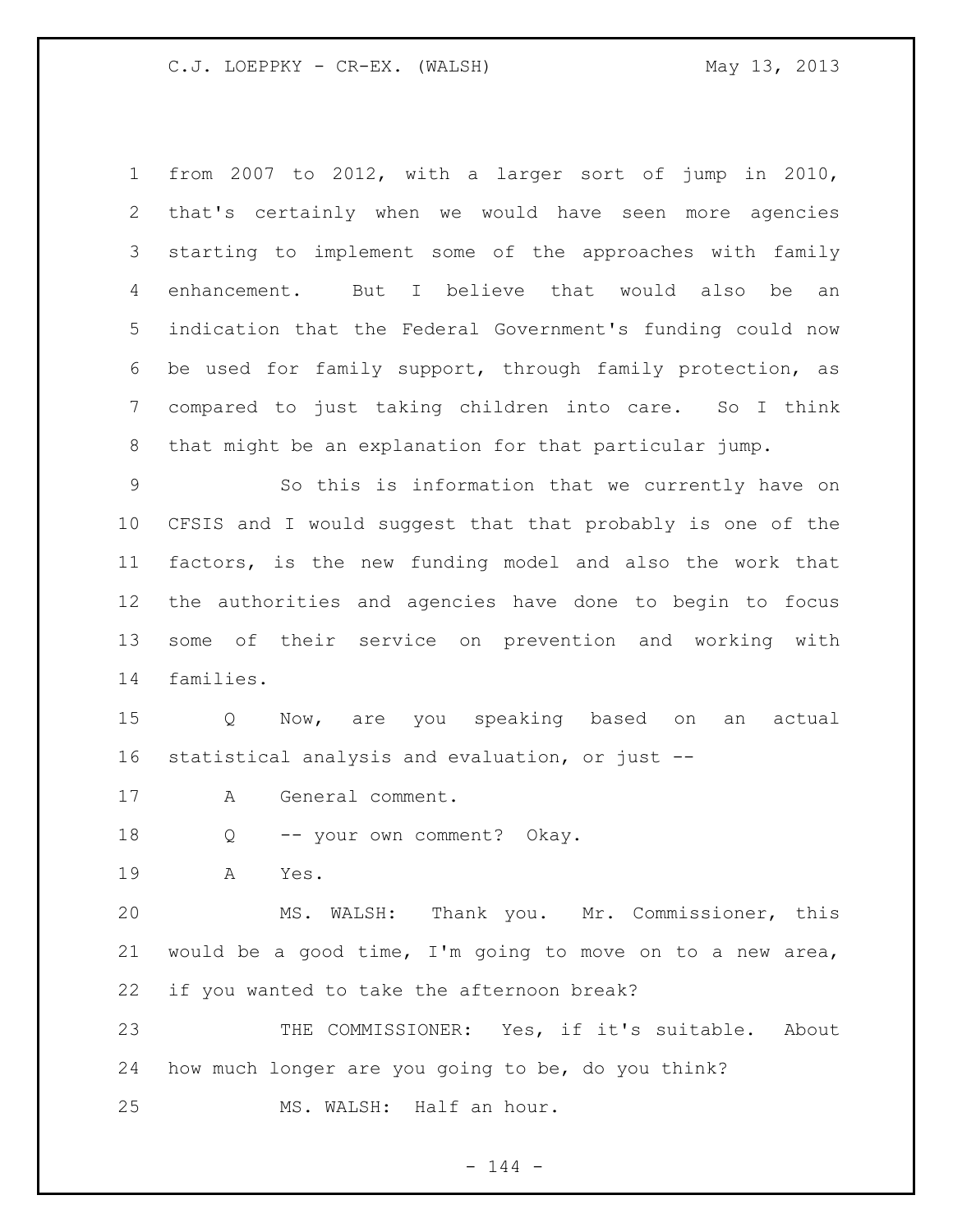1 THE COMMISSIONER: All right. Well, that'll give the others some idea. MS. WALSH: Thank you. THE COMMISSIONER: All right. We'll adjourn now for 15 minutes. (BRIEF RECESS) MS. WALSH: Pull up Exhibit 69 please. BY MS. WALSH: Q I said I was finished with funding, but I wasn't quite. This document shows the funding for 2013/2014 to various agencies? A That's correct. Q Do you know whether this represents a change in the funding to community-based organizations since 2006, for instance? A I, I don't have the data with me to do a year over year comparison like that. Q Do you know whether it's an increase? A I believe, for some, it may be, but I, I don't have the statistical information to be accurate or sure about that. Q All right. And so, again, that may be something

 $- 145 -$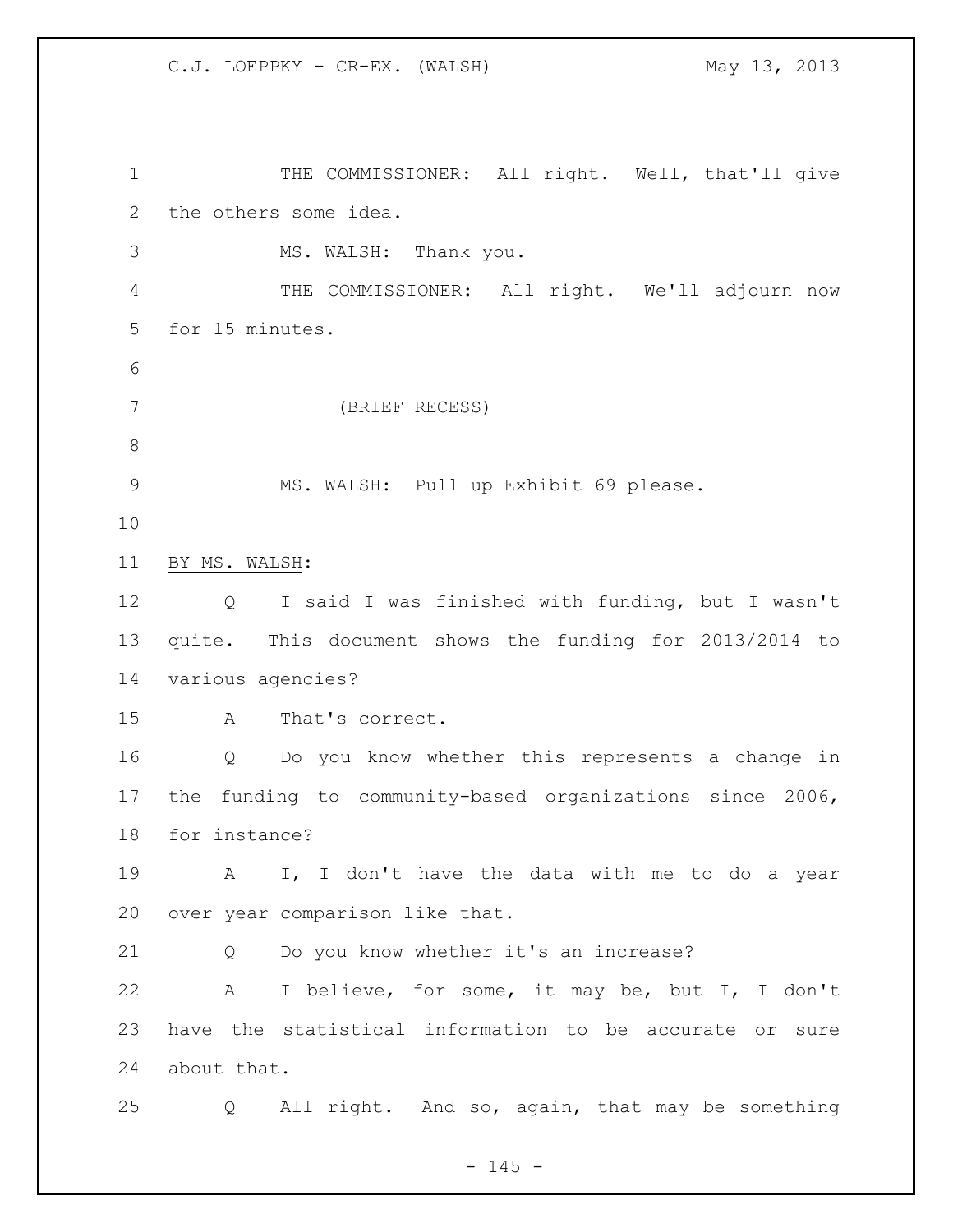that we'll have to wait to hear from some of the agencies themselves in phase 3. Okay.

 Do you know whether there has been any specific focus, on the department's part, to fund aboriginal community-based organizations?

 A Yes, there has been. In particular, some of the agencies that work with sexually exploited children and youth. There's been a large strategy, separate from the Changes for Children strategy, that has approximately an 11 million dollar budget annually, whereby we fund a variety 11 of interventions and programs for youth who are at risk of, and vulnerable to sexual exploitation. So there's a number of these agencies that are listed here who have taken a very major role in providing services for that particular group of youngsters.

**And in addition to that, we have had a number of**  the agencies that have been in Manitoba for quite awhile, such as Ma Mawi and the like, who continue to receive services, or receive funding, year over year. But like I said, I, I don't have the information as to the increases year over year.

Q All right. Thank you.

A My apology for that.

 Q No, no problem. Let's look at some of the other recommendations that came out of the six reports that this

 $- 146 -$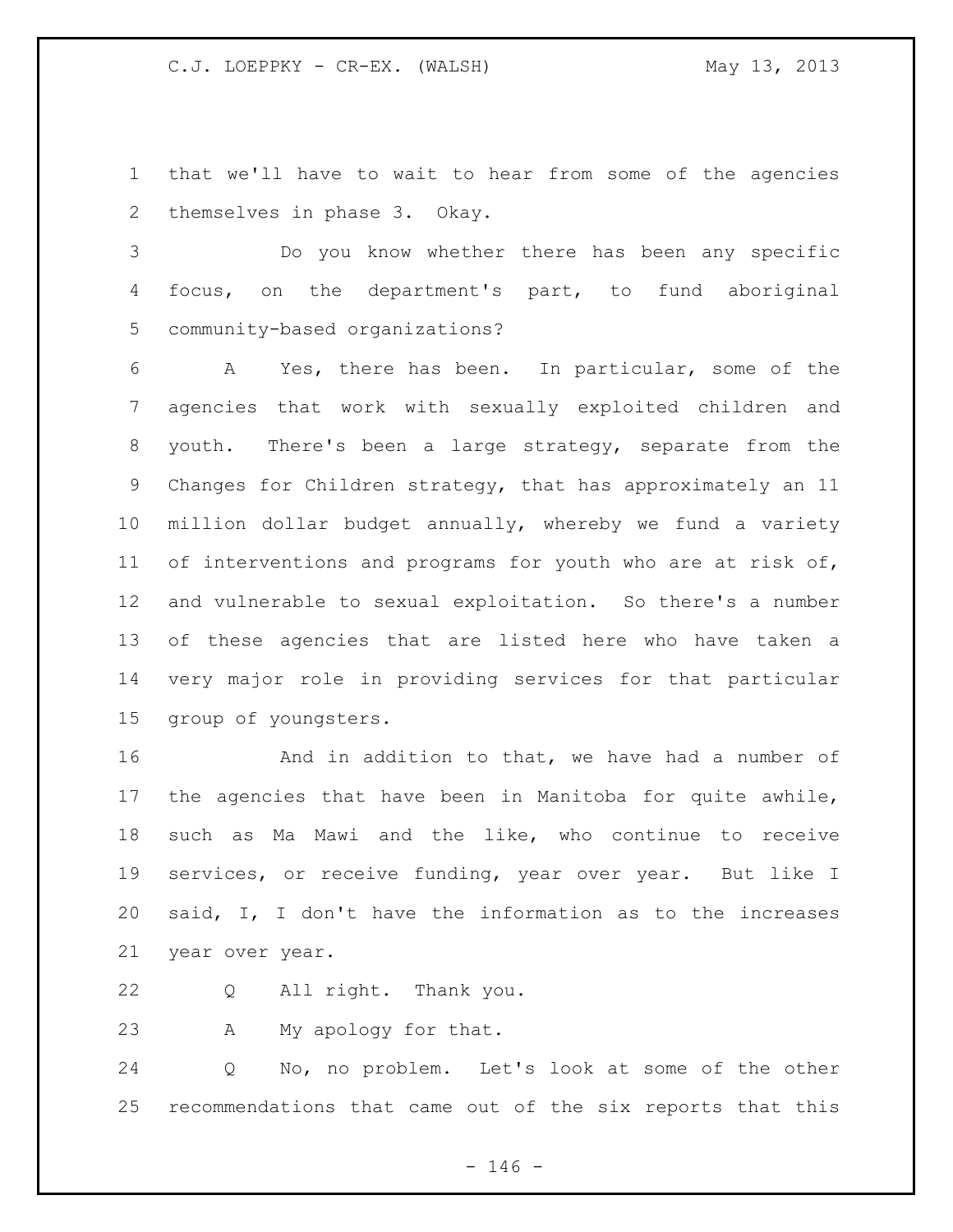inquiry is required to consider. Let's start with focusing on the issue of CFSIS --

A Yes.

 Q -- and recommendations directed at CFSIS. We know that Strengthen the Commitment recommended that issues with CFSIS and that staff have access to cases across the province; has this been done fully?

 A It has not been done fully. There would still be a number of communities that would have difficulty with connectivity and in order to get their cases on, they would have to develop what we refer to as the workaround, whereby they would provide their information to one of their home sites, where the information could be inputted into CFSIS.

Q Okay.

A That number has decreased significantly.

 Q You said this morning, I think, that the business information system is important for the safety of children to do good case planning for children and families. So certainly you, on behalf of the department, recognize the significance of CFSIS, or a system like CFSIS?

A Yes.

 Q You talked this morning about face-to-face, a face-to-face visit screen?

A Yes.

Q And that this guides workers in identifying when

- 147 -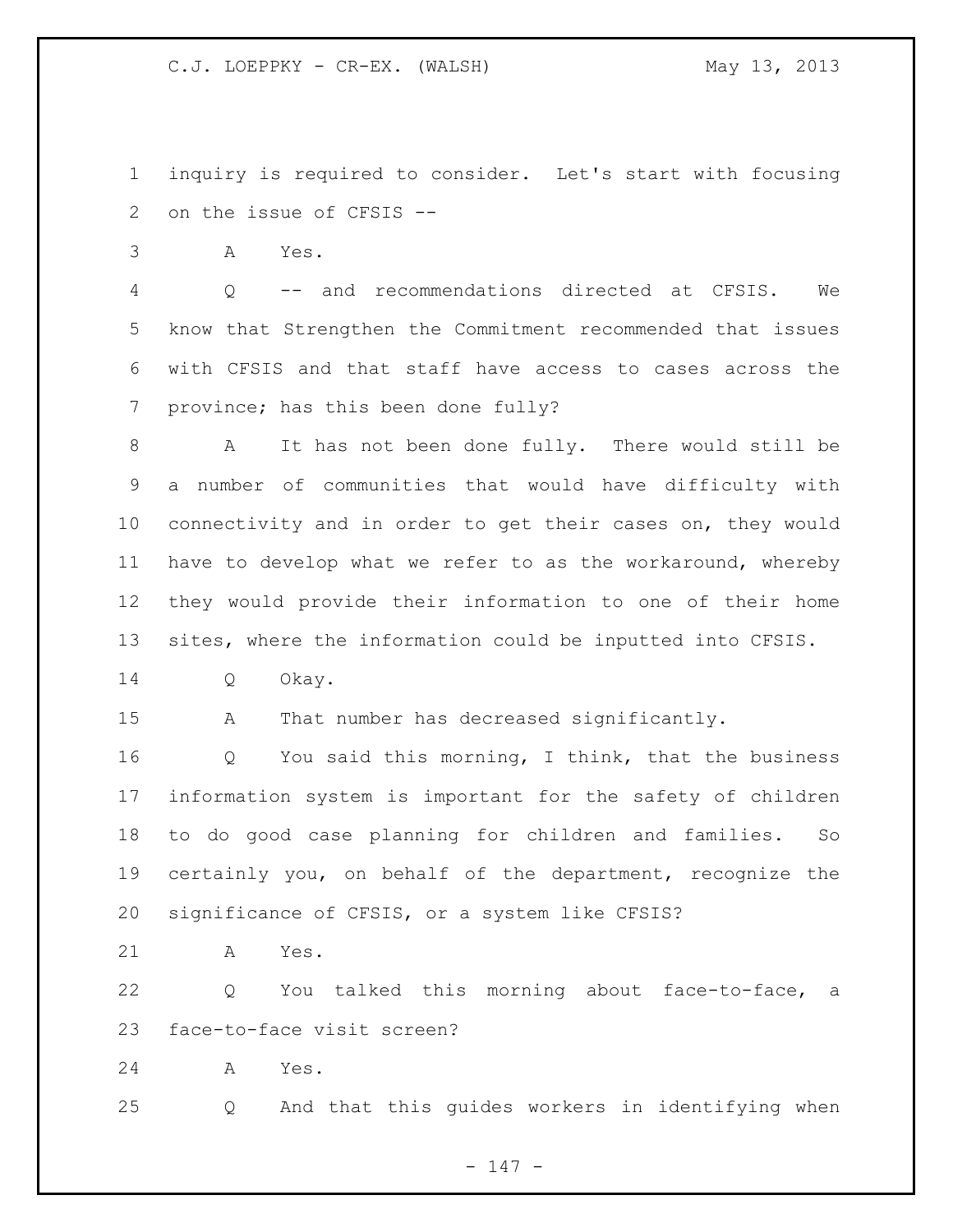they have seen a child and the supervisors, to identify that same activity?

A Yes.

 Q Whether the worker is fulfilling their responsibility?

A Yes.

 Q That screen only relates to children in care 8 though; right?

A That's correct.

 Q There is, currently, no screen of a similar nature that refers to monitoring face-to-face contact with children who are receiving services but are not in care?

 A That's correct. For children who are in family protection files, or family enhancement files, the current system does not have the same kind of window as the children in care window that we currently have. The other one is more complex because of the risk levels attached, particularly for family protection cases. You would have high risk, medium risk, and low risk requirements. So it's a more complex set of circumstances that would have to be built into a new system, which we do not have at this point.

 Q Okay. So right now, there's no way that you can easily go onto CFSIS and see whether a child, for whom there is an open protection file, has been seen?

- 148 -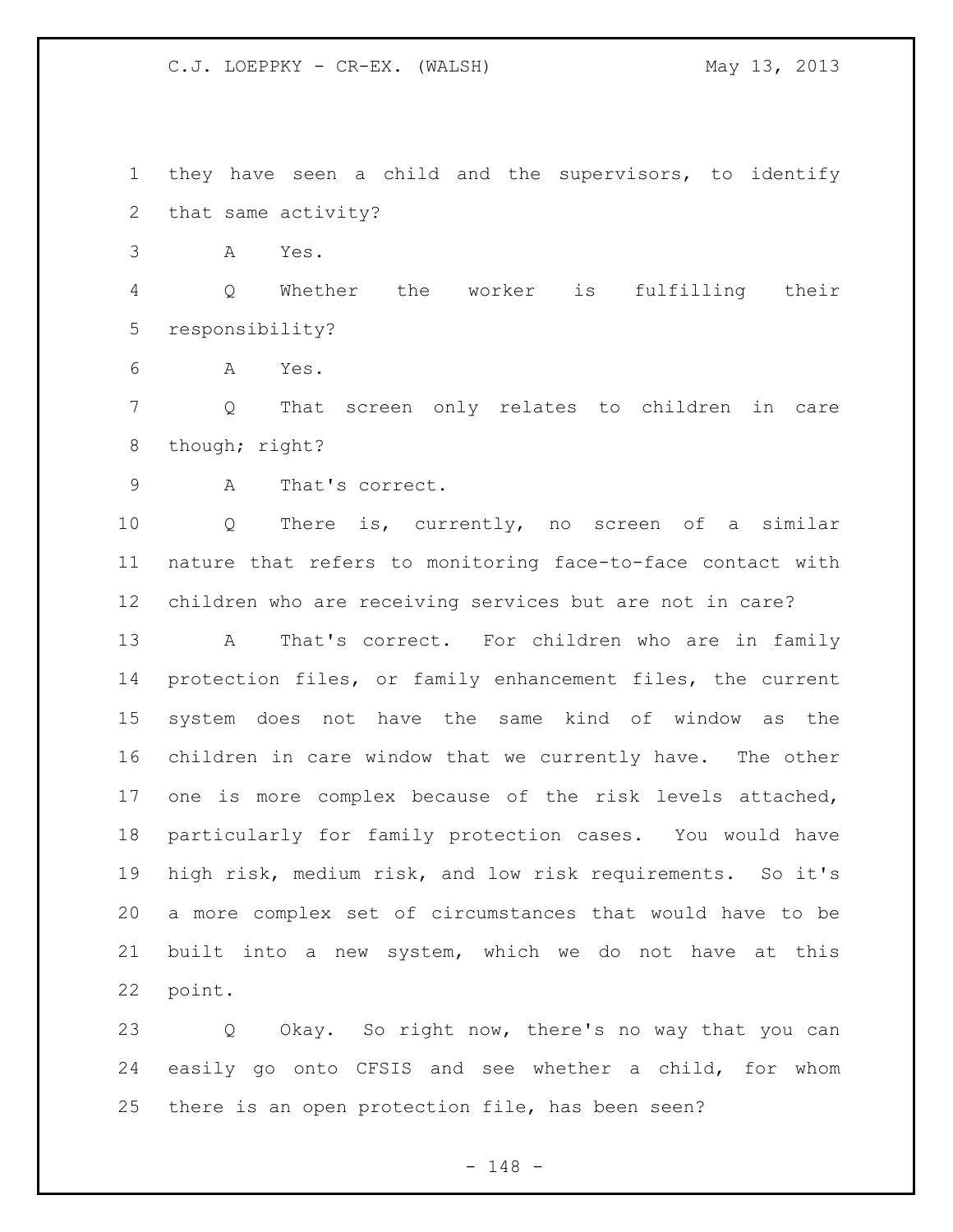A There's, there is not an easy system like that. You would have to go into the case notes.

 Q Exhibit 43, if we can pull that up please, page 42. That's the auditor general's follow-up report from 2012. If we go to page 42 of that report, Sorry, it's right at the very end, virtually. Oh, you've gone too far. There you go.

 So this recommendation is identified as still being in progress and we did hear the auditor general testify about this and it relates to the need to make changes to CFSIS, or some system, so that the department has an effective system. And it identifies that:

 "In 2007/08, the Department initiated Child and Family 16 Services Application 17 Transformation Project. In ... 18 ['08], a service contractor was engaged to conduct the initial Project work. [They] delivered 21 the following ..."

 Which included a, a case, a change management plan, draft implementation plan. They concluded that the current CFSIS system could not be enhanced and they

- 149 -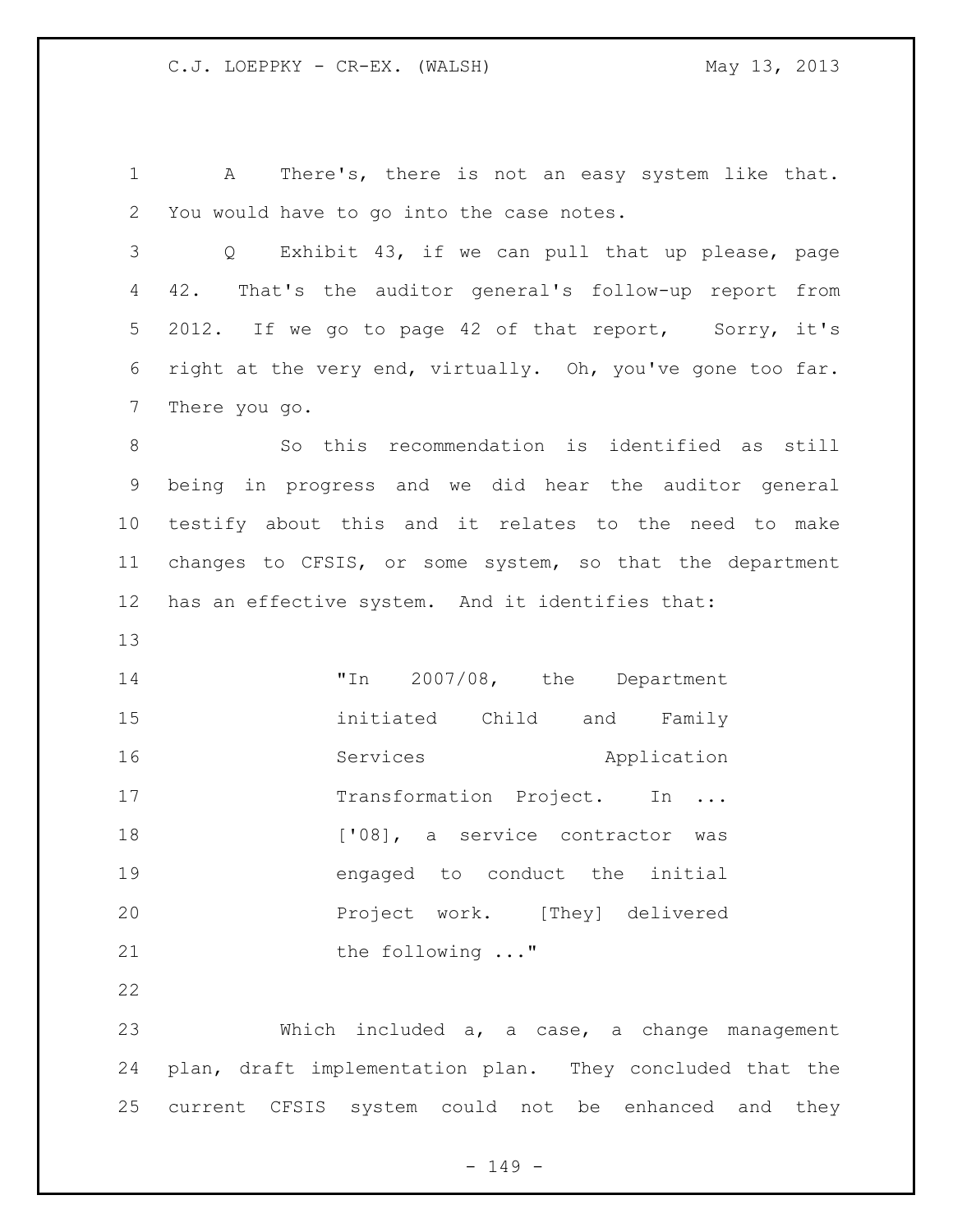determined:

 "In December 2009, the Department ... requested funds to complete the Solution Scoping phase of the Project. [It] noted a number of activities that would occur during 8 bhis stage ... [and that] The request for funds was denied by 10 the Treasury Board." 12 And finally, the auditor general reports: "The Department did not provide any documentation or information on actions taken since December 2009, but told us that it has been working on alternative proposals." And I believe that's consistent with your evidence this morning, that things were put on hold -- A Yes. Q -- in 2009? A Yes. Q So what's the plan?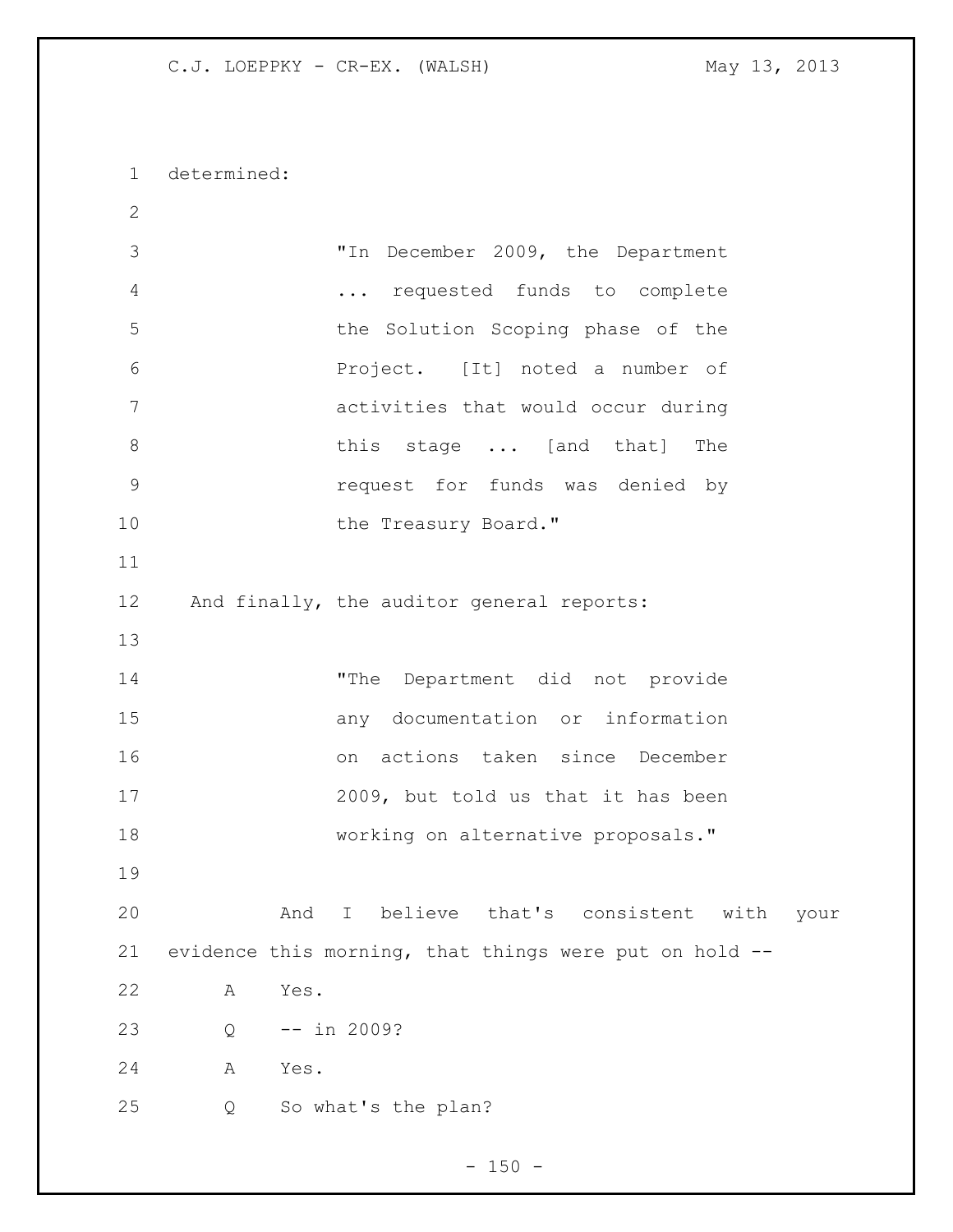A The plan, in terms of the next step in the project is to complete the solution scoping phase that's referred to in Ms. Bellringer's report. Q And when will that be done? A That is anticipated to be undertaking, undertaken in the '13/14 fiscal year, current, current fiscal year. Q All right. So where are we at? Is, is the department going to renew its request for the funds necessary to implement a new electronic tracking system? A What we're doing is continuing with the -- and I'm going to refer to it as Information Matters, because that, that was -- Q Certainly. A -- the name that we had attached to the project. So we are planning to continue with the, the project -- Q And -- 17 A -- to -- Q -- and what is the project, exactly? A That would be the, the scoping phase, which is to look at the kind of, of technology requirements that we need in order to ensure that the, the, the way that we conduct our business, the standards that we have, for example, our SDM system that we have right now, how that would be able to be incorporated into an electronic system. So your  $--$ 

 $- 151 -$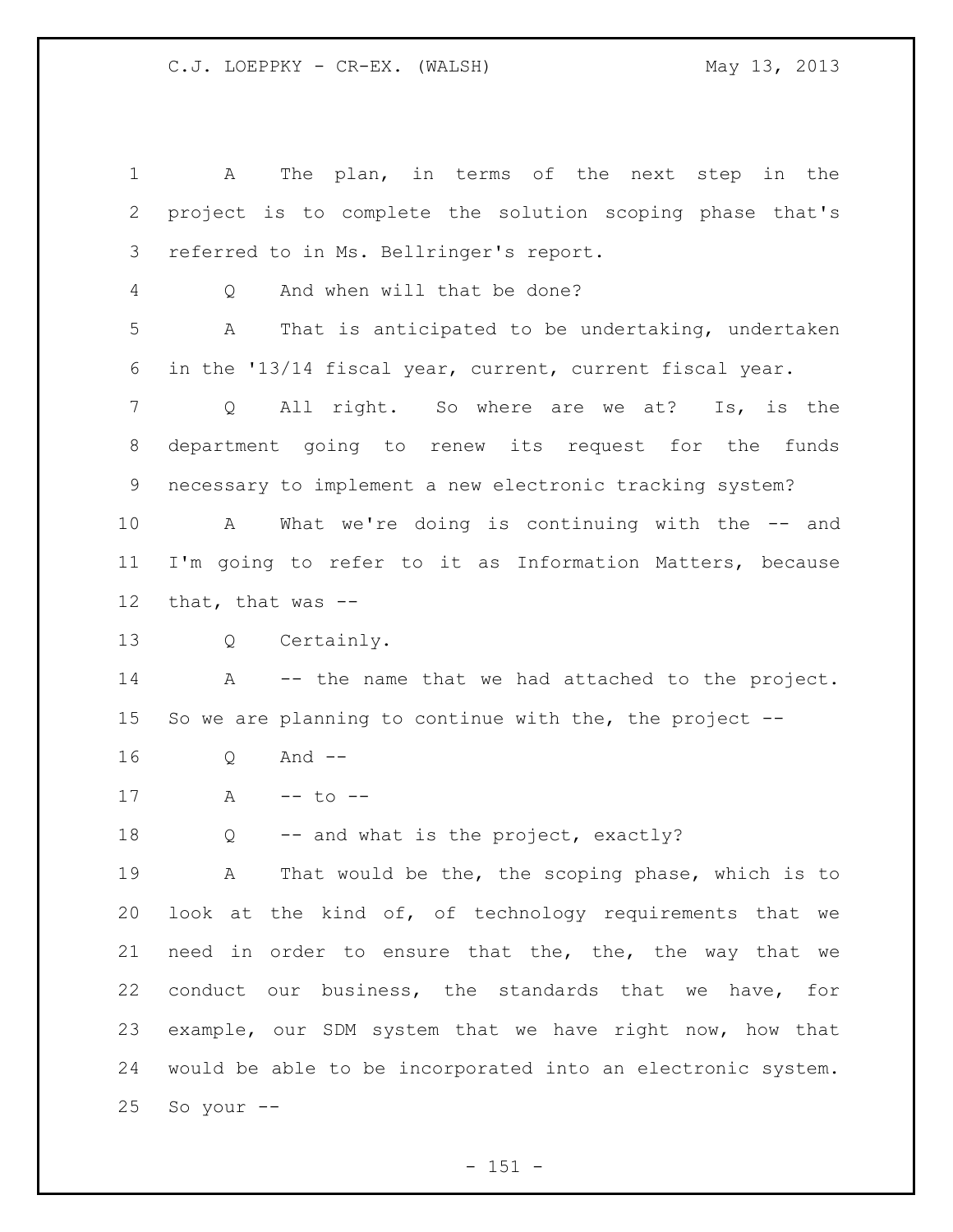Q The current system, or a new system? A No, a new system. So the electronic system and the way that you practice match and don't have a lot of differences or variations. Q And then are you going to go back to Treasury Board with a renewed request? A We will be going back again once that scoping phase is done, yes. Q And that scoping phase is in addition to the work that the contractor who was hired in January of 2008 did? A Yes, that would be basically the completion of that phase and then once that phase is done, it helps us to understand the cost of any development that has to be done with the new system and that's when the, the large figures that were talked about, that Ms. Bellringer talked about, get identified more clearly. Q And you think you should be in a position to do that by 2014? A We anticipate the scoping to be done in the current fiscal year, which would be '13/14 and so any other work that would need to be done after that, once we've got that information, would be the next fiscal year. Q Okay. Has any thought been given to integrating the electronic system that the child welfare system uses with the system used by any of the other social services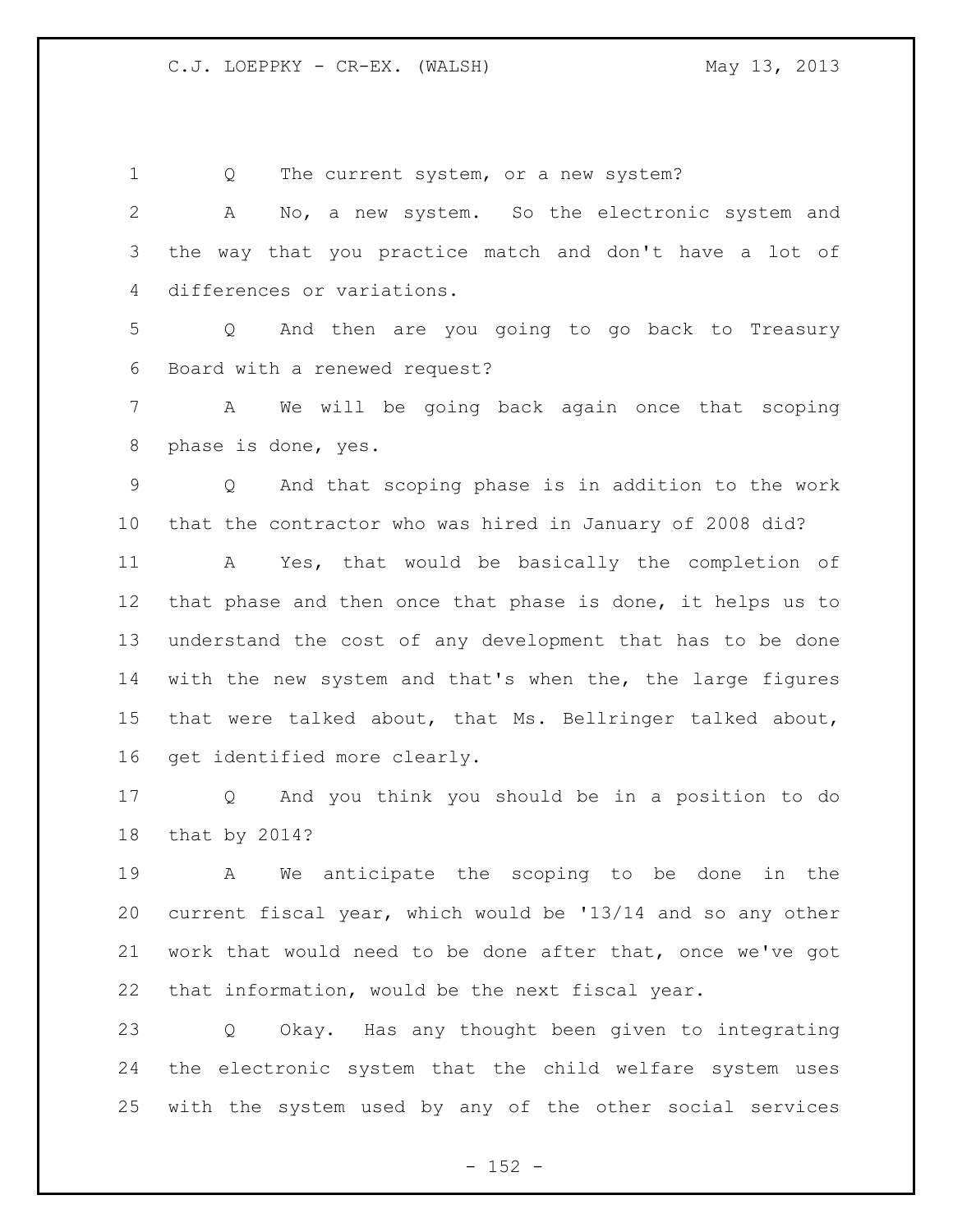agencies? For instance, with EIA, so that they would share a common database?

 A That was actually one of the reasons why the pause was established in '09. The department began to look at a way to have what was referred to as a, a common front end for EIA, Employment and Income Insurance, or Assistance, as well as child welfare and a number of our other smaller programs. Those are very, very large initiatives and require a, a significant amount of planning, development and resources and --

 Q But, but is there any desire to consider integrating Employment Insurance, for instance and --

A There's a desire to --

14 Q -- child welfare?

 A -- there's a desire to have a front end that would give you information, the, the high level demographic information that would be accessible.

 Q High level demographic information, such as name --

A Yes.

Q -- birth date, address?

A Yes.

 Q Okay. And that is something that the department is going to be looking at?

A We have had some preliminary discussions about

 $- 153 -$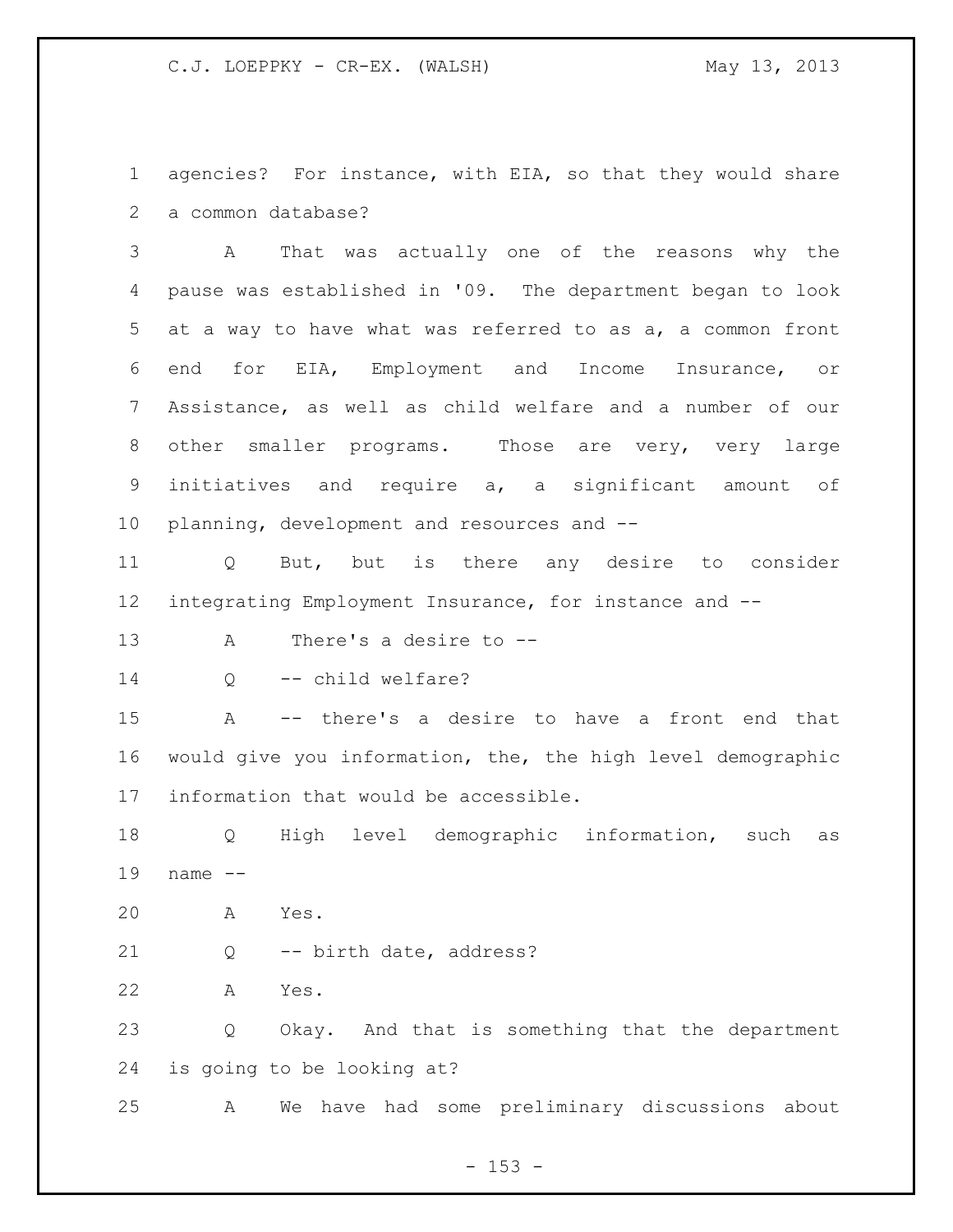that, some interest in that, however, at this point in time, the child welfare system was reprioritized as the number one area to begin work in.

 Q Let's move on to standards. According to the ombudsman's follow-up report of 2008/2009, which is our disclosure 208, don't have to go to it, the standing committee had approved of 18 children welfare standards in core areas; were those 18 new standards?

 A No, those would have been, some of those would have been revisions and some of them would have been new.

 Q Okay. And if we look at, Exhibit 66 was the new  $12 \quad 2012 \quad --$ 

A Um-hum.

 Q -- before that, what was in place? Is it what we have in our disclosure as CD1818?

 If we can pull that up. Do you need a page number for that? No. I'll give you a page number, 38214. Sure, we can go to 38215. No, you've got the right page.

19 Those are, from my understanding, what -- as to what's in our disclosure, representing the 2005 standards; do you know if there's anything else that shows what the 2005 standards were? And if you don't have that information at this moment, perhaps your counsel can advise.

MR. MCKINNON: My understanding, and, and I'll

 $- 154 -$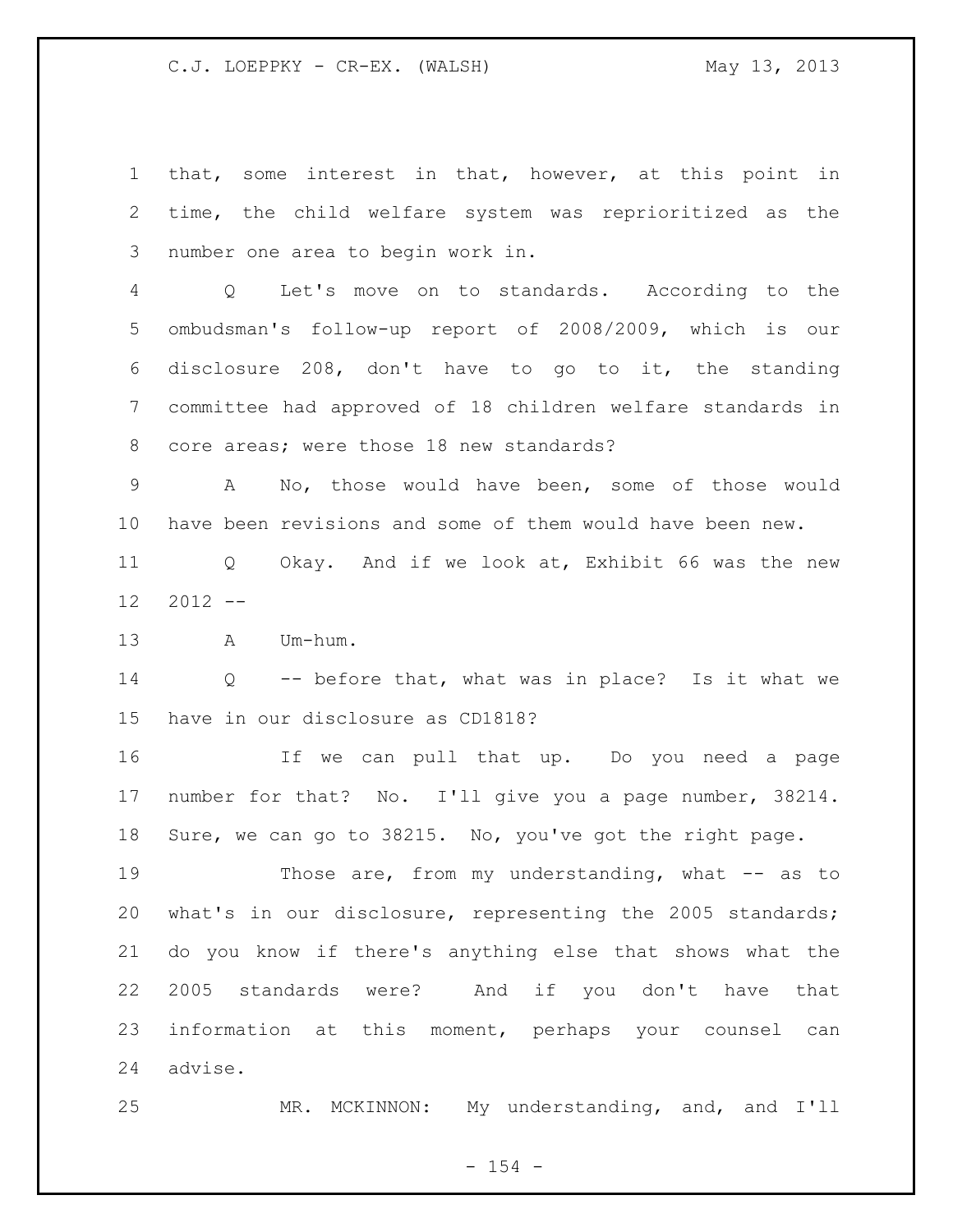defer to others if they think this is wrong, is this was the initial package that would have been posted in January 2005. And then they have been expanded, or amended over the last six or seven years to arrive at the 2012 package, which, which has been marked. MS. WALSH: Okay. Which is Exhibit 66. THE COMMISSIONER: Well, is this what you have on the screen, pre-2005? MS. WALSH: It's dated November 5, 2004, but it goes on to identify standards which were to become effective January 2005. BY MS. WALSH: Q Is that right? A That's correct. 16 MS. WALSH: Okay. 17 THE COMMISSIONER: And, and the 2005 standards, are they in Exhibit 66? MS. WALSH: Those are the 2012 standards. THE COMMISSIONER: Yeah, where are the 2005 standards? MS. WALSH: They're in CD1818, so what's up on the screen and following. 24 THE COMMISSIONER: Well, did you file those this morning, Mr. McKinnon, didn't you?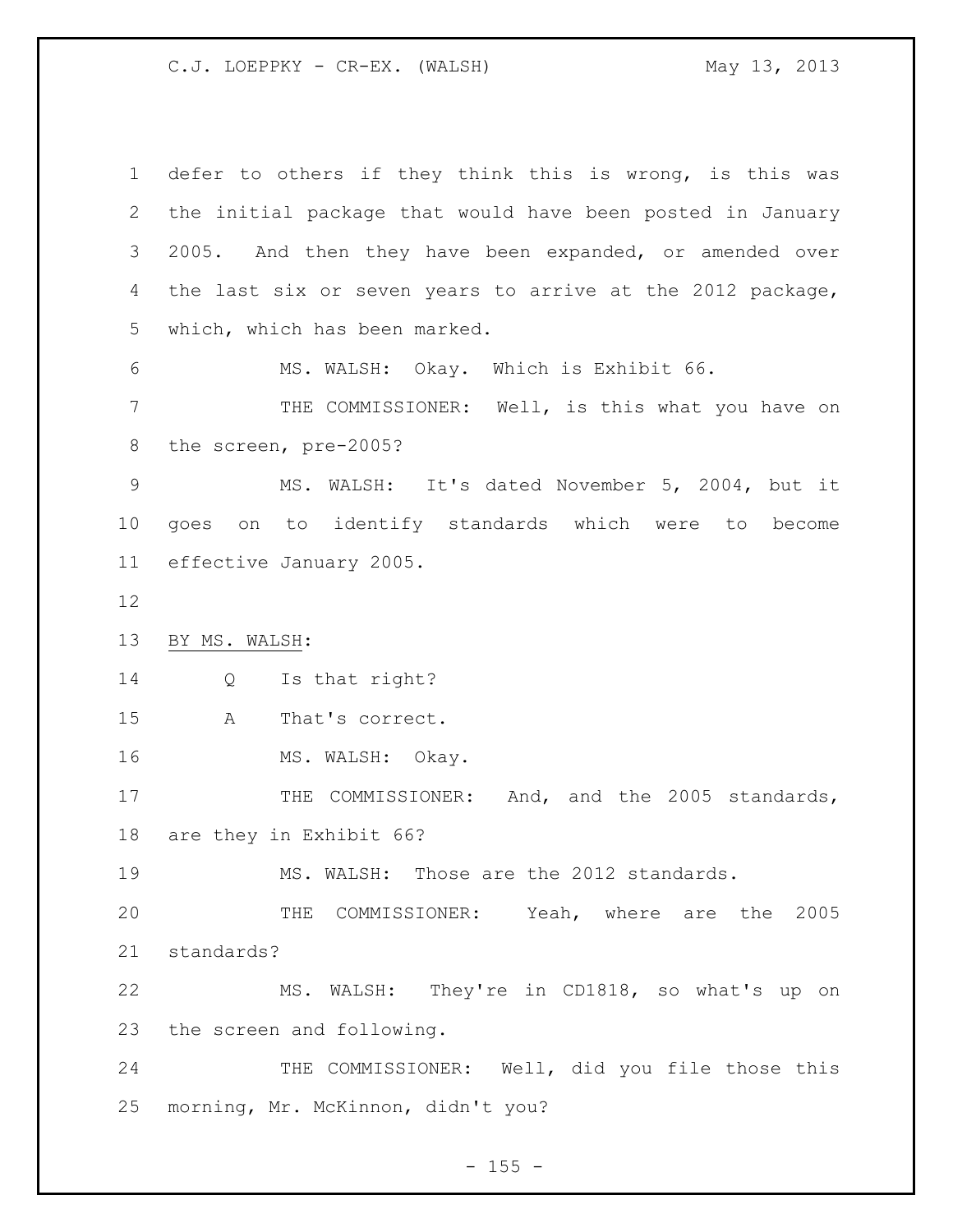1 MR. MCKINNON: No, I --2 MS. WALSH: No. MR. MCKINNON: -- didn't file the 2005 standards, Mr. Commissioner, because they've changed so many times over the last seven years, I just filed the 2012. I view it by way of analogy. We have a continuing consolidation of the statutes. What I found in this exhibit was the 2012 continuing consolidation. But this would have been the original -- 10 THE COMMISSIONER: What --11 MR. MCKINNON: -- set of standards that are now on the screen. 13 THE COMMISSIONER: -- well, do they, do those, 14 that, does that consolidation show the year that they each, in turn, came in? 16 MR. MCKINNON: It does, at the top of each standard, Mr. Commissioner, you'll see often two dates, which will be the original year and date that it was amended. THE COMMISSIONER: And the, the -- can we then determine the standards that were in place at the time of the, of the incident that we're -- is at the core of this inquiry? MR. MCKINNON: I think you can, by looking at those standards, but also, I think this document will help

 $- 156 -$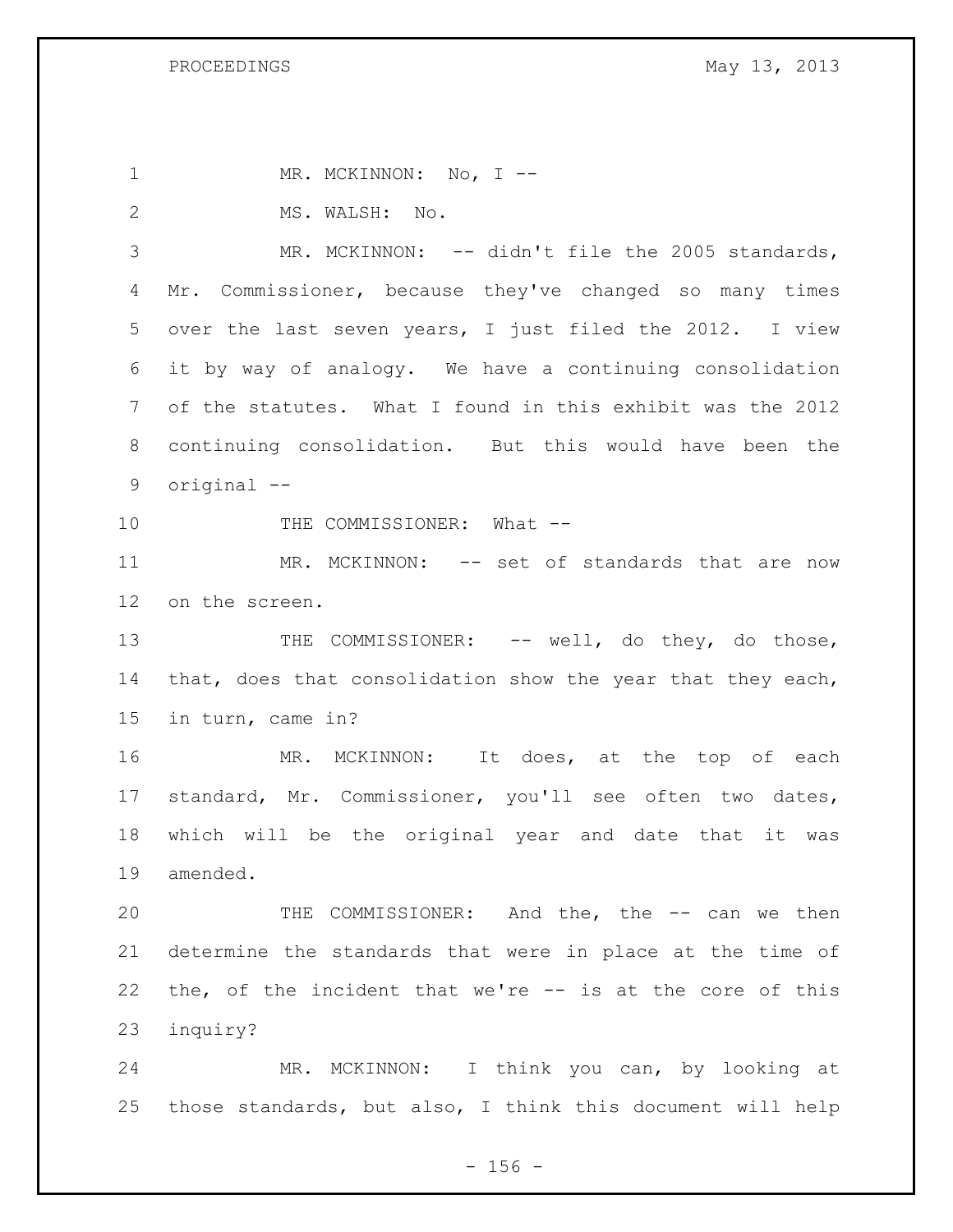PROCEEDINGS May 13, 2013

 you as well. The one that -- 2 THE COMMISSIONER: Has that -- MR. MCKINNON: -- Ms. Walsh has called up. 4 THE COMMISSIONER: -- been done? MS. WALSH: That's the document that's in front of you, Mr. Commissioner, that is already in our disclosure. 8 THE COMMISSIONER: Yeah, but -- and so now you're trying to confirm what the standards were at the relevant time to this inquiry? MS. WALSH: Not specifically. We're going to hear evidence on Thursday, or Wednesday afternoon that is specific to that. 14 THE COMMISSIONER: Oh, all right, all right. MS. WALSH: I just wanted to confirm that because today, through this witness, the department entered into evidence the 2012 -- 18 THE COMMISSIONER: Yes. MS. WALSH: -- standards as an exhibit and I wanted to make sure that I understood exactly what was in our disclosure, because it has been so voluminous, as to the standards that predated the 2012. 23 THE COMMISSIONER: Yeah, yes, I, I, I understand what you're doing, but -- and, and I, quite content, having said that later in the week, we're going to get where I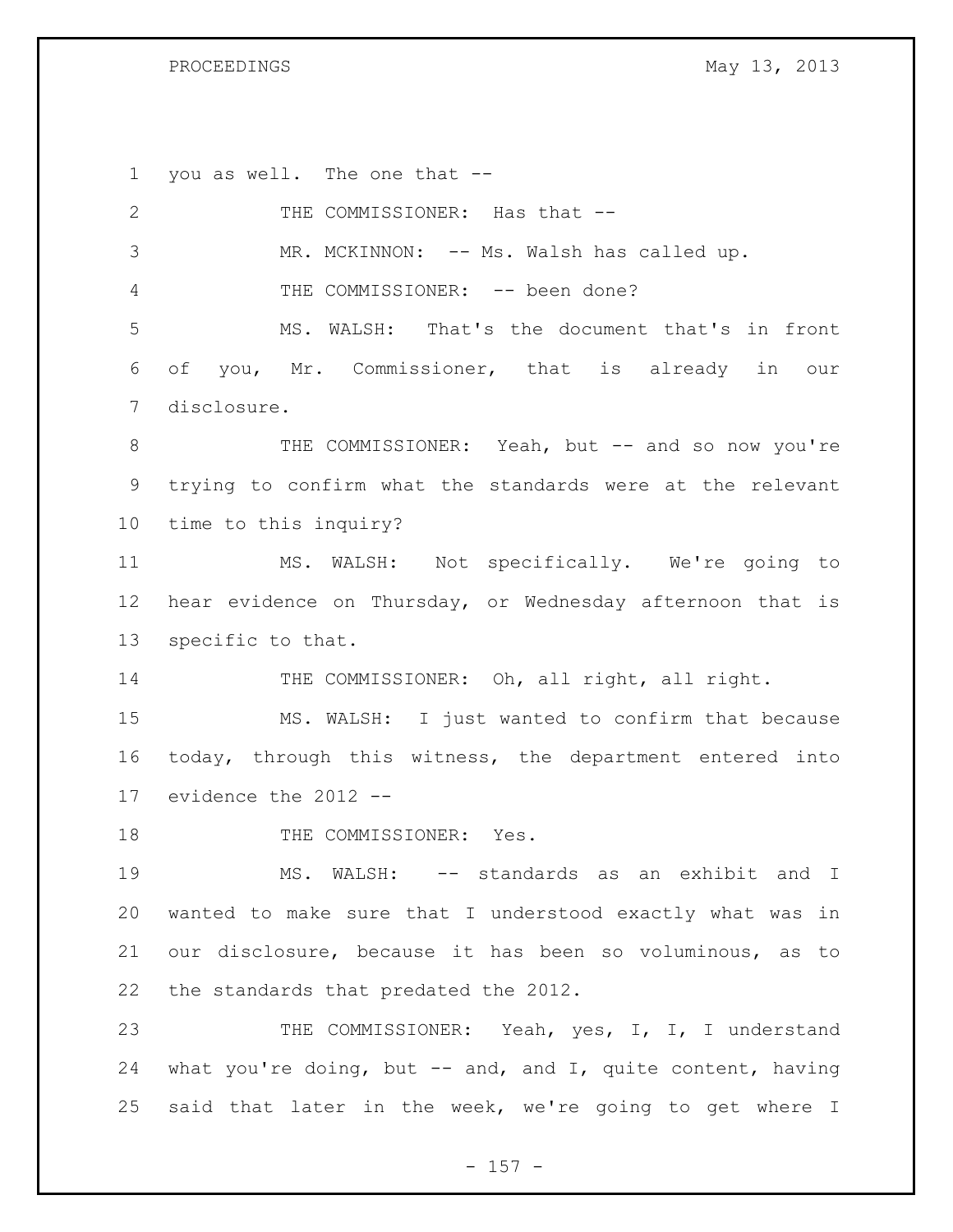want to go. MS. WALSH: Yes, good, okay, thank you. CROSS-EXAMINATION CONTINUED BY MS. WALSH: Q All -- the Section 4 report recommended: "That the Child Protection Branch **...** work in partnership with the Authorities to develop a set of **Provincial Standards which will** 11 apply to all mandated ... agencies." Honouring Their Spirit recommended that the Child Protection Branch prioritize the timely completion of the provincial standards manual. In her internal report, Rhonda Warren recommended that the Province, the authorities and the agencies give prior to resolving case management standards and their expectations. Has that been done? A Yes, and it also continues because the development of these is continual. So the case management standards were the priority. Q And that's reflected, in part, by what was filed today as Exhibit 66, which is the 2012 compendium of --

- 158 -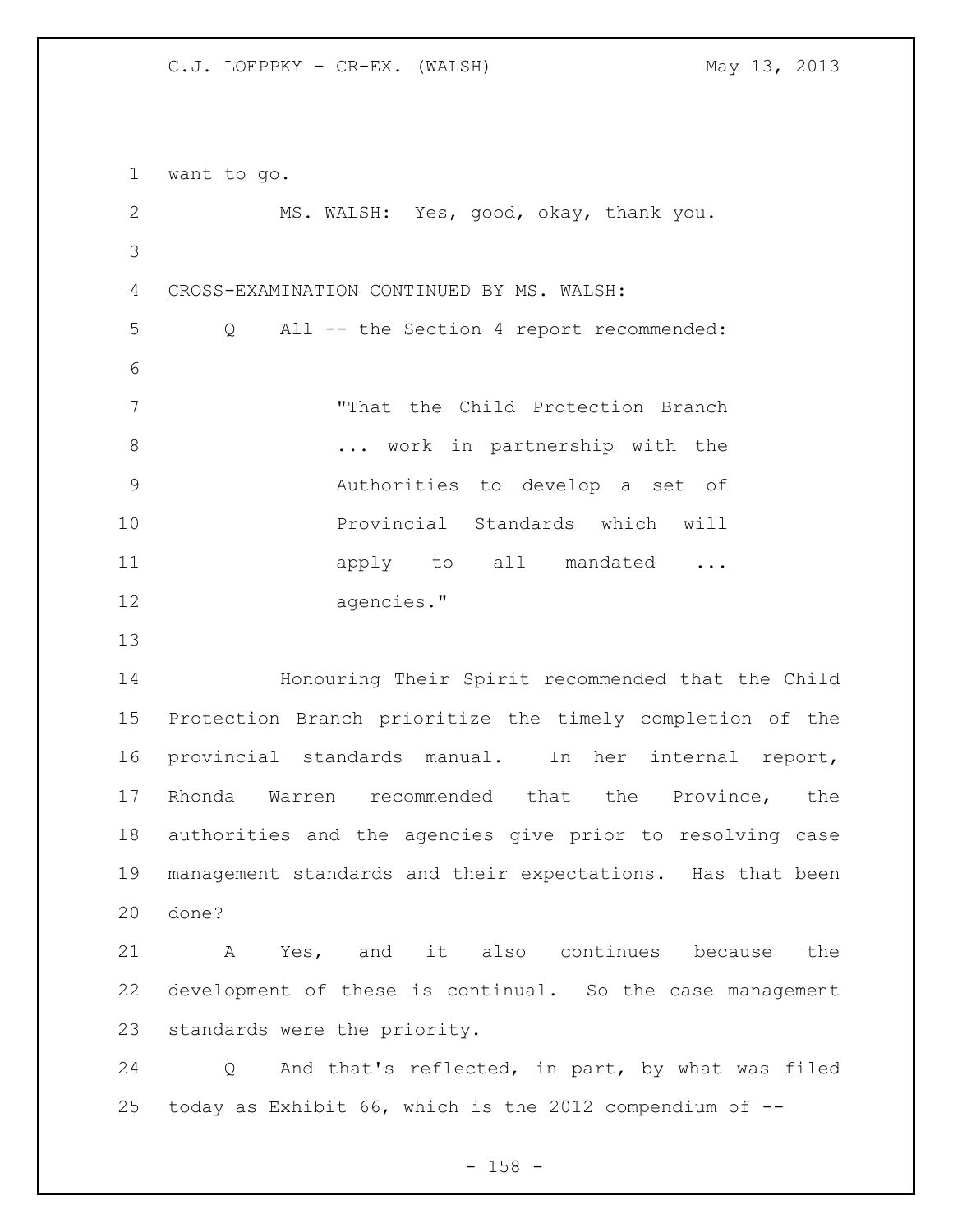1 A Right.

2 Q -- of standards?

A Yes.

 Q All right. Do you know the manner in which social workers have been made aware of the standards which exist?

 A When -- from 2006 on, when new standards were being developed, there is first the development process, which provides some information to agency executive directors about the direction that the standards are going in. But once the standard has been approved as a provincial foundational standard, there is an official letter that gets sent, under the signature of the director of Child and Family Services, to each of the four CEOs, with a hard copy attached and with the information as to when it will appear electronically on the, the internet. So that is information that each of the authorities gets and they are asked, in turn, to share that information appropriately with their agencies and the staff within the agency.

 In addition to that, a requirement that became, a requirement of all authorities and agencies was to establish a training program for all new standards and I believe that each of the authorities has a series of training sessions that they engage in, in order to ensure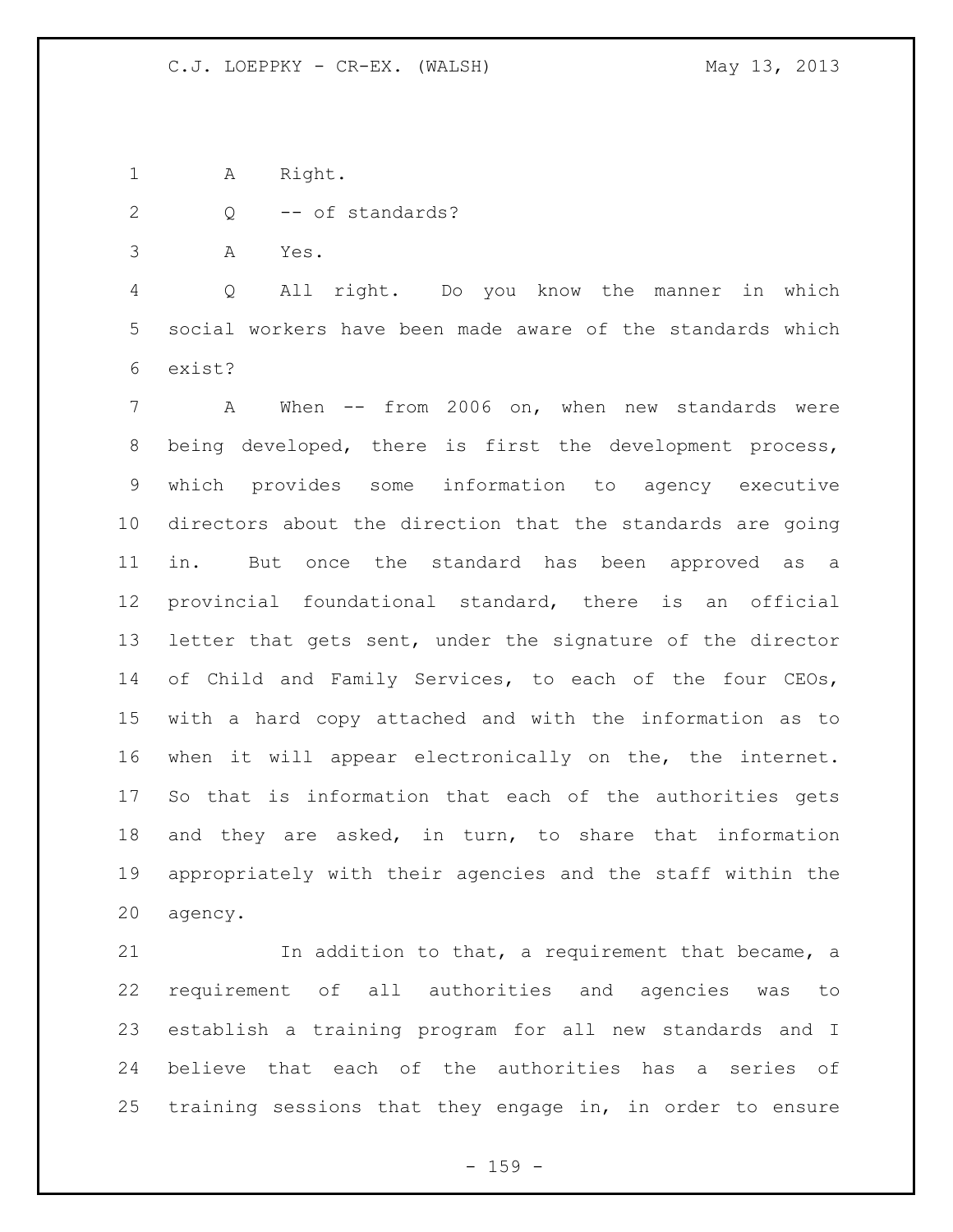that information about new standards is available. Q So those are, those are responsibilities of the authorities now, when you're getting into specific training? A Yes. Q All right. The Section 10 report, which is our disclosure number 2, made a number of recommendations directed specifically at the branch. A Um-hum. MS. WALSH: So if we can pull up page 176 please? 11 THE COMMISSIONER: Which report is this? 12 MS. WALSH: The Section 10 report. 13 THE COMMISSIONER: Yes. MS. WALSH: So that's starting at page 60 of that report, Mr. Commissioner. 16 THE COMMISSIONER: Yes. BY MS. WALSH: Q So the very first recommendation was: "... that The Child Protection Branch develop a program standard to address the use of private arrangements when there are child protection concerns such as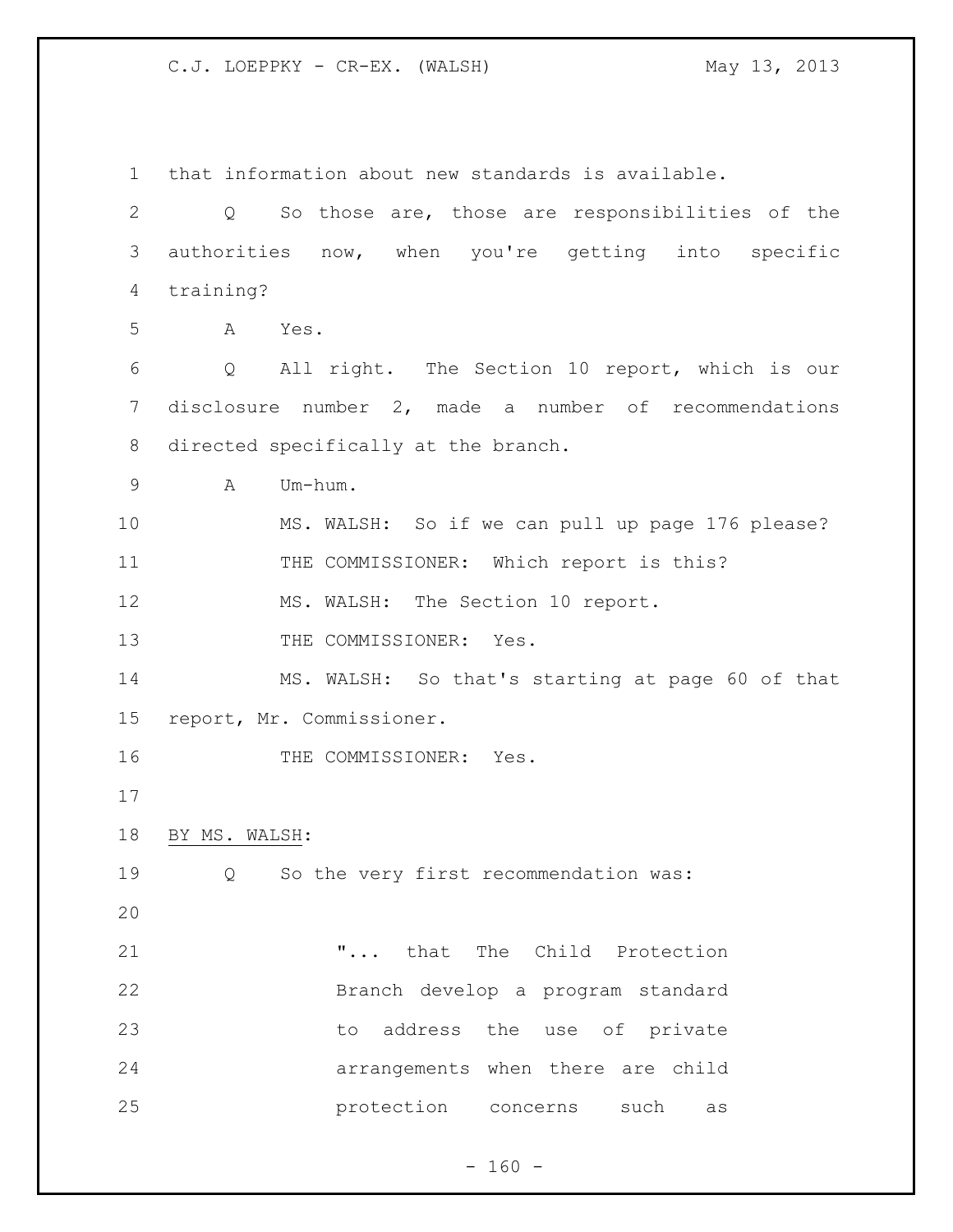abandonment, abuse or neglect. Further, the chief medical examiner recommends that adult participants in such arrangements be clearly advised that no child is to be placed elsewhere, including with the original 8 caregiver(s), until the appropriate agency has been advised and has assessed the situation in which the child would be living." Has that program standard been developed? A That program standard is under development right now and is in its final stages of review. 17 Q When do you expect it to be finalized? A It was to be going to standing committee within the month, within this next month and once that process is done, it should be fairly quick in order for it to be approved. Q Okay. Recommendation number three: "The chief medical examiner recommends that the Child

- 161 -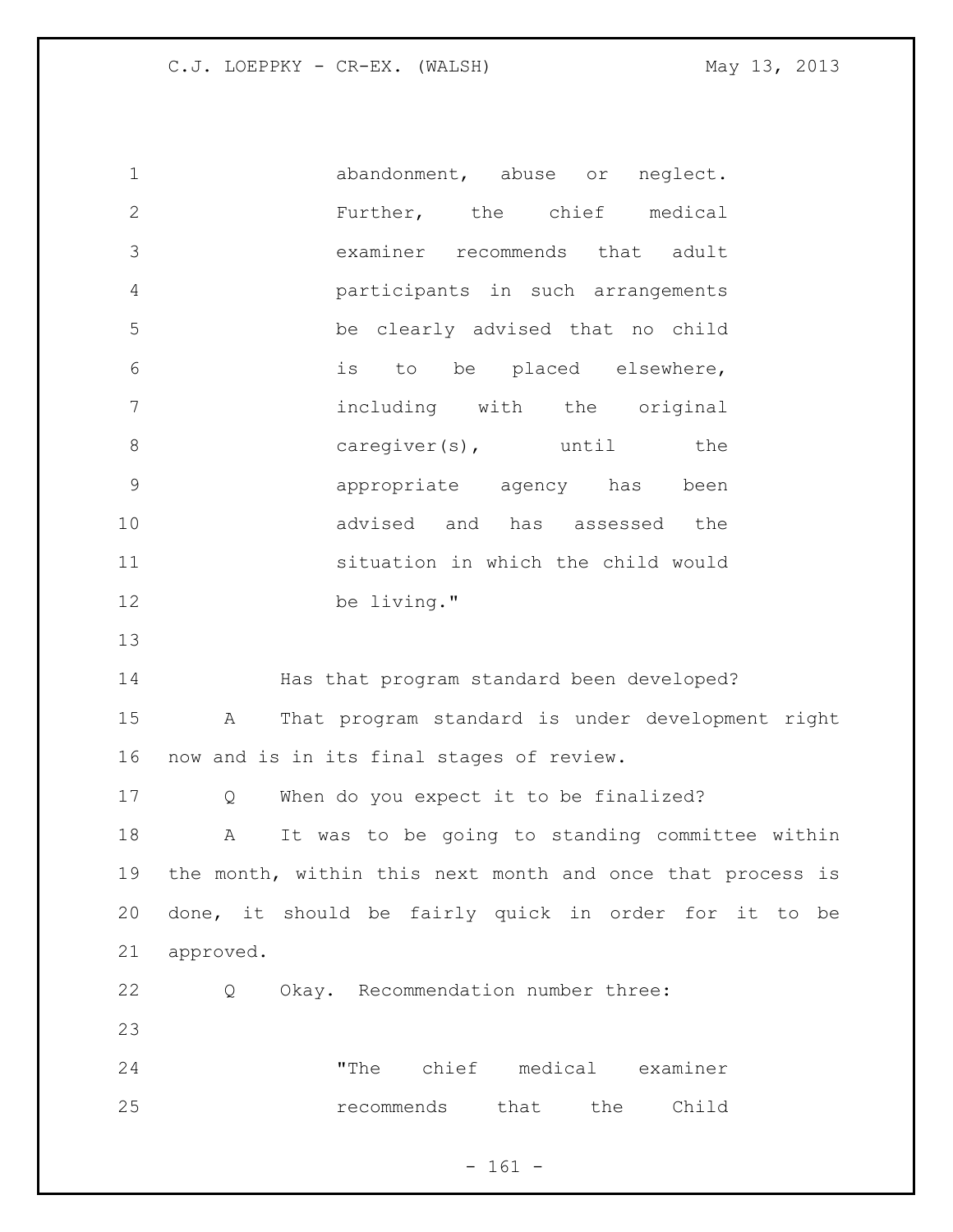| $\mathbf 1$  | Protection Branch<br>ensure                                |
|--------------|------------------------------------------------------------|
| $\mathbf{2}$ | provincial training for child                              |
| 3            | protection includes or references                          |
| 4            | literature emphasizing that the                            |
| 5            | care or condition of one child in                          |
| 6            | a family cannot be taken as a                              |
| 7            | proxy for the care or condition of                         |
| $8\,$        | any other child in the same                                |
| 9            | family."                                                   |
| 10           |                                                            |
| 11           | Is the Child Protection Branch ensuring that that          |
| 12           | provincial training exists, and how?                       |
| 13           | A Certainly in the, the training that is done with         |
| 14           | the SDM, which we are a party to, we don't necessarily     |
| 15           | provide the training ourselves, we know that, that the     |
| 16           | probability of future harm, this a very, a key issue that  |
| 17           | is, is identified as part of the training.                 |
| 18           | THE COMMISSIONER: So is the --                             |
| 19           | MS. WALSH: But what --                                     |
| 20           | THE COMMISSIONER: -- answer, is the answer yes?            |
| 21           | THE WITNESS: The answer is that it doesn't occur           |
| 22           | with the Child Protection Branch, but it occurs within the |
| 23           | system with the responsibilities for training that the     |
| 24           | authorities have for the SDM model.                        |
| 25           |                                                            |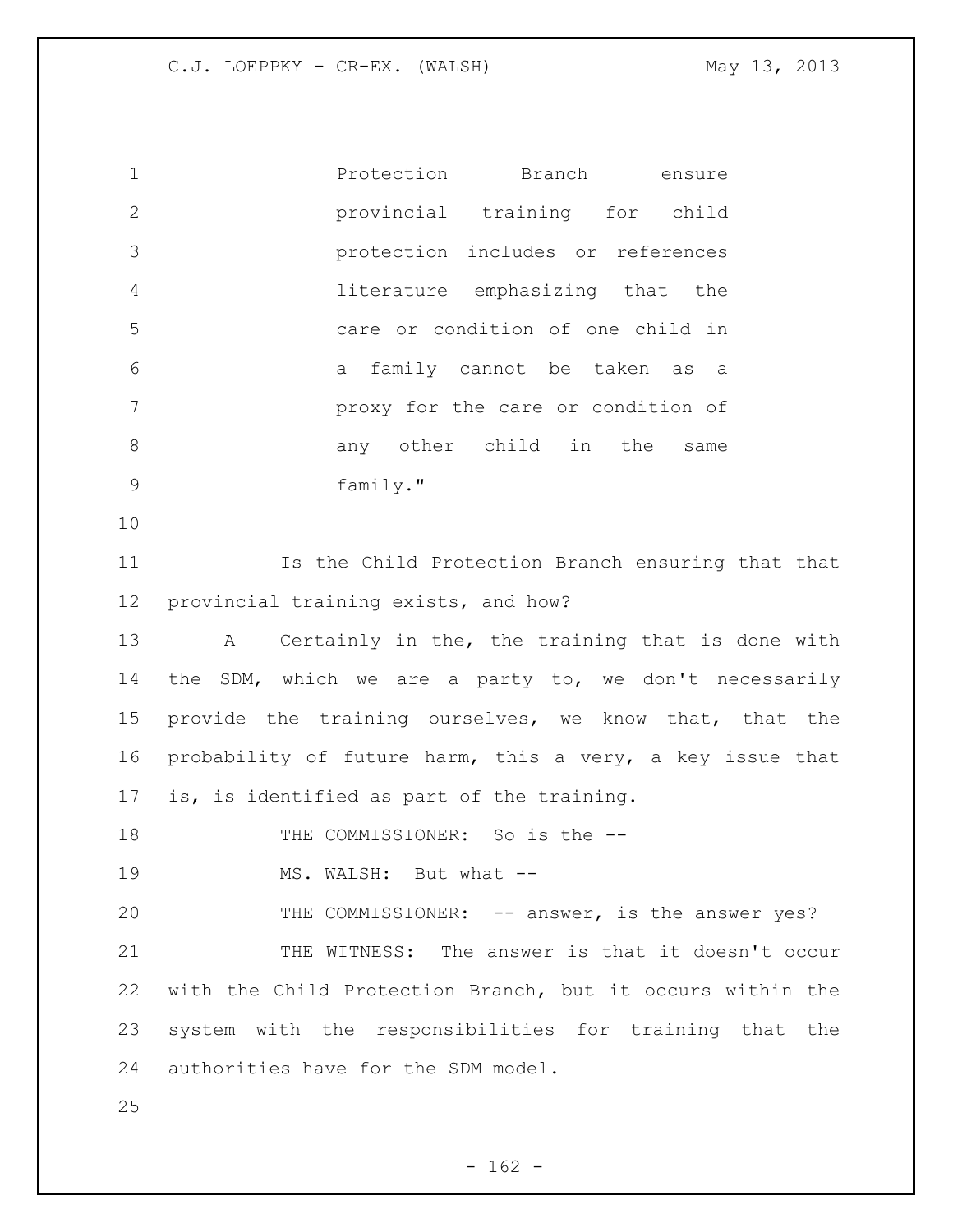BY MS. WALSH:

| $\mathbf{2}$   | But the recommendation says that the branch must<br>Q          |
|----------------|----------------------------------------------------------------|
| $\mathcal{S}$  | ensure that the training exists. So what, if anything, is      |
| 4              | the branch doing to ensure that?                               |
| 5              | Α<br>Well, the branch<br>the<br>was a<br>party to              |
| 6              | implementation of all of the SDM tools that are being used.    |
| $\overline{7}$ | So I mean, I, I, I, I --                                       |
| $\,8\,$        | So is your answer that, that the branch has not<br>Q           |
| $\mathsf 9$    | been involved with the actual --                               |
| 10             | Not with --<br>A                                               |
| 11             | -- ensuring of the training?<br>Q                              |
| 12             | -- not with the actual training. That training<br>Α            |
| 13             | is the responsibility of the authorities right now.            |
| 14             | Are you doing anything to ensure that<br>Q<br>the              |
| 15             | appropriate training is taking place?                          |
| 16             | We're ensuring that the authorities are doing the<br>A         |
| 17             | SDM training and will be a part of the validation process.     |
| 18             | And how do you ensure that? Is there<br>Q<br>some              |
| 19             | report?                                                        |
| 20             | There isn't a report to date, no. There would be<br>A          |
| 21             | the curriculum that is being used, that we're aware of and     |
| 22             | that curriculum that is used with the trainers, as they're     |
| 23             | doing the trainer (sic), has this specifically identified.     |
| 24             | is there<br>in<br>the<br>So<br>someone<br>branch<br>who's<br>Q |
| 25             | monitoring the curriculum?                                     |

- 163 -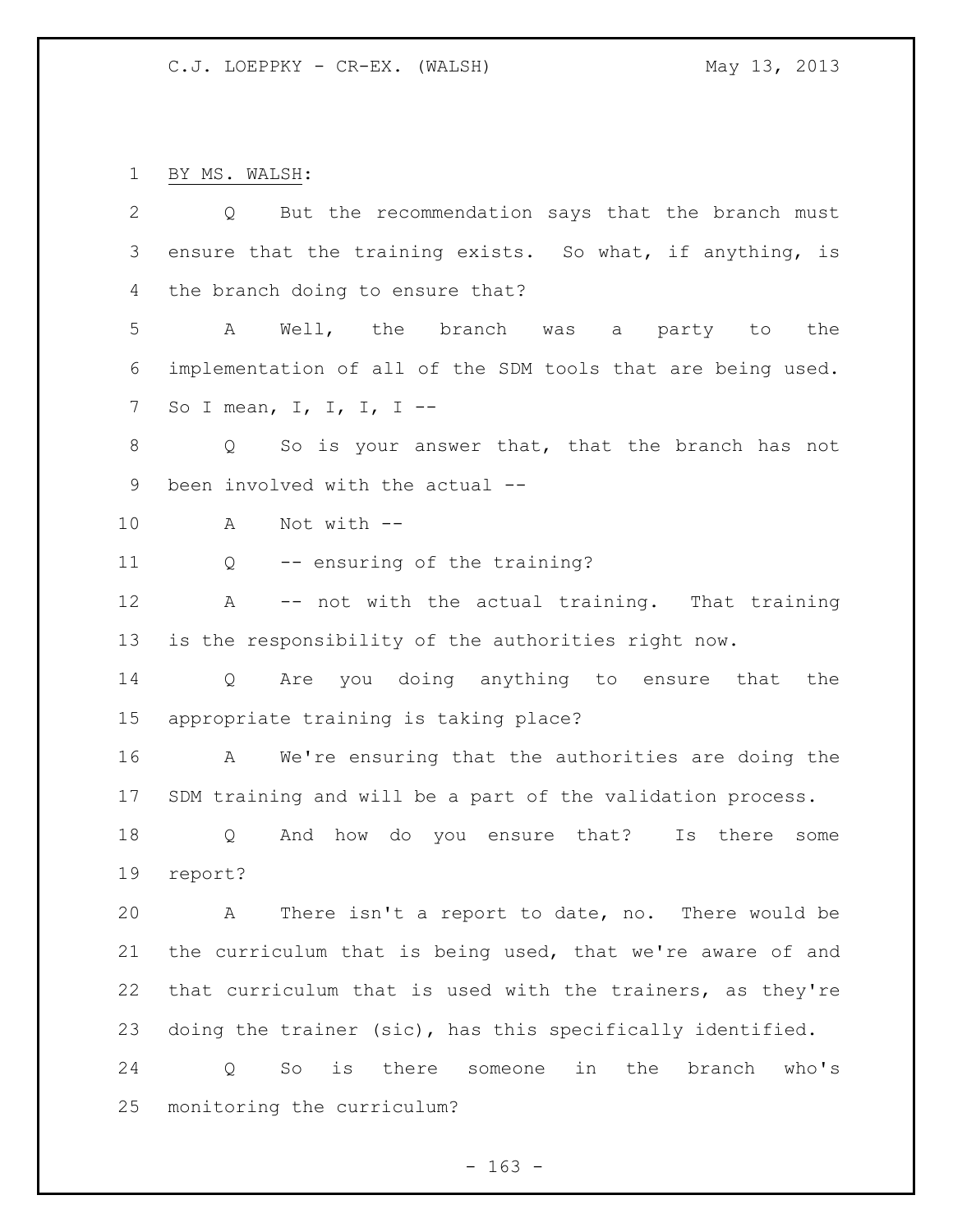| $\mathbf 1$    | We would have our training coordinator, who's<br>$\mathbf{A}$ |
|----------------|---------------------------------------------------------------|
| $\overline{2}$ | aware of all of the training and has participated in the      |
| 3              | training herself.                                             |
| 4              | Okay. So that's the answer to --<br>Q                         |
| 5              | Yeah.<br>Α                                                    |
| 6              | -- the recommendation, the implementation of<br>Q             |
| 7              | this $--$                                                     |
| 8              | That's correct.<br>Α                                          |
| 9              | -- recommendation? Okay. Thank you.<br>Q                      |
| 10             | Recommendation number 4:                                      |
| 11             |                                                               |
| 12             | " that the Child Protection                                   |
| 13             | Branch ensure the<br>program                                  |
| 14             | standards currently under                                     |
| 15             | development for child protection                              |
| 16             | services include a warning or                                 |
| 17             | reminder to workers that one child                            |
| 18             | may be the target of abuse or                                 |
| 19             | neglect in a family that appears                              |
| 20             | to be functioning adequately."                                |
| 21             |                                                               |
| 22             | has the Branch ensured that the programs<br>So                |
| 23             | standards reflect that?                                       |
| 24             | A I would say that the program standard that we               |
| 25             | have with face-to-face contact certainly identifies that      |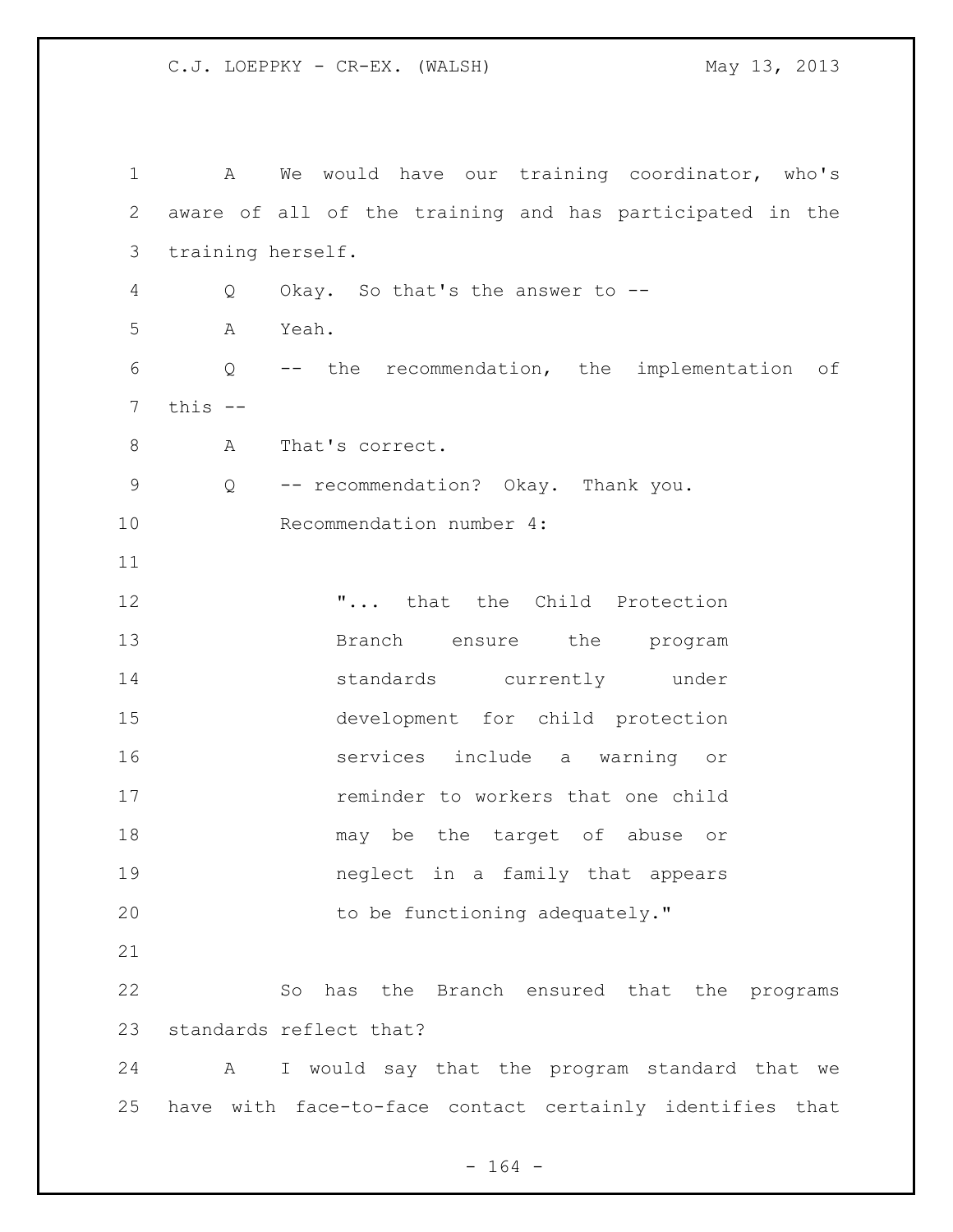each child needs to be seen and that one child shouldn't be taken as a proxy for another. So both in our legislation that we identified and Bill 34, as well as the requirements and the standards for face-to-face contact.

Q What's Bill 34?

 A That was the change in the legislation to make safety paramount.

 Q Okay. And I was actually going to ask Mr. Rodgers about that, because I don't believe you were actually in the system prior to that change for very long? 11 A That's correct.

 Q Okay. Which is, which standard is that you're saying is the face-to-face contact standard that would reflect the implementation of that recommendation? So that's Exhibit --

A One --

Q  $-66$ .

18 A -- one, 1.1.0.

 Q And does that cover face-to-face contact throughout the delivery of services, from intake to --

 A This would be primarily for intake and it also gives examples of other situations where a child has to be seen. And then there's another Section, I believe it's --

Q So sorry, what was that Section again?

A One point one point zero. And the other Section

 $- 165 -$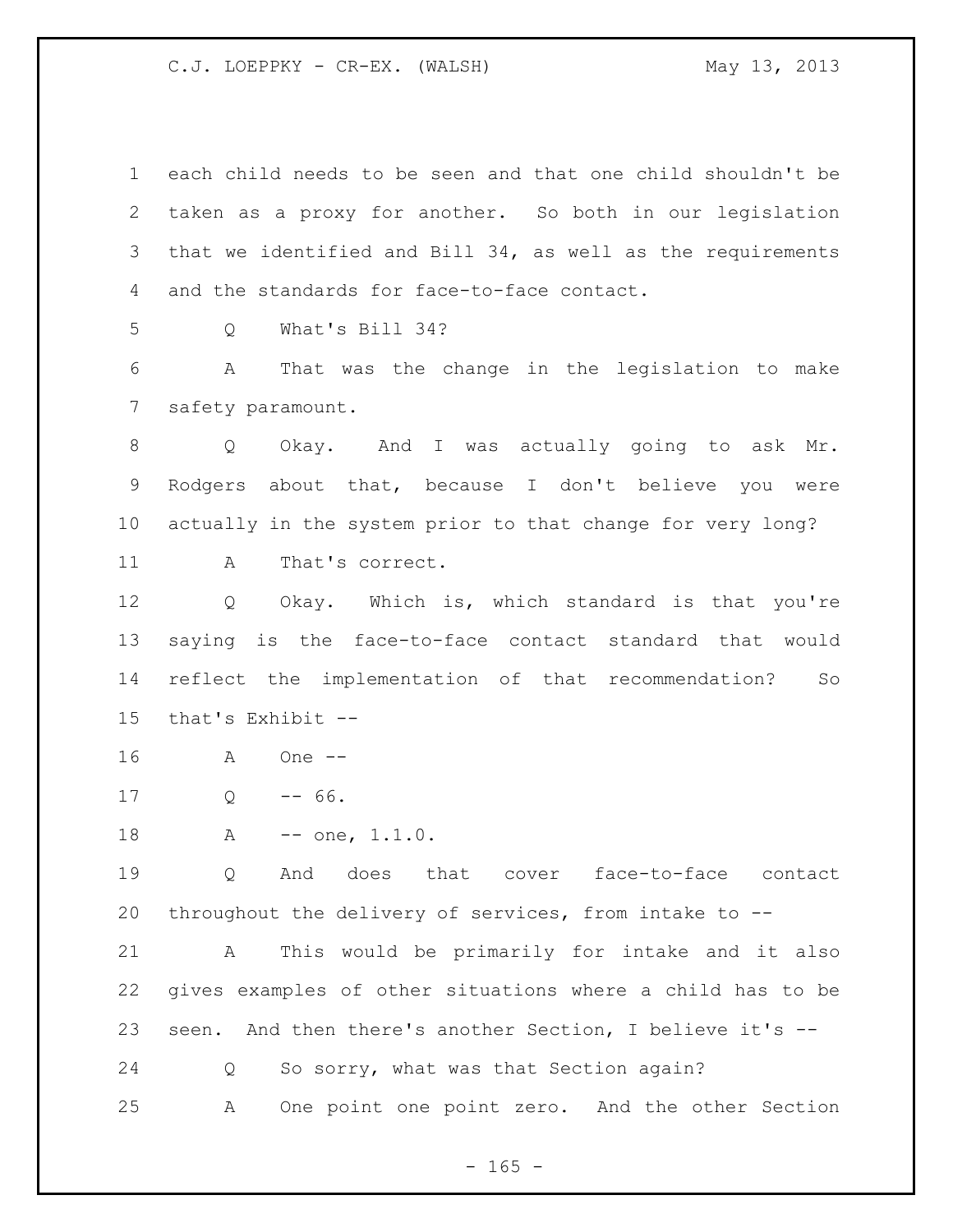that we have, I believe it is, I have to search for it ... MR. MCKINNON: Are you thinking of 1.1.4? THE WITNESS: That's the one, yes. Yeah. Also has the identification of, frequency of contact with children when they are in family protection files and it talks about the levels of risk and the contact with families and children and the, the, the frequency of contact. MS. WALSH: Okay. Thank you. BY MS. WALSH: 12 Q Recommendation number six -- oh, actually, recommendation number five: **"...** the General Authority in conjunction with Winnipeg Child 17 and Family Services branch ..." Now that's the agency, that's not the Child Protection Branch? 21 A That's correct. Q All right. So we'll move on to number six please. "... the Child Protection Branch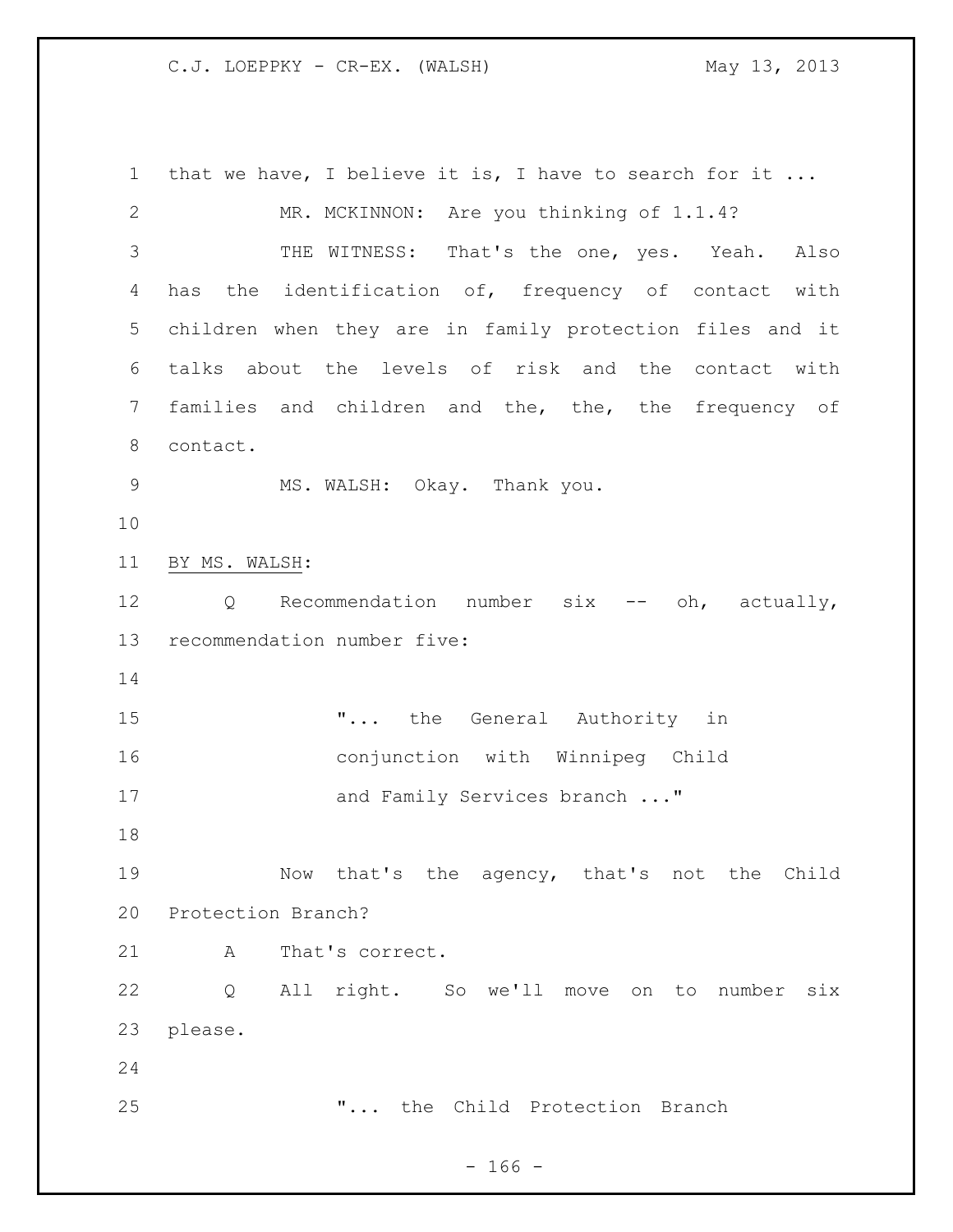1 and the General Authority, in conjunction with ... Winnipeg CFS ... review the March 5, 2005 intake to determine what can be done to prevent similar incidents in the future and to ascertain whether this was a unique response 8 b to reports of alleged maltreatment of children or related to systemic issues such as a shortage of resources."

 So was that review undertaken and what were the results?

 A I wasn't present when that review was undertaken. My understanding, based on information that I've read, as a 17 part of the inquiry process, is that there was a, a review that was undertaken by Winnipeg and along with the General Authority and that the issues identified in this case were not identified as system issues. But I, I think it would be a question that would probably be better asked of --

Q Mr. Rodgers?

 A Or the CEO of the General Authority at that time. Q Okay. And just, and I, I appreciate your limited information, but when you're talking about a review, are

- 167 -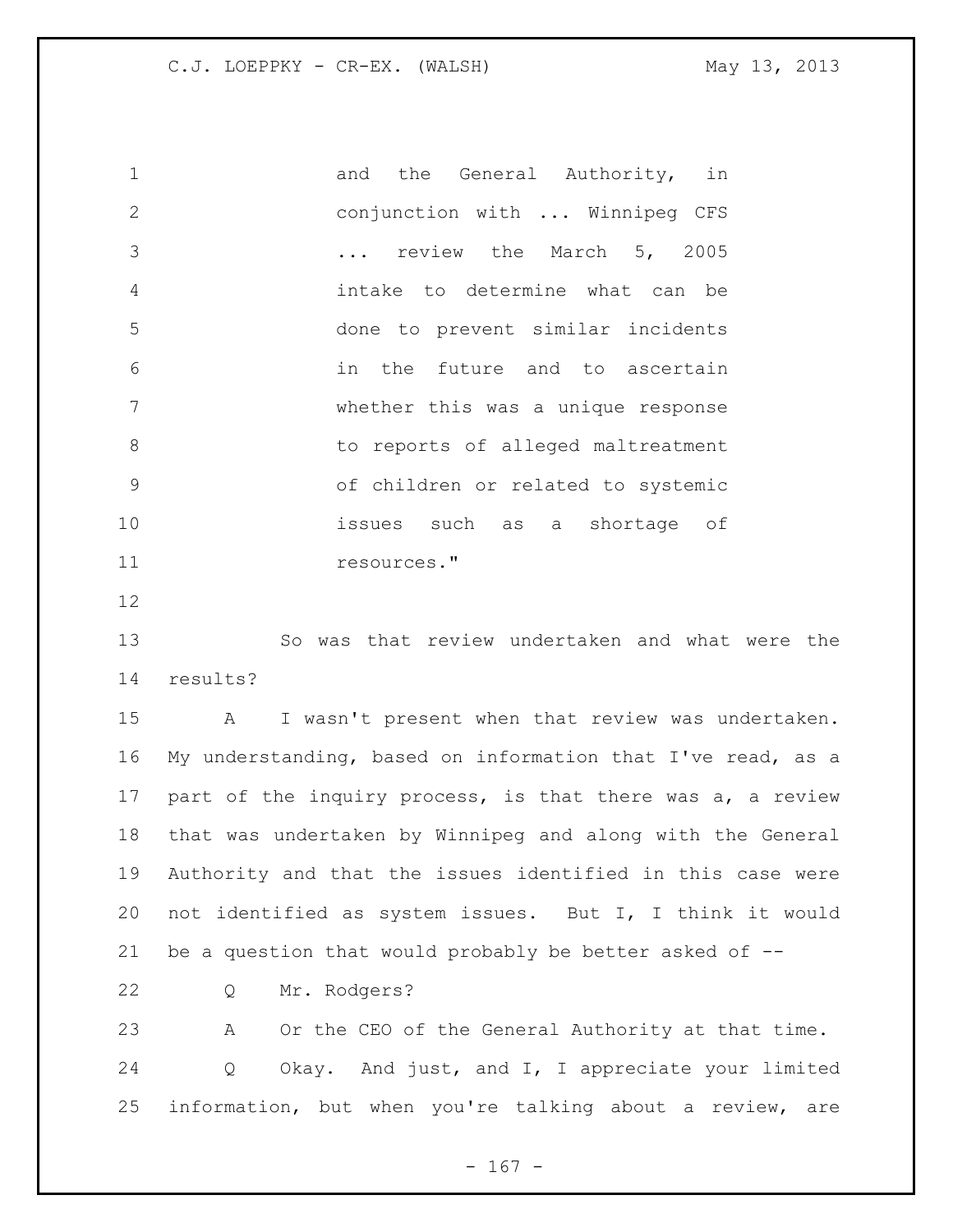you talking about the review prepared by Rhonda Warren, or something else?

 A No, I believe that they did a subsequent analysis that, just with respect to this recommendation.

- Q Okay. Well --
- A Yeah.

 Q -- I'm going to perhaps ask your counsel to look and see if that's been provided to us.

A Okay.

Q Thank you.

11 A I, I actually think it only came -- I don't think it was a formal review. It was a notation in some minutes that I read as part of the inquiry process.

 Q Okay. Thank you. Well, that should be helpful to your counsel.

 Training, you said, was mostly directed through, or delivered through the authorities, that's mainly their responsibility?

 A With the exception of core competency-based training for supervisors, or case managers, for youth care workers. And then there's some specialty modules that are provided through the core competency training program. And the CFSIS training and the intake module training are provided by the department and the remainder of the training would be done through the authorities, with their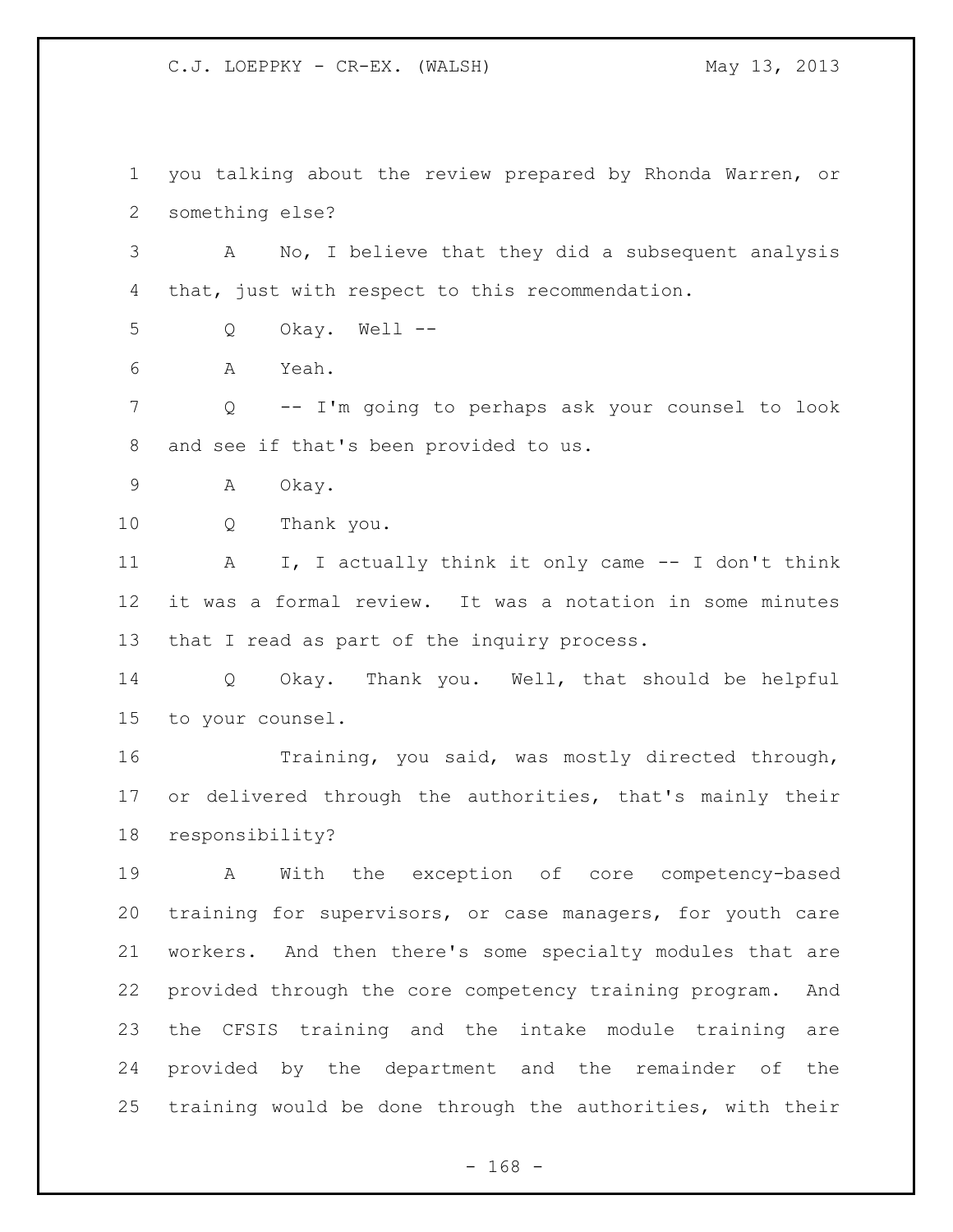agencies.

| $\overline{2}$ | When something, for instance, like the CFSIS<br>Q             |
|----------------|---------------------------------------------------------------|
| 3              | training is conducted, is there any evaluation as to how      |
| 4              | well somebody has done in receiving the training, whether     |
| 5              | they, they've understood it? Are they tested?                 |
| 6              | I don't think they're tested. However, if they<br>A           |
| 7              | do have difficulty with implementing, we do make our staff    |
| 8              | available to do over-the-shoulder support. So if you're       |
| $\mathsf 9$    | having difficulty at an agency and you say I, I'm just        |
| 10             | really not able to do this, we do send our staff our to the   |
| 11             | agency to support staff onsite.                               |
| 12             | But they would have to, staffers would have to<br>Q           |
| 13             | self-identify that they're --                                 |
| 14             | That's correct --<br>A                                        |
| 15             | -- having difficulties?<br>Q                                  |
| 16             | $--$ yes.<br>A                                                |
| 17             | All right.<br>Q                                               |
| 18             | Yeah.<br>A                                                    |
| 19             | of<br>recommendations, Honouring<br>Their<br>Q<br>In<br>terms |
| 20             | Spirits recommended:                                          |
| 21             |                                                               |
| 22             | "That a provincial directive be                               |
| 23             | issued and that a training module                             |
| 24             | be developed on the 'duty to                                  |
| 25             | report' and on the role of<br>the                             |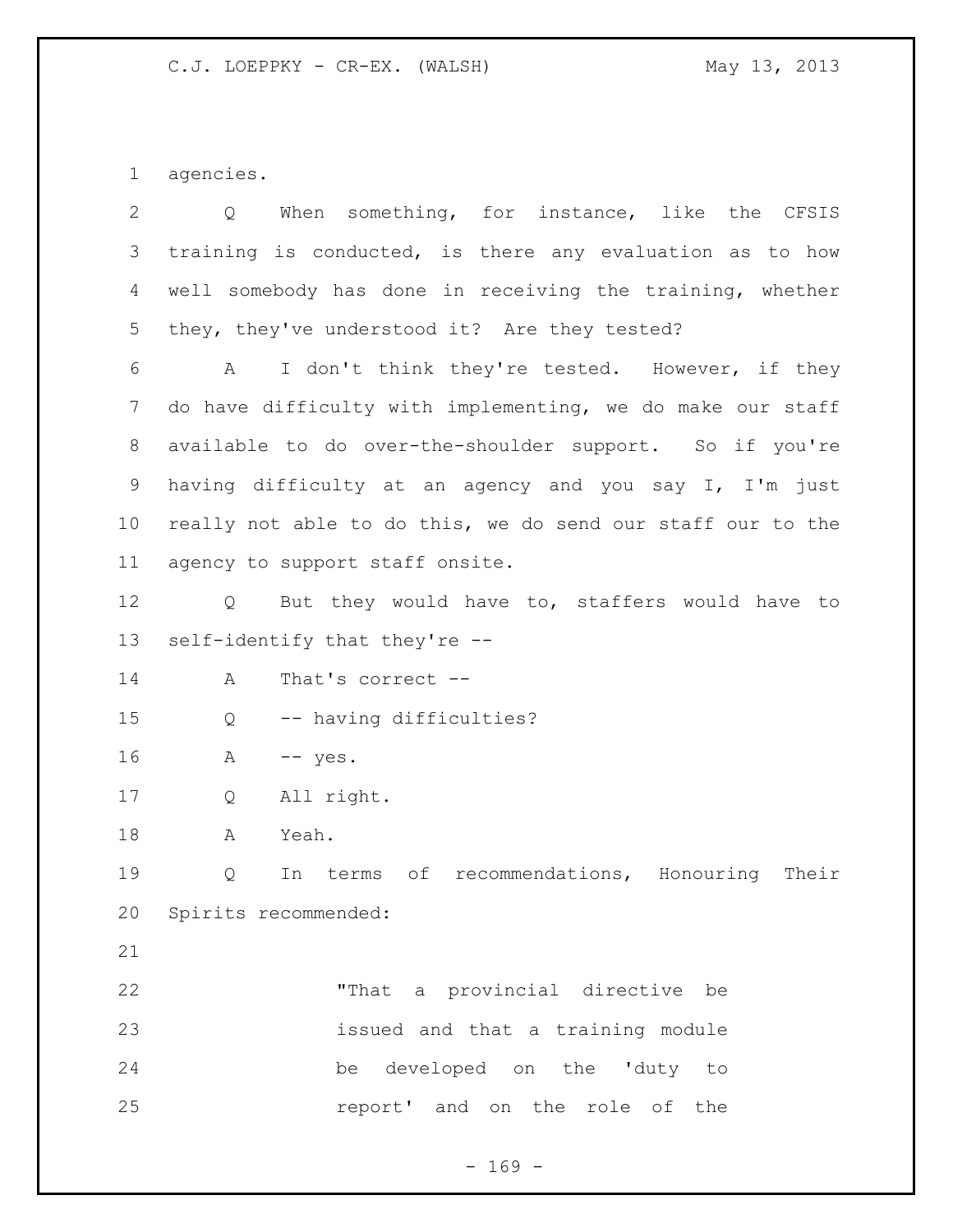|               |                             |  | Privacy Act with respect to child |  |
|---------------|-----------------------------|--|-----------------------------------|--|
| $\mathcal{L}$ | welfare [recommendations]." |  |                                   |  |
|               |                             |  |                                   |  |

 Has such a directive been issued and a training module of any sort been prepared with respect to the role of privacy legislation?

 A There, there was a, a curriculum, or workshops, I guess, workshop material, that was developed, a number of years ago, around the issues around the PHIA and FIPPA issues, both of them and there was a series of workshops that were undertaken by one of the specialists at the department and those workshops were offered to agencies and to authorities and the material, some of the material in those particular documents, as well as the PHIA/FIPPA information fact sheet was also used by the health sector in some of the training that they provide to their public health nurses.

18 Q No official directive, per se?

19 A Not, not that I'm aware of.

Q Okay.

 A With respect to duty to report, the provincial advisor committee on abuse provides a handbook to all collaterals that helps them to understand what the duty to report is for all professional bodies. And that document was last produced in 2001 and it has gone through a renewal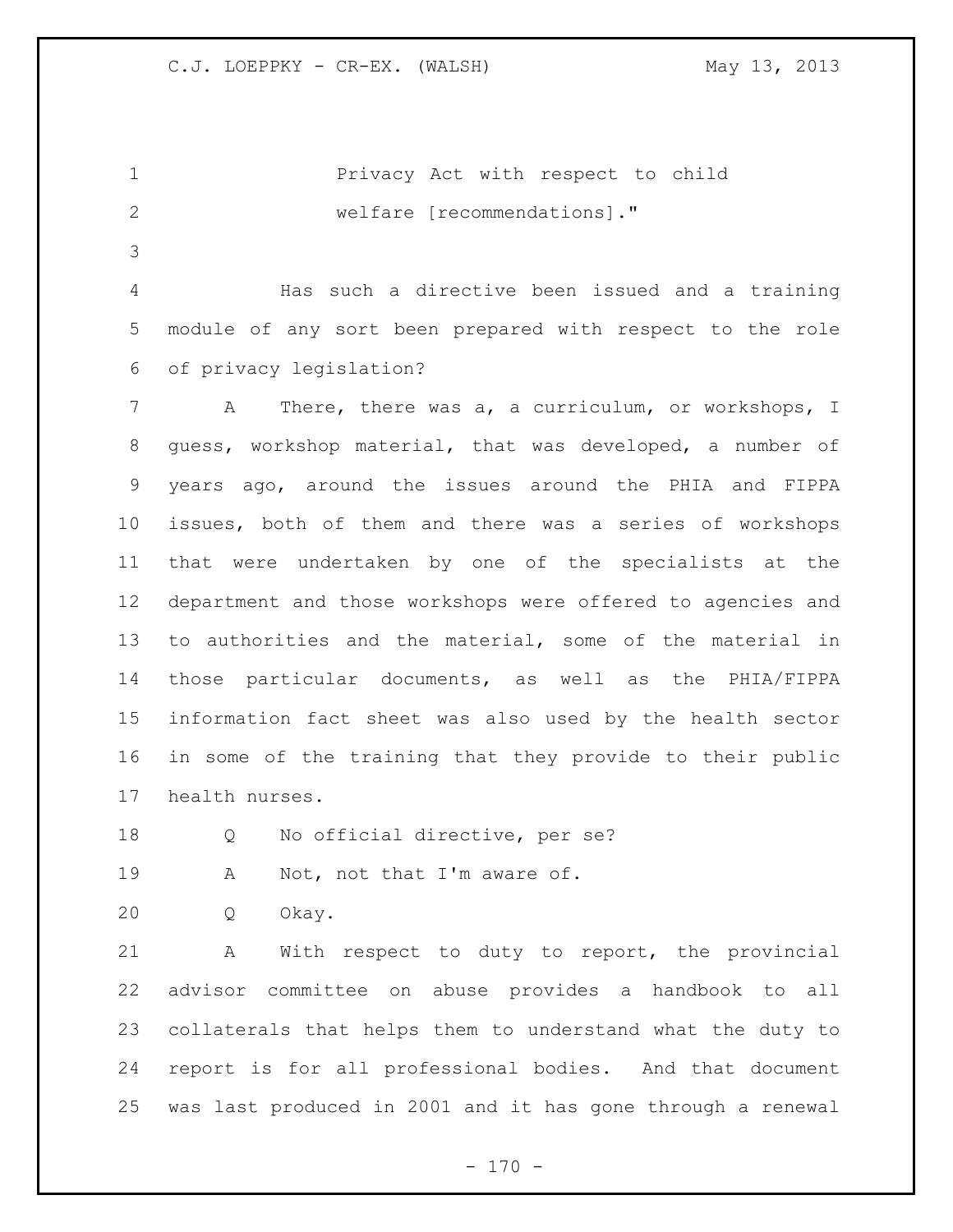process and it is currently, right now, at the printer, as the updated version for 2013, which will be distributed, again, with information to all collaterals about the duty to report through the various professions, doctors, nurses --

- Q Okay.
- 7 A -- teachers, et cetera.

 Q What about to the public? Has there been any kind of public awareness campaign about the duty to report? A The duty to report very specifically, the public campaigns that have been of recent times have focused on the duty to report child pornography, child exploitation. But there has not been a general campaign around duty to report for a number of years.

 Q Is that something you think would be a good idea? A Yes.

 MS. WALSH: If we go to Strengthen the Commitment, page 208, and that would be page 23 of your copy, Mr. Commissioner.

20 THE COMMISSIONER: Thank you.

 MS. WALSH: I only have about 15 more minutes, I think.

 If we go to the bottom of the page, please, very bottom of the page. Good, thank you.

- 171 -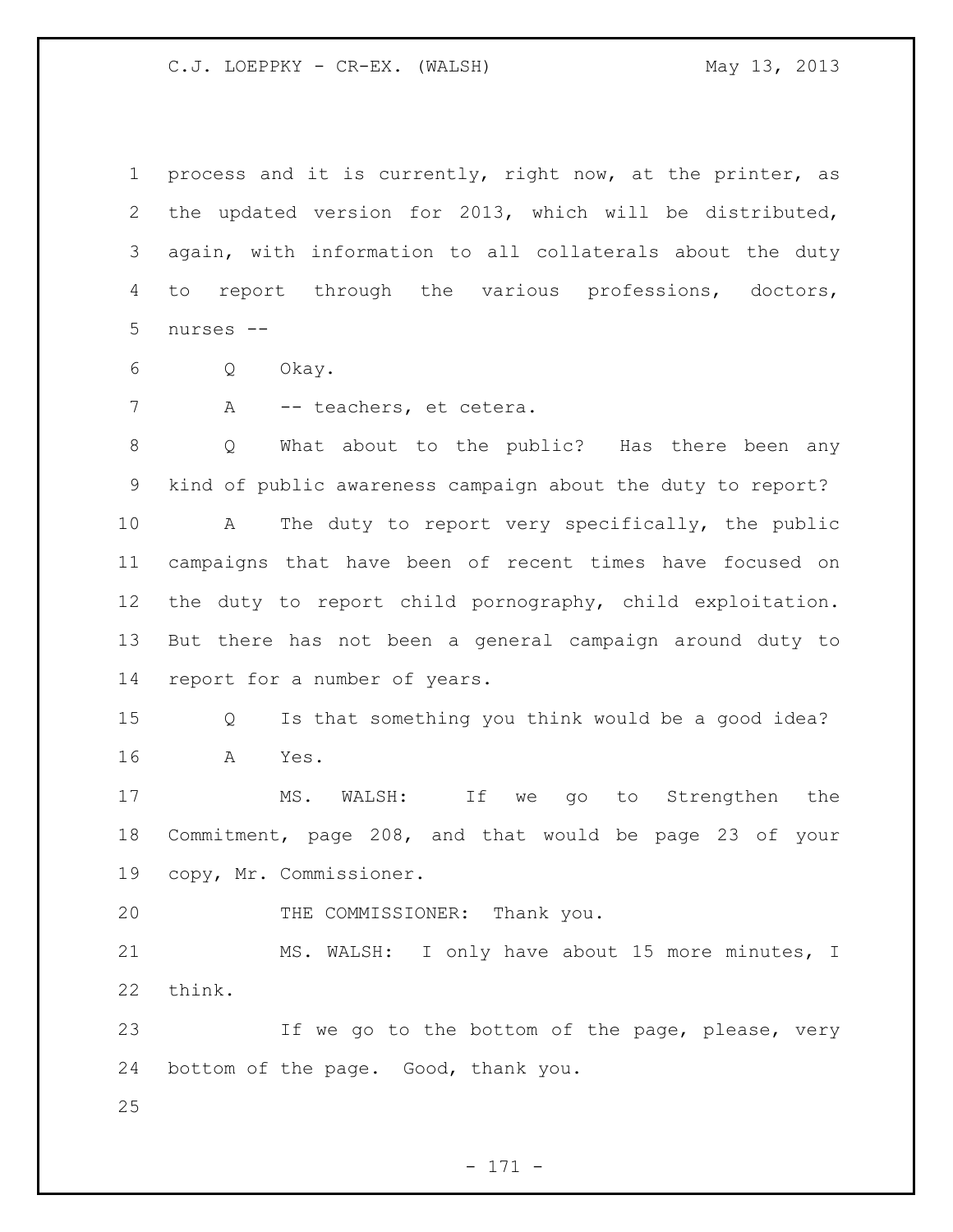BY MS. WALSH:

| $\mathbf{2}$   | Q                                                       |            |  |                                 |                                    | This is under the heading: Service Delivery   |
|----------------|---------------------------------------------------------|------------|--|---------------------------------|------------------------------------|-----------------------------------------------|
| $\mathcal{S}$  | Alternatives and it talks about a child centred service |            |  |                                 |                                    |                                               |
| 4              | delivery, that:                                         |            |  |                                 |                                    |                                               |
| 5              |                                                         |            |  |                                 |                                    |                                               |
| 6              |                                                         |            |  |                                 | "Families receiving services in    |                                               |
| $\overline{7}$ |                                                         |            |  |                                 | the child welfare system are often |                                               |
| $8\,$          |                                                         |            |  |                                 | the recipients of a number of      |                                               |
| $\mathcal{G}$  |                                                         |            |  |                                 | other services from government     |                                               |
| 10             |                                                         |            |  |                                 | including employment and income    |                                               |
| 11             |                                                         |            |  |                                 | assistance, housing, justice       |                                               |
| 12             |                                                         |            |  |                                 | interactions and social programs   |                                               |
| 13             |                                                         |            |  |                                 | aimed at those living in poverty.  |                                               |
| 14             |                                                         |            |  |                                 | Each program has its own policies  |                                               |
| 15             |                                                         |            |  |                                 | and requirements and knows what    |                                               |
| 16             |                                                         |            |  | outcomes it wishes to achieve." |                                    |                                               |
| 17             |                                                         |            |  |                                 |                                    |                                               |
| 18             |                                                         |            |  |                                 |                                    | And two paragraphs down, the comment is made  |
| 19             | that:                                                   |            |  |                                 |                                    |                                               |
| 20             |                                                         |            |  |                                 |                                    |                                               |
| 21             |                                                         |            |  |                                 | " the child welfare system         |                                               |
| 22             |                                                         |            |  |                                 | alone cannot achieve [positive]    |                                               |
| 23             |                                                         | outcomes." |  |                                 |                                    |                                               |
| 24             |                                                         |            |  |                                 |                                    |                                               |
| 25             |                                                         |            |  |                                 |                                    | That's something you, I think you would agree |

- 172 -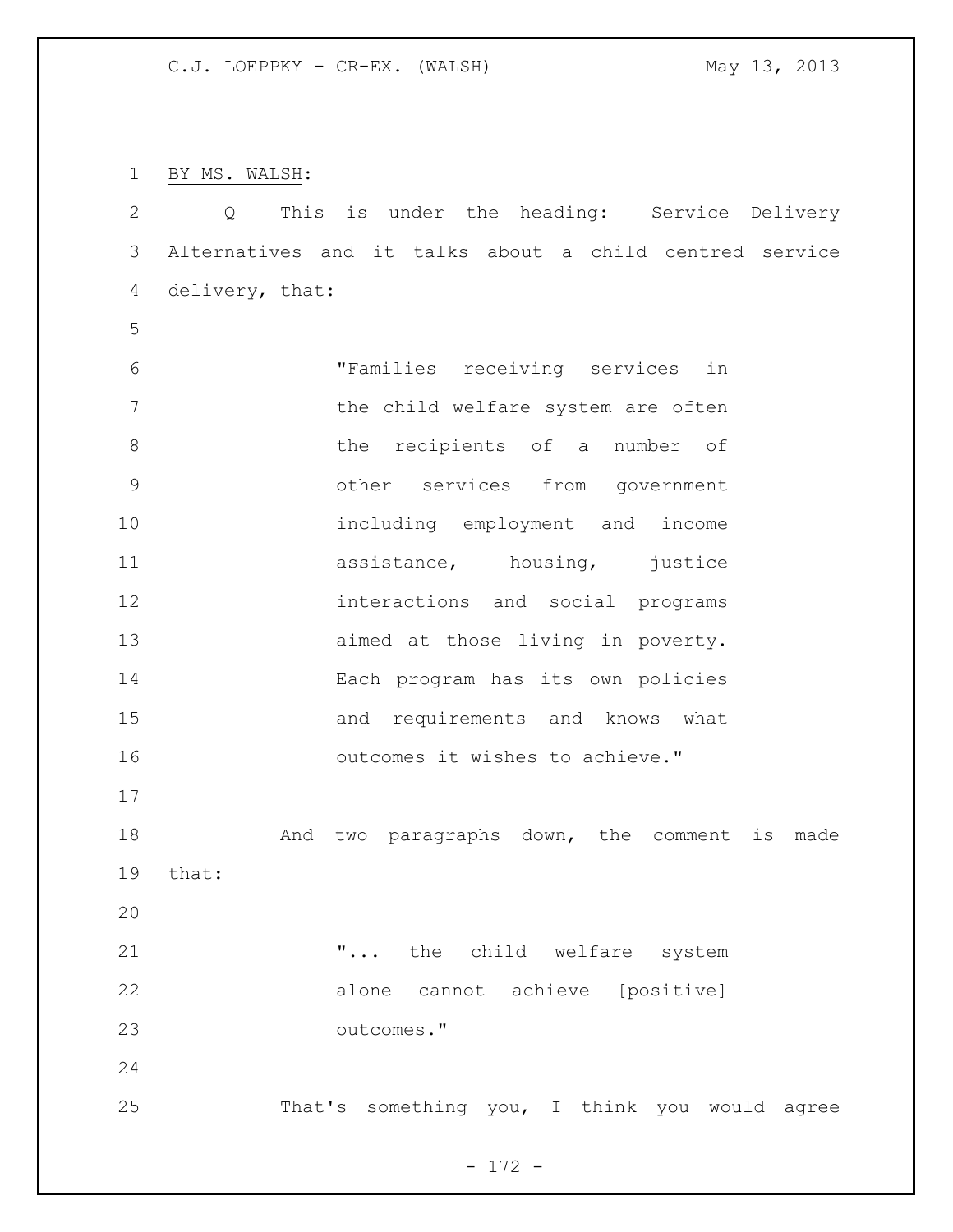with? A Yes, I would. Q Okay. The report goes on to say that: "Government should consider the child as the client and use a client focused service model. The inputs that the child receives from government should be calculated from all sources such 11 as Education, Health, Housing, EIA, and Child Welfare, and **potentially Justice."**  Is that an approach that you would agree with? A I think, in terms of looking at ensuring that the, the right services and the right programs are available, based on what the family needs, is very important. I think sometimes you need all of those. Sometimes you would only need a number of them. Q Certainly though, I think you'd agree, that to ensure the wellbeing of children, the government needs to design and implement programs which are based on the child focused service model, involving all sources, such as Education, Health, Housing, EIA, potentially Justice and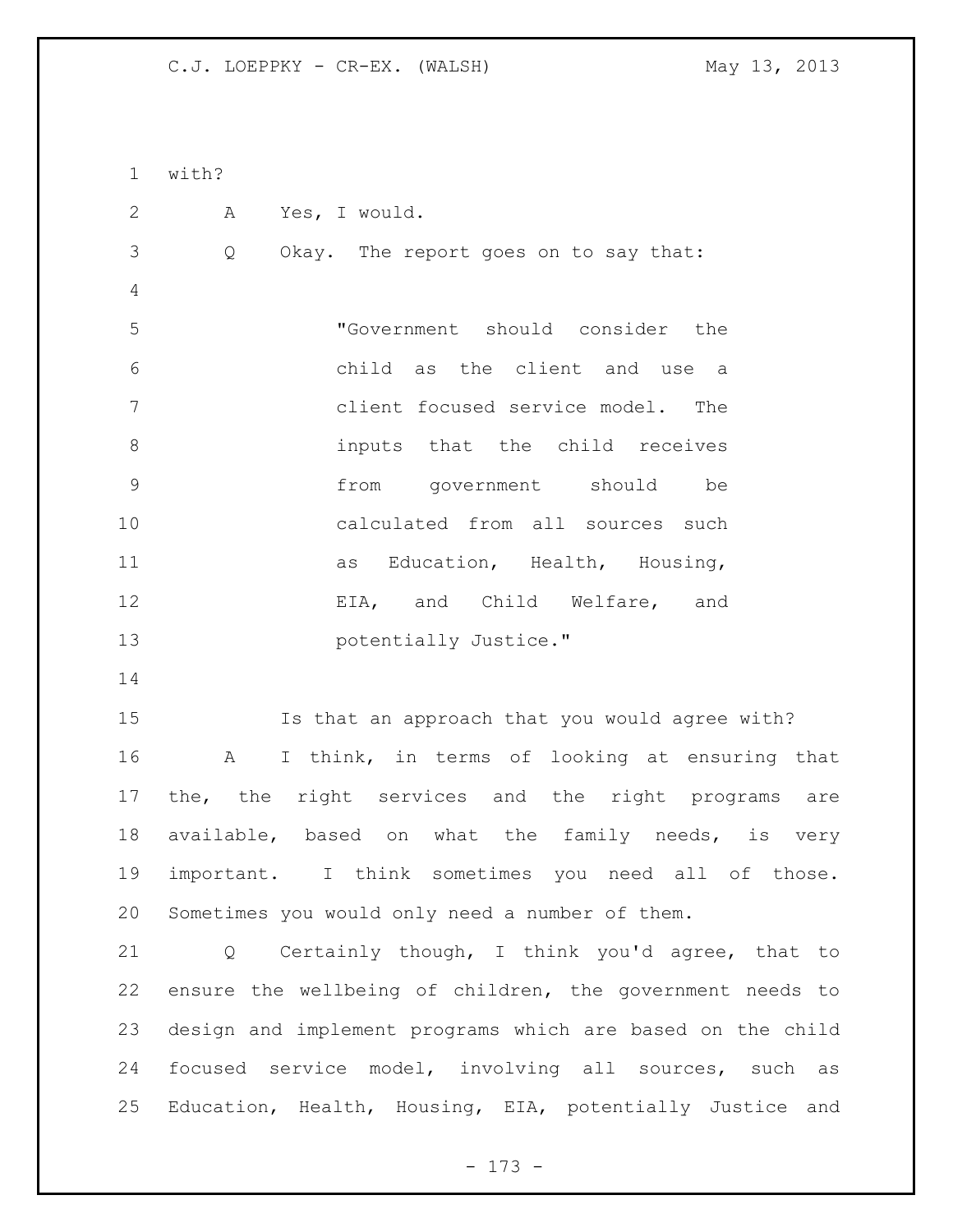child welfare?

| 2  | Yes, and I think that's reflected in our overall<br>A                  |
|----|------------------------------------------------------------------------|
| 3  | policy approach with having the partnership between the                |
| 4  | seven or nine departments through Healthy Child Manitoba.              |
| 5  | Yes, and in Strengthen the Commitment, one of the<br>$Q \qquad \qquad$ |
| 6  | recommendations had been to have a representative from                 |
| 7  | child welfare come to the Healthy Child cabinet committee.             |
| 8  | That has now taken place --                                            |
| 9  | Α<br>Yes.                                                              |
| 10 | -- has it not?<br>Q                                                    |
| 11 | Α<br>Yes.                                                              |
| 12 | Okay. And so you would agree that the Healthy<br>Q                     |
| 13 | Child committee, which is overseen by the Department of                |
| 14 | Children and Youth Opportunities, is a good mechanism for              |
| 15 | integrating the various services from government that need             |
| 16 | to be integrated to deliver a child focused model of                   |
| 17 | services?                                                              |
| 18 | Yes, I do.<br>A                                                        |
| 19 | Still with Strengthen the Commitment,<br>MS. WALSH:                    |
| 20 | at pages 217 to 219, that's pages 32 to 33, Mr.                        |
| 21 | Commissioner.                                                          |
| 22 | Two nineteen, or 217, start at 217 please. I                           |
| 23 | won't -- if we just go to the top of the page. Perfect,                |
| 24 | thank you.                                                             |
| 25 |                                                                        |

- 174 -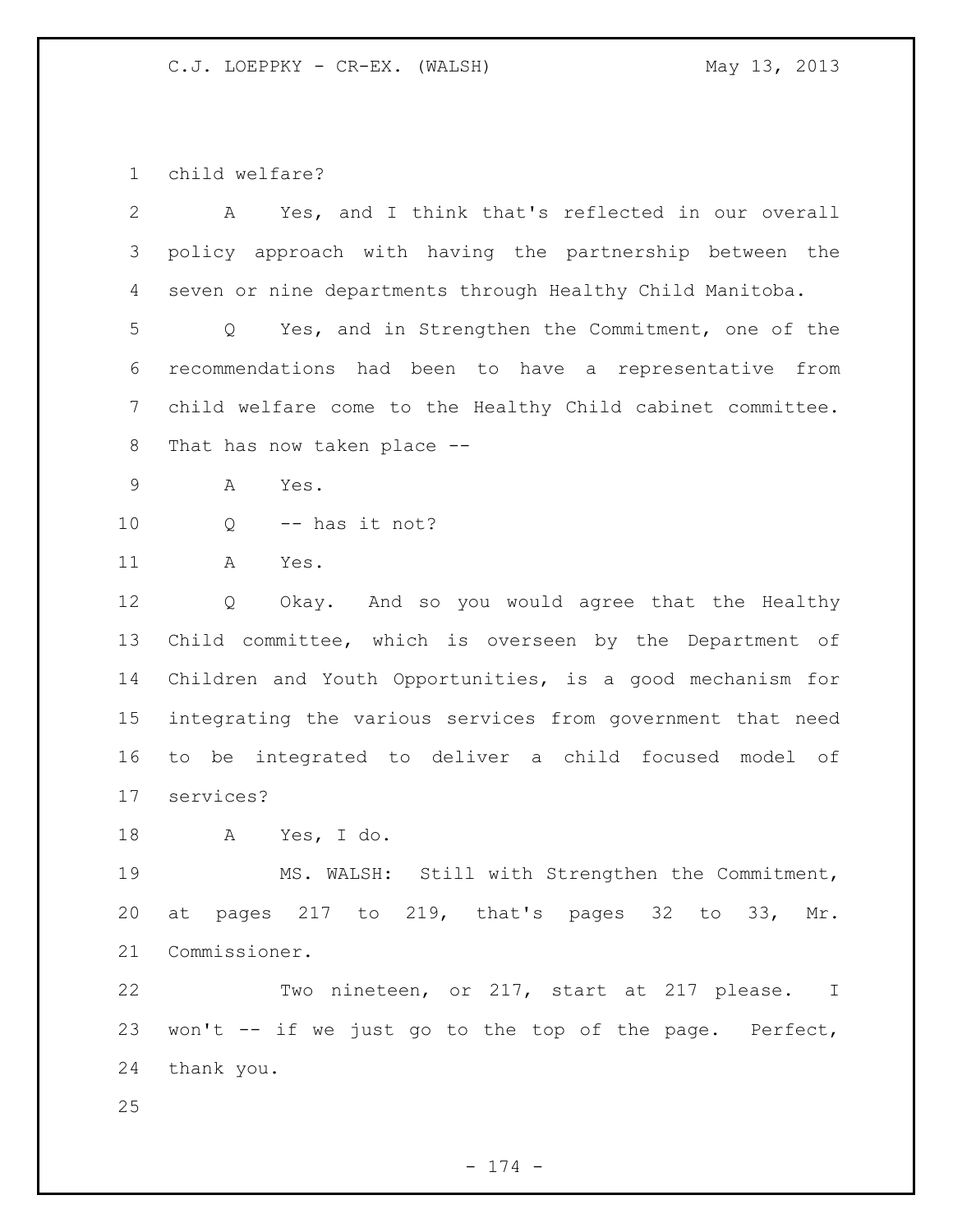BY MS. WALSH:

| 2               | I won't read through this whole Section, but it<br>Q        |
|-----------------|-------------------------------------------------------------|
| 3               | discusses the importance of an aboriginal approach to child |
| 4               | welfare. Are you aware of the successes that the West       |
| 5               | Region 10-year pilot project had and about which we heard   |
| 6               | evidence from Elsie Flette?                                 |
| 7               | Yes, I've read the evaluations of that program<br>A         |
| 8               | and also the program description.                           |
| 9               | And the, among the successes of that program, the<br>Q      |
| 10 <sub>o</sub> | program found, or the evaluation found that the numbers of  |
| 11              | children in care were reduced?                              |
| 12              | A<br>Yes.                                                   |
| 13              | And millions of dollars were<br>Q<br>saved through          |
| 14              | prevention efforts?                                         |
| 15              | That's correct.<br>A                                        |
| 16              | Do you know why that model of service delivery<br>Q         |
| 17              | and those types of programs have not been implemented       |
| 18              | across the province, based on those successes?              |
| 19              | I, I think we heard from a number of individuals<br>А       |
| 20              | that there needed to be some criteria in place in order for |
| 21              | a model like that to be successful. And in some of my       |
| 22              | conversations with the evaluator, who was Dr. McKenzie, he  |
| 23              | also indicated that in order for a project like the one at  |
| 24              | West Region to be successful, you would definitely need to  |
| 25              | have a, an, a leadership that was willing to undertake the, |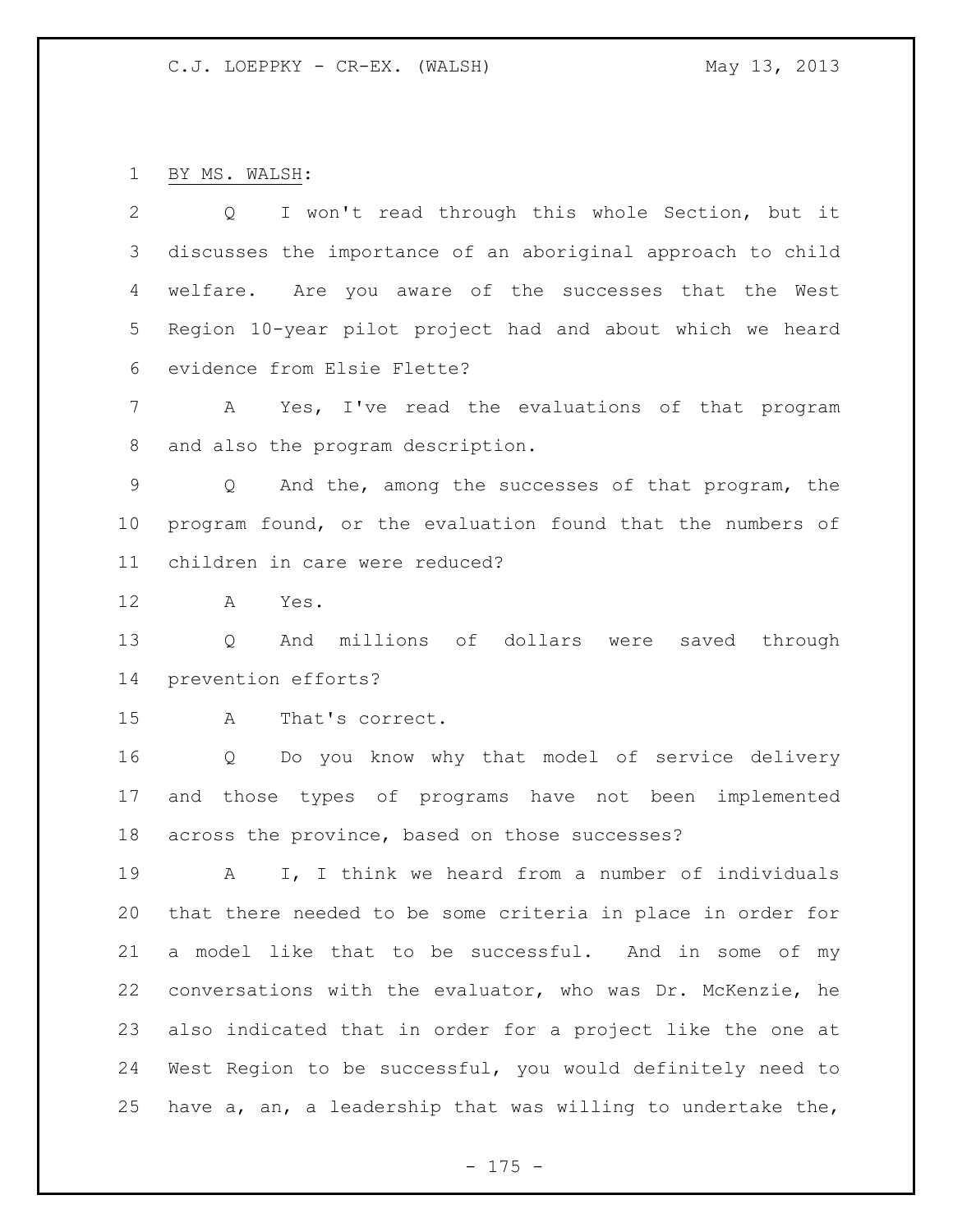the approach because it does require a, a different kind of administrative approach.

 Q Leadership at, at what level, at the authority level, or the agency level?

A I, I believe it would be at both.

Q Okay.

 A The, the other conditions that we talked about, now this was awhile back, so I'm stretching my memory a bit, would be that the, the agency would have to be fairly vigilant in terms of looking how resources were being utilized, how programs were being designed and then making 12 sure that the program matched the needs, so that there would be success for the, the community.

 So when you begin to look at diverting resources, which is what this agency did, from protection to prevention, there was a success element that they had, that working along with their community, because they did work, I think, very closely with their community in developing this, may not be the same kind of approach that every agency would have with all of the communities that they work with. But it did have a success.

 I believe there were a number of other agencies that engaged in a pilot at the same time, but did not sustain it for the length of time that West Region did.

Q Has there been any discussion of more fully

- 176 -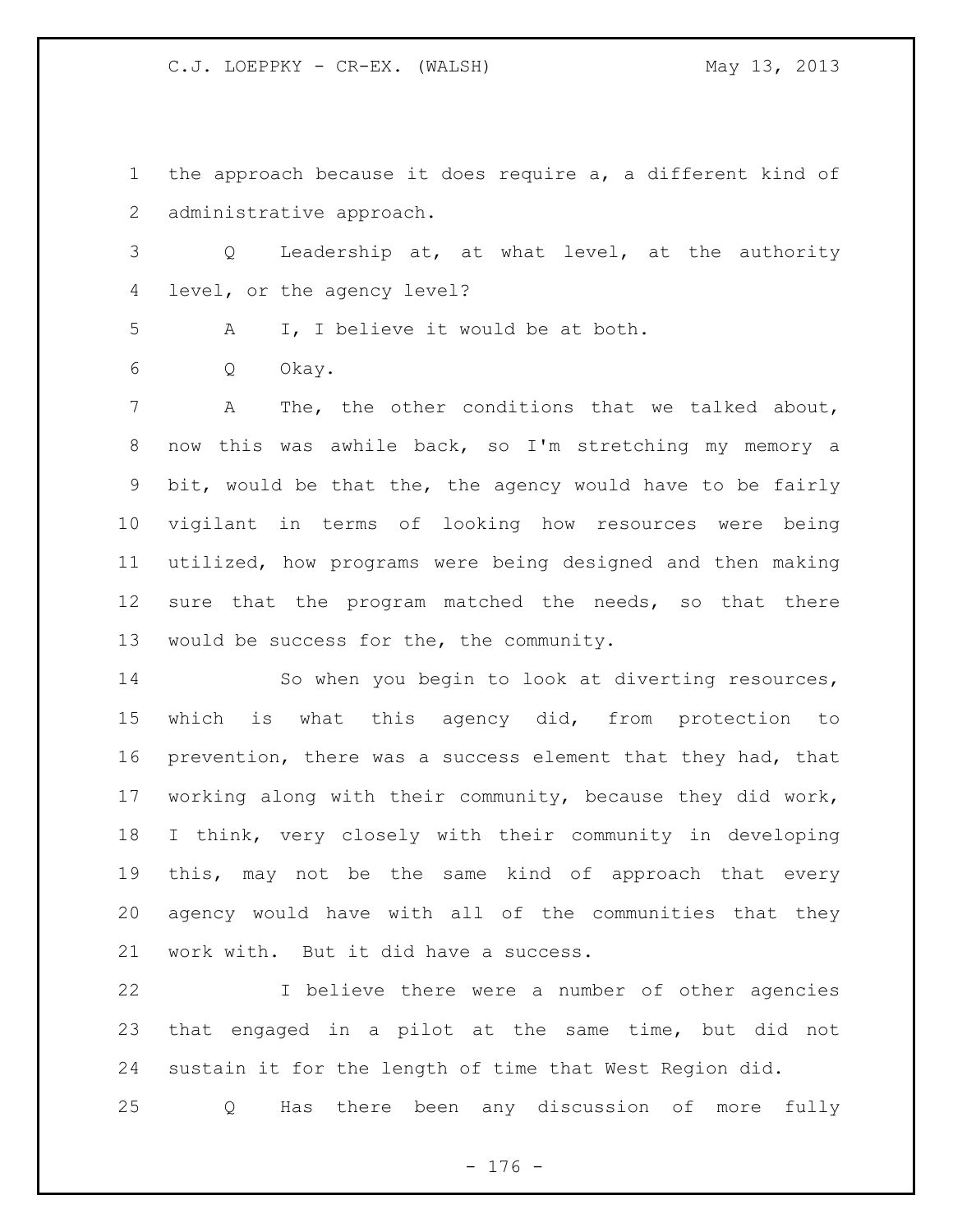implementing those types of programs across the province? A We have had some of those discussions with the authority CEOs, as well as within my department. THE COMMISSIONER: With -- MS. WALSH: Recent -- THE COMMISSIONER: -- with what results? THE WITNESS: At this point in time, there have been, there's been no additional agencies that have gone to block funding for child maintenance, however it's still an active discussion. So, at this point, there's been no other initiatives in this area.

BY MS. WALSH:

 Q Would that -- if somebody did that, followed that initiative and received block funding for maintenance, how would that affect the funding model that you've described for us?

 A Well, the, the funding that was used for the block was child maintenance funding. And so for West Region, my understanding of the initiative and, and of course, I'm a, a third party, I'm not one who was implementing it directly, but my understanding is that there was a commitment that was made by that agency to work to reduce the number of children in care by establishing some prevention programs, community-based prevention

- 177 -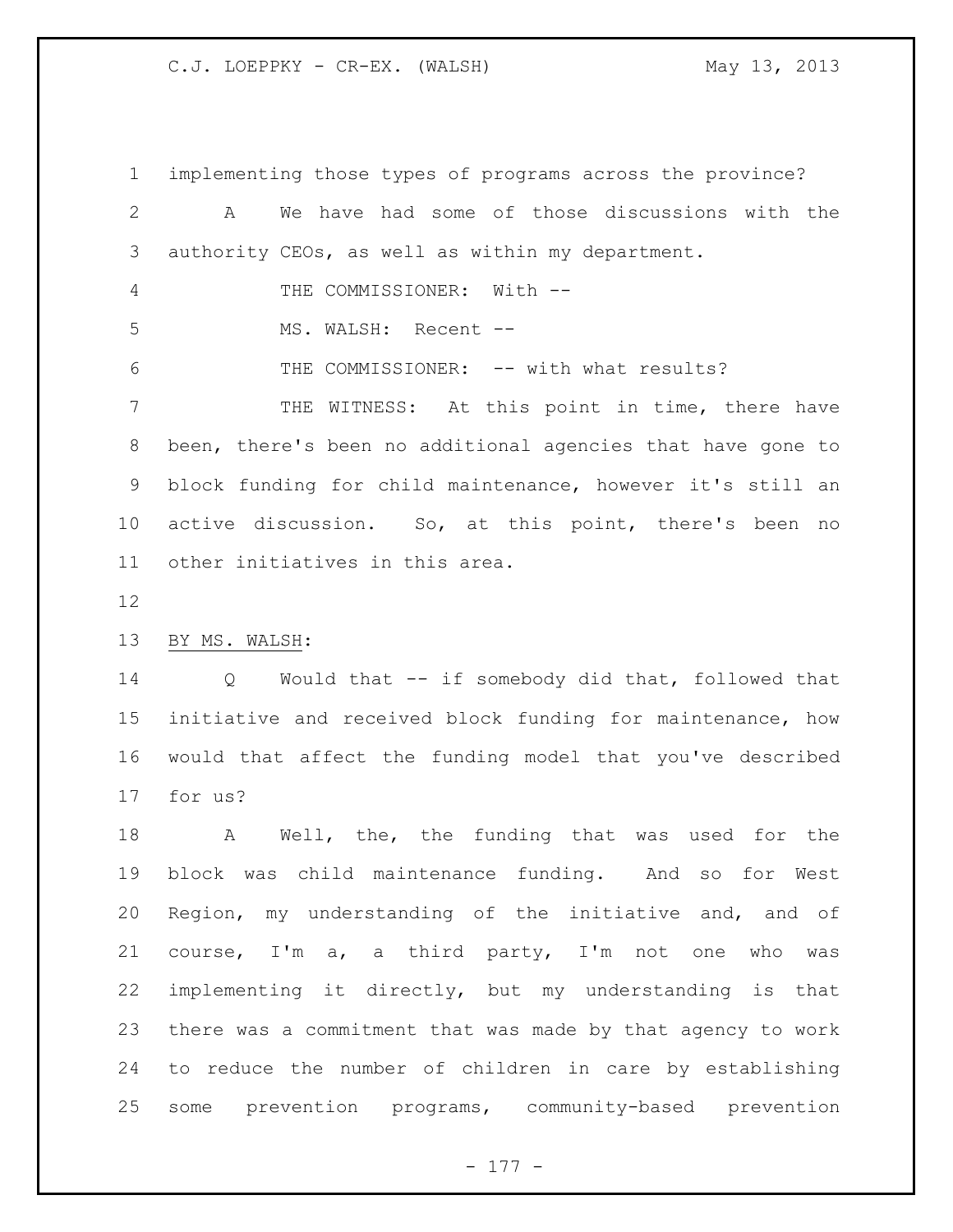programs and as a result of reducing the number of children in care, they were able to use the resources that would normally be child maintenance resources --

Q So if --

5 A -- for that purpose.

 Q Right. But so my question is just very practically, if an agency followed that model, that West Region used, would their funding be based on something different than the model that you've discussed, the new 2010 model?

11 A At, at this point, I don't know --

Q Okay.

 A -- because I think it would have two streams that you would be looking at. You'd probably be looking to fund child maintenance differently for that particular agency, as a starting point and you'd see what that result was and then from there, I think you'd be in a position to have more information to make any adjustments or changes.

 Q So, so far, no one's tried to rationalize, or integrate the current funding model with the approach that was used in West Region?

 A I would say that there has been interest that has been identified by a number of the authorities, but it hasn't taken it to the, the actual proposal stage.

Q Thank you. Exhibit 38 was the 2013 report from

- 178 -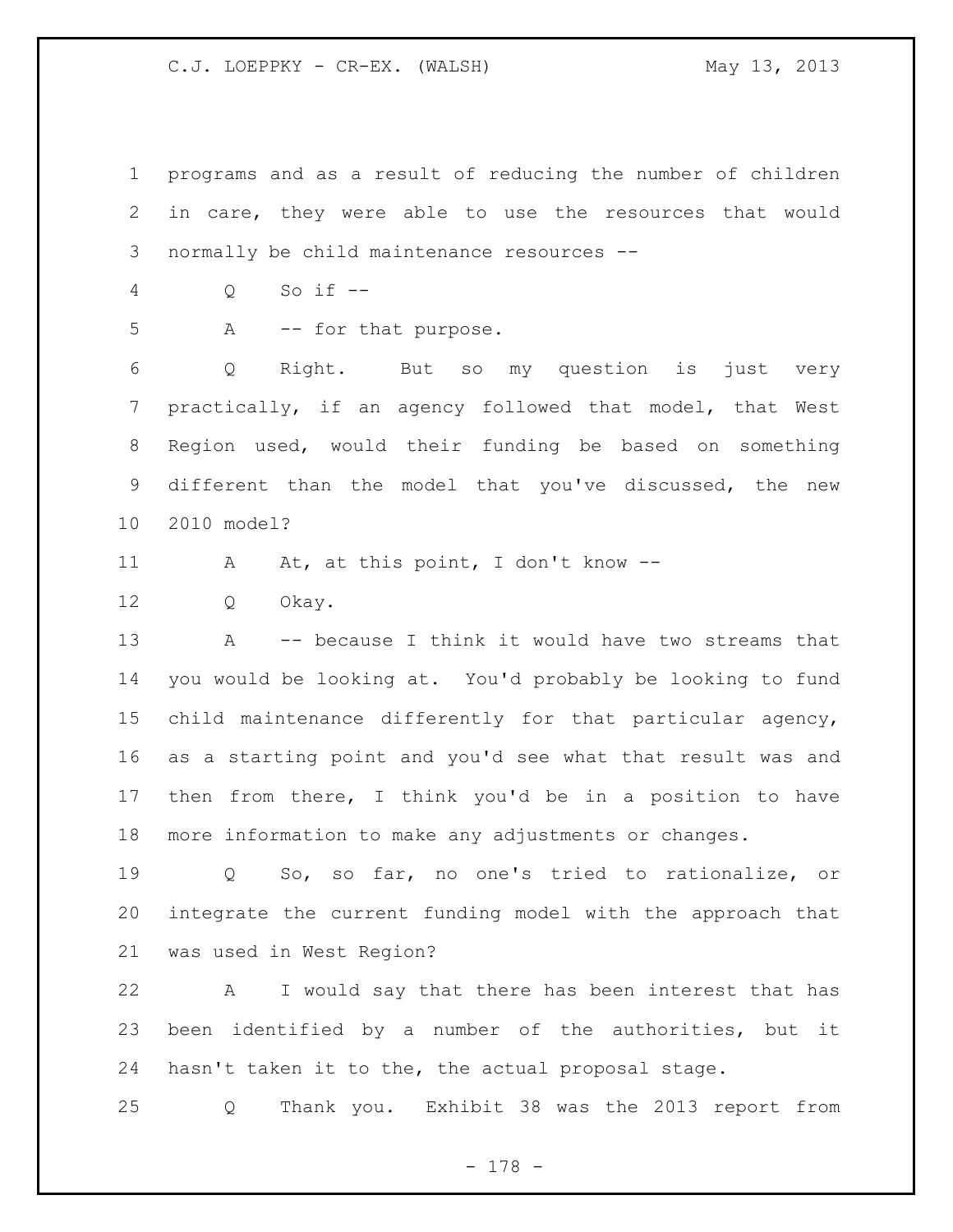the ombudsman's office, reporting on the child death reviews and it reported that, at page 19 of that report, that between September 2008 and December 2012, there had been 347 recommendations made in those special investigation reviews. What do you think is the significance of so many recommendations being made to a system in a four-year period?

 A Well, I believe that the, the diligence, first of all, that is engaged in with the special investigation reports means that they're very thoroughly and that recommendations have an array of -- there's a real variety in terms of the types of recommendations. Some of them can be very specific to survivors of the family. Some of them 14 can be to the agency, to the authority, or to the system as a whole.

 But I would also say that during that period of time, we were still seeing the system grow and change and there would still be issues that wouldn't have been fully implemented or embedded in the system, whereas I believe that within the last year, what we have been seeing is that we receive reports from the OCA right now where the number of recommendations -- in many reports, there's no recommendations. In some, there are recommendations with a, with a, a general focus again to the authority/agency or systemically, to the department. So it's a system that

- 179 -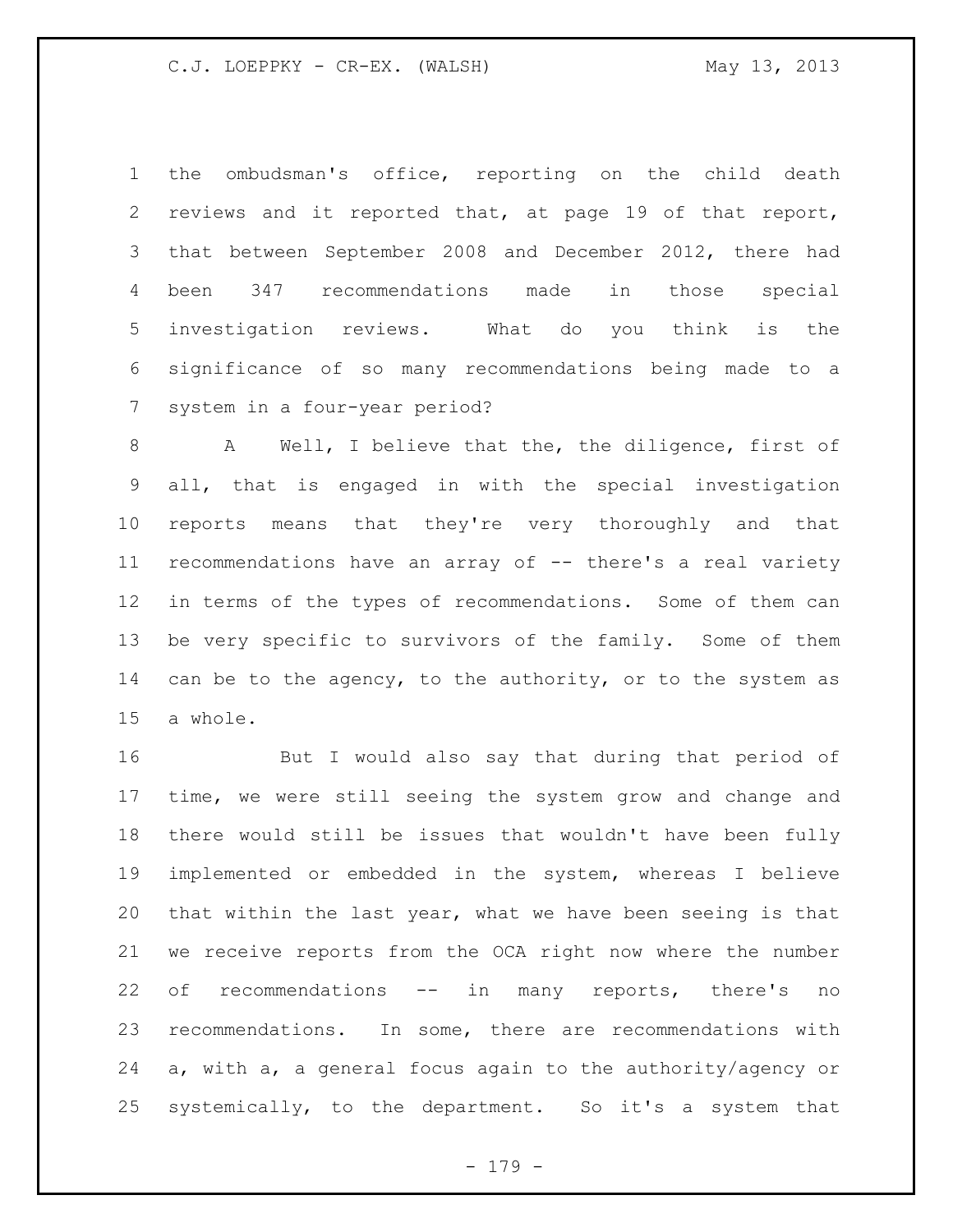needs to be constantly monitored and have good vigilance to it, in order for issues to be addressed regularly.

 The process that we have underway right now also provides much better information to the Office of the Children's Advocate about --

 Q In the process that was implemented in 2008? A -- no, the process that was implemented most recently by the current OCA, with respect to taking the reports and reviewing them with the authority and the agency, provides additional information about any more recent changes, or approaches that an agency has undertaken. So some of them might also be time lag recommendations because of things that have been done subsequent to the, the report or the death that did occur.

 Q So then Exhibit 38 comments, on page 20, that some of the same recommendations were being made repeatedly, which takes me to my next question.

 In 2006, when Phoenix's death was discovered, six reports were prepared from which 295 recommendations were made for improvements and changes to the system. In March of 2013, the ombudsman's report said that, in those four years since the Office of the Children's Advocate had assumed responsibility for the child death reviews, 347 recommendations were made for improvements and changes to the system. My math totals that at 642 recommendations to

 $- 180 -$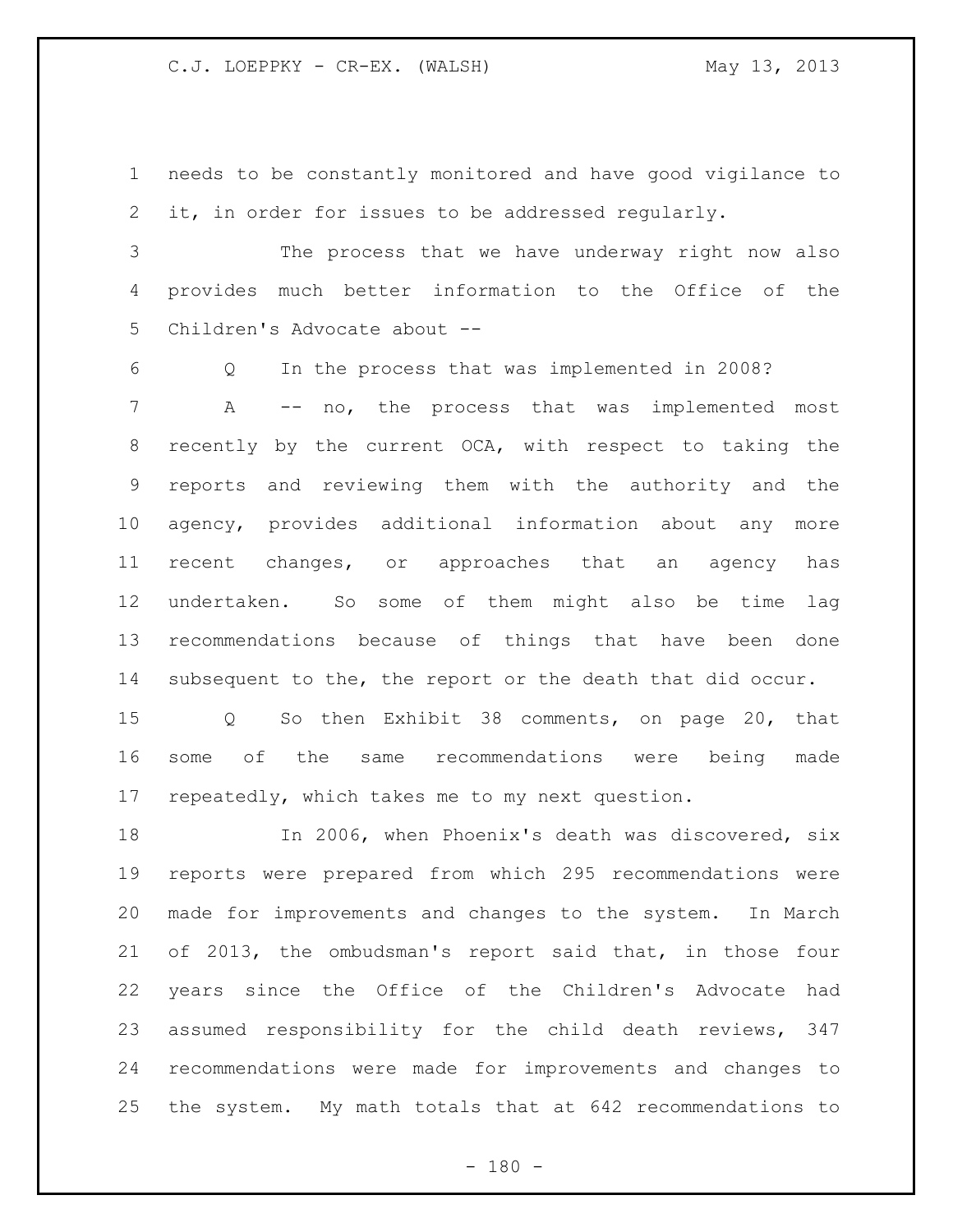changes to aspects of the system, including service delivery. And we also know that -- and you're, you're aware of the fact of those recommendations?

A Yes, I am.

 Q And in addition to those recommendations, would be recommendations coming from inquest reports and follow-up reports?

A Yes.

 Q In Strengthen the Commitment, the ombudsman identified that the same issues of concern that she found in '06 had been raised by reports prior to hers. For example, she referred to the 1987 report by Reid Sigurdson, concerns raised in a submission from the office of the chief medical examiner in 2000, to the working group for the Department of Justice, and to the many Section 10 reports that her office reviewed covering the period 2001 to 2005, prior to her review. And she identified a number, as I said, of consistent themes that predated her review, but were consistent with the themes she found in 2006. And those included some of the following:

 "Failure to develop plans to '...foster effective parenting while ensuring the safety and well-being of ... children at

- 181 -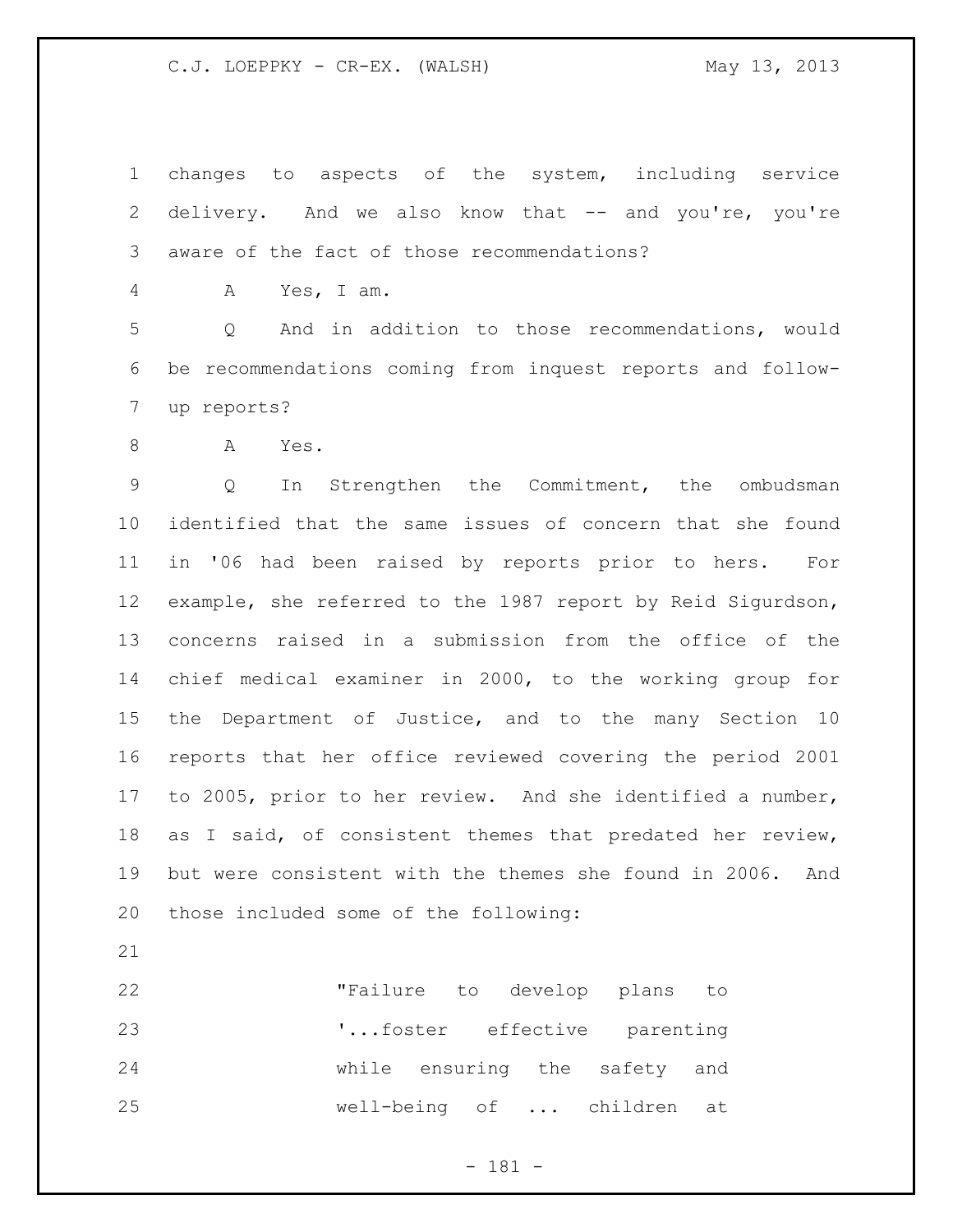risk';" "Children being returned to situations of risk despite the fact that concerns ... [had] not been addressed;" 8 Trailure to complete family or social assessments that would provide the basis for an analysis of family's capacity to parent or 12 deal with ... needs of children." "Files closed contrary to Standards despite outstanding issues or proper process of 17 notification;" "Files closed without notifying collaterals;" "Not all [agencies or workers] 23 using [CFSIS];" "Significant information missing

 $- 182 -$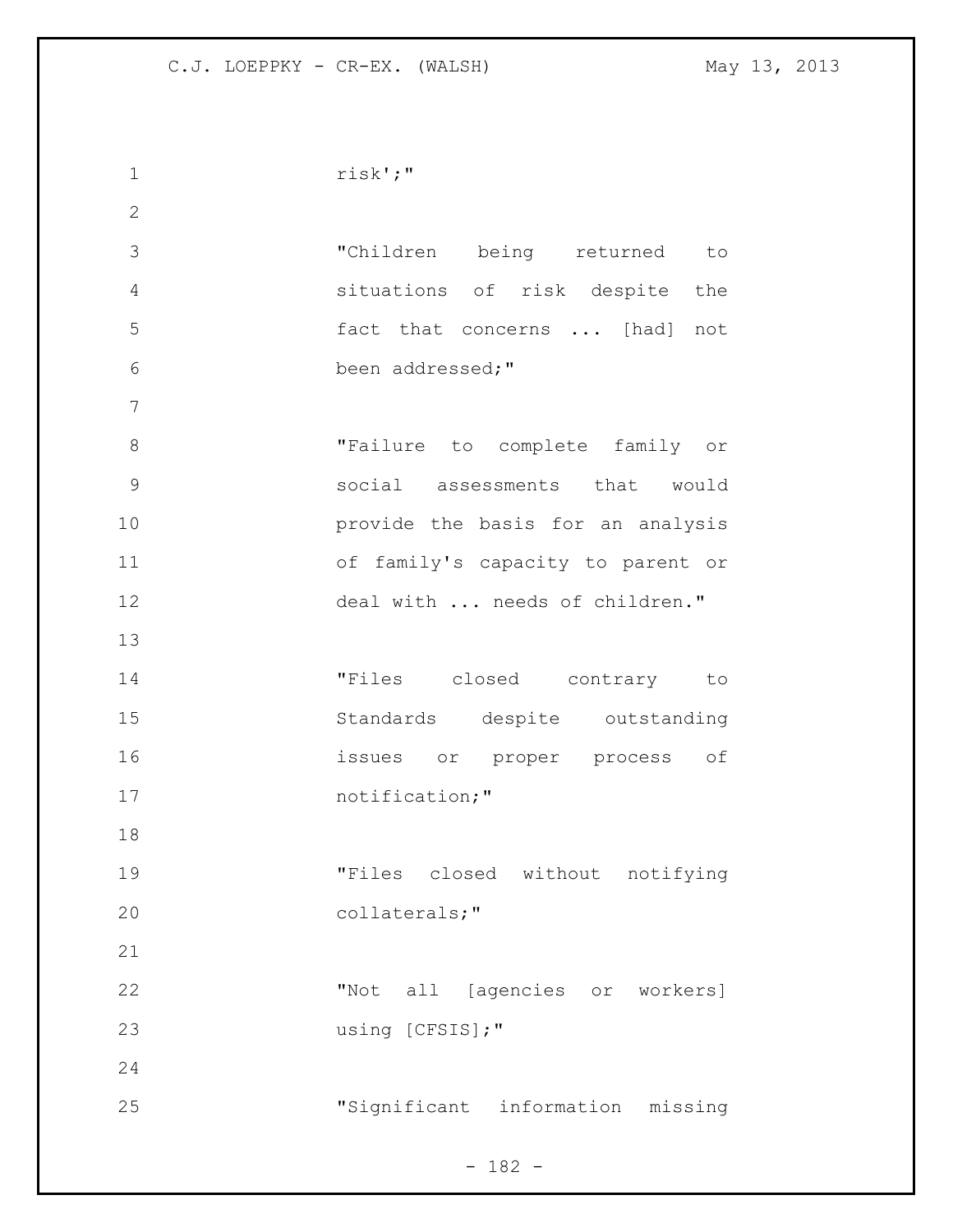from [CFSIS]." "Program standards not [being] met [with respect to documentation] **...** Critical documents missing." Are you aware of whether efforts were made to address those concerns between 1987 and 2006? A I really don't have that historical context to provide an accurate response. Q Would it be your understanding that there were some attempts to address those recommendations between '87 and '06 -- A Well, I, I do -- Q -- or concerns? A -- believe that there were, because certainly there was work that was done on the information system, CFSIS and the intake module, as the examples. I believe that there were, in 2005, the provincial standards for case management, were completed and put on line for use. I believe that there was work done that was done in competency based training, as an example, to have some modules for training around documentation and how to do the kinds of documentation that would provide better information for historical purposes and for planning

- 183 -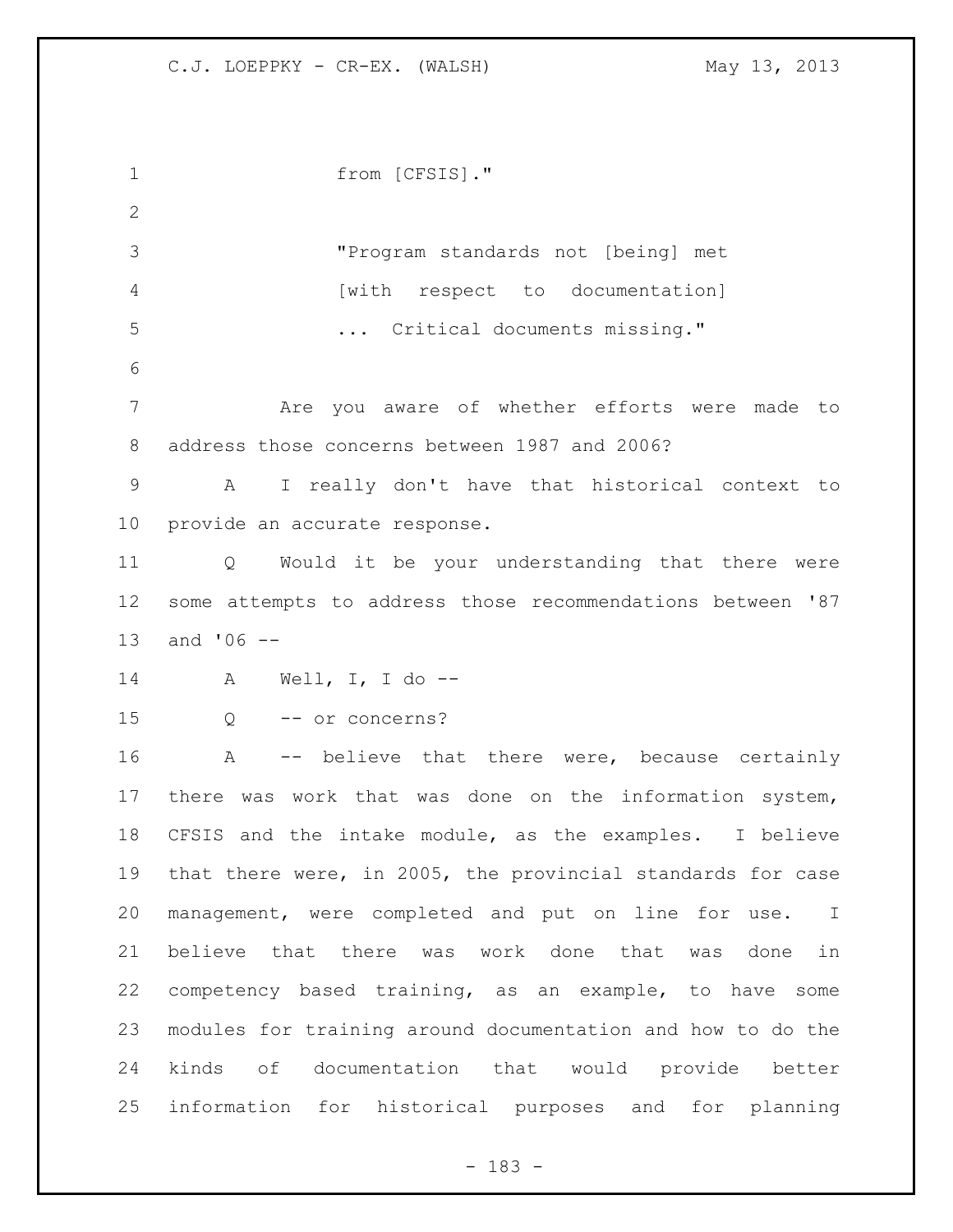purposes. And the -- I'll think I'll leave it there.

 Q Okay. But certainly, the department wasn't sitting back and doing nothing between '87 and '06, in response to various reports that raised concerns?

A No, that's correct, yeah.

 Q Given that many of those concerns are similar to, or consistent with consistent with concerns raised in the reports that followed the discovery of Phoenix's death, what reassurance does the public have that the changes that are being implemented now will be any more effective than changes that have been made to the system in the past?

 A Well, I, I do think that the work that the four authorities and the department have embarked on, with Changes for Children and with the new funding model, and with the development of practice models at the various authorities, we have a, a much stronger focus on first safety, second risk assessment and the risk assessment tools that workers now have are much more comprehensive and thorough than we, I think, saw in the past. We also have a strong commitment from the four authorities to implement the probability of future harm and to do the kind of follow-up with child safety that is required. We have, the authorities have access to CFSIS in a way that they didn't have access to CFSIS before, where they can monitor and run reports for themselves, so that they have some good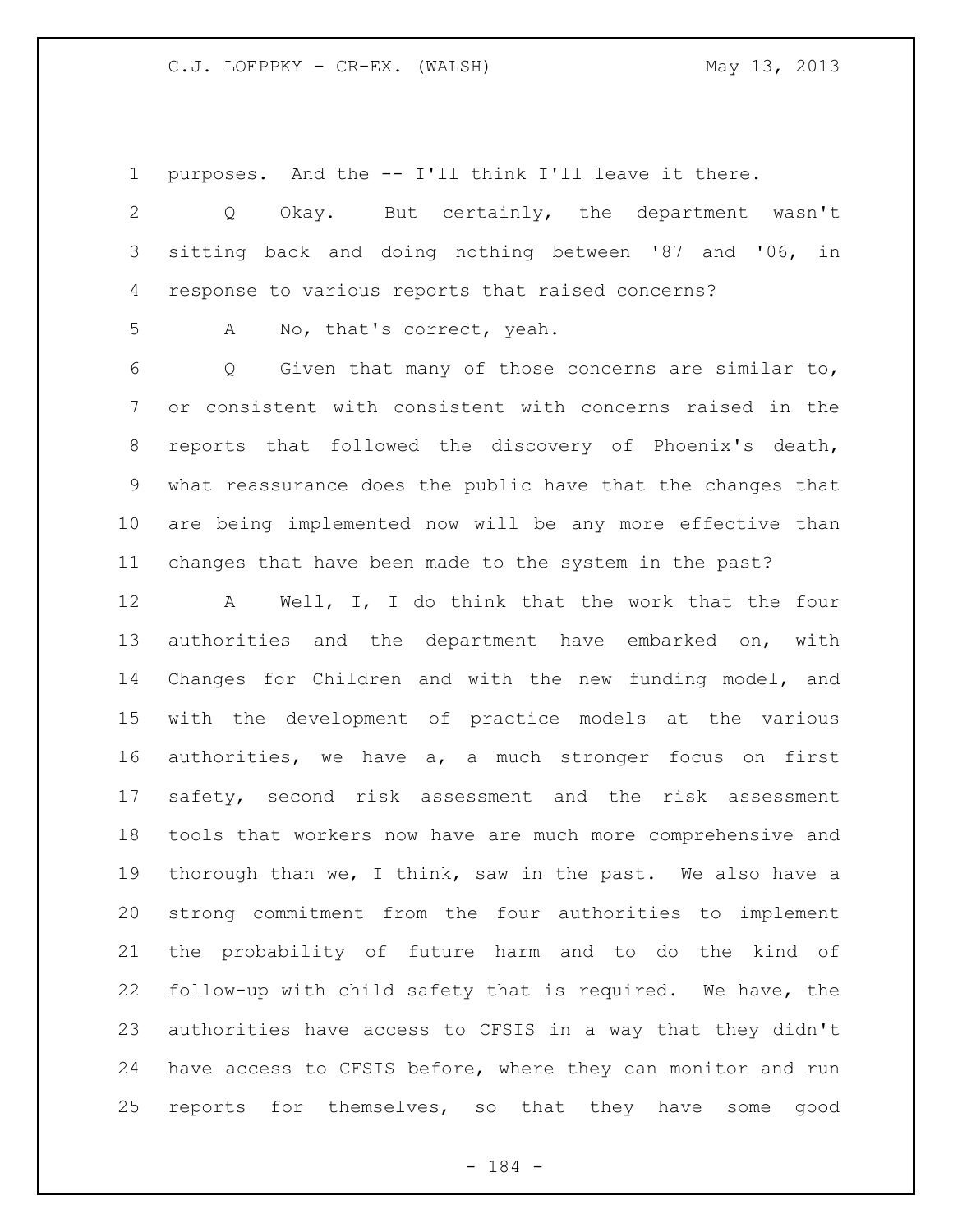information and data that is available to them, to apply to the success of their agencies and/or to monitor areas where they think additional work needs to be done.

 I believe that with the standards and the fact that we now have the standards protocol with the authorities, as well as the requirement for standards training and the continual updating of the standards to best practice and if there are concerns that are raised about the implementation of the standard, those can be brought forward too, so that we can review those.

 So I would suggest that, in terms of the strength 12 of commitment that we see, by all of the leaders within the child welfare sector, the tools that we have developed collectively, the service delivery models that the authorities have undertaken and I mean, we certainly saw, the work of NCN and I think, you know, the work that we'll see with Winnipeg, demonstrates a thoroughness that I believe is going to have some very long-lasting impact to the quality of service. I could go on, but I won't.

 MS. WALSH: All right. Thank you. Those are my questions. Thank you very much.

 THE COMMISSIONER: All right. Thank you, Ms. Walsh.

Who's next?

We'll, we'll probably sit until five o'clock

 $- 185 -$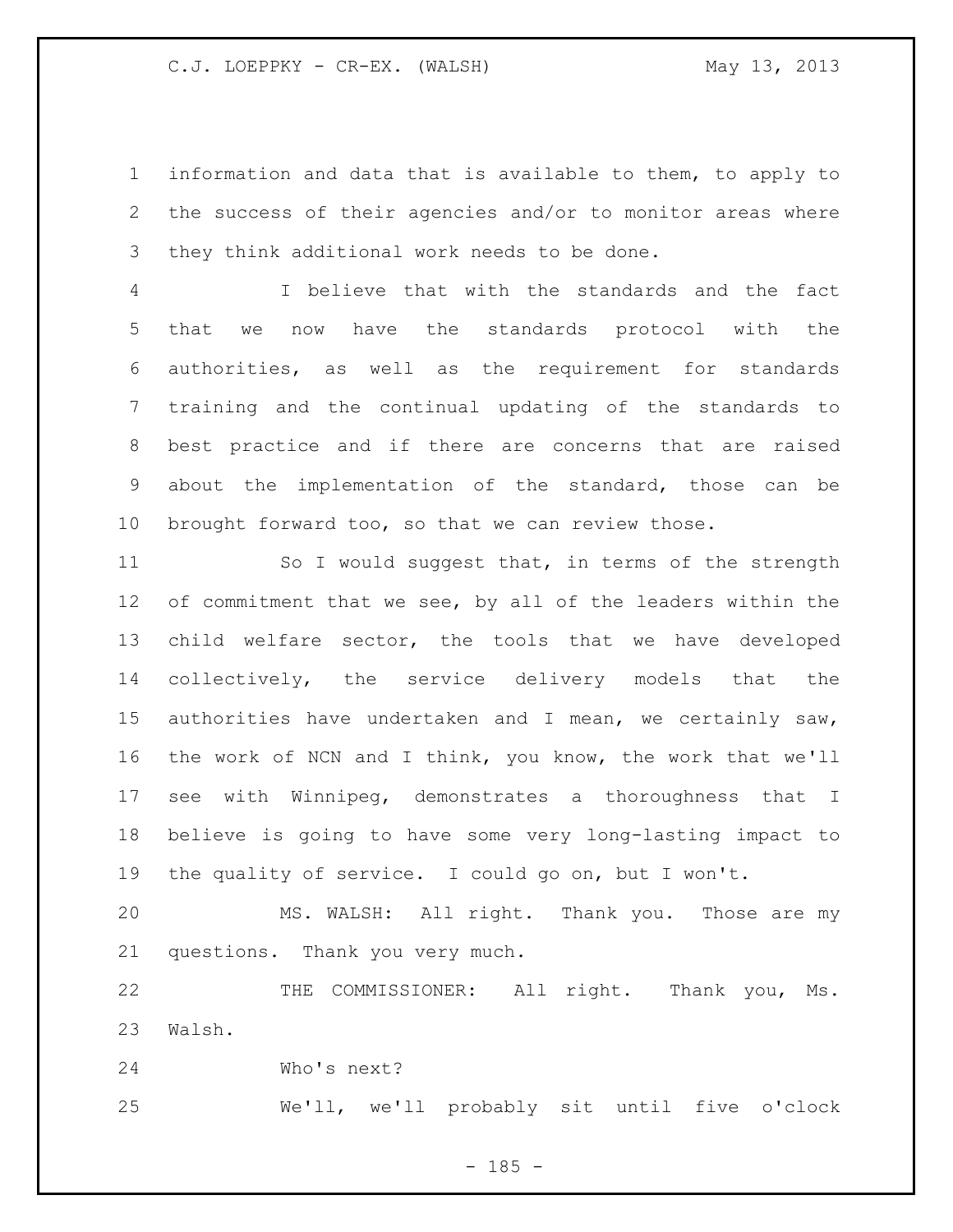today, so that'll give you some idea.

| $\mathbf{2}$   | Mr. Funke?                                                  |
|----------------|-------------------------------------------------------------|
| 3              | MR. FUNKE: Thank you, Mr. Commissioner. I can               |
| 4              | advise that I don't expect to be as long as I had           |
| 5              | anticipated this morning, after Ms. Walsh's thorough        |
| 6              | examination. She's covered many, if not -- well, we won't   |
| $\overline{7}$ | say all, but almost all of the issues that I would have     |
| 8              | otherwise been asking --                                    |
| $\mathcal{G}$  | THE COMMISSIONER: Yes, she's --                             |
| 10             | MR. FUNKE: -- questions of the witness on.                  |
| 11             | THE COMMISSIONER: -- been quite thorough.                   |
| 12             | MR. FUNKE: Very thorough, so I'll try to keep my            |
| 13             | questions brief.                                            |
| 14             | Madam Clerk, if you could draw up, please,                  |
| 15             | Exhibit number 70 that was provided by the department?      |
| 16             |                                                             |
| 17             | CROSS-EXAMINATION BY MR. FUNKE:                             |
| 18             | Q Ms. Loeppky, this was the graph that your counsel         |
| 19             | brought up on the screen yesterday afternoon and asked you  |
| 20             | to comment on with respect to the changes in funding that   |
| 21             | have been provided to agencies, both by the province and by |
| 22             | the Federal Government, over the last number of years; is   |
| 23             | that correct?                                               |
| 24             | This would be the total Child and Family Service<br>A       |

funding.

- 186 -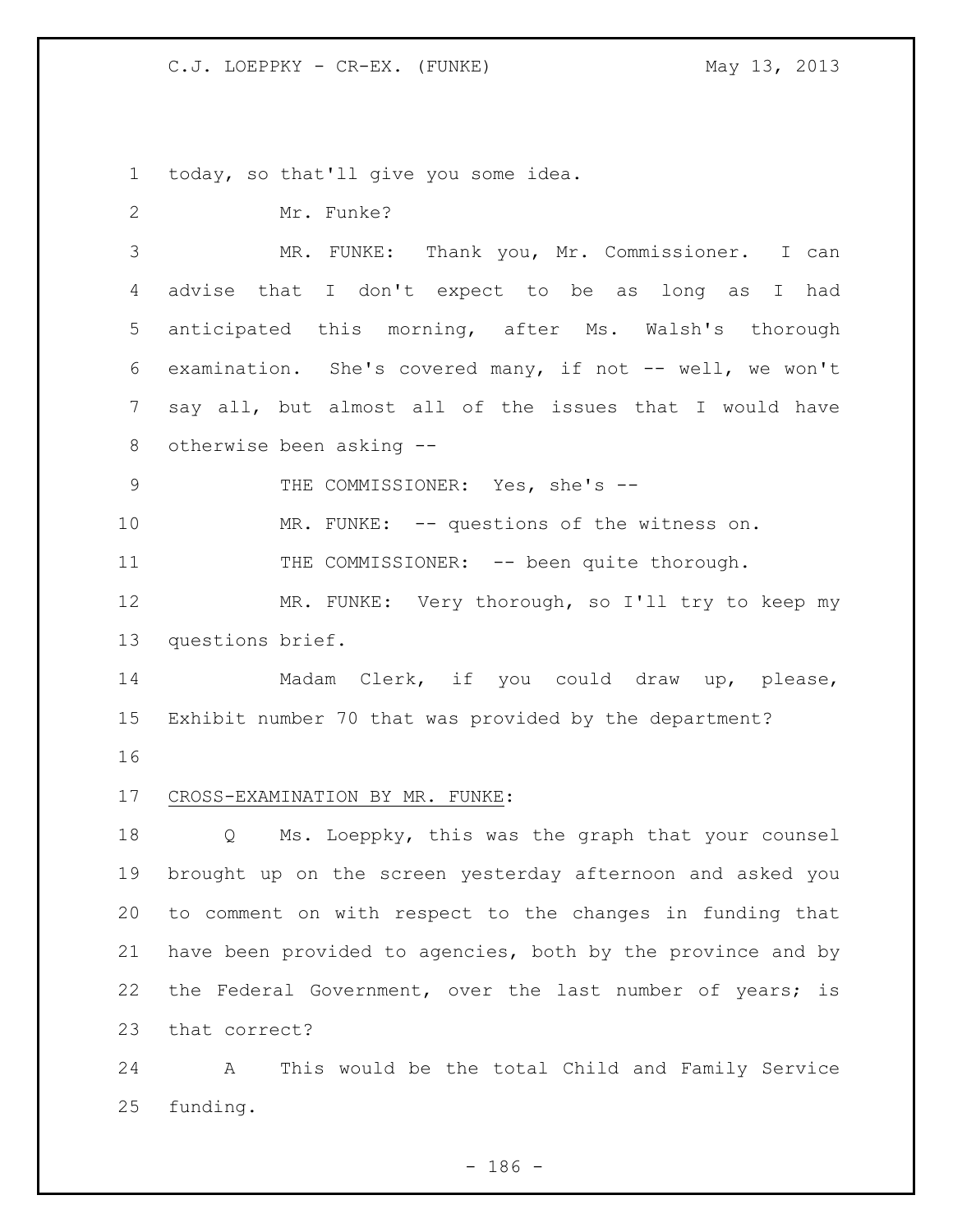Q Exactly. And this represents the total budget of the department; correct? A It is the total budget, in terms of the Child and 4 Family Service component, not the total for the department. Q But for the Child and Family Services component? A That's right. Q Thank you. Now, the bottom line represents Federal funding through the same time? A Um-hum. Q And the top line represents provincial funding? 11 A That's correct. Q And just to be clear, the change in funding, over time, that's represented by this graph, is not intended to represent the change in funding over time received by agencies; is that correct? A No, this would be representative of the total funding in the sector during that timeframe. Q And there were certainly significant differences in how funding was calculated over time and that's a component of that change; correct? A Correct. Q But it also includes funding to mandated and non- mandated agencies? A It does and it also would include funding to the authorities.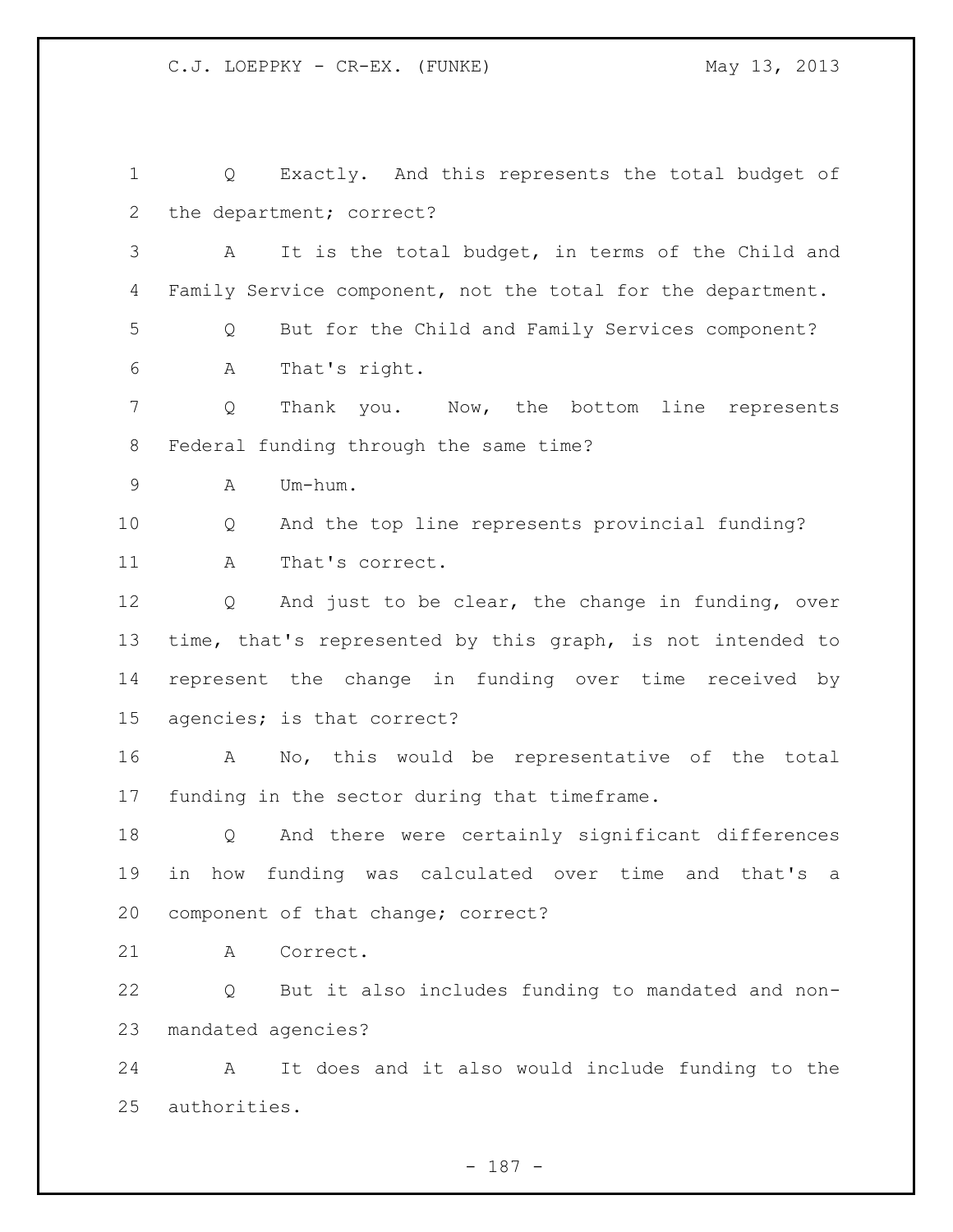Q Exactly. It also includes funding for the branch? A No. Q So branch would not be covered in this? A No. Q Okay. A No. 8 O This would also include maintenance dollars; is that correct? A Yes. Q And you'd agree with me that maintenance dollars 12 comprises the, the lion's share of the CFS budget; is that correct? A The proportion, I believe, in '11/12, for the provincial component would have been in the are of 240 million. 17 THE COMMISSIONER: That was for what? 18 THE WITNESS: Child maintenance. BY MR. FUNKE: Q And that comprises approximately -- and we're not talking about exact numbers here, but approximately two- thirds of the overall budget; would you agree with me? 24 A I, I don't know. I -- a calculation would have to be done --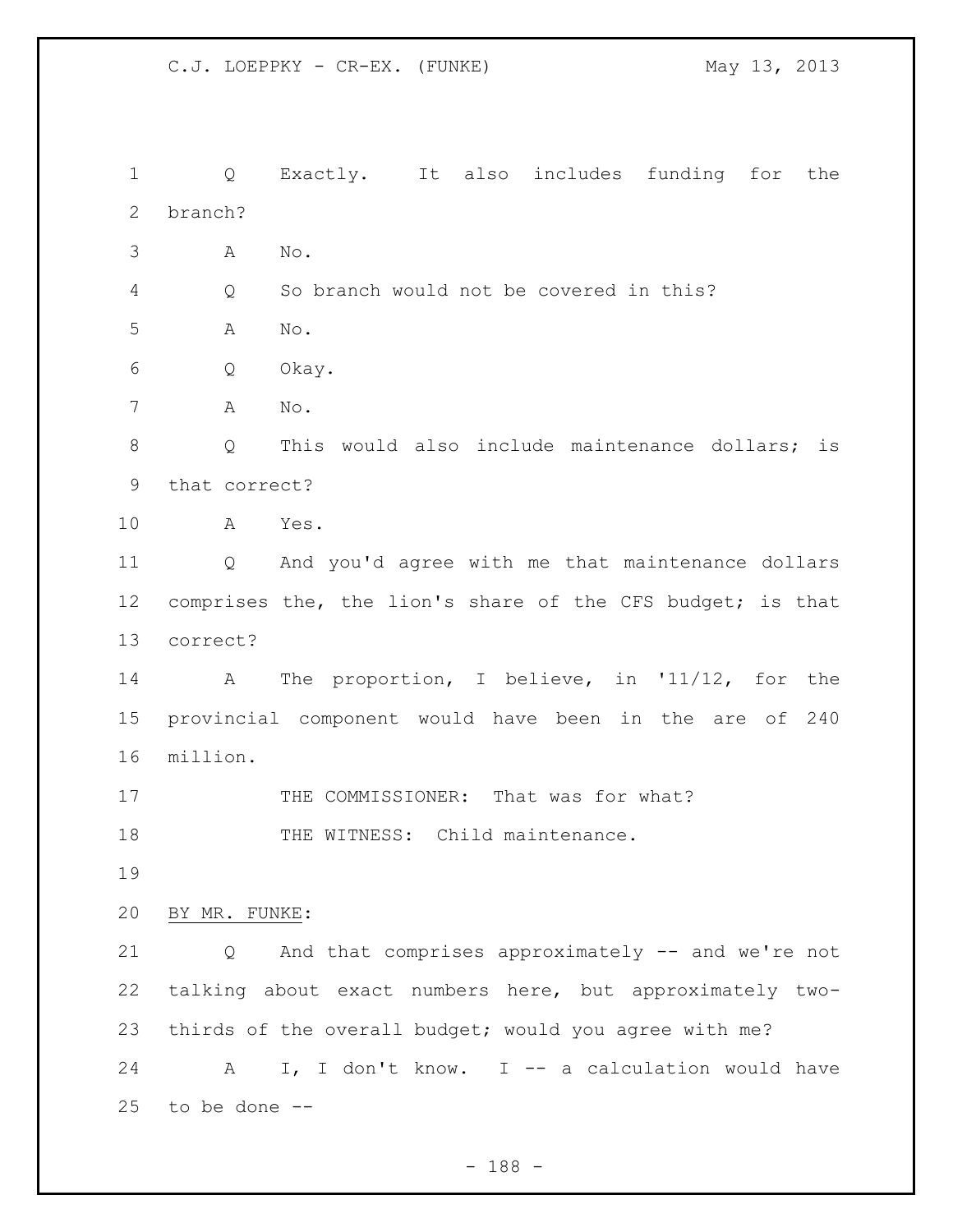Q So you're -- A -- before I would agree. Q -- saying -- sure, you're saying 240 million in which year? A I believe it was '11/12. Q Out of 422, 422 million -- A Um-hum. 8 Q -- is that correct? A Yeah. Q All right. So it's over half? A Yeah. Q Okay. Now, over time, in addition to the increase in funding, there's been a substantial number of children in care that those numbers have also gone up; correct? 16 A Yes, we saw, from the graph that I provided, that the number of children in care has increased. And I provided the numbers, I believe, from '06 on. Q Sure and it's those increased numbers of children in care that play a major component in driving up the costs of maintenance; would you agree? A Yes. Q Has there also been an increase, over time, in the cost of maintenance as well? A Yes, the two factors that affect the child

- 189 -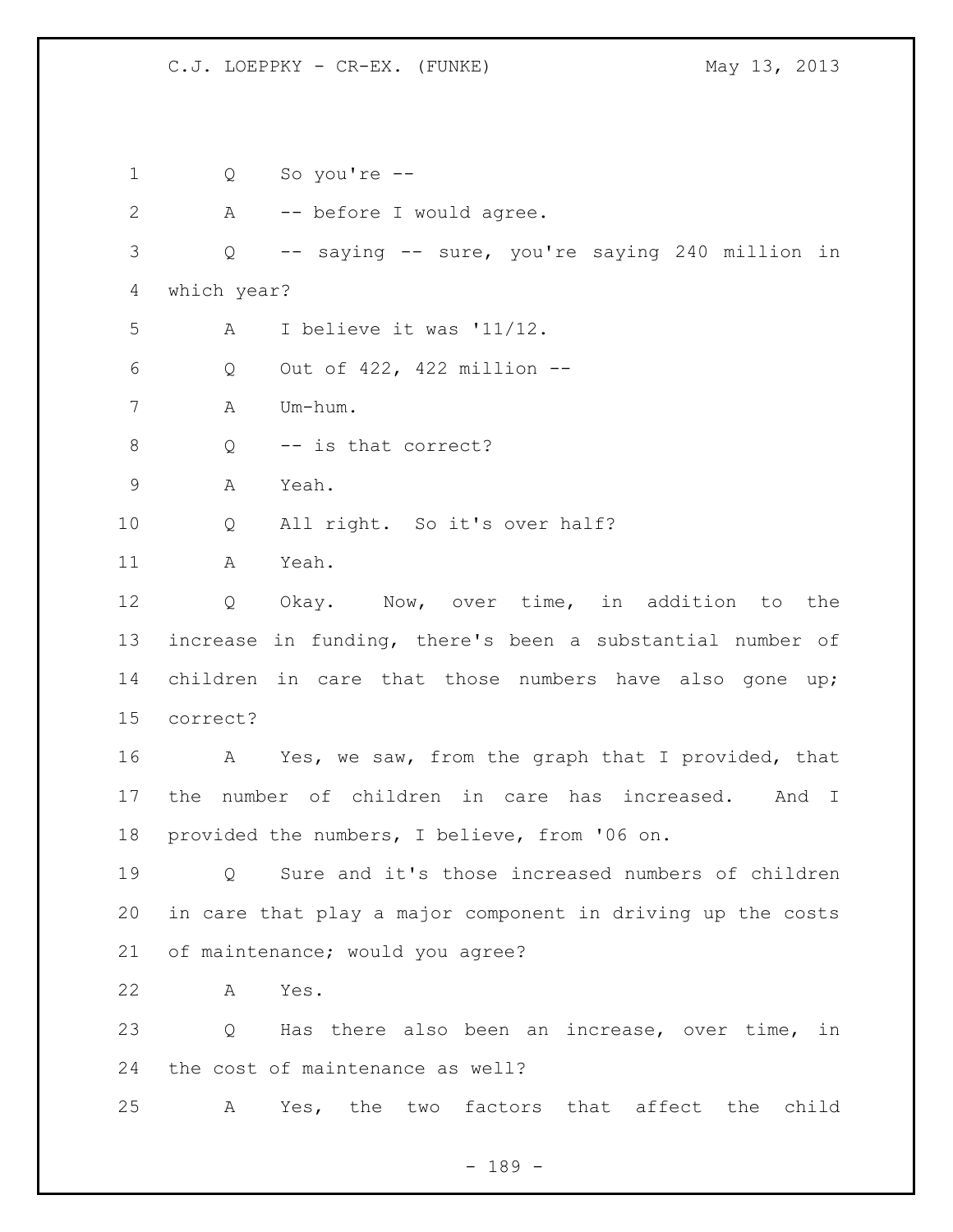maintenance costs are volume and price. And price is affected by the needs of children.

 Q (Inaudible). I'm just going to go through some 4 of the other items that you addressed during your, your direct and during Ms. Walsh's examination of you.

 You had spoken, early in your examination this morning by counsel for you, Mr. McKinnon, about the development of the funding model and I recall you saying that approximately in June 2010, there were discussions developed the new funding model and those discussions included representatives from the MKO, the AMC, the Federal Government and the Provincial Government; do you remember saying that?

A Yes, I do.

 Q All right. And that, those discussions were to identify the parameters for the five-year agreement; is that correct?

 A The discussions actually occurred somewhat earlier than that, I believe.

Q Okay.

 A They culminated in the time period that you're talking about.

Q All right. In fact --

A So --

Q -- I'm sorry, go ahead.

 $- 190 -$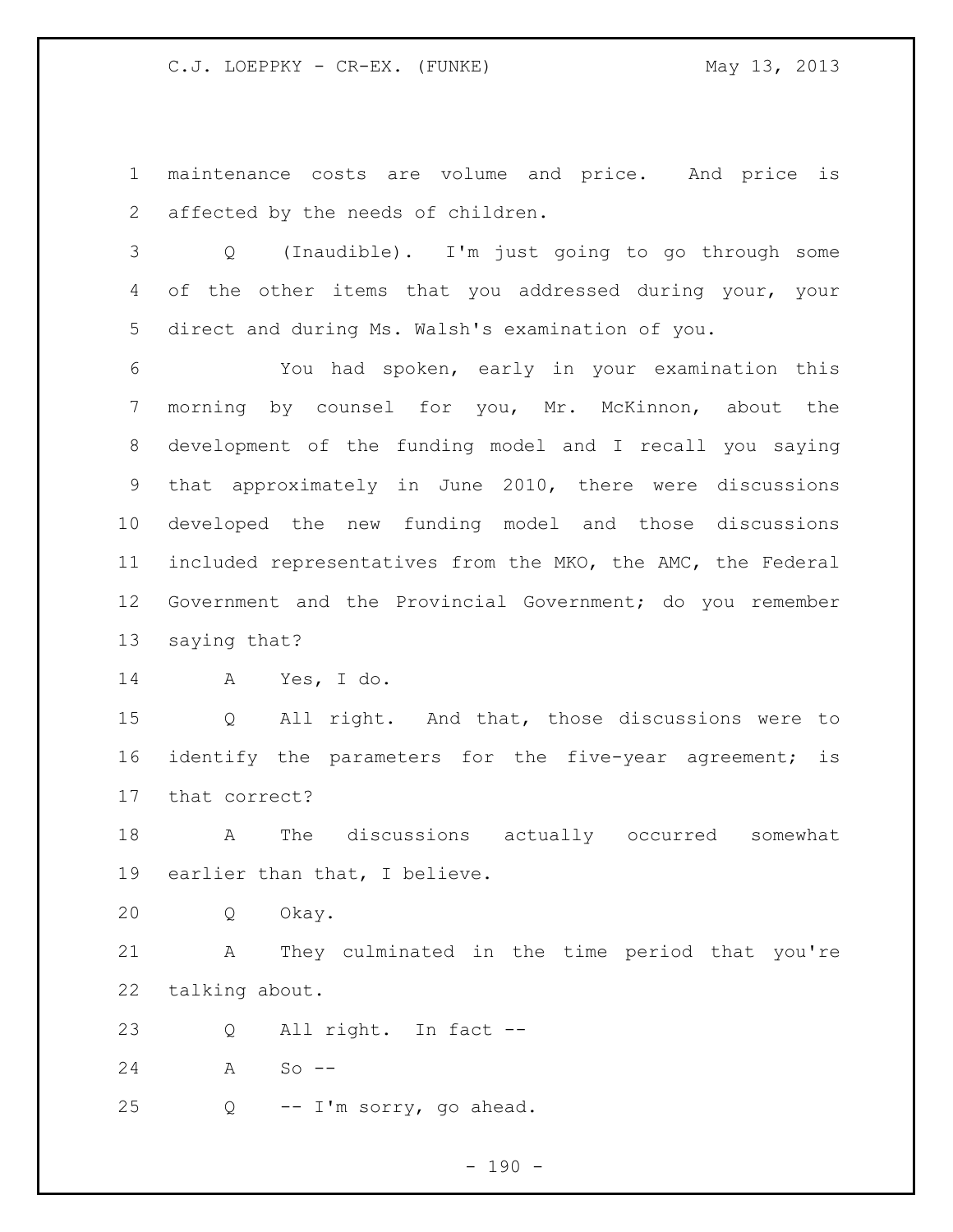A -- so there was what was referred to as a steering group --

Q Okay.

 A -- and a working group that had representatives from the various parties on it.

 Q And those discussions actually dated as far back as 2008; correct?

 A They were probably even somewhat earlier than that, because there was leadership discussions as early as 2007, where the leadership from AMC, MKO and the Province worked together to approach the Federal Government with respect to the establishment of a process in Manitoba.

 Q And, and without getting too much into the detail of that, the discussions that included my client, the AMC and the MKO, were early in that process and were very broad, in terms of overall policy planning; correct?

 A They were broad in the overall policy planning and resulted in the document that the Federal Government tabled as their prevention funding model.

 Q That's correct. The actual funding calculations and formulas that were delivered, however, didn't involve direct consultation with the AMC or the MKO, did they?

 A The prototype that was developed with the authorities was used as the basis for the negotiations between the Federal and the Provincial Government, as part

- 191 -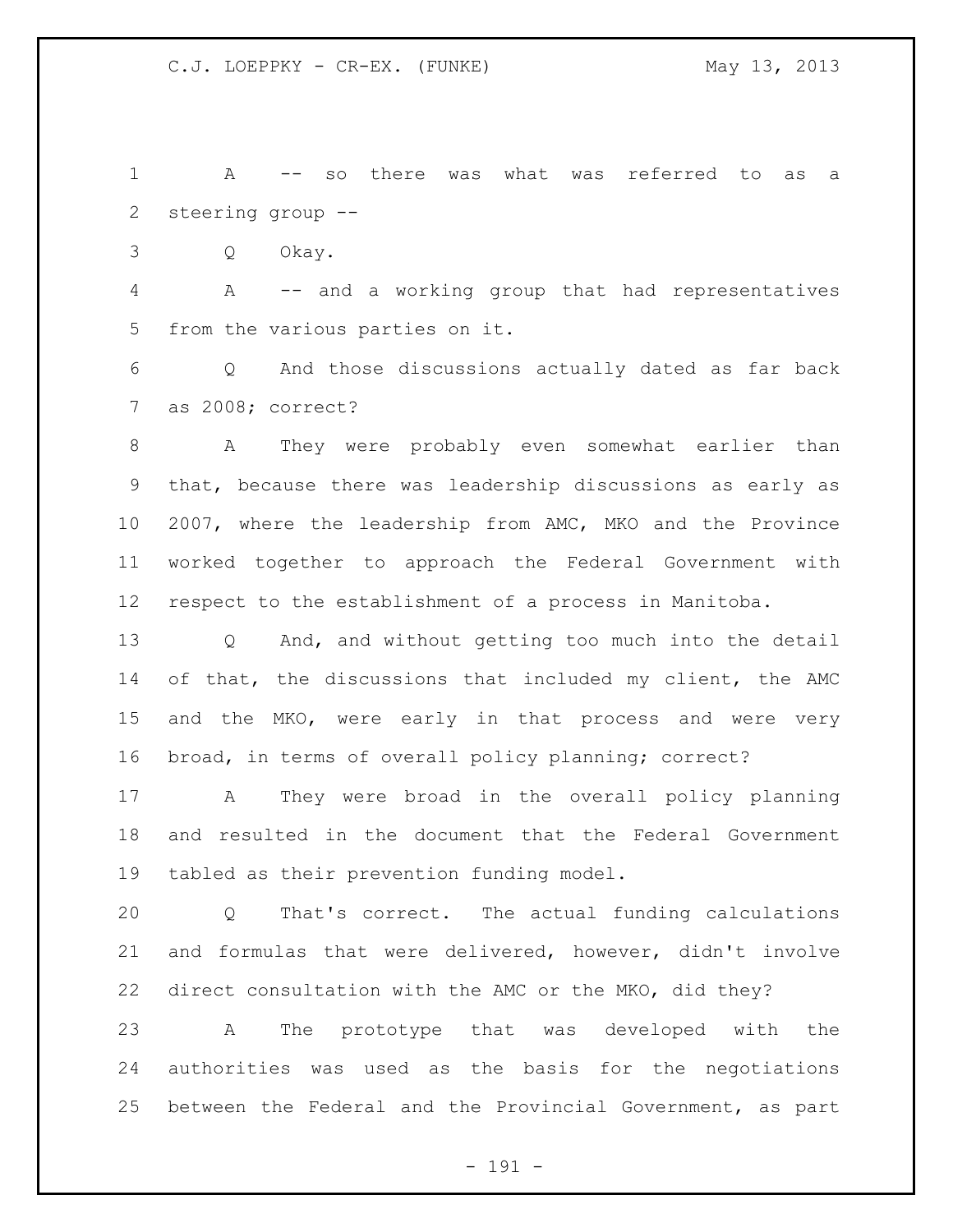of the development of the MOU.

| $\overline{2}$ | But, but that model was developed with<br>Q                           |
|----------------|-----------------------------------------------------------------------|
| 3              | consultation with the authorities, not with MKO and not               |
| 4              | with the AMC; correct?                                                |
| 5              | I believe that the, the prototype was done with<br>A                  |
| 6              | the authorities and the enhanced funding model was done               |
| 7              | with the parties that you referenced.                                 |
| 8              | Q And in fact, there were subsequent changes to                       |
| 9              | that actual funding formula that were neither reviewed by,            |
| 10             | nor signed off by my client; would you agree?                         |
| 11             | I would agree.<br>A                                                   |
| 12             | Q Ultimately, the authority, in passing the funding                   |
| 13             | model, lie, laid with both the Federal Government and the             |
| 14             | Provincial Government?                                                |
| 15             | A Yes, as the two funders for the program, the                        |
| 16             | final allocations and the memorandum of understanding was             |
| 17             | developed between the two levels of government.                       |
| 18             | Good. Now, something you had said earlier today,<br>$Q \qquad \qquad$ |
| 19             | I believe it was under examination by your counsel, was a             |
| 20             | discussion of standards?                                              |
| 21             | A<br>Yes.                                                             |
| 22             | And you had made a reference to not only<br>Q                         |
| 23             | provincial standards, but also the standards passed by the            |
| 24             | authorities. And as I recalled it, you said that the                  |
| 25             | Authority Act enabled the Northern Authority and the                  |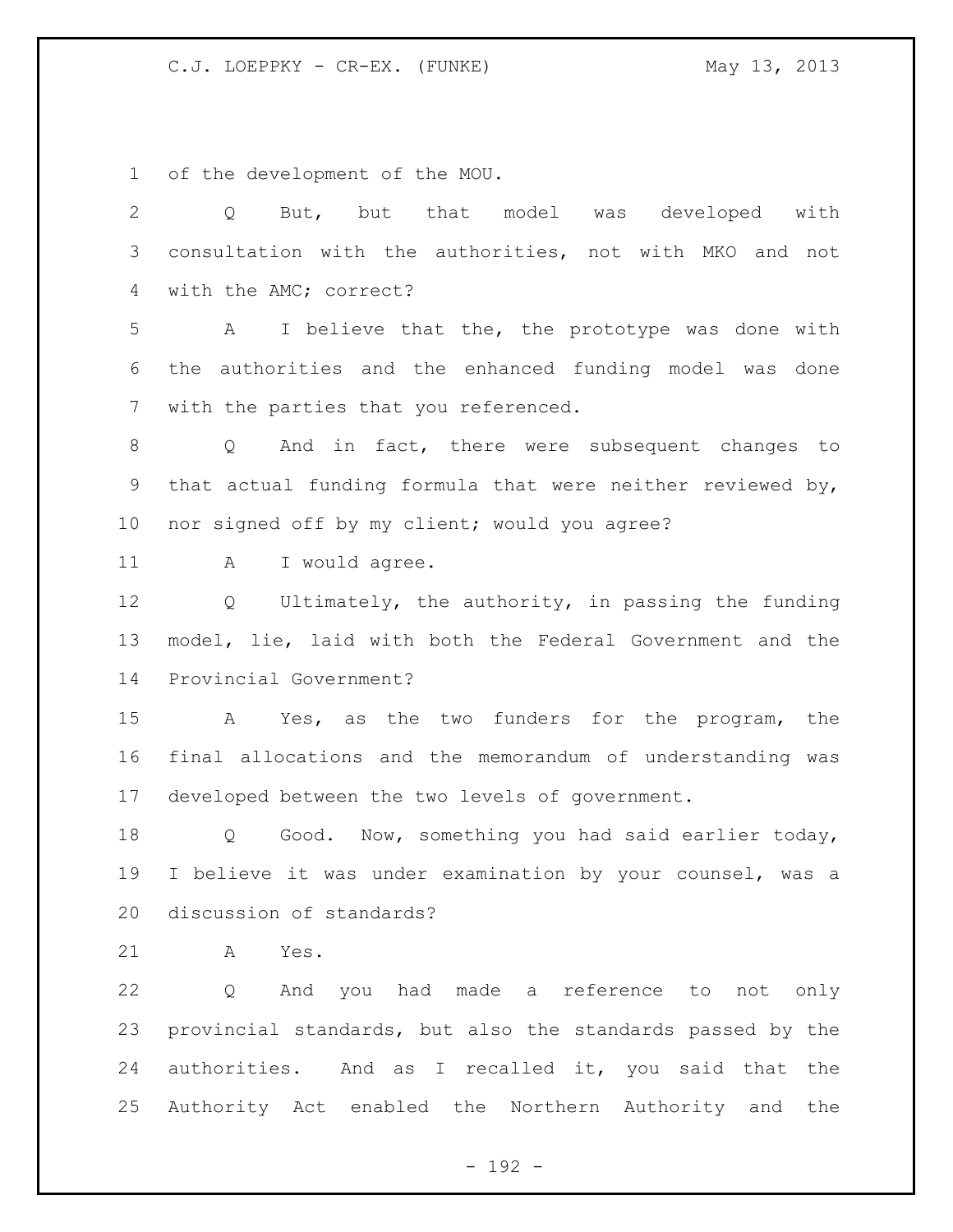Southern Authority and the Métis Authority to develop their own standards that were culturally appropriate; do you remember saying that?

 A I don't know if I referenced the three authorities, but I believe that authority is vested in all four authorities.

 Q That's correct. But the words that you had used earlier this afternoon, or this morning, depending on when it was, you said that the authorities were enabled to develop their own standards. And my suggestion to you is that there's actually -- it's, it's, it's more specific than that and that the authorities have an obligation under 13 the Act, under Section 19(c), where it says that they must ensure that culturally appropriate standards are in place; would you agree with me?

 A Not having the legislation in front of me, I couldn't be a hundred percent positive, but I, I believe you are correct in that it uses the words "ensure".

19 0 Yeah, it's, it actually appears under the list of the duties of the authorities --

A Um-hum.

 Q -- under the Act. So it's not simply a matter where they're enabled to do it if they choose, it's an obligation under the Act that the authorities must pursue? A Yes and I believe that's why, in our protocol,

- 193 -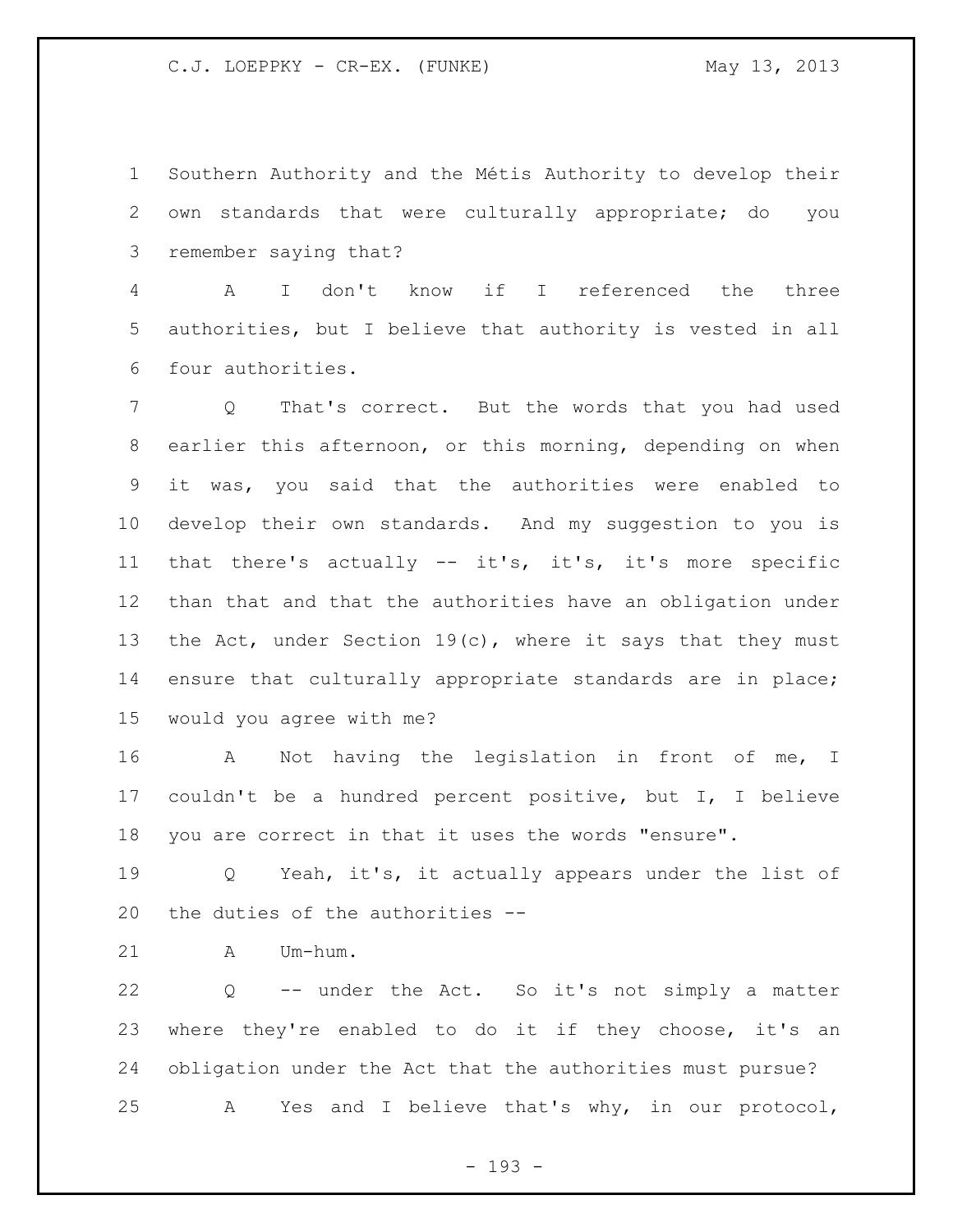that we have for the development of provincial foundational standards, the reference to the review of cultural appropriateness is also part of the duties that we have for our working group there.

 Q Now during examination by Ms. Walsh, you had drawn a distinction between the basis for the provincial funding model, which you indicated was based on actual case numbers --

A Um-hum.

 Q -- and the basis for the Federal funding model, which you indicated was based on assumptions and those assumptions are with respect to either CICs, which are calculated at seven percent of the child population, between zero and 18?

A Yes.

 Q -- or for family service files, which are calculated based on child population, with the assumption that there are three children in every family and 20 percent of those families --

A Yes.

 Q -- will come into contact with the agency and require services; am I correct?

A Yes, I had forgotten about the three children.

 Q That's okay. I recently had it reviewed with me, so it, it's something that -- I, I benefited from that. In

- 194 -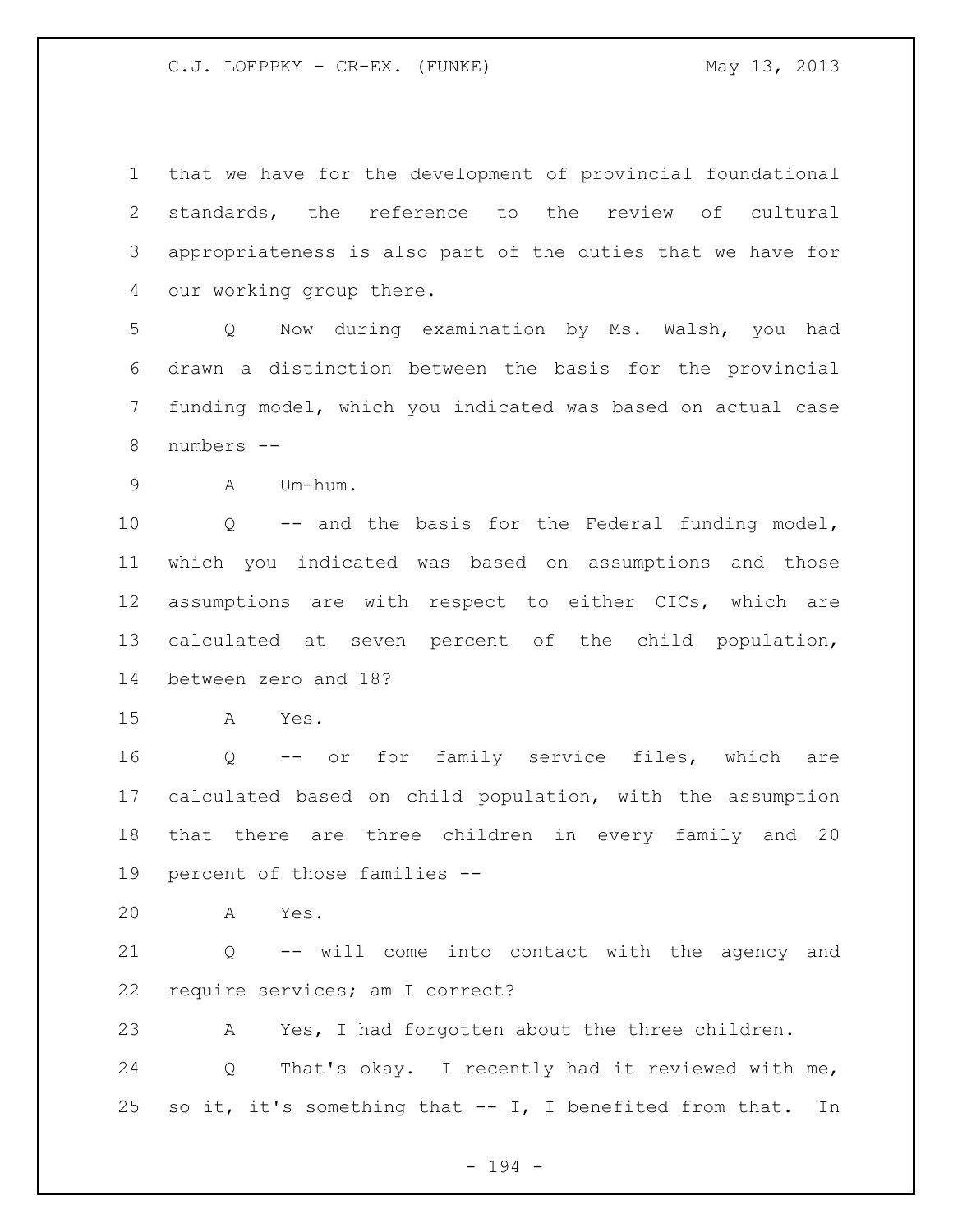any event, my question is, is that, in fairness, however, the provincial model also includes certain assumptions, particularly with respect to operational funding; you would agree with me? That, in terms of the provincial funding model, there are certain assumptions that are made in the provincial model that are not based on actual numbers? And I'm talking specifically with respect to operational funding.

 A Are you referring to such items as the costs for board costs, corporate agency legal costs, those operational costs? Or the 15 percent operational costs that's attached for the calculation of operating the agency with the workers?

Q The latter.

A The latter? Okay.

 Q So with respect to those operational costs, they're calculated at 15 percent of salaries and benefits for the agency; correct?

A Yes.

 Q And that's irrespective of what the agency's actual operational costs are; you would --

A Yes --

Q -- agree with me?

 A -- they would be used as an assumption, in terms of the percentage of costs that an agency would general

 $- 195 -$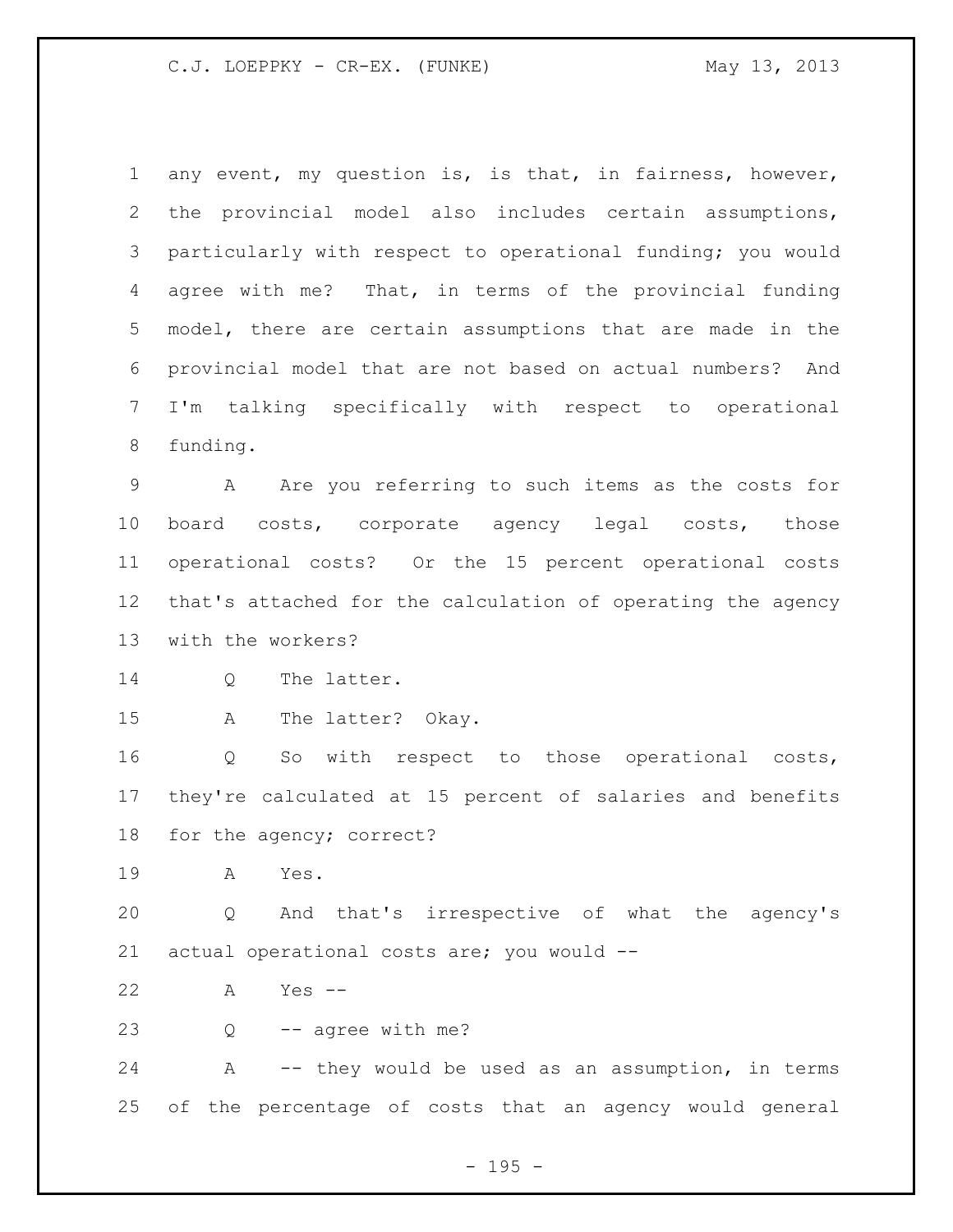occur, or incur, for operational costs.

| $\overline{2}$ | And in fairness, you, you acknowledged, quite<br>Q          |
|----------------|-------------------------------------------------------------|
| 3              | readily, in your testimony with Ms. Walsh earlier this      |
| 4              | afternoon, that there were certain aspects of the funding   |
| 5              | model that weren't adequately addressed in the initial      |
| 6              | model and that those had been tabled as issues that will be |
| 7              | addressed in round two, which is starting, as I understand  |
| 8              | it, in the $2013/2014$ fiscal year $-$                      |
| $\mathsf 9$    | Um-hum.<br>Α                                                |
| 10             | -- is that correct?<br>Q                                    |
| 11             | Correct.<br>A                                               |
| 12             | One of those is additional costs created by<br>Q            |
| 13             | multiple site agencies?                                     |
| 14             | That was one of the issues.<br>A                            |
| 15             | Okay. Now, you would agree with me that with<br>Q           |
| 16             | respect to those operational costs that are paid for by a   |
| 17             | non-departmental agency, out of the 15 percent funding that |
| 18             | we've just talked about, that that is calculated at a       |
| 19             | different rate and it is funded differently than, say, for  |
| 20             | example, Winnipeg CFS? Their operational funding is not     |
| 21             | calculated based on 15 percent of salaries and benefits,    |
| 22             | but it's calculated on actual expenses; is that<br>not      |
| 23             | correct?                                                    |

A I don't believe so.

Q So they're also limited to 15 percent of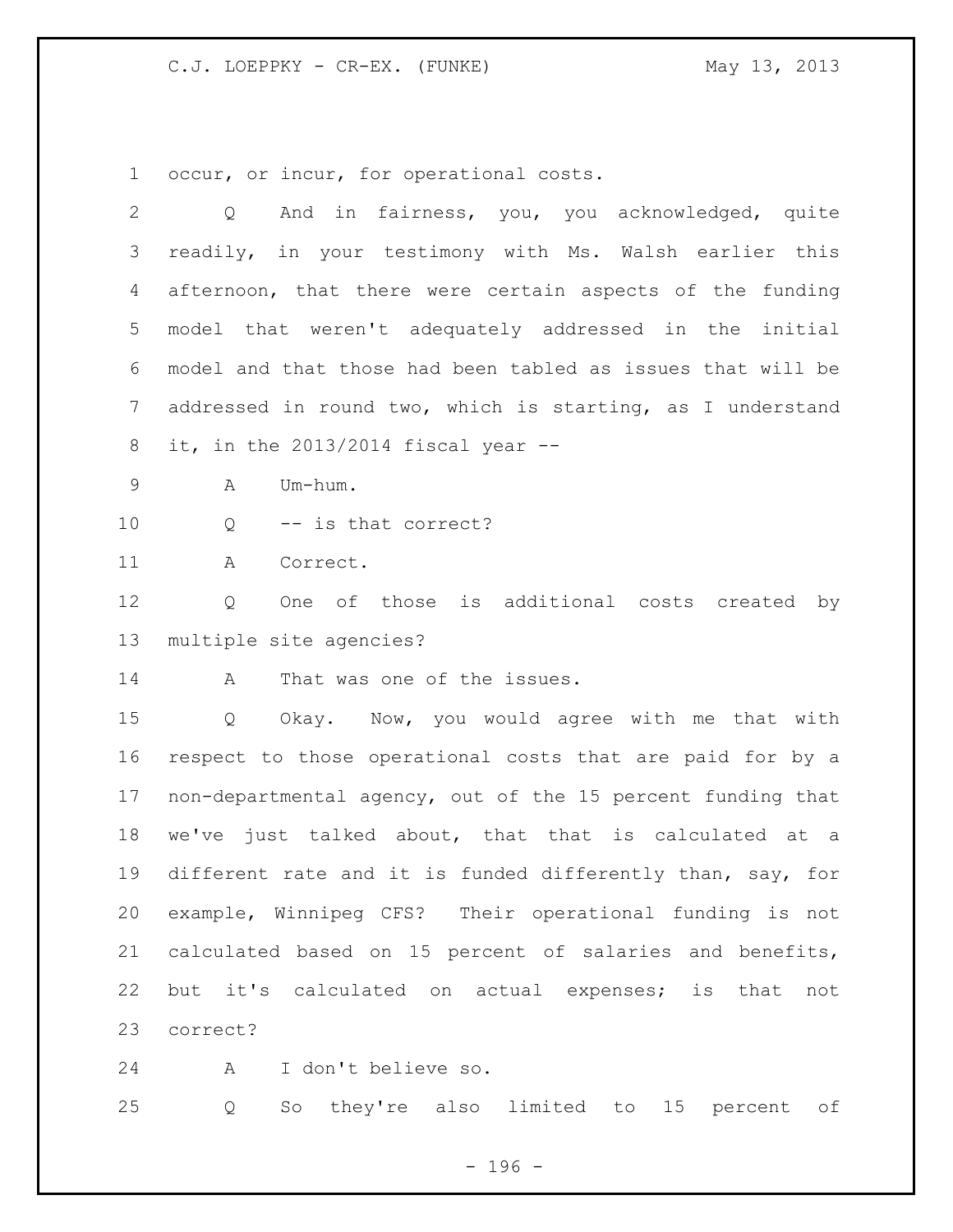salaries --

A I think --

Q -- and benefits?

A -- I believe so, yes.

Q Okay.

 A And Winnipeg is also subject to some of the other practices within government with respect to things like turnover allowance. So they, for example, may have to calculate the vacancies that they have over a period of time and they wouldn't be allowed to carry that money over for other purposes. So that, that's one of the issues that Winnipeg has, as being part of the government, in terms of some of the general practices within government.

 Q Now, as we've heard from Ms. Freeman, in the case of NCN, their operational expenses exceed the 15 percent allocation that's provided in the funding model. And the way they cover off those operational expenses is by short- filling staff positions and clawing that money back, reallocating those resources to provide for their operational requirements. At Winnipeg CFS, if their operational requirements exceed the 15 percent budget allocation, that's going to result in a deficit in their funding as well; would you agree with me? Assuming that their operational expenses are greater than that 15 percent funding allocation?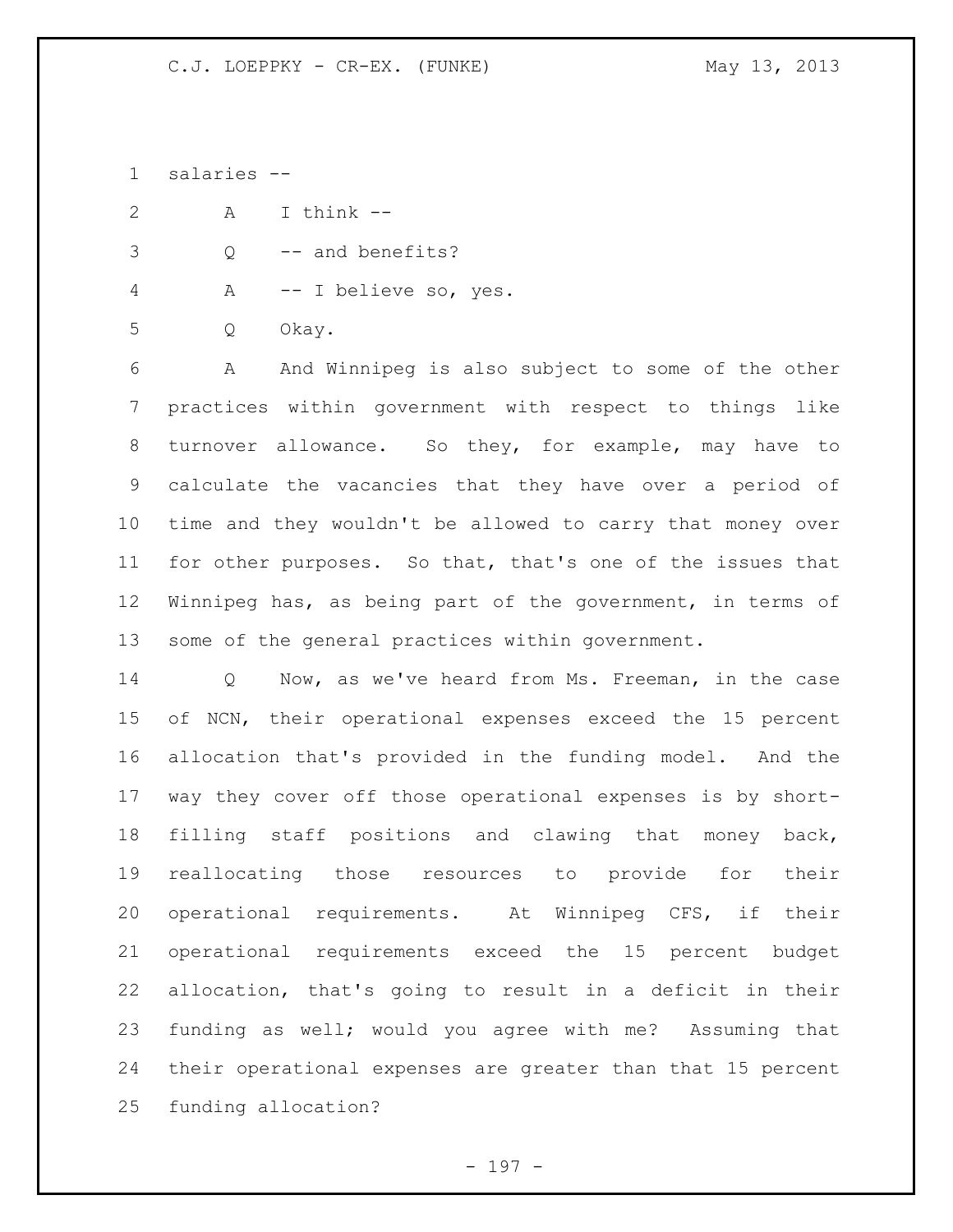1 A With that assumption, yes.

 Q Okay. Now, one of the questions that Ms. Walsh asked you earlier today was are there any benefits that Winnipeg CFS, or other agencies that exist within the department have relative to non-department agencies, such as First Nations agencies and you indicated that you couldn't think of any at the time. You're not suggesting 8 that there are no such benefits, are you? A Well, I, I really don't know if there would be benefits. I believe that there may be issues that I'm not aware of, but generally speaking, Winnipeg Child and Family Services is funded based on the same model as every other agency that we have in, in the province of Manitoba. The, the agency, however, has to work within the parameters of the fiscal arrangements of government and therefore, doesn't have some of the same things available to it as agencies that do not work within government.

 Q They would also have certain advantages, would you not agree?

 A They may, but I'm not in a position to, to speak to those.

 Q Can I suggest to you that they benefit, in one case, from the application of GST? As a government agency, they're exempt from paying GST on all goods and services that they purchase, or require for the operation of their

- 198 -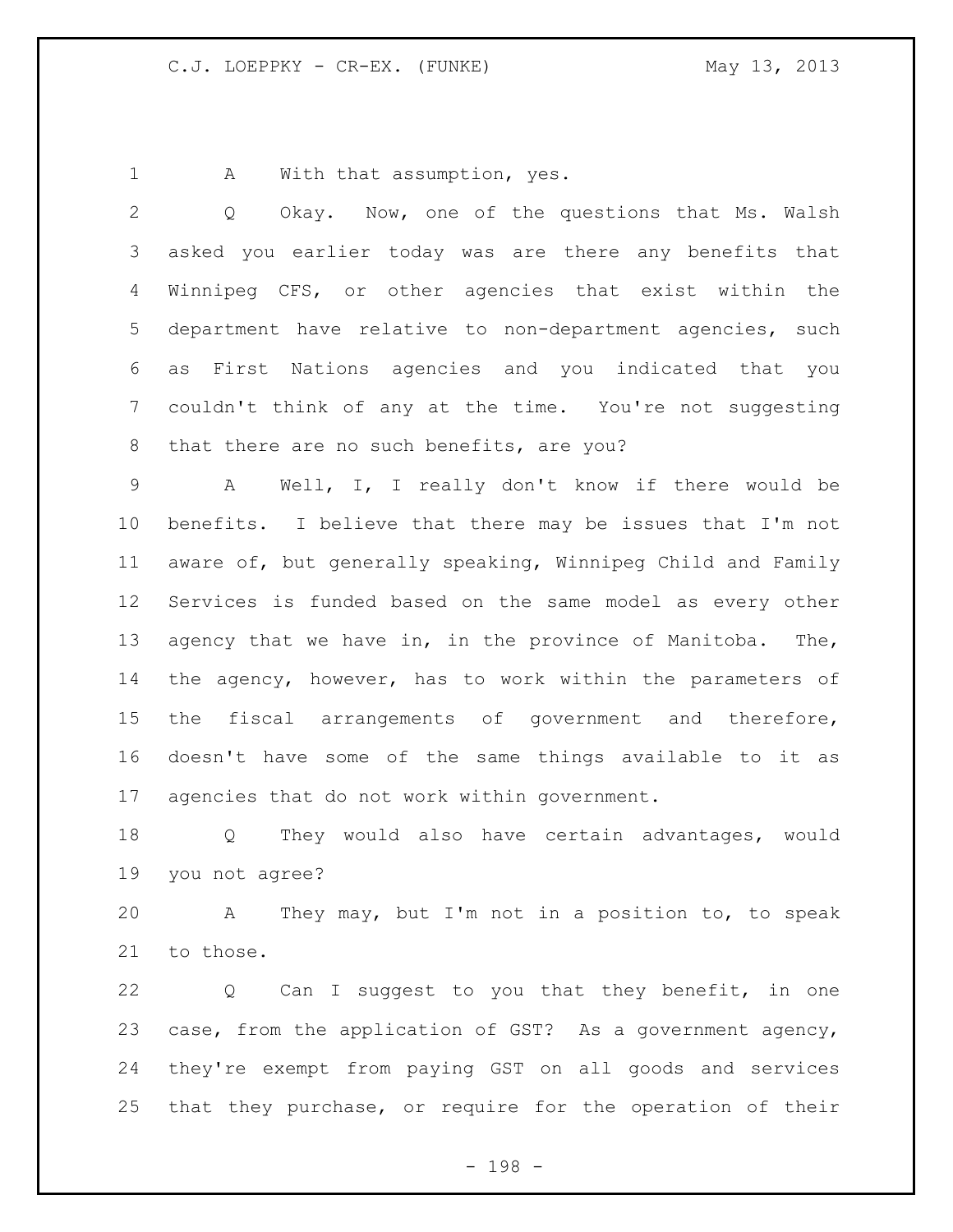agency?

 A I'm not too sure about that. I, I just don't know.

 Q Okay. Are you aware that First Nations agencies, with respect to their provincial operations, are subject to GST, however, they receive a 50 percent credit back at the end of the year? But nevertheless, they have to pay the GST up front with respect to all goods and services relevant to their operations?

10 A No, I wasn't aware of that.

 Q Okay. Were you aware, as well, that Winnipeg CFS also has access to other government services, such as property management and capital development resources that exist outside the department? Were you aware of that?

 A I, I believe that their leases are with, with, negotiated through government MIT.

 Q And that's not a service that Winnipeg CFS is required to fund out of its funding allocation, is it?

A The actual lease costs?

 Q No, the cost for negotiating the leases on their behalf.

22 A I would suspect that they don't.

 Q Okay. As well, with respect to group health benefits, the Province is able to offer substantially better group health benefits than is available through a

- 199 -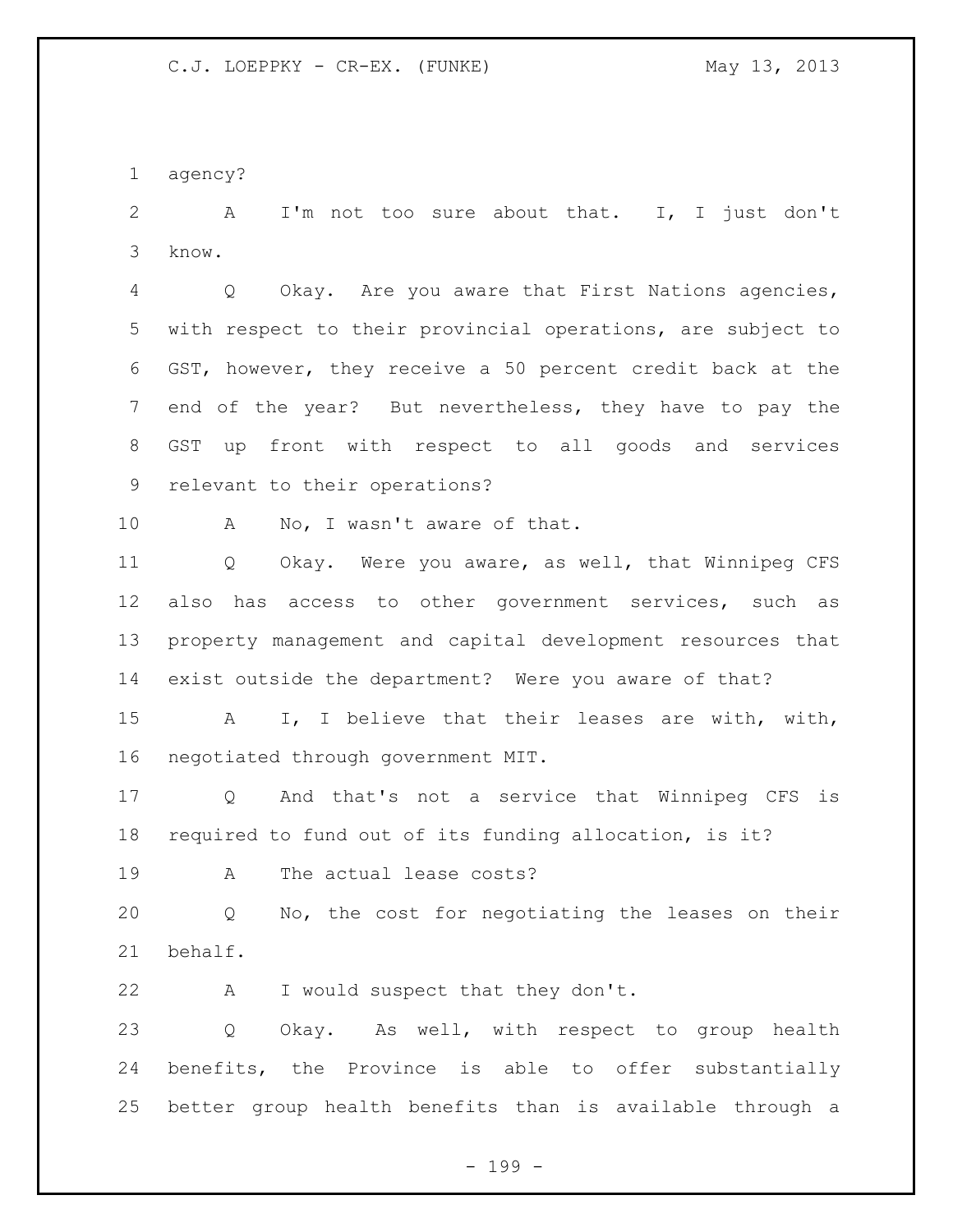small agency, at 15 percent; would you agree with me? A I haven't done a thorough analysis of that, so I wouldn't know the answer to that one. Q In terms of labour relations, Winnipeg CFS has access to the labour relations department of the government and it's not charged a fee for negotiating those labour relations agreements; would you agree with that? A Which labour -- Q Well, with respect to negotiating with the union, in terms of direct service workers -- A Oh, the direct service workers. Okay. I was just not too sure where you were going -- 13 0 Sure. 14 A -- with that one. That's a potential, yes. Q As well, there's significant IT funding that's available to Winnipeg CFS through the department that's not costed out to Winnipeg CFS? A I believe that their IT costs are calculated in the same way as we do all other agencies, the hundred and ten per month and then they get their residual, just like the other agencies do for the desktop supports. Q Sure. First Nations agencies, however, are capped with respect to the funding that was provided under the resource transfer tables for IT and there has never been an increase under the new model, nor any other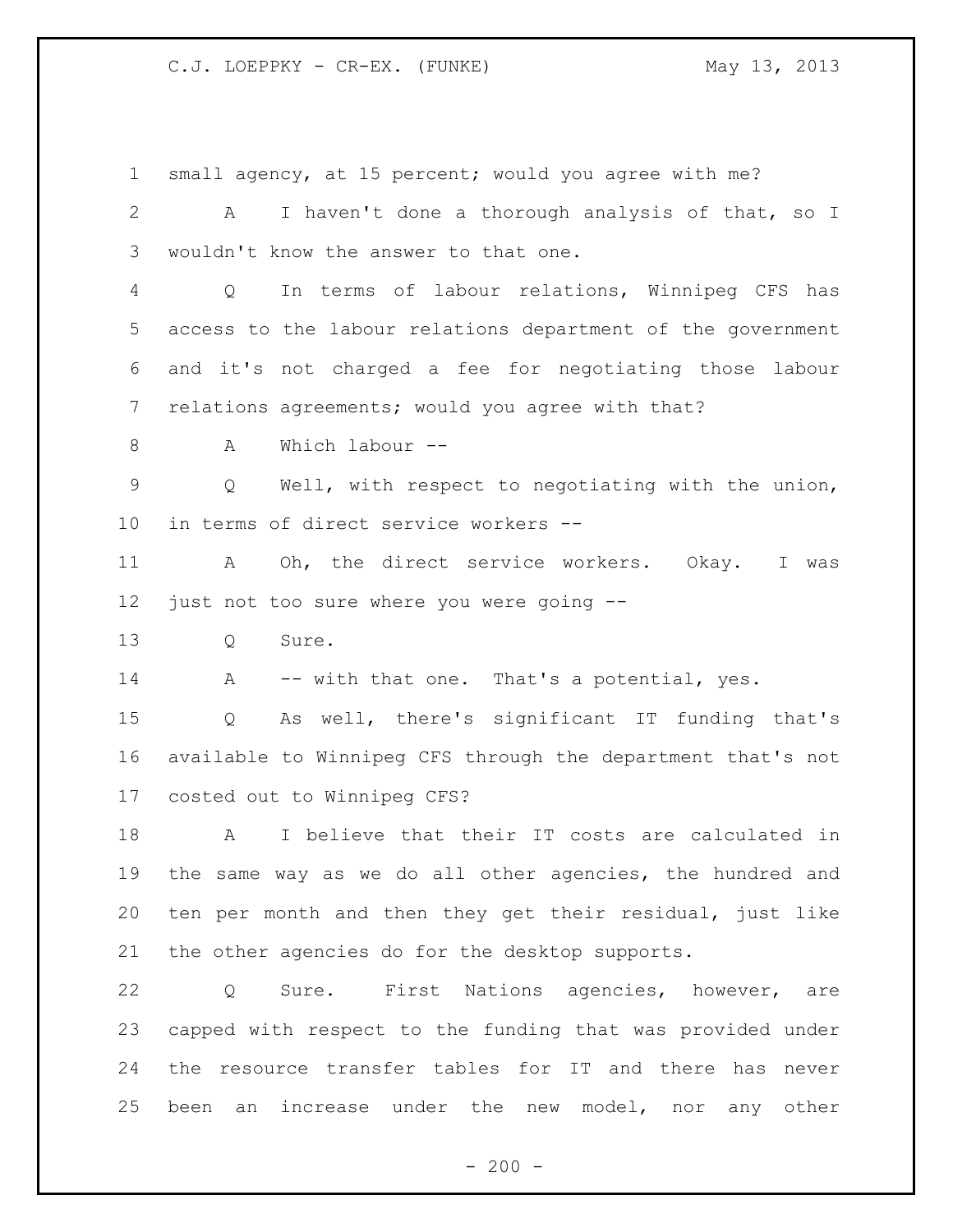mechanism, since the RTTs; would you agree with me?

 A I, I believe that that number has stayed static across government and there has been no increases for other areas either.

 Q If, for whatever reason, Winnipeg CFS runs a deficit, Dr. Linda Trigg testified earlier, in the inquiry, that where that occurs, that deficit is absorbed by the government; would you agree with me?

A For the current situation?

Q For Winnipeg CFS.

 A For Winnipeg CFS? I don't know if they have had a deficit in the last number of years and whether there was a deficit that was absorbed. I'm aware of the fact that, in some other cases, another agency has had some difficulties and it was because it was new and there was growth expectation, so there was some application of additional resources to accommodate that.

 Q The information that I have is that Winnipeg CFS has, in fact, run a deficit for the last, at least, five years and that that deficit has exceeded nine million dollars over the last five years. If I'm correct in that that deficit is simply absorbed by the province, would you not agree that that's substantial additional funding that Winnipeg CFS receives that First Nations agencies are not entitled to?

 $- 201 -$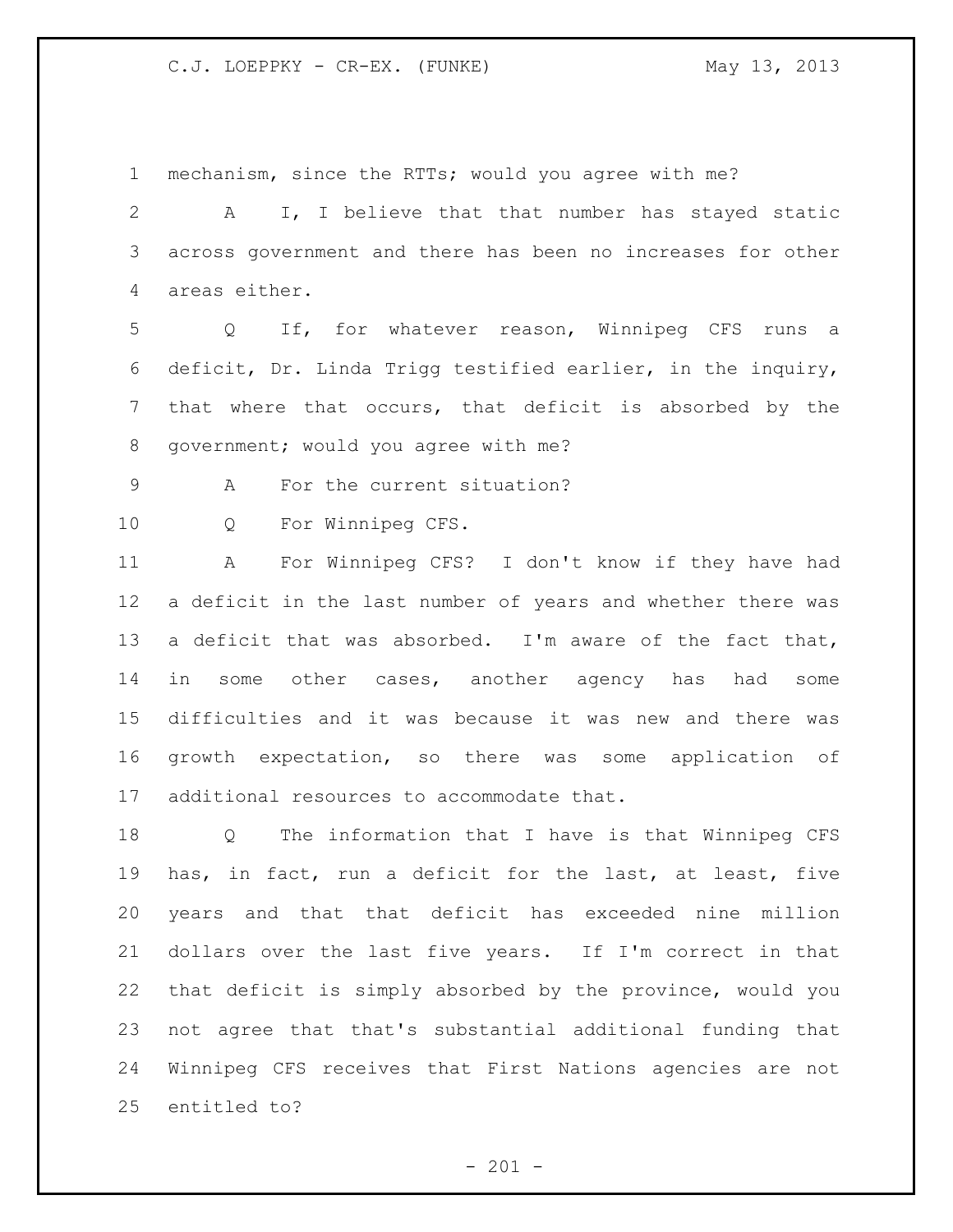1 MR. MCKINNON: Just, if I can object to that. Before you answer the question, I think it's, it's quite an assumption. I don't know if the witness agrees with the assumption, so -- MR. FUNKE: Sure. 7 MR. MCKINNON: -- maybe ask her to, about the assumption -- 9 MR. FUNKE: Sure. 10 MR. MCKINNON: -- first. MR. FUNKE: Madam Clerk, if you could call up tab 105 from the disclosure materials that were provided with respect to Ms. Freeman's testimony? I apologize, I can't remember which exhibit number it was. (Inaudible) was number, whoops, (inaudible), number 60, tab 105. Go up two. Right there. BY MR. FUNKE: Q So this table -- THE COMMISSIONER: What exhibit number is this? MR. FUNKE: It's Exhibit number 60, Mr. Commissioner, tab 105. BY MR. FUNKE: Q This is a table that was prepared by Ms. Freeman,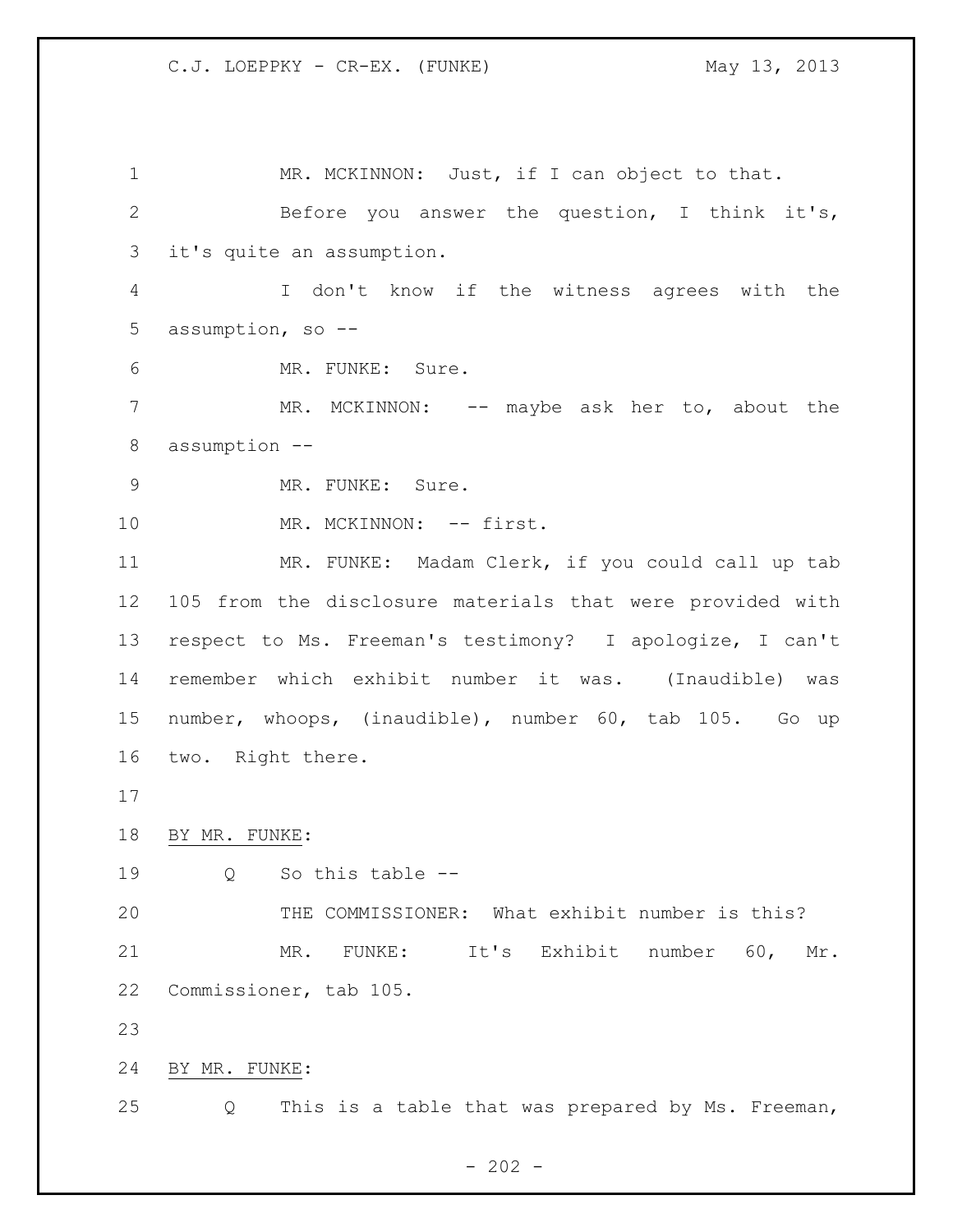which she acknowledged in her evidence, when she first took the stand. And as you can see, all the amounts have been taken from the Province's annual reports. In the very first table, the very last line is Winnipeg CFS and shows that 2005 and in 2006, they ran a deficit of just under two million dollars. In 2006 and 2007, again, they ran a deficit, one point -- almost 1.6 million dollars. In '07/08, they ran a deficit of almost 2.5 million dollars. In '08/09 they ran a deficit of almost 1.4 million dollars. In 2009/2010, there was a deficit of 2.7 million dollars. 2010/2011, again another deficit, 2.3 million dollars and then in 2011 and 2012, there was a deficit of one million dollars.

 MR. MCKINNON: Mr. Commissioner, I'm just rising to ask the witness whether she has any idea whether these numbers are accurate? Because we will be calling the CEO 17 of Winnipeg CFS later. I, I just want to make sure the witness is not guessing, or relying on somebody else's numbers. If she has knowledge, I don't object.

 THE COMMISSIONER: Well, we'll see what she says. 21 THE WITNESS: I, I would have to look at the, the source documents on these, in order to make any comment about them, because I, I believe that I really don't have the information that you're searching for.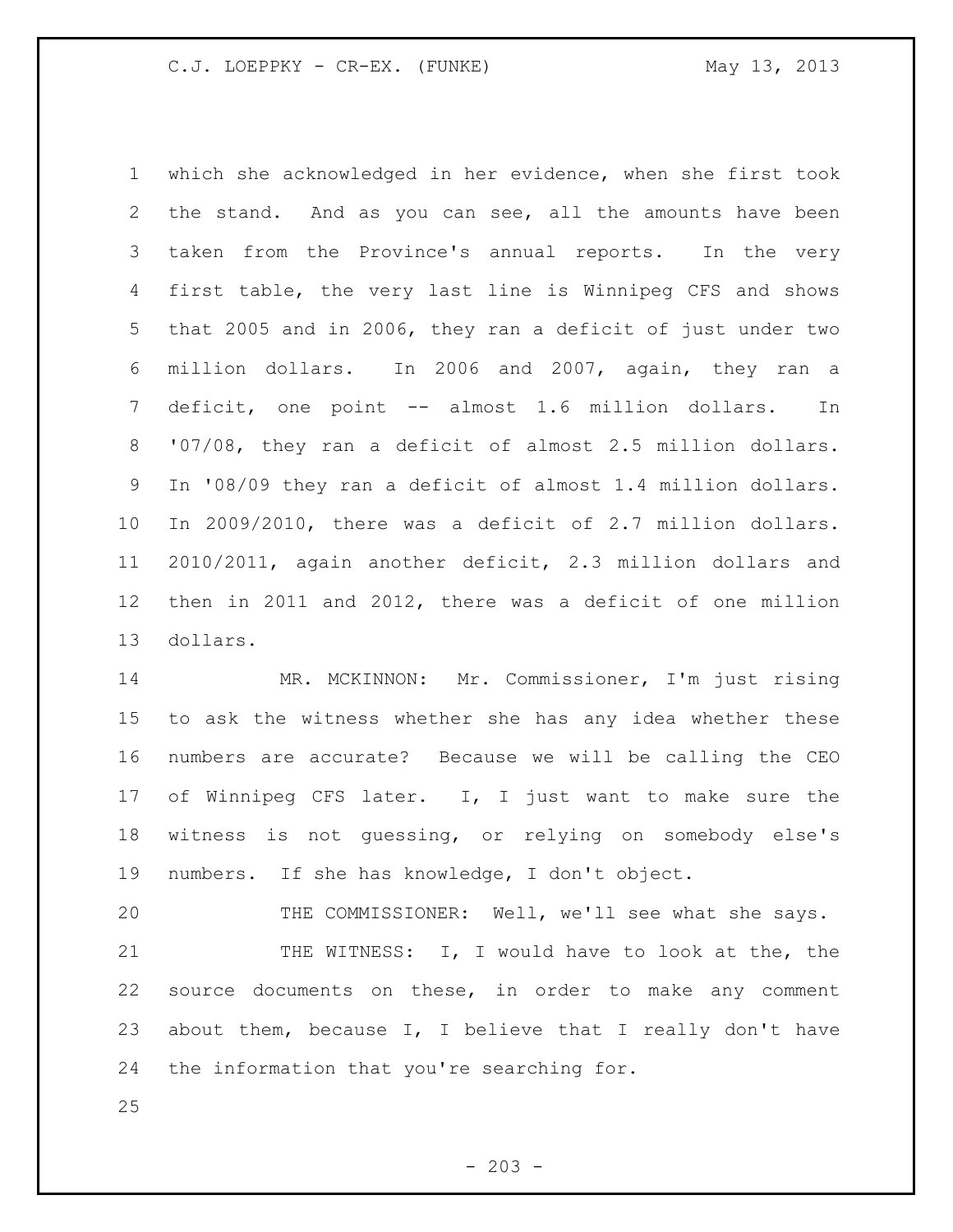BY MR. FUNKE:

 Q Dr. Linda Trigg testified that when Winnipeg CFS runs a deficit, that it was absorbed by the Province and that they were not required to carry it over into their next funding year. You've no reason to disagree with her testimony; correct?

A No, I don't.

 Q All right. You'd agree with me that that same consideration is not afforded to First Nations agencies? If they run a deficit, that deficit carries over and they're expected to recover that from funding in the next year; would you agree with me?

 A The, the process that has been undertaken in the contribution agreements, indicates surpluses can be kept by First Nations and Métis agencies and deficits have to be dealt with.

 Q And that has always been the case? They were never --

A Yeah.

Q  $-$  they were  $-$ 

21 A That's correct.

 Q -- always expected to resolve their deficits; correct?

 A That's correct. Yeah. We have, however, had some situations where First Nations agencies have had some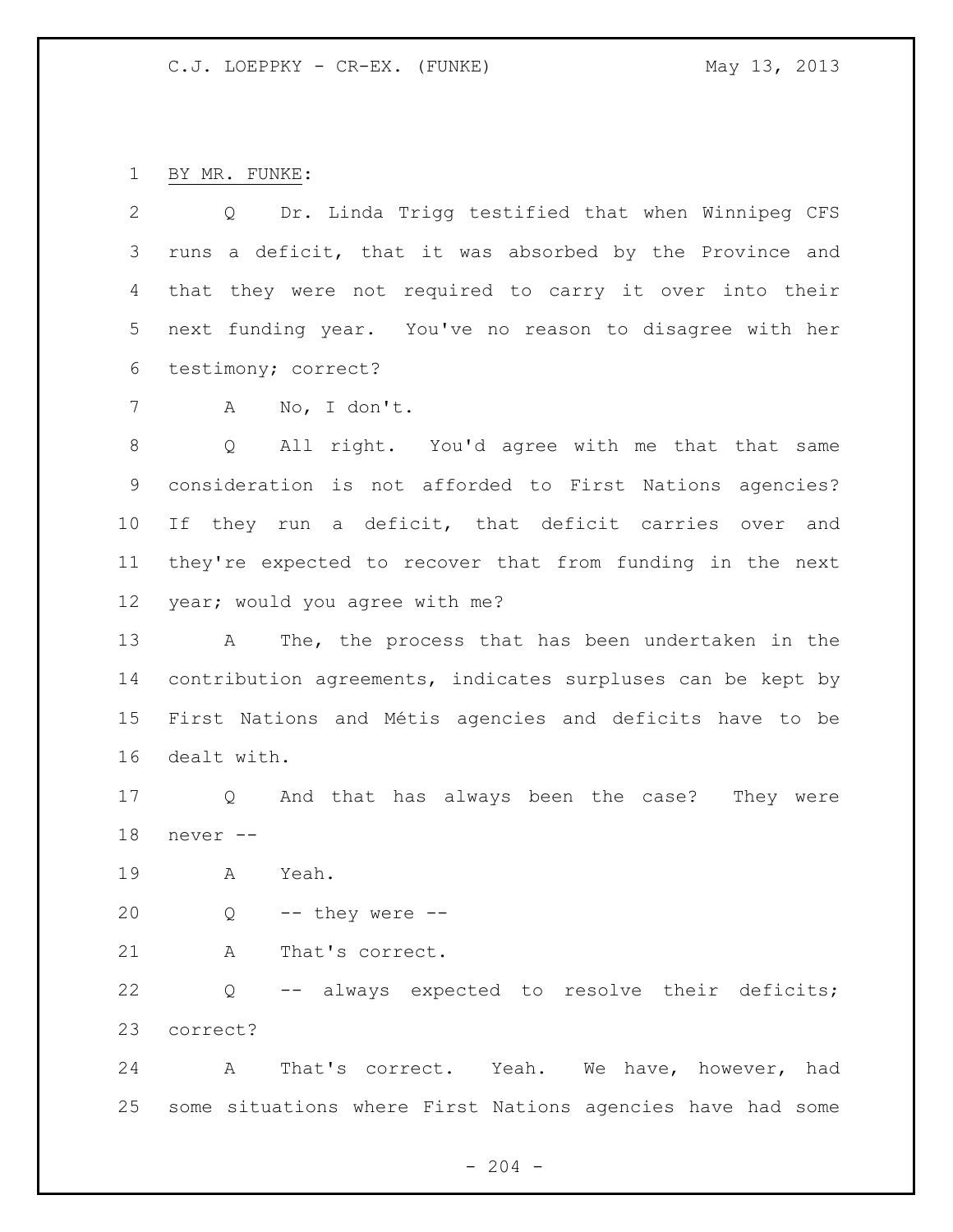difficulties, in terms of end of year funding and those have also been addressed on a one-by-one situation.

 Q And that's the exception, rather than the rule? A That would be the exception, not the rule, you're --

- Q Very good.
- A -- correct.

 Q And with respect to the new funding model, there were a number of minimum requirements that the agencies had to be meet in order to be determined eligible to receive their new funding; is that correct?

A Yes.

 Q One of those is, is that the agencies were expected to be CFSIS compliant; is that right?

A Yes.

 Q One of the other expectations that we've already discussed is that the agencies are expected to run balanced budgets?

A Yes.

 Q The last expectation was that agencies were expected to repay any CSA monies; is --

A Yes.

 Q -- that's correct? And CSA monies refer to children's special allowance; correct?

A That's correct.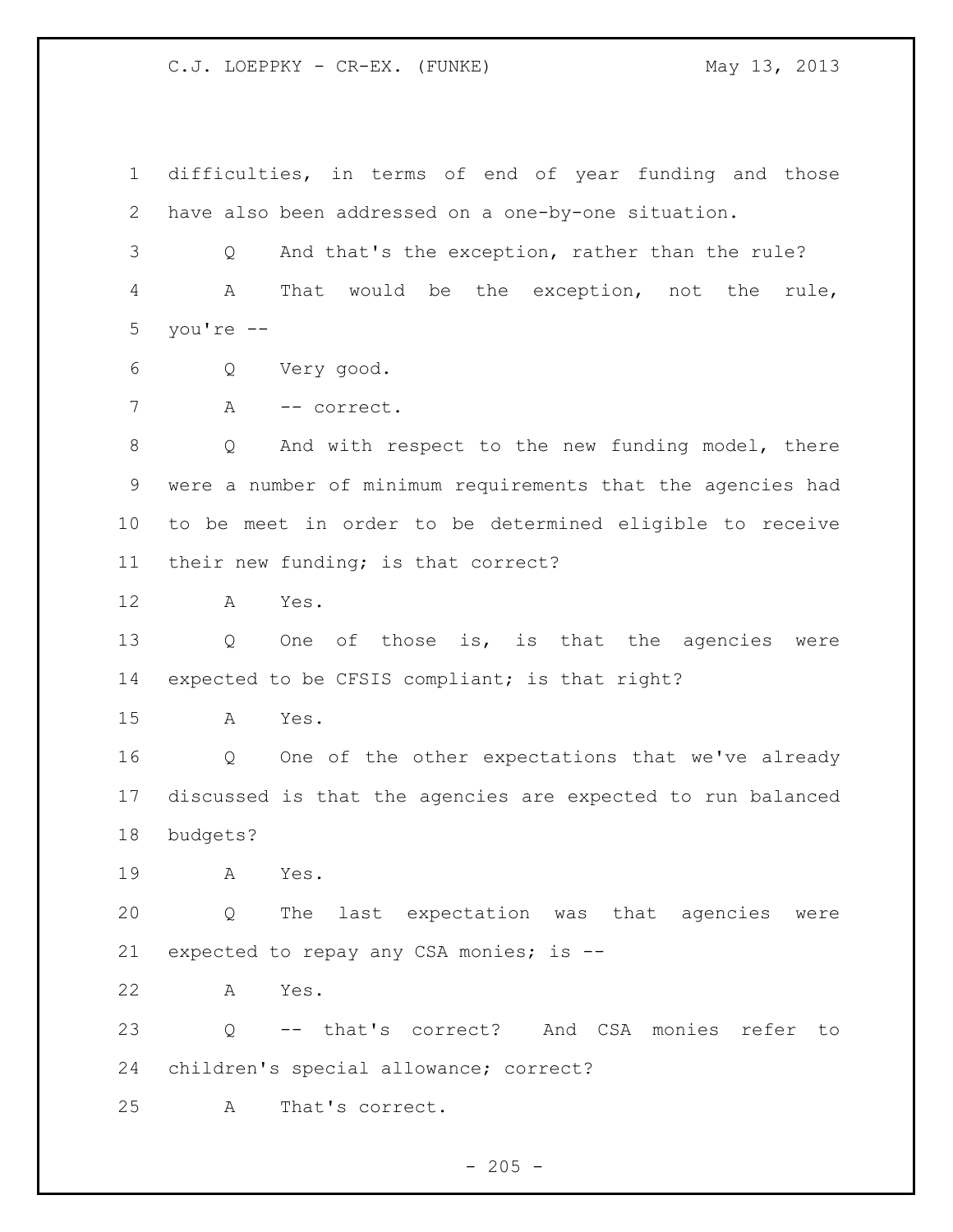Q And children's special allowance is a program run by the Federal Government, set out under the Children's Special Allowance Act, which allows for additional funds for children who are in care; is that correct?

 A The children's special allowance is the resources that the Federal Government would provide to any parent in order to support the care of a child. When a child comes into care, those dollars are then applied to the care of the child. Through child maintenance, the, the province and the Federal Government identify the components of what care is and those eligible expenses then are paid a hundred percent to the agencies. And then, for the provincial children, the Government always had retrieved those dollars from the agencies because of the full payment of the child maintenance.

 Q Now, during the years that we're talking about, were during the years prior to the funding model; correct?

A Prior to.

 Q And that was during the time that the agencies were receiving fundings (phonetic), funding under the old resource transfer table arrangement. And the Province acknowledged that the funding that was provided to the agencies, under the old RTT funding model, was insufficient and that's what prompted the new funding model; correct? A That's correct.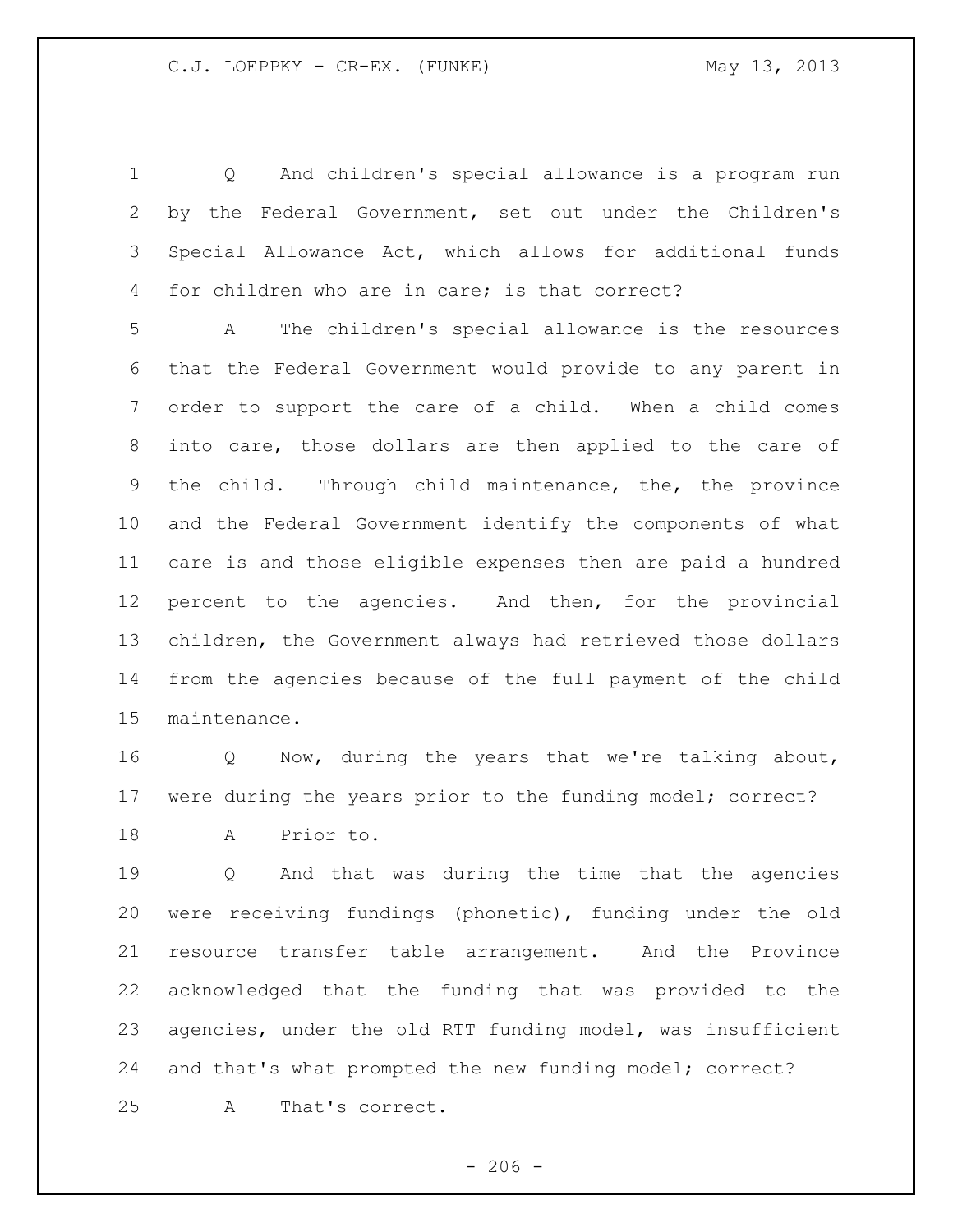Q So even though agencies were being underfunded, based under the old funding model, which prompted the new funding model to be developed, agencies that received CSA money from the Federal Government, which may or may not have been used to offset those funding deficiencies that the Province now acknowledges, the Province's position now is that in order to receive the new funding model, the First Nations agencies have to make good on the repayment on that CSA monies to the Province -- A Yes. Q -- am I correct? And the Province's position is, is that if the agencies refuse to pay that CSA money to the Province, that's considered a deficit -- A Um-hum. Q -- at the agency level; correct? A That's right. Q And if the agencies do not voluntarily agree to repay that money, then the new funding model funding is withheld at a percentage that reflects that deficit; am I correct? A Yes, I believe that there was an arrangement worked out where there would be a 20 percent amount, over a period of time, until the historical resources were repaid. THE COMMISSIONER: That's be a provision of the model?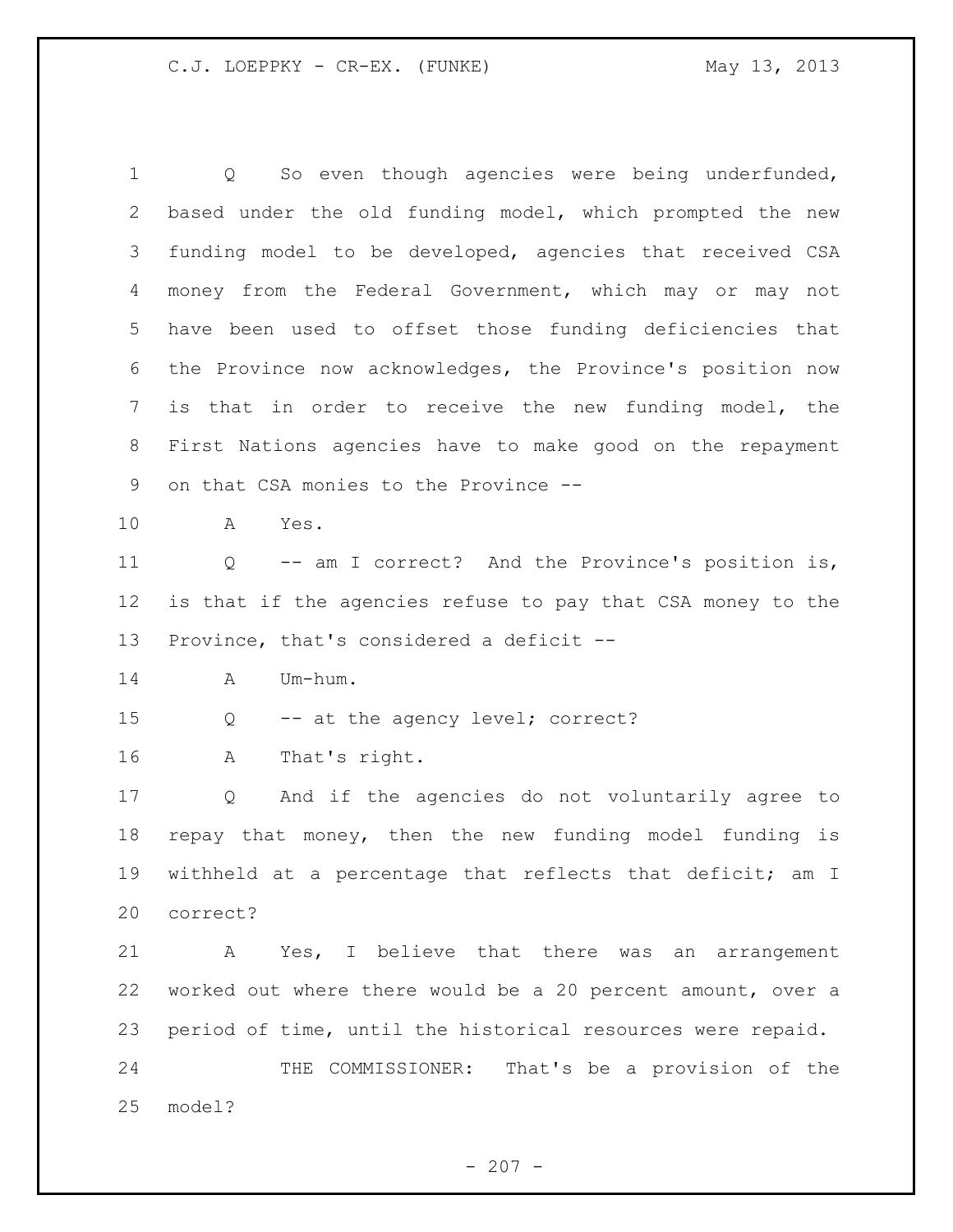1 THE WITNESS: Pardon me? THE COMMISSIONER: That would be a provision of the model, would it? THE WITNESS: That was a, a provision of the model for the dollars to be released, yes. BY MR. FUNKE: Q So those agencies, it's anticipated, or it's, it's, at least it's understandable, that those agencies may have used that money to offset the deficiencies in the previous funding model. But in order to receive the funding from the new funding model, those agencies must now repay that money to the Provincial Government; is that correct? A There were agencies that were very compliant with the return of the children's, child, children's special allowance. There were some agencies that were not as up- to-date in the return of the dollars that they had that were already funded to them through the child maintenance dollars. So, in the course of the development of the five year business plans, agencies were asked to come in with plans as to how they were going to address the issues of the, of the payments of the children's special allowance. 24 And the province had, in, in, in the past, always retrieved the dollars from children's special allowance.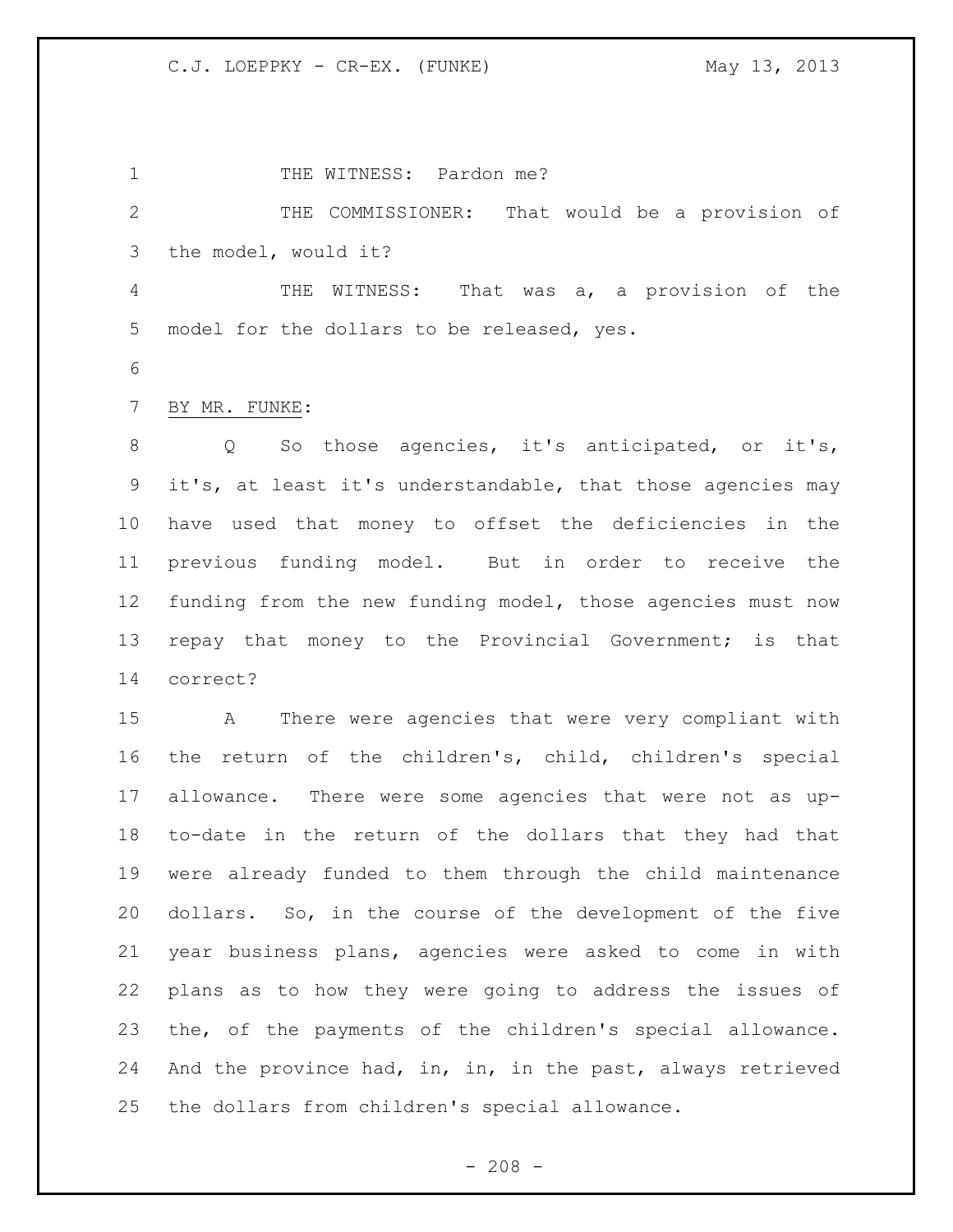So there was a real variety, or variation between agencies with respect to providing the funding back to government.

 Q And in terms of the payment of the CSAs, you'll agree with me that there is a, a, a very stark difference of opinion with respect to some of the agency's position on that issue and that, you'll agree with me, that some of the agencies take the position that Section 7 of the CSA Act specifically prohibits the assignment of those funds to the Provincial Government? You're aware of that?

A Yes, I am.

 Q And that the Federal Government takes the position that those funds ought not to be assigned or advanced and that if they're not going to be used for the purposes of the child, they need to be returned to the Federal Government?

 MR. MCKINNON: I rise on that one again. I don't know if the witness is aware of the position of the Federal Government on a legal --

20 THE COMMISSIONER: Well, but, but --21 MR. MCKINNON: -- issue.

 THE COMMISSIONER: -- she'll be able to tell us that.

 MR. MCKINNON: I'm just reminding her not to guess.

 $-209 -$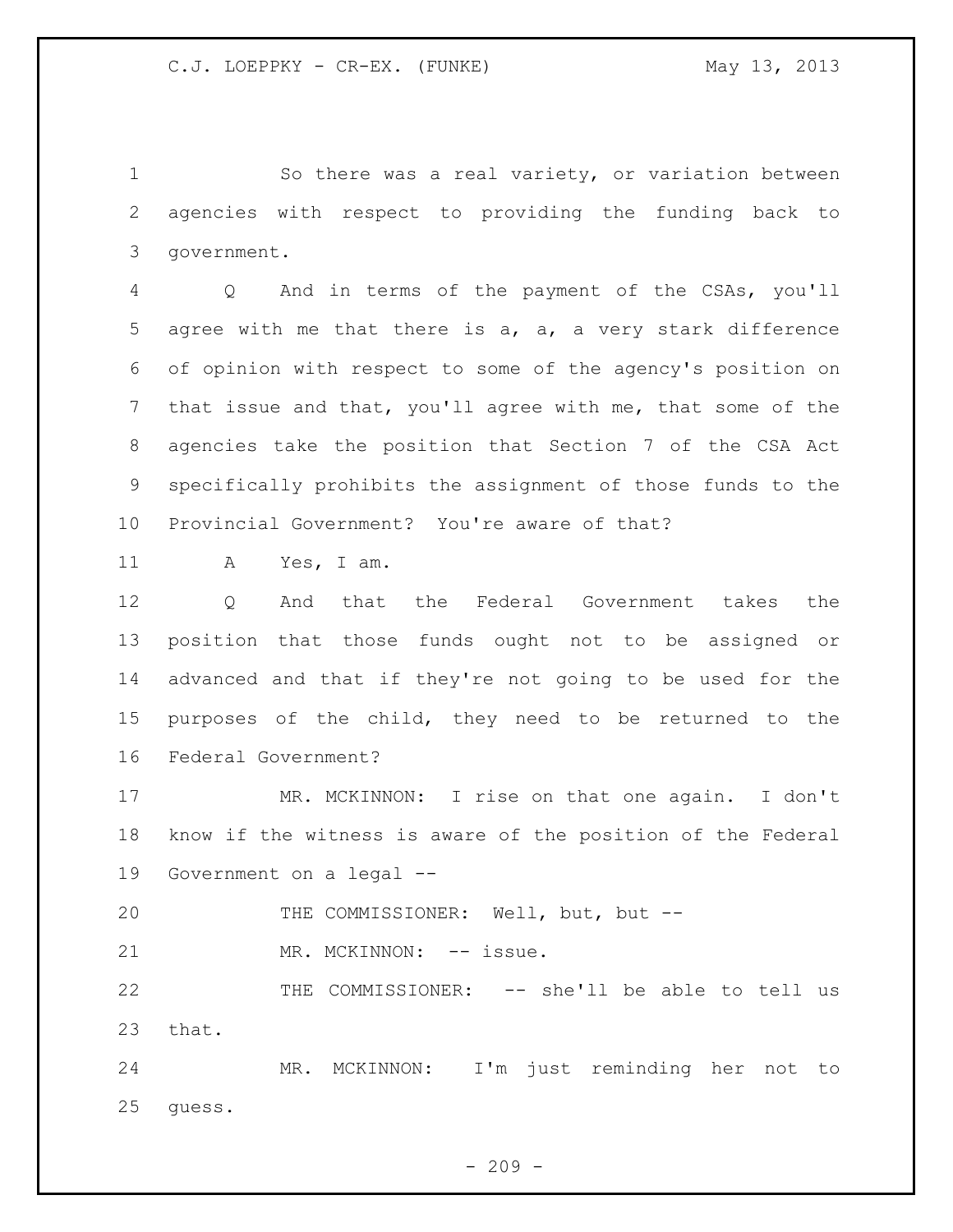1 THE COMMISSIONER: Well, I, I, I, I think she's quite well informed to tell us if she's not able to answer the question.

 THE WITNESS: I believe that the Federal Government has not made any final decisions with respect to what their position is around the CSA and they operate on a year-to-year direction to agencies. So I believe it's under discussion and under review with the Federal Government.

BY MR. FUNKE:

 Q So, in other words, that leaves the agencies somewhat betwixt and between? They have a demand being made by the Provincial Government to remit those CSAs monies to the province, based on your evidence, they're in somewhat of a limbo with respect to their position relative to the Federal Government and their reclamation of those CSAs money, but there's also Section 7, that says they may not assign it and the agencies are somewhat reluctant to do so, under concern that they may violate the CSA Act --

A Yeah, the CSA Act is --

22  $Q = -50$  -

 A -- quite clear about what the purpose of the resources are.

Q Sure. So if the agency is reluctant to advance

 $- 210 -$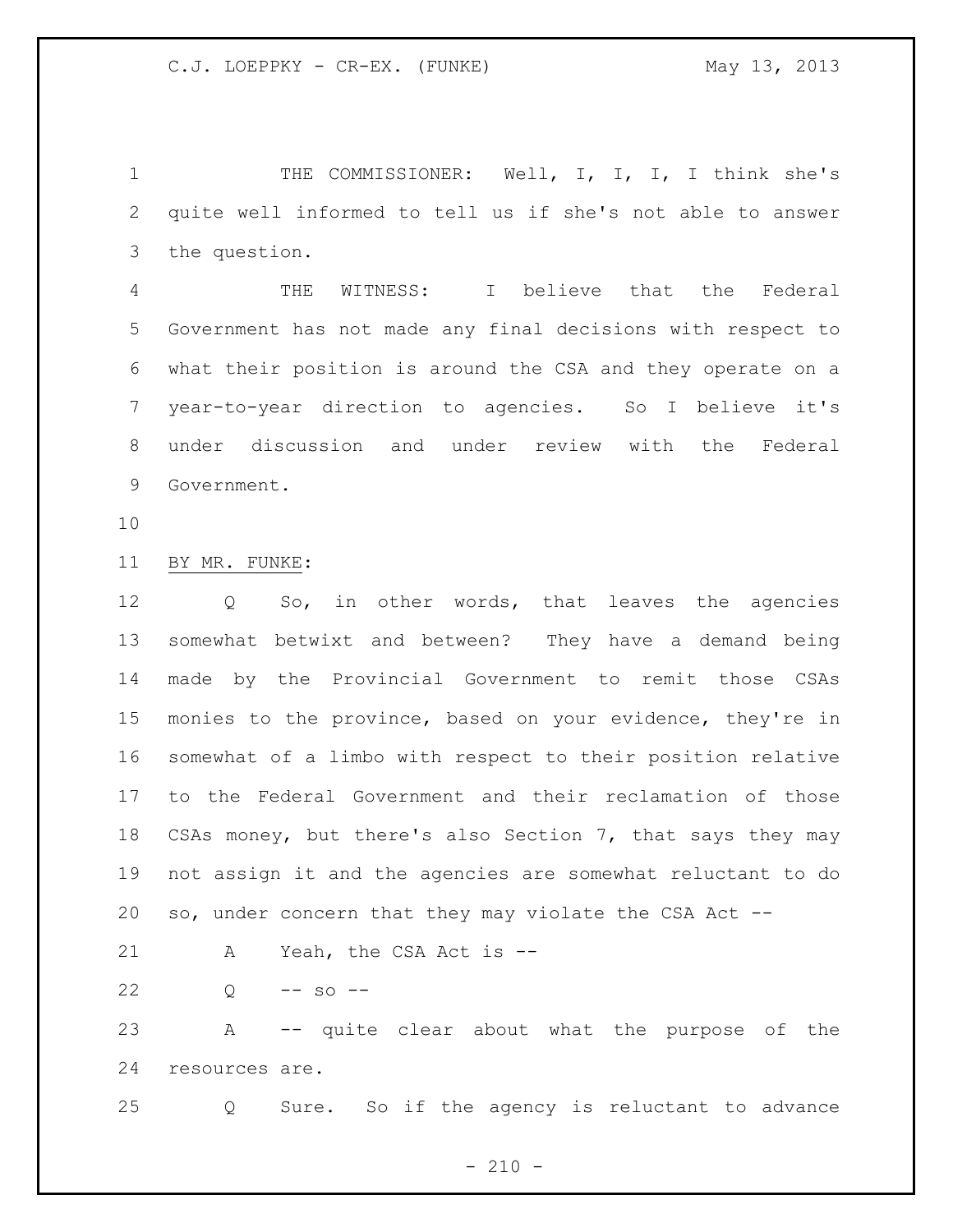that money, based on concerns that they may violate the Act and because there's still this outstanding question with the Federal Government, the Province is taking the position that unless they comply with the provincial demand for that money, the Province is withholding up to 20 percent of their funding under the new model?

A That's correct.

 Q The last thing I wanted to talk to you about was evidence that you gave later in your testimony this afternoon, with respect to the, the Information Matters program. And you had talked about, in 2009, there was a request made to the treasury branch with respect to funding for what was described as the scoping phase of that project?

A Um-hum.

 Q And as I understand it, treasury branch denied the request for funding and as a result, the program stalled and didn't really move forward?

A That's correct.

 Q And, and as I understand your testimony, and perhaps I'm reading somewhat between the lines, not much has happened in the intervening time?

 A The one piece that did happen in the intervening time was an assessment of the opportunity to look at what we would refer to as a common front end, between EIA and

- 211 -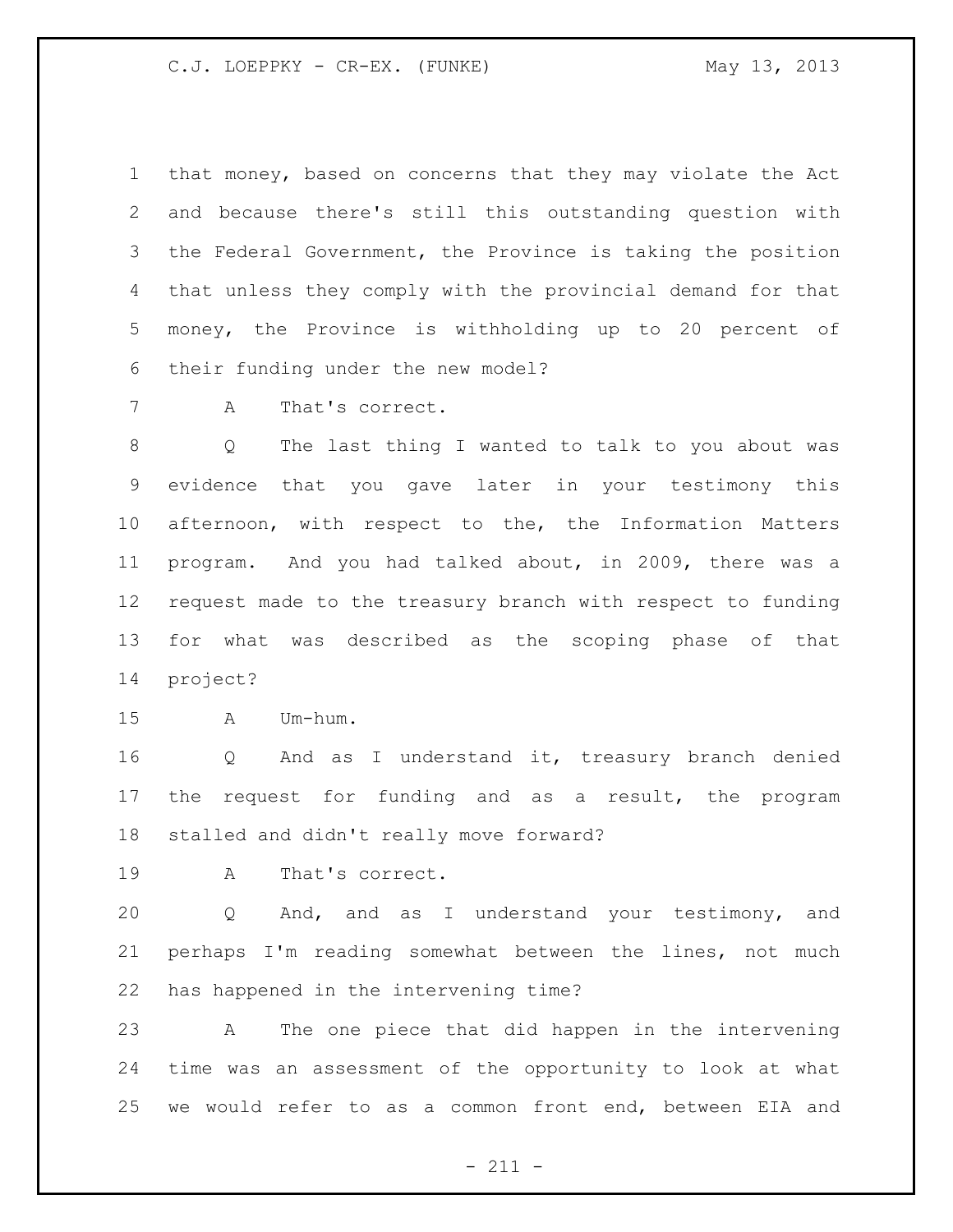Child and Family Services. So there was some work done with our IT branch and with Industry, Energy and Mines, who is responsible for technology, to begin to look at what that kind of a system would look at. That was done more as internal staff doing that work. We kept our focus on improving the components of CFSIS, in terms of trying to look at the enhancements that we were continuing to build into it, because you can't just leave a system stagnant over a number of years. And now, at this point in time, we're ready to proceed with the continuation of that scoping.

 Q And that's what I was going to get to. I understood your testimony to be that we were now in the scoping phase, but that's the same phase where we had requested funds of the treasury branch in 2009 and were denied; correct?

A Um-hum.

 Q Has a renewed request for that funding been made to treasury at this point?

A Yes.

Q And have we received an answer?

 A Well, our budget is just being debated right now in the House, so --

24 Q So whether or not we can -- and of course, by we, I mean, the system, the branch, whether or not the branch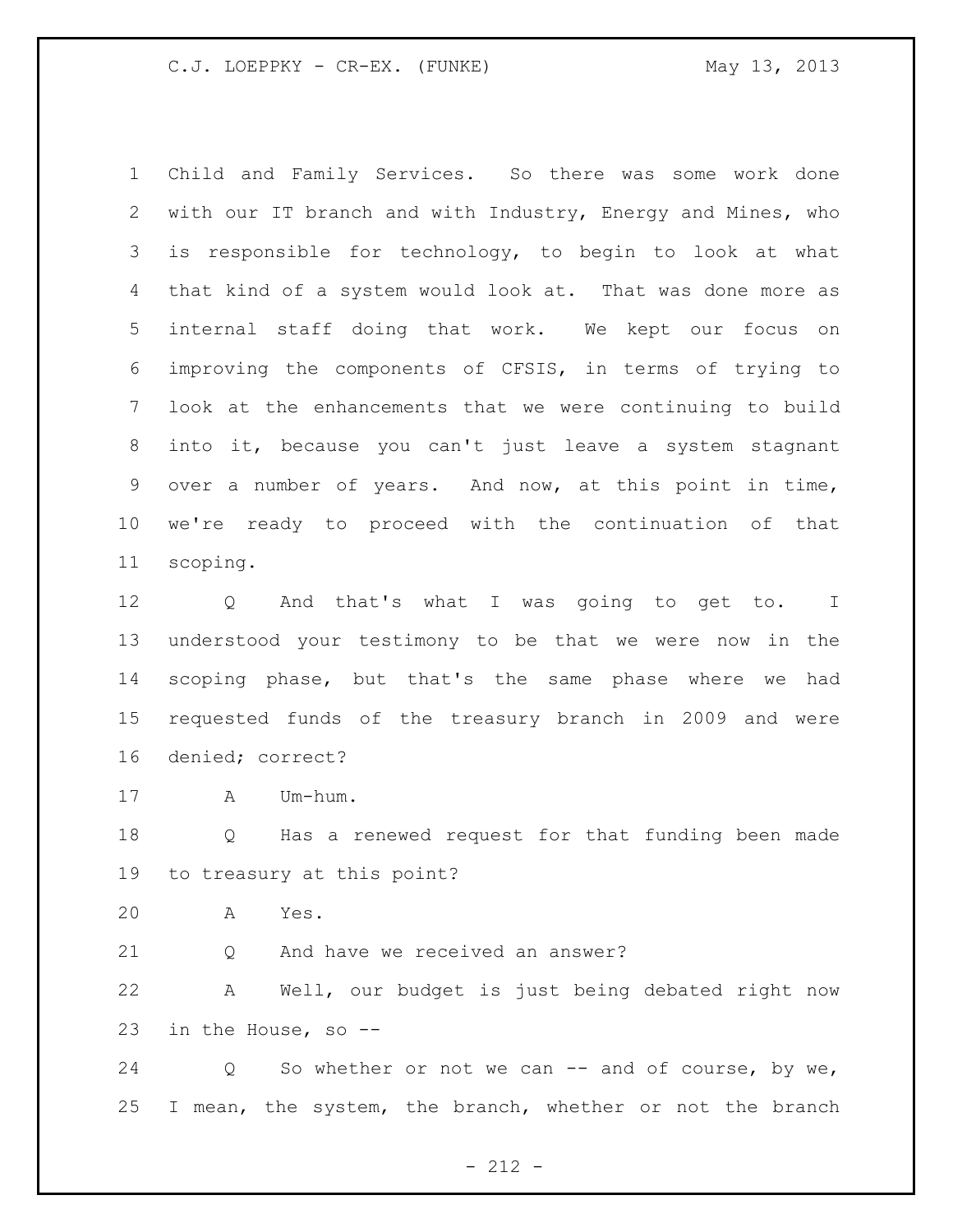C.J. LOEPPKY - CR-EX. (FUNKE) May 13, 2013 C.J. LOEPPKY - CR-EX. (RAY)

 can proceed with that Informations, Informations (sic) Matters project, in the scoping phase, will depend on whether or not your request for funding is approved? A Yes. Q And if it's not, we're status quo? If the funding is approved, we then move with Information Matters scoping phase -- 8 A Yes. Q -- is that correct? Those are my questions, Mr. Commissioner, Thank you. 12 THE COMMISSIONER: Thank you, Mr. Funke. All right. We've still, we've got a quarter hour, who would like -- Mr. Ray? MR. RAY: Yes, good afternoon, Mr. Commissioner and good afternoon, Ms. Loeppky. 17 Ray for the monitor. I should be fairly brief, Mr. Commissioner. CROSS-EXAMINATION BY MR. RAY: Q Ms. Loeppky, yesterday, you commenced your evidence with a remark that I think was fairly obvious, and that was that the department took the recommendations very seriously and I'm talking about the recommendations that came out of those various reports. And we know now that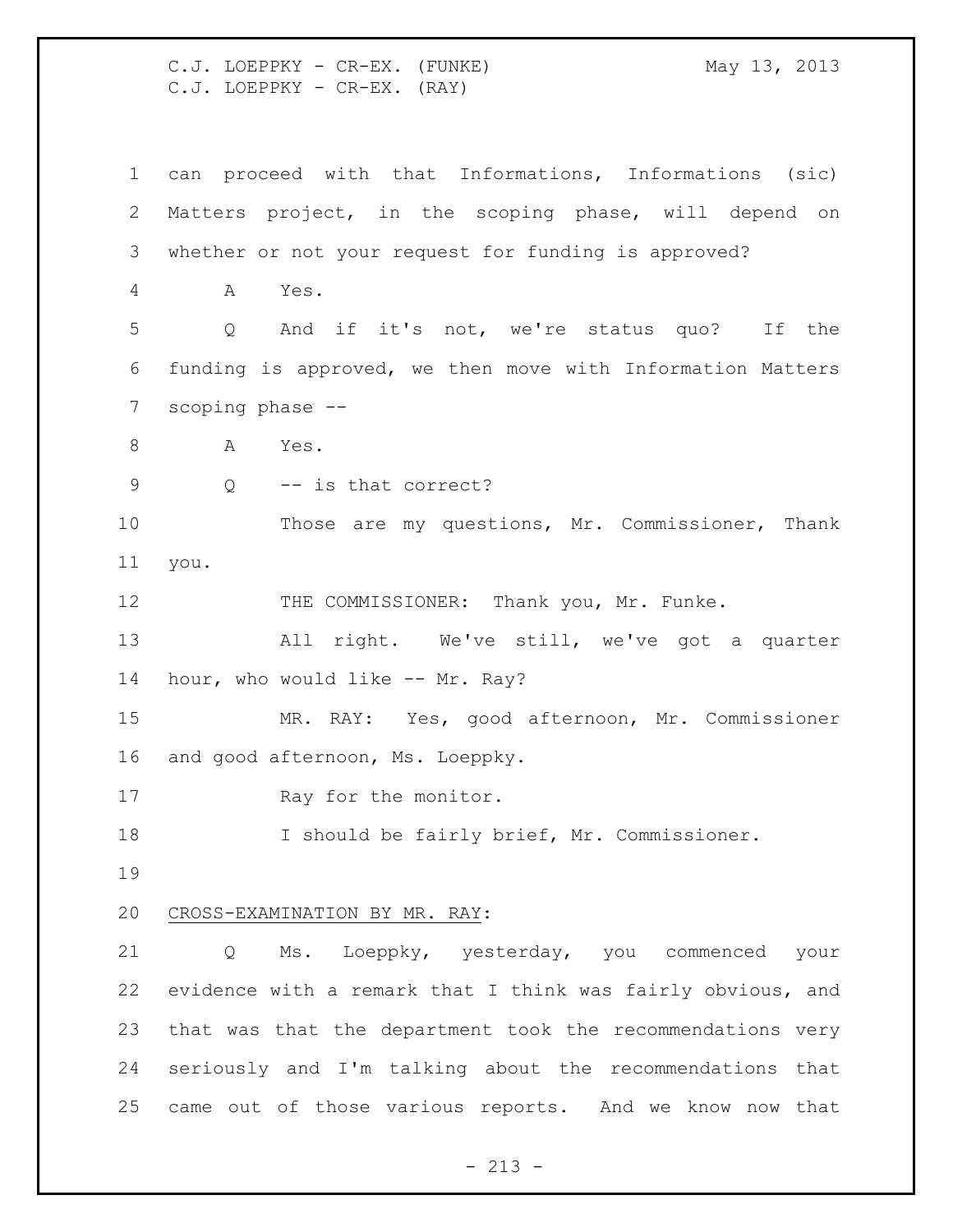C.J. LOEPPKY - CR-EX. (RAY) May 13, 2013

 that resulted in significant amount of dollars being input into the system and that resulted in many beneficial changes to the system, significant changes; you'd agree with me, ultimately, those will result in significant improvements to the services to families, or at least are intended to result?

 A Yes, I believe that was on Thursday when I made 8 those comments, not yesterday.

 Q Yeah, I, I was here yesterday, I don't know where the rest of you were. But it may have been Thursday.

 You'd agree with me, Ms. Loeppky, that many of the concerns that were identified by the report writers were initially concerns that were also raised by the union, dating back to 2001; correct?

 A I wasn't in my position from 2001 to 2006, but from the preparation for the inquiry and reading the documentation, I would suggest that the union had raised a number of similar kinds of concerns, yes.

 Q Correct. Thank you. You mentioned a number of positions that were created for the system, as a result of the funding and I just want to clarify your evidence. I think you said that, as a result of the funding model, there were approximately more than 200 positions that were created and am I correct in understanding that those are frontline social worker positions, or frontline positions?

 $- 214 -$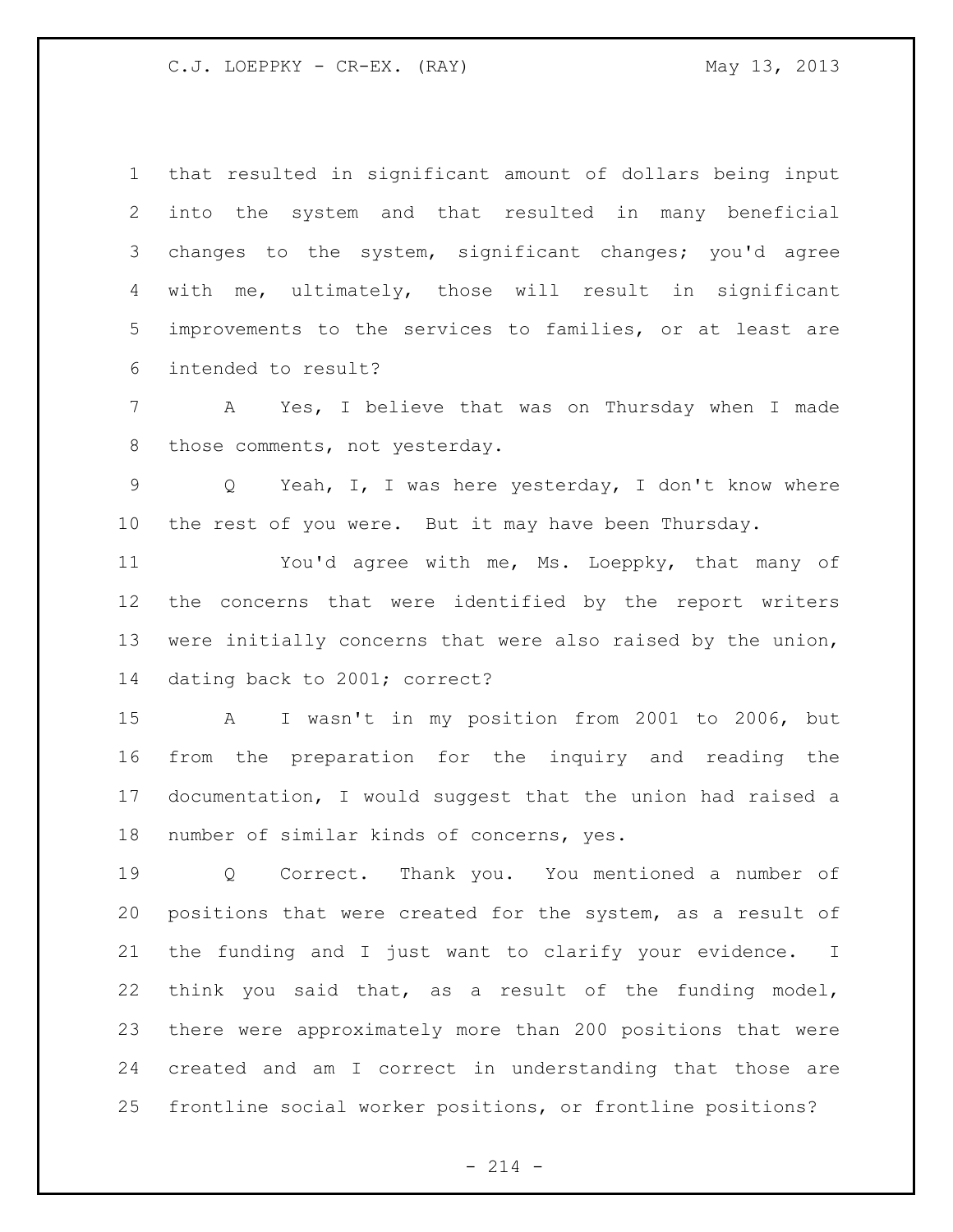```
1 A The 200 that you're referring to --
```
Q Yes.

 A -- would be from the funding model. Those would 4 be for protection case workers, prevention workers, they could be for supervisors and also some additional positions, such as the child abuse coordinator or quality assurance specialists, that type of position. But they would all be basically supportive of frontline work.

 Q Thank you. We heard, in phase 1, social workers testify very positively about many of the supports that were provided by a couple of collateral resources, one being Ma Mawi and another being Andrews Street, I think, is the name of it.

A Um-hum.

 Q And I notice, in your materials, that those are two institutions that are, directly receive funding from the department; is that correct?

A Yes, they receive funding from my appropriation.

 Q And is it fair to say that the social workers put, who put a fair amount of reliance on those staff, that that's endorsed by the department, by the nature of them actually recognizing them for the purposes of funding?

 A Well, we believe that these agencies that we fund provide a valuable service to families and to children. The nature of the service that they would be providing, if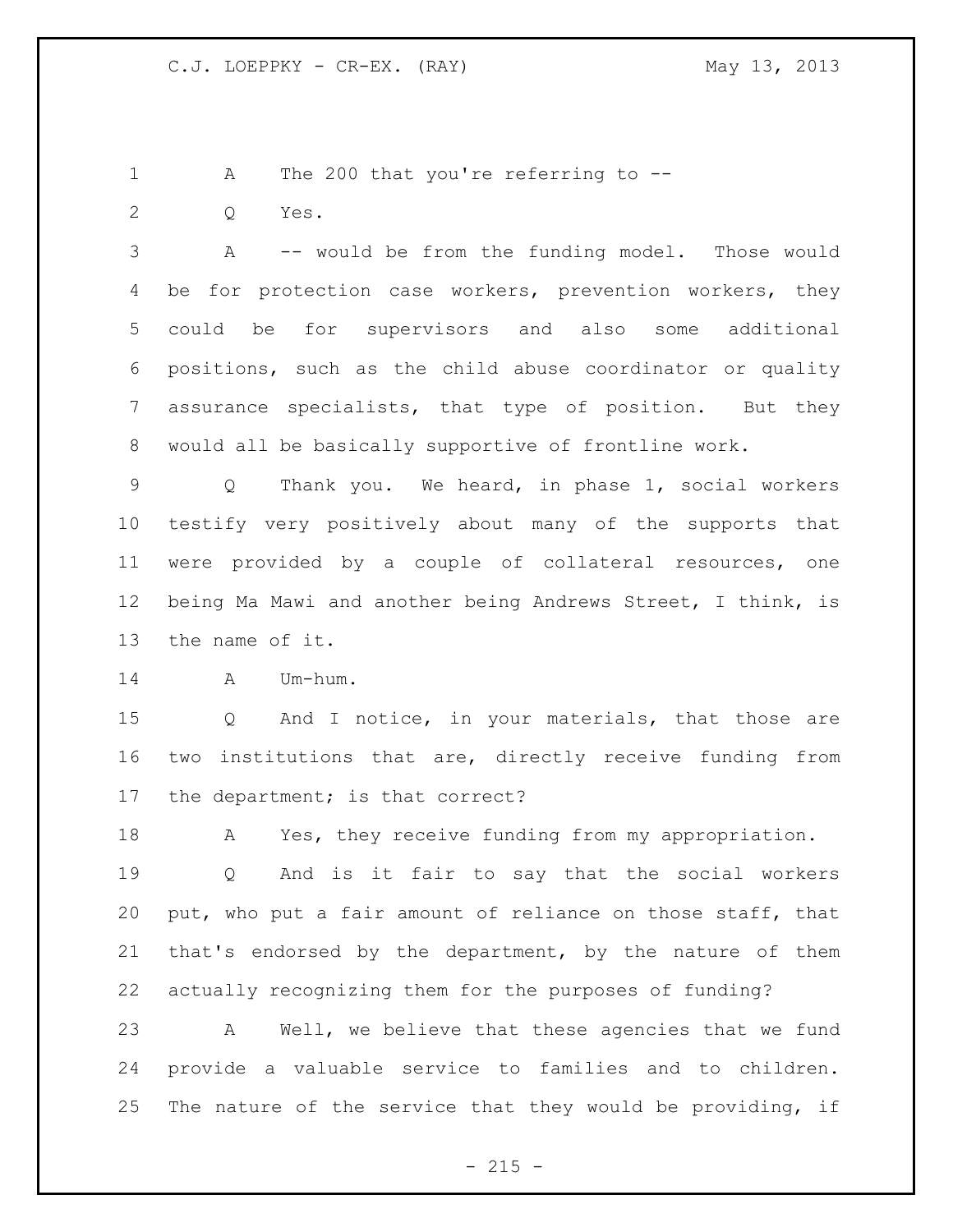it was a partnership that was being developed between the agency and the non-mandated agency would definitely, I believe, provide a valuable service.

 Q Thank you. Could we, Madam Clerk, bring up Exhibit 69 please? You can just stay there, thank you. And perhaps you could scroll down just a little, so we can see the heading, or scroll, scroll so the top of the page is, is visible. Thank you, that's fine.

 I just have a question about the funding to these types of agencies. And, and for example, using Addictions Foundation, it appears that they receive funding directly from the department; is that correct?

A Yes, that's correct.

 Q Okay. And a, a large entity, such as Addictions Foundation, would receive, undoubtedly would receive funding from government generally. Probably the, the great 17 majority of its funding would come from, from government; correct?

 A That's correct. And as I indicated earlier, these are only amounts that come out of my appropriation. There would be other government appropriations from other government departments that may also make contributions to these agencies, but for some very specific things.

 Q And that was going to be my question, is because the department is funding Addictions Foundation, for

 $- 216 -$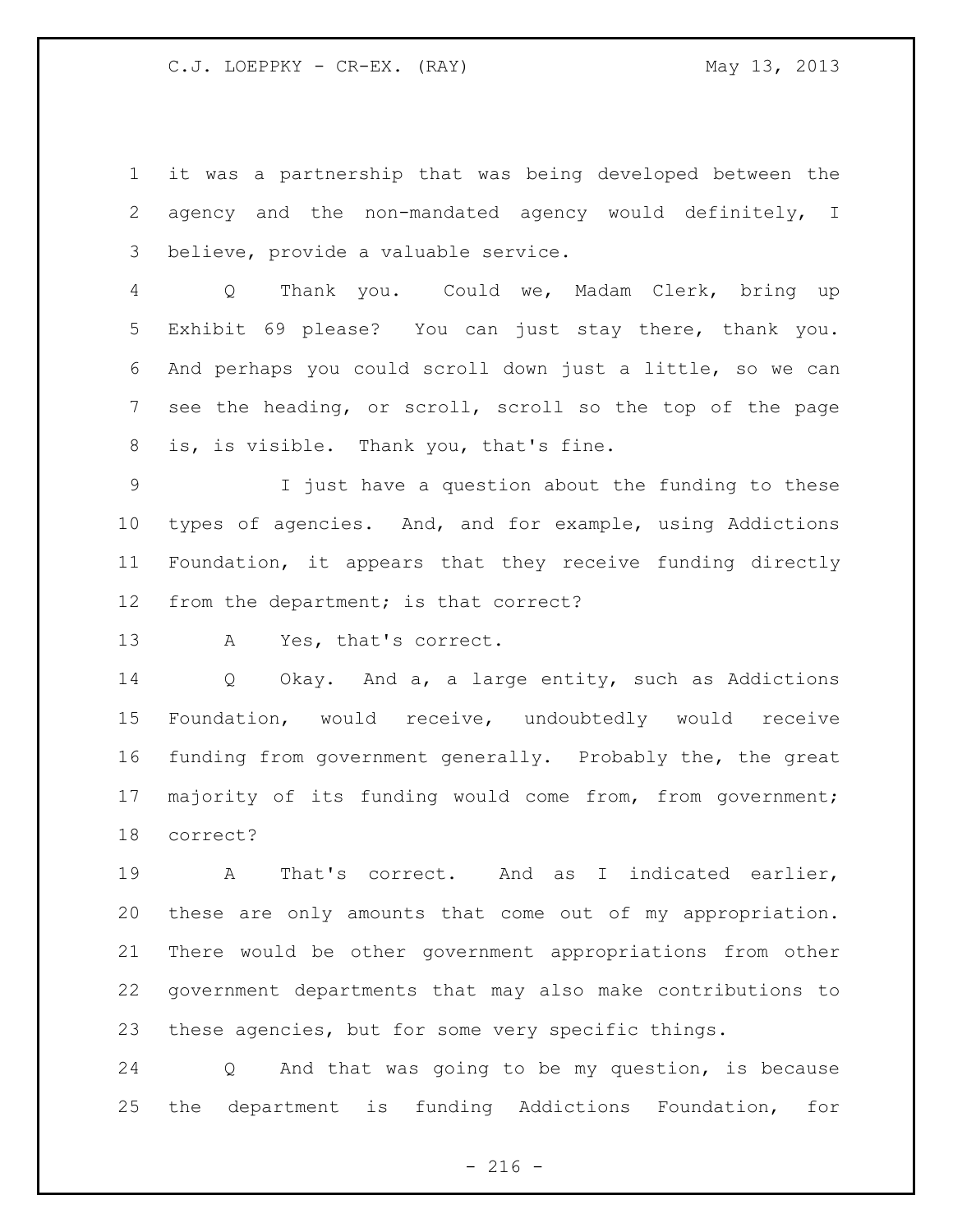C.J. LOEPPKY - CR-EX. (RAY) May 13, 2013

 example, does the department have a say in how its funding dollars are used by Addictions Foundation, or does it just essentially go into the addiction, the AFM pot, for them to decide on their own programming? A The resources that we would be providing would be for something very specific and it would be outlined in a service purchase agreement. 8 Q Tied directly to child -- A Tied to some -- Q -- family services? 11 A -- specific services that are being purchased. Q Thank you. You mentioned standards and you mentioned the 2005 standards and the fact that they became, 14 I guess, officially operative in January 2005; is that ... A The communication that went to agencies and authorities was that there was an expectation that these would become operational in January of 2005. Q Right. A My understanding is that agencies and authorities were looking first to do some training and there may have been some staggered implementation, as a result of that. Q And that was going to be my question, was, we've heard evidence that, from, from social workers, that the majority, if not all of them, did not receive standards training until approximately 2006; would that be consistent

## - 217 -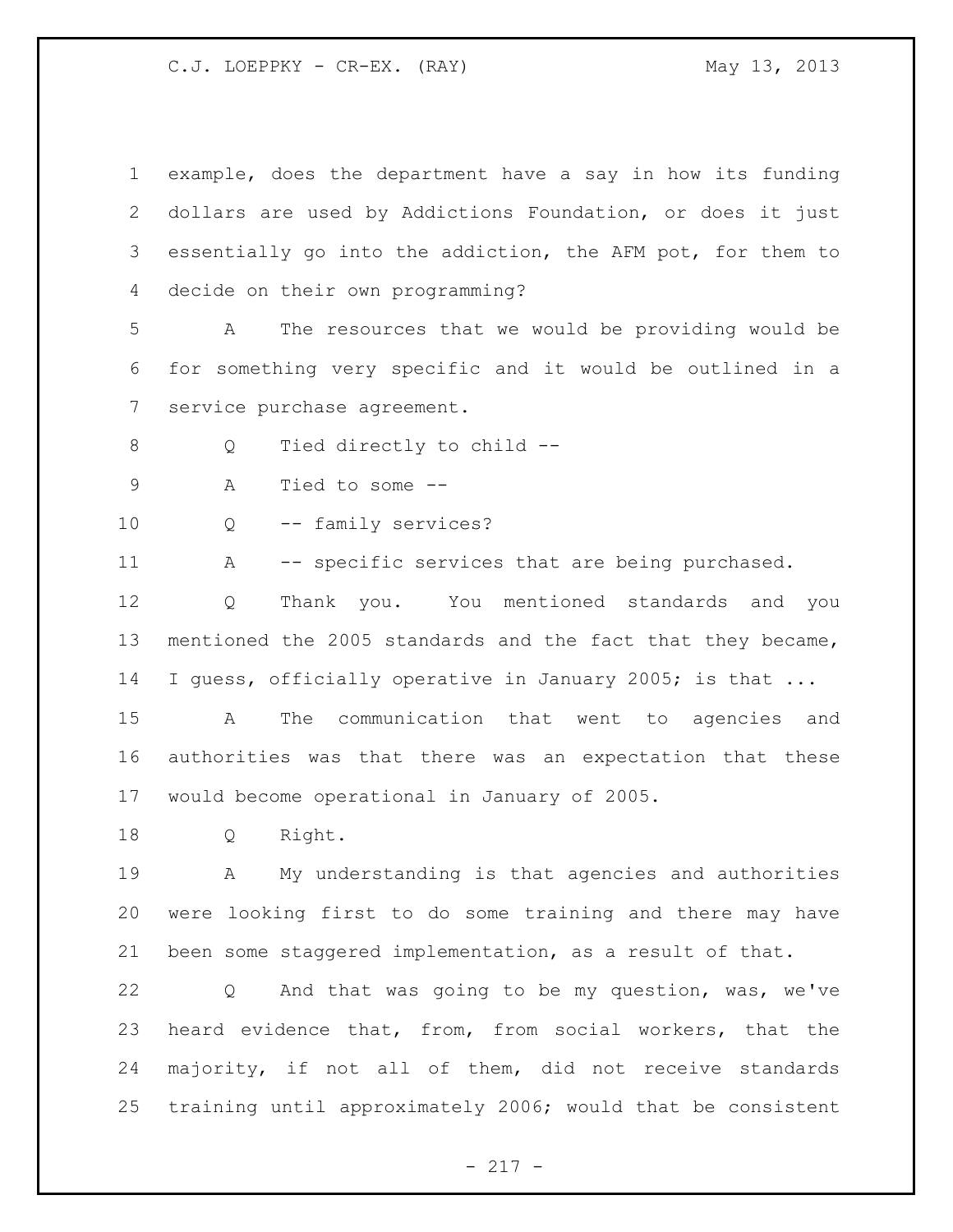C.J. LOEPPKY - CR-EX. (RAY) May 13, 2013

 with your understanding? A I wouldn't be able to identify the, the dates. Q Okay. So you wouldn't be able to say one way or the other -- A That's  $-$  Q -- as to whether that's correct? 7 A -- that's correct. 8 MR. RAY: Okay. THE COMMISSIONER: But does that mean that they wouldn't become operative until the training had occurred? 11 THE WITNESS: That's my understanding. BY MR. RAY: Q Thank you. And those new standards also became operative prior to the new positions that were added to the system in roughly 2006/2007, as a result of the reports; correct? 18 A Correct. Q Thank you. Ms. Walsh asked you a question about prevention and the fact that prevention would be beneficial, it would have a beneficial result for families and then she also added, as well, for workload. And I think I understand what her, her point is, is that ultimately, if prevention is successful, we will reduce the volume of work totally within the system, thereby reducing

- 218 -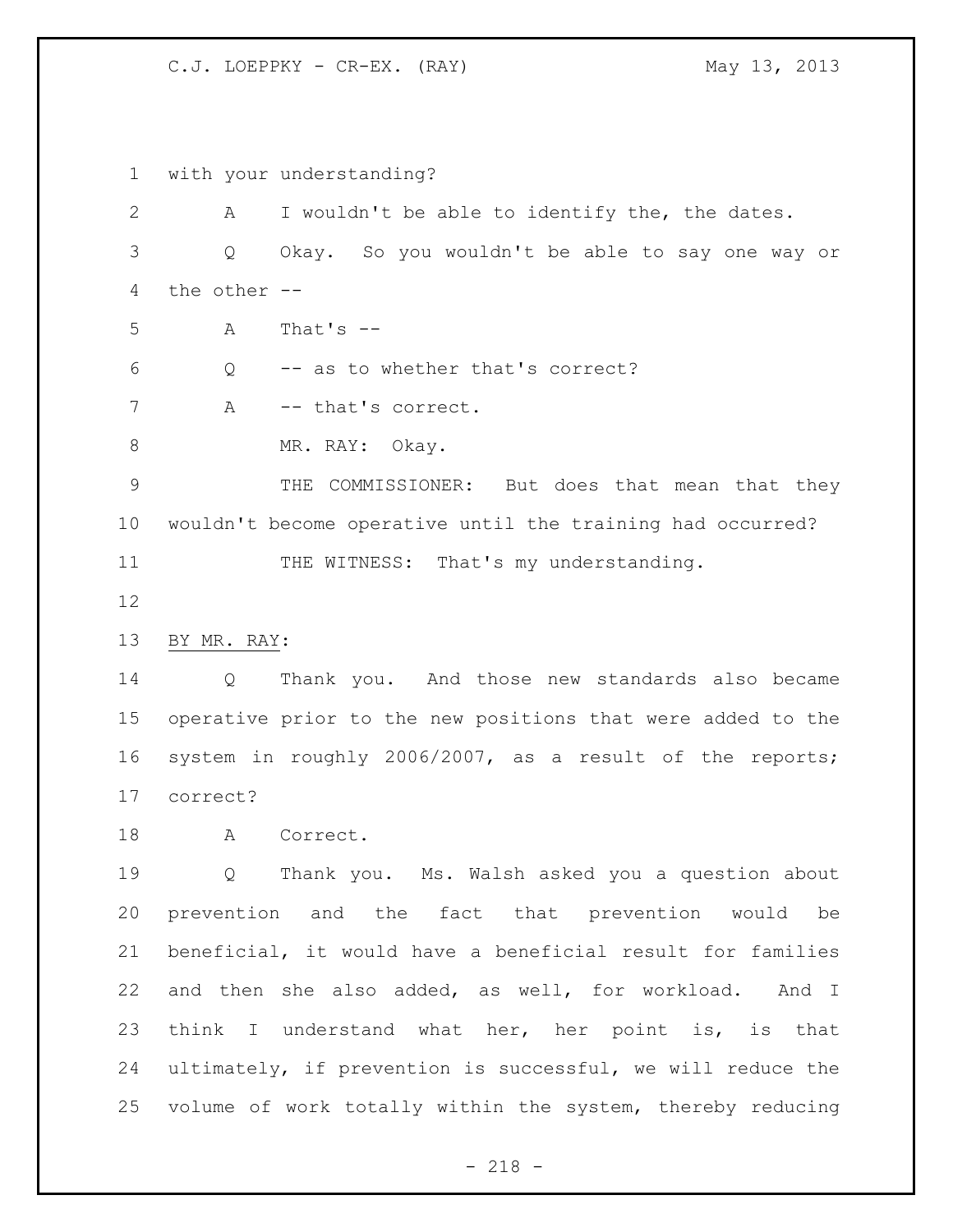the number of cases that have to be addressed by social workers; was that your understanding of her question?

A It was.

 Q You'd agree with me though that preventative services offered by a social worker, on a case-by-case file (sic), are more time consuming and that's why we have the lower funding ratios for those, one to 20; correct?

 A I believe that we have the lower ratios because we recognize that we want to see more time limited contact for prevention and if cases are streamed appropriately, the prevention work for, for family enhancement should be able to be done in shorter periods of time.

 With respect to looking at time intensity, that's also the opportunity though, that we have talked about, where the use of services outside of the child welfare sector can also be used. So some of those partnerships that can be developed can also eliminate the direct requirement for a case worker to be the only person working with the family.

 Q Yes, and but you -- in terms of Professor Wright's (phonetic), we heard her talking about, generally speaking, the fact that preventative services take, tend to take a great more -- and I -- more amount of time, from a social worker perspective, because they are attempting to become significantly involved with the family and that

 $-219 -$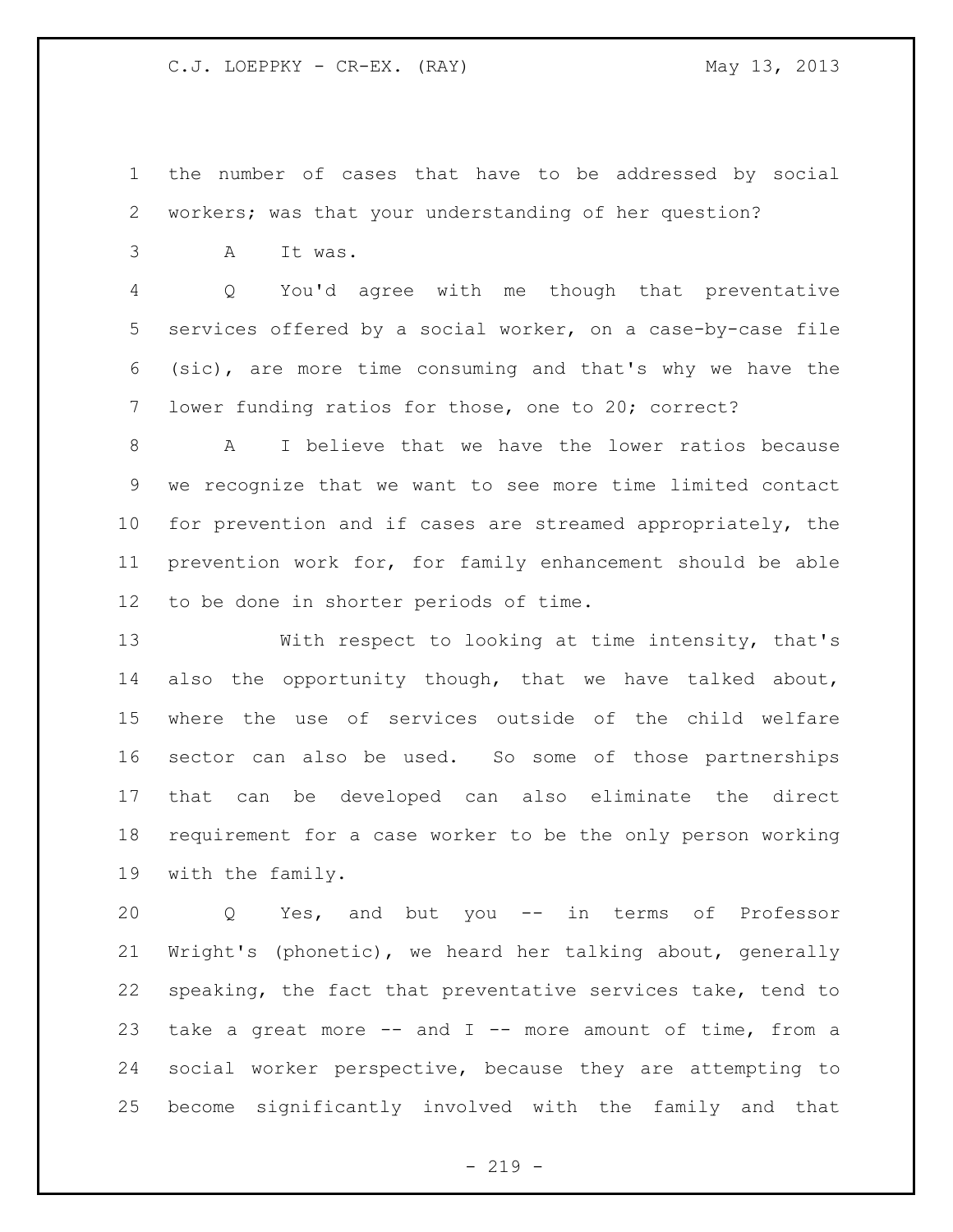C.J. LOEPPKY - CR-EX. (RAY) May 13, 2013 C.J. LOEPPKY - CR-EX. (HARRIS) would be more time consuming than some other types of protection work? A And I, I don't have any kinds of evidence that would demonstrate that, only generally speaking, that's what some of the experts say. MR. RAY: Thank you. Thank you, Mr. Commissioner, those are my questions. 9 THE COMMISSIONER: Thank you --10 MR. RAY: Thank you, Ms. Loeppky. 11 THE COMMISSIONER: -- Mr. Ray. 12 Now, it will be Mr. McKinnon and, and Ms. Walsh to re-examine. Is there anybody else? Ms. Harris? MS. HARRIS: Two brief questions. Two very brief questions -- 17 THE COMMISSIONER: Sure. 18 MS. HARRIS: -- Mr. Commissioner. CROSS-EXAMINATION BY MS. HARRIS: Q Ms. Loeppky, can you please -- we've heard a lot of discussion about prevention files and protection files, but could you please tell us exactly what the criteria for a file to be considered a family enhancement file? THE COMMISSIONER: Considered a what?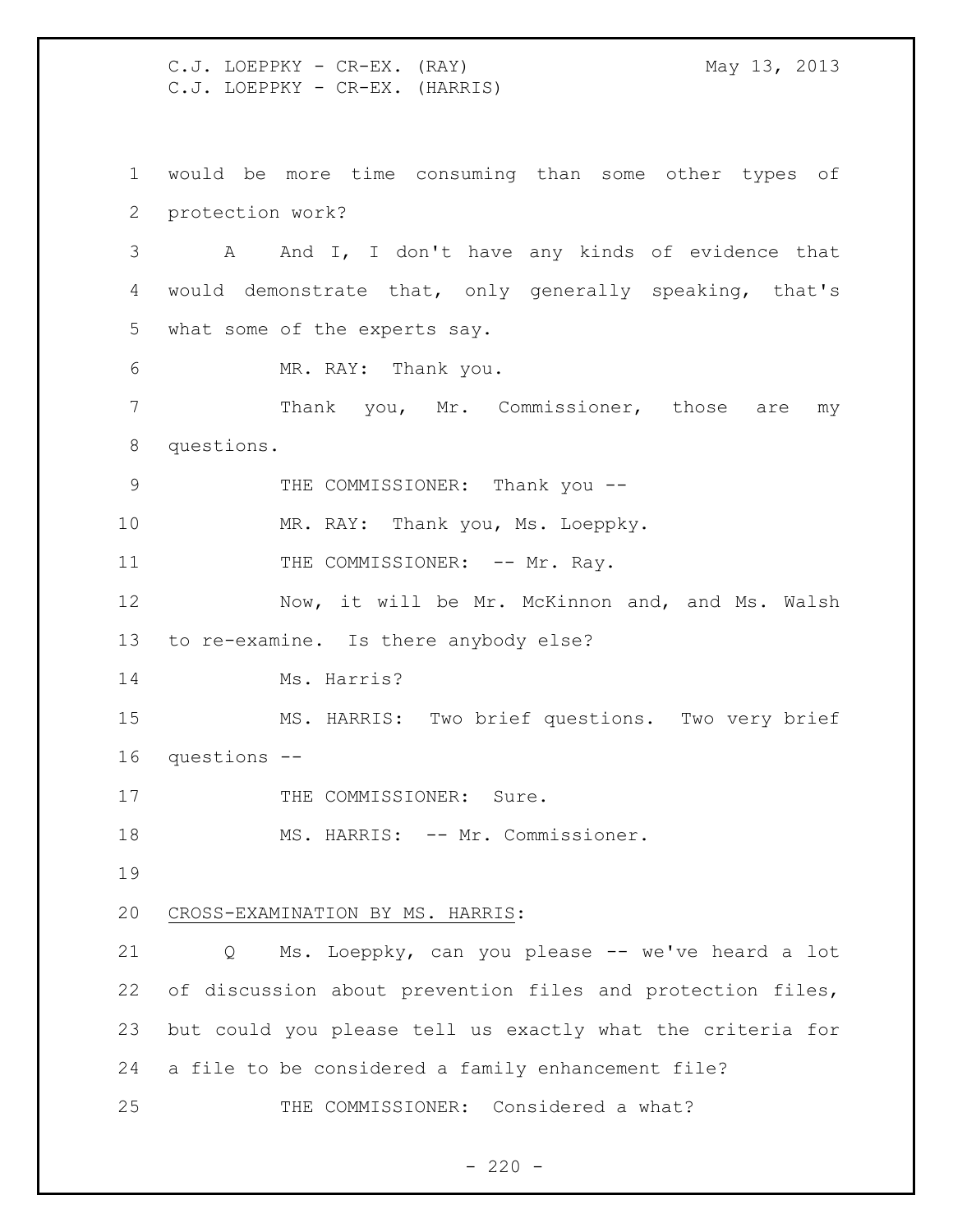| ٧ |
|---|
|   |
|   |

BY MS. HARRIS:

 Q A family enhancement file, versus a protection file?

A Versus a protection file?

Q Um-hum.

 A In a protection file, for a family protection file, there is still a concern about the safety of a child, or the children in the home and the monitoring that goes on with a family protection file would be quite significant, as we can see, in standard 1.1.4. And the plan that would have to be developed is that the child would be safe in the home, with a plan. So that would generally be the family protection case.

 In terms of the prevention case, we would identify that the child would not be at risk of any harm, would be safe at the time when the file was being opened.

 Q So just to be clear, the criteria for a file to qualify as a family enhancement case, in the department's view, is that, on a safety assessment, the child must rank as safe --

A Yes.

 Q -- not safe with a plan and not unsafe, but -- 24 A Safe.

Q -- only safe?

 $- 221 -$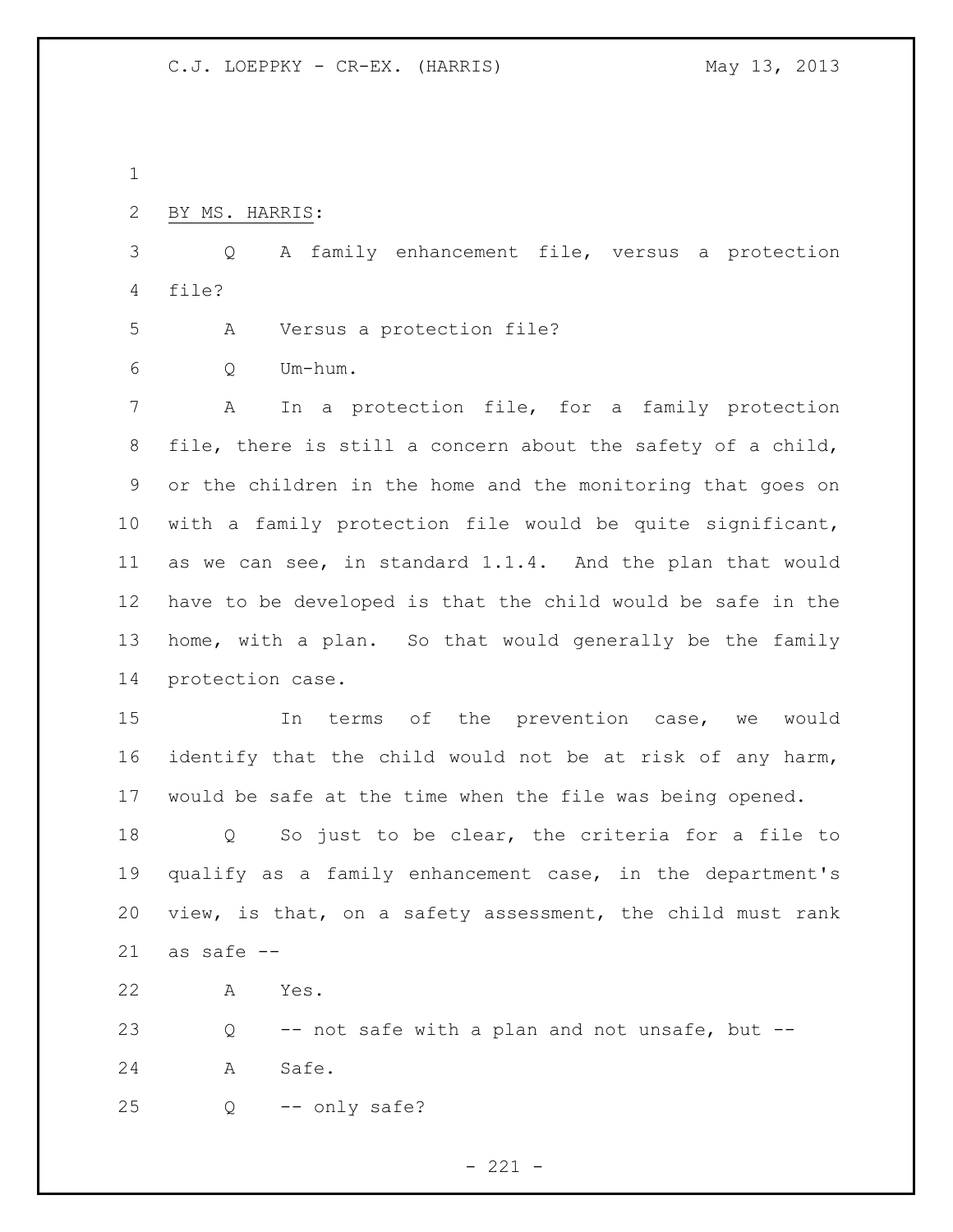A That's correct. Q And otherwise, it's the department's view that those files do, other files don't qualify, including -- A That's correct. Q So you would agree with me that there are times where a child can be made safe with a plan and would then 7 receive those services; is that fair to say? 8 A I, I think that's a fairly large generalization, however, it could be possible. Q It could be possible that a child is made safe with a plan and then is receiving some prevention services, so -- in hopes that that child would not need to be taken into care? That's -- A Perhaps -- Q -- what I'm asking. A -- yes, perhaps. Q And in that instance, that file would be qualified -- would be considered a protection file, notwithstanding the services that were being provided? A That's right. Q How is the allocation of core positions at each authority determined? In other words, what's the formula or the rationale to determine which authority -- how authorities are funded with respect to their core positions?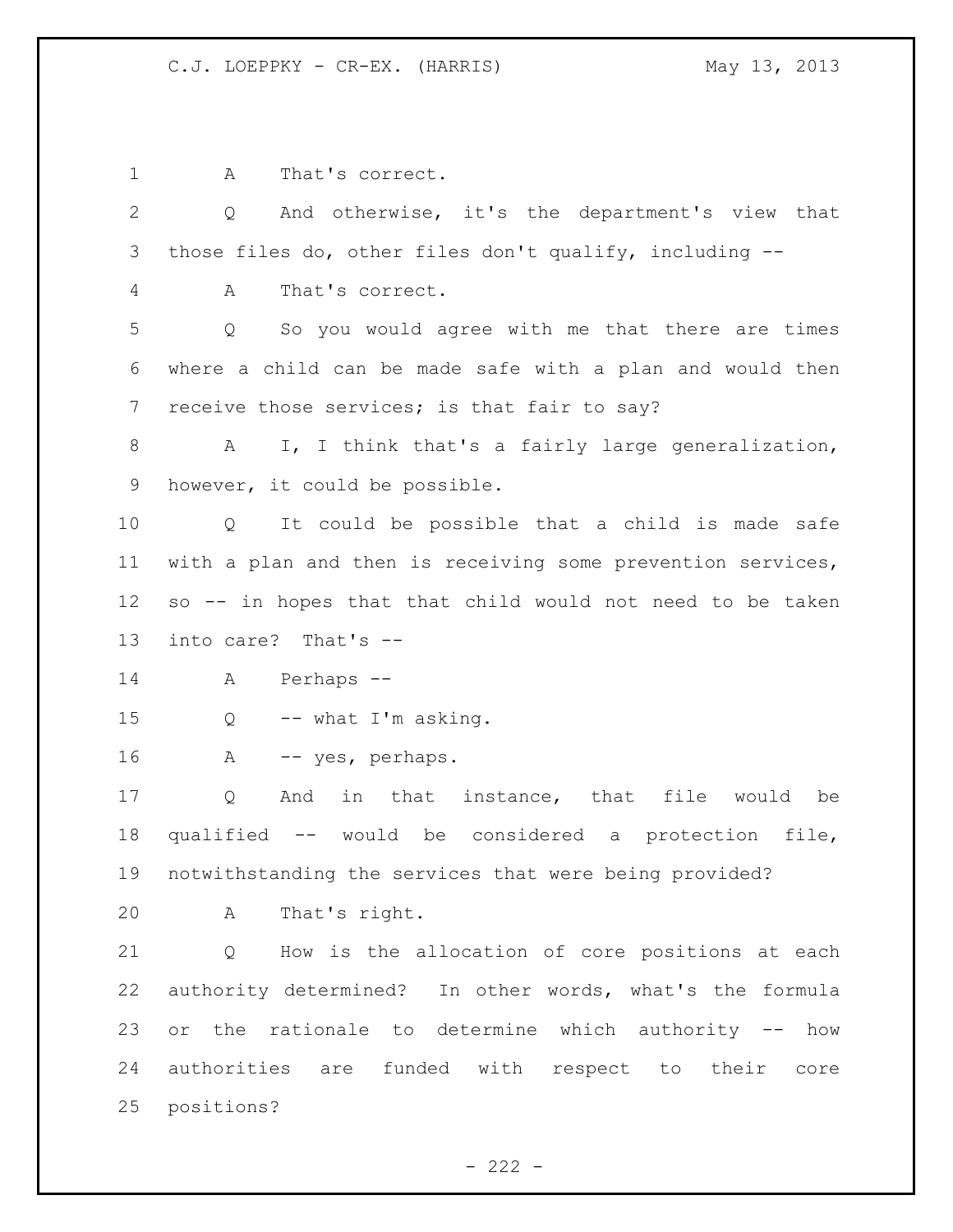A The initial allocation of resources to the authorities, when they were first mandated, in 2003, I think, was done as a, as a core and everyone received the same amount of resources. So it was, I believe, seven positions that each one of them had. So it was the CEO, the CFO, some administrative staff, some financial clerks, I believe, and a couple of policy positions. After that, when the positions were being added to the authorities, it was generally done on size of the authority and the number of cases or agencies that each of the authorities had as their responsibility.

 So there is no formal model at this point, for authority funding. So the discussions would often occur at standing committee, with respect to what the total allocation of resources was and then how it would be distributed to the variety of authorities.

MS. HARRIS: Thank you. Those are my questions.

18 THE COMMISSIONER: Thank you, Ms. Harris.

 Now, how does that leave in the gallery? Anyone? I guess not.

 Mr. McKinnon, are you going to be long? MR. MCKINNON: No, I'm not going to be long and if it takes until five minutes after, would you like me to --

THE COMMISSIONER: No, I think if you're going to

 $- 223 -$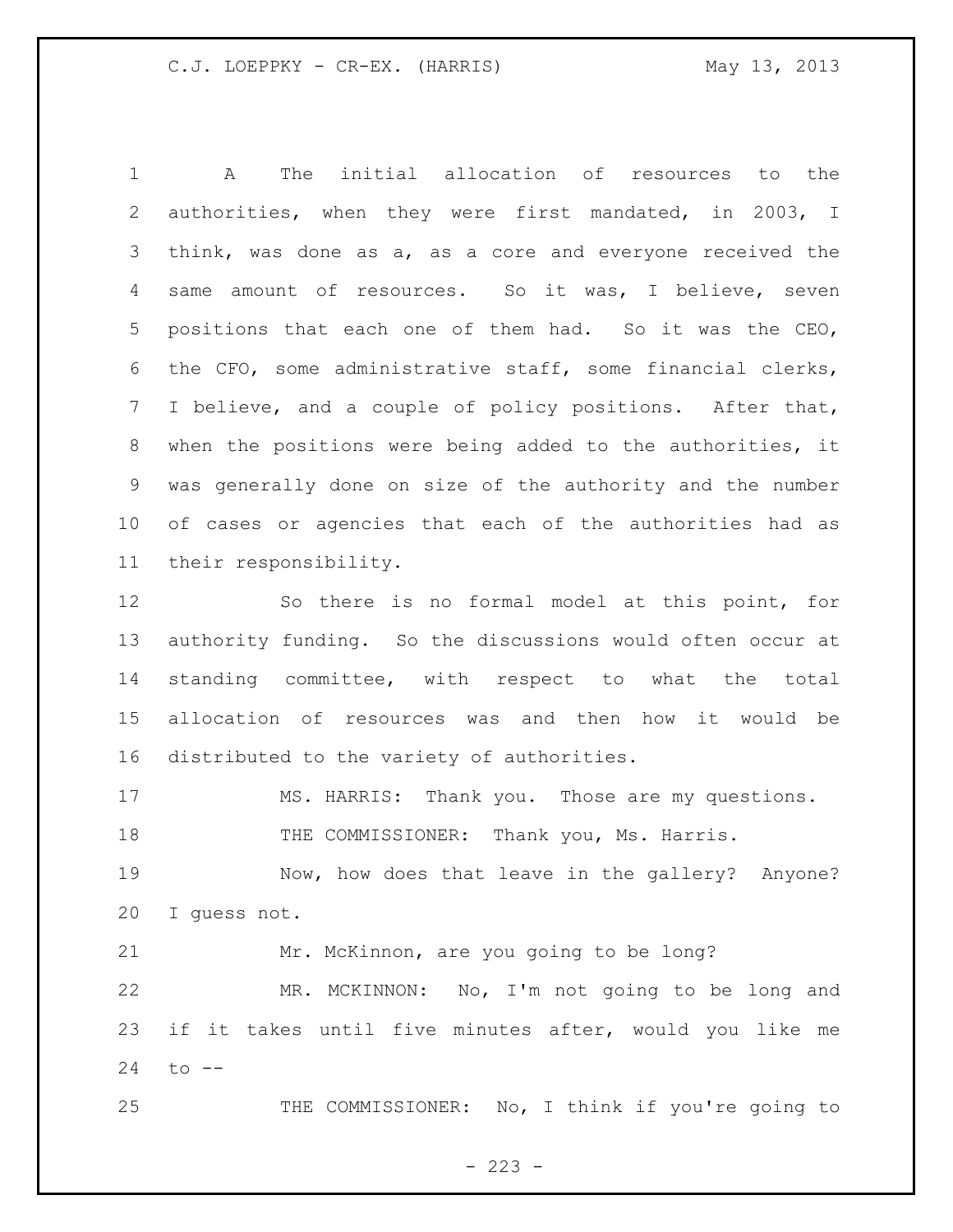C.J. LOEPPKY - RE-EX. (MCKINNON) May 13, 2013

 be that short, we'll take it. Have you, you got any questions so far? MS. WALSH: I do not. THE COMMISSIONER: So you may as well finish, Mr. McKinnon. MR. MCKINNON: Thank you, Mr. Commissioner. RE-EXAMINATION BY MR. MCKINNON: Q Ms. Loeppky, I'm going to ask you just to comment -- I'm going backwards in my notes here and I'm going to ask you to comment a little bit about a question that Ms. Walsh asked you, about the funding model and she was asking you the question in the context of the block funding of maintenance that was a pilot project that Elsie Flette spoke about. A Um-hum. Q And stop me if I'm misunderstanding this, because I'm not sure, but I'm, I'm, I'm -- my thinking is that you may not have answered Ms. Walsh's question and it may be important.

 My understanding of the, the particular project that Ms. Flette spoke about, it, it was fundamentally the 23 agency saying to the funder, rather than giving, giving us, on, on, on a fee for service basis, all the maintenance costs for children in care, give us that money as a block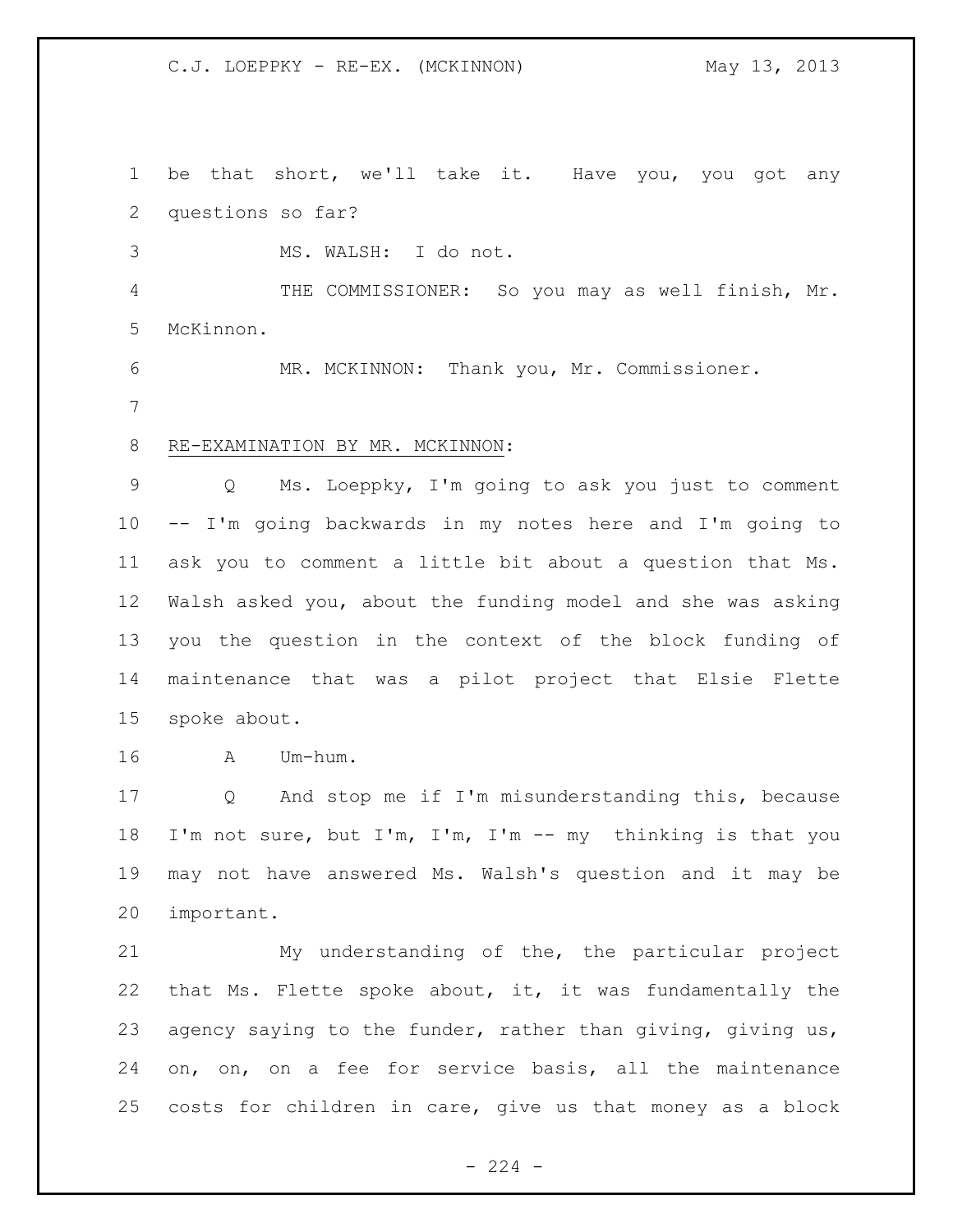C.J. LOEPPKY - RE-EX. (MCKINNON) May 13, 2013

 and we'll spend it and guarantee to you, we won't spend more than that amount. That was the essential core of that agreement?

A Yes, it was a capped amount of funding.

 Q And when Ms. Walsh asked you whether or not the funding model would affect that kind of a funding arrangement, I don't know that you directly answered her. And my -- the question I'm, I'm seeking to get some clarification on, because my understanding is that the funding model doesn't pertain to maintenance?

 A That's correct. The, the funding model for the agency funding would essentially stay the same. It's the manner in which the child maintenance funding would be dealt with which would be different. So that, again, if I understand it, there's nothing in our current funding model that would preclude that type of pilot project that was run -- was it West Region that ran it?

18 A That's correct.

 Q There was, there's nothing that would preclude it in the funding model? They're different envelopes, if I can use that --

A That's correct --

Q -- phrase?

24 A -- yes.

Q In, again in response to a question by Ms. Walsh,

 $- 225 -$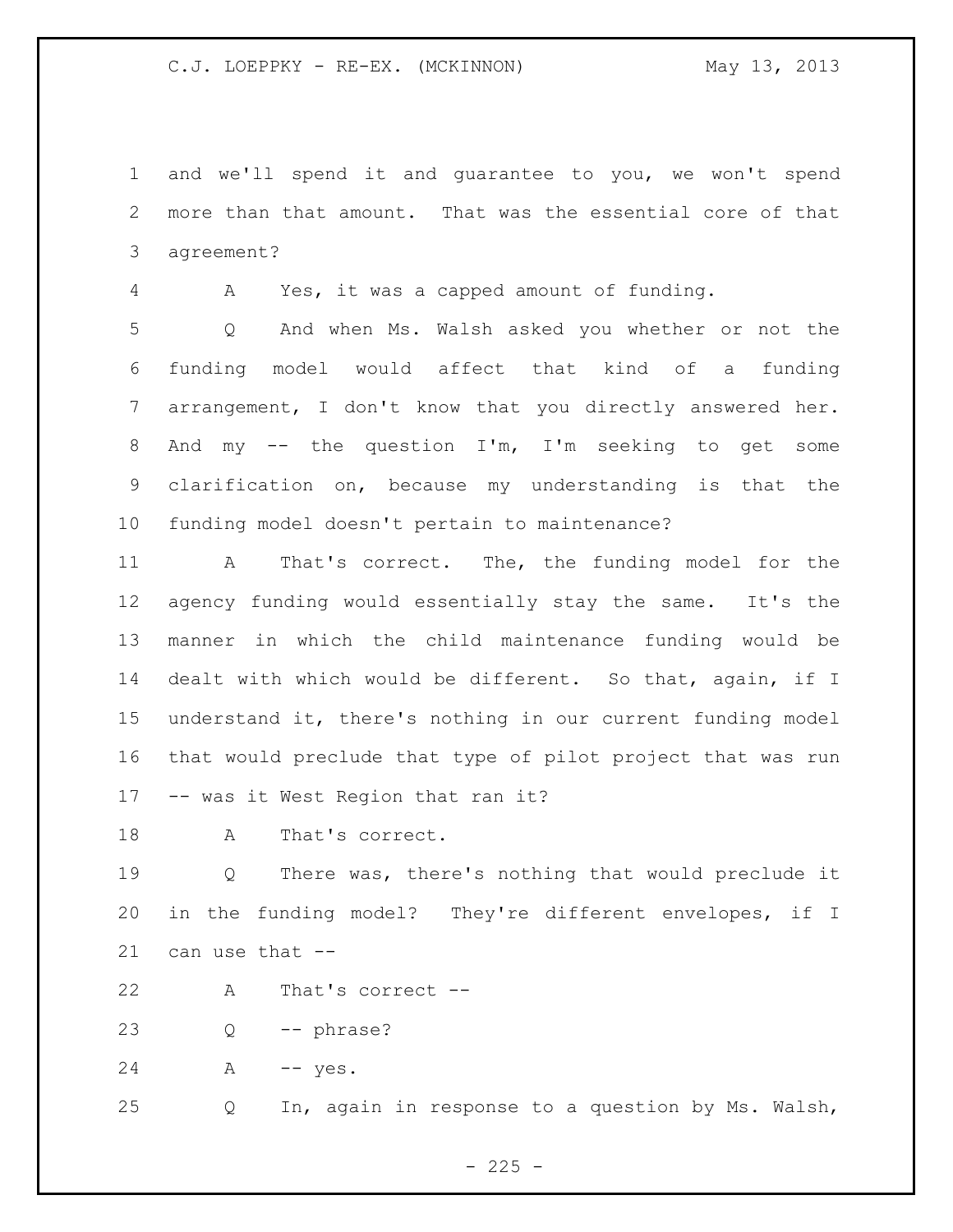C.J. LOEPPKY - RE-EX. (MCKINNON) May 13, 2013

 you made reference to a 21 block study, that was a, a study done of all the resources in a 21 block area of downtown Winnipeg? A That's correct. Q And I believe you said it was a 2006 study? A That's my recollection. Q I'm, I'm just going to correct the record on that. My understanding is that was a 2011 study, but perhaps we can get Madam Clerk to bring it up. I think it is Commission disclosure 2161. Oh, you'll need -- 11 THE CLERK: (Inaudible) page --12 MR. MCKINNON: -- a page number --13 THE CLERK: -- (inaudible). 14 MR. MCKINNON: -- 46360. Now, this is in the middle of the study. Maybe you can back up, Madam Clerk, a few pages, all the way to page 1, so the witness can see the ... 18 UNIDENTIFIED PERSON: One more. 19 MR. MCKINNON: One more page. BY MR. MCKINNON: Q Okay. Is, is that the map that you were thinking of -- A Yes. Q -- the 21 blocks?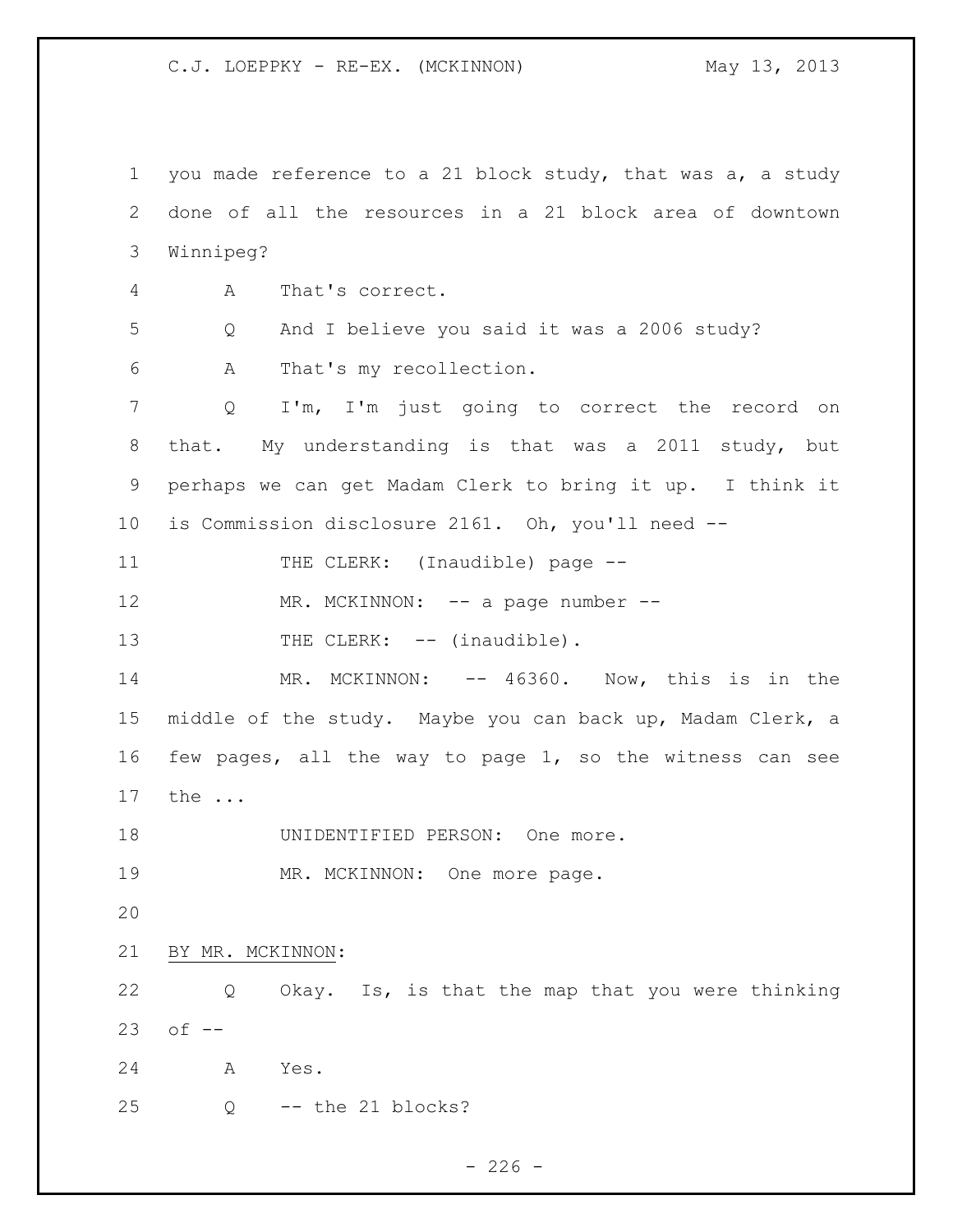1 A That's -- yes, I was, yes.

 Q And if we can go back one more page. There, is that -- A That's my error, it's January 2011. Q All right. And the other point I wanted to bring out, if we could go to the next page, which was the map. It's a very poor quality map, but in colour it looks much better. The point is, in this 21 block area, there are literally dozens of programs and services being offered that are referenced in this study? 11 A That's correct. Q And if we move to page 46360, this paragraph, 13 3.2, it refers to key assets -- oh, sorry, that's the adjacent. If you could back up, Madam Clerk and the, I'll get you to stop there, at 3.1, assets and programming within the 21 block area. This is a map and this is a, a study that shows not just provincial programming, but also Federal programming? A Correct. Q Municipal programming? A Yes, City of Winnipeg. Q Private programming? A Yes.

 $- 227 -$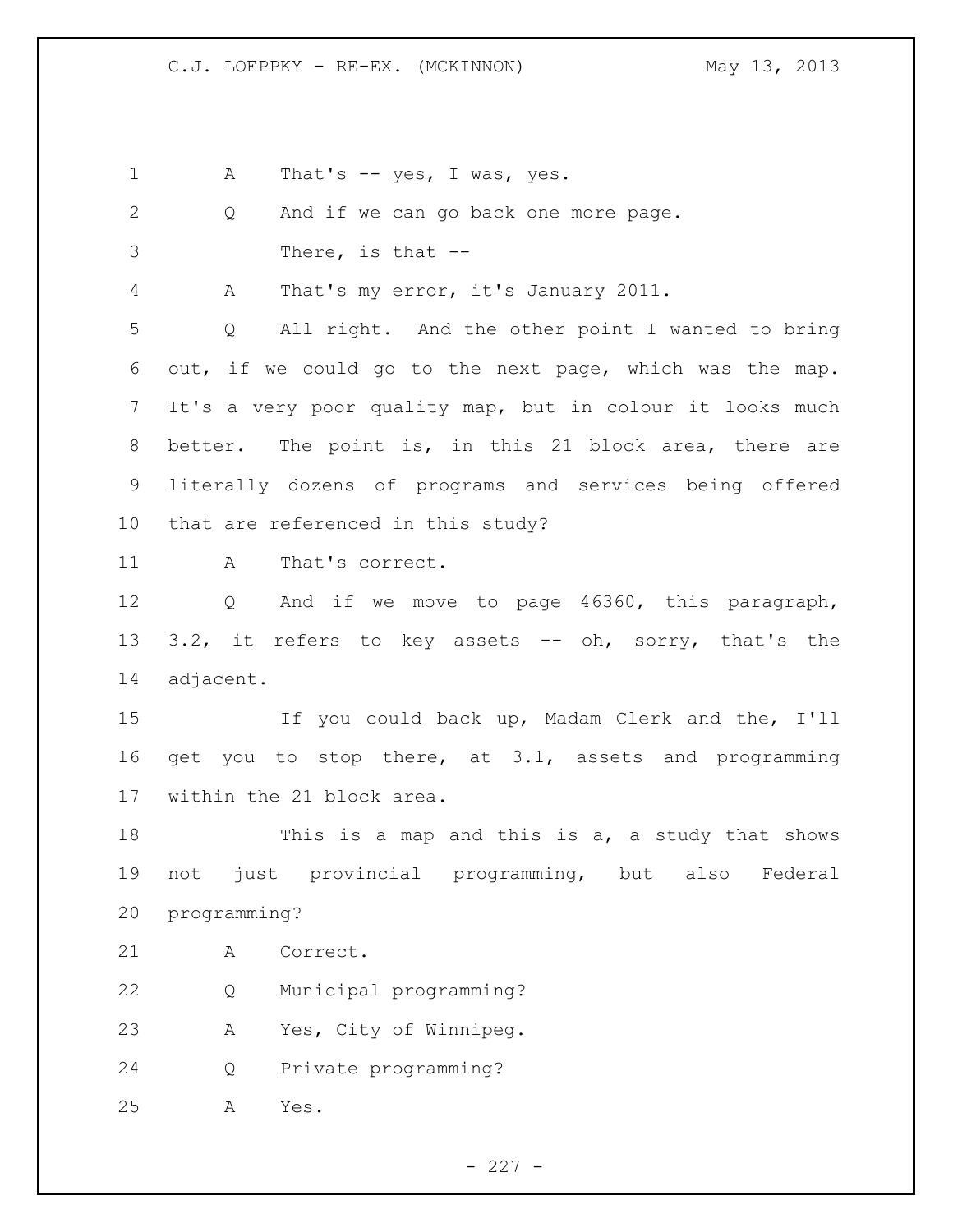- Q Charitable programming?
- A Yes.

 Q So that it, it gives an illustration that there are multiple resources within this area?

A Yes.

 Q And again, in terms of the, the whole concept of the role of a social worker and, and, and, and accessing resources, can you comment, to some extent, as to what you would expect social workers to do, in terms of providing assistance and, and, and, and guidance to their clients with respect to accessing these kinds of programs?

 A Well, if a social worker was working in these 21 blocks, they would be able to have the information about the types of programs and resources and services that would be available through community-based agencies. Having that knowledge and building your support plan, along with the family, they may identify that they have some interest, or need that would match with the types of services that were being provided by one of these community-based agencies.

 So it would, in effect, allow more of a neighbourhood, or a community-based approach to having a family access some of the resources.

 Q And that's something you'd expect social workers to do, in addition to whatever other funds you might make available through your division?

 $- 228 -$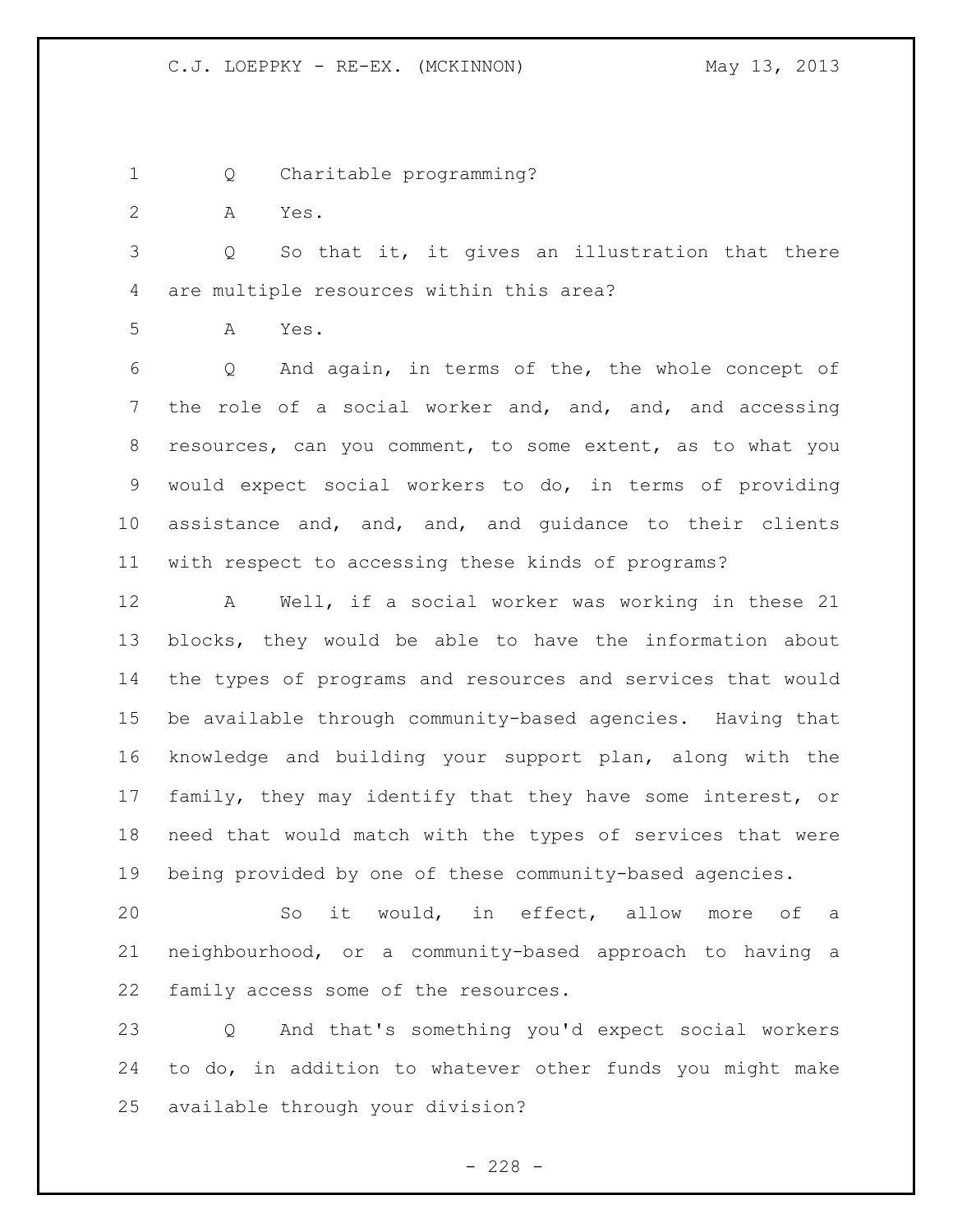A I think one of our general things that we've talked about a fair bit, with respect to the implementation of family enhancement is the development of partnerships with collaterals and developing those relationships so that those collaterals can provide supports to families. Q Okay. And finally, this was one of the first questions and both Ms. Walsh and the Commissioner asked you about this and this was the reference to the role of standing committee and who it reports to. 10 And I want to ask Madam Clerk, if you could bring up Exhibit 11. I think that's the correct exhibit. 12 THE CLERK: (Inaudible). 13 MR. MCKINNON: The one that was filed on day one. 14 THE CLERK: (Inaudible). MR. MCKINNON: Yes, this is the 2004 to current. This, this is the one that shows the role of standing committee. BY MR. MCKINNON: Q And the membership of the standing committee is the CEOs of the four authorities? A Correct. Q And the director of child welfare, or someone on, on your behalf? A That's correct.

 $-229 -$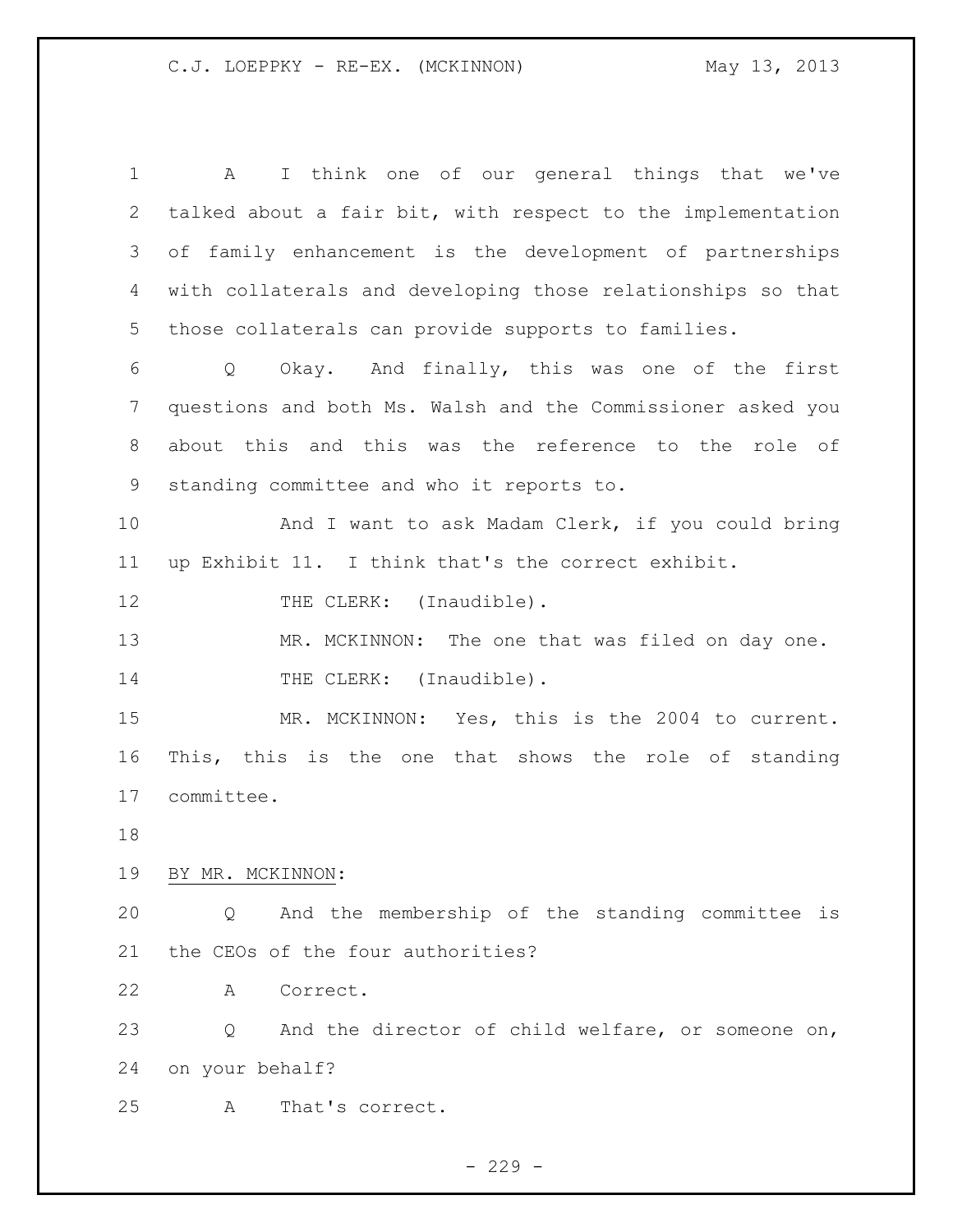Q And you would then report to the deputy minister and then the minister on what was happening at, at standing committee; is that fair? A Absolutely. Q So it's not that there's no report at all, there's no report other than through yourself? A That's correct. 8 THE COMMISSIONER: But is it on -- do you report on behalf of standing committee? 10 THE WITNESS: No, I don't. I report to the minister on any of the issues or identified concerns, or achievements that have been made, or issues that have been presented by the authorities. The standing committee has had meetings with the deputy and has also met directly with the minister on occasions. BY MR. MCKINNON: Q But from day-to-day, to day, would you be the minister's representative on that committee? A I, I would see it that way, yes. MR. MCKINNON: Thank you. I just wanted to make sure that point was clear, thank you. Those are all my questions, Mr. Commissioner. 24 THE COMMISSIONER: All right. Now, Ms. Walsh, anything further?

 $-230 -$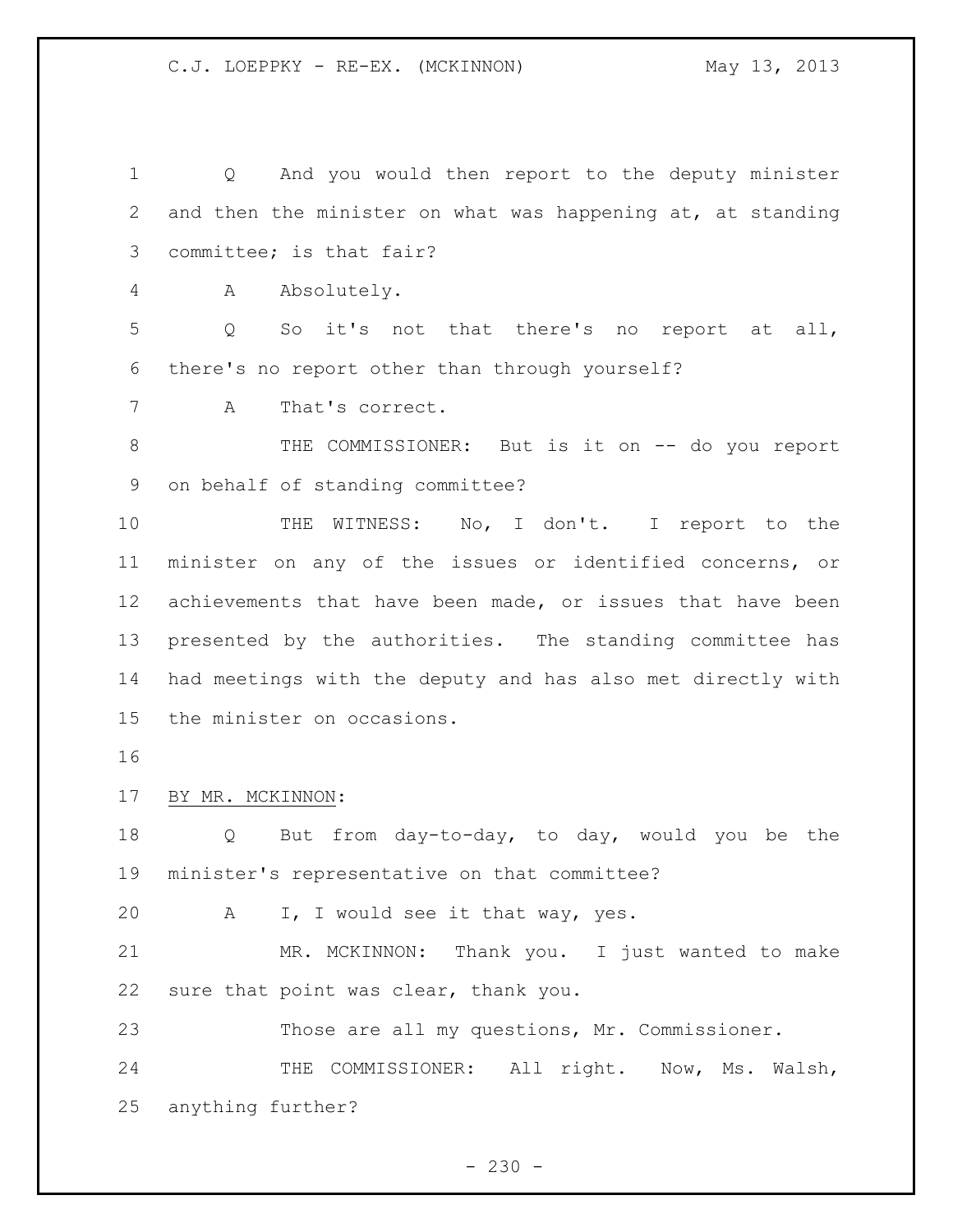| 1            | MS. WALSH: Just one quick question.                         |
|--------------|-------------------------------------------------------------|
| $\mathbf{2}$ | THE COMMISSIONER: Yes?                                      |
| 3            |                                                             |
| 4            | CROSS-EXAMINATION CONTINUED BY MS. WALSH:                   |
| 5            | With reference to that 21 block study --<br>Q               |
| 6            | Yes.<br>A                                                   |
| 7            | -- we talked a lot, you and I, this afternoon,<br>Q         |
| 8            | about all of the statements in the evaluations of           |
| 9            | differential response and reports and recommendations about |
| 10           | the need to support community agencies. And we see from     |
| 11           | that 21 block study, that there are a number of agencies    |
| 12           | that exist. Is it fair to say though that for differential  |
| 13           | response service delivery to be effective, you need more    |
| 14           | than just the existence of the agencies? In other words,    |
| 15           | you need someone to coordinate the, between the service     |
| 16           | users, the family, and the agency, to make sure that the    |
| 17           | family gets the services they need, that they're not just   |
| 18           | stuck on a waiting list, that they, if they don't have a    |
| 19           | phone, that somebody makes the phone call, makes sure that  |
| 20           | they are actually connected with the services that the      |
| 21           | agencies can provide?                                       |
| 22           | I think that's actually a very important point,<br>A        |
| 23           | because we've often heard, in the past, of people being     |

24 provided with information about where they could go and 25 they may not actually get there. And I think the way that

- 231 -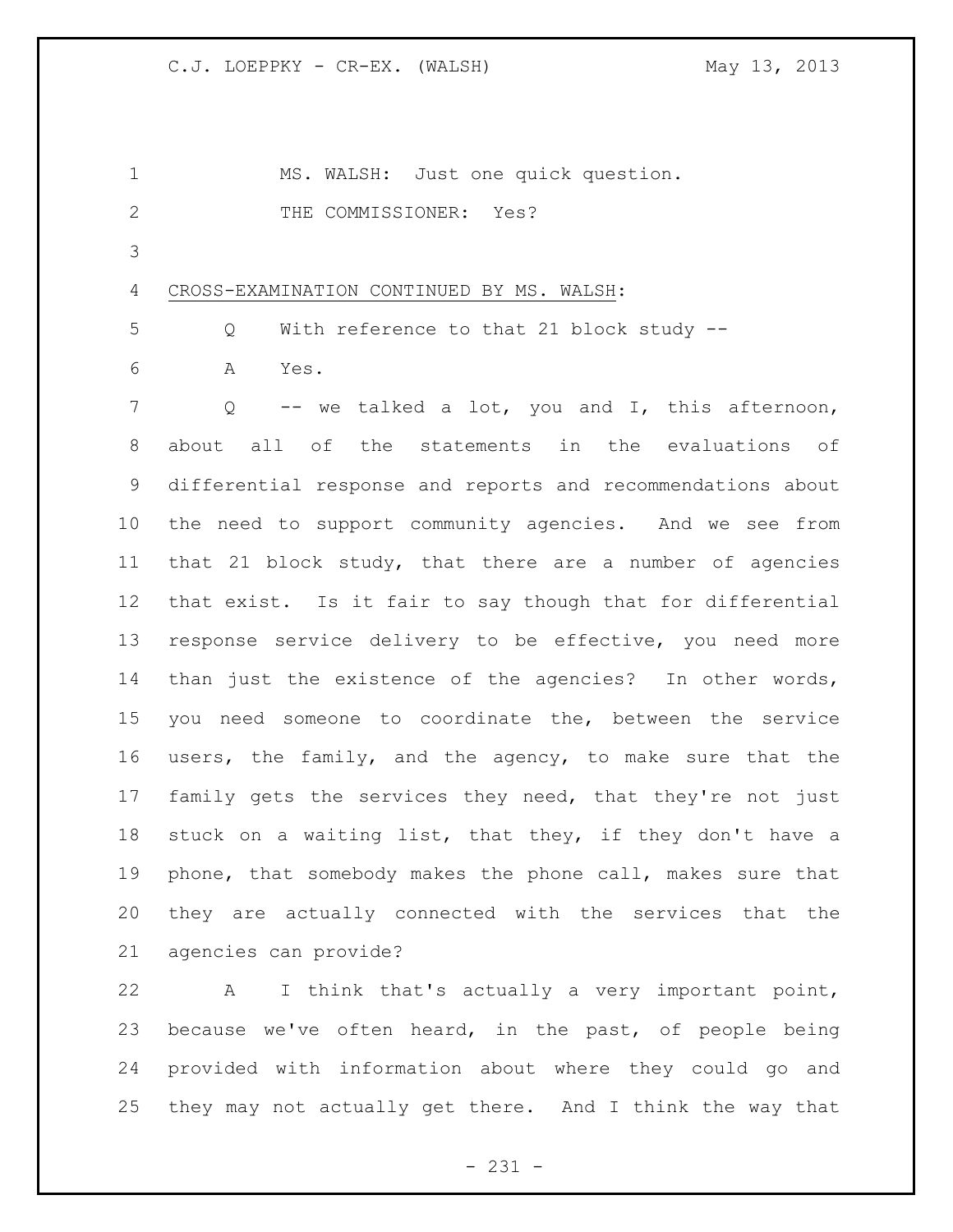C.J. LOEPPKY - CR-EX. (WALSH) May 13, 2013

| $\mathbf 1$    |            | we've organized our family enhancement, with supports both  |
|----------------|------------|-------------------------------------------------------------|
| $\overline{2}$ |            | at the Child and Family Services agency and with the        |
| 3              |            | understanding that community collaterals would be providing |
| 4              |            | services, that there's a continuity link there and also an  |
| 5              |            | opportunity to track the family, to see if they're getting  |
| 6              |            | what they need and then to consistently update the case     |
| 7              |            | plan, which is done in the family enhancement model.        |
| $8\,$          | Q          | So is that the responsibility of a prevention               |
| 9              | worker?    |                                                             |
| 10             | A          | I would see it as such, yes.                                |
| 11             | Q          | Or a protection worker who's utilizing --                   |
| 12             | Α          | Yeah.                                                       |
| 13             | Q          | -- prevention services?                                     |
| 14             | A          | That's right.                                               |
| 15             | Q          | Yeah.                                                       |
| 16             | Α          | Yeah.                                                       |
| 17             |            | MS. WALSH: Thank you.                                       |
| 18             |            | THE COMMISSIONER: All right, witness, thank you             |
| 19             | very much. |                                                             |
| 20             |            | THE WITNESS: Thank you.                                     |
| 21             |            | THE COMMISSIONER: You're completed your tour of             |
| 22             | duty.      |                                                             |
| 23             |            |                                                             |
| 24             |            | (WITNESS EXCUSED)                                           |
| 25             |            |                                                             |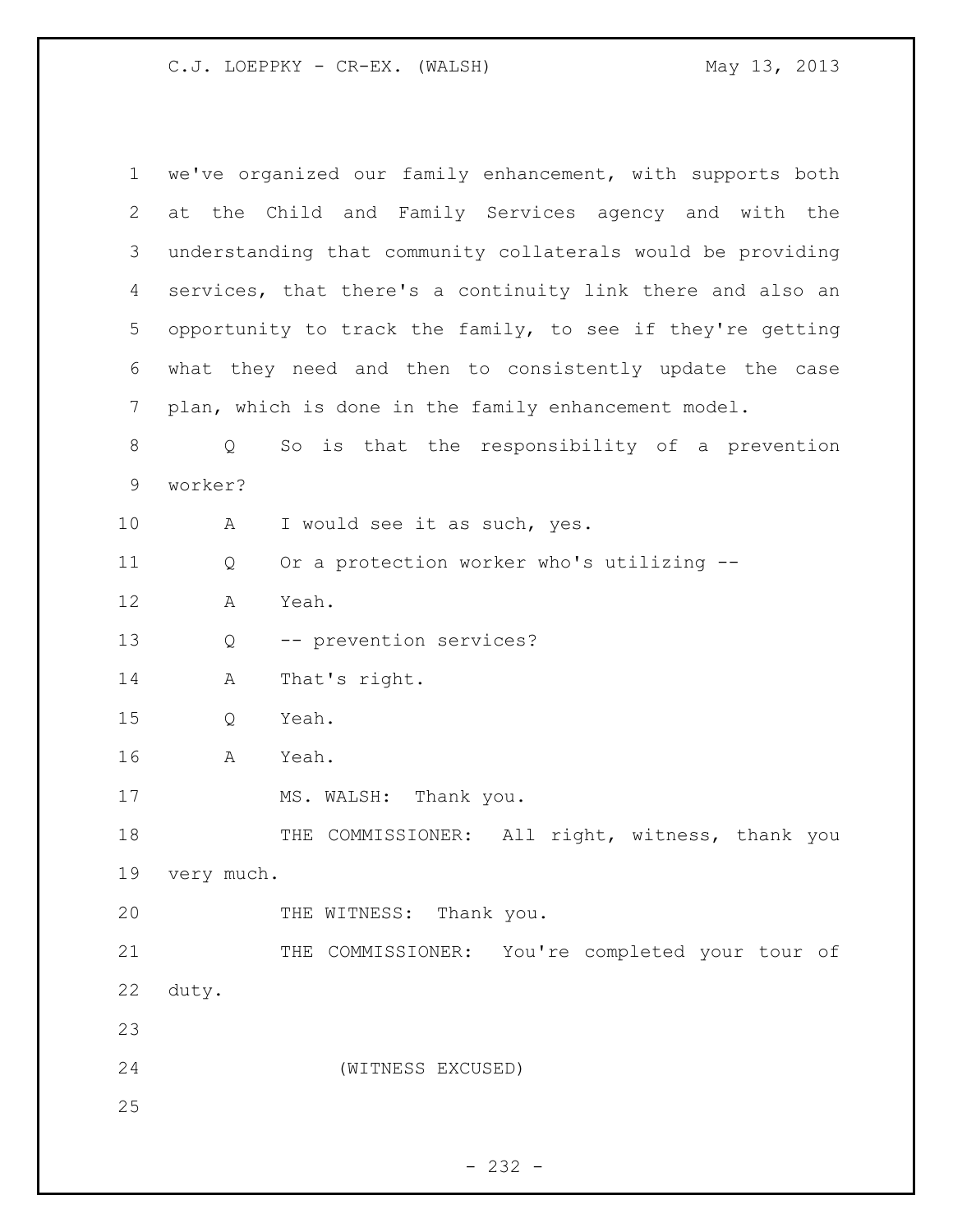PROCEEDINGS May 13, 2013

 THE COMMISSIONER: Now, Ms. Walsh, you heard me make reference to Mr. Funke about the witness he indicated he might have, like to have recalled -- yes? MR. FUNKE: Yes, Mr. Commissioner, I can advise that, based on the evidence of Ms. Loeppky and the thorough examination that Ms. Walsh did, I do not intend to recall Ms. Freeman. I think that that issue has been -- 8 THE COMMISSIONER: That's -- MR. FUNKE: -- sufficiently covered this afternoon, that we don't need to hear from Ms. Freeman. 11 THE COMMISSIONER: -- that's just what I was 12 going to get at her, to, to make those arrangements with you, but you've -- 14 MR. FUNKE: It's taken care of. 15 THE COMMISSIONER: -- covered that nicely. MR. FUNKE: Thank you, Mr. Commissioner. 17 THE COMMISSIONER: Thank you. So we'll start in 18 the morning then with your next witness, Mr. -- MR. MCKINNON: Mr. Rodgers will be up next and I'll direct him first and Ms. Harris will direct him second. THE COMMISSIONER: Fine. All right. We stand adjourned until 9:30 tomorrow morning. MS. WALSH: Thank you, and we are sitting tomorrow evening?

 $- 233 -$